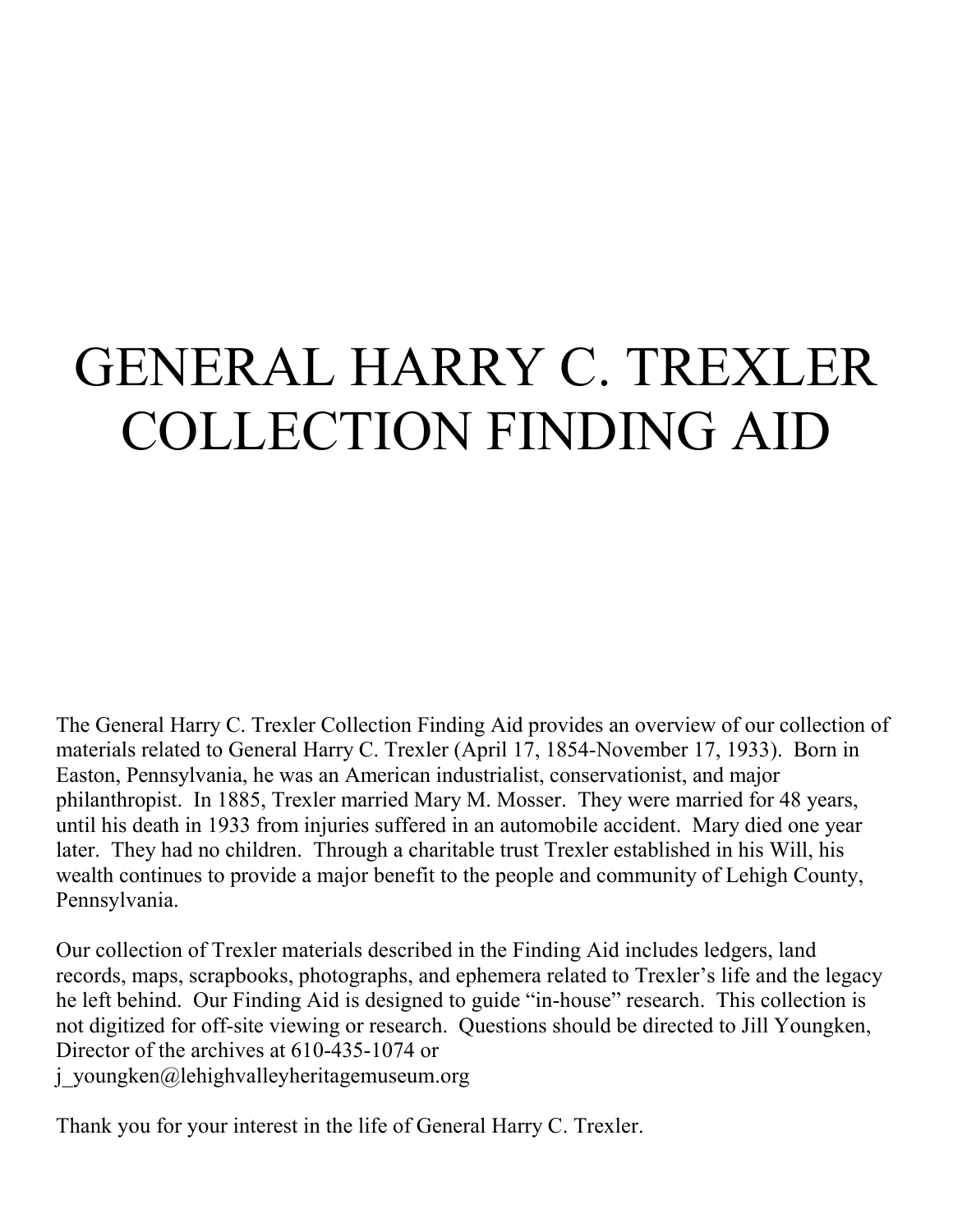## **GENERAL HARRY C. TREXLER COLLECTION FINDING AID IN BOX ORDER**

# **Table of Contents**

| Box 2: General Harry C. Trexler Personal Ledger, Cash Book,                                                           |
|-----------------------------------------------------------------------------------------------------------------------|
|                                                                                                                       |
| Box 4: General Ledger Transfer of General Harry C. Trexler 11                                                         |
| Box 5: General Harry C. Trexler Real Estate Ledger 12                                                                 |
| Box 6: Personal Ledger of General Harry C. Trexler, Minute Book                                                       |
| Box 7: Financial Papers of Estate of General Harry C. Trexler,<br>Romper Day Cash Book, Mosser Nursing Service Minute |
| Box 8: Cash Books and Journals related to Estate of General Harry                                                     |
| Box 9: Financial Papers and Property-Related Documents16                                                              |
| LAND RECORDS: WHITEHALL, NORTH WHITEHALL, & SOUTH                                                                     |
|                                                                                                                       |
|                                                                                                                       |
| Box 12: North Whitehall Township Land Records: 32                                                                     |
|                                                                                                                       |
| Box 13: Scrapbook: General Harry C. Trexler's Death and                                                               |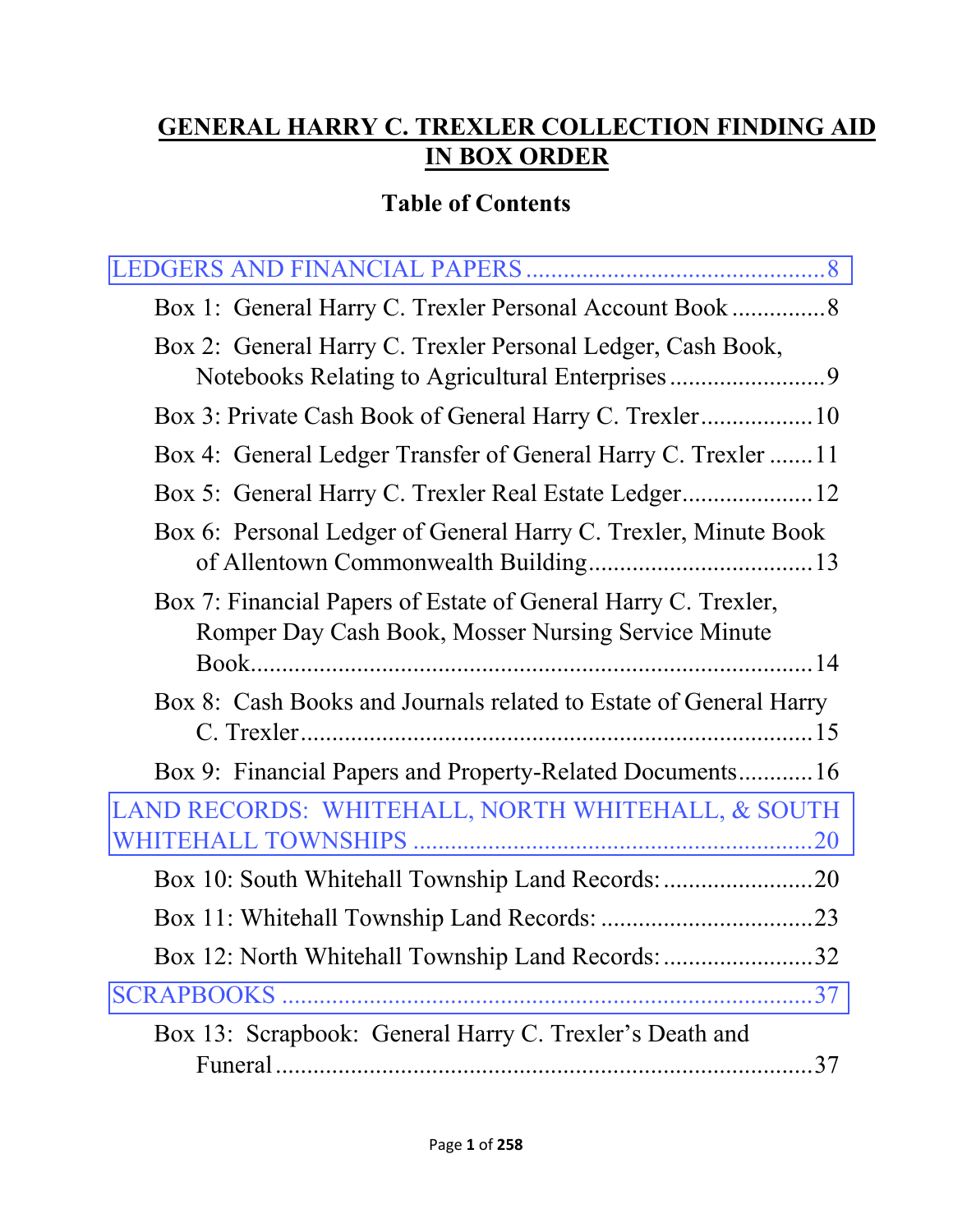| Box 14: Scrapbook: Deaths of General Harry C. Trexler and Mary       |
|----------------------------------------------------------------------|
|                                                                      |
|                                                                      |
|                                                                      |
|                                                                      |
| Box 18: Scrapbook: Camp General Trexler and Mosey Wood44             |
| Box 18: Scrapbook: Trexlertown Farms News Flashes 45                 |
|                                                                      |
| Box 18: Scrapbook: Anniversaries of General Harry C. Trexler's       |
|                                                                      |
| Box 18: Scrapbook: Trexler Junior High School 48                     |
|                                                                      |
|                                                                      |
|                                                                      |
|                                                                      |
| Box 21: Scrapbook: Materials related to beneficiaries of the Trexler |
|                                                                      |
| LAND RECORDS: ALLENTOWN, LOWHILL TOWNSHIP, AND                       |
| MISCELLANEOUS LEHIGH AND BERKS COUNTIES54                            |
|                                                                      |
|                                                                      |
|                                                                      |
|                                                                      |
|                                                                      |
|                                                                      |
|                                                                      |
|                                                                      |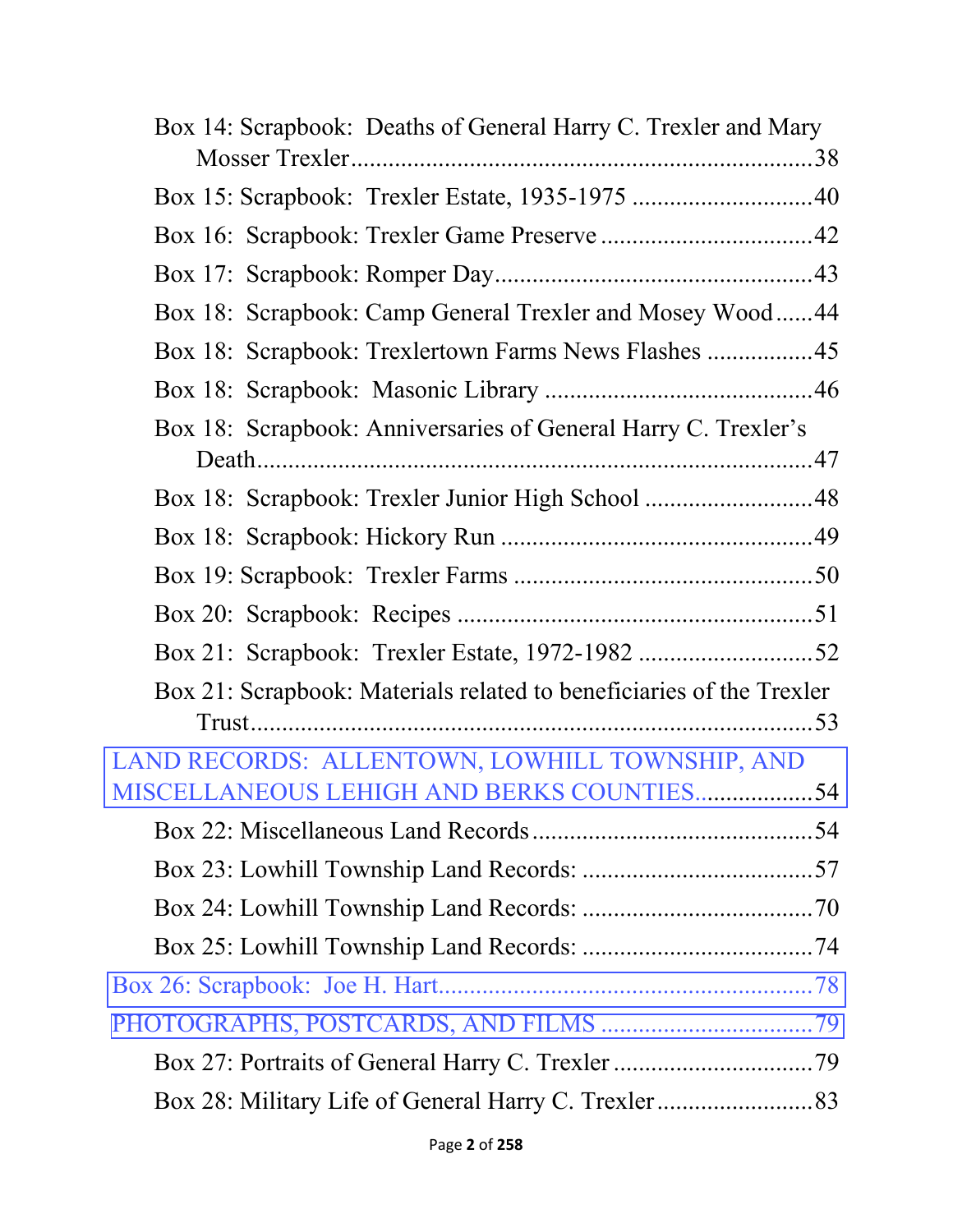| Box 29: General Harry C. Trexler and Mary M. Mosser Trexler90 |
|---------------------------------------------------------------|
|                                                               |
| Box 31: Miscellaneous Outdoor Scenes of Trexler Properties93  |
|                                                               |
|                                                               |
|                                                               |
|                                                               |
|                                                               |
|                                                               |
|                                                               |
|                                                               |
|                                                               |
| Box 36: Trexler Orchards Apple and Peach Orchards125          |
|                                                               |
| Box 36: Trexler Orchards during Harvest Season 130            |
|                                                               |
| Box 36: Picking, Grading, Packing and Shipping at Trexler     |
|                                                               |
| Box 36: Formal Photographs of People in Trexler Orchards137   |
|                                                               |
|                                                               |
|                                                               |
|                                                               |
|                                                               |
|                                                               |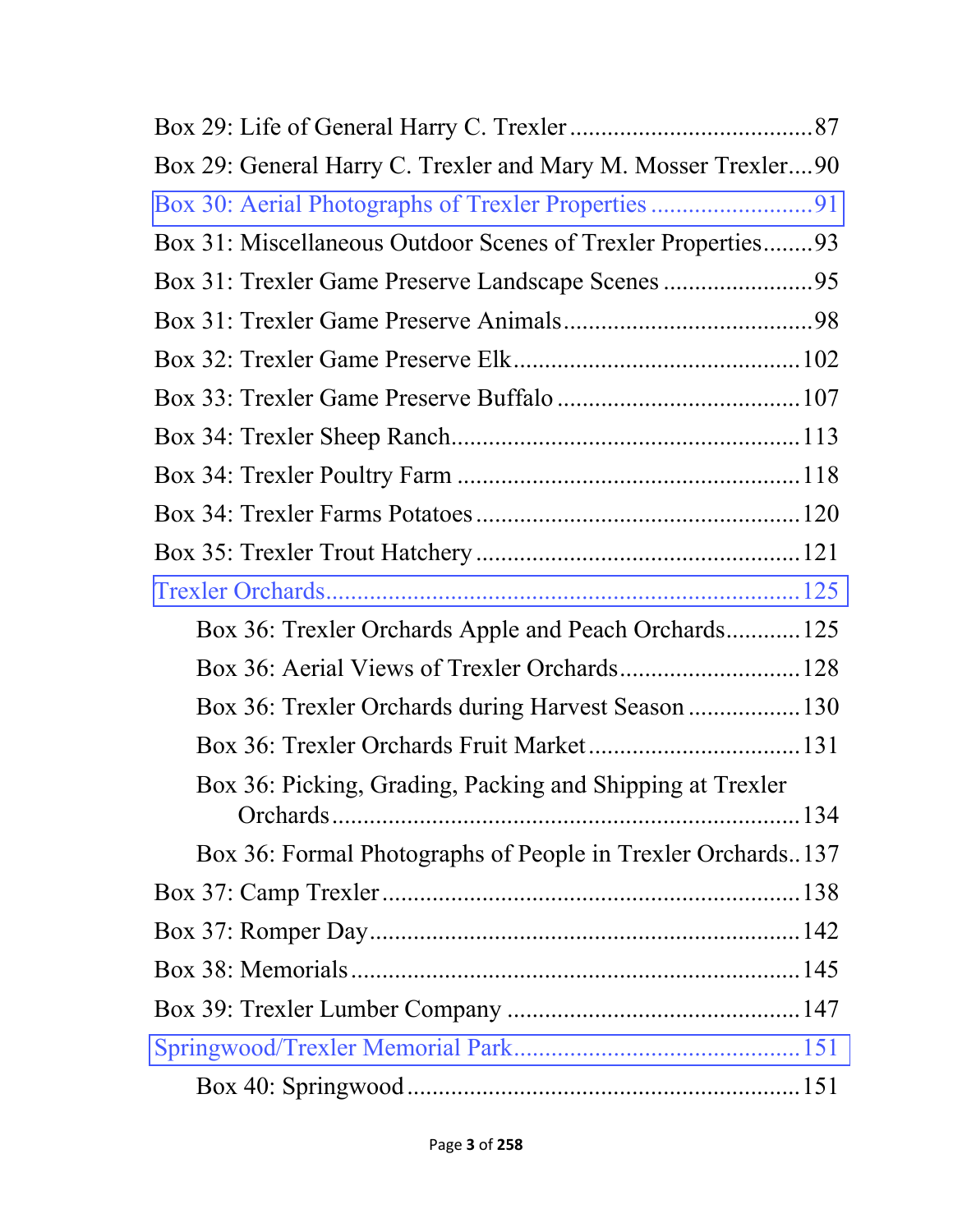| Box 42: Photographs Taken while Filming "Yours Truly, Harry C. |
|----------------------------------------------------------------|
|                                                                |
|                                                                |
|                                                                |
|                                                                |
|                                                                |
|                                                                |
| Box 47: Trexler Game Preserve, Trexler Sheep Ranch, Trexler    |
| Box 48: Binder: Correspondence of General Harry C. Trexler &   |
|                                                                |
| Box 48: Folder: Moser/Mosser Family Genealogy  179             |
| Box 49: Binder: Correspondence Related to Trexler Memorial     |
| Box 50: Memoriam: General Harry C. Trexler  181                |
| Box 51: Memorial Resolutions: General Harry C. Trexler 183     |
| Box 52: Memorial Monument in Fairview Cemetery 185             |
| Box 53: Bound Tributes to General Harry C. Trexler 186         |
| Box 54: Binders: General Harry C. Trexler Misc. Collection of  |
| Box 55: Allentown Newspapers Related to the Death of General   |
| Box 56: General Harry C. Trexler (Miscellaneous Clippings)189  |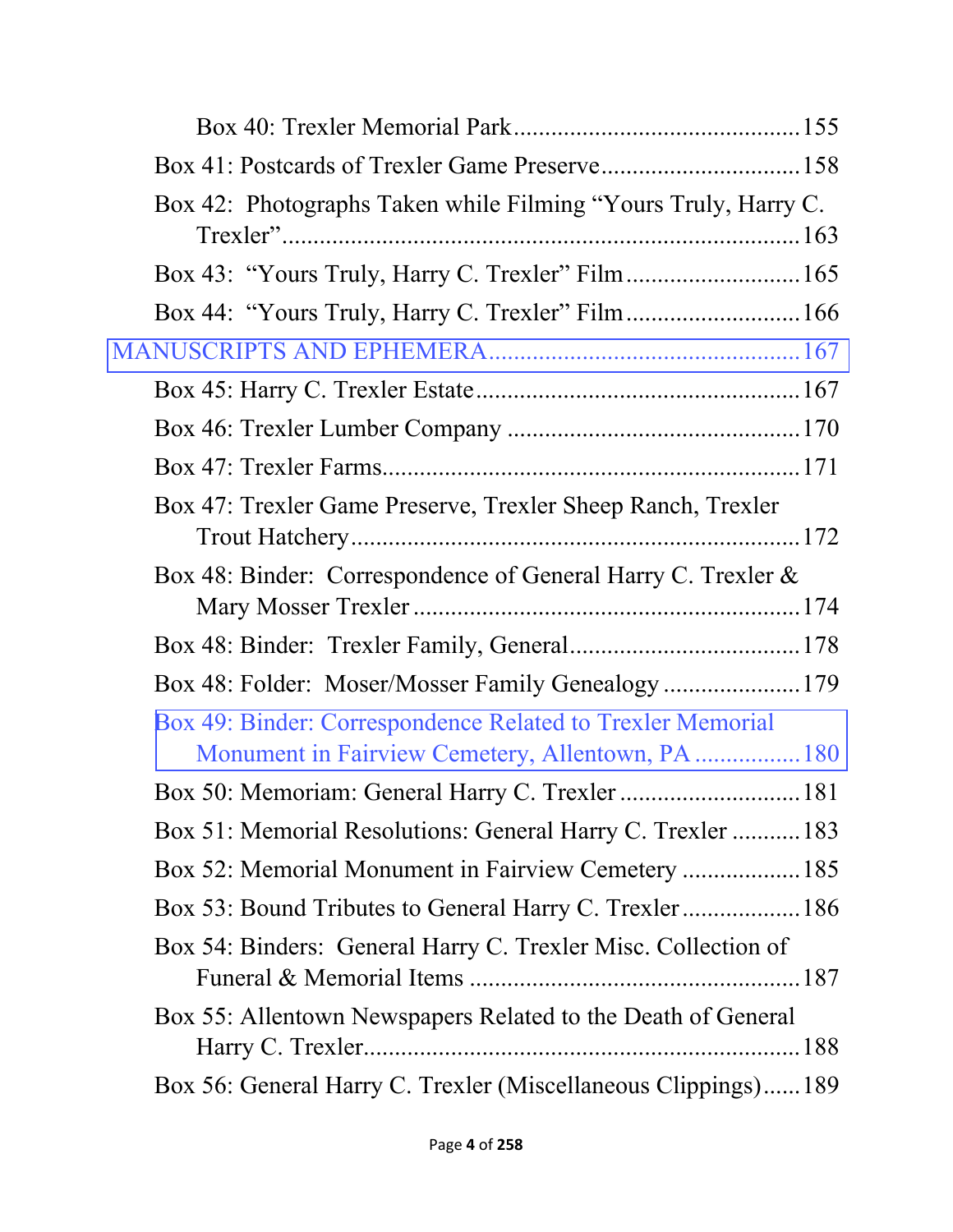| Box 56: Agricultural Enterprises & Parks & Recreation Clippings |
|-----------------------------------------------------------------|
|                                                                 |
|                                                                 |
|                                                                 |
|                                                                 |
|                                                                 |
|                                                                 |
|                                                                 |
| Box 61: Documents Relating to Possible Industrial Park200       |
|                                                                 |
|                                                                 |
|                                                                 |
| Box 65: Certificates Presented to General Harry C. Trexler205   |
| Box 66: Certificates Presented to General Harry C. Trexler206   |
| PUBLICATIONS ABOUT GENERAL HARRY C. TREXLER 207                 |
| Box 67: Publications about General Harry C. Trexler 207         |
| <b>JUDGE FRANK M. TREXLER AND EDWIN TREXLER</b>                 |
| .208                                                            |
| Box 68: Judge Frank M. Trexler and Edwin Trexler Collection208  |
| Judge Frank M. Trexler Manuscripts and Ephemera208              |
| Judge Frank M. Trexler and First Presbyterian Church, Allentown |
| Photographs of Judge Frank M. Trexler and Edwin Trexler212      |
| TREXLER DOCUMENT DRAWERS (OVERSIZE MATERIALS) 215               |
| PLANS AND MAPS OF TREXLER PROPERTIES 215                        |
| Document Drawer 1: Plans of Allentown Properties215             |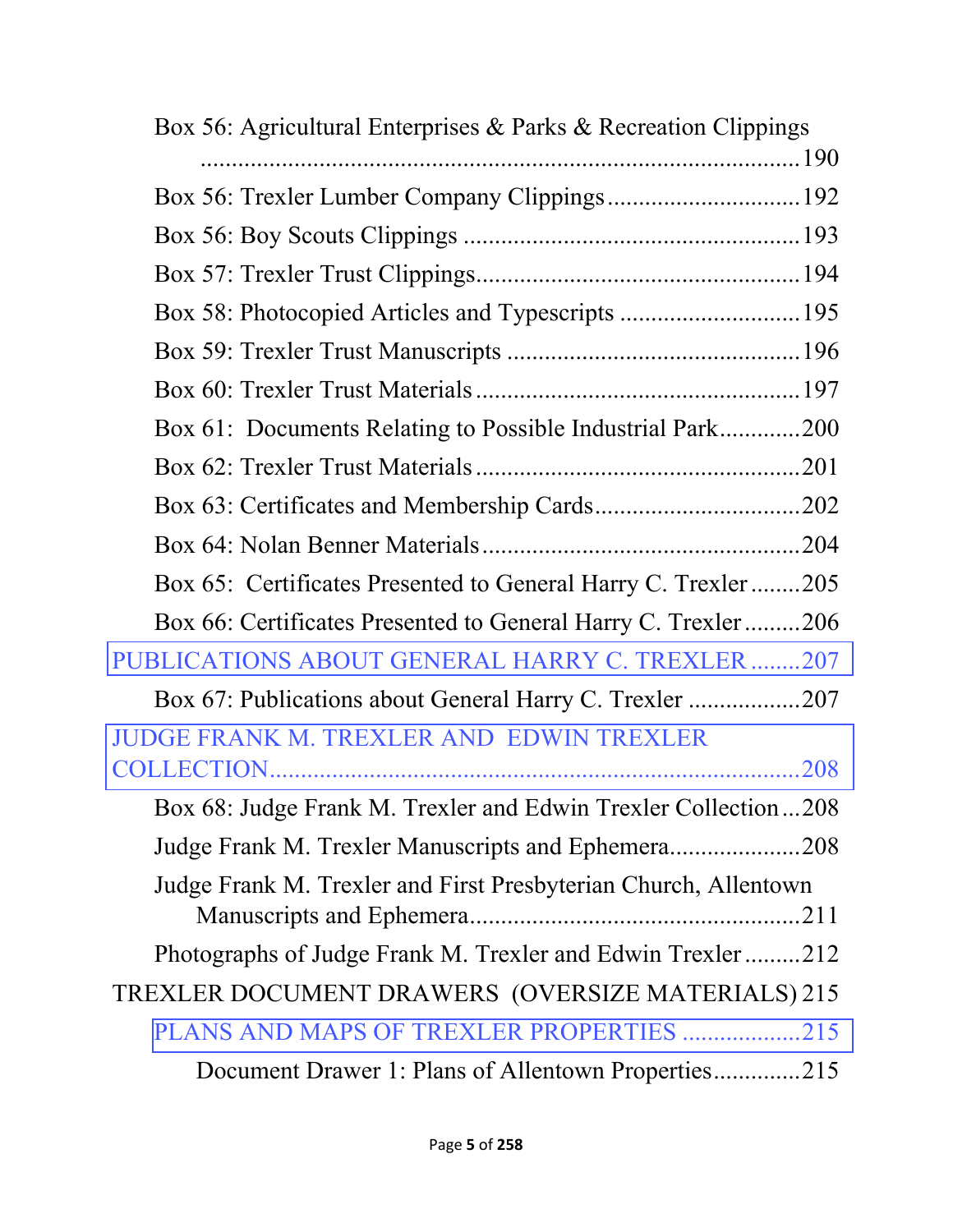| Document Drawer 2: Plans of Trexler Game Preserve218                                                           |
|----------------------------------------------------------------------------------------------------------------|
| Document Drawer 2: Plans of Clemmer Farm (Schnecksville,                                                       |
| Document Drawer 2: Other Plans of North Whitehall, Lowhill,                                                    |
|                                                                                                                |
|                                                                                                                |
|                                                                                                                |
| Document Drawer 3: Plans of Lehigh Portland Cement<br>.224                                                     |
| Document Drawer 3: Misc. Lehigh County Plans (Upper                                                            |
|                                                                                                                |
|                                                                                                                |
|                                                                                                                |
| Document Drawer 4: Plans of South Whitehall Township<br>Related to Court Case in Re Ordinance Number 10761 230 |
| Document Drawer 5: Plans of Trexler's Properties outside the<br>.231                                           |
| Document Drawer 6: Lowhill Township Oversize Land<br>.233                                                      |
| Document Drawer 7: Edwin W. Trexler & Judge Frank M. Trexler                                                   |
|                                                                                                                |
| Materials Related to Lehigh Portland Cement Company237                                                         |
| Materials Related to the Lehigh Valley Traction Company/Lehigh                                                 |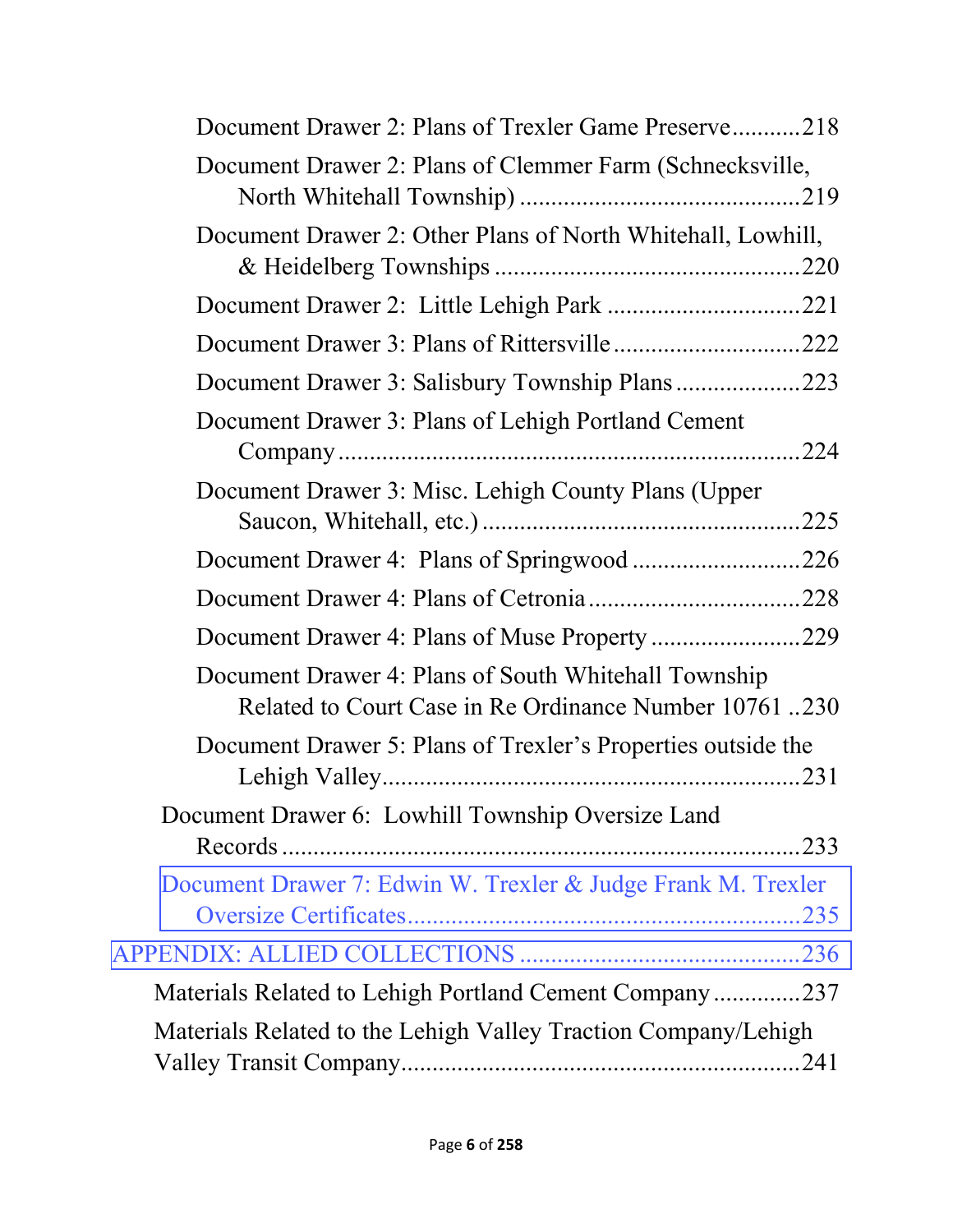| Materials Related to Pennsylvania Power and Light Company         |  |
|-------------------------------------------------------------------|--|
|                                                                   |  |
|                                                                   |  |
|                                                                   |  |
|                                                                   |  |
|                                                                   |  |
| Trexler Lumber: Additional Materials in Bound Sources257          |  |
| Judge Frank M. Trexler: Additional Materials in Bound Sources 258 |  |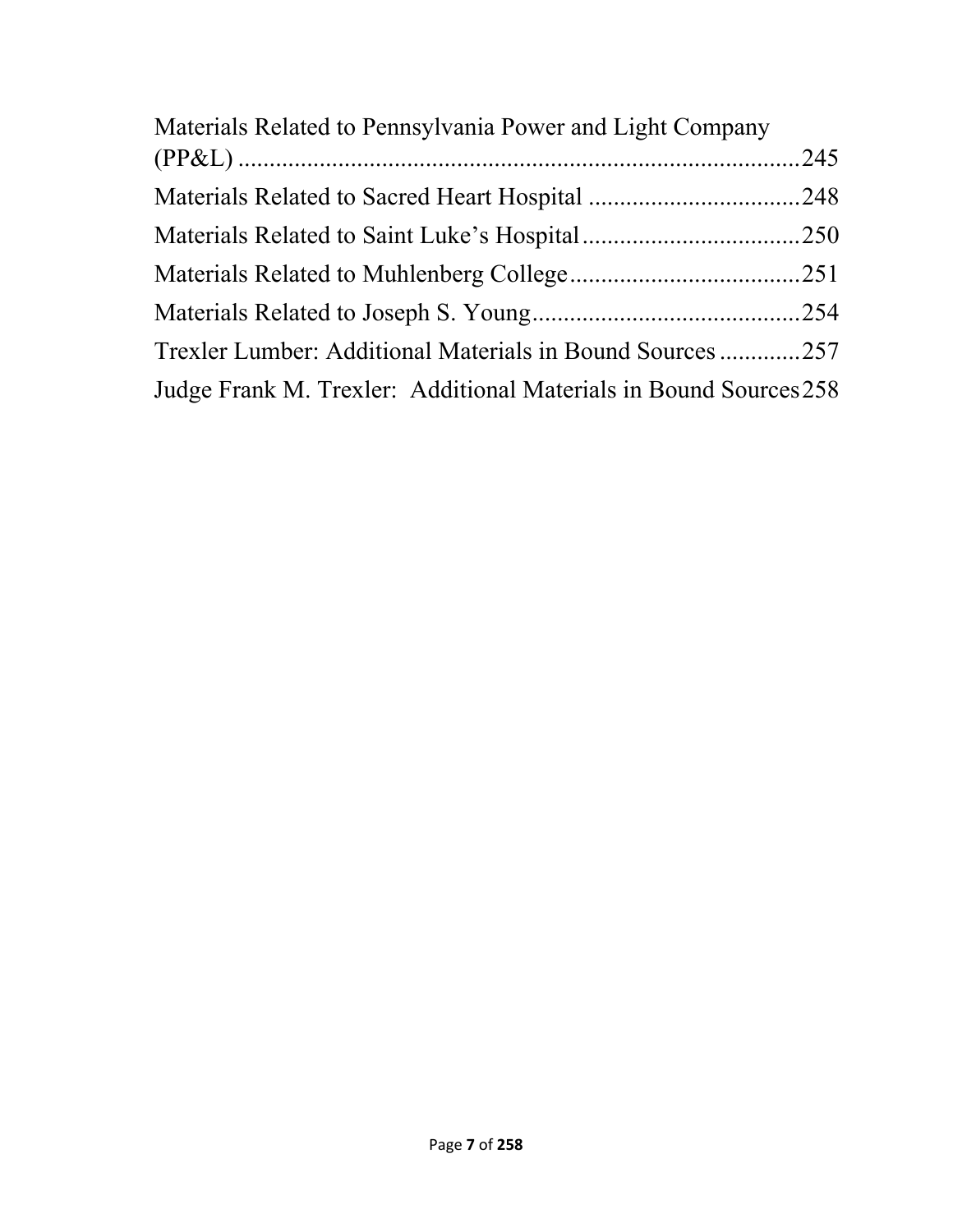## **LEDGERS AND FINANCIAL PAPERS**

# <span id="page-8-0"></span>**Box 1: General Harry C. Trexler Personal Account Book**

**General Harry C. Trexler Personal Account Book, ca. 1910-1921** A1999.145.001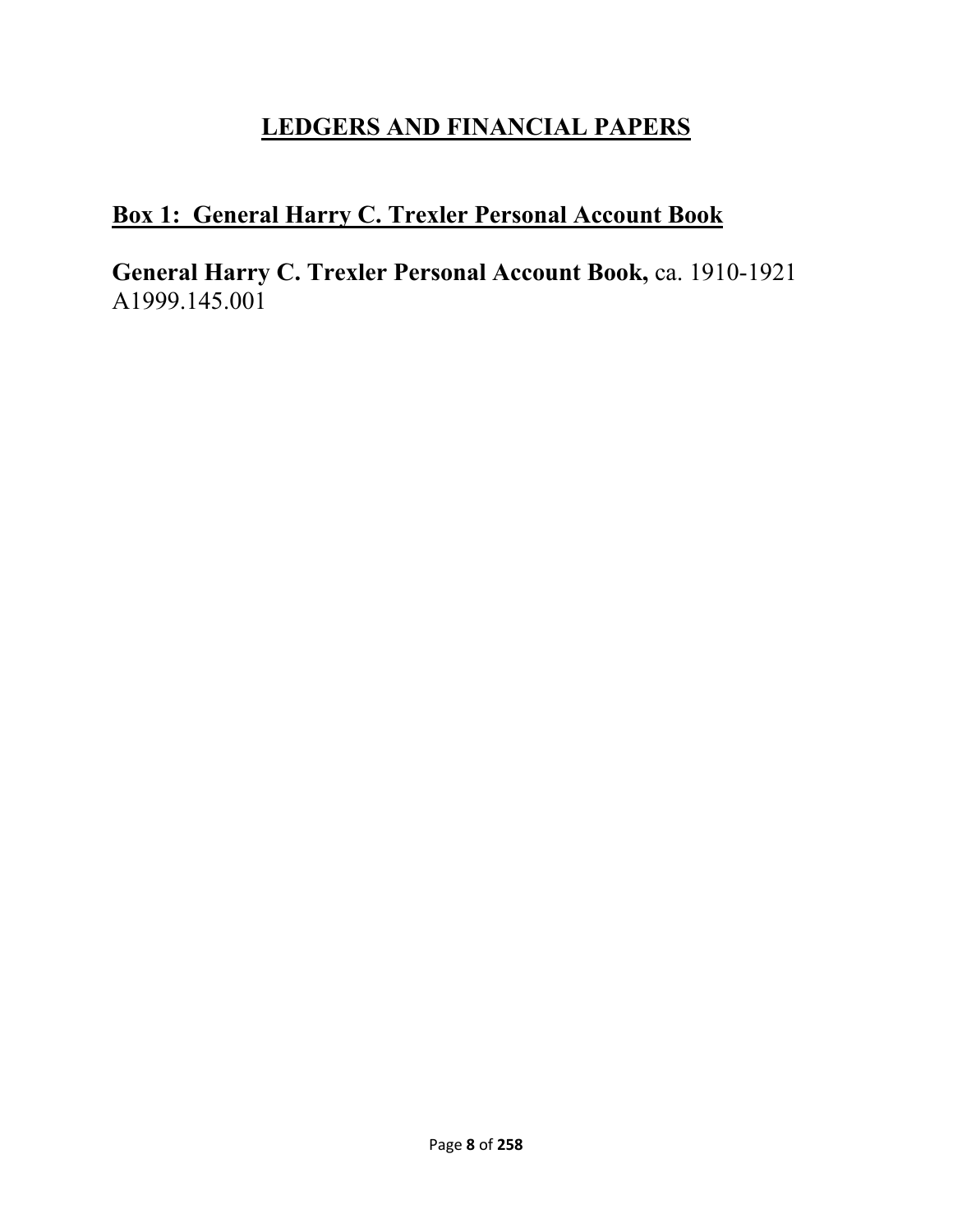## **Box 2: General Harry C. Trexler Personal Ledger, Cash Book, Notebooks Relating to Agricultural Enterprises**

**General Harry Clay Trexler Personal Journal Expense/Account Ledger,** 1/31/1928-12/31/1932 A1999.145.001

### **General Harry C. Trexler Private (Livestock) Herd Register**:

- Percheron Registry forms
- Listing of livestock herd
- Bloodlines of Sires (horses)
- Bloodlines & List of Produce for Breeding Females (horses) ca. 1908-1925
- Separate folder with loose list of colts foaled in 1922

#### **General Harry C. Trexler Notebook of Orchards, Game Preserves, Farms and Hatcheries**:

• Index showing separate tracts that Trexler acquired to form each of his properties: Springwood (Trexler Park), Trexlertown Farms, Trout Hatchery, Hickory Run, Hawk-Mud Run, Lowhill Ranch, Trexler Game Preserve, Trexler Orchards, Jordan Poultry, Trexler Sheep Ranch,

Trexler Game Preserve

- List of Insurance totals, 1943
- Insurance plans showing roads and depicting, describing, and valuing structures on each property
- Orchards, Springwood (Trexler Park), Trexler Sheep Ranch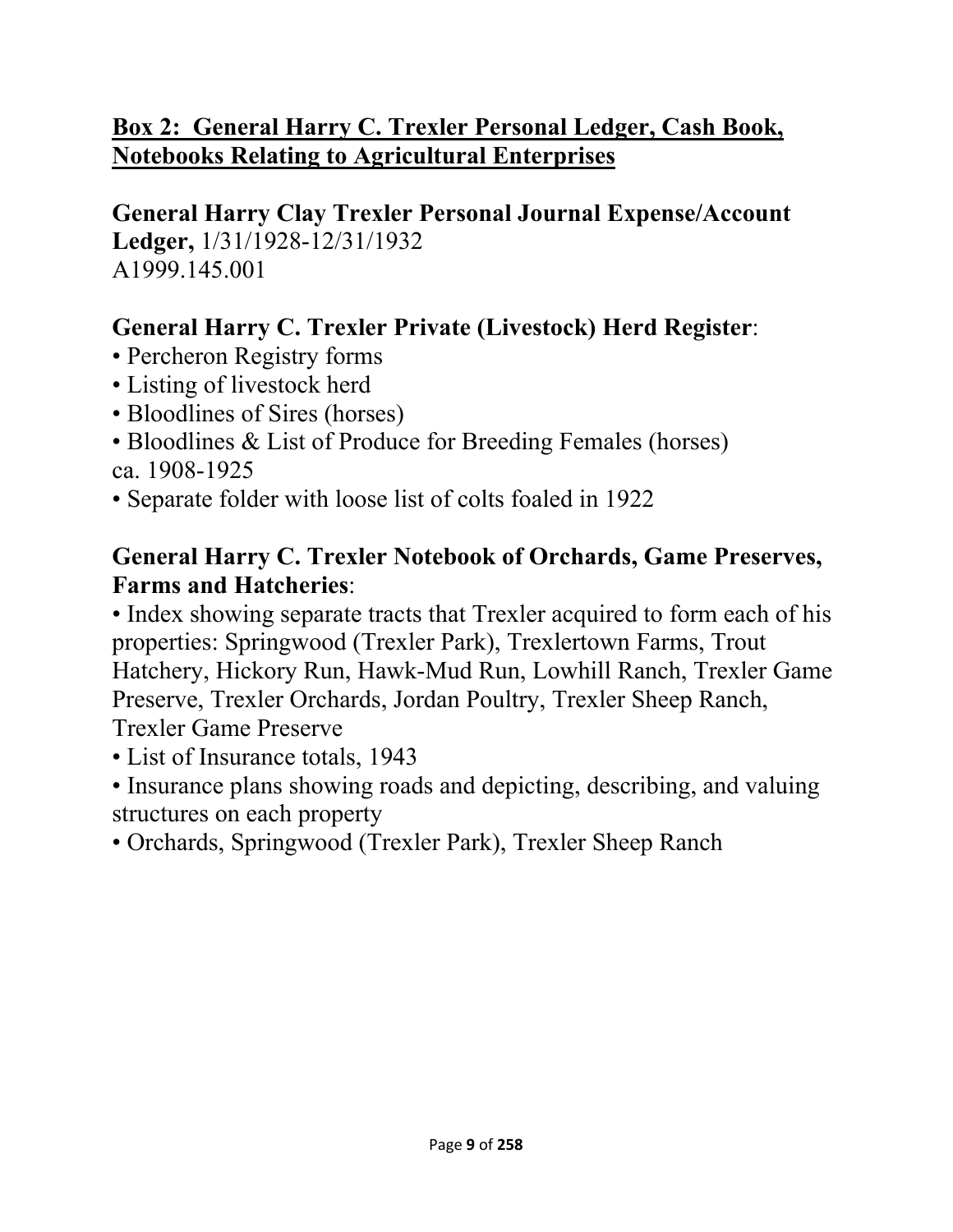## **Box 3: Private Cash Book of General Harry C. Trexler**

## **Private Cash Book of General Harry C. Trexler,** 1925-1935

# **Trexler Estate Account Book,** 1934-1972

A1999.004

- Accounts Relating to Trexler Orchards, 1936-1960
- Accounts Relating to Trexler Farms Springwood Division, 1936-1971
- Accounts Relating to Trexler Farms Hatchery Division, 1936-1949
- Deeds of conveyance, 1934-1941
- Record of Bonds and Bonds Redeemed and Sold by Trustees, 1935- 1972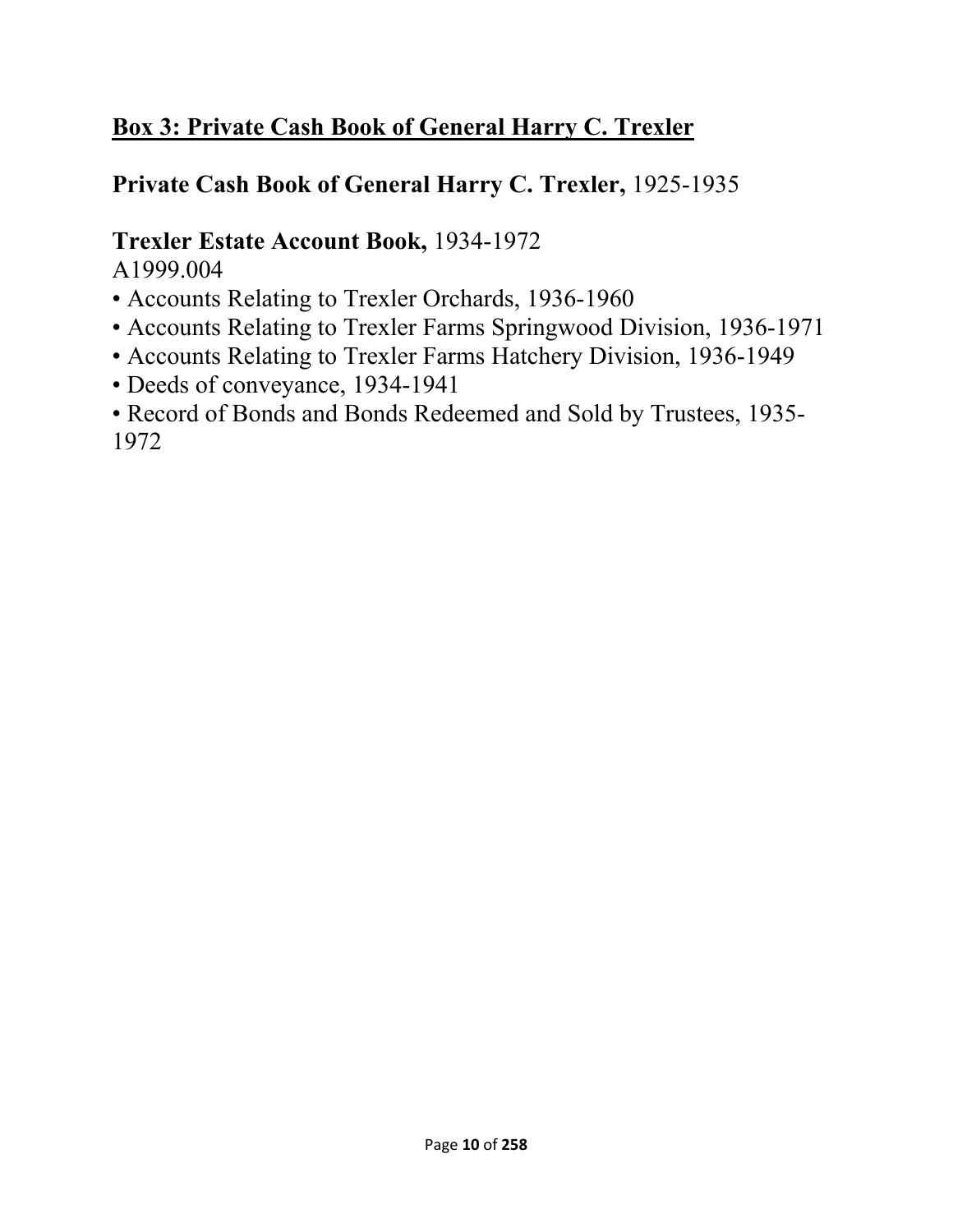# **Box 4: General Ledger Transfer of General Harry C. Trexler General Ledger Transfer No. 1 of General Harry C. Trexler,** ca.

1911-1933 includes tabs on:

- Assets
- Partnerships
- Liabilities
- Profit & Loss
- Income
- Expense
- Notes Receivable
- Accounts Receivable
- Notes Payable
- Mortgages Receivable
- Bonds
- Stocks
- City Properties
- Trexler Lumber Co. Real Estate
- Springwood
- Orchard Trees
- Lowhill Ranch
- Jordan Poultry
- Outside Pennsylvania
- Miscellaneous
- DEPR. Reserves
- Partnerships
- Liabilities
- Notes Payable
- Mortgage Payable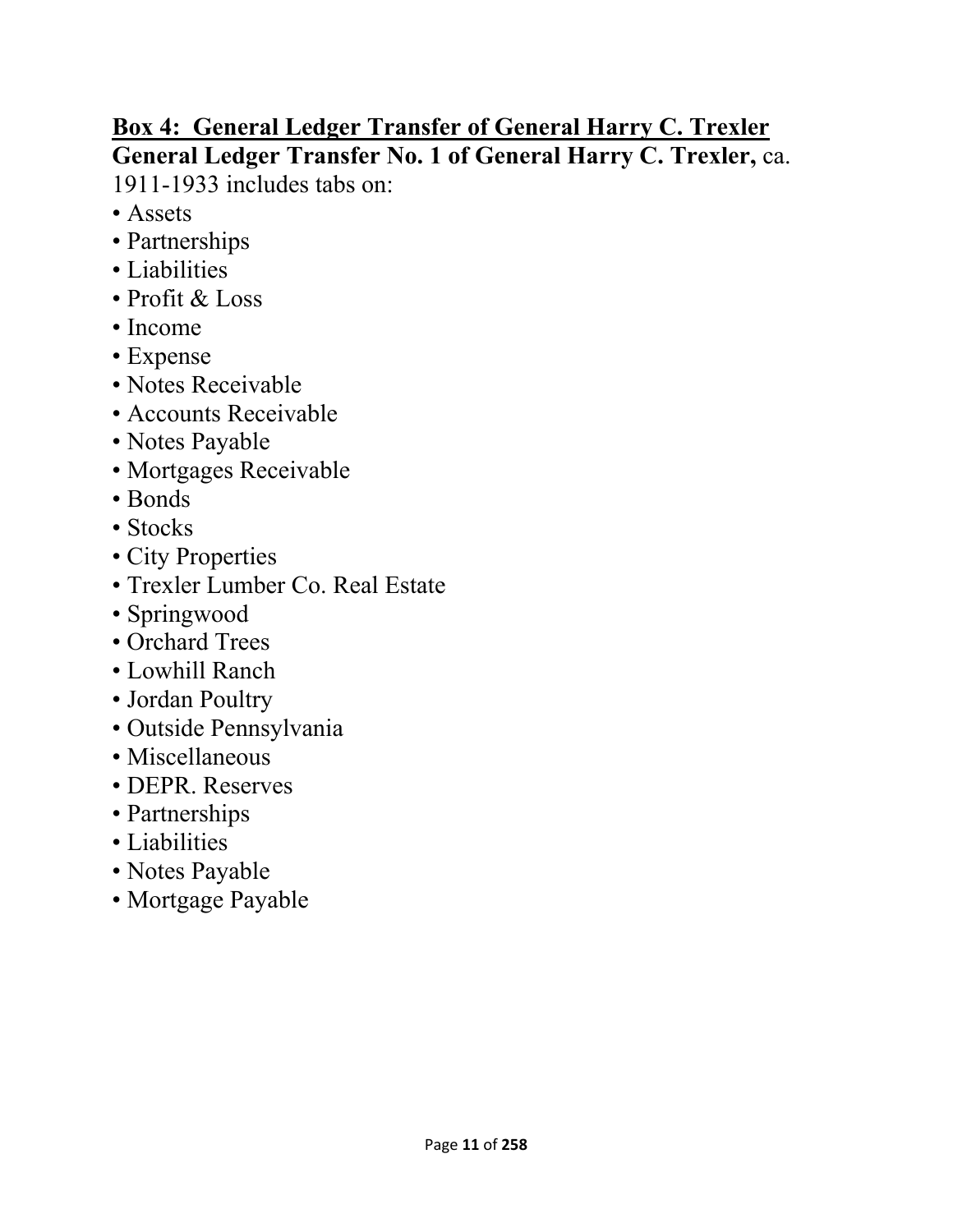# **Box 5: General Harry C. Trexler Real Estate Ledger**

### **General Harry C. Trexler Real Estate Ledger,** ca. 1901-1982

General Harry C. Trexler & the Estate of General Harry C. Trexler

- City Property
- Springwood Farms (Trexler Farms) Properties
- Springwood Realty
- Ormrod Plant Property, N. Whitehall Twp.
- Index to Properties sold on or before 1/1/1945
- Game Preserve
- Jordan Poultry
- Kern Mill
- Bieber Farms
- Lehigh Hatchery
- Orchard Lands
- Orchard Trees
- Trexler Sheep Ranch (Sales)
- Springwood Park (Trexler Park) transferred to City of Allentown
- Trexlertown Farms, Upper Macungie Land
- Trexler Lumber Co.
- City Properties
- Rented

• Tabs for Misc. City Properties & Personalty (Personal Property) Real Estate have no entries

- Vacant Land
- Outside City, rented
- Misc. Properties Outside of City
- Outside Pennsylvania
- Trustees Personalty (Personal Property) Real Estate
- Executors Real Estate
- Pocket in back containing Real Estate Ledger Summary document dated 4/1/1979
- Separate folder containing loose notes relating to various farms A1999.145.001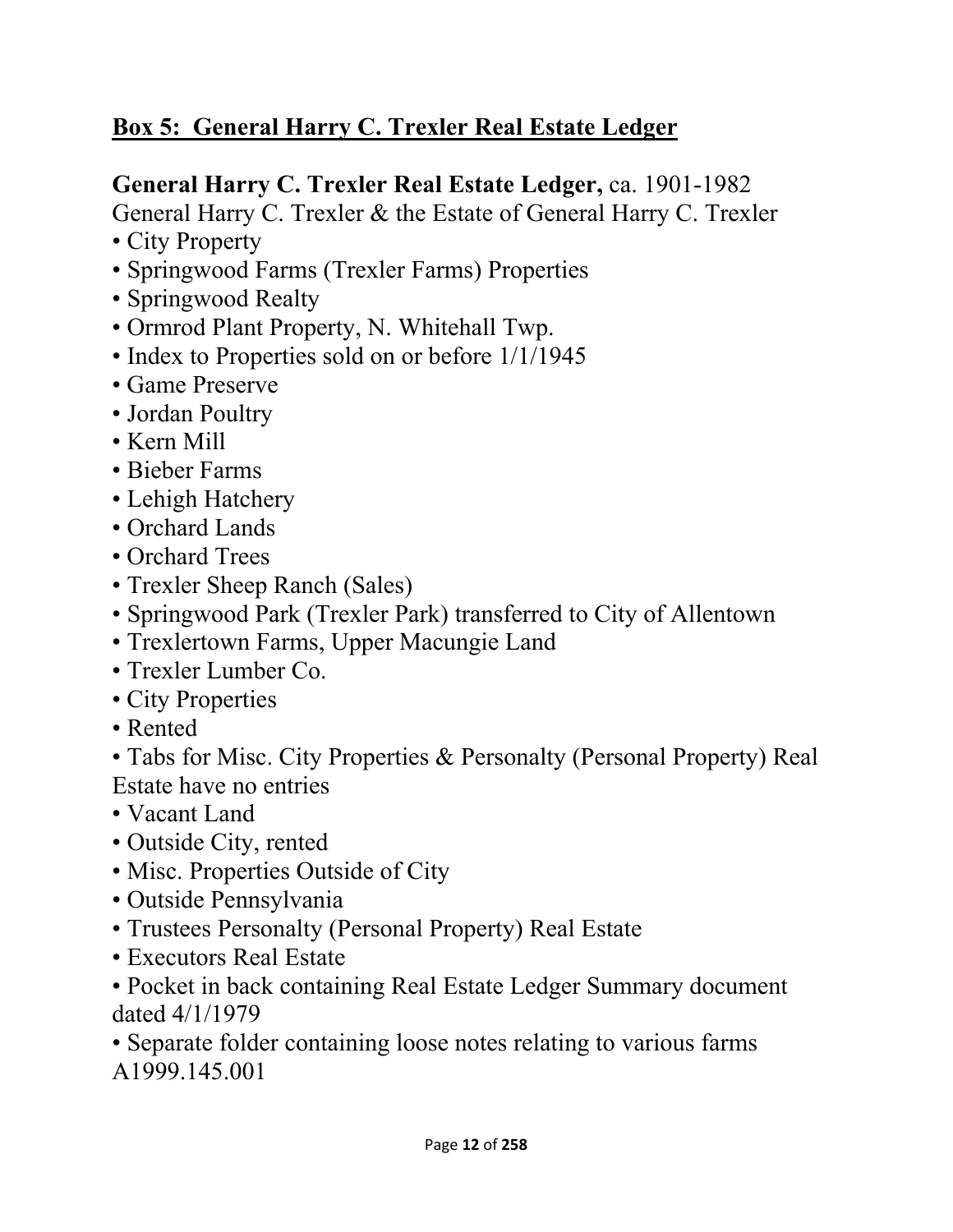## **Box 6: Personal Ledger of General Harry C. Trexler, Minute Book of Allentown Commonwealth Building**

#### **Personal Estate Ledger General Harry C. Trexler & Estate of General Harry C. Trexler,** 1933-1946 includes tabs on:

- Principal
- Income Misc.
- Expense Sundry
- Dubbs Farm
- Miscellaneous Rents
- Hickory Run

### **Minute Book of Allentown Commonwealth Building Company**

Formed Dec. 11, 1926

- Articles of Incorporation
- By-Laws
- Minutes of Board Meetings & Annual Meetings

1926-1967

Note: Separate folder contains loose items from this book including a Resolution, a Proxy Letter, and letter from Girard Trust Co. A1999.145.001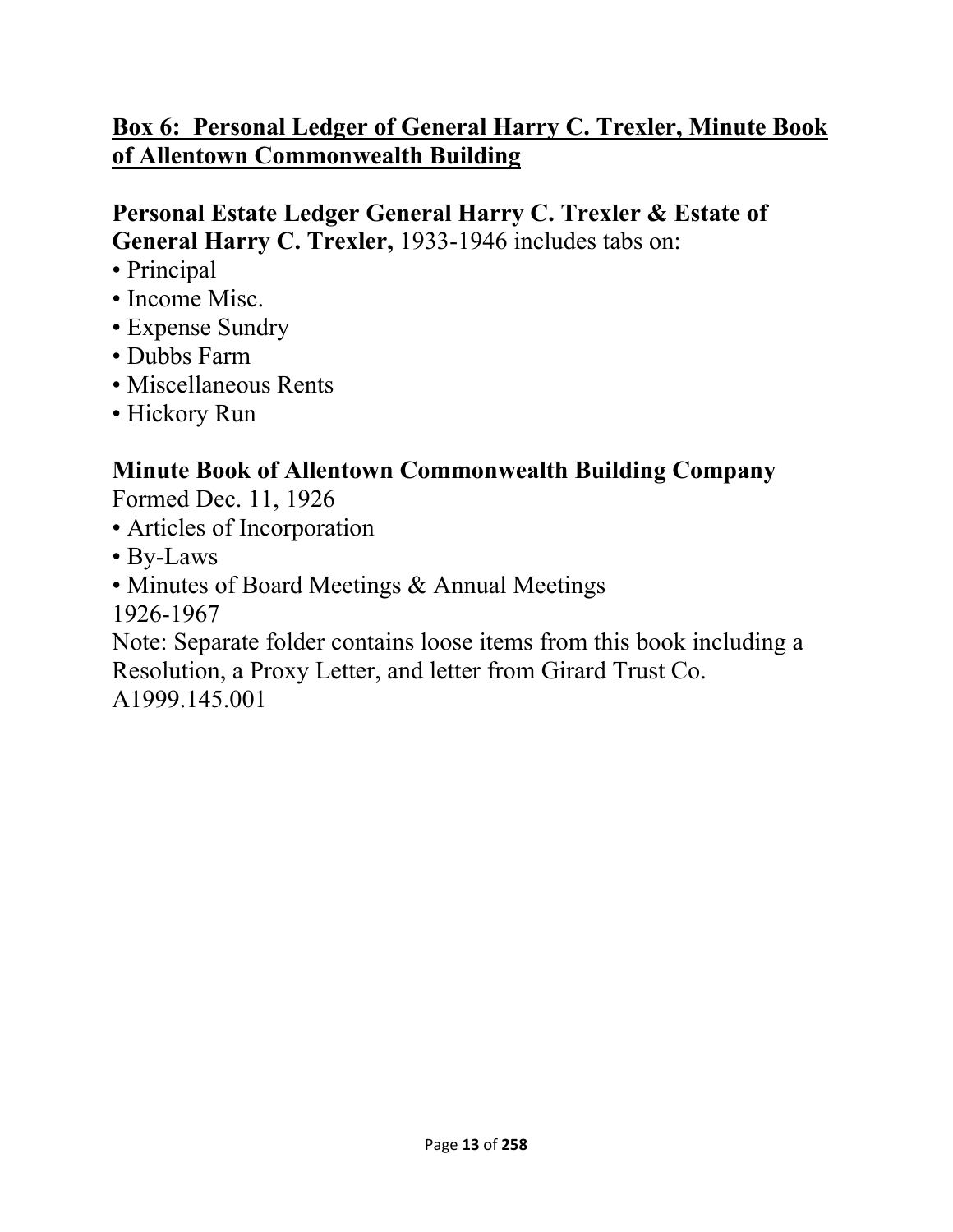### **Box 7: Financial Papers of Estate of General Harry C. Trexler, Romper Day Cash Book, Mosser Nursing Service Minute Book**

## **Inventory of Assets of the Estate of General Harry C. Trexler**,

Deceased, sworn on 11/27/1933, filed with Register of Wills 3/29/1934 Note: Separate page lists appraised & realized value of numerous items

#### **Account Book for Public Sale of Estates of General Harry C. Trexler & Mary M. Trexler at Springwood Farm**

First Session: May 22, 1935 (pp. 1-50) Second Session: May 23, 1935 (pp. 51-85) Note: Separate Folder with Receipts, Statements, & Auctioneer **Letterhead** 

**Journal Account Book of Executors of the Estate of General Harry C. Trexler, dec'd,** 1/5/1933-3/31/1938

#### **Romper Day Cash Book,** 11/1/1950-3/31/1953 Receipts & Disbursements

#### **Trexler Nursing Service Minute Book No. 1**, 1948-1964

Mary Mosser Trexler Nursing Service documents:

- Incorporation documents
- Trustee minutes
- IRS tax exempt documents A1999.145.001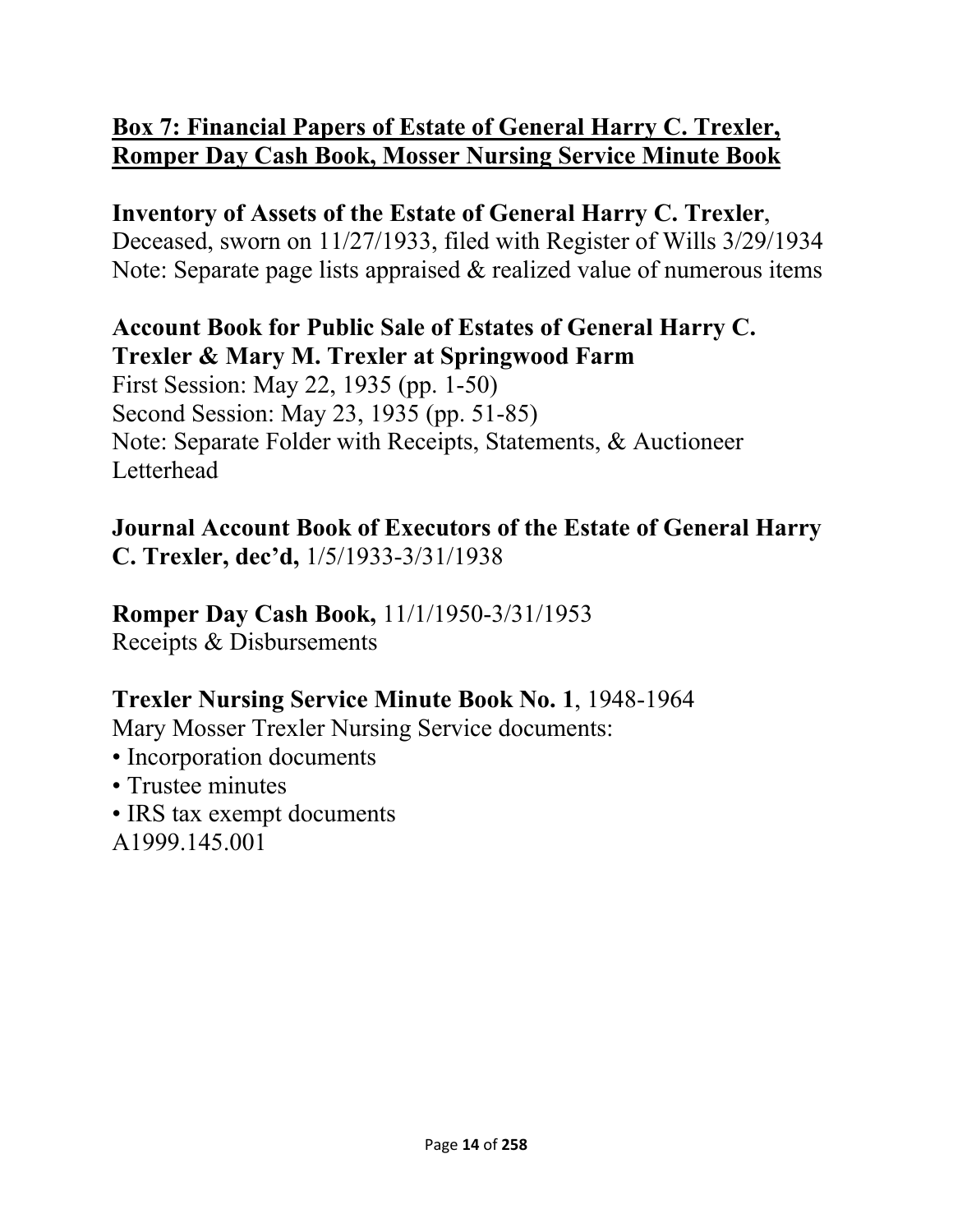#### **Box 8: Cash Books and Journals related to Estate of General Harry C. Trexler**

**Journal of Victor E. Fritz & Henry W. Leh, Trustees,** 10/10/1933- 12/18/1944 A1999.145.001

**Cash Book of Victor E. Fritz & Henry W. Leh, Trustees**  (Income & Expenses 1933-1945) A1999.145.001

**Residuary Cash,** 6/1/1934-9/30/1936 A1999.145.001

**Residuary Cash,** 10/1/1936-12/31/1938

**Residuary Journal**  (Account Book of the Trustees of the Estate of General Harry C. Trexler, Deceased), 4/15/1934-3/31/1941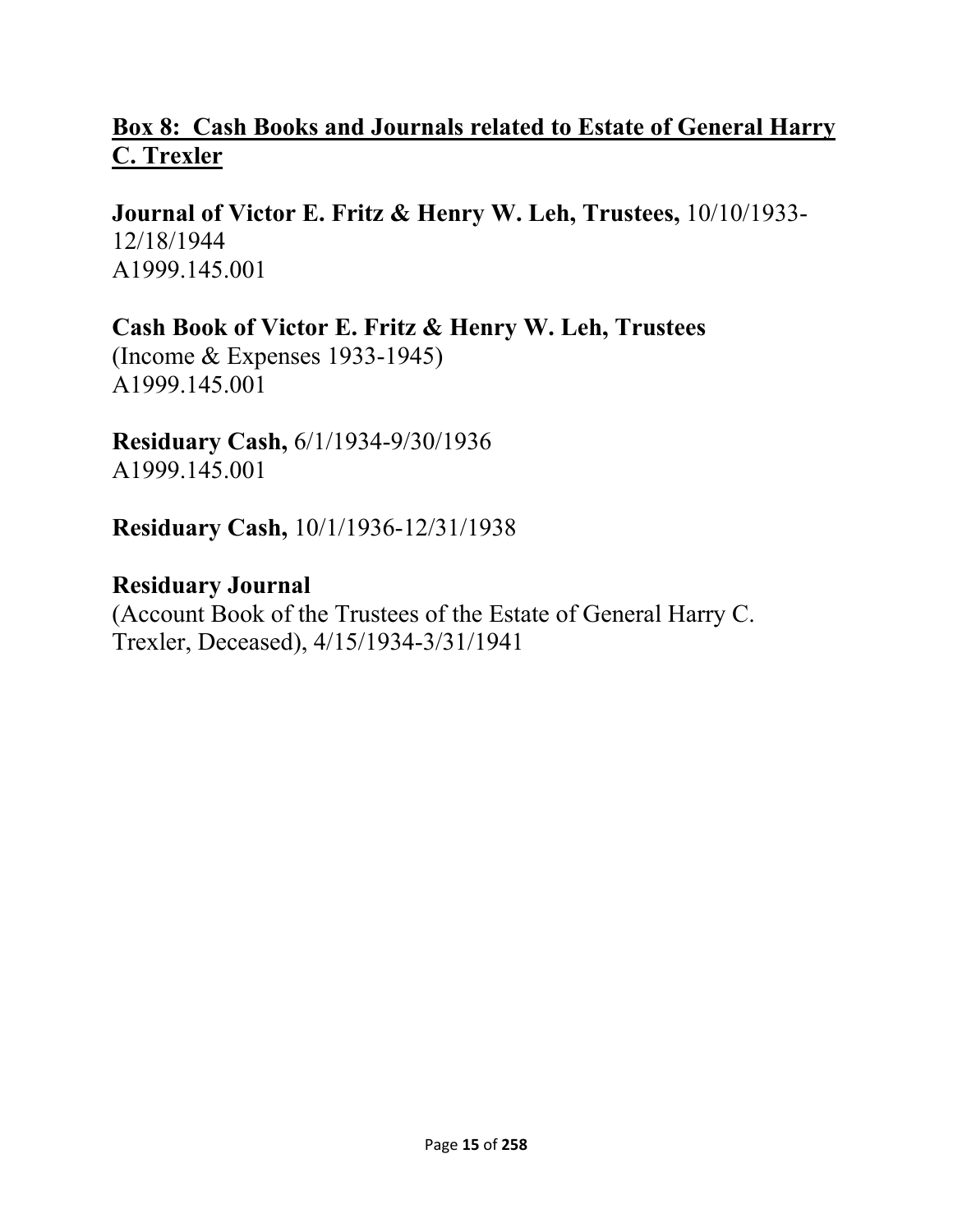## **Box 9: Financial Papers and Property-Related Documents**

### **T1: Burnside Plantation Request for Trexler Trust Funds,** 1992

Funding request for capital campaign A1999.145.003

#### **T2: Appraisal of Trexler Real Estate Performed after General Harry C. Trexler's Death,** 1933

- Farms & Orchards
- Game Preserve, Park, Fish Hatchery
- Real Estate
- Mortgages
- Personal Property Kidder and Penn Forest Twps. Carbon County
- 140 N.  $10^{th}$  St.
- Cash Balances
- A1999.145.003

#### **T3: Documents Regarding Tax Issues of Trexler Estate,** 1926-1936

- Notes re tax payments
- Protests & correspondence related to IRS tax payments, refunds

• Documents relating to inheritance taxes and income taxes upon his death

A1999.145.003

#### **T4: Documents Relating to Tax Issues of Trexler Estate,** 1938-1940

Correspondence & Legal Documents Relating to Tax Issues of the Estate

A1999.145.003

## **T5: Estate Sale of Personal Property of Mary M. Trexler,** 1935

A1999.145.003 Receipts, etc.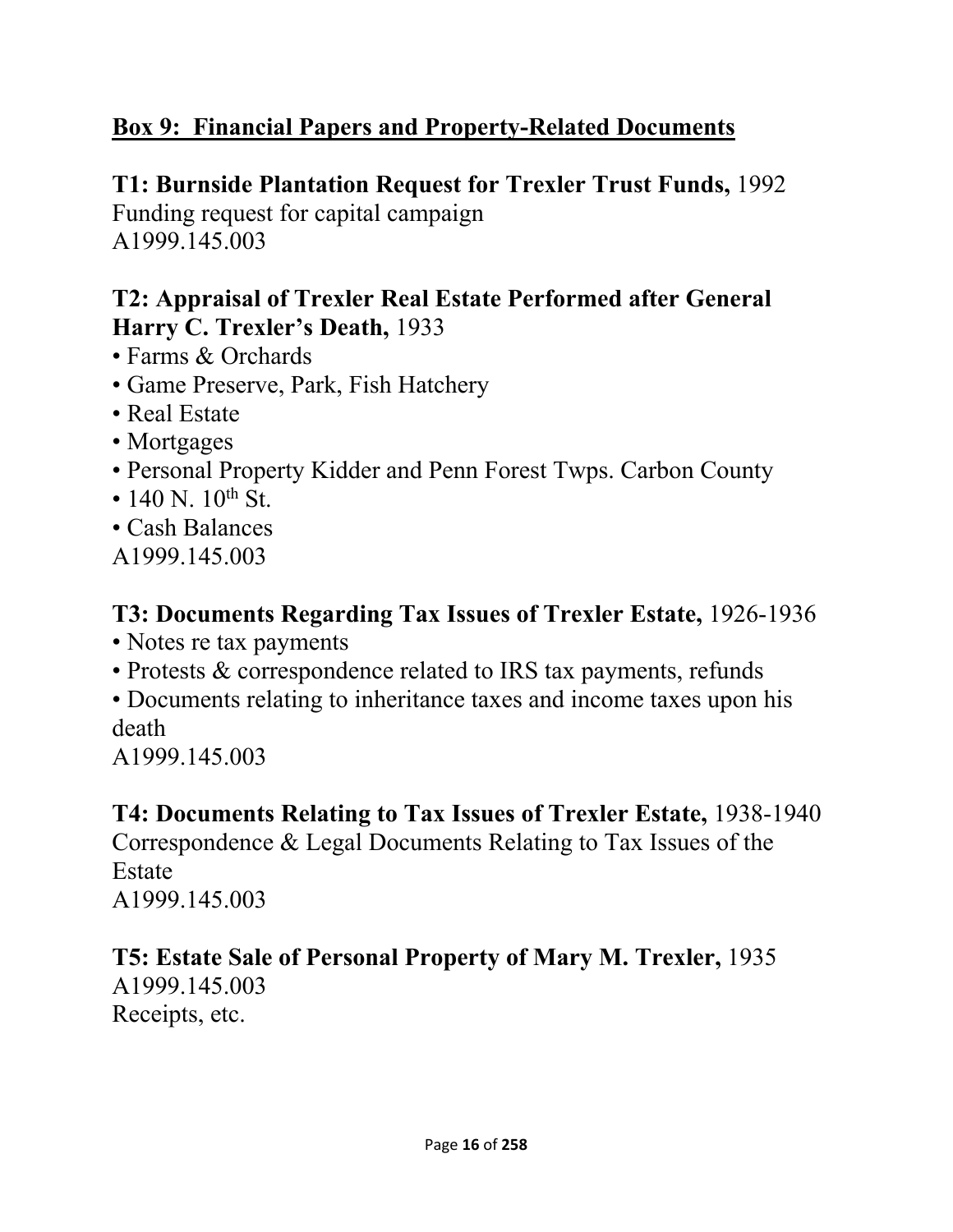### **T6: Financial Statements of General Harry C. Trexler,** 1912-1914, 1924-1932 A1999.145.003

#### **T7: Documents Relating to Tax Deficiency Issues of Trexler Estate,**  1938 A1999.145.003

**T8: Documents & Correspondence Relating to Harry Trexler Income Tax,** 1914, 1915 A1999.145.003

#### **T9: Legal Financial Documents Related to Last Will & Testament of General Harry C. Trexler**

• Releases from heirs acknowledging receipt of bequests from Trexler • Newspaper commentary about Will & Allentown Parks, 1953 A1999.145.003

### **T10: Legal Financial Documents Related to Last Will & Testament of General Harry C. Trexler**

1934, 1937

• Final Inheritance Tax Report on Life Estate of Widow & Legacies Payable at Testator's Death

- Final Inheritance Tax Report on Termination of Life Estate of Widow
- Election of Widow to Take under Terms of Will A1999.145.003

## **T11: Financial Documents Related to the Trexler Estate,** 1935

• Catalog, Correspondence, Receipts & Other Documents Relating to the Sale of Personal Estate, 1935

• Statement of Distribution by Trustees of Harry C. Trexler, 1935 A1999.145.003

# **T12: War Bonds Drive Trexler Estate,** 1943-1945

Correspondence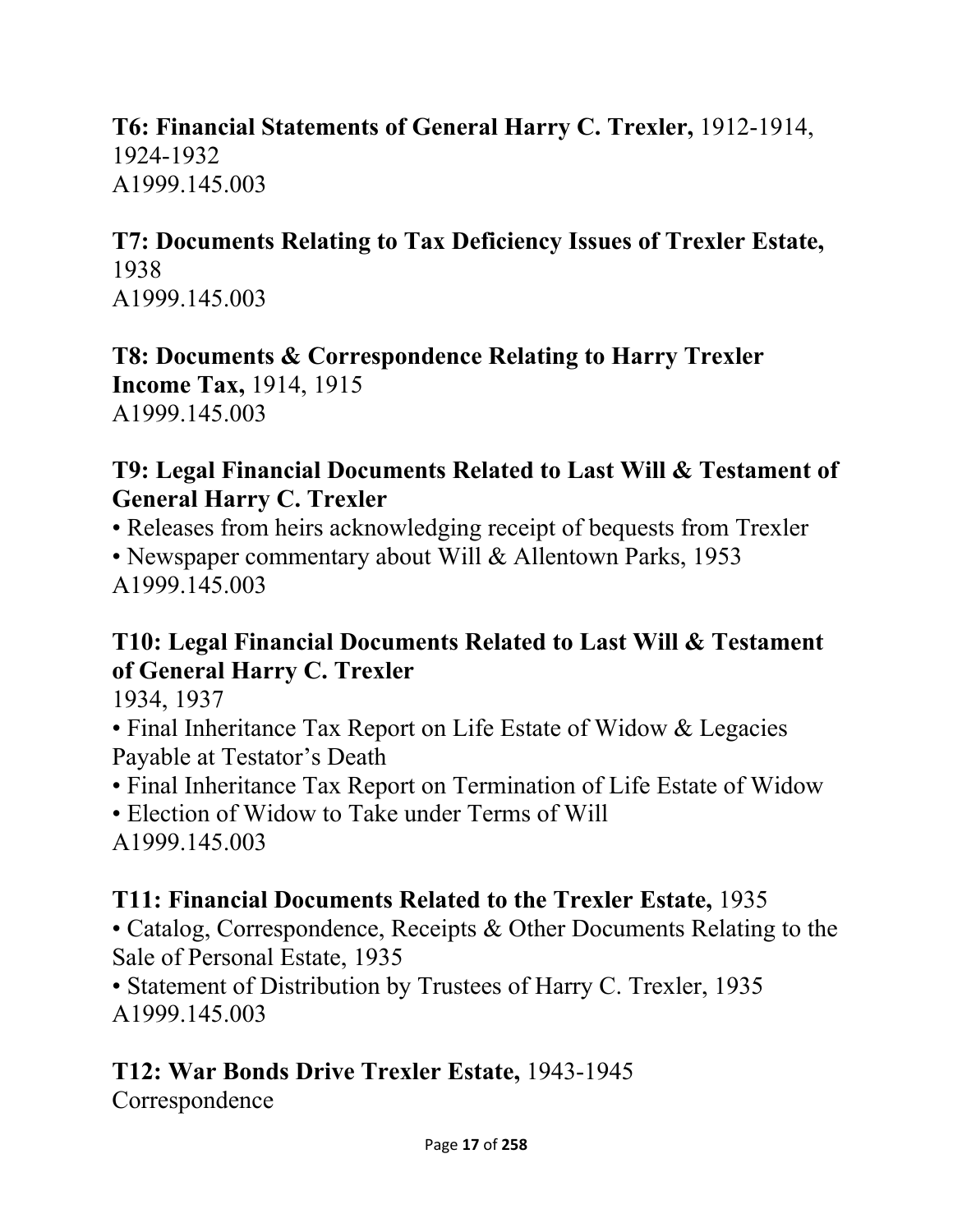#### **T13: Financial Documents Related to Cuban Lehigh Company & Trexler Lumber Company**

Banking Documents, Accounting Documents, & Correspondence Relating to: Cuban Lehigh Company & Trexler Lumber Company A1999.145.003 See also Box 62.

#### **T14: Income Tax & Related Financial Documents,** 1912-1913

#### **T15: Trexler Properties,** 1926-1962

- Documents relating to Trexler Park
- Documents relating to a subdivision
- Documents relating to Allentown's management of Parks funds

#### **T16: Legal Documents Related to Trexler Estate Properties Disposition**

**T98: Soleliac Silk Co. Stock,** 1923

**T99: Trexler Estate Property,** 1964, 1966

**T100: Documents Relating to Lehigh Portland Cement,** 1929-1934

**T101: Income Tax & Related Financial Documents,** 1928-1931

**T102: Misc. Financial, Receipts** 

**T103: Trexler Lumber Papers,** 1887-1931 Receipts, Charter, Certificate of Dissolution, Examination of Accounts

**T104: Hickory Run Lease of State Lands** 1916, 1921, 1926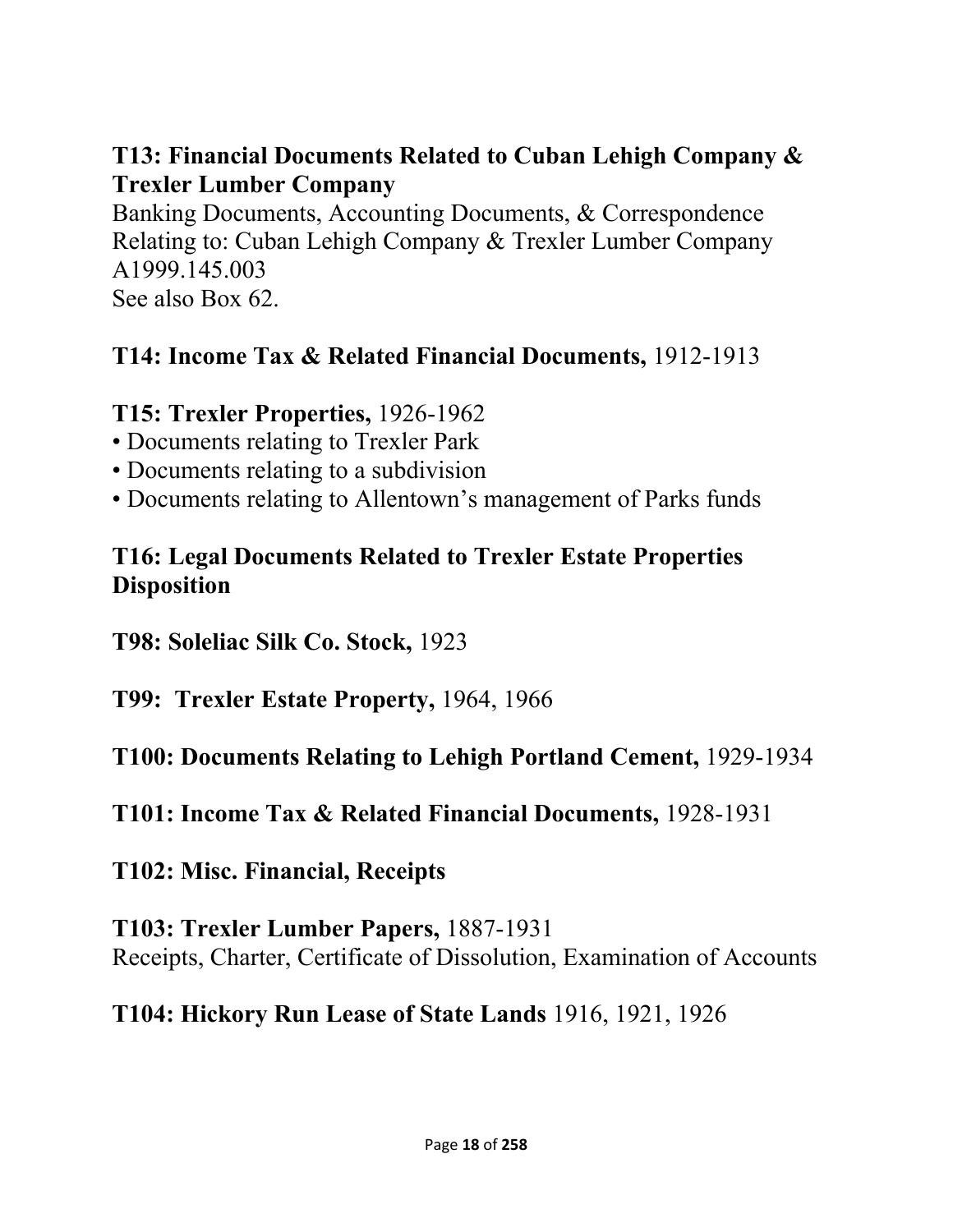#### **T105: Trexler Trout Hatchery,** 1943-1945

Operating License, Price List, Brochure, Magazine Article, Financial Documents Relating to Sale

## **T106: Cemetery Plots**

- Documents Relating to Fairview Cemetery
- Documents Relating to Union Cemetery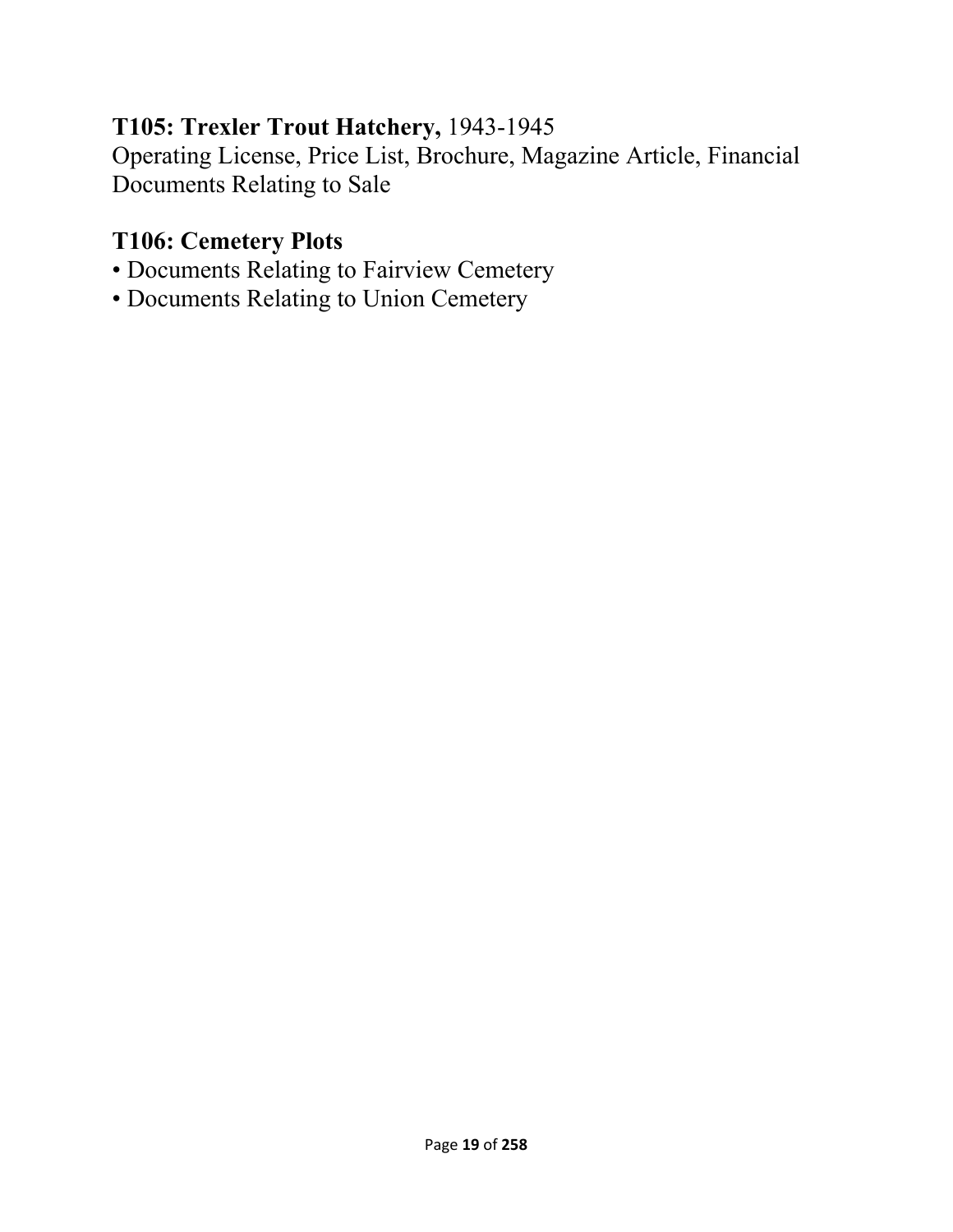# <span id="page-20-0"></span>**LAND RECORDS: WHITEHALL, NORTH WHITEHALL, & SOUTH WHITEHALL TOWNSHIPS**

### **Box 10: South Whitehall Township Land Records:**

**#1 South Whitehall Township,** Draft of land, Philip Schmeyer.

• Appears related to deed from John Albright to Philip Schmeyer.

**#2 South Whitehall Township,** Deed transferring land from John Albright to Philip Schmeyer on 6/4/1836.

• Appears related to South Whitehall Township Draft of land, Philip Schmeyer.

**#3 South Whitehall Township,** Deed transferring land from Daniel Probst and wife Christina to George Xander on 8/23/1851.

• Appears related to the Deed from Samuel Probst to Daniel Probst.

**#4 South Whitehall Township,** Deed transferring land from Anne Beidleman (widow of Jacob Beidleman), Henry Koenig and wife Nancy (daughter of Jacob Beidleman) and Charles Weiss and wife Maria (another daughter of Jacob Beidleman) to George Steininger on 4/9/1822.

- Appears related to the same tract listed in these documents:
	- Deed from John Leonhard Steininger to Leonhard (probably alternate spelling of Leonard) Steininger the younger

• Deed from George Stininger to Leonard (probably alternate spelling of Leonhard) Stininger (probably alternate spelling of Steininger)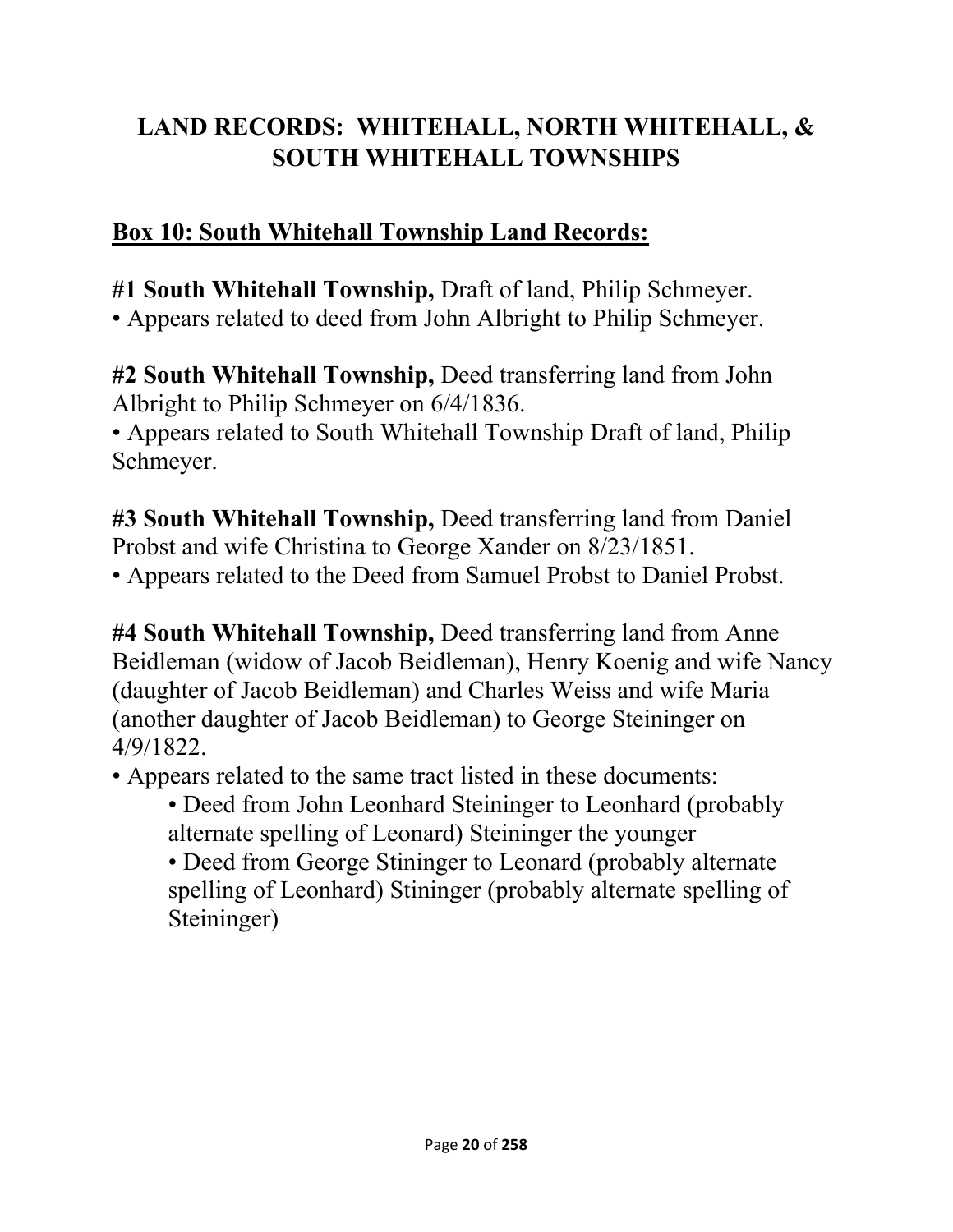**#5 South Whitehall Township,** Deed transferring land from George Stininger and wife Elizabeth to Leonard Stininger on 3/18/1823. Stamped: Entered Mar 31 1923

• Leonard is probably an alternate spelling of Leonhard. Stininger is probably an alternate spelling of Steininger.

- Deed appears related to the same tract listed in these documents:
	- Deed John Leonhard Steininger to Leonhard Steininger the younger
	- Deed from Beidleman and others to George Steininger

**#6 South Whitehall Township,** Deed transferring land from John Leonhard Steininger and wife Margaret to Leonhard Steininger the younger on 4/26/1833.

Stamped: Entered Mar 31 1923

- Leonhard is probably an alternate spelling of Leonard.
- This Deed appears related to the same tract listed in these documents:
	- Deed from George Stininger to Leonard Stininger
	- Deed from Beidleman and others to George Steininger

**#7 South Whitehall Township,** Deed transferring land from Daniel Probst and wife Christina to Levy Probst, Lydia Probst, Christina Knauss wife of Alexander Knauss, and Catherina Seip wife of Nathan Seip on 8/23/1851.

• This Deed appears related to the same tract listed in Deed from Samuel Probst to Daniel Probst.

**#8 South Whitehall Township,** Deed transferring land from Peter Guth and wife Esther to Silvester Guth on 11/1/1843.

**#9 South Whitehall Township,** Deed transferring land from John Glick and wife Catherine to Aron Glick on 5/14/1849.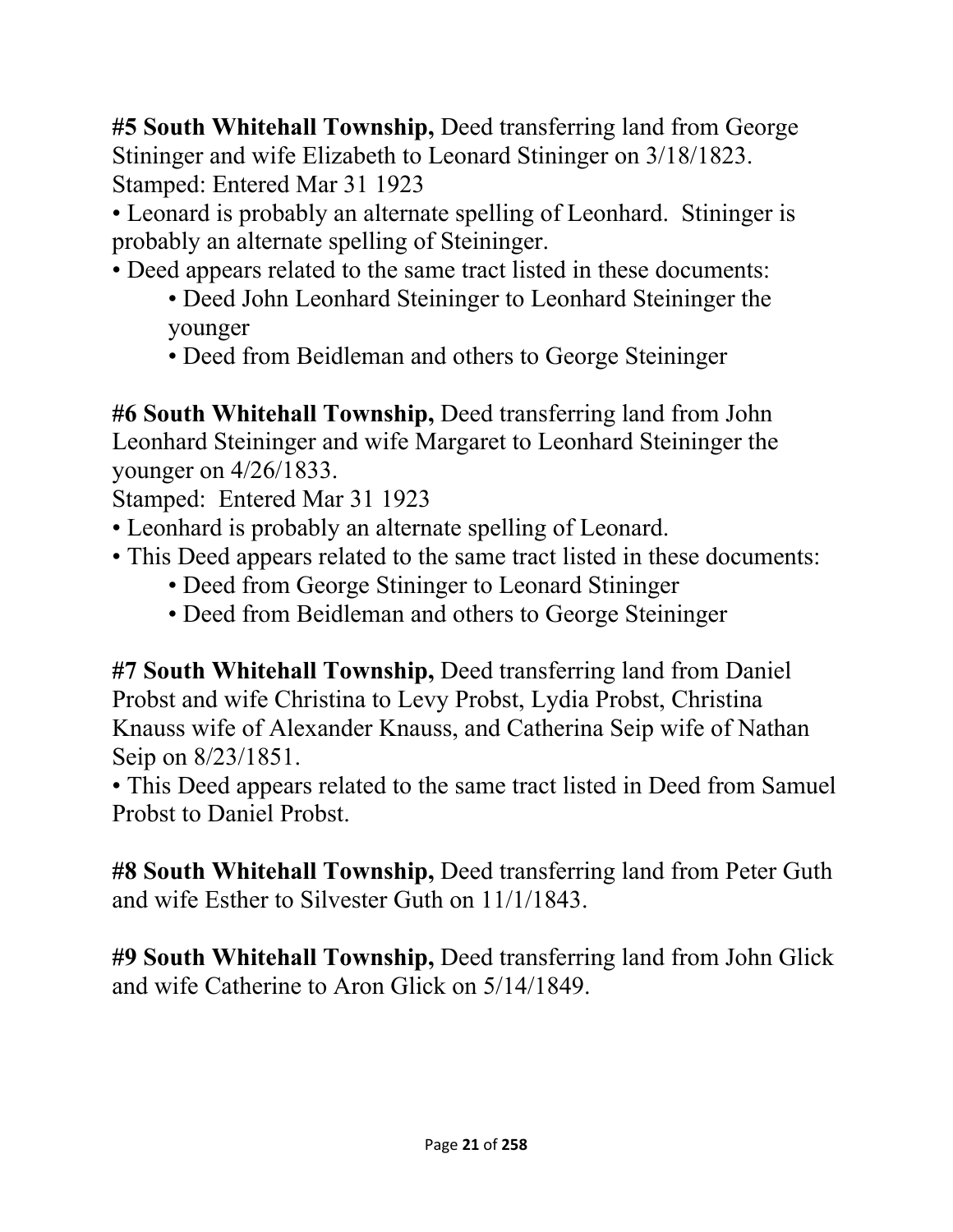**#10 South Whitehall Township,** Deed transferring land from Samuel Probst and wife Elizabeth to Daniel Probst on 2/7/1822.

• Deed also documents Probst's acquisition of this land transferred from Henry Reitz and wife Magdalene to Samuel Probst on 4/1/1777.

• Deed appears related to the same tract listed in Deed from Daniel Probst to Levy Probst and others.

**#11 South Whitehall Township,** Deed transferring land from Peter Albricht and wife Maria to John Albricht and Thomas Albrecht tenants in common on 8/8/1841.

• Handwritten Note: #17 So. Whitehall Township Oscar Henninger Farm

## **South Whitehall Township Land Oversize Records Folder**

**South Whitehall Township,** Copy of Record of Proceedings in the Orphans Court Respecting the Real Estate of Philip Hammel dec'd, 10/12/1835.

- Relates to partitioning of the deceased's land.
- Handwritten Note: #17 So. Whitehall Township Oscar Henninger Farm

**South Whitehall Township,** Copy of the Separate Settlement of Joseph Hammel, one of the Administrators of the Estate of Philip Hammel dec'd., 1836.

• Handwritten Note: #17 So. Whitehall Township Oscar Henninger Farm

#### **South Whitehall Township,** Letters of Administration on the Estate of Philip Hammel, dec'd, 9/12/1836.

• Handwritten Note: #17 So. Whitehall Township Oscar Henninger Farm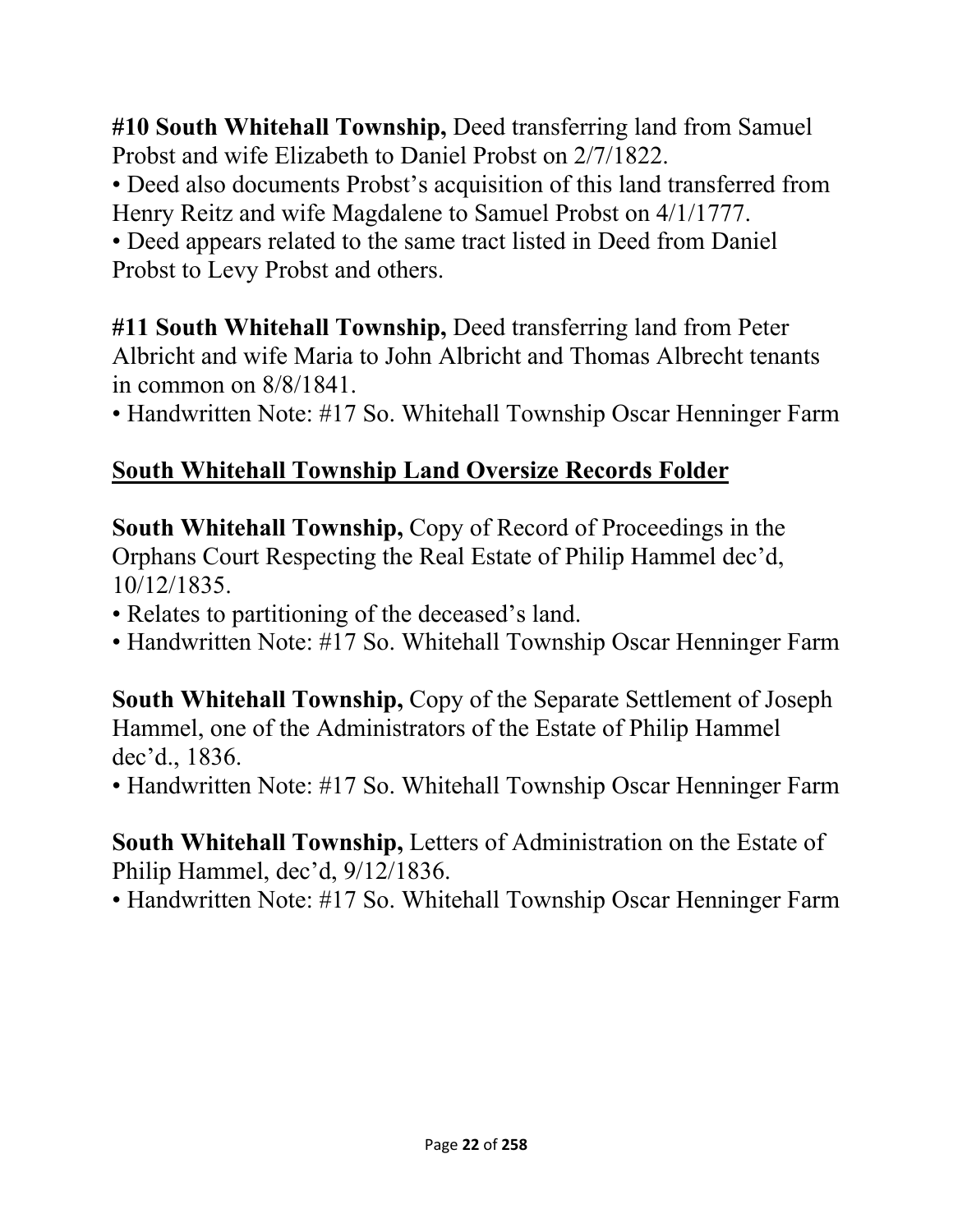# **Box 11: Whitehall Township Land Records:**

**#1 Whitehall Township,** Thomas and John Penn transferred land to Conrad Crumbach on 2/25/1772.

**#2 Whitehall Township,** Deed transferring land from Benedict Neidlinger and wife Anna to Abraham Griessemer 3/17/1798.

• Deed appears related to the same tract listed in Deed from Ritz to Kohler.

• Deed may also reference the same tract listed in Deed from Ditrich to Neidlinger.

**#3 Whitehall Township,** Deed transferring land from John Ritz and wife Magdelen to John Kohler on 3/31/1810.

• Deed also documents Ritz's acquisition of land from several sources including:

• Land Melchior Dietrich and wife Maria Margaret transferred to Benedick Neidlinger on 5/28/1795; Neidlinger and wife Anna transferred to Abraham Griessemer on 3/17/1798; Griessemer and wife Catharine transferred to George Holder on 7/27/1801; Holder and wife Elizabeth transferred to John Ritz

• Land Jacob Weber and wife Elizabeth transferred to Adam Steinberger on 5/12/1788; Steinberger and wife Anna Marissa transferred to John Ritz on 3/23/1805

• Patent transferring land to Nicholas Kreamer on 3/17/1809; Kreamer and wife Catharina transferred to John Ritz (no date)

• Deed appears related to the same tracts listed in Deed from Neidlinger to Greissinger.

• Deed also may reference in part the deed from Kraemer to Preitz (possible alternate spelling of Ritz).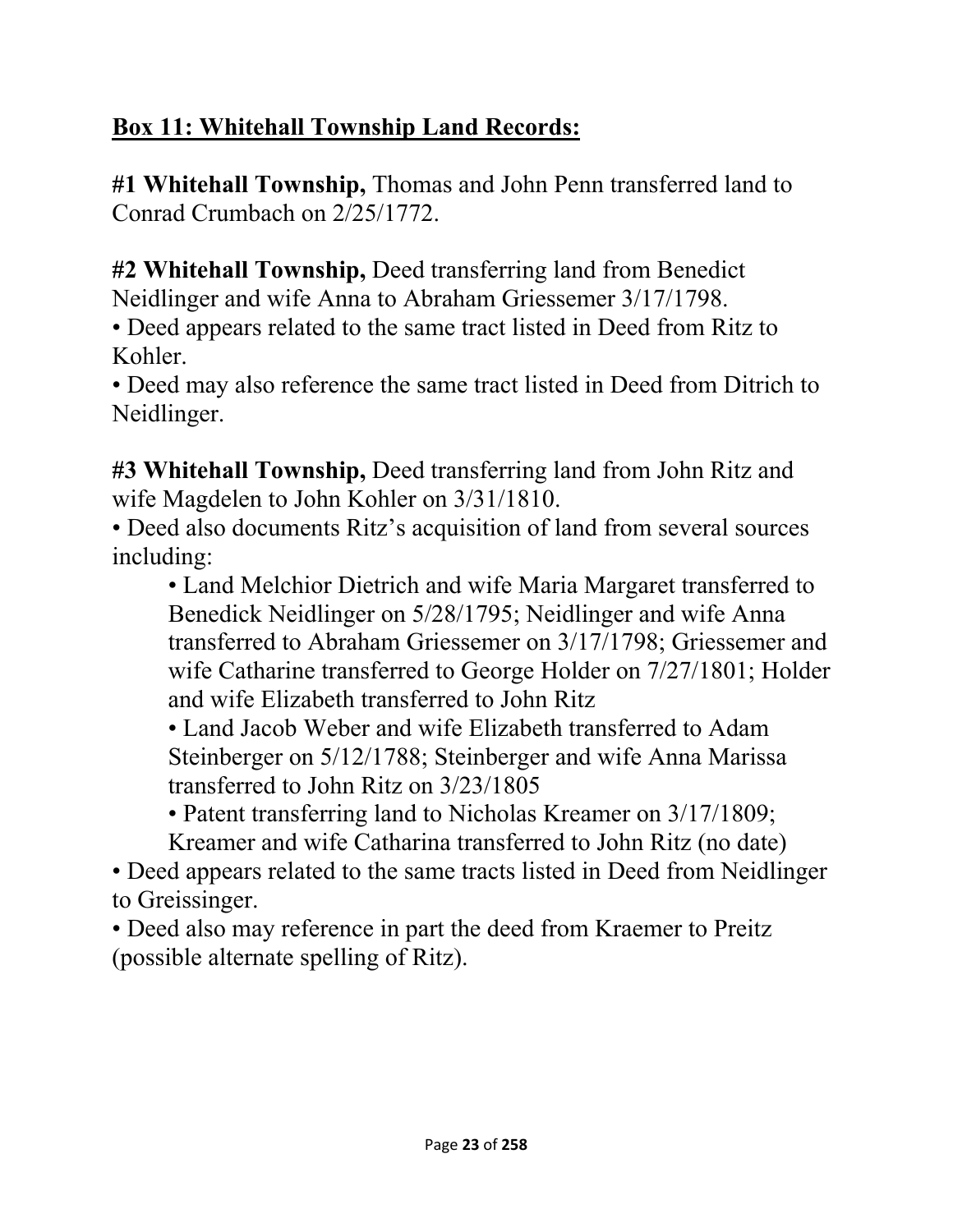**#4 Whitehall Township,** Deed transferring land from Andrew Horner to John Kreitz, 3/10/1809.

• Deed also documents Horner's acquisition of this land from several sources including:

• Warrant transferring land to Frederick Schwender on 4/25/1755; deed transferring land from Schwender to Jonathon Martin Harter Jr. on 1/6/1769

• Warrants transferring land to Philip Diel on 4/18/1753 and 8/20/1754; Deed transferring land from Diel to Ulrich Werth and Iost Diel on 1/6/1769; Document transferring land from Iost Deal to Ulrich Werth on 1/6/1769; from U. Werth to Jacob Werth on 1/14/1775; from J. Werth to Baltzer Werth on 1/14/1775; from B. Werth to Jacob Werth on 4/19/1775; from J. Werth to Martin Herter on 4/19/1775; from Herter to William Seip on 9/8/1780; from W. Seip to George Seip 12/19/1783; from G. Seip by Assignment on last deed to son George Seip on 11/8/1805 • Warrant transferring land to George Seip and Peter Seip on 2/27/1799; deed transferring land from George Seip to Andrew Horner on 11/9/1805

• Deed appears related to the same tract listed in:

- Deed from Harter to Seip
- Deed from Seip to Horner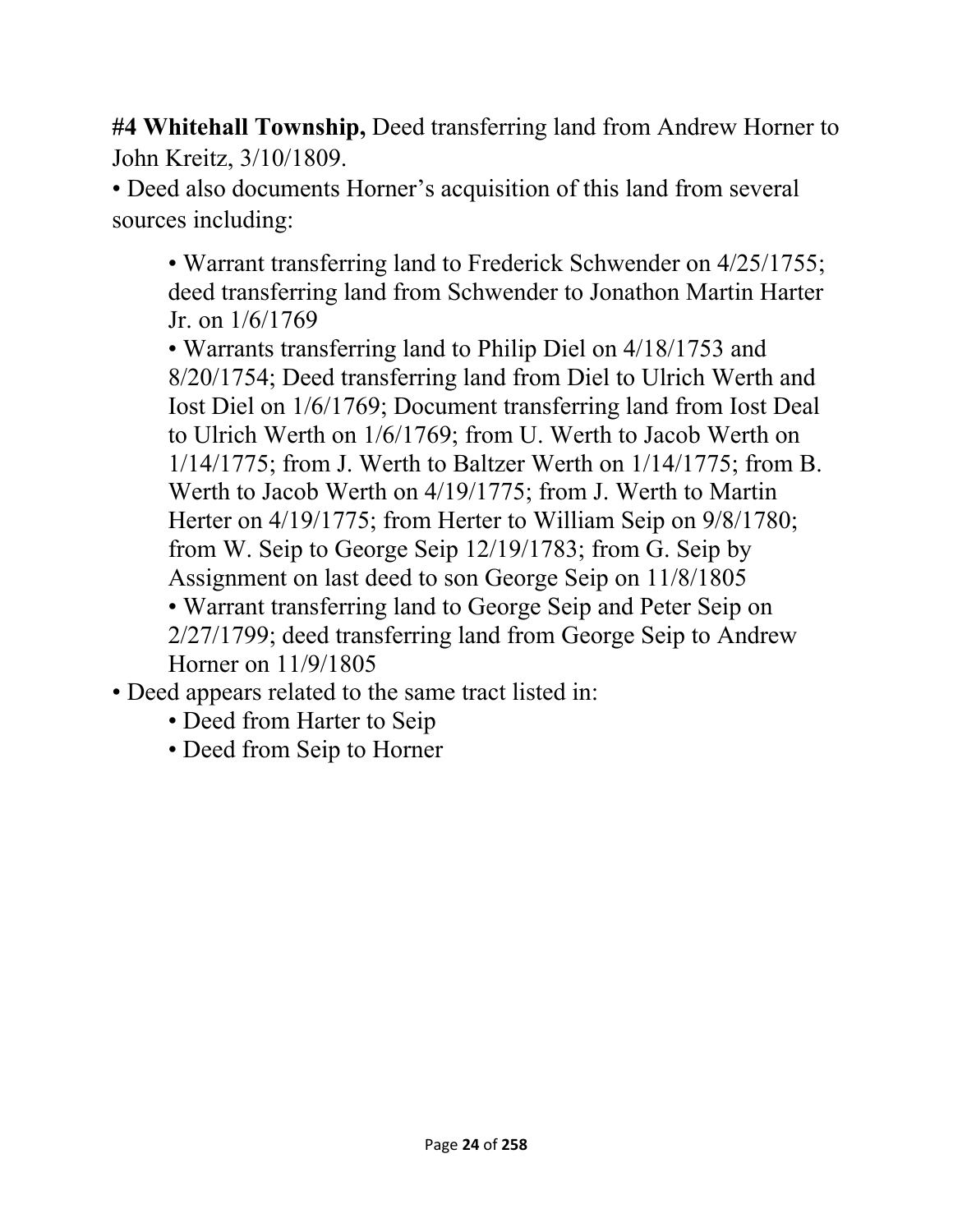**#5 Whitehall Township,** Deed transferring land from Melcher Ditrich and wife Maria Margretha to Benedict Neidlinger on 5/28/1795. • Deed also documents Ditrich's acquisition of this land conveyed from Pennsylvania Proprietors to Conrad Krumbach on 2/25/1772; from Krumbach and wife to Phillip Knowse on 5/25/1778; from Knowse and wife Maria Magdelena to Philip Maurrer on 2/26/1779; from Maurrer and wife Mary Magdelene to Peter Steinberger on 9/16/1782

- Deed appears at least in part to reference the same tracts listed in:
	- Deed from Neidlinger to Greissemer
	- Deed from Maurrer to Steinberger

**#6 Whitehall Township,** Deed transferring land from Nicolaus Kraemer and wife Catharina to John Preitz on 5/15/1809.

• Deed may reference the same tract listed in in Deed from Ritz (possible alternate spelling of Preitz) to Kohler.

**#7 Whitehall Township,** Deed transferring land from Phillip Maurrer and wife Mary Magdelene to Peter Steinberger on 9/16/1780. • Deed also documents Maurrer's acquisition of this land conveyed from Pennsylvania Proprietors to Conrad Crumbach on 2/25/1772; from Crumbach and wife Catherina to Philip Knauss on 5/25/1778; from Philip Knauss and wife Mary Magdelene to Philip Maurrer on 2/26/1779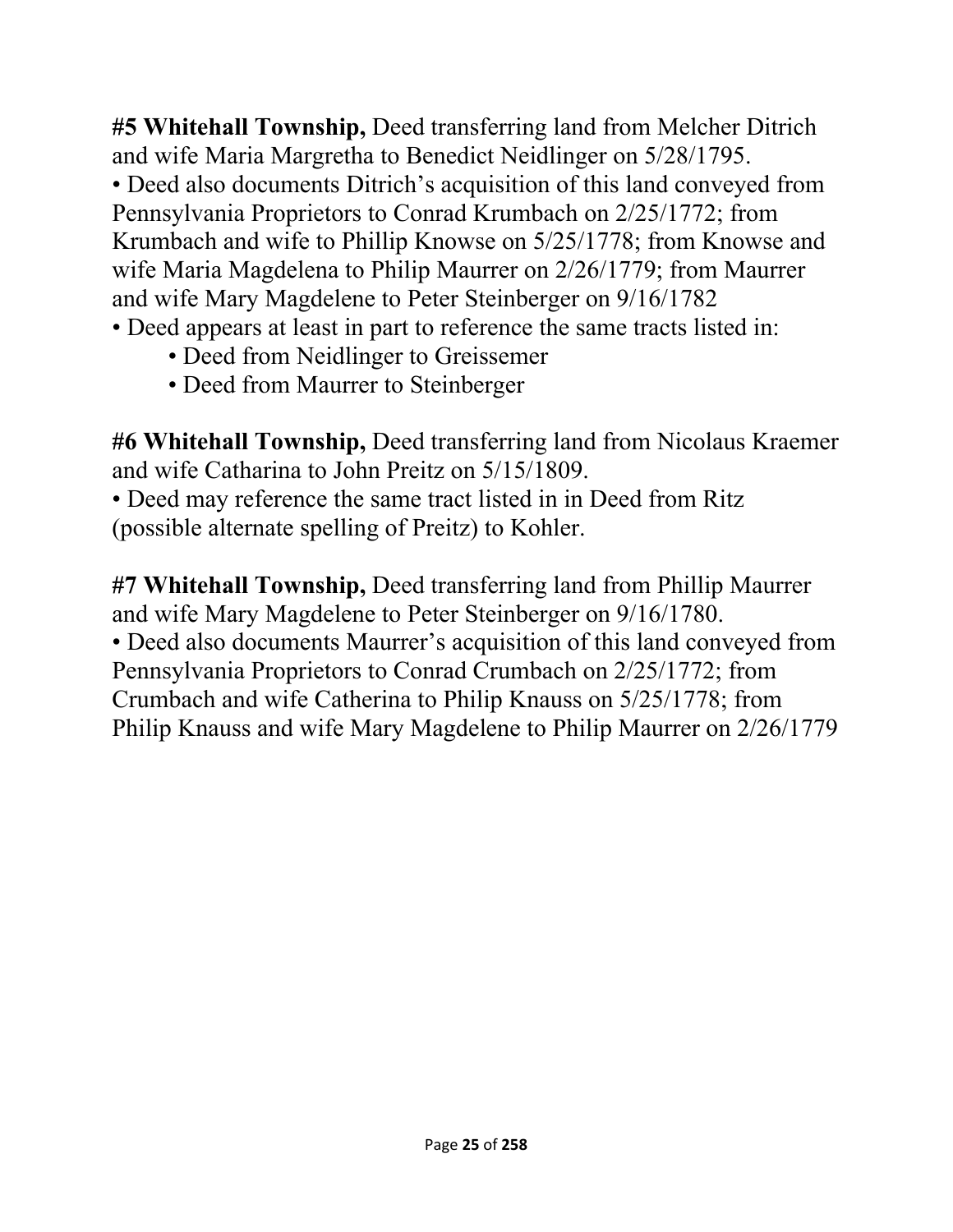**#8 Whitehall Township,** Deed transferring land from Petter Steinberger and wife Margret to Melcher Ditrich on 7/3/1784.

• Petter is probably an alternate spelling of Peter.

- Deed also documents Steinberger's acquisition of this land from:
	- Warrant transferring land to Conrad Crumbach on 2/25/1772

• Deed transferring land from Crumbach and wife Catherina to Phillip Knauss on 5/25/1778

• Deed transferring land from Knauss and wife Mary Magdelene to Phillip Maurrer on 2/26/1779

• Deed transferring land from Maurrer and wife Mary Magdelene to Petter Steinberger on 9/16/1782

• Deed appears related to the same tract listed in North Whitehall Township Deed transferring land from Henry Frantz and wife Catherine to their son Henry Tilghman Frantz (township names and borders had changed in the intervening years between the documents).

**#9 Whitehall Township,** Deed transferring land from William Seipp to George Seipp on 12/19/1783.

• Deed also documents Seipp's acquisition of this land from several sources including:

• Warrant transferring land to Friedrich Shwander on 4/25/1755

• Land surveyed to John Martin Harter (probably alternate spelling of Hartter and Herter) (no date)

• Land belonging to Jacob Wirth which he transferred to John Martin Hartter (probably alternate spelling of Harter and Herter) (no date)

• Deed transferring land from Friedrich Shwander to John Martin Hartter on 1/1769

• Land Peter Shffellen took up by Application dated 1765; Deed transferring land from Shffellen to John Marttin Herter (probably alternate spelling of Hartter and Harter) on 1/9/1769; from John Marttin Herter to William Seipp 9/8/1780

• Deed appears related to the same tracts listed in:

- Deed from Ditrich to Neidlinger
- Deed from Neidlinger to Griessemer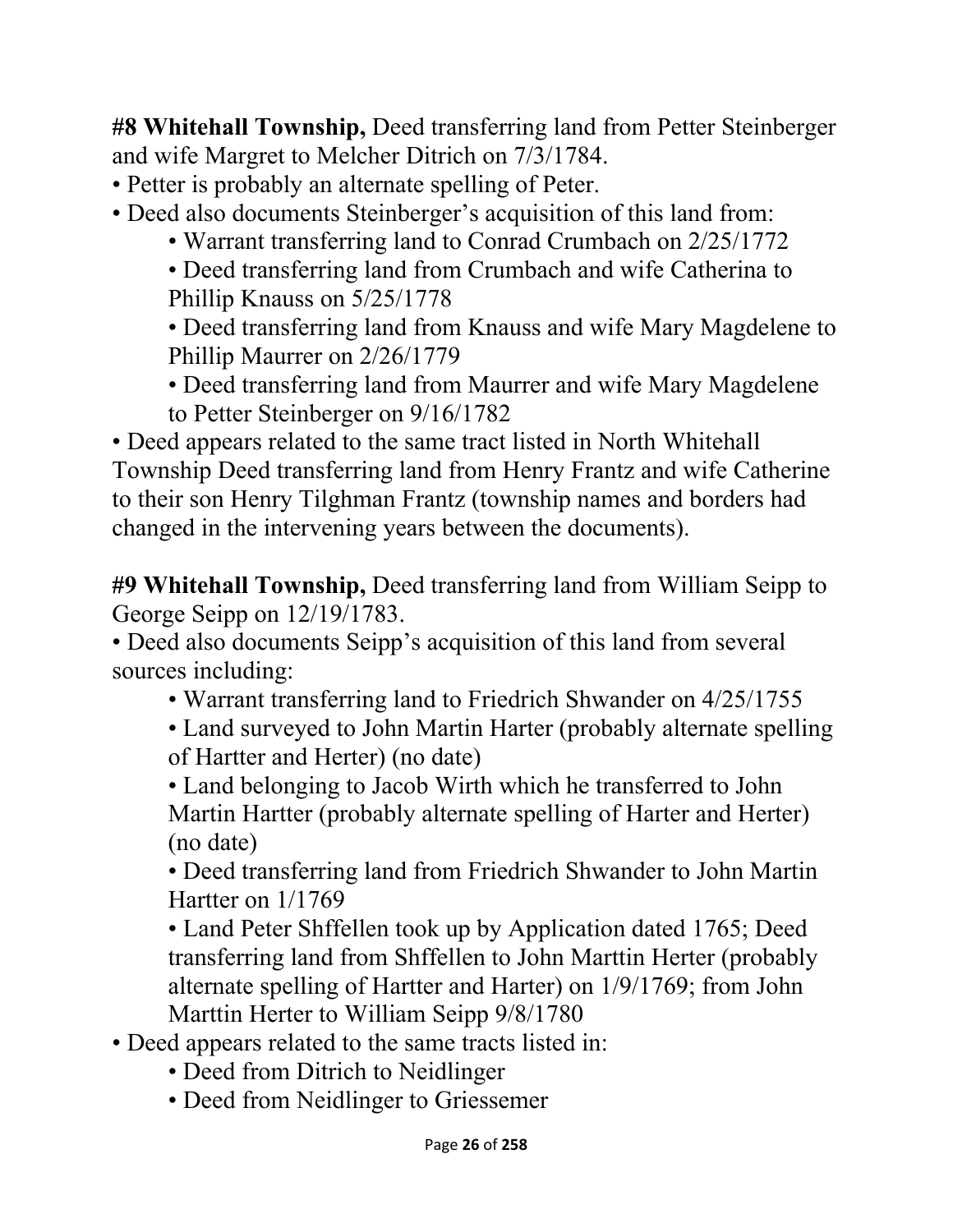**#10 Whitehall Township,** Deed transferring land from Jacob Werth to Martin Herter on 4/19/1776.

Deed appears related to the same tracts listed in these documents:

- Deed from Horner to Kreitz
- Deed from Harter to Seip
- Deed from Seip to Horner

**#11 Whitehall Township,** Patent/Warrant of Acceptance

Commonwealth of Pennsylvania grants land surveyed for the late Frederick Schwender, Yester Bauman, George Seip, Peter Seip, and Philip Diel to Jacob Klein, 8/20/1828.

• Patent appears related to the same tract listed in these North Whitehall Township documents:

• Deed from Harter to Seipp

• Deed from Seip to Horner

(township names and borders had changed in the intervening years between the documents)

**#12 Whitehall Township,** Draft sketch and description of lands divided at request of Henry Mertz.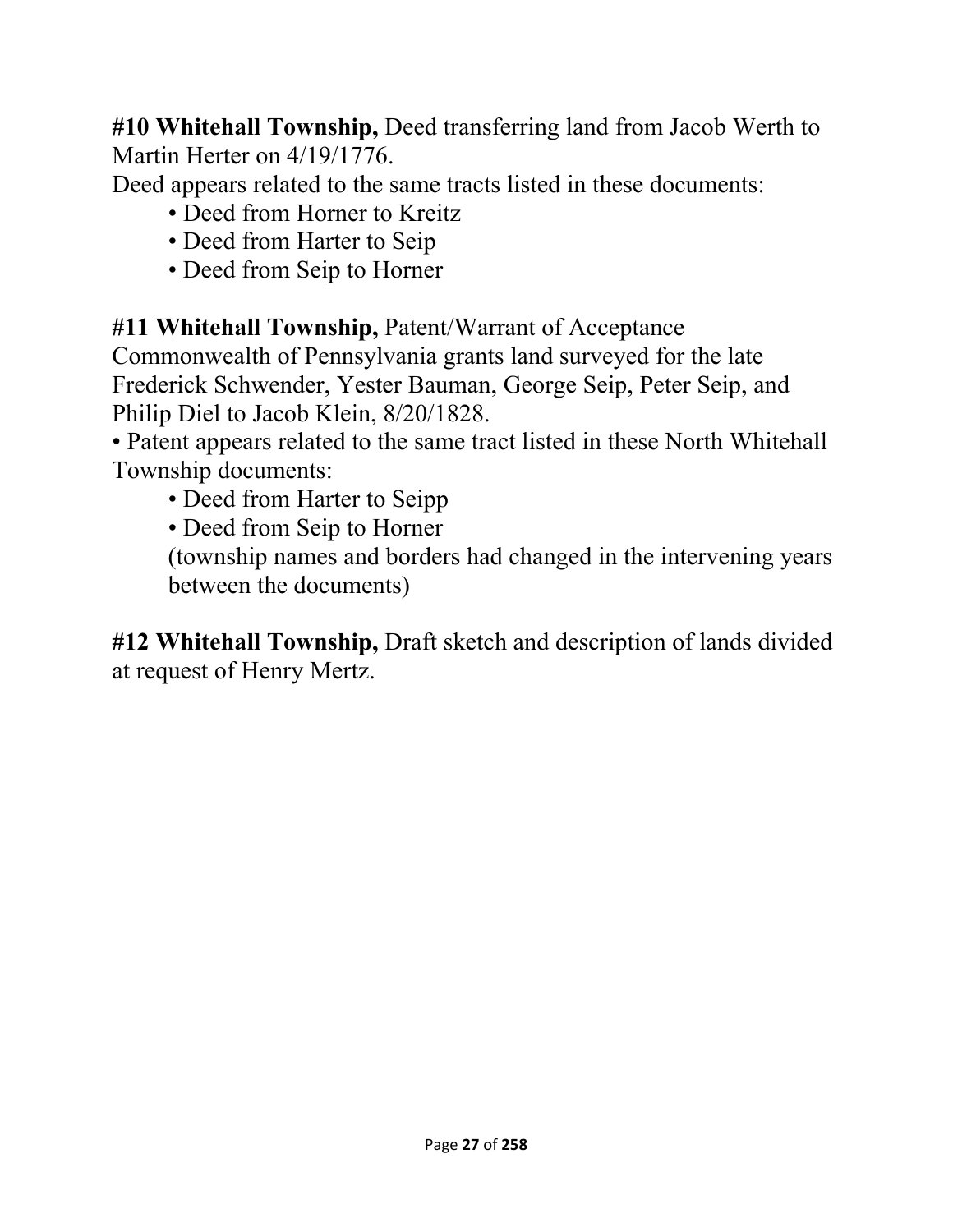**#13 Whitehall Township,** Deed transferring land from George Seip Junior to Andrew Horner, 1805.

• Deed also document's Seip's acquisition of this land from several sources including:

• Land surveyed by warrant to Friederich Schwander; Deed transferred land from Schwander to Martin Harter Jr. on 1/6/1769 • Land warranted to Philip Diel who by deed polls transferred land to Ulrich Wirth and Iost Deil on 2/20/1755 and 4/18/1753, and 8/20/1754; Iost Deil transferred his interest to Ulrich Wirth on 3/10/1759; Ulrich Wirth transferred his interest to Jacob Wirth on 1/14/1775; Jacob Wirth transferred land to Baltzer Wirth on 1/14/1775; Baltzer Wirth transferred land back to Jacob Wirth on 4/19/1775; J. Wirth transferred land to Martin Harter on 4/19/1776; Martin Harter transferred land to William Seip on 9/8/1780; William Seip transferred land to George Seip on 12/19/1783

• Land surveyed by warrant to George Seip and Peter Seip on or about 2/27/1799

Deed appears related to the same tracts listed in these North Whitehall Township documents:

• Deed from Harter to Seip

• Patent to Klein

(township names and borders had changed in the intervening years between the documents)

**#14 Whitehall Township,** Deed transferring land from Daniel Miller and wife Susana to George Greiling on 12/14/1818.

• Deed appears related to the same tracts listed in this North Whitehall Township document: Deed transferring from Greiling to Steininger. (Note: Township names and borders had changed in the intervening years between the documents).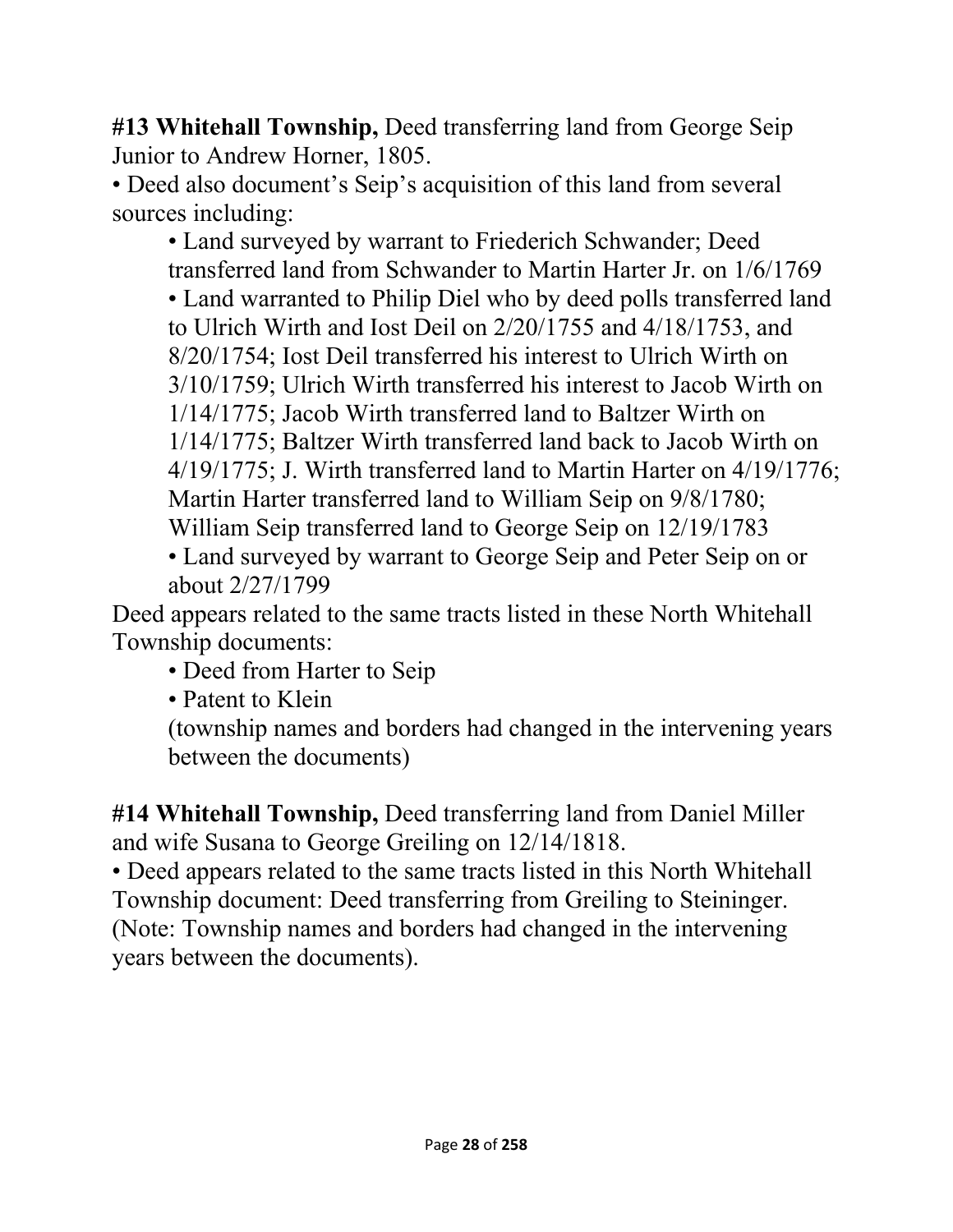**#15 Whitehall Township,** Deed transferring land from Georg Pipe to Paul and Stephen Balliet on 4/25/1807.

• Handwritten Note: #5(4) B. Fenstermacher

• Note: Township names and boundaries subsequently changed, placing this property in North Whitehall Township.

**#16 Whitehall Township,** Deed transferring land from John Lowry to Peter Kocher on 3/27/1812.

• Handwritten Note: #5(6) B. Fenstermacher

• Note: Township names and boundaries subsequently changed, placing this property in North Whitehall Township.

**#17 Whitehall Township,** Deed transferring land from Martin Harter to Conrad Seipp on 9/8/1780.

• Handwritten Note: #5(1) B. Fenstermacher

• Note: Township names and boundaries subsequently changed, placing this property in North Whitehall Township.

**#18 Whitehall Township,** Deed transferring land from Peter Gross to George Seipp on 6/4/1806.

• Handwritten Note: #5(3) B. Fenstermacher

• Note: Township names and boundaries subsequently changed, placing this property in North Whitehall Township.

**#19 Whitehall Township,** Deed transferring land from Peter Seipp to Peter Gross on 12/16/1805.

• Handwritten Note: #5(2) B. Fenstermacher

• Note: Township names and boundaries subsequently changed, placing this property in North Whitehall Township.

### **#20 Whitehall Township,** Draft of Land for George Steininger, Jr., 4/1/1799.

• Handwritten Note: #17 So. Whitehall Township Oscar Henninger Farm

• Note: Township Names and Boundaries had changed in the intervening years.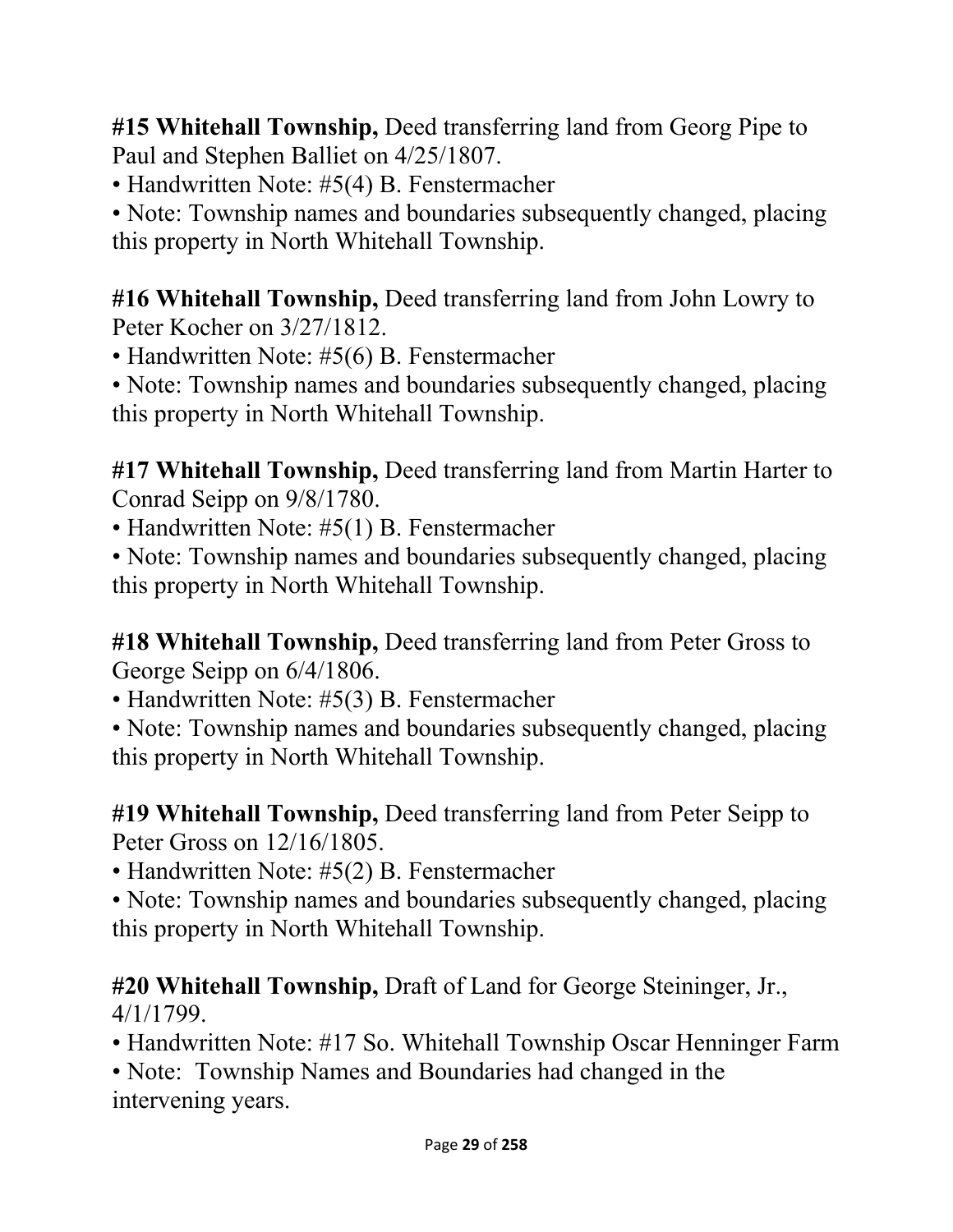**#21 Whitehall Township,** Bond of Philip Hammel, to Magdalena Steininger, 4/3/1806.

• Handwritten Note: #17 So. Whitehall Township Oscar Henninger Farm

• Note: Township Names and Boundaries had changed in the intervening years.

**#22 Whitehall Township,** Deed transferring land from Lawrence Steinberger to Michael Helfrich on 5/30/1808.

• Deed appears to reference Geo. Helfrich Farm property.

#### **#23 Whitehall Township** Draft of Land for Joseph Kuhn 10/9/1759

• Handwritten Note: #6(11b) B. Fenstermacher Farm

• Note: Township names and boundaries subsequently changed, placing this property in North Whitehall Township.

#### **#24 Whitehall Township** Draft of Land for Peter Kocher, 3/16/1812

• Handwritten Note: #6(11d) B. Fenstermacher Farm

• Note: Township names and boundaries subsequently changed, placing this property in North Whitehall Township.

## **Whitehall Township Oversize Land Records Folder**

**Whitehall Township,** Deed transferring land from Henry Reitz and wife to son-in-law Daniel Probst on 4/1/1797.

**Whitehall Township,** Deed transferring land from George Steininger to Philip Hammel on 3/18/1803.

• Handwritten Note: #17 So. Whitehall Township Oscar Henninger Farm Note: Township Names and Boundaries had changed in the intervening years.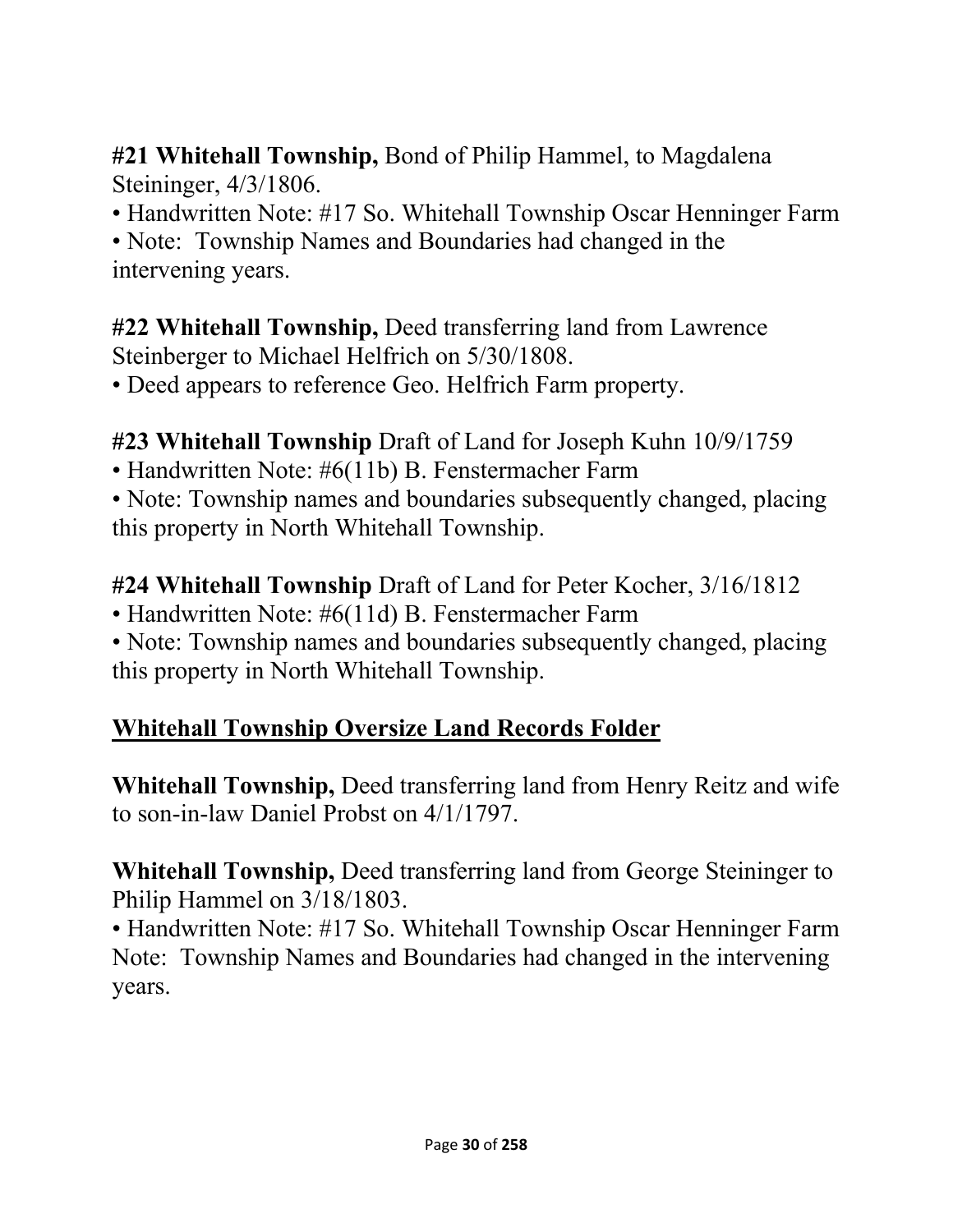**Whitehall Township,** Deed transferring land from Leonard Steininger to Philip Hammel on 4/8/1808.

• Handwritten Note: #17 So. Whitehall Township Oscar Henninger Farm

• Note: Township Names and Boundaries had changed in the intervening years.

**Whitehall Township,** Deed transferring land from John Low, Paul and Stephen Balliet to John Lowry on 3/27/1812.

• Handwritten Note: #5(5) B. Fenstermacher

• Note: Township names and boundaries subsequently changed, placing this property in North Whitehall Township.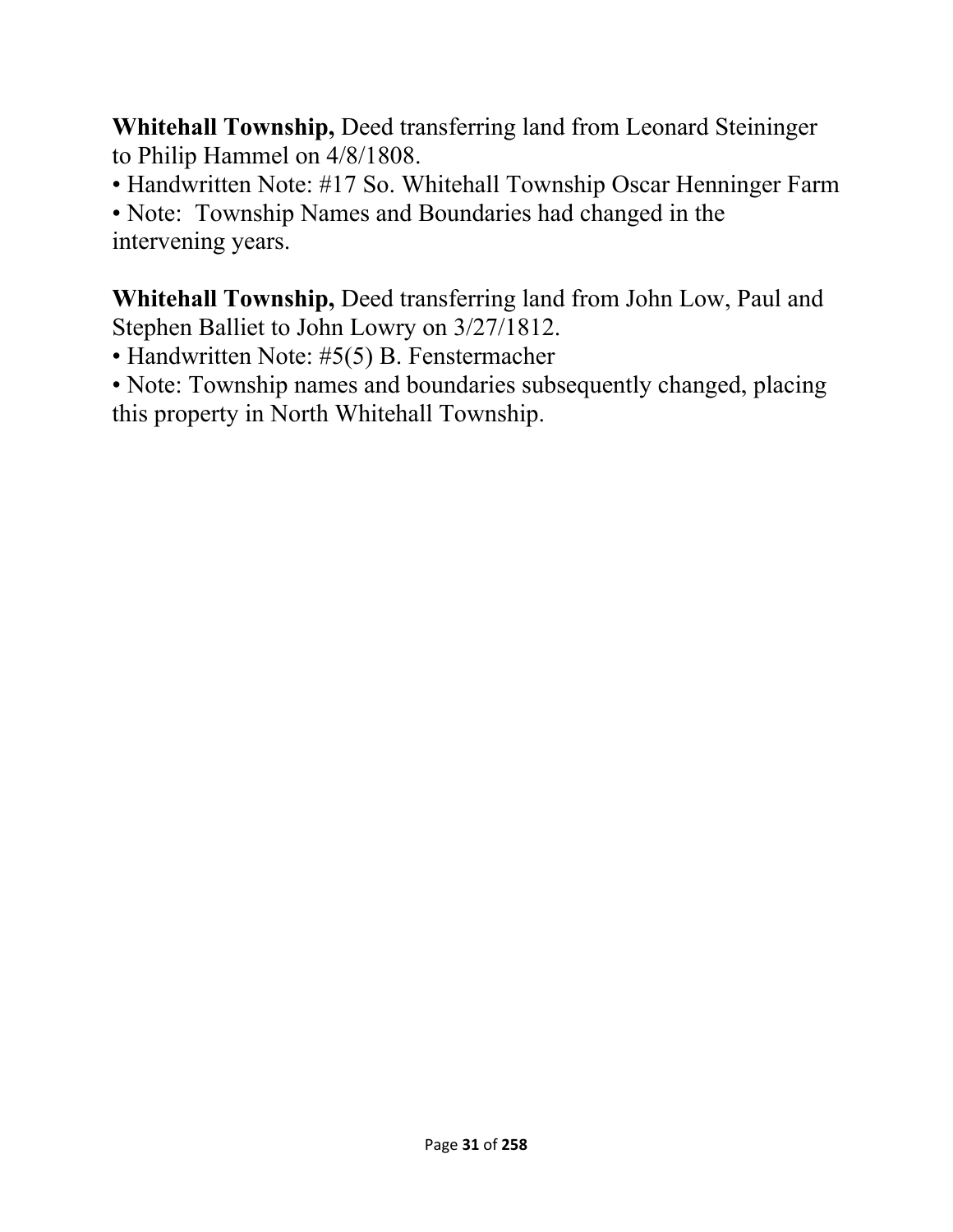# **Box 12: North Whitehall Township Land Records:**

**#1 North Whitehall Township,** Deed transferring land from Henry Frantz and wife Catherine to their son Henry Tilghman Frantz on of 3/8/1850, (back of Deed states it was "entered April 24, 1850.")

**#2 North Whitehall Township,** Deed transferring land from John Kreitz to Jacob Kline on 12/1/1821.

- This Deed appears related to the same tract listed in these documents:
	- Deed from Horner to Kreitz
	- Deed from Werth to Herter

**#3 North Whitehall Township,** Deed transferring land from Martin Harter Jr. to William Seipp 9/8/1780.

• Deed also documents Harter's acquisition of this land from several sources including:

• Proprietary Warrant of 4/25/1755 in which land was laid out to Frederick Schwander; land transferred from Fredrick Shwander to Martin Harter on 1/6/1769

• Land transferred from Jacob Werth to Martin Harter Jr. Deed appears related to the same tracts listed in these Whitehall Township documents:

• Deed from Seip to Horner

• Patent to Klein

(township names and borders had changed in the intervening years between the documents)

**#4 North Whitehall Township,** Deed transferring land from George Greiling and his wife Elizabeth to Leonard Steininger on 11/10/1827.

• Deed appears to be the same property listed in the Whitehall Township deed from Miller to Greiling

Note: Township names and borders had changed in the intervening years between the documents.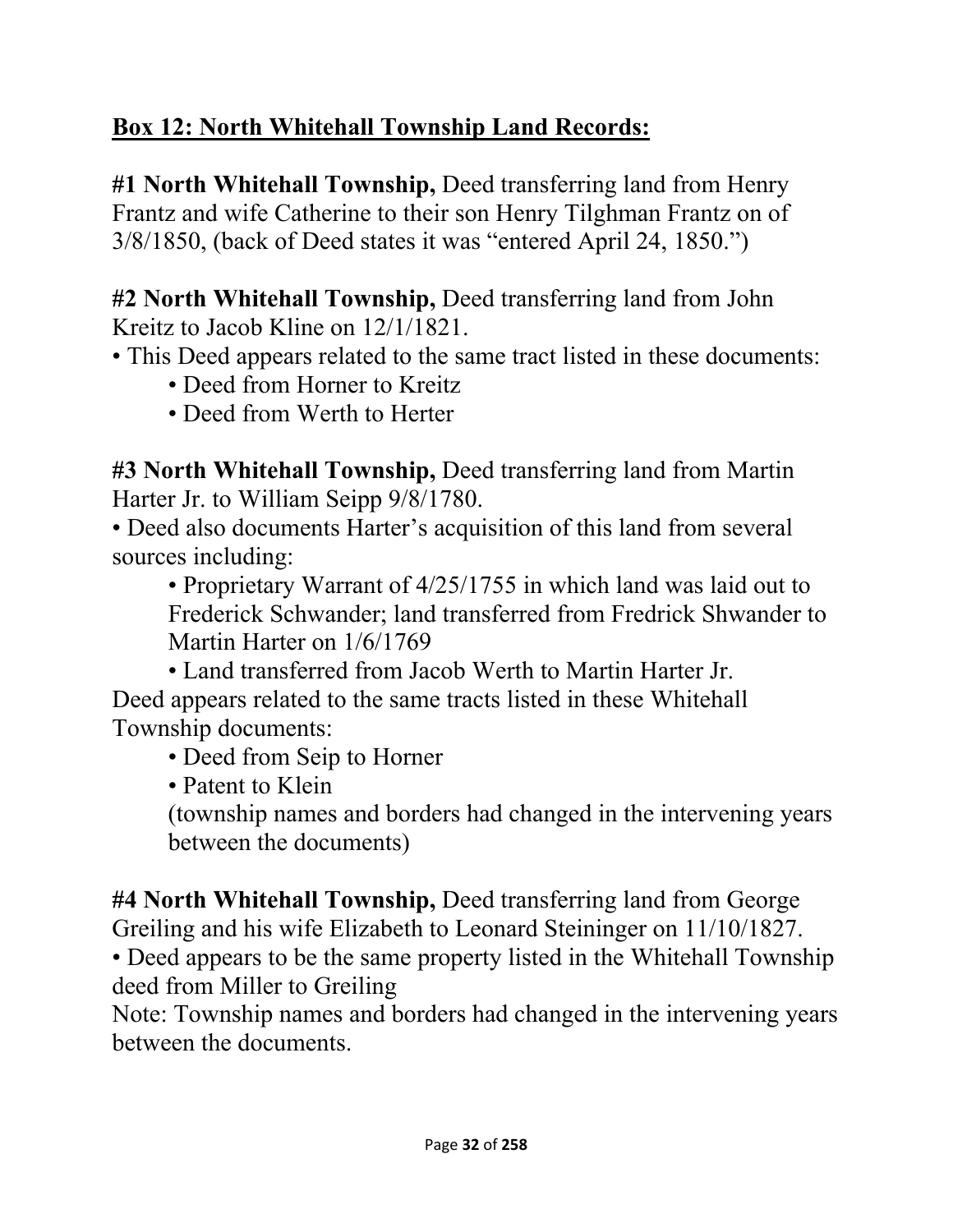**#5 North Whitehall Township,** Patent/Warrant of Acceptance Commonwealth of Pennsylvania grants land surveyed for Jacob Dommyer to Owen Romich and Mano Hausman, 8/26/1870. Notarized Assignment on back transfers land from Owen Romich and wife Polly to Mano Hausman on 4/1/1871

**#6 North Whitehall Township,** Agreement Valuation Ratification and Acceptance of the Real Estates of Abraham Jacob, Deceased, 1858 (includes plans of the properties).

• Associated with Geiger Farm, Trexler Game Preserve

**#7 North Whitehall Township,** Deed transferring land from Daniel Peter to Abraham Jacob on 11/27/1824.

• Associated with Geiger Farm, Trexler Game Preserve

**#8 North Whitehall Township,** Deed transferring land from Abraham Lichtenwallner to Philip Peter on 12/7/1791 (includes documentation that Lichtenwallner had 3 Proprietary Warrants dated 2/2/1748 and confirmed the Warrants 4/11/1769)

• Associated with Geiger Farm, Trexler Game Preserve

**#9 North Whitehall Township,** Patent/Warrant of Acceptance Commonwealth of Pennsylvania grants land previously surveyed for the late John Lichtenwallner to Henry Geiger and Dennis Service on 12/5/1871.

• Notarized Assignment on back from Dennis Service and wife Leanna apparently transfers Dennis Service's share to Henry Geiger on 3/14/1877.

• Geiger Farm, Trexler Game Preserve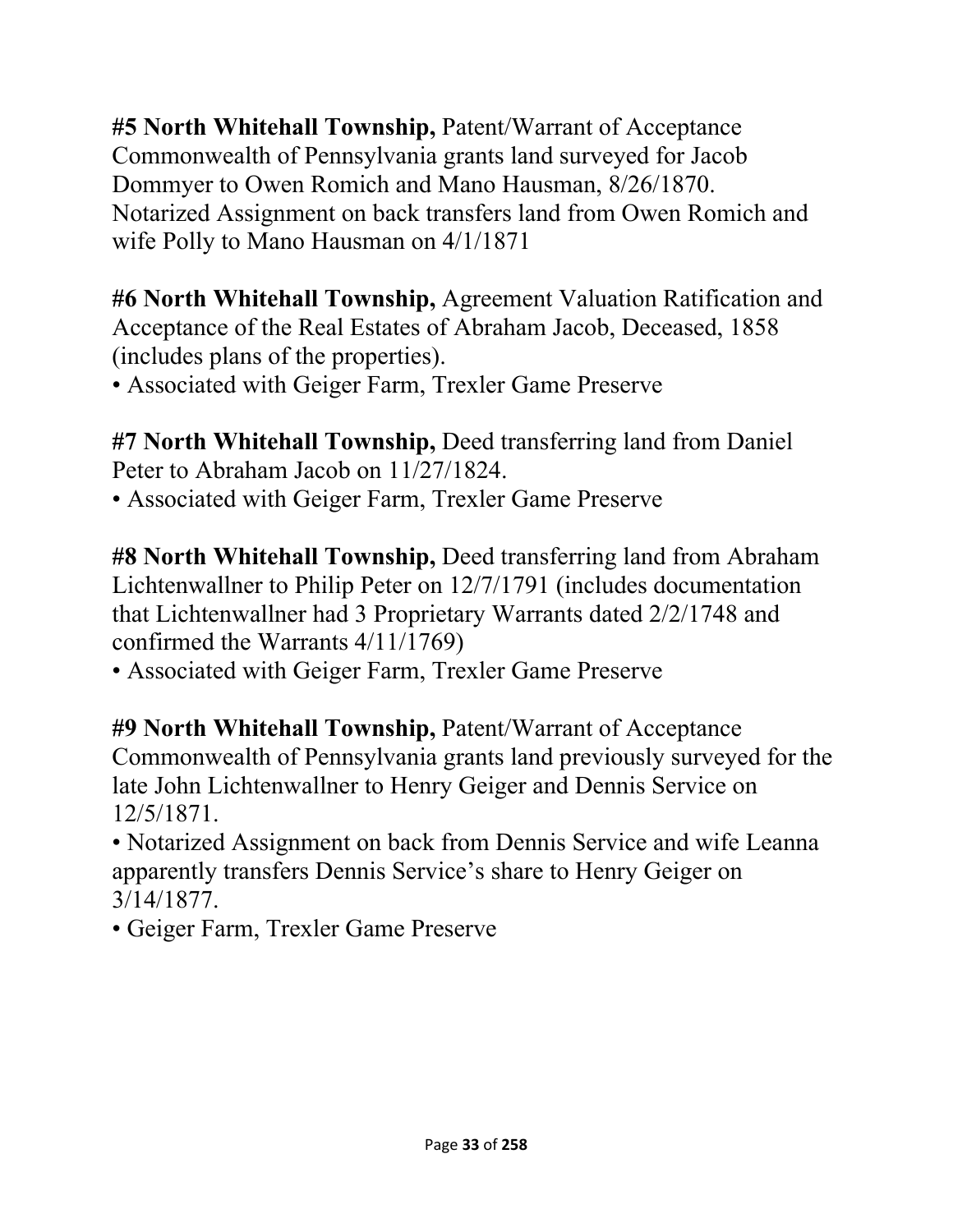**#10 North Whitehall Township,** Deed transferring land from Daniel Peter and wife Elizabeth to Abraham Jacob on 11/22/1824.

• Deed also documents Peter's acquisition of this land transferred from Abraham Lichtenwalner and wife Eva Catherine to Phillip Peter on 12/3/1791, Land transferred to son Daniel Peter upon death of his father Phillip Peter.

**#11 North Whitehall Township,** Deed transferring land from Stephen Balliet and wife Susana to Peter Gross on 10/29/1822. • Handwritten Note: #12(1) Moses Wehr Farm

**#12 North Whitehall Township,** Deed transferring land from Daniel Schmick and wife Susana to Charles Fenstermaker on 2/25/1867. • Handwritten Note: #5(15) Benjamin Fenstermacher Farm. All in Trexler Game Preserve

**#13 North Whitehall Township,** Patent/Warrant of Acceptance Commonwealth of Pennsylvania grants land originally warranted to Joseph Kuhn to Charles Fenstermacher, 2/4/1868.

• Handwritten Note: #5(12) B. Fenstermaker Farm

**#14 North Whitehall Township,** Deed transferring land from Peter Kocher to John Semmel on 2/2/1822. • Handwritten Note: #5(7) B. Fenstermacher

**#15 North Whitehall Township,** Deed transferring land from John Semmel to Peter Schneck on 12/8/1827.

• Handwritten Note: #5(8) B. Fenstermacher

**#16 North Whitehall Township,** Deed transferring land from Jacob Klein and wife Susana to Jonathan Kline on 7/24/1837.

• Handwritten Note: #5(10) B. Fenstermacher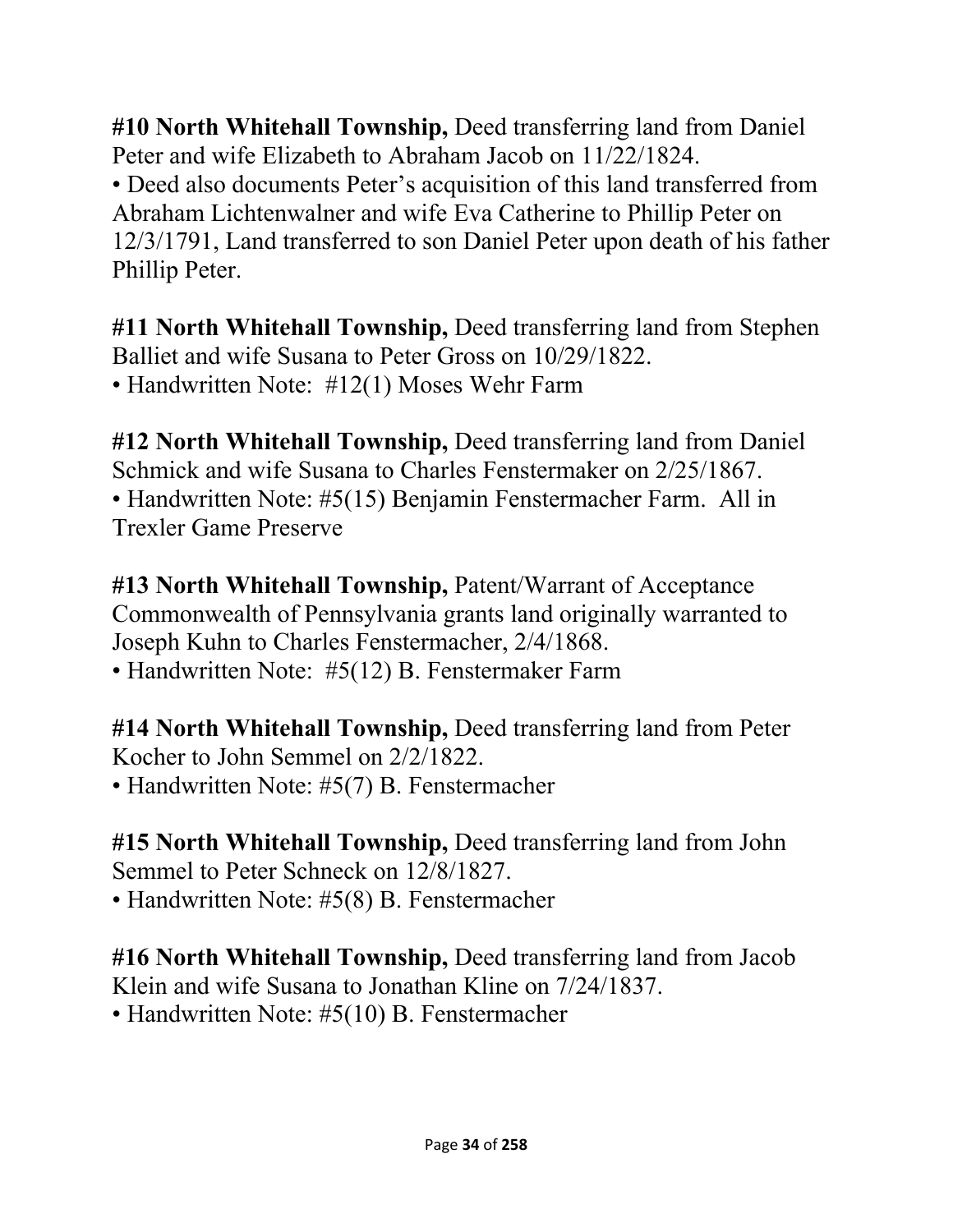**#17 North Whitehall Township,** Deed transferring land from John Schneck and Jonas Schneck Executors of Peter Schneck, dec'd to Jacob Kline on 4/1/1831.

• Handwritten Note: #5(9) B. Fenstermacher

**#18 North Whitehall Township,** Deed transferring land from Jonathan Klein and wife Judet to Charles Fenstermacher on 5/22/1841. • Handwritten Note: #5(11) B. Fenstermacher

**#19 North Whitehall Township,** Deed transferring land from Jacob Woodring and wife Leah and Edward Peter to Eliza Kressler on 1/6/1853.

**#20 North Whitehall Township,** Bond Moses Peter to Leah Woodring, 3/4/1864.

• Handwritten Note: No 15 Wayne Snyder Farm

#### **#21 North Whitehall Township,** Bond Moses Peter to Eliza Kressler, 3/4/1864.

• Handwritten Note: No 15 Wayne Snyder Farm

# **#22 North Whitehall Township,** Draft of Land for Charles

Fenstermacher 11/19/1866

• Handwritten Note: #6(11a) B. Fenstermacher Farm

• Note: Township names and boundaries subsequently changed, placing this property in North Whitehall Township.

# **#23 North Whitehall Township,** Draft of Land for Charles

Fenstermacher 11/19/1866

- Handwritten Note: #6(11c) B. Fenstermacher Farm
- Note: Township names and boundaries subsequently changed, placing this property in North Whitehall Township.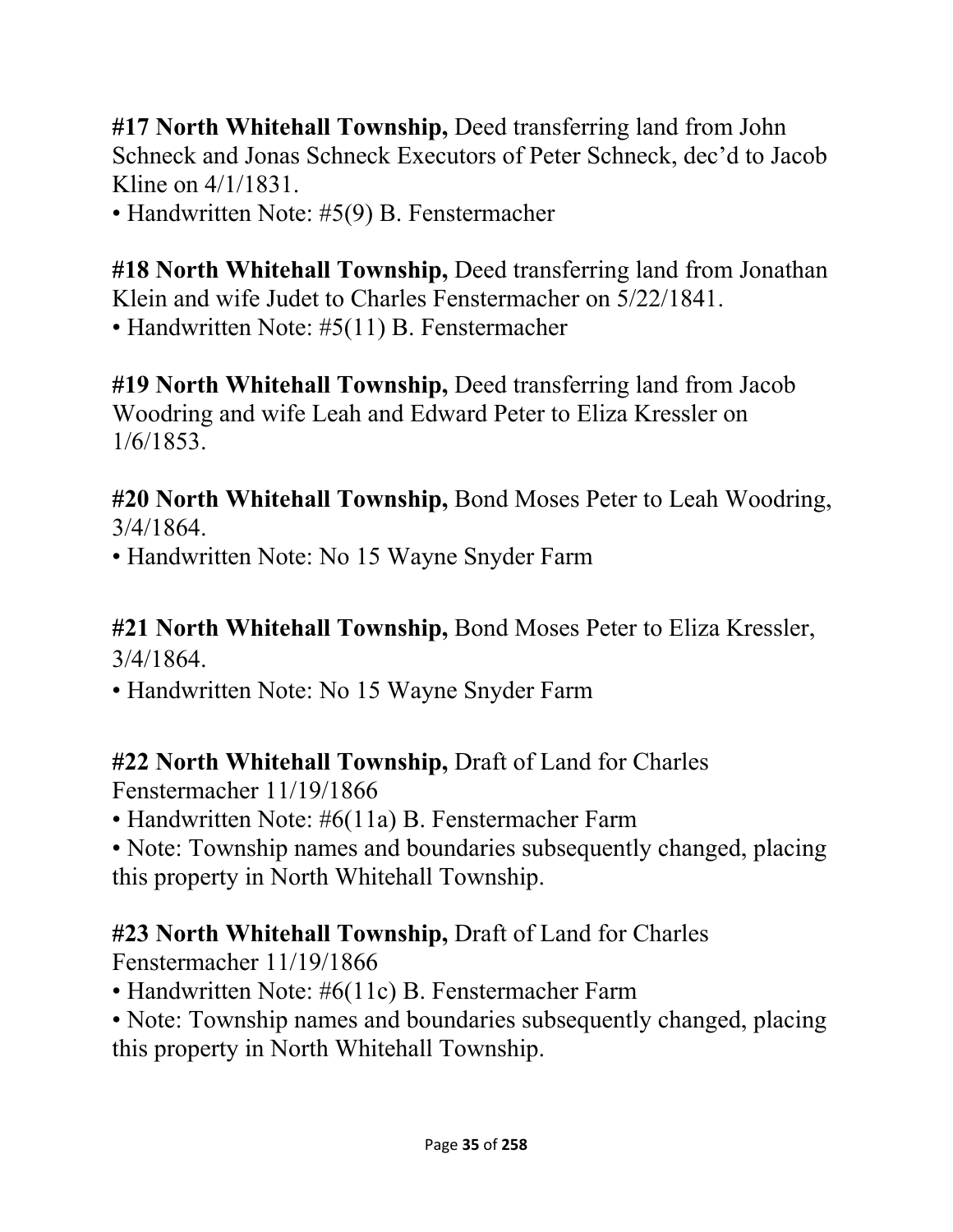**#24 North Whitehall Township,** Draft of Land for Charles Fenstermaker, 11/19/1866

- Fenstermaker is probably an alternate spelling of Fenstermacher.
- Handwritten Note: #6(11d) B. Fenstermacher Farm

• Note: Township names and boundaries subsequently changed, placing this property in North Whitehall Township.

# **North Whitehall Township Oversize Land Records Folder**

**North Whitehall Township,** Patent/Warrant of Acceptance Commonwealth of Pennsylvania grants land originally warranted to George and Peter Seip to Charles Fenstermacher, 6/14/1873. • Handwritten Note: #5(13) B. Fenstermaker Farm

**North Whitehall Township,** Copy of Record Proceedings in the Orphans Court Respecting the Real Estate of Philip Peter dec'd, 9/4/1850.

- Relates to partitioning of the deceased's land.
- Includes drafts of tracts.
- Handwritten Note: #15 Wayne Snyder Farm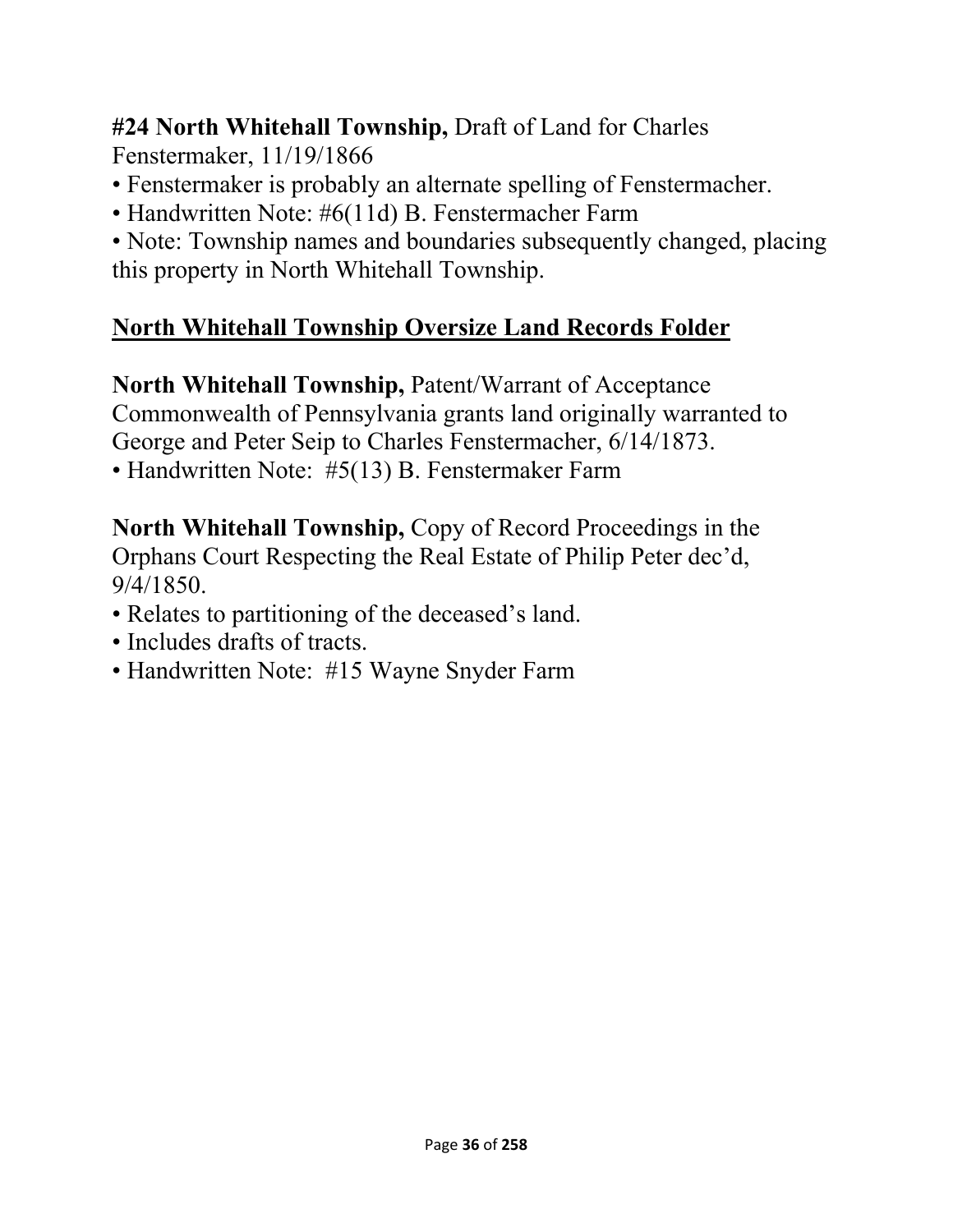#### **SCRAPBOOKS**

# **Box 13: Scrapbook: General Harry C. Trexler's Death and Funeral**

**Contents:** Primarily newspaper clippings and 6 photographs of Funeral from 1933-1934

• **Contains clippings** from the following newspapers:

*Allentown Morning Call Chronicle and News The Leader Public Ledger Philadelphia* 

#### • **Articles from Newspapers include:**

- Announcements of General Trexler's Death, 1933
- Announcement of Funeral
- Last Will and Testament
- Memorials and Tributes from Local Businesses & Organizations
- Newspaper Photographs of General Trexler, General Trexler and Mrs. Trexler,
- General Trexler and other members of community (see Photographs for more images of General Harry C. Trexler)
- Announcement of General Harry C. Trexler Memorial Service at Muhlenberg College, December, 1933
- In Memoriam, Resolution adopted by Board of Directors, 11/27/1933
- Article on Camp General Trexler, 7/7/1934
- Article on Tribute by Hagenbeck-Wallace Circus to General Harry C. Trexler, 6/16/1934
- Article on tribute paid to General Trexler by Sacred Heart Hospital School of Nursing
- Article "Looking Back 24 Hours" 11/20/1936
- 6 B/W photographs of General Harry C. Trexler Funeral
- Miscellaneous Articles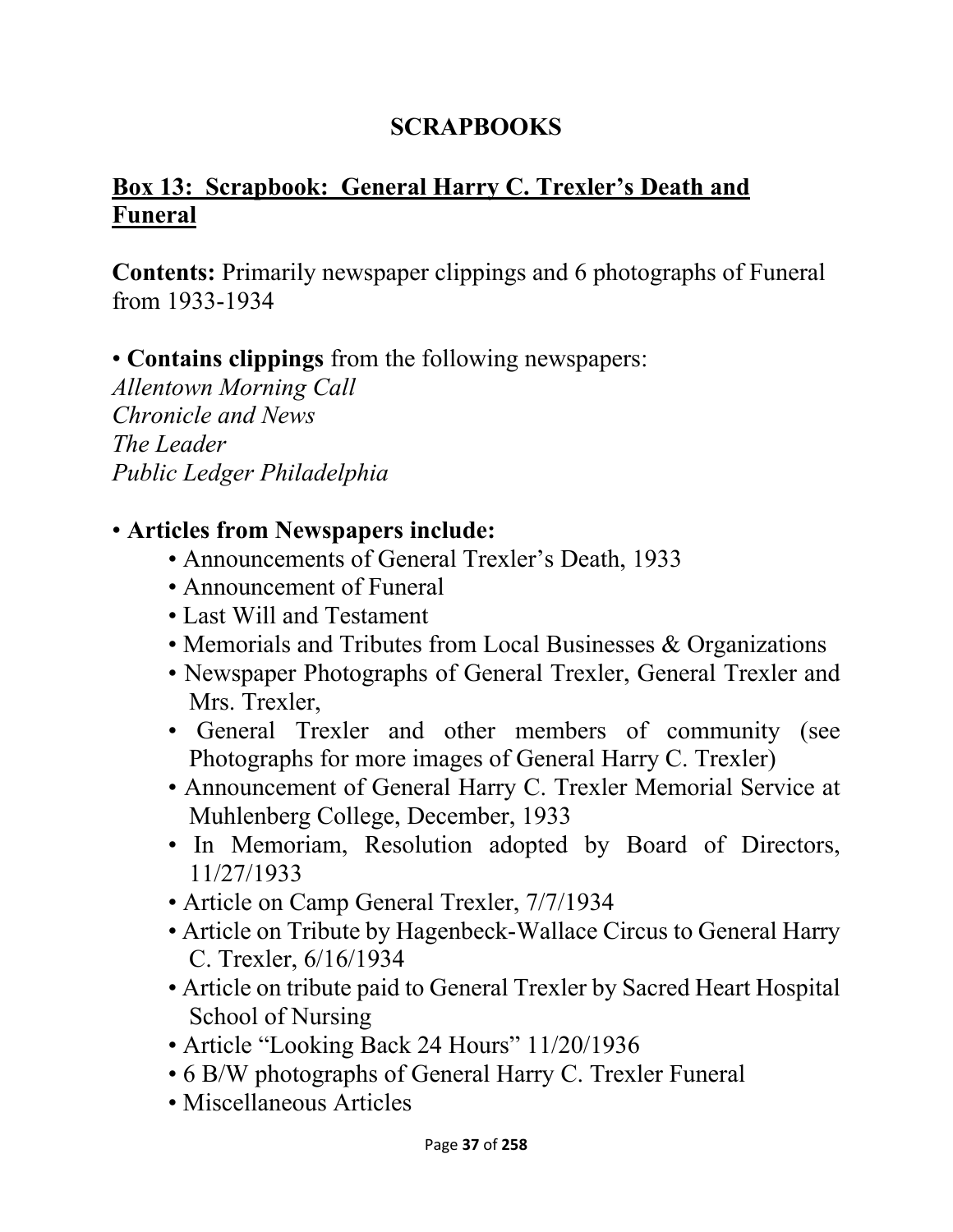#### **Box 14: Scrapbook: Deaths of General Harry C. Trexler and Mary Mosser Trexler**

**Contents:** Contains primarily materials relating to the deaths of General Harry C. Trexler and his wife Mary Mosser Trexler, 1933- 1934: newspaper clippings, 13 photographs of the General Trexler's funeral and burial, original Western Union sympathy telegrams sent to Mrs. Trexler (arranged alphabetically), Typed Memorial Service Program for Trexler 12/3/1933.

#### **• Contains clippings from the numerous newspapers**, including:

Allentown *Call-Chronicle* Newspapers, *Philadelphia Inquirer, Chronicle & News, Philadelphia Record, Public Ledger, Scranton Times, Reading Times, Easton Express, New York Times, Pottstown Mercury, Lebanon News, Tamaqua courier, Pottstown Journal, Hazelton Standard Sentinel, Hazelton Plain Dealer, Bethlehem Globe-Times, Reading Eagle, Mauch Chunk Times, Lehigh Valley Review, Evening Bulletin, New York Evening Post, Herald Tribune, Allentown Leader, Stroudsburg Record.*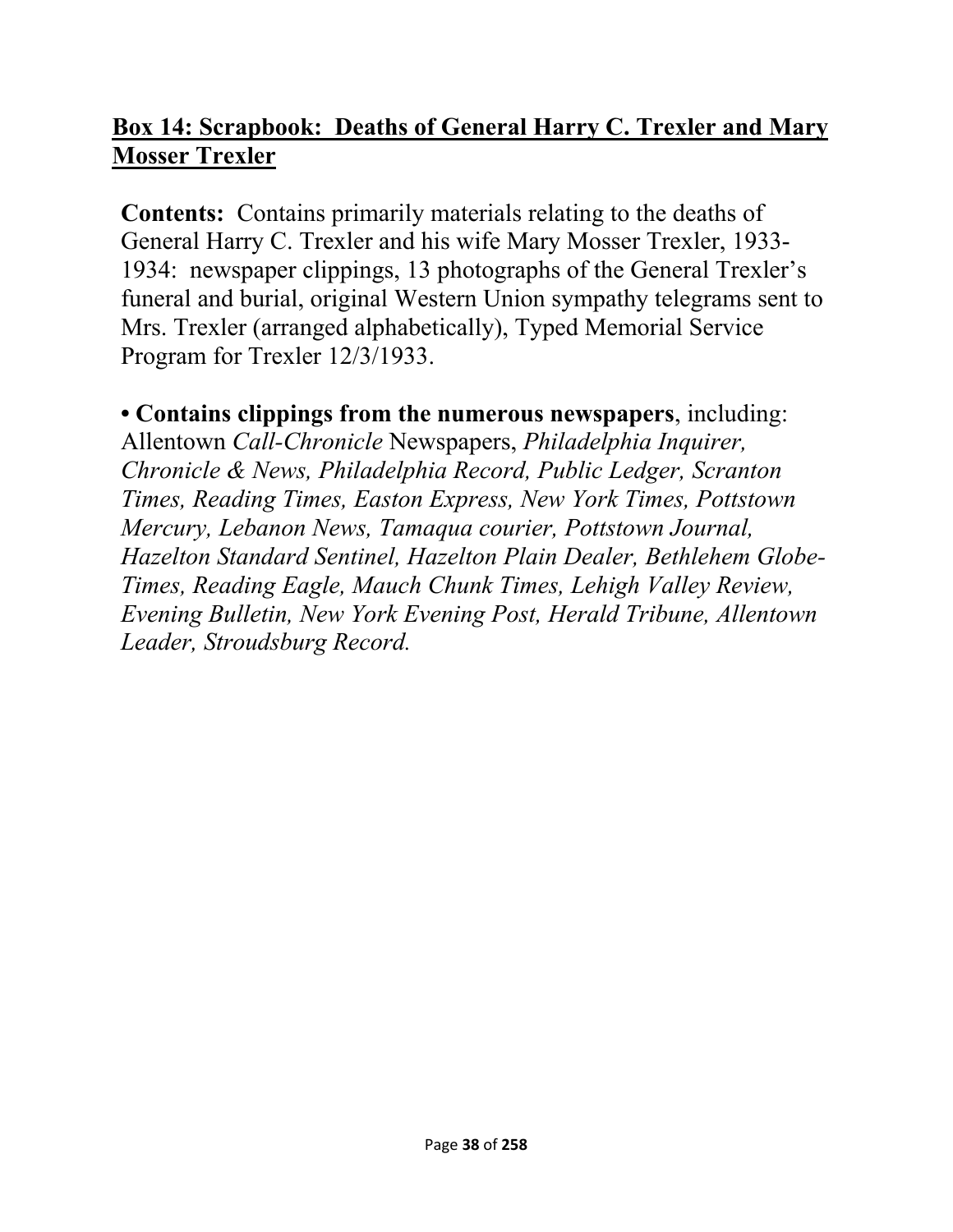- **Assortment of Articles from Newspapers including:** 
	- Articles announcing of General Trexler's automobile accident & death, 1933
	- Coroner's Inquest on General Trexler's Death
	- Announcement of General Trexler's Funeral
	- Articles about General Trexler's Funeral
	- Last Will and Testament
	- Memorials and Tributes from Local Businesses and **Organizations**
	- Newspaper Photographs of General Trexler, General Trexler and Mrs. Trexler
	- General Trexler and other members of community (see Photographs for more images of General Harry C. Trexler)
	- Announcement of General Harry C. Trexler Memorial Service at Muhlenberg College, December 1933
	- Boy Scouts' Memorial Ceremonies
	- Miscellaneous Articles
	- Death of Mary Mosser Trexler
- **13 photographs** of the General Trexler's funeral and burial

• **Large Assortment of Western Union Telegrams** communications of sorrow and condolence on the death of General Harry C. Trexler (arranged alphabetically)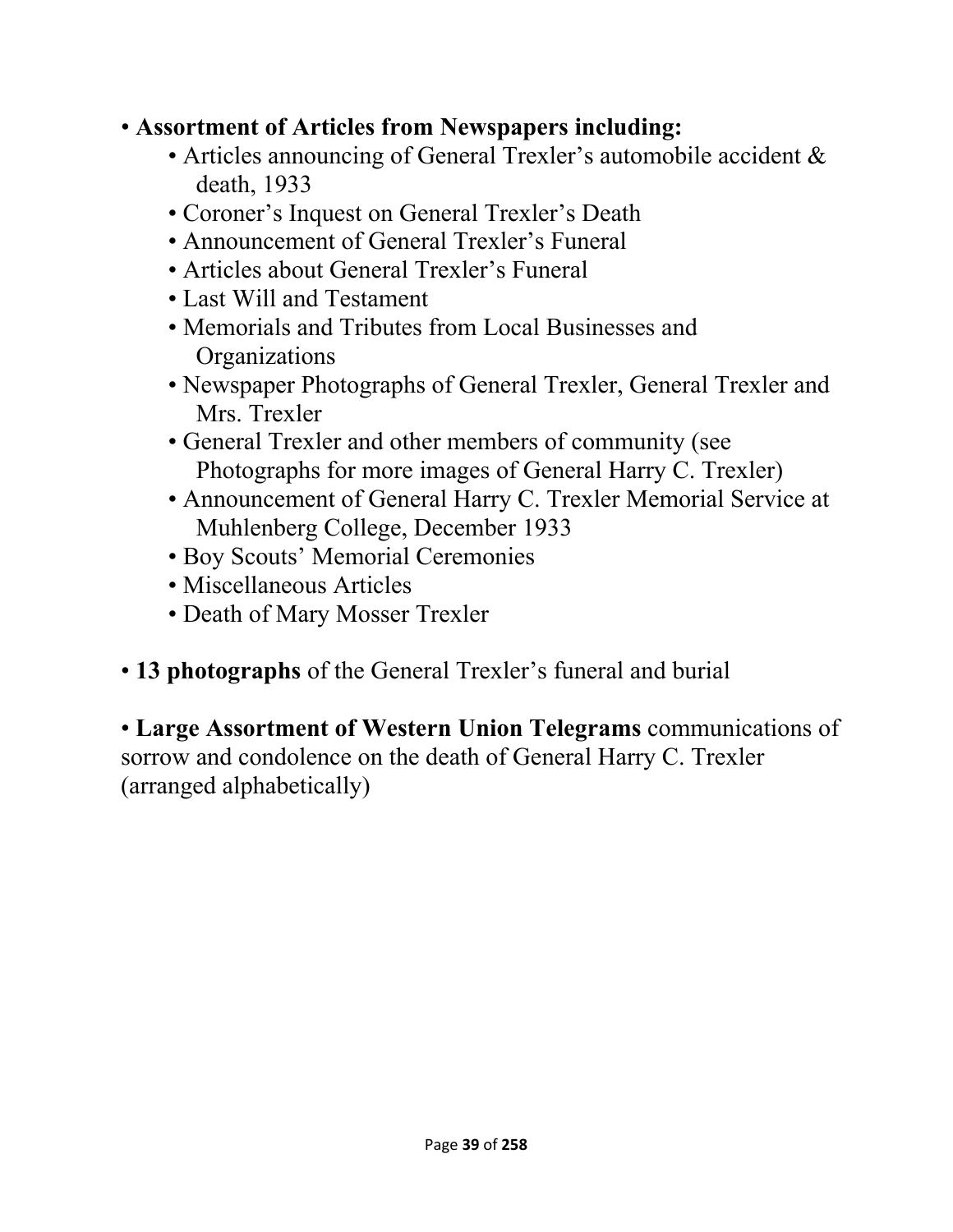# **Box 15: Scrapbook: Trexler Estate, 1935-1975**

**Contents:** Contains 1 photograph & newspaper clippings concerning Trexler Estate 1935-1975 primarily from the Allentown *Call-Chronicle* Newspapers: materials related to Springwood Farms (including Springwood Development), Trexler Sheep Ranch, Trexler Orchards, Trexler Farms at the Fair, Trexler Memorial Park, Trexler Nursing Service, and Miscellaneous.

• **Articles** relating to Trexler Estate's agricultural enterprises, Trexler Lumber Yard, Trexler Estate Sale, Hospital Improvement Projects at Allentown Sacred Heart Hospital and Allentown Hospital, and other miscellaneous items.

• **Springwood Farms**: Agricultural articles including articles about Trexler Estate Warehouse fire and Miscellaneous.

• **Springwood Development:** Articles primarily relating to the development of Trexler Apartments.

• **Sheep Ranch**: Miscellaneous articles relating to Trexler Sheep Ranch including Trexler Estate sheep at the Allentown Fair, Sales of portions of the Trexler Sheep Ranch for parks, Game Lands, etc.

• **Orchards**: Articles on orchard workers' and truckers' labor strikes impacting Trexler Orchard; visits to the Orchards by horticultural groups; Crop reports including the impacts of shortages, WWII, and weather; Lehigh Peach Dessert Queen; Orchard modernization; Packing House fire; Sale of Trexler Orchard, and Miscellaneous.

• **Trexler Farms at the Fair**: Articles relating to Trexler Farms awards and exhibits at the Allentown Fair.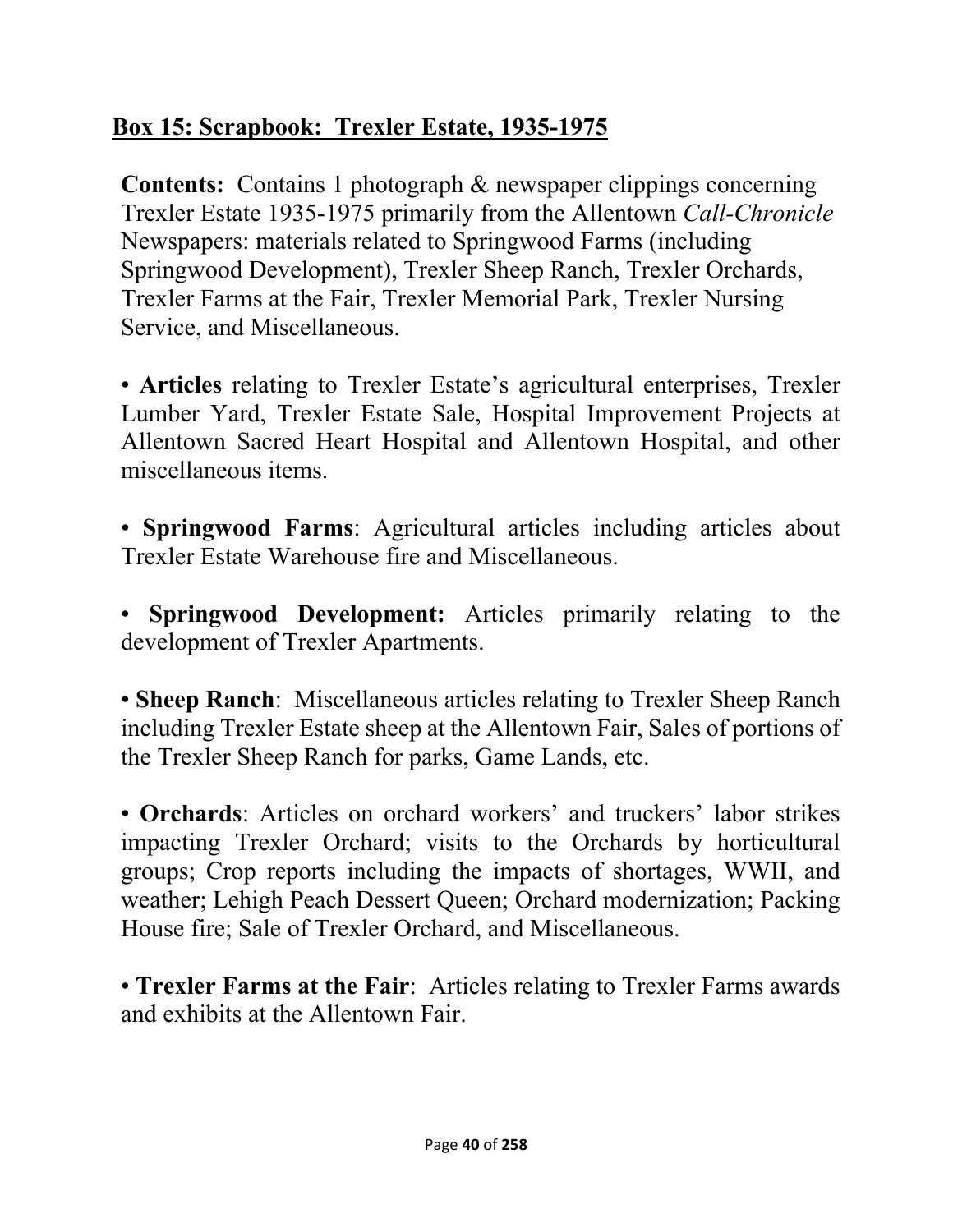• **Trexler Memorial Parks**: Articles relating to Chrysanthemum Show, development of Spring House into a Shrine to General Harry C. Trexler, Accounting of the Trexler Memorial Parks Fund, Allentown City acquisition of land and development of Parks system, History of West Park, Waterfowl in the Allentown Parks, and Miscellaneous.

• **Trexler Nursing Service**: Articles relating to the Mary Mosser Trexler Nursing Service including articles about Officers, Staff, work as Visiting Nurses in homes and holding clinics, and Miscellaneous.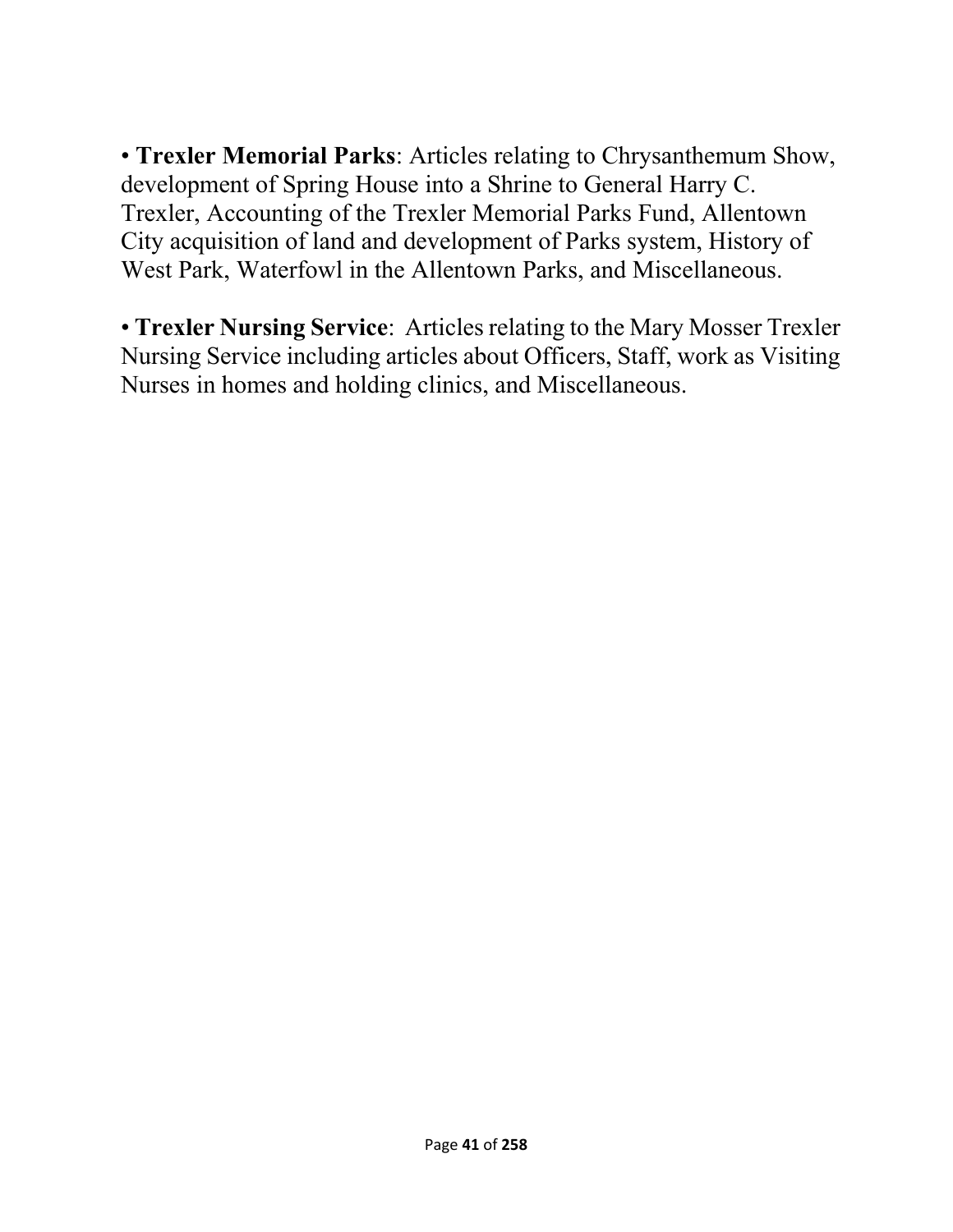# **Box 16: Scrapbook: Trexler Game Preserve**

**Contents:** Contains materials related to the Trexler Game Preserve, ca. 1930-1976

- **Newspaper clippings** (including newspaper photographs) including:
	- African American CCC Camp
	- Improvements including roads
	- Animals including the addition of rare and exotic species
	- Buffalo including: Tuberculosis outbreaks leading to deaths of most of the buffalo herd, shipment of bull Geronimo to Germany to act as mascot of the 510<sup>th</sup> Army Tank Battalion
	- 1970s Expansion Plan including Children's Zoo
	- Miscellaneous relevant items
- **Brochure of Game Preserve**
- **Invitation to Opening of Zoo, 1975**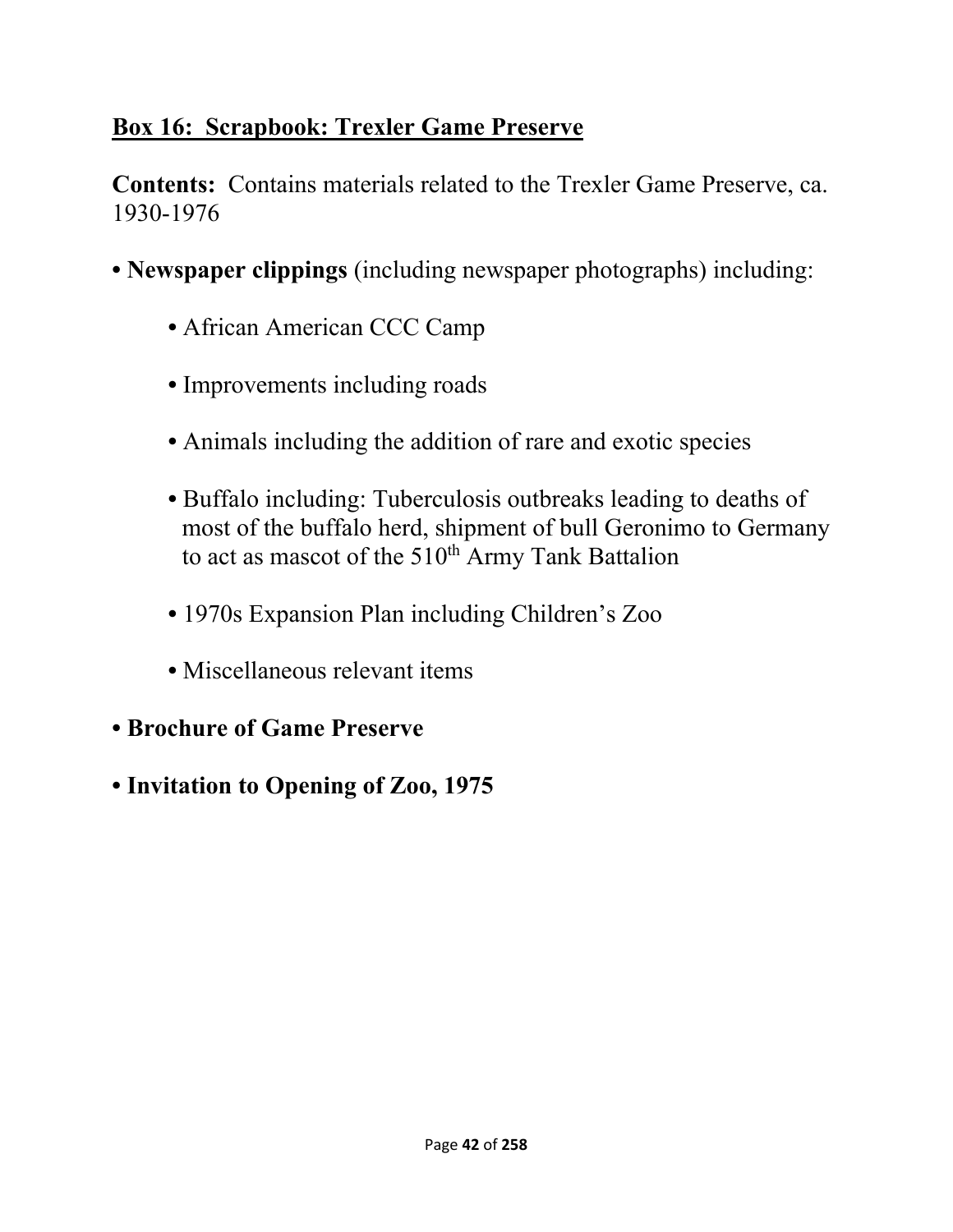# **Box 17: Scrapbook: Romper Day**

**Contents:** Contains materials including newspaper clippings, programs, advertisements, and other miscellaneous materials related to Romper Day ca. 1933-1980

**• Newspaper clippings (including newspaper photographs)** related to Allentown's Playgrounds, Romper Day, Memorial services and tributes to Harry C. and Mary Mosser Trexler (including the song "Our Romper Day" composed in their memory), dedication of Percy B. Ruhe Park

**• Romper Day Programs,** 1935-1937, 1940-1941, 1945-1950, 1952, 1954-1962, 1964-1969, 1975-1980

**• Newspaper advertisements for Romper Day,** 1954, 1957, 1959, 1960, 1961, 1964, 1966, 1967

**• Invitations to Mr. and Mrs. Nolan Benner to attend Romper Day,**  1963, 1960, 1967

- **Newspaper cartoons about Romper Day by Bud Tamblyn**
- **Romper Day Ticket for Lunch,** 1955
- **Romper Day Paper Bag,** 1938
- **Photograph of Memorial Service at Trexler Graves**  B/W, 6.5" x 9" print, 8/17/1959
- **Program for Dedication of Percy B. Ruhe Park**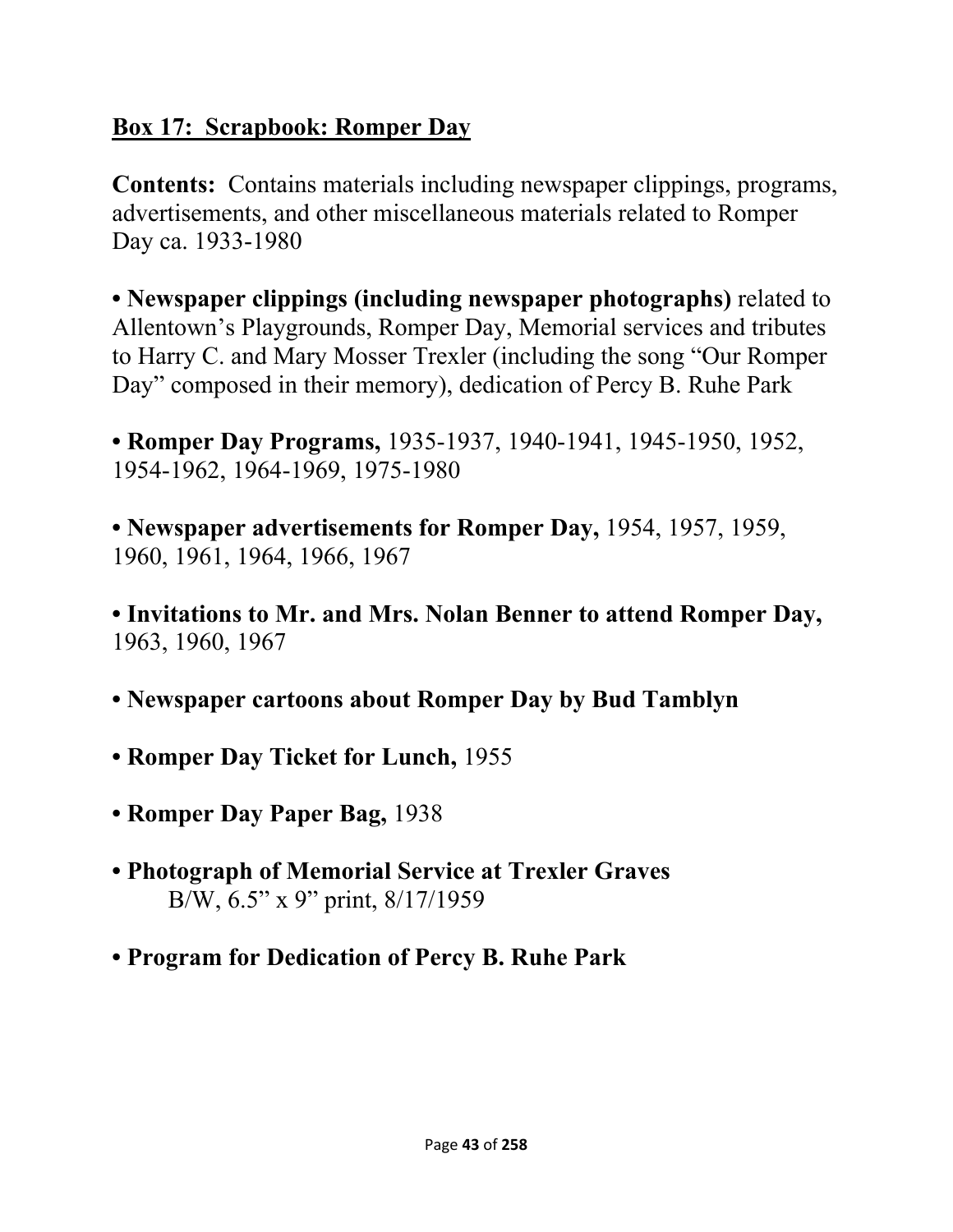# **Box 18: Scrapbook: Camp General Trexler and Mosey Wood**

**Contents**: Newspaper clippings relating to Boy Scout Camp General Trexler, 1937-1970 and Girl Scout Camp Mosey Wood, 1955-1968, and miscellaneous relevant materials

- **Newspaper clippings** relating to Boy Scout Camp General Trexler including
	- Boy Scouts camp at Camp General Trexler
	- Dedications of buildings at Camp General Trexler
	- Wildfires at Camp General Trexler and in Poconos
	- Memorial of General Trexler at camp 8/2/1955
	- Expansions of Camp General Trexler
	- Awards
	- Other Boy Scout activities
- **Pamphlets** relating to Boy Scout Camp General Trexler
	- Camp Trexler pamphlet 1959
	- Trexler Scout Reservation pamphlet 1966
- **Newspaper clippings** relating to Girl Scout Camp Mosey Wood including
	- Girl Scout Camp Mosey Wood dedication
	- Activities of Girl Scouts at Camp Mosey Wood
	- Girl Scout Director Mrs. Cassaday 3/10/68
	- Other Girl Scout activities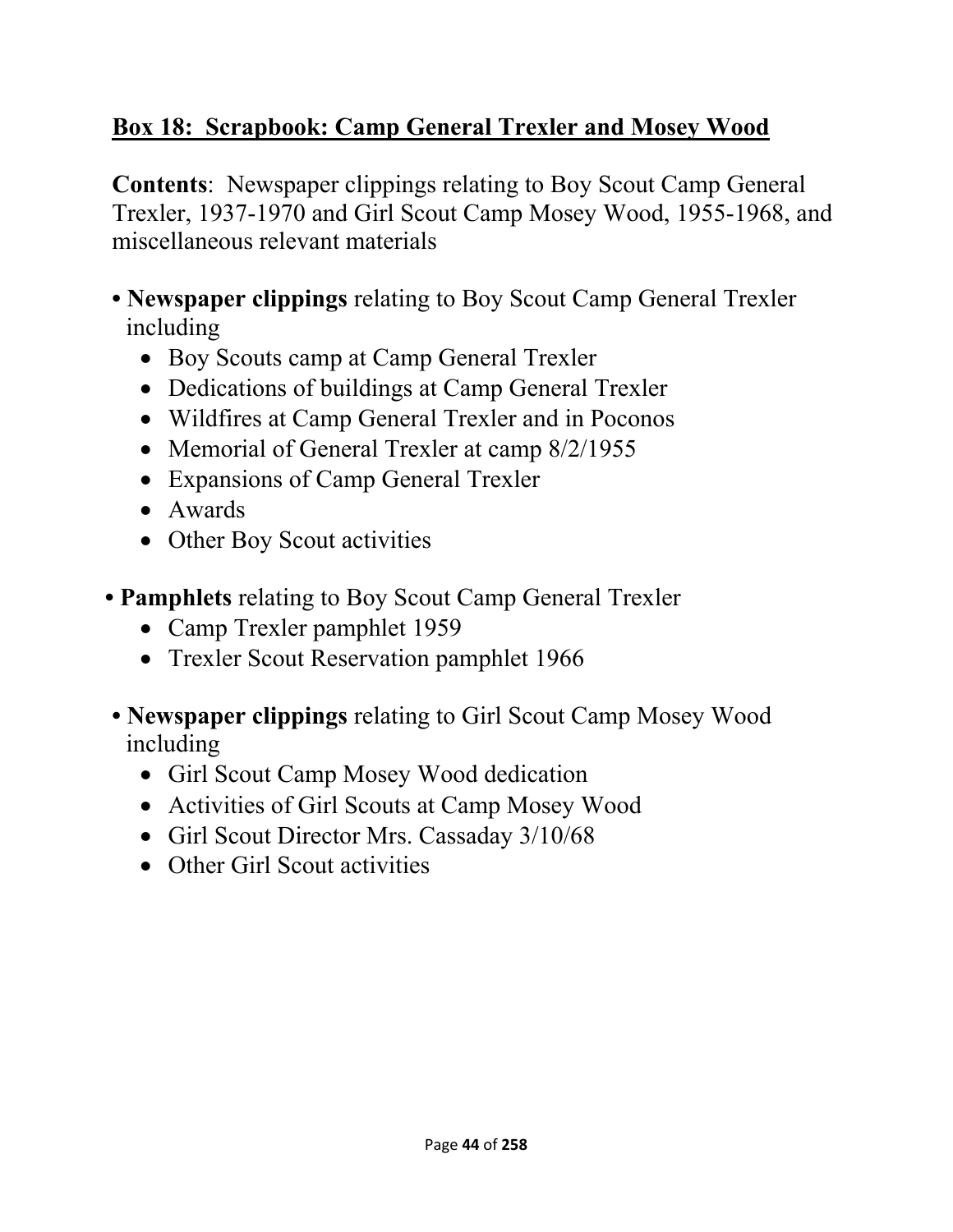# **Box 18: Scrapbook: Trexlertown Farms News Flashes**

**Contents:** Contains newspaper articles relating to Trexlertown Farms, 1935-1962

- Potato crops
- Barn fire
- Trexler Trout Hatchery
- Trexler Trout Hatchery sale hearings and cases
- City's purchase of Trexler Trout Hatchery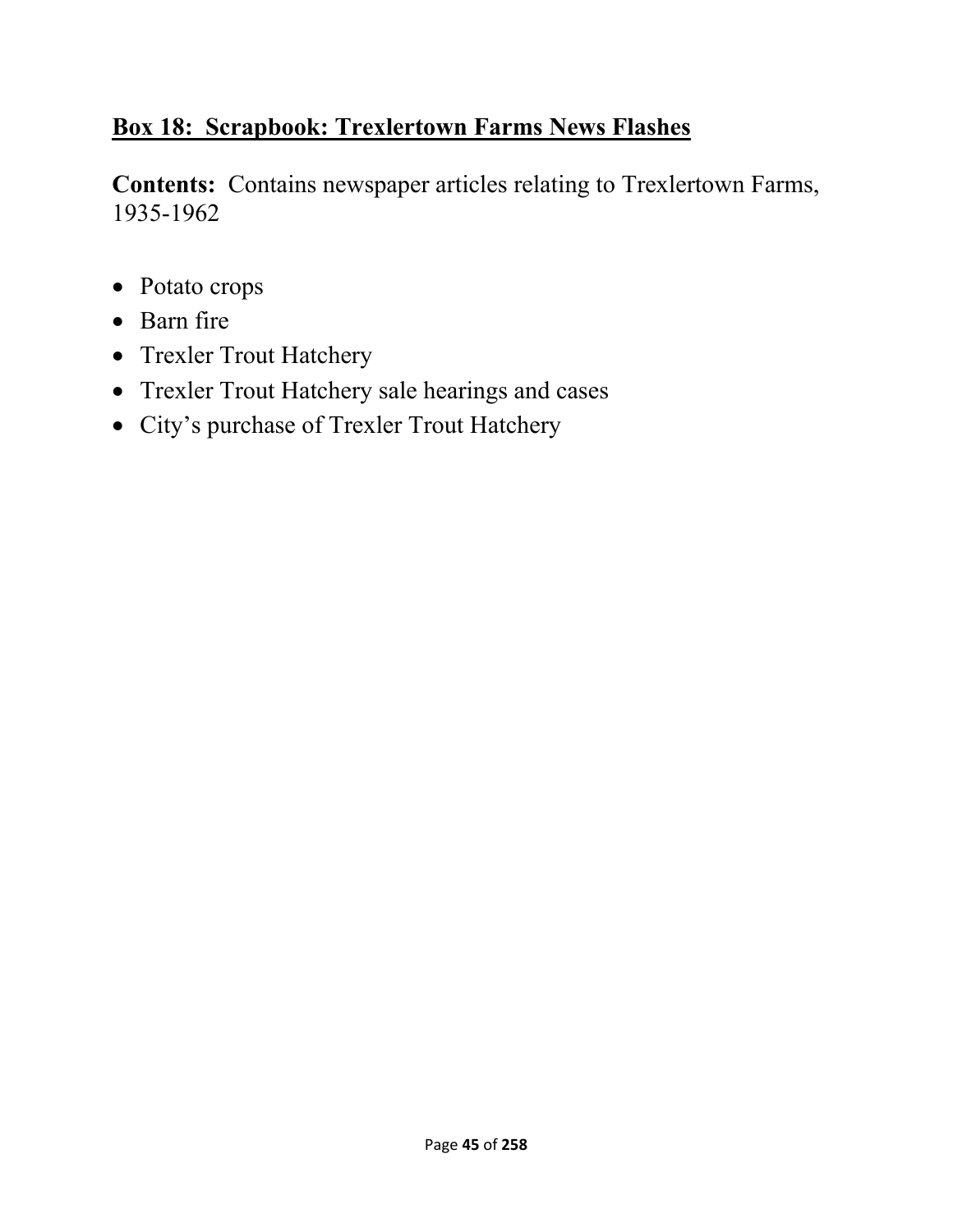# **Box 18: Scrapbook: Masonic Library**

**Contents:** Newspaper articles relating to General Harry C. Trexler Masonic Library 1936-1957

- Library collection completion
- Tribute to Dr. Stoudt,  $5/7/44$
- Freemasons
- Miscellaneous relevant materials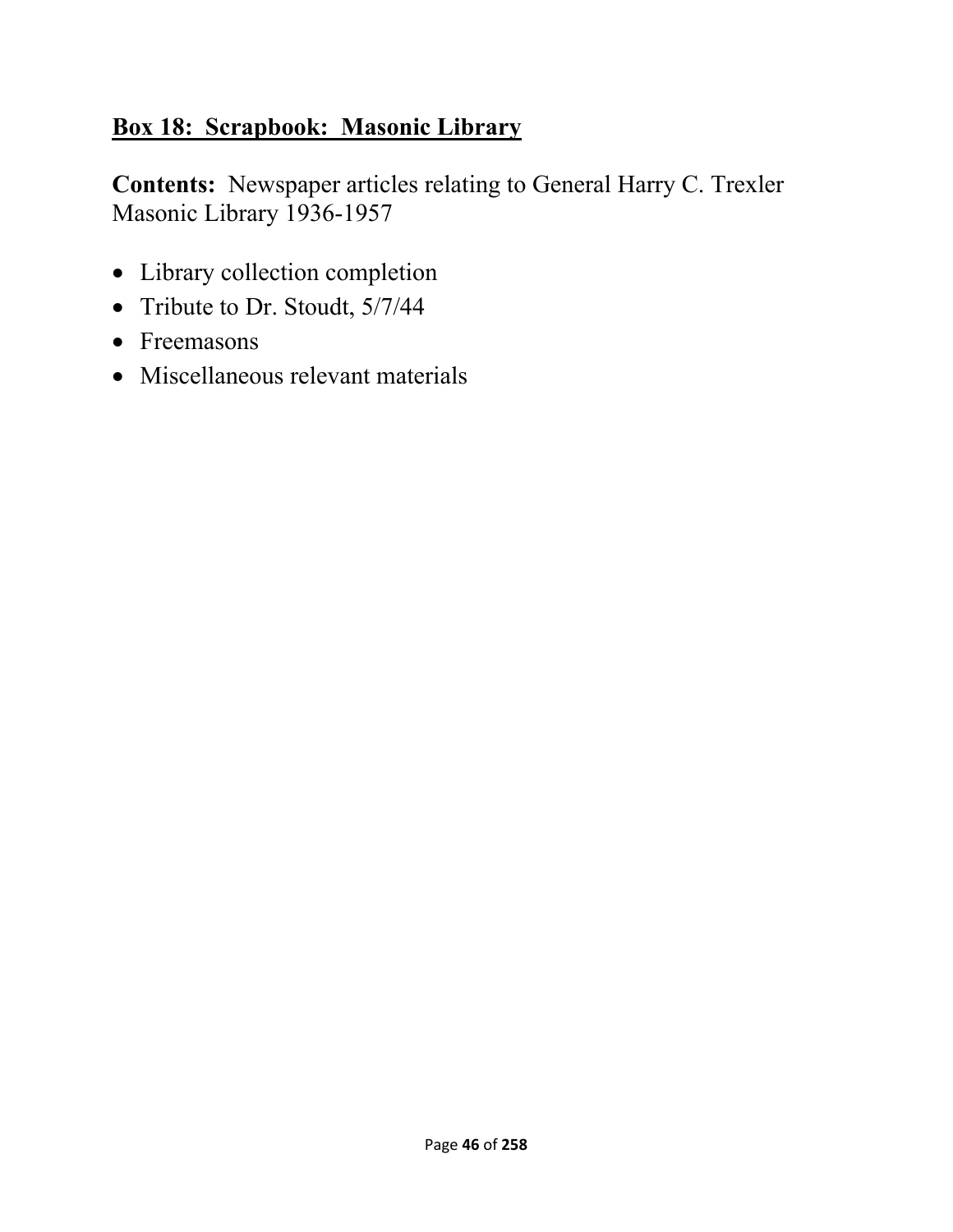# **Box 18: Scrapbook: Anniversaries of General Harry C. Trexler's Death**

**Contents:** Newspaper articles relating to General Harry C. Trexler's Death Anniversaries 1934-1958

- Memorials
- Boy Scout tributes
- Foundations
- Trexler's legacy
- Miscellaneous relevant materials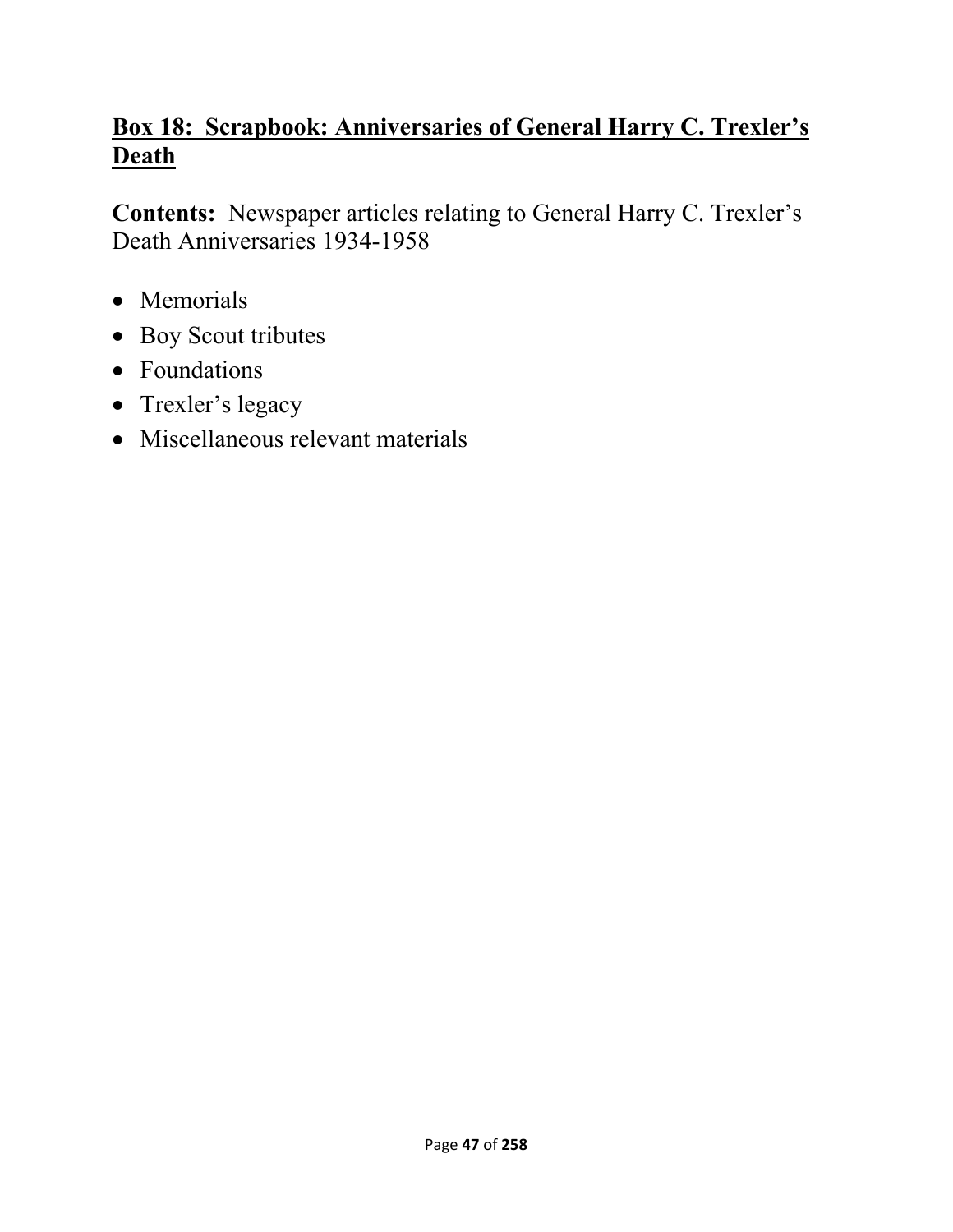# **Box 18: Scrapbook: Trexler Junior High School**

**Contents:** Materials relating to construction of Trexler Junior High School (later known as Trexler Middle School), ca. 1964-1966

- **Newspaper clippings** relating to approval for school, groundbreaking, construction, dedication
- **Text of Plaque** on Trexler Junior High honoring General Harry C. Trexler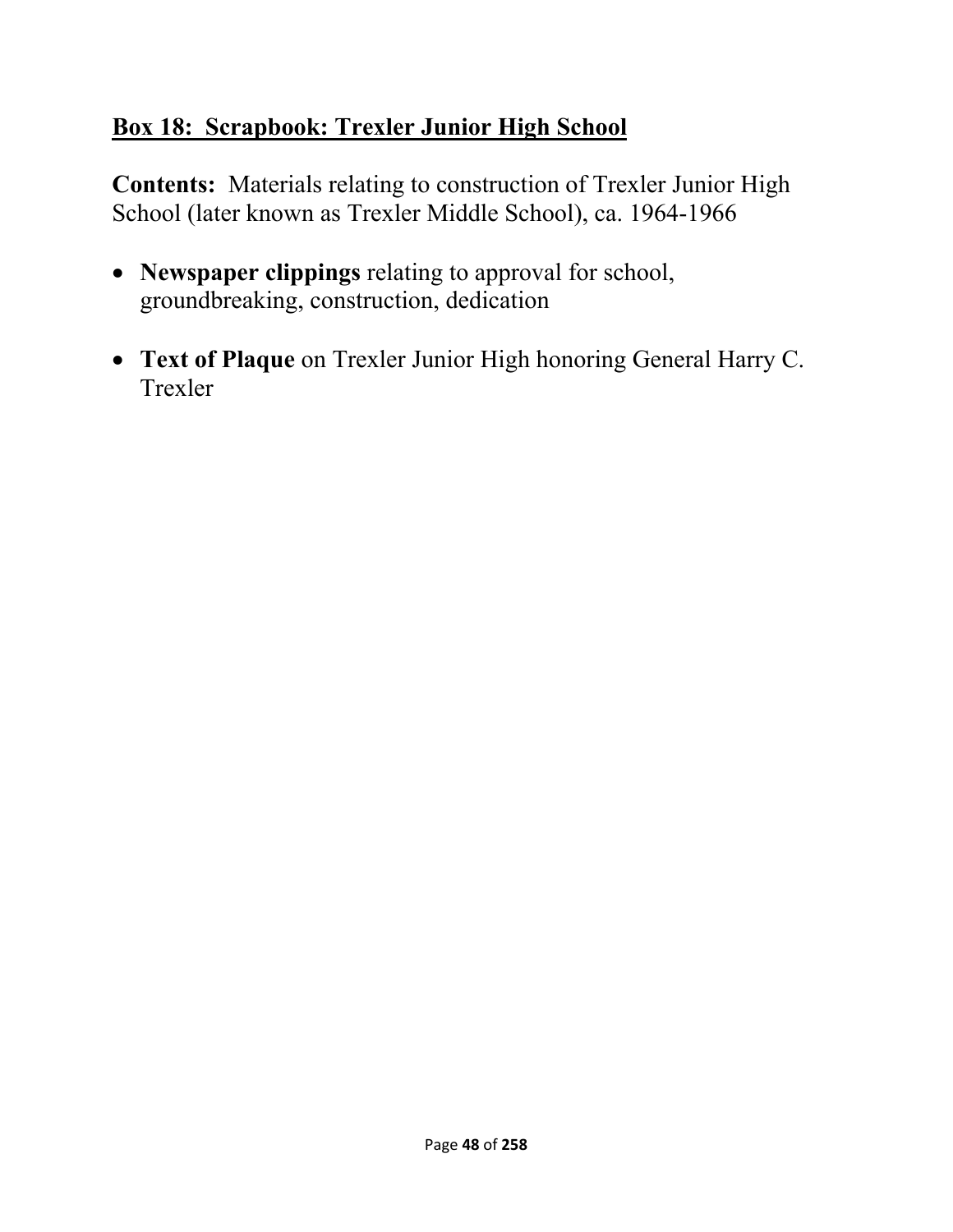#### **Box 18: Scrapbook: Hickory Run**

**Contents:** Materials relating to development of Hickory Run State Park, ca. 1946-1963

- **Newspaper and magazine clippings** related to federal purchase of land, camps for children at Hickory Run, public camping, fishing, capital improvements, Boulder Field named National Landmark, and miscellaneous relevant materials
- **Poem:** "It's Hickory Run"
- **2 Maps** of Hickory Run State park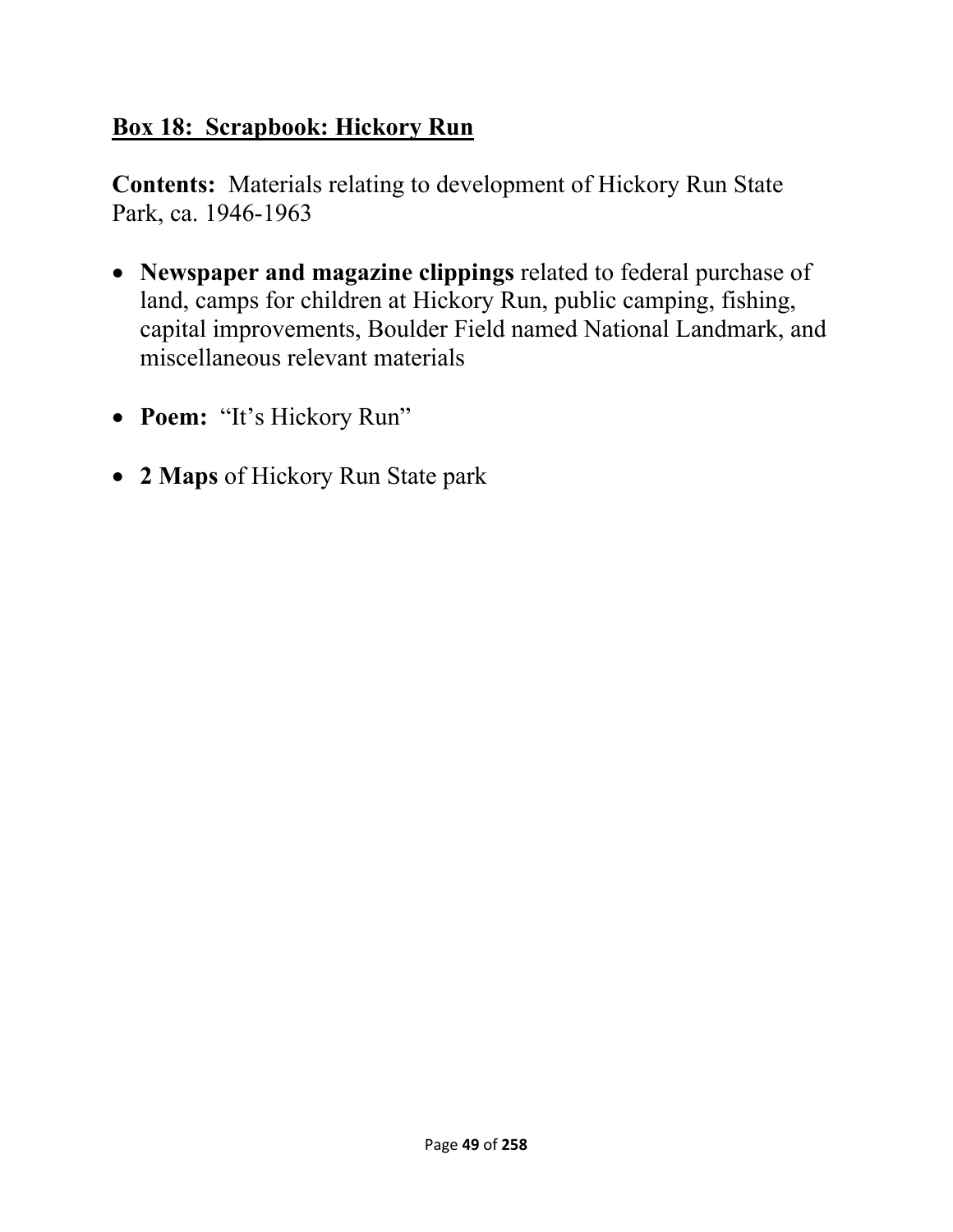# **Box 19: Scrapbook: Trexler Farms**

**Contents**: Reports, news stories, advertisements, and miscellaneous relevant material

- **Materials related to Trexler Farms Advertisements:** Classified advertisements, financial records for advertisements, and advertisements specifications
	- Advertisements for Trexler Farms turkeys, 1933
	- Advertisements for peaches & apples, 1933-1949
	- Advertisements for honey
	- Advertising specifications for peaches and apples, 1939-1940
	- Financial records for Jordan Poultry advertisements, 1936-1938
	- Classified advertisements for machinery from Trexler Farms and household goods from the Trexler Estate
	- Trexler Leghorns chicks and eggs advertisements and classified advertisements, 1934-1944
	- Machinery classified ads, 1931-1933
	- Farm equipment classified ads, 1933-1945
	- **•** Advertisements for farm equipment by Trexler farms, 1931
	- Miscellaneous classified advertisements, 1939 (note: lost cows from farm fire)
	- 3 "Farm Page" advertisements for machinery and equipment ads by Trexler Farms, 1931 (note: mentions Allentown Fair exhibit on first "Farm Page")
	- Letter to Trexler Farms from Lancaster Newspaper Inc. urging ad placement for peaches, 8/4/1932
- **Magazine article:** Trexlayer Leghorn Chicken Poultry Farm
- **Brochure:** Apples; Trexler Farms
- **Newspaper clipping**: "Young and Old Eat Apples for Heath," 1940
- **4 Farming pamphlets** from various companies, 1929-1940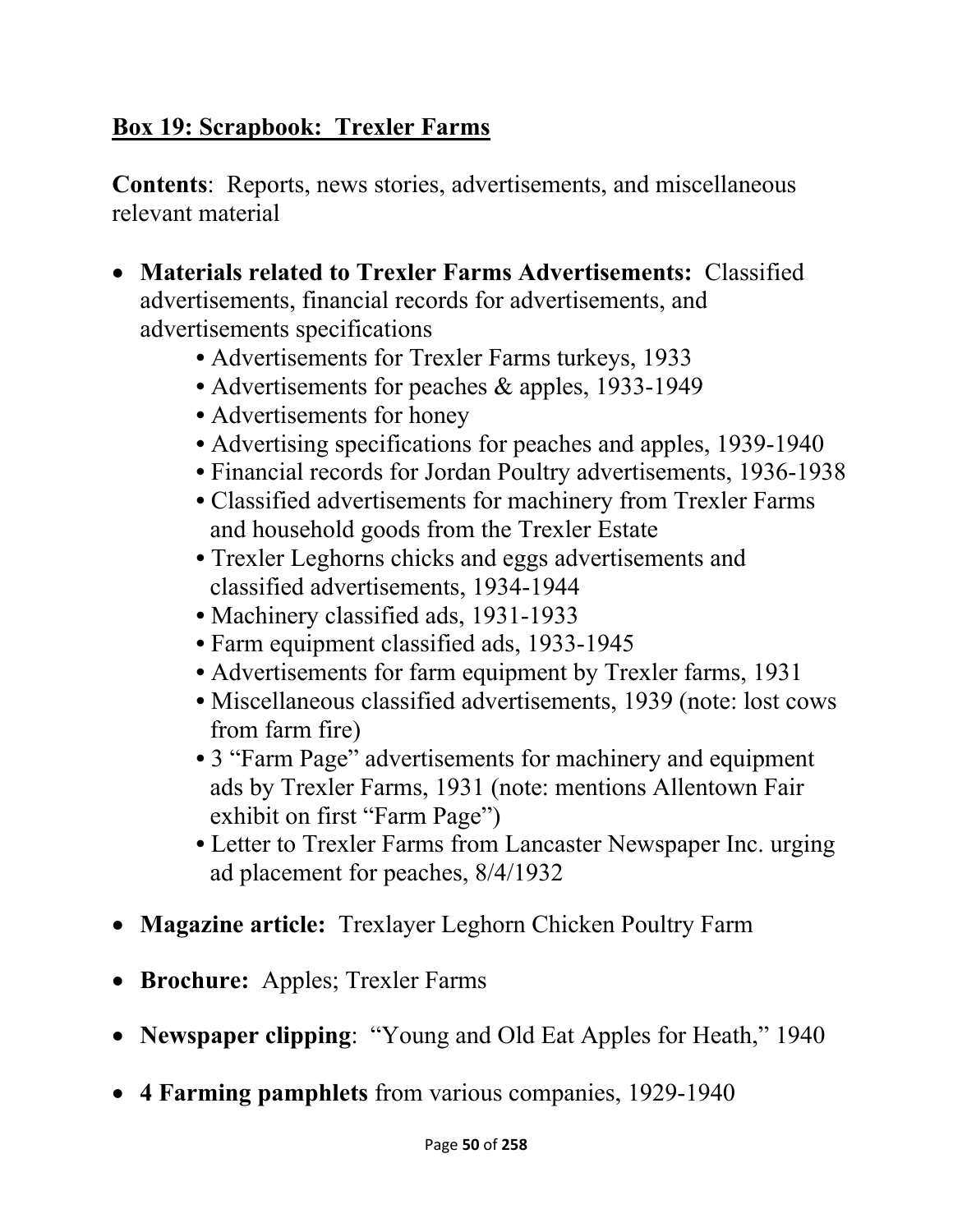# **Box 20: Scrapbook: Recipes**

**Contents:** Newspaper Clippings for Recipes of all types of food.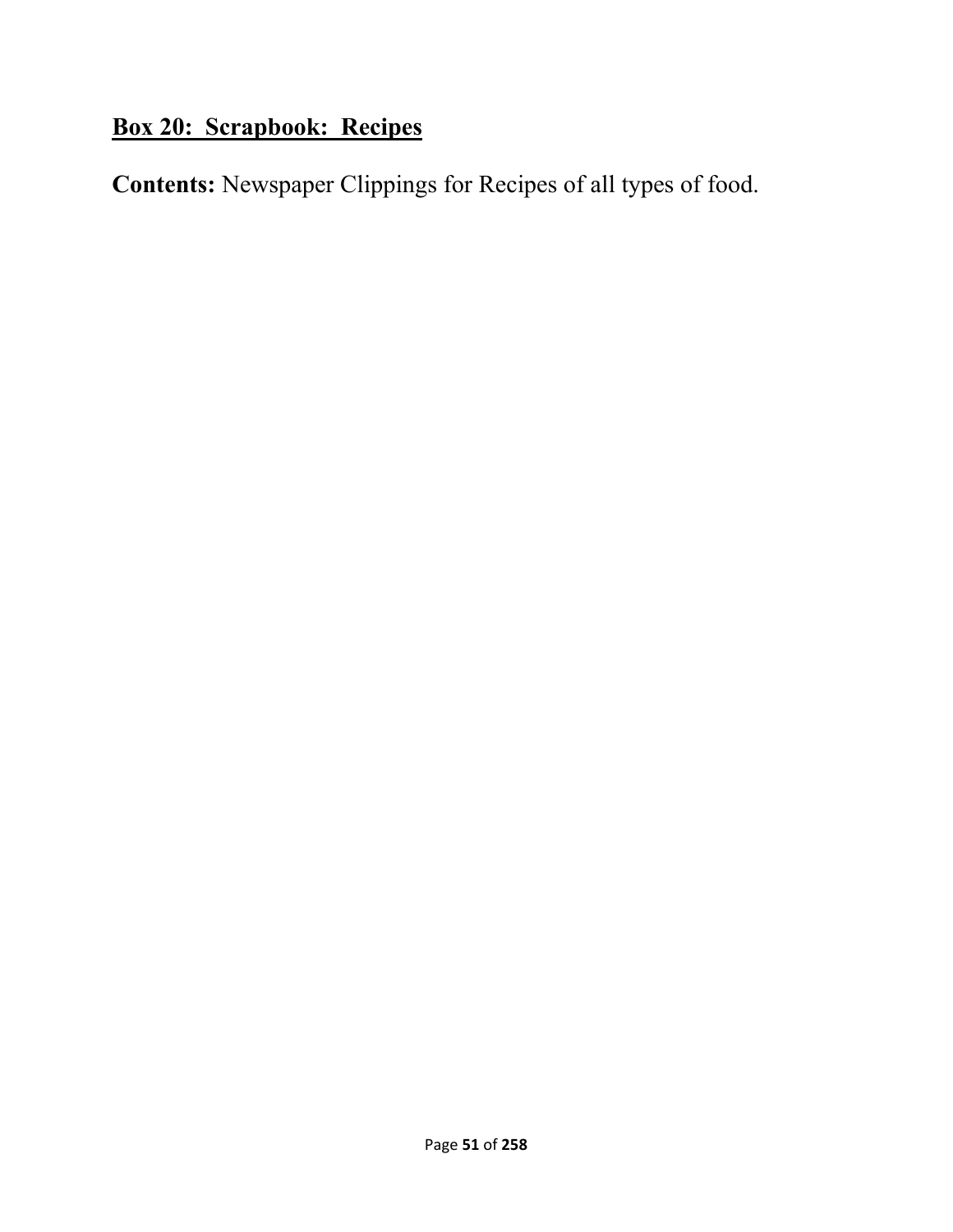# **Box 21: Scrapbook: Trexler Estate, 1972-1982**

**Contents:** Contains newspaper articles concerning the Trexler Estate, 1972-1982.

**• Articles** on the Trexler Game Preserve Zoo, Allentown Park System (Trexler Park, West Park, Allentown Rose Garden, Canal Park, Trout Creek Park, Roosevelt Pool, East Side Park), Dedication of New Trexler Park Statue, etc.

**• Letter** to Capt. Benner of the Trexler Estate from Frank Fischl, Mayor of Allentown, 10/22/1979, regarding the Trexler Memorial Park Bikeway Dedication

**• Articles** on the Trexler Trustees including obituary and tributes to Nolan Benner

- **Program** from funeral of Nolan Benner, St. James UCC, 9/8/1980
- **Program** from "A Salute to Harry C. Trexler"
- **Brochure** from Hickory Run State Park
- **Miscellaneous** News stories relative to general affairs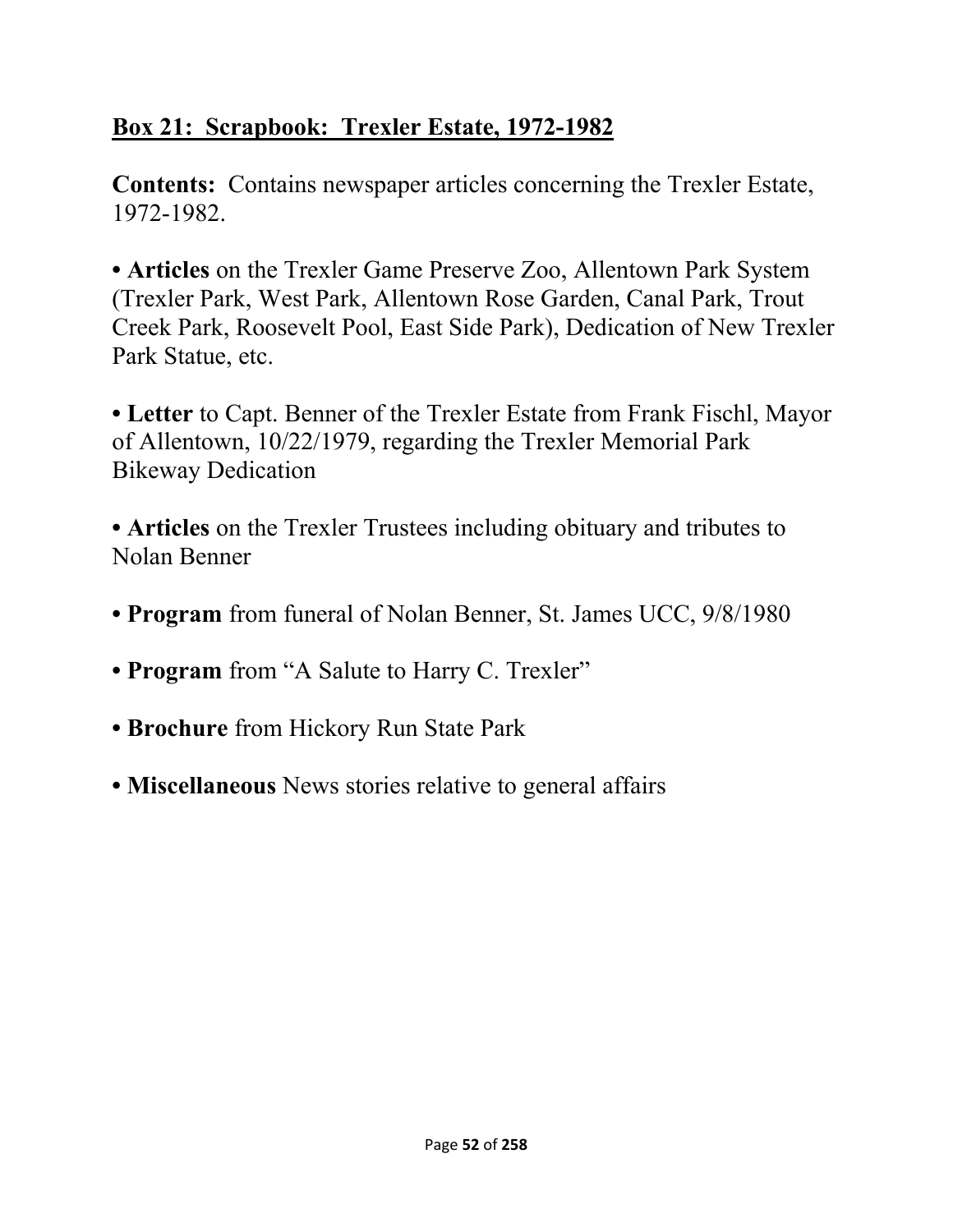## **Box 21: Scrapbook: Materials related to beneficiaries of the Trexler Trust**

**Contents:** Newspaper clippings relating to beneficiaries of Trexler Trust funding, ca. 1960-1964

**• Sacred Heart:** Articles relating funding for cancer center at Mt. Trexler, Mary Mosser Radiological Diagnostic Center, and miscellaneous relevant materials

- **General Articles** describing Trexler Trust annual disbursements
- **YMCA / YWCA** article
- **Miscellaneous** relevant materials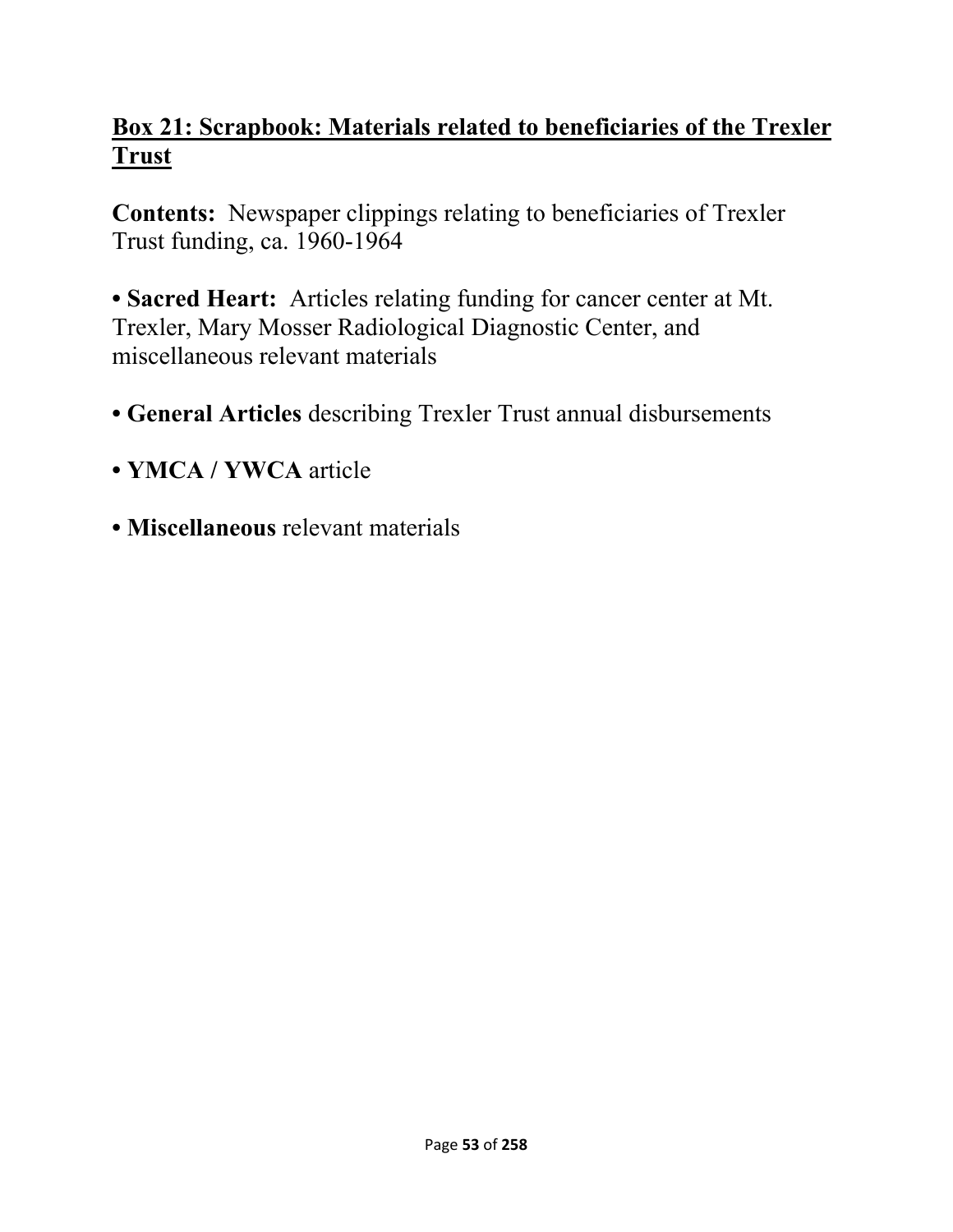# **LAND RECORDS: ALLENTOWN, LOWHILL TOWNSHIP, AND MISCELLANEOUS LEHIGH AND BERKS COUNTIES**

# **Box 22: Miscellaneous Land Records**

**(Borough of Allentown, Townships of Heidelberg, Macungie, Upper Macungie, and Salisbury in present-day Lehigh County and Mertztown, Berks County Land Records)** 

**#1 Mertztown, Berks County,** Mortgage of Land owned by Solomon H. Miller as security for a loan from Edwin H. Trexler, 4/2/1874.

**#2 Borough of Allentown,** Deed transferring land from Charles F. Dickenshid, M.D. and wife Catherina and Charles Hillegass and wife Christina to Charles Mohr on 3/14/1844.

• Charles F. Dickenshid M.D. appears to be the same person as Dr. Charles F. Dickerschid in Deed from L. Schmidt and W.H. Blumer Assignees of D. Biery to C.F. Dickerschid and C. Hillegass. These two deeds appear to be related.

**#3 Borough of Allentown,** Deed transferring land from Charles Mohr and wife Josephina to Charles Andress on 4/3/1845. • Appears related to Deed from Shmiff to Mosser.

**#4 Borough of Allentown,** Deed transferring land from Charles Martin the elder and wife Christina to Charles L. Martin the younger on 4/25/1844.

**#5 Borough of Allentown,** Deed transferring land from Joseph Weaver and wife Sarah to John T. Miller on 8/14/1855.

**#6 Borough of Allentown,** Deed transferring land from Joshua Steckel to David Biery Jr. on 3/31/1838.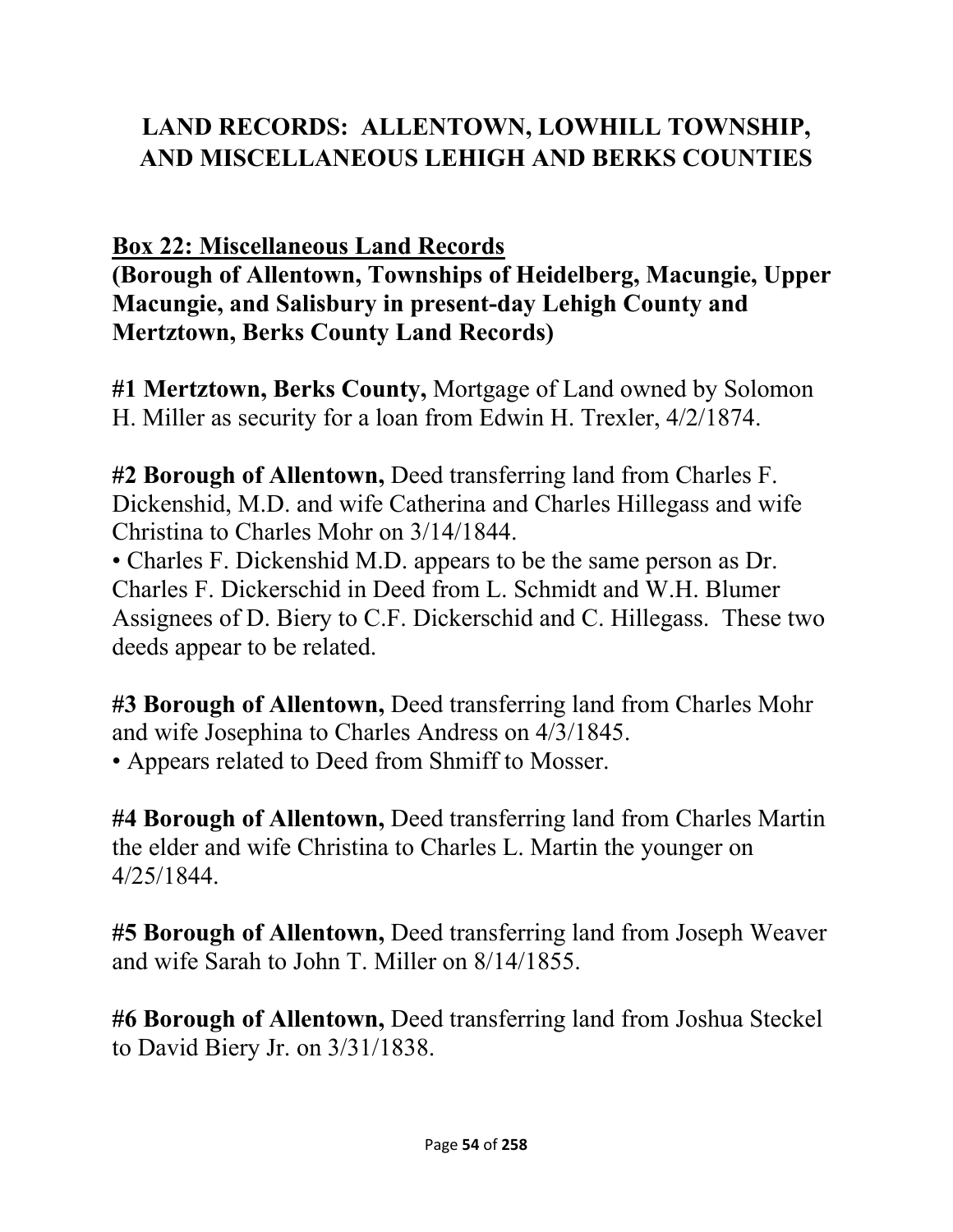**#7 Borough of Allentown,** Deed transferring land from Edmund Steckell and wife Elisabeth to David Biery on 6/15/1839.

**#8 Borough of Allentown,** Deed recording Sheriff's Sale of the Property of Charles Andress dec'd by Sheriff Charles Ihric Shmiff to Jacob Mosser, 2/1/1849.

• Appears related to Deed from Mohr to Andress

**#9 Upper Macungie Township,** Deed transferring land from Benjamin Gackenbach and wife Mary to Solomon Lichtenwalner, 4/1/1851

• Deed is between the same parties as the deed from B. Gackenbach to S. Lichtenwalner, 1852.

• Deed appears to reference Frey Farm, Lowhill Township property

**#10 Upper Macungie Township,** Deed transferring land from Benjamin Gackenbach and wife Mary to Solomon Lichtenwalner, 11/15/1852.

• Deed appears related to mortgage between the same parties on the same date.

• Deed is between the same parties as the deed from B. Gackenbach to S. Lichtenwalner, 1851.

**#11 Upper Macungie Township,** Mortgage of Land owned by Benjamin Gackenbach as security for a loan from Solomon Lichtenwalner, 11/15/1852.

• Mortgage appears related to deed between the same parties on the same date.

• Mortgage is between the same parties as the deed from B. Gackenbach to S. Lichtenwalner, 1851.

**#12 Borough of Allentown,** Deed transferring land from Lewis Schmidt and William H. Blumer, Assignees of David Biery and Sarah his wife to Dr. Charles F. Dickerschid and Charles Hillegass, 4/1/1840.

• Dr. Charles F. Dickerschid appears to be the same person as Charles F. Dickenshid M.D. in Deed from C.F. Dickenshid and C. Hillegass to C. Mohr. These two deeds appear to be related.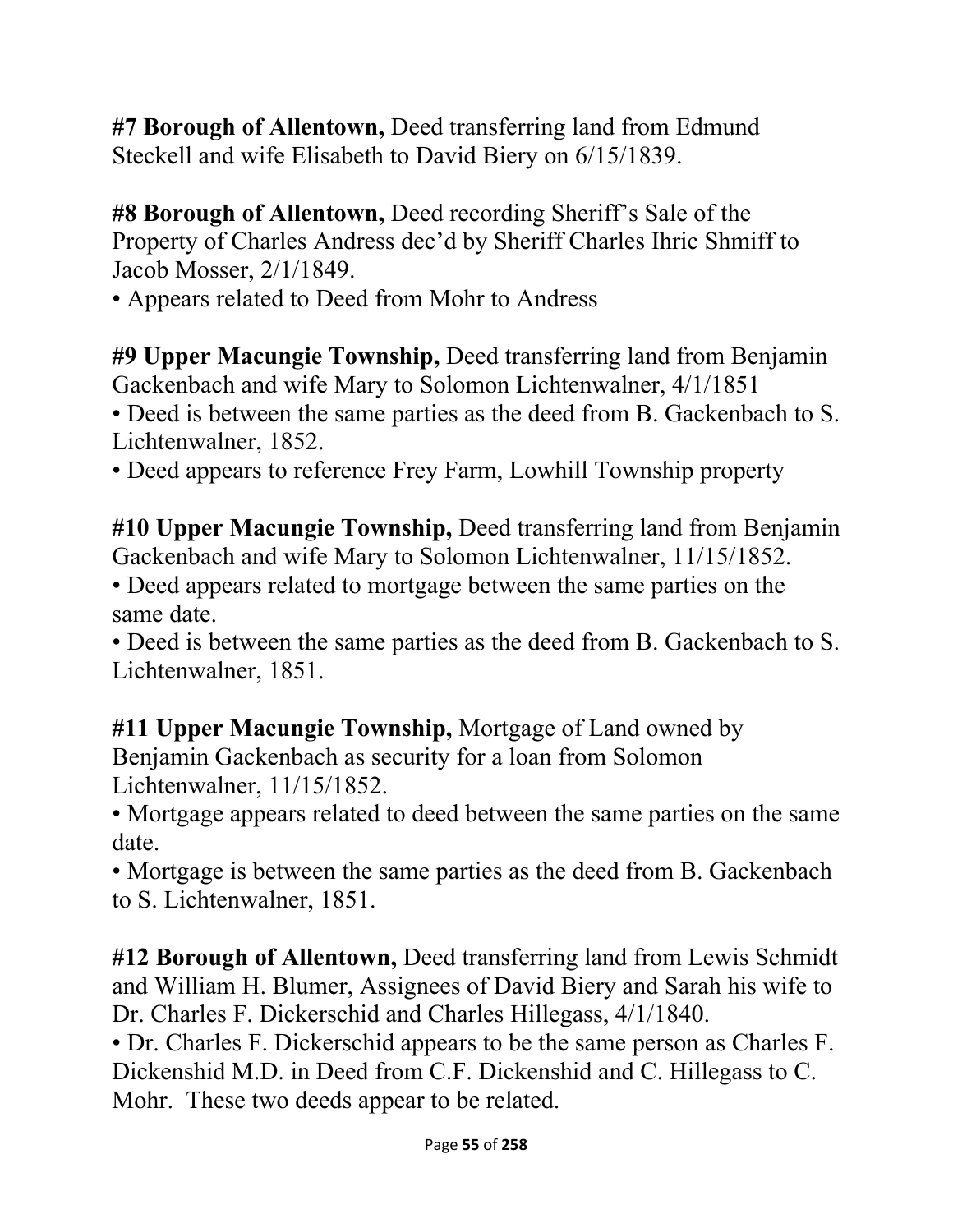**#13 Salisbury Township,** Deed transferring land from Solomon Dubs and wife Catharina to Robert Dubs, 4/1/1847.

**#14 Heidelberg Township,** Draft of Land for John Frey, 4/22/1757. • Handwritten Note: #58(1) Geo. Helfrich Farm

#### **Macungie Township Oversize Land Records Folder**

**Macungie Township,** Deed transferring land from Caspar Wistar Haines, wife Hannah, and Catharine Haines to George Steininger on 5/3/1796.

• Note: Township names and borders subsequently changed.

• May be related to deed from G. Steininger to G. Steininger Jr. Stamped "Recorded in the Office for Recording of Deeds…10/6/1942."

**Macungie Township,** Deed transferring land from George Steininger and wife Elisabeth to son George Steininger, Jr., 2/28/1823. • May be related to Deed from C.W. Haines to G. Steininger.

# **Salisbury Township Land Records Folder**

**Salisbury Township,** Exemplification of the Proceedings in the Orphans Court Respecting the Real Estate of Abraham Beiver dec'd, 1821.

• Relates to partitioning of the deceased's land.

• Handwritten Note: Bieber Farms #1 & 2, #18 & 19, So. Whitehall Twp.-Spwd. Farms

**Salisbury Township and Borough of Allentown,** Orphan's Court Document Respecting the Real Estate of Paul Knauss, 11/13/1861. • Relates to partitioning of the deceased's land.

**Salisbury Township,** Deed transferring land from Jacob Keck and wife to John H. Bernd and William H. Bernd, 5/21/1852.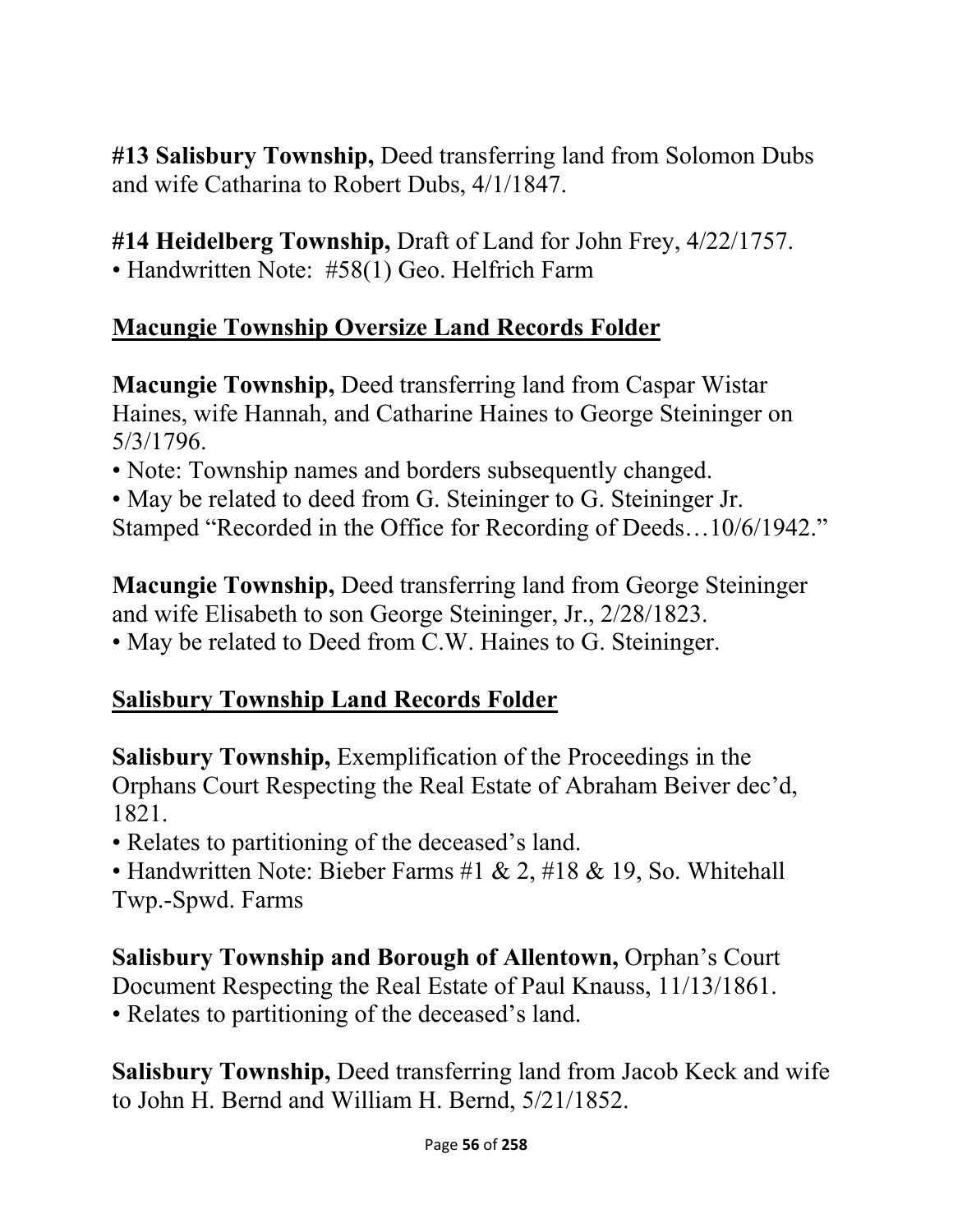# **Box 23: Lowhill Township Land Records:**

**#1 Lowhill Township,** Deed transferring land from Nathan Buchman and wife Maria to Levi Buchman on 11/27/1839.

• Appears related to the following Deeds:

- Levi Buchman to Peter Buchman, 1845
- Levi Buchman to Peter Buchman, 1861
- Andrew Buchman to Peter Buchman

**#2 Lowhill Township,** Patent/Warrant of Acceptance Commonwealth of Pennsylvania transfers to Henry Geiger and Michael Samuel land originally warranted to John Lichtenwalner. 7/14/1871.

**#3 Lowhill Township,** Deed transferring land from Levi Buchman and wife Julien to Peter Buchman on 11/9/1845.

- Appears related to the following Deeds:
	- Nathan Buchman to Levi Buchman
	- Levi Buchman to Peter Buchman, 1861
	- Andrew Buchman to Peter Buchman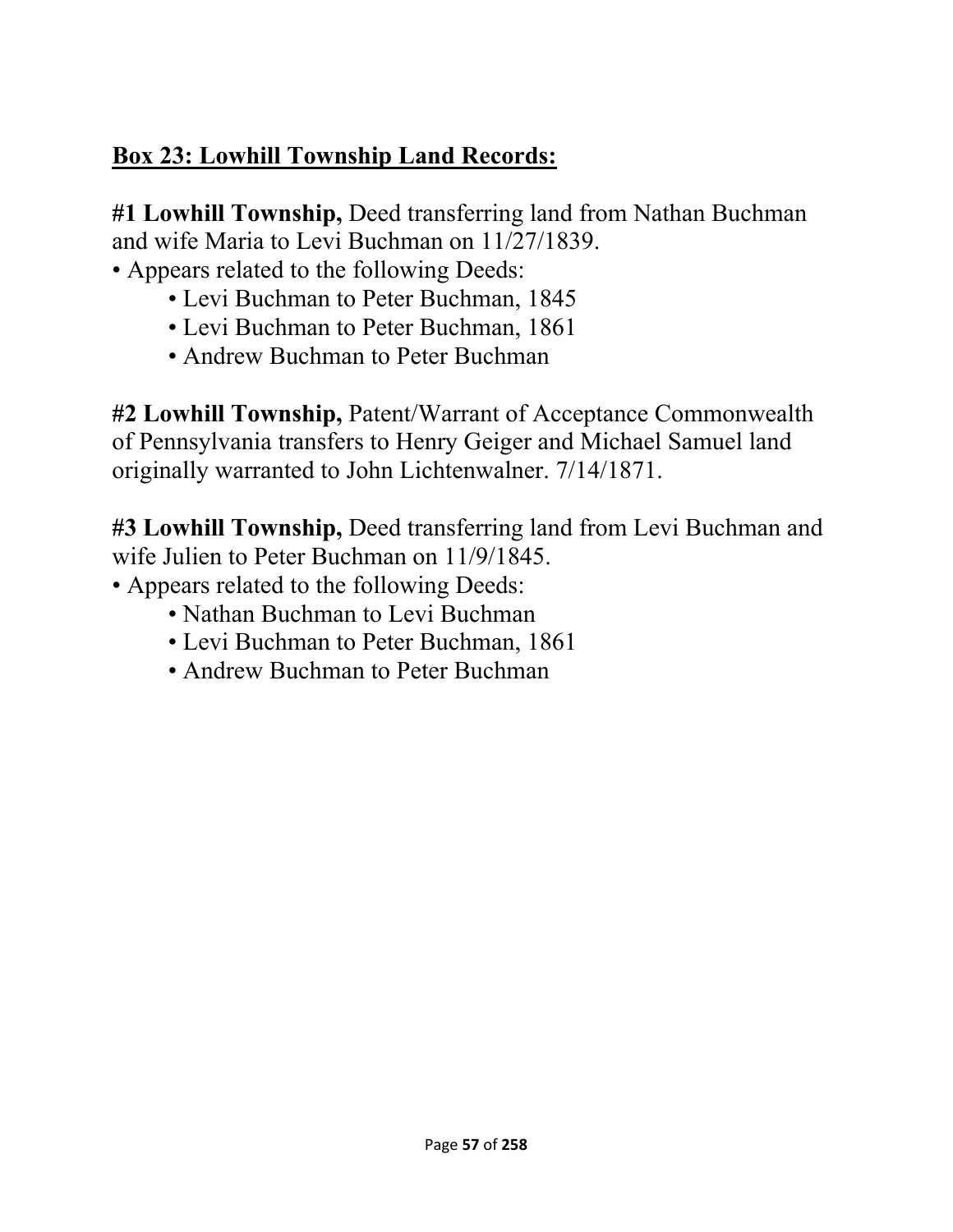**#4 Lowhill Township,** Deed transferring land from Thomas Bertch and wife to James Schlicher on 4/1/1867.

- Appears to relate to the following other land documents:
	- Deed of Michael Mosser to Jacob Klein (probably alternate spelling of Kleine)

• Deed of Andrew Horner to Jacob Kleine (probably alternate spelling of Klein)

• Deed of John Mosser to George Seib (probably alternate spelling of Seip)

• Deed of George Seip (probably alternate spelling of Seib) to Andrew Horner

• Deed of Carolina Schlicher and Willoughby Knerr Administrators for Estate of James Schlicher (probably alternate spelling of Schleicher) to Joel Gross and Peter Gross

• Deed of Joel Gross to David Fenstermaker

• Deed from Lewis Bittner to Thomas Berch (probably alternate spelling of Bertch)

• County Surveyor's Office Notice to James Schleicher (probably alternate spelling of Schlicher) and others

• Receipt from James Schleicher (probably alternate spelling of Schlicher) and others

• Patent/Warrant of Acceptance to James Schleicher (probably alternate spelling of Schlicher) and others

**#5 Lowhill Township,** Deed transferring land from Daniel Ebert and wife Elizabeth to Solomon DeLong on 11/24/1833.

• Appears related to deed from Daniel Peter and others to Daniel Ebert.

**#6 Lowhill Township,** Deed transferring land from Daniel Peter, Philip Knauss and wife Salome and William Mohr and wife Magdelena, heirs of John Peter to Daniel Ebert on 12/15/1832.

• Appears related to deed from Ebert to DeLong.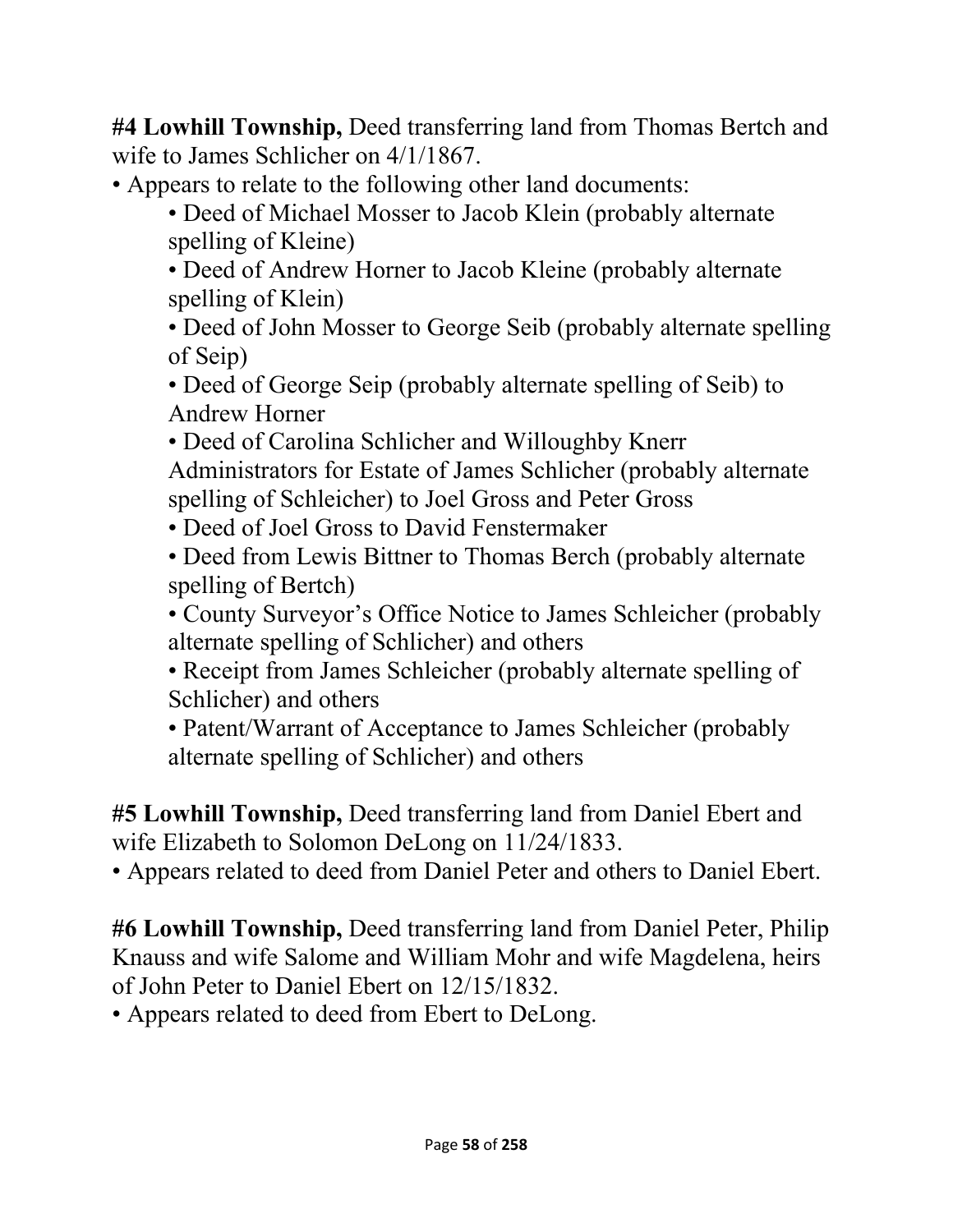**#7 Lowhill Township,** Patent/Warrant of Acceptance Commonwealth of Pennsylvania transfers to James Schlicher and Aaron Shiffert and Stephen Knecht for the creditors of David Kline land originally warranted to Michael Mosser. 5/12/1873.

• Appears to relate to the following other land documents:

• Deed of Andrew Horner to Jacob Kleine (probably alternate spelling of Klein)

• Deed of Michael Mosser to Jacob Klein (probably alternate spelling to Kleine)

• Deed of John Mosser to George Seib (probably alternate spelling of Seip)

• Deed of George Seip (probably alternate spelling of Seib) to Andrew Horner

• Deed of Carolina Schlicher and Willoughby Knerr Administrators for Estate of James Schlicher (probably alternate spelling of Schleicher) to Joel Gross and Peter Gross

• Deed from Lewis Bittner to Thomas Berch (probably alternate spelling of Bertch)

• Deed of Thomas Bertch (probably alternate spelling of Berch) to James Schlicher (probably alternate spelling of Schleicher)

- Deed of Joel Gross to David Fenstermaker
- County Surveyor's Office Notice to James Schleicher (probably alternate spelling of Schlicher) and others

• Receipt from James Schleicher (probably alternate spelling of Schlicher) and others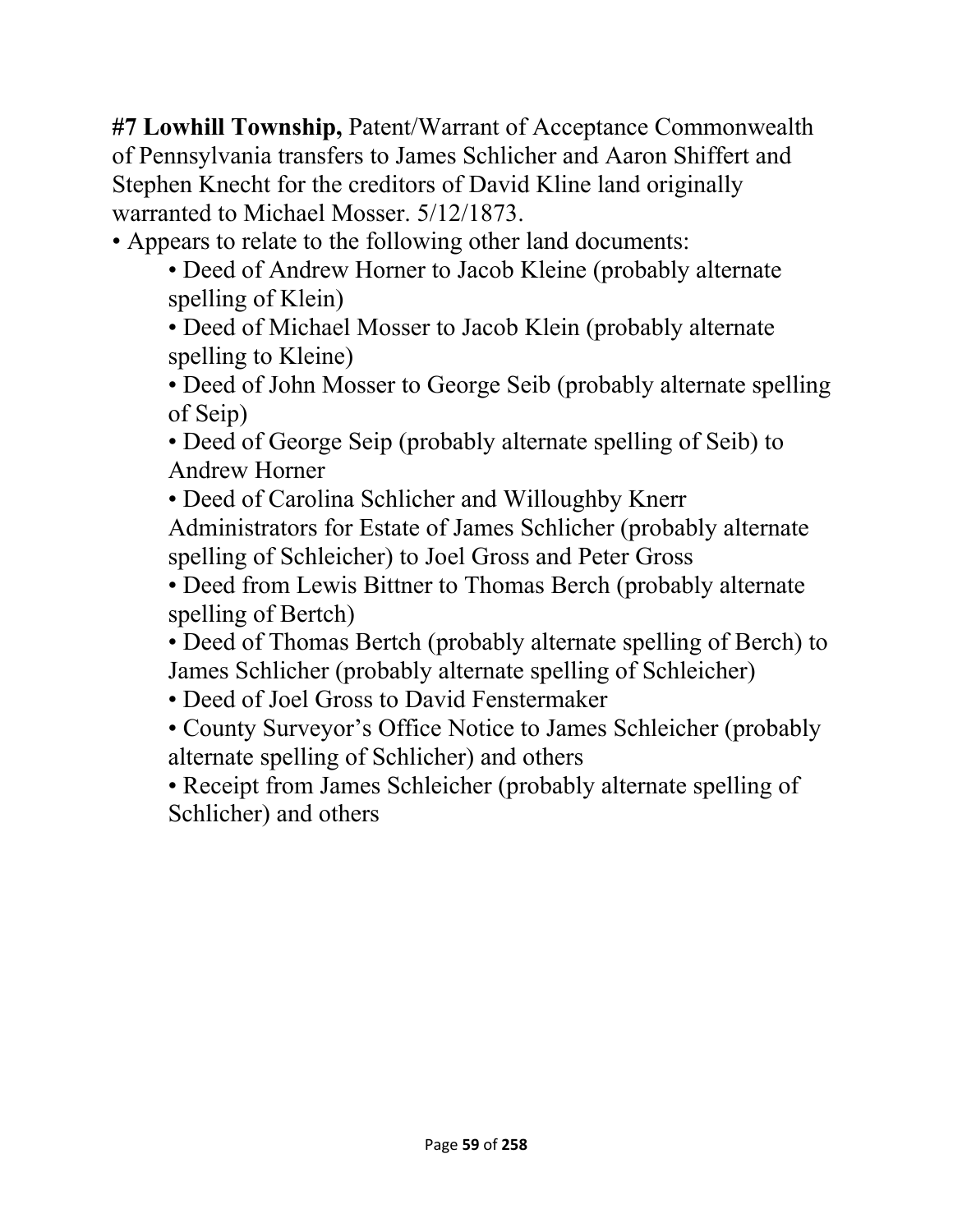**#8 Lowhill Township,** Deed transferring land from Lewis Bittner and wife Amanda to Thomas Berch on 4/2/1864.

- Appears to relate to the following other land documents:
	- Deed of Andrew Horner to Jacob Kleine (probably alternate spelling of Klein)

• Deed of Michael Mosser to Jacob Klein (probably alternate spelling to Kleine)

• Deed of John Mosser to George Seib (probably alternate spelling of Seip)

• Deed of George Seip (probably alternate spelling of Seib) to Andrew Horner

• Deed of Carolina Schlicher and Willoughby Knerr

Administrators for Estate of James Schlicher (probably alternate spelling of Schleicher) to Joel Gross and Peter Gross

• Deed of Thomas Bertch (probably alternate spelling of Berch) to James Schlicher (probably alternate spelling of Schleicher)

- Deed of Joel Gross to David Fenstermaker
- County Surveyor's Office Notice to James Schleicher (probably alternate spelling of Schlicher) and others
- Receipt from James Schleicher (probably alternate spelling of Schlicher) and others
- Patent/Warrant of Acceptance to James Schleicher (probably alternate spelling of Schlicher) and others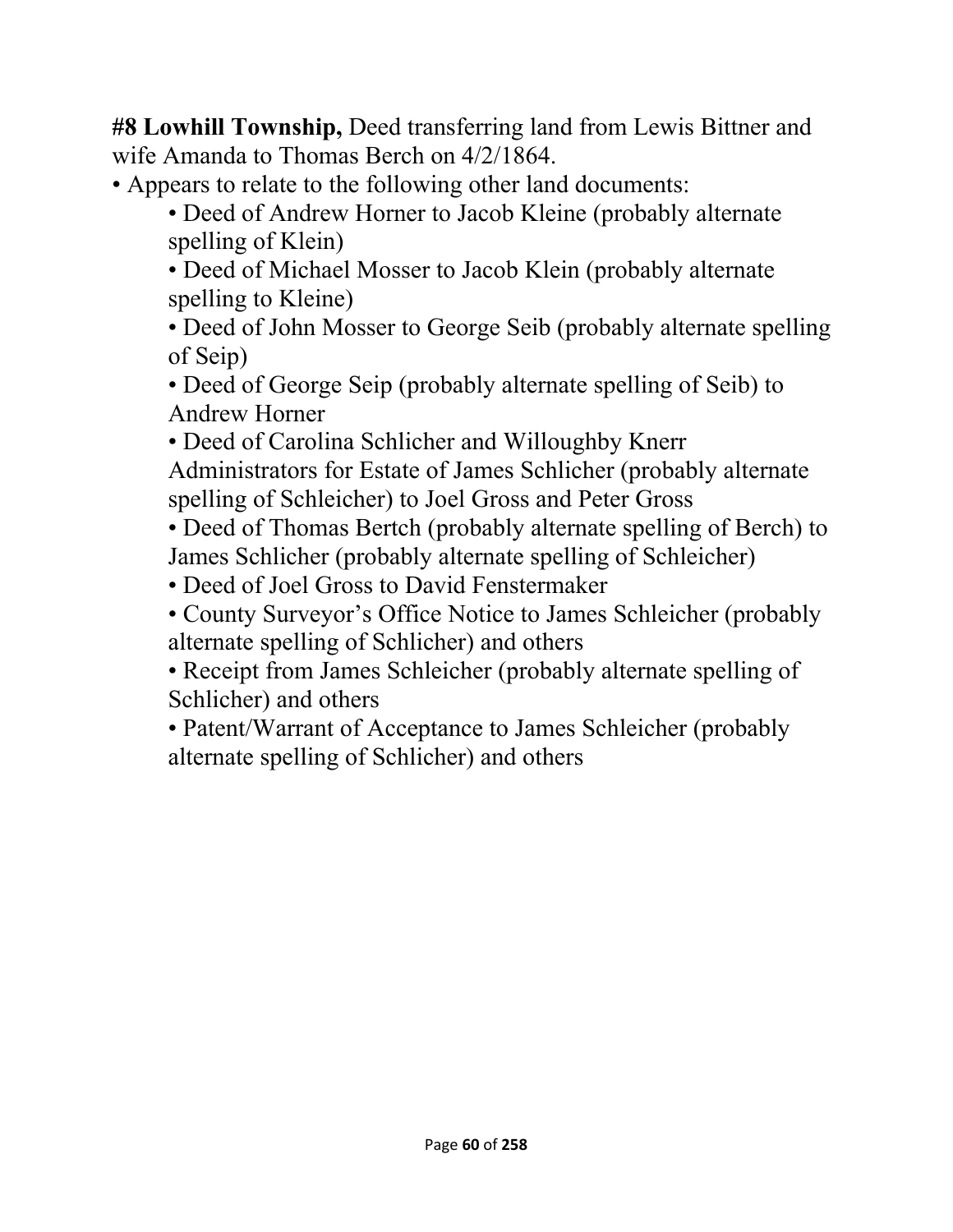**#9 Lowhill Township,** Receipt from James Schlicher and Aaron Shiffert and Stephen Knecht for the creditors of David Kline for purchase money and interest due on tract surveyed on 3/23/1767 to Michael Mosser, Receipt dated 5/12/1873.

• Appears to relate to the following other land documents:

- Deed of Andrew Horner to Jacob Kleine (probably alternate spelling of Klein)
- Deed of Michael Mosser to Jacob Klein (probably alternate spelling to Kleine)

• Deed of John Mosser to George Seib (probably alternate spelling of Seip)

• Deed of George Seip (probably alternate spelling of Seib) to Andrew Horner

• Deed of Carolina Schlicher and Willoughby Knerr Administrators for Estate of James Schlicher (probably alternate spelling of Schleicher) to Joel Gross and Peter Gross

• Deed from Lewis Bittner to Thomas Berch (probably alternate spelling of Bertch)

• Deed of Thomas Bertch (probably alternate spelling of Berch) to James Schlicher (probably alternate spelling of Schleicher)

- Deed of Joel Gross to David Fenstermaker
- County Surveyor's Office Notice to James Schleicher (probably alternate spelling of Schlicher) and others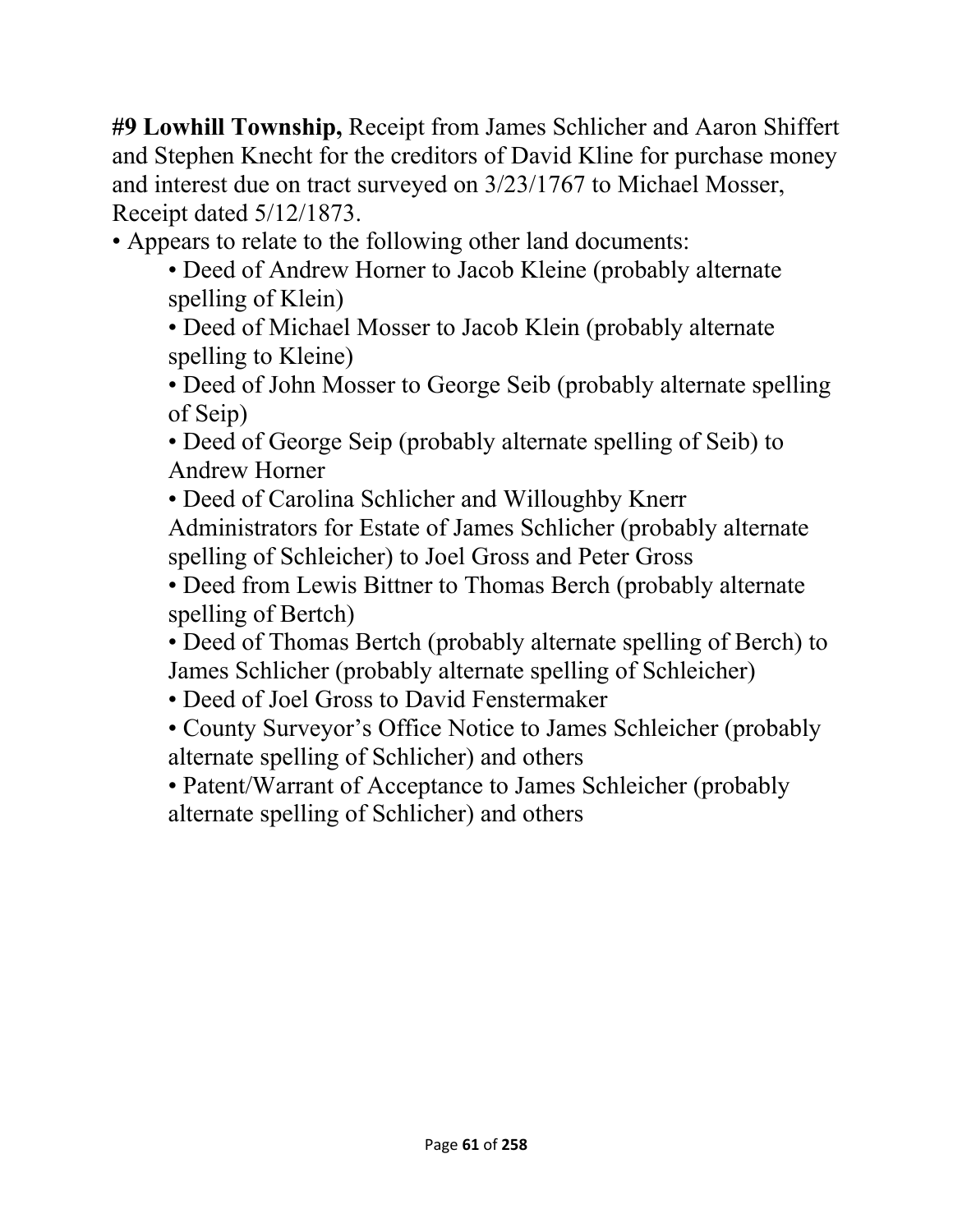**#10 Lowhill Township,** County Surveyor's Office Notice to James Schleicher, David Klein, and Aaron Shiffert of unpaid purchase money, interest and fees on unpatented tracts, including Lowhill Township, tract surveyed on 3/23/1767 to Michael Mosser, Notice dated 9/9/1872. • Appears to relate to the following other land documents:

• Deed of Andrew Horner to Jacob Kleine (probably alternate spelling of Klein)

• Deed of Michael Mosser to Jacob Klein (probably alternate spelling to Kleine)

• Deed of John Mosser to George Seib (probably alternate spelling of Seip)

• Deed of George Seip (probably alternate spelling of Seib) to Andrew Horner

• Deed of Carolina Schlicher and Willoughby Knerr Administrators for Estate of James Schlicher (probably alternate spelling of Schleicher) to Joel Gross and Peter Gross

• Deed from Lewis Bittner to Thomas Berch (probably alternate spelling of Bertch)

• Deed of Thomas Bertch (probably alternate spelling of Berch) to James Schlicher (probably alternate spelling of Schleicher)

• Deed of Joel Gross to David Fenstermaker

• Receipt from James Schleicher (probably alternate spelling of Schlicher) and others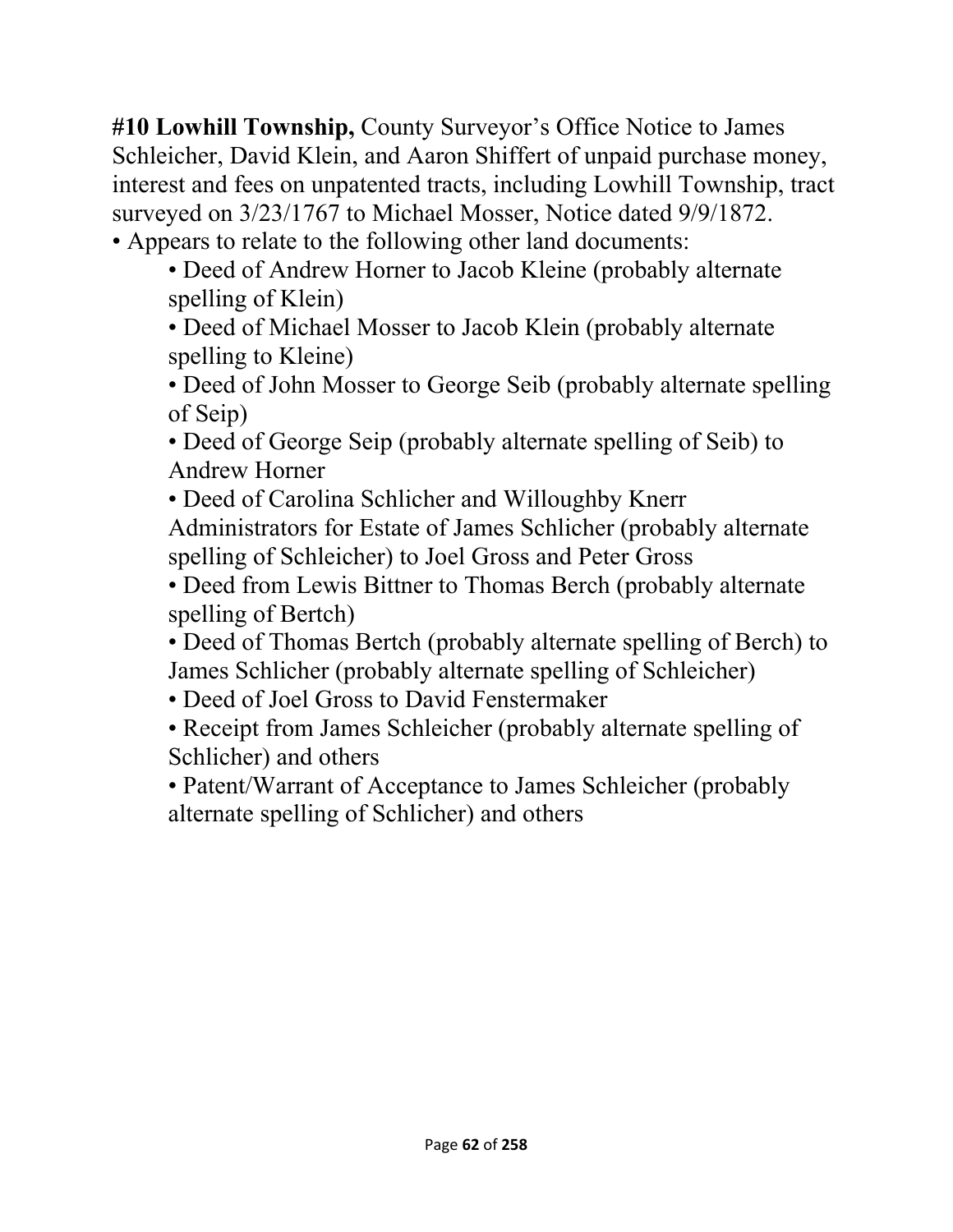**#11 Lowhill Township,** Deed transferring land from Joel Gross and wife Diana Peter Gross to David Fenstermaker on 9/9/1886.

- Appears to relate to the following other land documents:
	- Deed of Andrew Horner to Jacob Kleine (probably alternate spelling of Klein)

• Deed of Michael Mosser to Jacob Klein (probably alternate spelling to Kleine)

• Deed of John Mosser to George Seib (probably alternate spelling of Seip)

• Deed of George Seip (probably alternate spelling of Seib) to Andrew Horner

• Deed of Carolina Schlicher and Willoughby Knerr Administrators for Estate of James Schlicher (probably alternate spelling of Schleicher) to Joel Gross and Peter Gross

• Deed from Lewis Bittner to Thomas Berch (probably alternate spelling of Bertch)

• Deed of Thomas Bertch (probably alternate spelling of Berch) to James Schlicher (probably alternate spelling of Schleicher)

• County Surveyor's Office Notice to James Schleicher (probably alternate spelling of Schlicher) and others

• Receipt from James Schleicher (probably alternate spelling of Schlicher) and others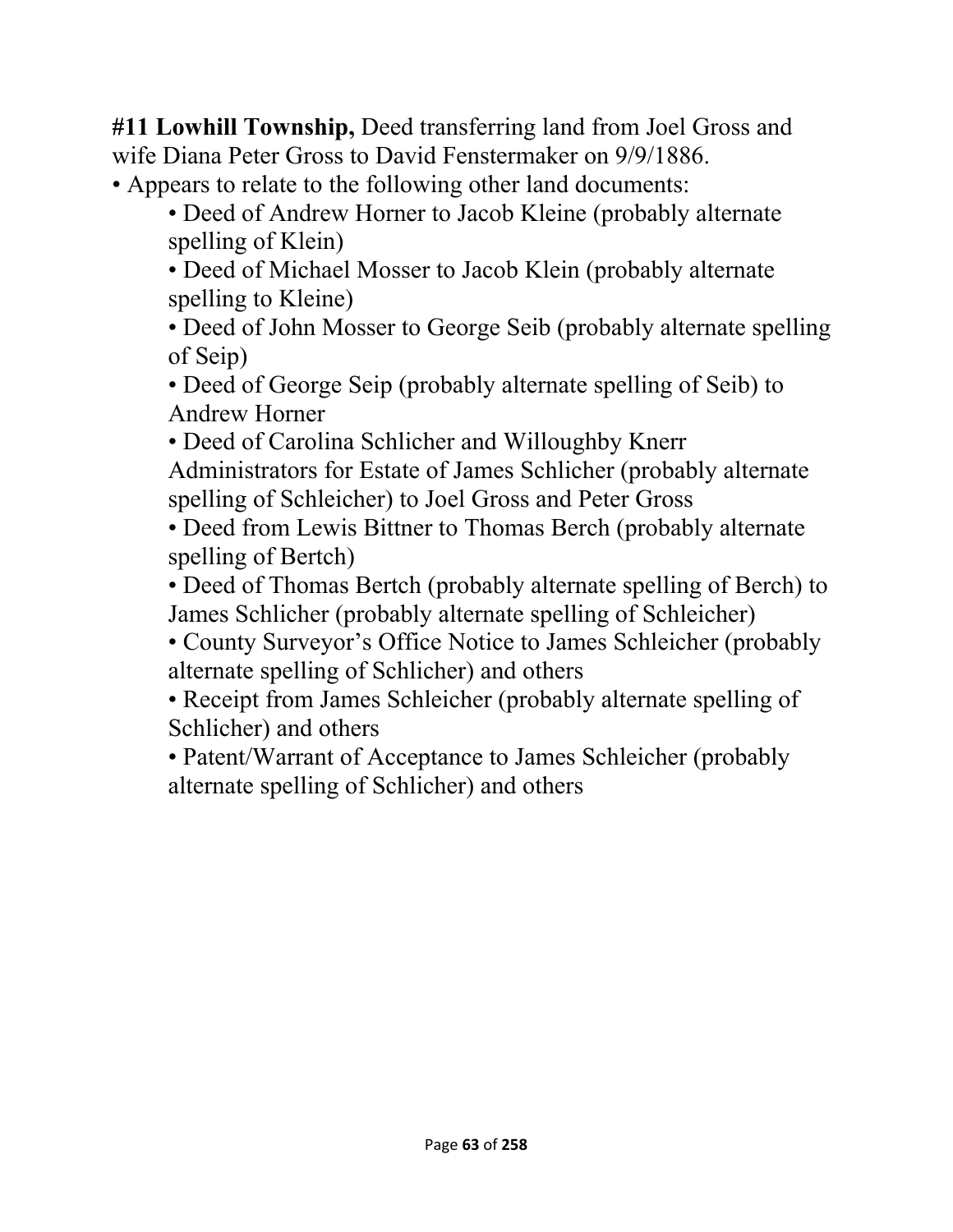**#12 Lowhill Township,** Deed transferring land from Carolina Schlicher and Willoughby Knerr, Administrators of the Estate of James Schlicher Dec. to Joel Gross and Peter Gross on 4/2/1886.

• Appears to relate to the following other land documents:

• Deed of Andrew Horner to Jacob Kleine (probably alternate spelling of Klein)

• Deed of Michael Mosser to Jacob Klein (probably alternate spelling to Kleine)

• Deed of John Mosser to George Seib (probably alternate spelling of Seip)

• Deed of George Seip (probably alternate spelling of Seib) to Andrew Horner

• Deed of Joel Gross to David Fenstermaker

• Deed from Lewis Bittner to Thomas Berch (probably alternate spelling of Bertch)

• Deed of Thomas Bertch (probably alternate spelling of Berch) to James Schlicher (probably alternate spelling of Schleicher)

• County Surveyor's Office Notice to James Schleicher (probably alternate spelling of Schlicher) and others

• Receipt from James Schleicher (probably alternate spelling of Schlicher) and others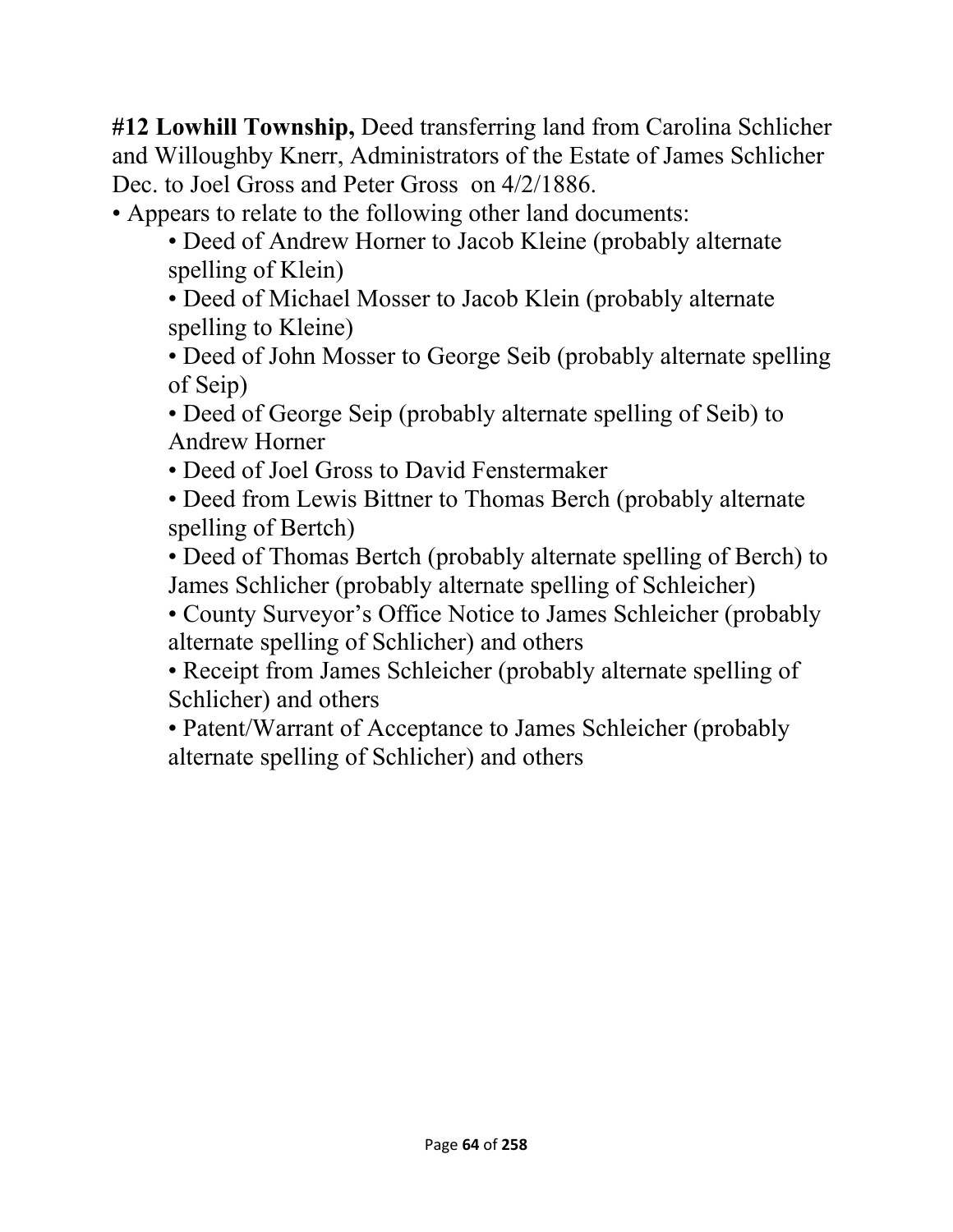**#13 Lowhill Township,** Deed transferring land from Michael Mosser to Jacob Klein on 5/4/1804.

• Appears to relate to the following other land documents:

• Deed of Andrew Horner to Jacob Kleine (probably alternate spelling of Klein)

• Deed of John Mosser to George Seib (probably alternate spelling of Seip)

• Deed of George Seip (probably alternate spelling of Seib) to Andrew Horner

• Deed of Carolina Schlicher and Willoughby Knerr

Administrators for Estate of James Schlicher (probably alternate spelling of Schleicher) to Joel Gross and Peter Gross

• Deed of Joel Gross to David Fenstermaker

• Deed from Lewis Bittner to Thomas Berch (probably alternate spelling of Bertch)

• Deed of Thomas Bertch (probably alternate spelling of Berch) to James Schlicher (probably alternate spelling of Schleicher)

• County Surveyor's Office Notice to James Schleicher (probably alternate spelling of Schlicher) and others

• Receipt from James Schleicher (probably alternate spelling of Schlicher) and others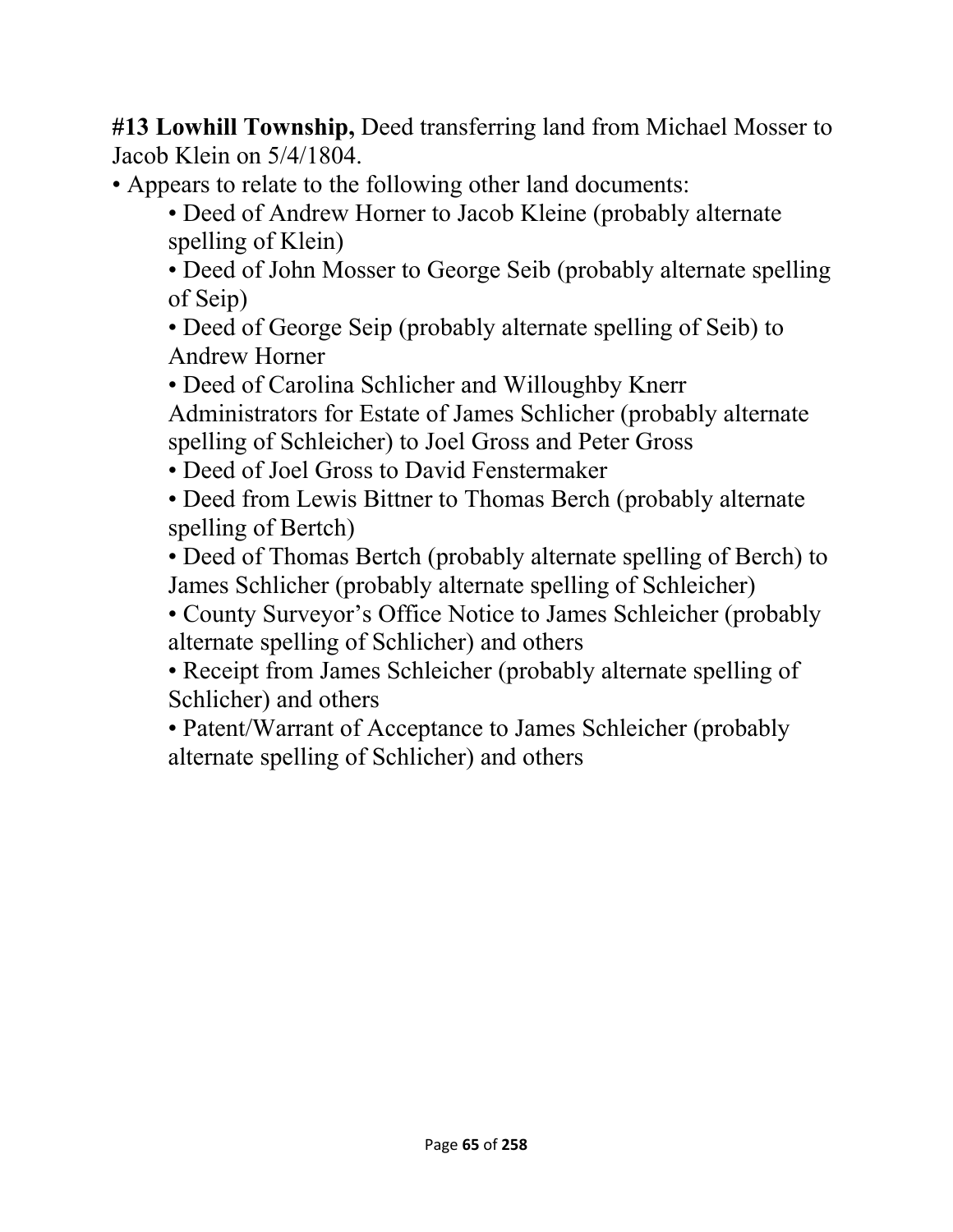**#14 Lowhill Township,** Deed transferring land from George Seip to Andrew Horner on 12/31/1805.

• Appears to relate to the following other land documents:

• Deed of Andrew Horner to Jacob Kleine (probably alternate spelling of Klein)

• Deed of Michael Mosser to Jacob Klein (probably alternate spelling to Kleine)

• Deed of John Mosser to George Seib (probably alternate spelling of Seip)

• Deed of Carolina Schlicher and Willoughby Knerr

Administrators for Estate of James Schlicher (probably alternate spelling of Schleicher) to Joel Gross and Peter Gross

• Deed of Joel Gross to David Fenstermaker

• Deed from Lewis Bittner to Thomas Berch (probably alternate spelling of Bertch)

• Deed of Thomas Bertch (probably alternate spelling of Berch) to James Schlicher (probably alternate spelling of Schleicher)

• County Surveyor's Office Notice to James Schleicher (probably alternate spelling of Schlicher) and others

• Receipt from James Schleicher (probably alternate spelling of Schlicher) and others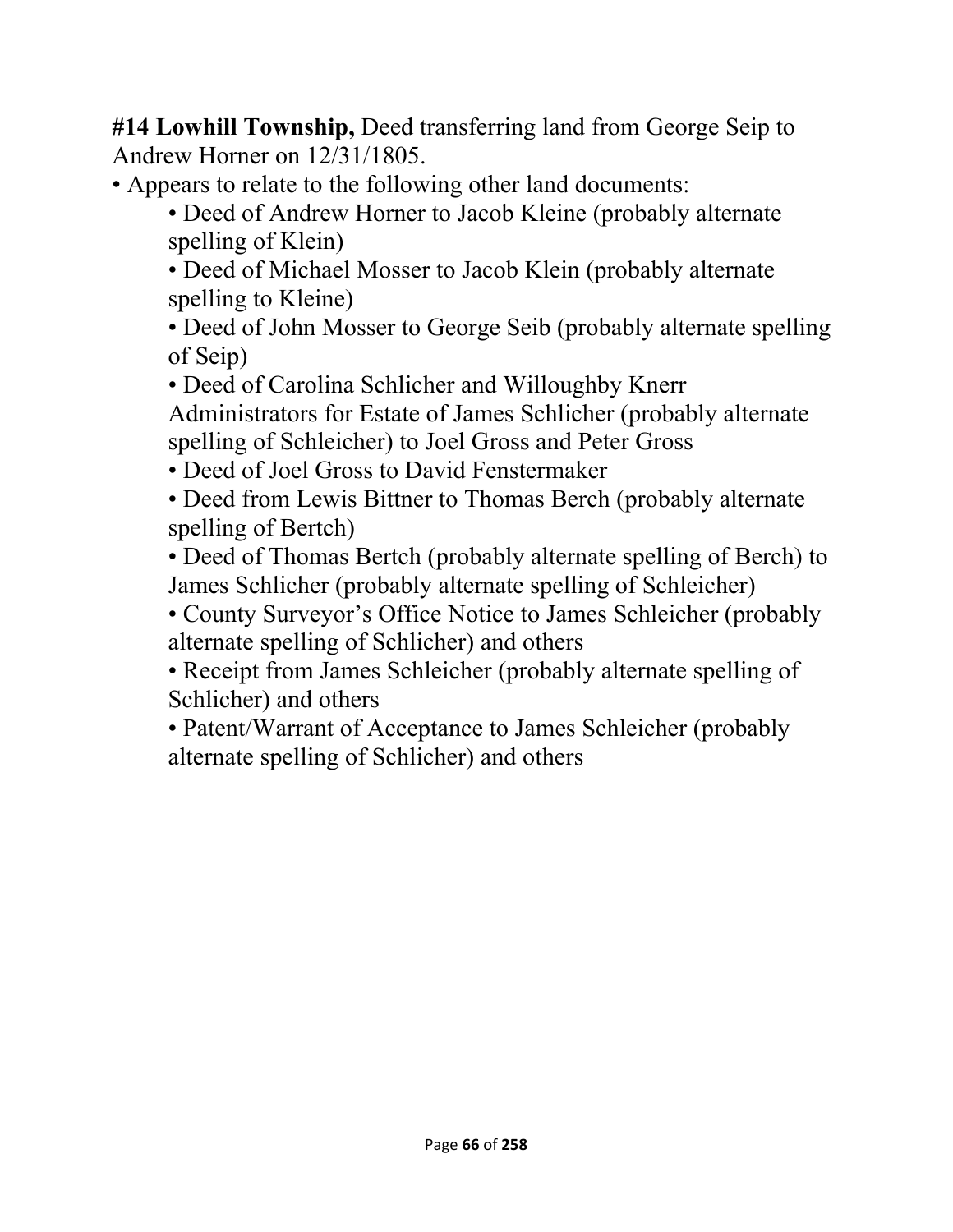**#15 Lowhill Township,** Deed transferring land from John Mosser to George Seib on 4/7/1801.

- Appears to relate to the following other land documents:
	- Deed of Andrew Horner to Jacob Kleine (probably alternate spelling of Klein)

• Deed of Michael Mosser to Jacob Klein (probably alternate spelling to Kleine)

• Deed of George Seip (probably alternate spelling of Seib) to Andrew Horner

• Deed of Carolina Schlicher and Willoughby Knerr

Administrators for Estate of James Schlicher (probably alternate spelling of Schleicher) to Joel Gross and Peter Gross

• Deed of Joel Gross to David Fenstermaker

• Deed from Lewis Bittner to Thomas Berch (probably alternate spelling of Bertch)

• Deed of Thomas Bertch (probably alternate spelling of Berch) to James Schlicher (probably alternate spelling of Schleicher)

• County Surveyor's Office Notice to James Schleicher (probably alternate spelling of Schlicher) and others

• Receipt from James Schleicher (probably alternate spelling of Schlicher) and others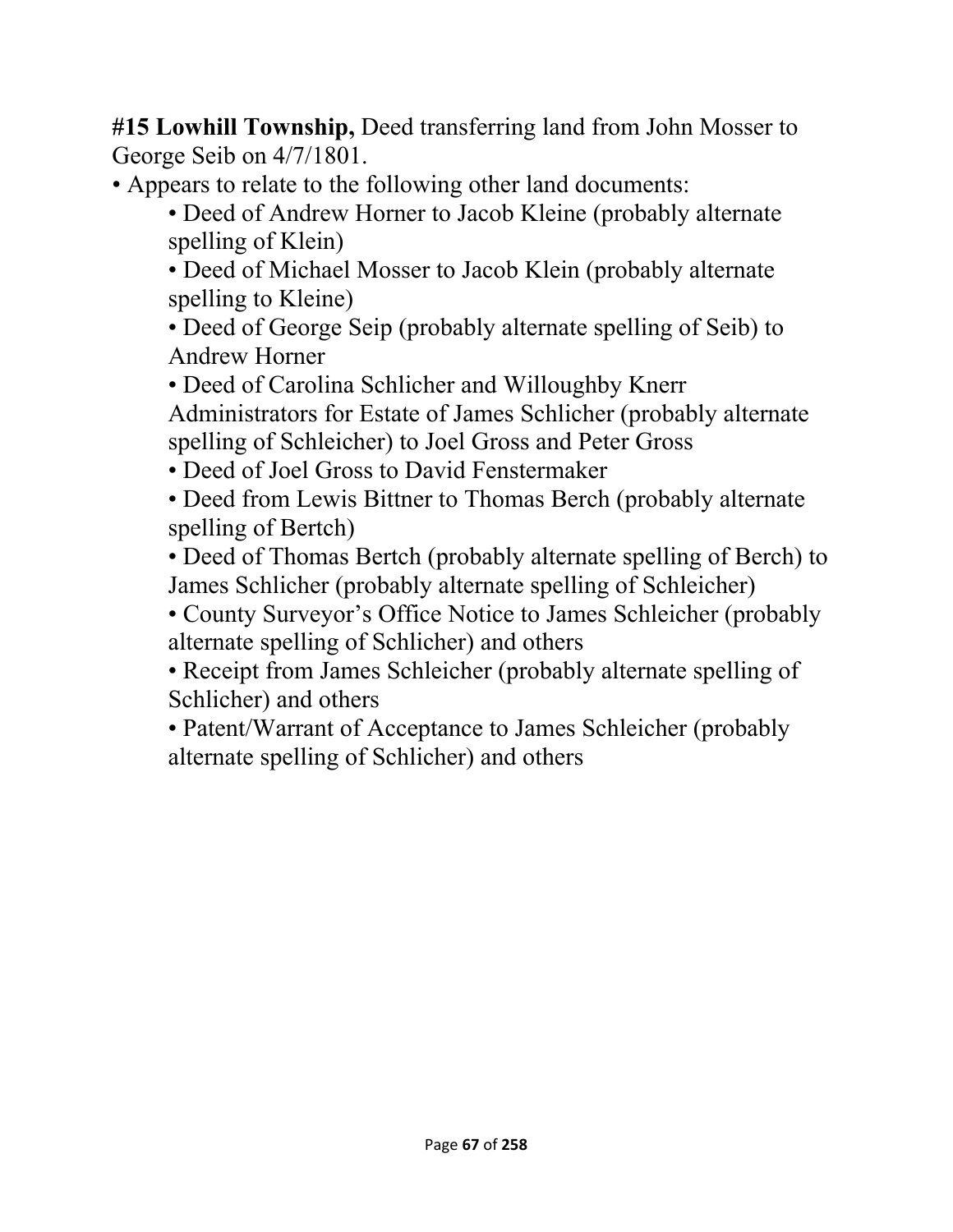**#16 Lowhill Township,** Deed transferring land from Andrew Horner to Jacob Kleine on 5/9/1807.

• Appears to relate to the following other land documents:

• Deed of Michael Mosser to Jacob Klein (probably alternate spelling to Kleine)

• Deed of John Mosser to George Seib (probably alternate spelling of Seip)

• Deed of George Seip (probably alternate spelling of Seib) to Andrew Horner

• Deed of Carolina Schlicher and Willoughby Knerr Administrators for Estate of James Schlicher (probably alternate spelling of Schleicher) to Joel Gross and Peter Gross

• Deed of Joel Gross to David Fenstermaker

• Deed from Lewis Bittner to Thomas Berch (probably alternate spelling of Bertch)

• Deed of Thomas Bertch (probably alternate spelling of Berch) to James Schlicher (probably alternate spelling of Schleicher)

• County Surveyor's Office Notice to James Schleicher (probably alternate spelling of Schlicher) and others

• Receipt from James Schleicher (probably alternate spelling of Schlicher) and others

• Patent/Warrant of Acceptance to James Schleicher (probably alternate spelling of Schlicher) and others

**#17 Lowhill Township,** Deed transferring land from Andrew Buchman and wife Mary Magdelena to Peter Buchman on 6/20/1813.

• Appears related to the following Deeds:

- Levi Buchman to Peter Buchman, 1845
- Levi Buchman to Peter Buchman, 1861
- Nathan Buchman to Levi Buchman

**#18 Lowhill Township,** Deed transferring land from Christian Haupt and wife to Christian Smith on 3/17/1817.

• Deed appears reference Frey Farm, Lowhill Township property.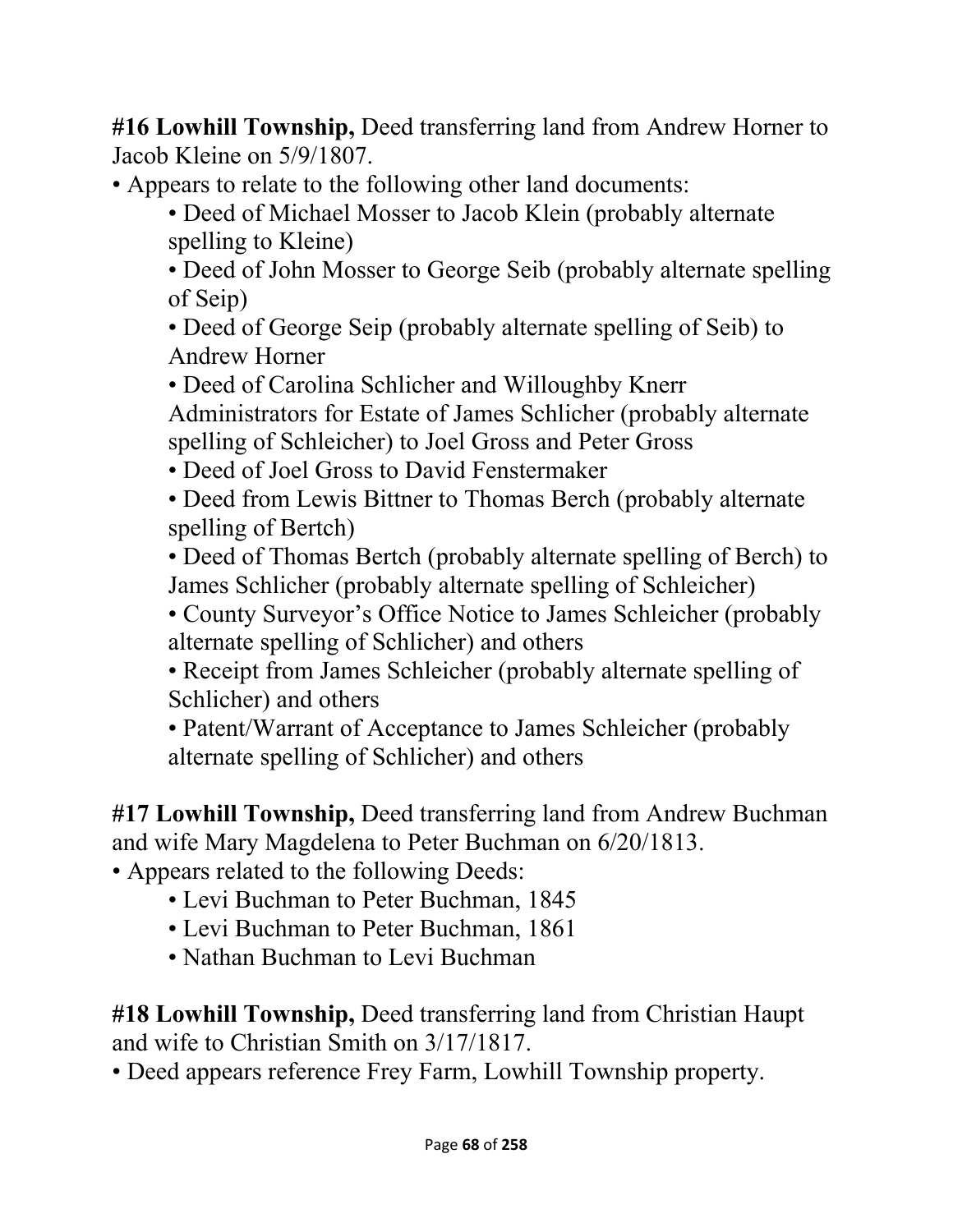**#19 Lowhill Township,** Deed transferring land from Stophel Eilert and wife Magdelena to Adam George on 12/30/1788.

• Deed appears reference Frey Farm, Lowhill Township property.

**#20 Lowhill Township,** Deed transferring land from Nathan Snyder and wife Lea to Joshua Werly on 4/1/1854.

- Snyder is probably an alternate spelling of Schneider.
- Deed appears reference Frey Farm, Lowhill Township property.

**#21 Lowhill Township,** Deed transferring land from Elias Knessly and wife Maria to Nathan Schneider on 8/30/1852.

- Schneider is probably an alternate spelling of Snyder.
- Deed appears reference Frey Farm, Lowhill Township property.

**#22 Lowhill Township,** Deed transferring land from Joseph Wetherhold Executor of the last Will and Testament of Christian Schmidt dec'd to Elias Schmidt on 12/16/1848.

• Deed appears reference Frey Farm, Lowhill Township property.

**#23 Lowhill Township,** Deed transferring land from Andrew Knerr and wife Catharine Elizabeth to Andrew Knerr Jr. on 8/17/1816.

**#24 Lowhill Township,** Patent/Warrant of Acceptance Commonwealth of Pennsylvania transfers to Daniel Schmick, Jonas Knerr, and Joseph Schmick land originally warranted to Peter Bowman, 7/18/1871. • Stamped Entered 3/20/1945

**#25 Lowhill Township,** Draft of land, Solomon Klein, 4/25/1855. • Appears related to Deed of Jonathan Klein to Solomon Klein.

**#26 Lowhill Township,** Deed transferring land from Jonathan Klein and wife Judit to Solomon Klein. 4/8/1855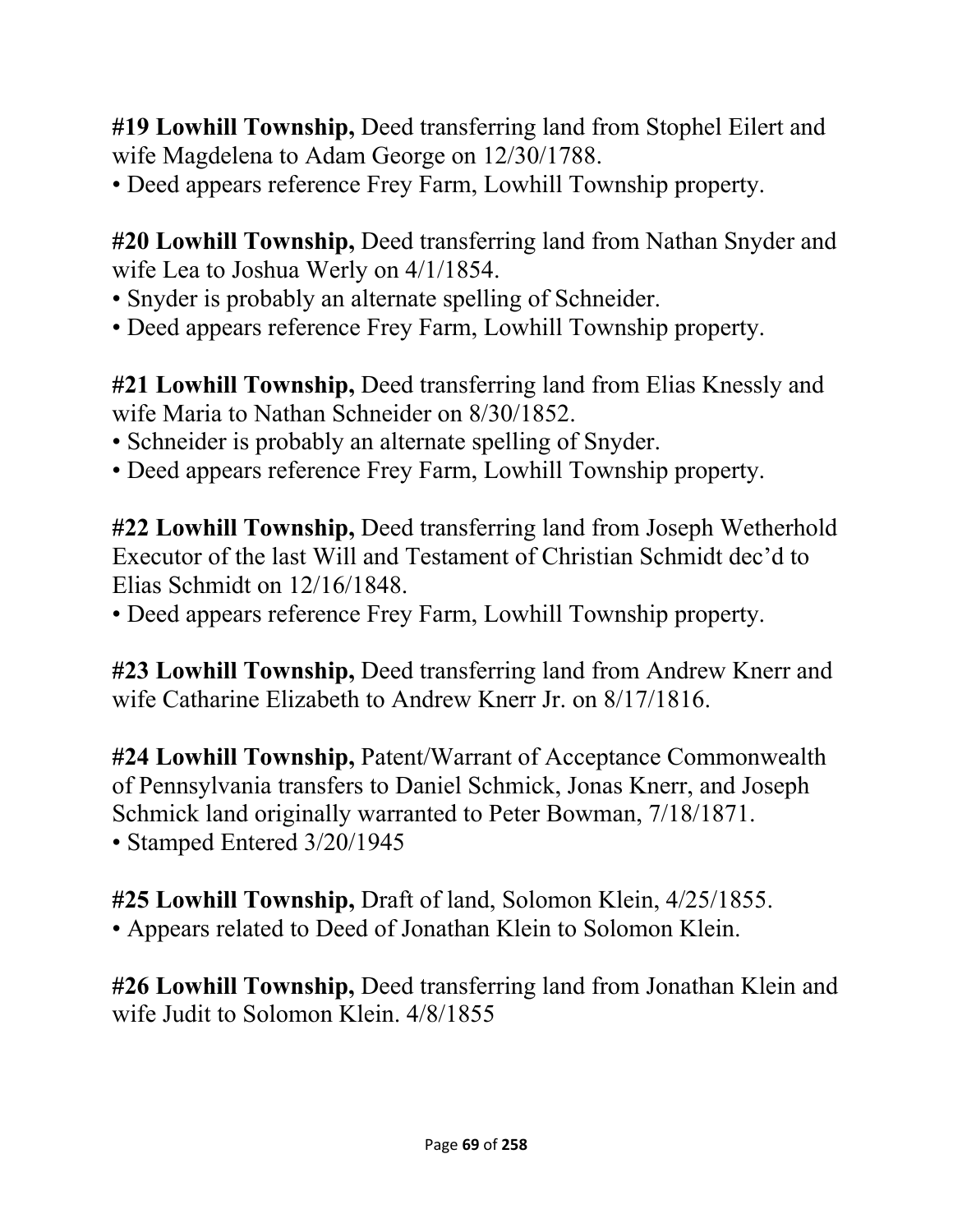# **Box 24: Lowhill Township Land Records:**

**#1 Lowhill Township,** Deed transferring land from Michael Frey to David Janson on 2/5/1794.

• Deed appears reference the Geo. Helfrich Farm property.

**#2 Lowhill Township,** Deed transferring land from Leonhard Frey to Michael Frey on 2/25/1786.

• Handwritten Note: No 58(3) Geo. Helfrich Farm

**#3 Lowhill Township,** Deed transferring land from Solomon Peter Frey and wife Christina and Estate of Peter Frey to John Frey on 3/2/1829.

• Handwritten Note: 58(12) Geo. Helfrich Farm

• Deed appears at least in part to reference the same tract listed in Deed from John Frey.

**#4 Lowhill Township,** Deed transferring land from Jonathan Schmeck and wife Barbara to John Frey on 6/3/1840.

• Deed appears related to Geo. Helfrich Farm property.

**#5 Lowhill Township,** Deed transferring land from David Janson and to Henry Kassel on 12/12/1800.

• Handwritten Note: #58(4a) Geo. Helfrich Farm

**#6 Lowhill Township,** Deed transferring land from Jacob Frey and wife to son Leonhard Frey on 4/3/1773.

• Handwritten Note: #58(2) Geo. Helfrich Farm

**#7 Lowhill Township,** Deed transferring land from Henry Kassel to Michael Mosser and Peter Frey on 4/17/1807.

• Handwritten Note: #58(5) Geo. Helfrich Farm

**#8 Lowhill Township,** Document dividing land between David Mosser and Peter Frey, 5/9/1818.

• Handwritten Note: #58(7) Geo. Helfrich Farm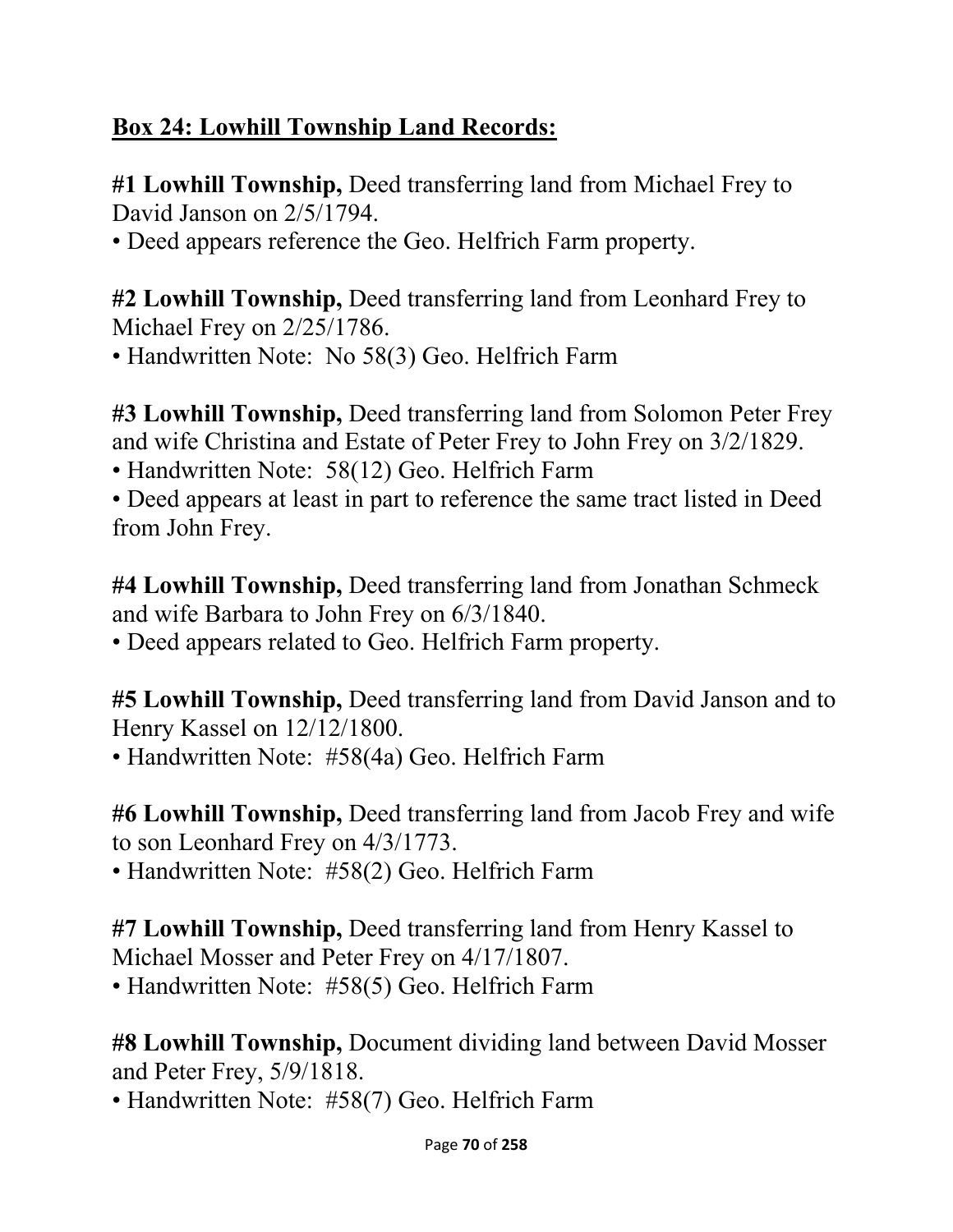**#9 Lowhill Township,** Deed transferring land from Elizabeth Moser widow of Michael Moser to Peter Frey on 6/20/1818. • Handwritten Note: #58(9) Geo. Helfrich Farm

**#10 Lowhill Township,** Deed transferring land from John Frey to Jacob Frey on 4/12/1770. • Handwritten Note: #58(1) Geo. Helfrich Farm

**#11 Handwritten Document,** 1785.

In German Sütterlin Script**.**

**#12 Lowhill Township,** Deed transferring land from John Frey to Jonathan Shmeck on 1/8/1840.

• Deed appears reference Geo. Helfrich Farm property

**#13 Lowhill Township,** Deed transferring land from Ephraim DeLong and wife Polly to Elias Rocher, 8/1835.

• Deed appears related to the Kitty Ann Weiss Farm property.

**#14 Lowhill Township,** Deed transferring land from Elizabeth Becker to Michael Frey on 4/1/1842.

• Handwritten Note: #50 Kitty Ann Weiss Farm

**#15 Lowhill Township,** Deed transferring land from Solomon Kreklo and wife Lidia to Ephraim DeLong on 1/12/1833. Stamped "Entered Jan. 4 1916"

• Deed appears at least in part to reference the same tract listed in Deed from Long to Rocher.

• Handwritten Note: #50 Kitty Ann Weiss Farm

**#16 Lowhill Township,** Deed transferring land from Elias Kocher and wife Ester to Elisabeth Beker on 3/21/1840.

- Handwritten Note: #50 Kitty Ann Weiss Farm
- Stamped Entered 1/4/1916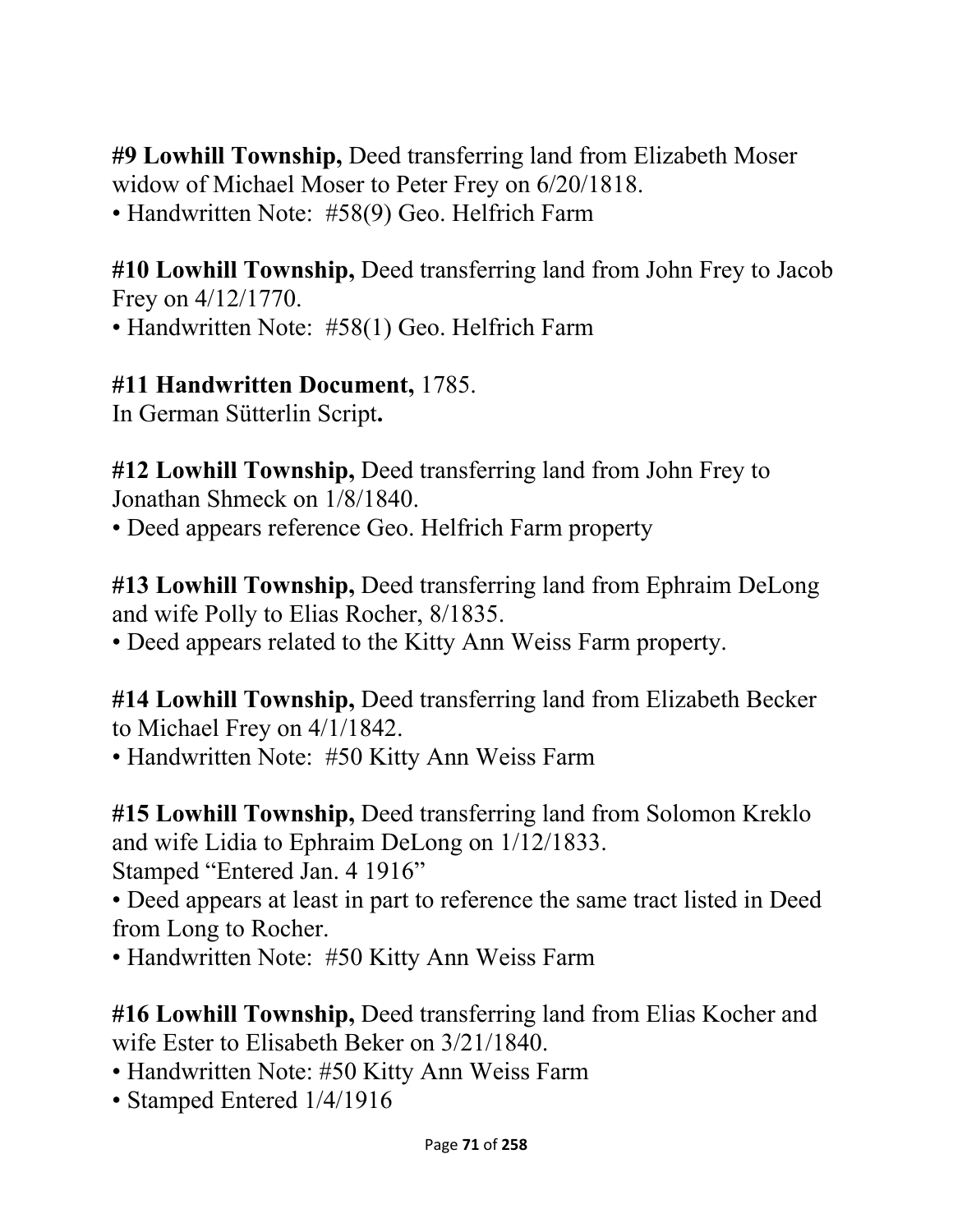**#17 Lowhill Township,** Deed transferring land from John Deibert and wife Lidia to Daniel Peter on 1/13/1833. • Handwritten Note: #12(3) Moses Wehr Farm

**#18 Lowhill Township,** Draft of land, David Gnar, 3/17/1832. • Handwritten Note: #12 Moses Wehr Farm

**#19 Lowhill Township,** Draft of land "divided at the request of Michael Deiber unto his son Daniel Deiber," 4/29/1813. • Handwritten Note: #12 Moses Wehr Farm

**#20 Lowhill Township,** Deed transferring land from Jacob Klein and wife Susana to Solomon Klein on 1/3/1856. • Appears related to properties of the Moses Wehr Farm.

**#21 Lowhill Township,** Deed transferring land from Daniel Deibert and wife Elizabeth to Daniel Peter on 2/23/1832. • Handwritten Note: #12(7) Moses Wehr Farm

**#22 Lowhill Township,** Deed transferring land from Daniel Peter and wife to Jacob Klein on 1/28/1834.

• Appears related to properties of the Moses Wehr Farm.

**#23 Lowhill Township,** Deed transferring land from Michael Deibert and wife Barbara to Daniel Deibert on 1/21/1813. • Handwritten Note: #12(5) Moses Wehr Farm

**#24 Lowhill Township,** Deed transferring land from David Knerr and wife Elizabeth to Daniel Peter on 1/28/1833.

• Handwritten Note: #12(2) Moses Wehr Farm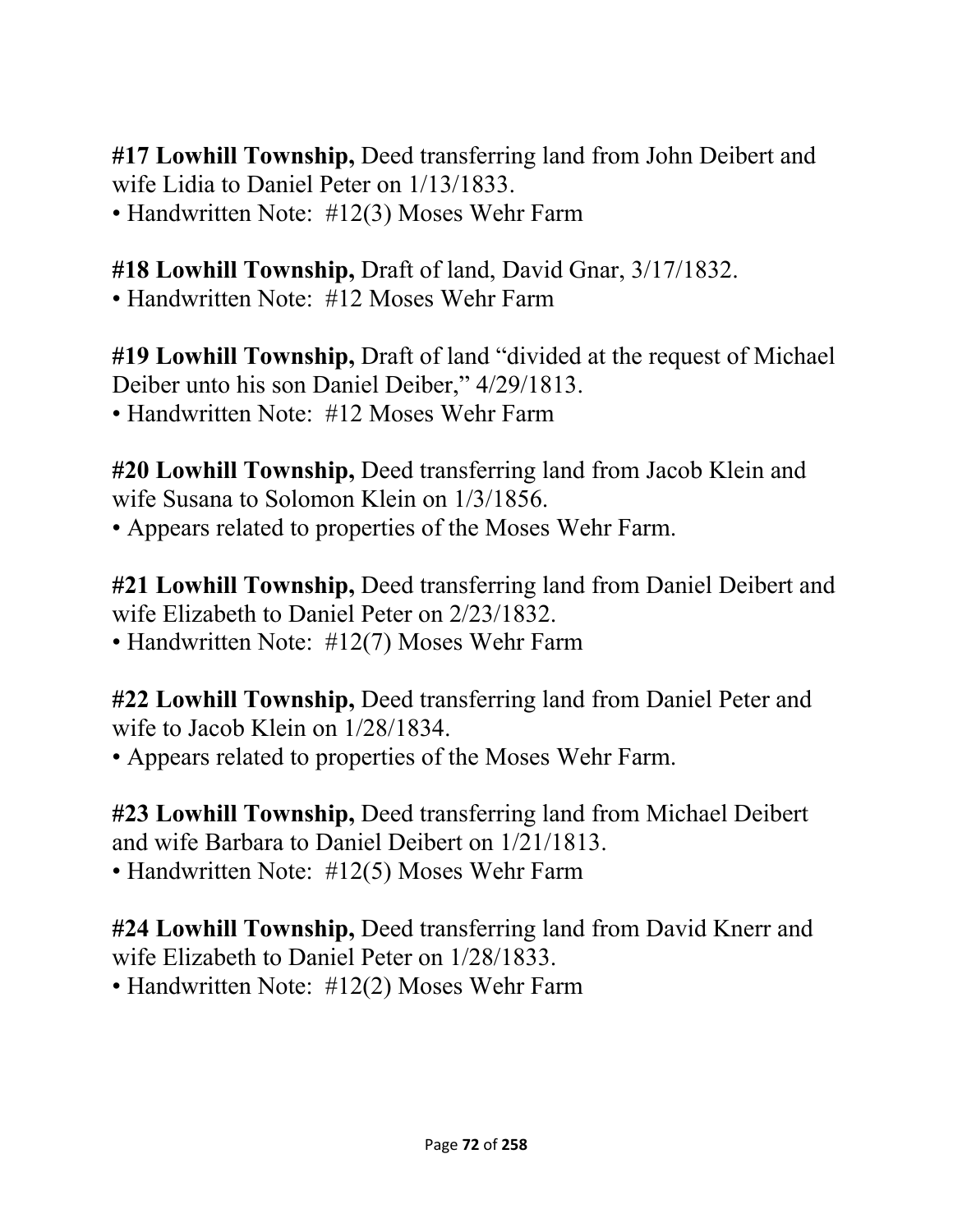**#25 Lowhill Township,** Deed transferring land from Michael Deibert, John Deibert, Jonathan Deibert and Phillip Peter and wife Catharina Heirs of Michael Deibert to Daniel Deibert on 4/4/1826. • Handwritten Note: #12(6) Moses Wehr Farm

#### **#26 Lowhill Township,** Draft of Land for David Deibert dated 11/26/1825.

• Handwritten Note: #12(6) Moses Wehr Farm

**#27 Lowhill Township,** Deed transferring land from Michael Deibert and wife Barbara to Daniel Deibert on 6/10/1814. • Handwritten Note: #12(4) Moses Wehr Farm

**#28 Lowhill Township,** Draft of land, Daniel Peter, 3/17/1832.

• Handwritten Note: #12 Moses Wehr Farm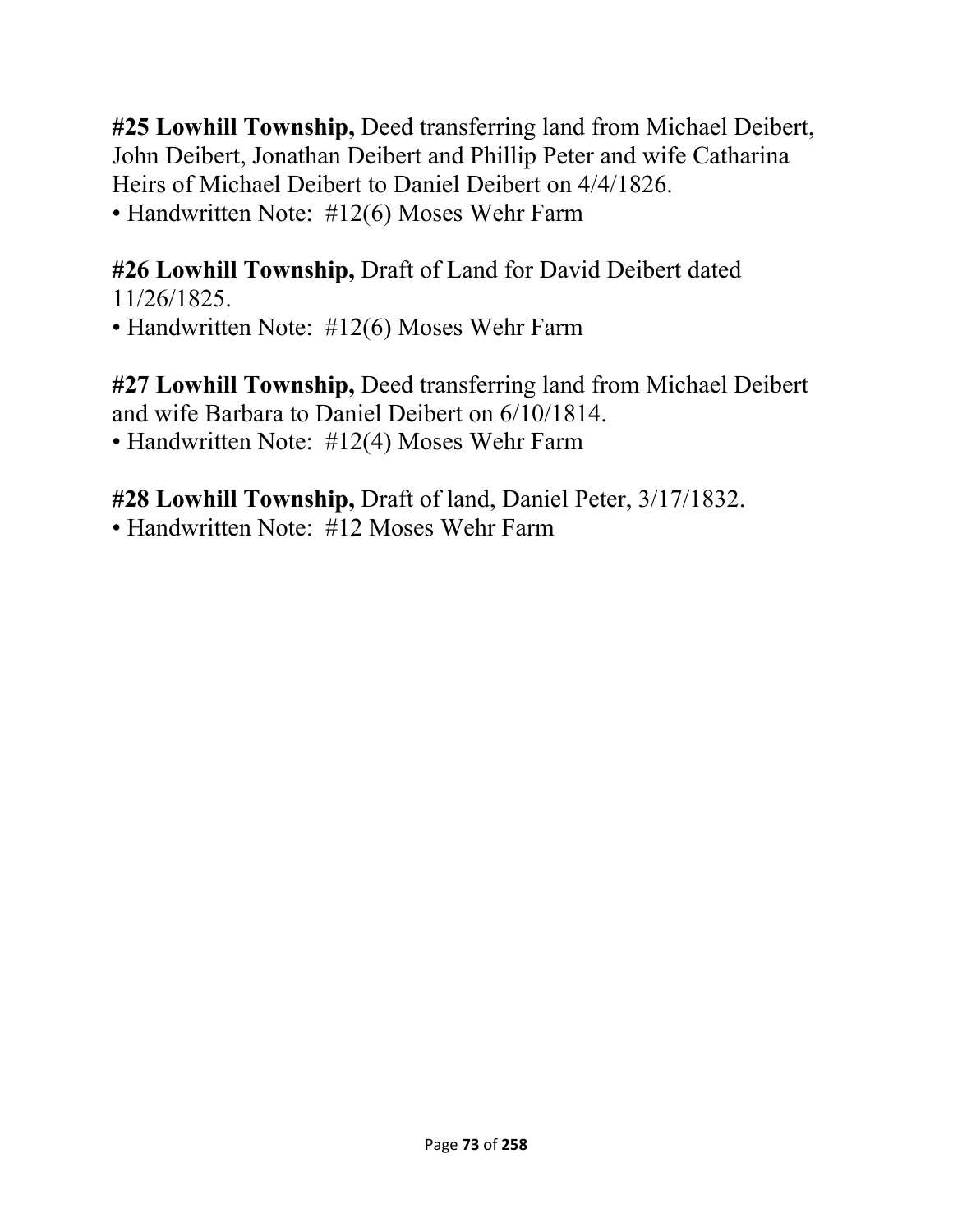### **Box 25: Lowhill Township Land Records:**

**#1 Lowhill Township,** Deed transferring land from Jonathan Krause to John Frey on 8/13/1836.

• Handwritten Note: No 27(7) Henry D. Schmick Farm 8/13/1836

**#2 Lowhill Township,** Deed transferring land from Jacob Delong to Jonathan Krauss on 4/2/1831.

• Handwritten Note: No 27(6) Henry D. Schmick Farm

**#3 Lowhill Township,** Deed transferring land from John Smith and wife Mary to Jonathan Smick on 3/10/1847.

• Handwritten Note: No 27(3) Henry D. Schmick Farm

**#4 Lowhill Township,** Deed transferring land from Nathan Mosser to John Smith on 4/21/1834.

• Handwritten Note: No 27(2) Henry D. Schmick Farm

**#5 Lowhill Township,** Deed transferring land from Michael Mosser to Michael Mosser Jr. on 8/23/1811.

• Handwritten Note: No 27(1a) Henry D. Schmick Farm

**#6 Lowhill Township,** Deed transferring land from Michael Moser to Abraham Moser on 8/23/1811.

• Handwritten Note: No 27(1) Henry D. Schmick Farm

**#7 Lowhill Township,** Deed transferring land from Andrew Knerr to Joseph Krauss on 10/13/1863.

• Handwritten Note: No 27(14) Henry D. Schmick Farm

**#8 Lowhill Township,** Draft of Land for Jacob Hausman dated 5/29/1815.

• Handwritten Note: No 27 Henry D. Schmick Farm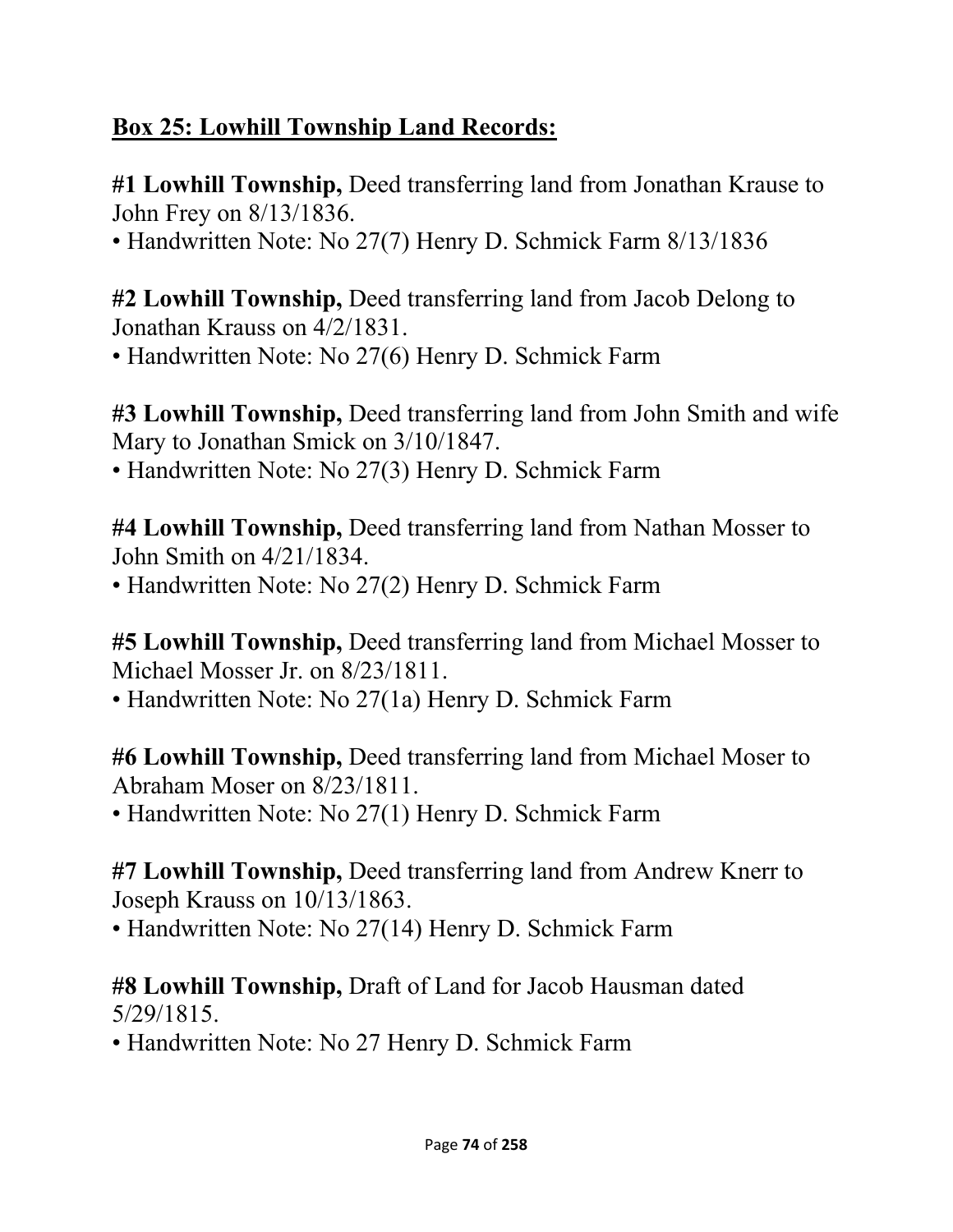**#9 Lowhill Township,** Draft of Land "Surveyed at the request of Andrew Knerr to Joseph Krauss," 10/13/1863. • Handwritten Note: No 27 Henry D. Schmick Farm

### **#10 Lowhill Township,** Draft of Land, 6/20/1811.

• Handwritten Note: No 27 Henry D. Schmick Farm

**#11 Lowhill Township,** Draft of Land for Joseph Klein 2/15/1859. • Handwritten Note: No 27 Henry D. Schmick Farm

**#12 Lowhill Township,** Draft of Land for John Smith, 2/14/1834. • Handwritten Note: No 27 Henry D. Schmick Farm

**#13 Lowhill Township,** Draft of Land for Jonathan Schmick,

3/22/1837. • Handwritten Note: No 27 Henry D. Schmick Farm

**#14 Lowhill Township,** Draft of Land for division of the Peter Frey Estate, November 5-6, 1827.

• Handwritten Note: No 27 Henry D. Schmick Farm

**#15 Lowhill Township,** Deed transferring land from Johannes Gumbert to Frederick Leydick on 1/11/1755.

• Handwritten Note: No 27(0) Henry D. Schmick Farm

**#16 Lowhill Township,** Deed transferring land from Joseph Klein and wife Anna to Daniel Schmick on 4/18/1863.

• Handwritten Note: No 27(10) Henry D. Schmick Farm

**#17 Lowhill Township,** Deed transferring land from John Frey and wife Magdelena to Jonathan Schmick on 3/24/1837.

• Handwritten Note: No 27(8) Henry D. Schmick Farm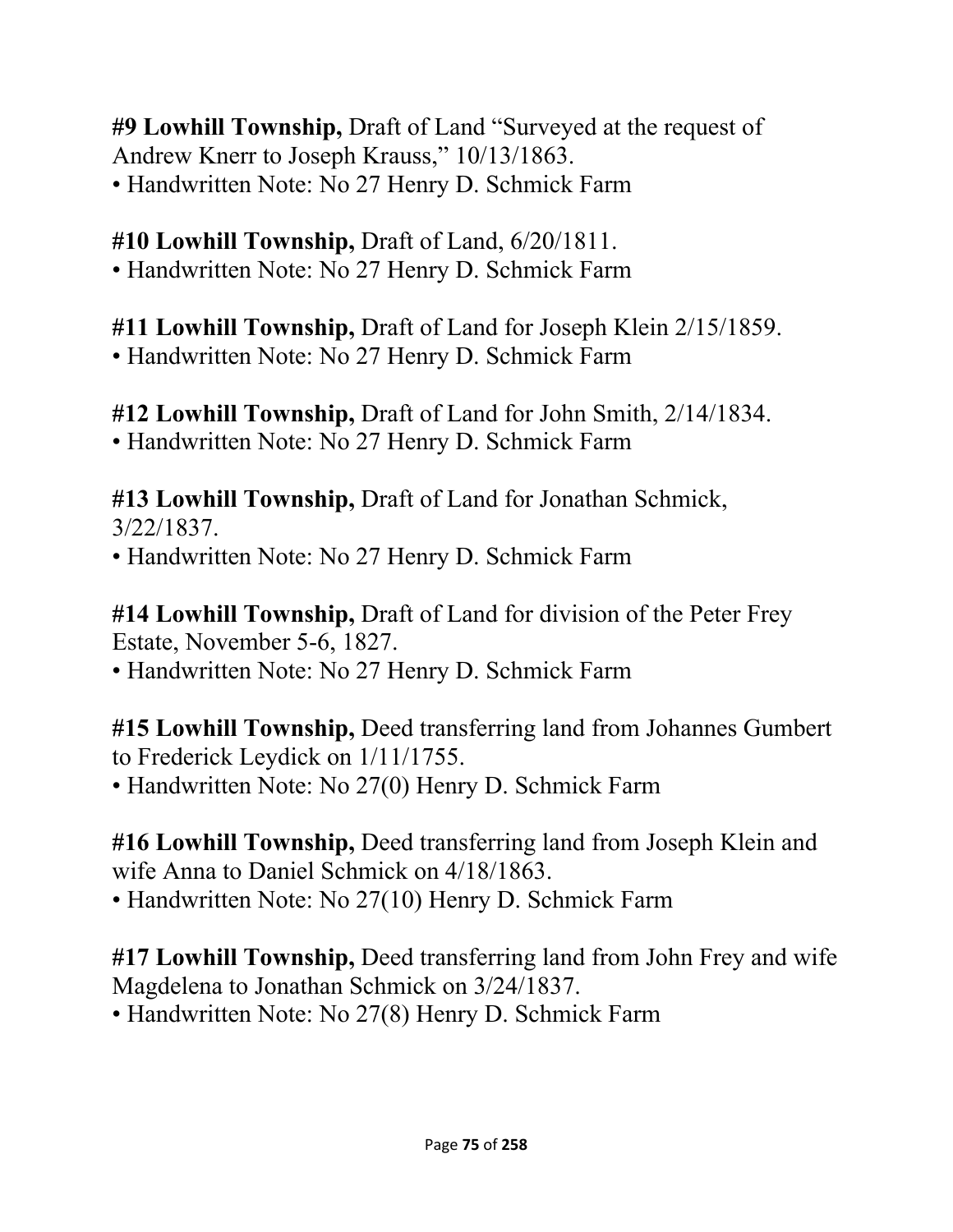**#18 Lowhill Township,** Legal Document Related to Viewing of Roads, 1838.

• Handwritten Note: No 27(14b) Henry D. Schmick Farm

**#19 Lowhill Township,** Order for Sherriff to attach goods, chattels, debts, right and moneys of David Mosser to satisfy judgment at suit of Solomon Best.

• Handwritten Note: No 27(5b) Henry D. Schmick Farm

**#20 Lowhill Township,** Refunding Bond of Jonah Frey and Aaron Roth to Daniel Schmick deceased, 4/16/1864.

• Handwritten Note: No 27(14c) Henry D. Schmick Farm

**#21 Lowhill Township,** Legal Document Related to Laying out a Road and Bridge, 12/6/1838.

• Handwritten Note: No 27(14a) Henry D. Schmick Farm

**#22 Lowhill Township,** Deed transferring land from John Frey and wife Magdeline to William Semmel on 3/20/1847.

• Deed appears reference Semmel, Frank Farm property.

• Stamped: "Recorded...20<sup>th</sup> Day of March 1945"

**#23 Lowhill Township,** Deed transferring land from Peter Delong to William Semmel on 4/6/1849.

• Stamped: "Recorded...20<sup>th</sup> Day of March 1945"

• Handwritten Note: #29(7) Frank Semmel Farm

**#24 Lowhill Township,** Commonwealth of Pennsylvania to William Semmel and Daniel Schmick land originally warranted to John Cumbert, 7/14/1871.

• Handwritten Note: #29(13) Frank Semmel Farm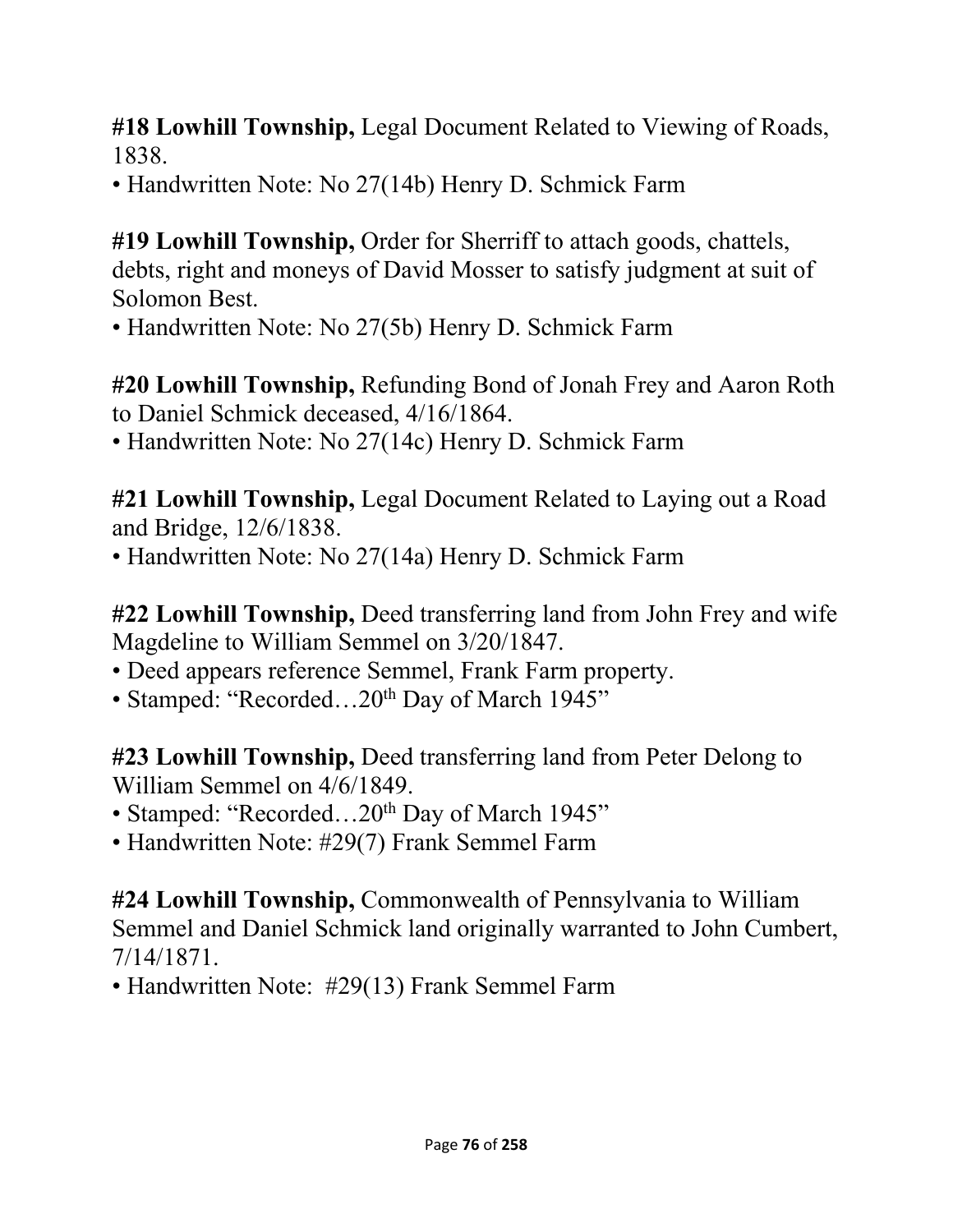**#25 Lowhill Township,** Deed transferring land from Jacob Frey and wife Salome to William Semmel on 12/18/1835.

- Handwritten Note: #29(2) Frank Semmel Farm
- Note: Salome is probably an alternate spelling of Salomy

**#26 Lowhill Township,** Deed transferring land from Jacob Frey and wife Salomy to Jonathan DeLong on 11/13/1830.

- Note: Salomy is probably an alternate spelling of Salome
- Handwritten Note: #29(5) Frank Semmel Farm

**#27 Lowhill Township,** Deed transferring land from James Newhard and Ephriam Long, Assignees of Solomon Klein and wife Serena to Lewis Bittner on 4/3/1863.

• Appears related to tracts associated with Frank Semmel Farm

**#28 Lowhill Township,** Deed transferring land from Ephraim DeLong and wife Magdelena to John Seibert on 2/12/1838.

• Handwritten Note: #29(3) Frank T. Semmel Farm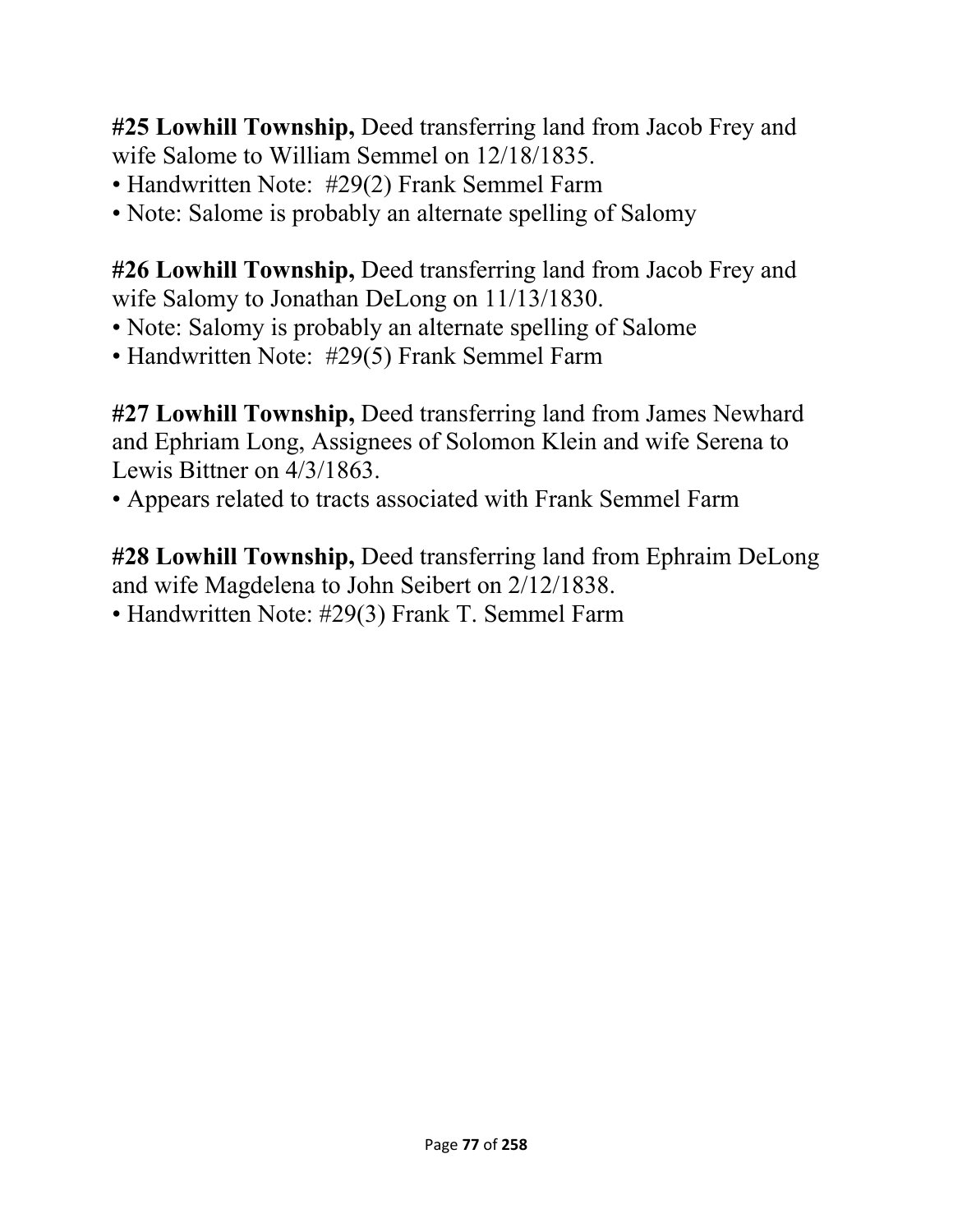### **Box 26: Scrapbook: Joe H. Hart**

**Contents:** Newspaper clippings, letters, etc. of Joe H. Hart of Allentown beginning in 1913

**•** Includes newspaper clipping of General Harry C. Trexler with "Buffalo Bill" Cody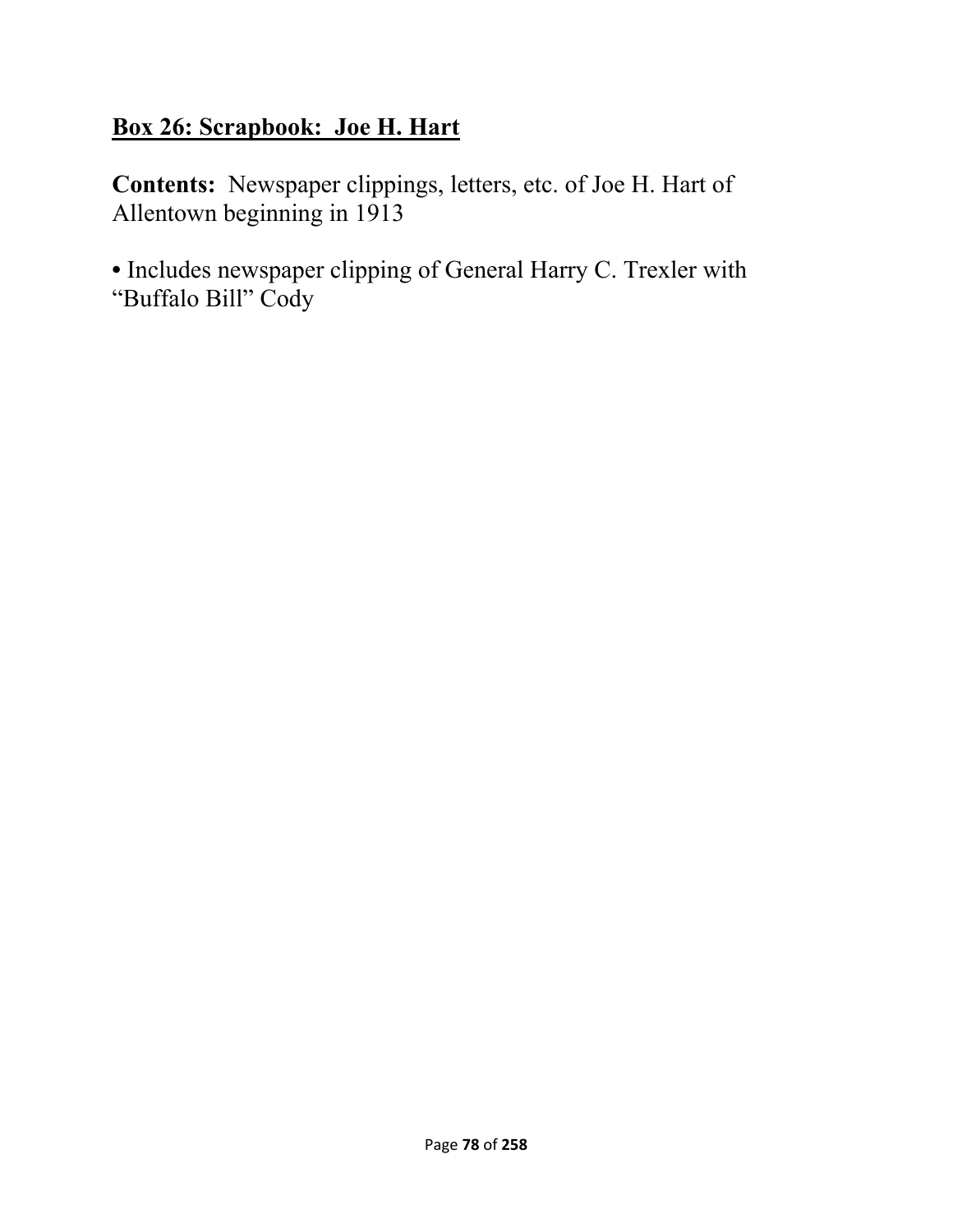### **PHOTOGRAPHS, POSTCARDS, AND FILMS**

## **Box 27: Portraits of General Harry C. Trexler**

#### **Photocopy of Photograph of Harry C. Trexler as Student at Tremont Seminary**

• Sepia, 7" x 5.5" print including frame, circa 1870

• Note: Trexler attended Tremont Seminary from 1869-1870, a prestigious school known as one of the leading classical preparatory schools in the country. Brother Edwin was also an attendee.

### **Portrait of Harry C. Trexler as a Young Man**

• Sepia, 6.5" x 4" print, no date

• Note: Trexler was born in 1854 and died in 1933. He married Mary M. Mosser in 1885 at age 31. This photo may have been taken around the time of his marriage.

• Photograph by Lindenmuth located at 637 Hamilton St. Allentown, PA.

### **Portrait of Harry C. Trexler as Young Man**,

• Sepia, 6.5" x 4" print, Duplicate is lighter toned, no date

• Photograph by Lindenmuth located at 637 Hamilton St. Allentown,

PA. See note above.

#### **Formal Portrait of General Harry C. Trexler in Later Life (2 views)** of side profile)

- B/W, 9" x 7" print, 16" x 12" with paper frame, no date
- Note: Trexler is looking to the right in this photo.
- Photograph by Bachrach Studios.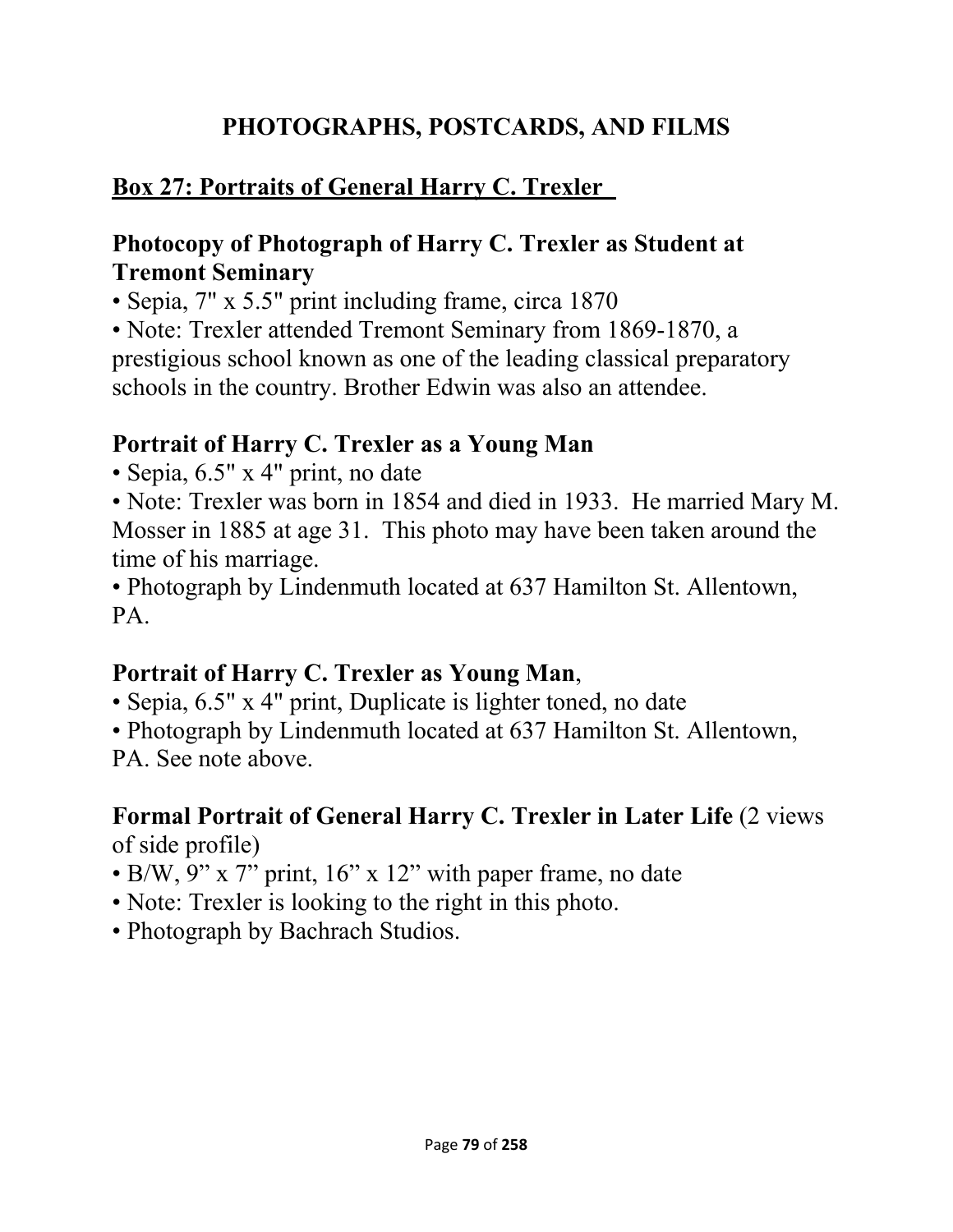### **Formal Portrait of General Harry C. Trexler in Later Life**

- B/W, 9" x 7" print with mat frame 16" x 11" no date
- Note: In this formal photo, Trexler faces left front.
- Photograph by Bachrach Studios.

#### **Formal Portrait of General Harry C. Trexler in Later Life** (6 images in varying sizes)

- 1 image: B/W, 9.5" x 7" print with mat frame 16" x 12", no date • Note: Written by hand in pen: *"*General Harry Clay Trexler Born Apr. 17, 1854, Died Nov. 17, 1933"
	- Photo by Bachrach Studios.
- 1 image: B/W; 9" x 7" print with mat frame 15" x 11", no date
- 2 images: B/W;  $7''$  x 5" with mat frame 12.5" x 10" (2 identical), no date
	- Both show the signature of Harry C. Trexler below image.
- 2 images:
	- B/W;  $4.5$ " x  $3.5$ " print with mat frame  $9.5$ " x 7", no date
	- B/W; 7" x 5" print, no frame (red outline probably for cutting down image), no date

### **Steel Engraving Portraits of General Harry C. Trexler**

- 2 images: B/W;  $7''$  x 4.5" with mat frame  $14''$  x  $11''$  (2 identical), no date
- Steel engravings by Finley and Conn.
- Both show the signature of Harry C. Trexler below image.

## **Formal Portrait of General Harry C. Trexler**

- B/W,  $12$ " x 9" print with mat frame  $16$ " x  $11$ ", no date
- Note: Trexler is seated wearing suit and straw hat and holding a cane.
- Photograph by Bachrach Studios.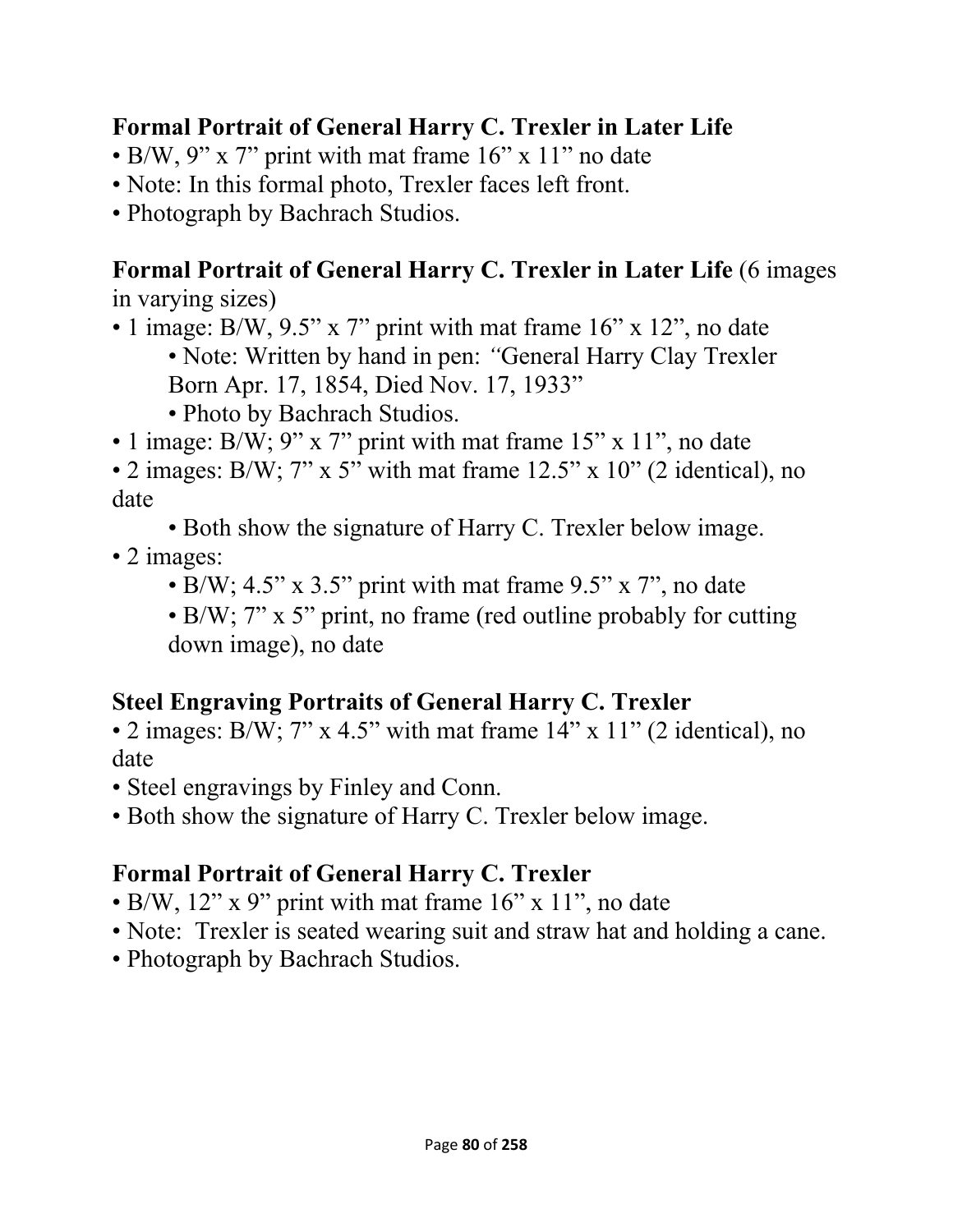### **Formal Portrait of General Harry C. Trexler in Later Life**

• Sepia;  $10''$  x  $7.5''$  prints (2 identical), with mat frame  $11.5''$  x  $14.5''$ ; no date

• Note: Trexler is seated at desk and holding folded papers.

• Photograph by Lindenmuth, located at 637 Hamilton St. Allentown, PA.

## **Formal portrait of General Harry C. Trexler in Later Life**

• Sepia, 9" x 7" print, 12" x 9" including border, no date

• Note: Trexler is seated and holding rolled papers. This photo would be used for the painting of Trexler by Nolan Benner.

• Photo by Bachrach Studios.

### **Photograph of Framed Formal Portrait of General Harry C. Trexler**

• B/W, 10" x 8" print, no date

• Note: Photograph of General Trexler portrait by Nolan Benner appears in Report of 1961-1965.

# **Photograph of Formal Portrait of General Harry C. Trexler**

• B/W, 10" x 8" print, no date

• Note: Photograph of painting by Nolan Benner. Trexler is seated holding rolled papers in right hand.

# **Photograph of Framed Painting of General Harry C. Trexler**

 $\bullet$  B/W, 4.75" x 3.5" print, no date

• Note: Photograph appears to be taken while picture was hanging on wall

### **Photograph of the Portrait of General Harry C. Trexler done by Nolan Benner**

- Color, 20" x 16" print, not matted or framed, no date
- Note: Trexler is seated holding rolled papers in his left hand.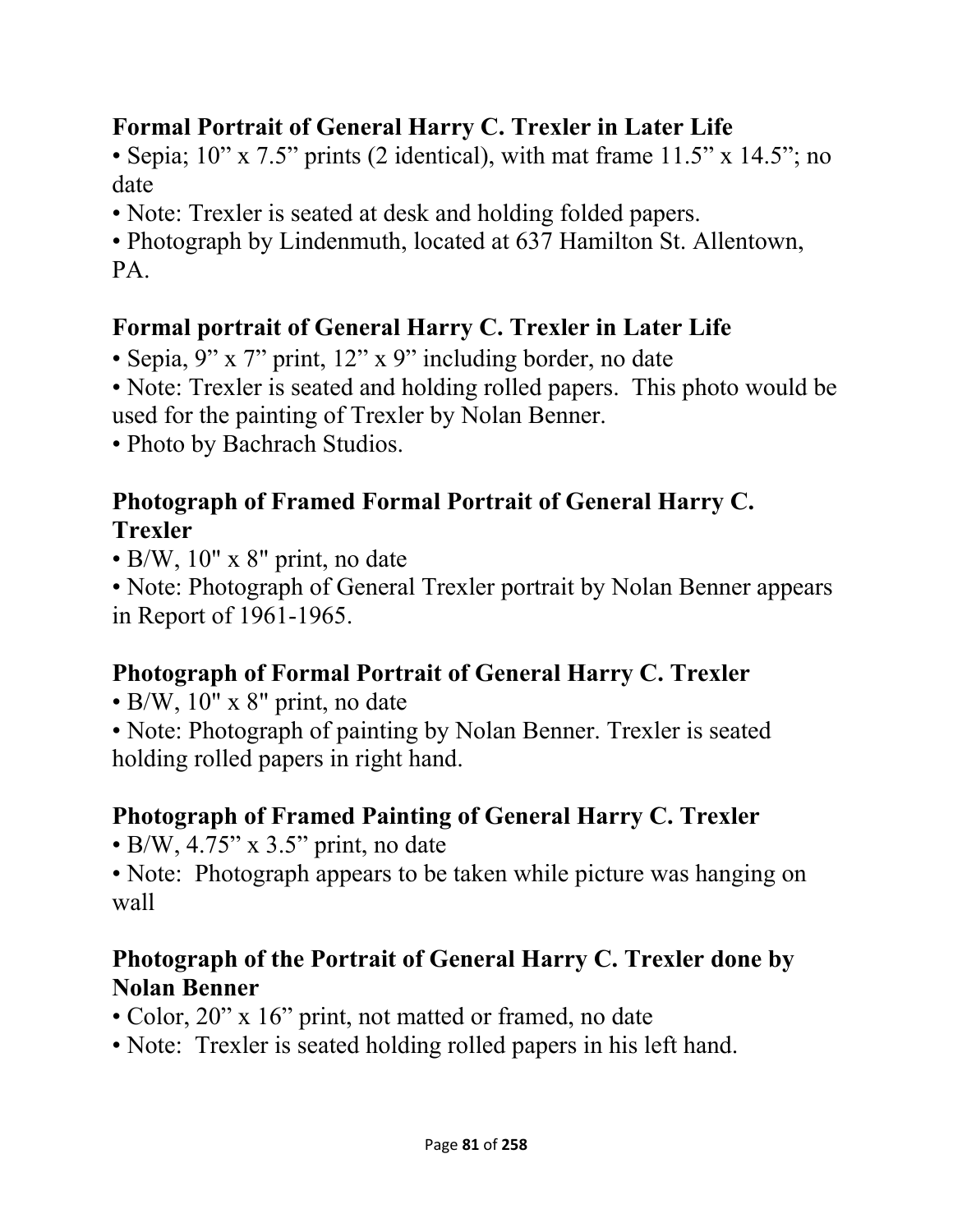#### **Sketch of General Harry C. Trexler**

- 7.25" x 5," Black pen on crème background paper, no date
- Note: Unknown Artist.

## **Sketch of General Harry C. Trexler and Mary M. Trexler**

- 11" x 14," Pencil on paper, no date
- Note: Unknown artist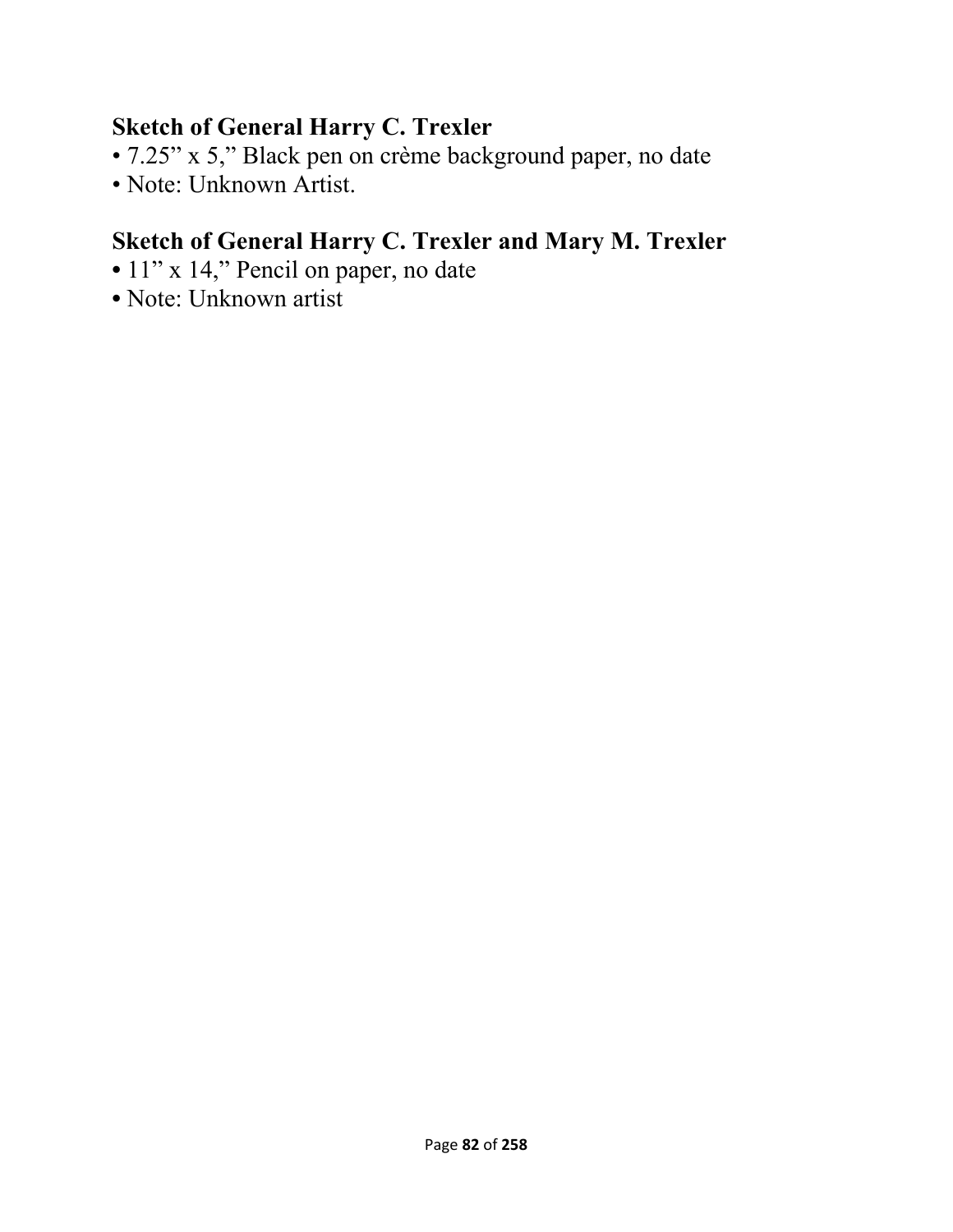## **Box 28: Military Life of General Harry C. Trexler**

### **Formal Portrait of Harry C. Trexler**

• Sepia 9.5" x 7.5 print, matted, 1916

• Note: This photo was taken when Harry C. Trexler was a Colonel during the Border War in Mexico, 1916. He is facing right in military uniform including hat. Underneath photo on brown mat is a copy of his signature. Harry C. Trexler received his first military rank of Colonel in the State Militia or National Guard, from Republican Governor Daniel Hartman Hastings. In 1911, he was appointed Colonel and Quartermaster General of the Pennsylvania National Guard, and in 1916, he served during the mobilization of troops on the Mexican border. In 1917, he prepared troops for service in World War I and retired in 1918 as a Brigadier General.

### **Harry C. Trexler on Horseback in Military Uniform**

- Sepia, 13" x 9.5" print with mat, (2 identical photos), 1916
- Note: Harry C. Trexler is shown in full military uniform on horse.

• The note on one of two photos reads: "1916-Mexican Border Service-General Trexler-age 62," but Harry C. Trexler did not receive the rank of Brigadier General until 1918.

• The second photo: Mt. Gretna-June 1916. Note on the back: "General Harry C. Trexler as Quartermaster General, Pa. N.G. 1916," but Harry C. Trexler did not receive the rank of Brigadier General until 1918.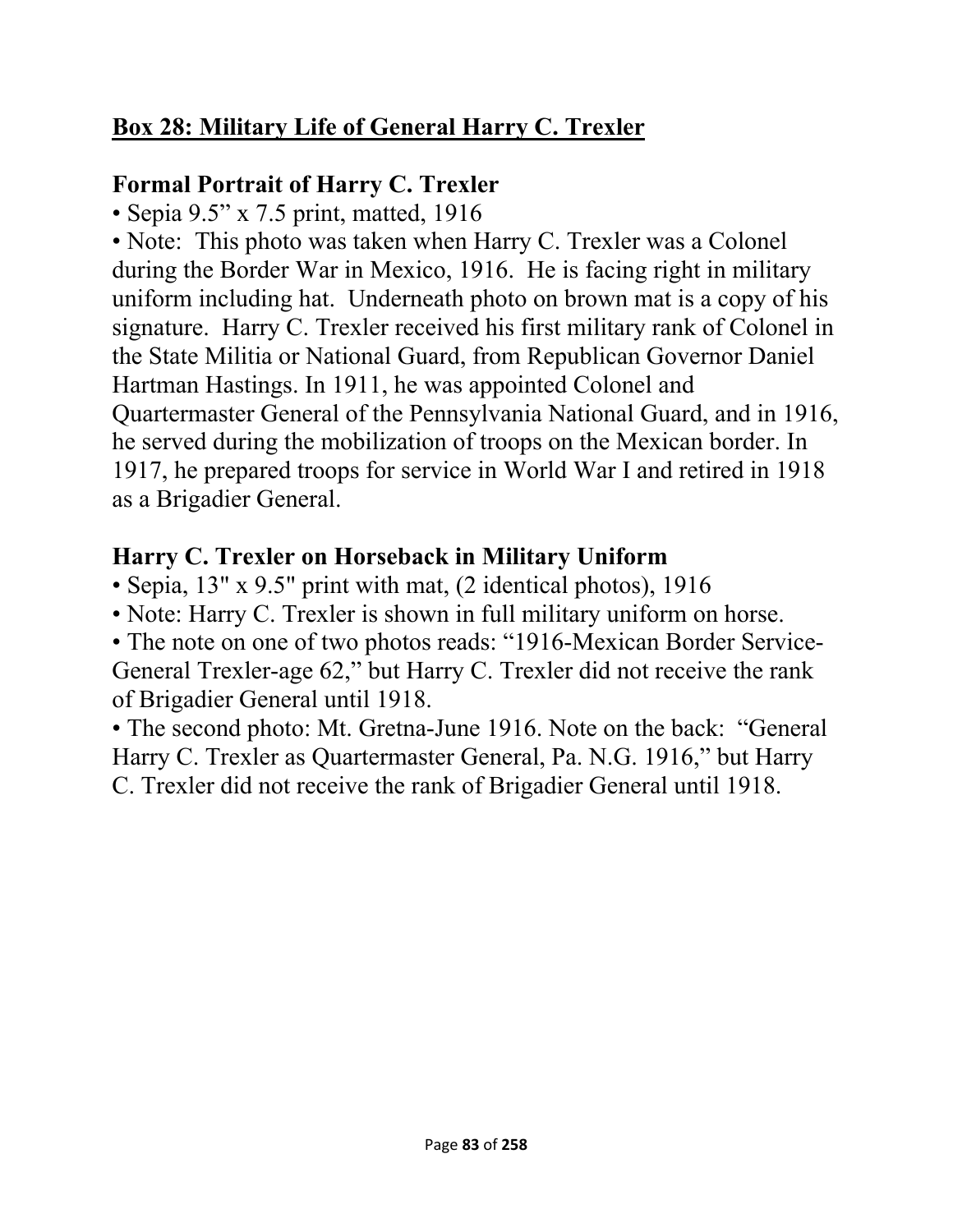#### **General Harry C. Trexler on Horseback with other Military Personnel**

• B/W, 7.5" x 9" prints (2 identical photos), no date

• Note: This photograph depicts a line-up of military personnel including General Harry C. Trexler who are probably lining up for a parade in Allentown. Notes on the back of the second identical photograph indicate that it was the Liberty Bond Parade, in Allentown. General Trexler as Marshall of the Liberty Bond Parade, Allentown. It lists the following individuals in the "line up" as:

Ben. C.T. O'Neill Gen. Trexler Gen. Frank Biery Col. E. M. Young Col. Charles Hendler (Philad.) Col. Renninger Maj. E. H. Dickenschied Leonard Sefing Serg. Leo Luttringer (Harrisburg)

## **General Harry C. Trexler on Horseback during Allentown Parade**

• B/W, 7.5 x 9.5" print, 1919

• Note: General Harry C. Trexler is on white horse with other military personnel during a parade down Hamilton St. Note on back of photograph reads: Victory Parade, 1917, Dedication of First Defenders Monument West Park. However, the Victory Parade did not occur in 1917, as the United States did not enter WWI until April 6, 1917. WWI armistice was signed on November 11, 1918. This photo was probably taken during the Victory Parade in June 1919. Note that men are wearing ribbons on their uniforms in both the "line-up" photo and the parade photo.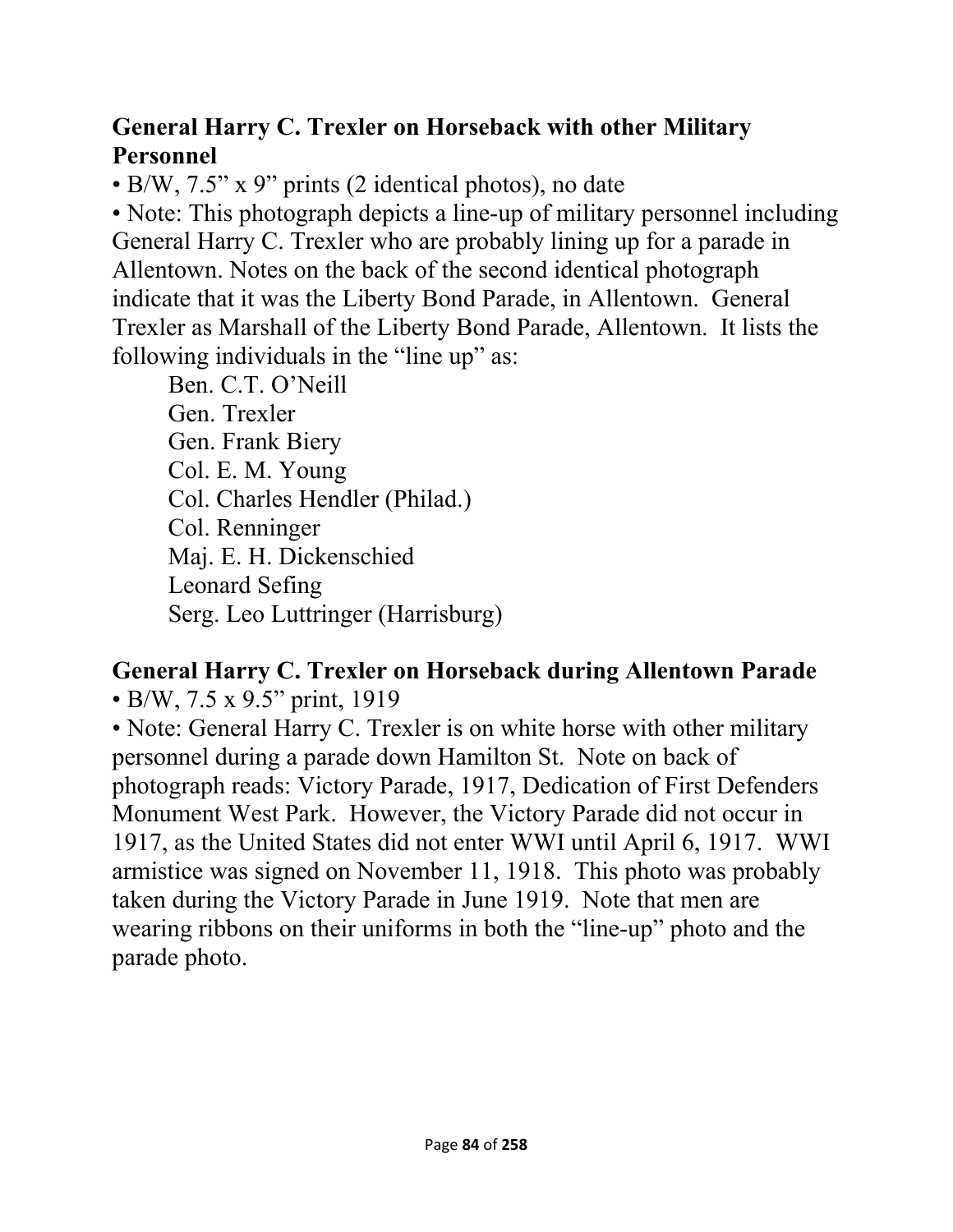#### **General Harry C. Trexler on Horseback during Parade**

• B/W, 9.5" x 11.5" print mounted on board, no date

• Note: General Harry C. Trexler is on white mount leading the parade. The street is lined with crowds. This photo may have been taken during the Victory Parade in June 1919. The military personnel behind General Trexler appear to be the same in photo above.

• P1993.069

## **General Harry C. Trexler on Mount Jack O' Diamonds**

• B/W, 16" x 11" print mounted on board, no frame, 1918

• Note: General Harry C. Trexler is seated on his mount Jack o'

Diamonds during Liberty Bond Parade, 1918. Note on back of photograph reads: note resemblance of this picture with mount statue of Bartolommeo Colleoni by Verrocchio and Leopardi, Venice Italy. Also, see front for more details.

## **General Harry C. Trexler on White Mount in Military Uniform**

• B/W, print mounted on board 16" x 20" no date

• Note: Formal photograph of General Trexler seated on white horse, in full military uniform, with sword, on white horse. He is photographed in front of field tents.

### **General Harry C. Trexler on Black Mount in Military Uniform**

• B/W, print mounted on board 16" x 20", no date

• Note: Formal photograph of General Trexler seated on black mount in full military uniform, including sword. He is photographed in front of field tents.

### **General Harry C. Trexler on White Mount during Parade in Allentown, PA**

• B/W, print on board with mat frame 22" x 18", no date

• Note: Photograph has been manipulated and altered, perhaps, for artistic reasons. Name and date of parade unknown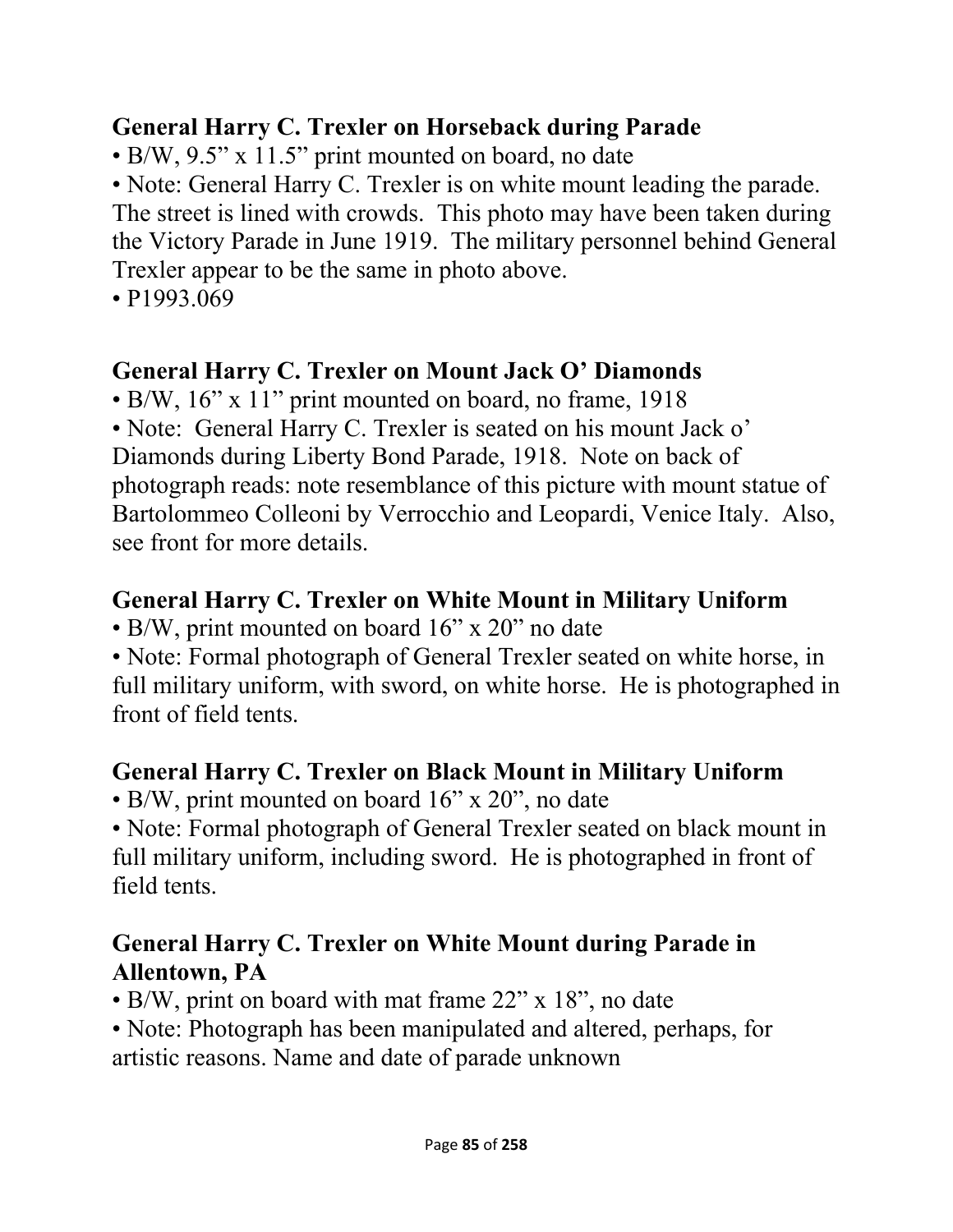#### **General Harry C. Trexler on White Mount during Parade in Allentown, PA**

- $\cdot$  B/W, 20" x 16" print, no date
- Note:Name and Date of Parade unknown.
- A 1995.145

### **General Harry C. Trexler on Horseback in Parade**

- B/W, 2" x 3" copy of print, no date
- Note:Name and date of parade are unknown, presumably on Hamilton St., Allentown, PA

## **General Harry C. Trexler and other Military Officials**

- Sepia, 9" x 11" print on board, no date
- Note: General Trexler and other military officials dressed in uniform, standing on steps of unknown building.
- P1994.090.02

## **Harry C. Trexler with other Military Officials**

- Sepia, 16" x 20" print on cloth medium, no date
- Note:Dressed in World War I uniforms.
- P1994.090.02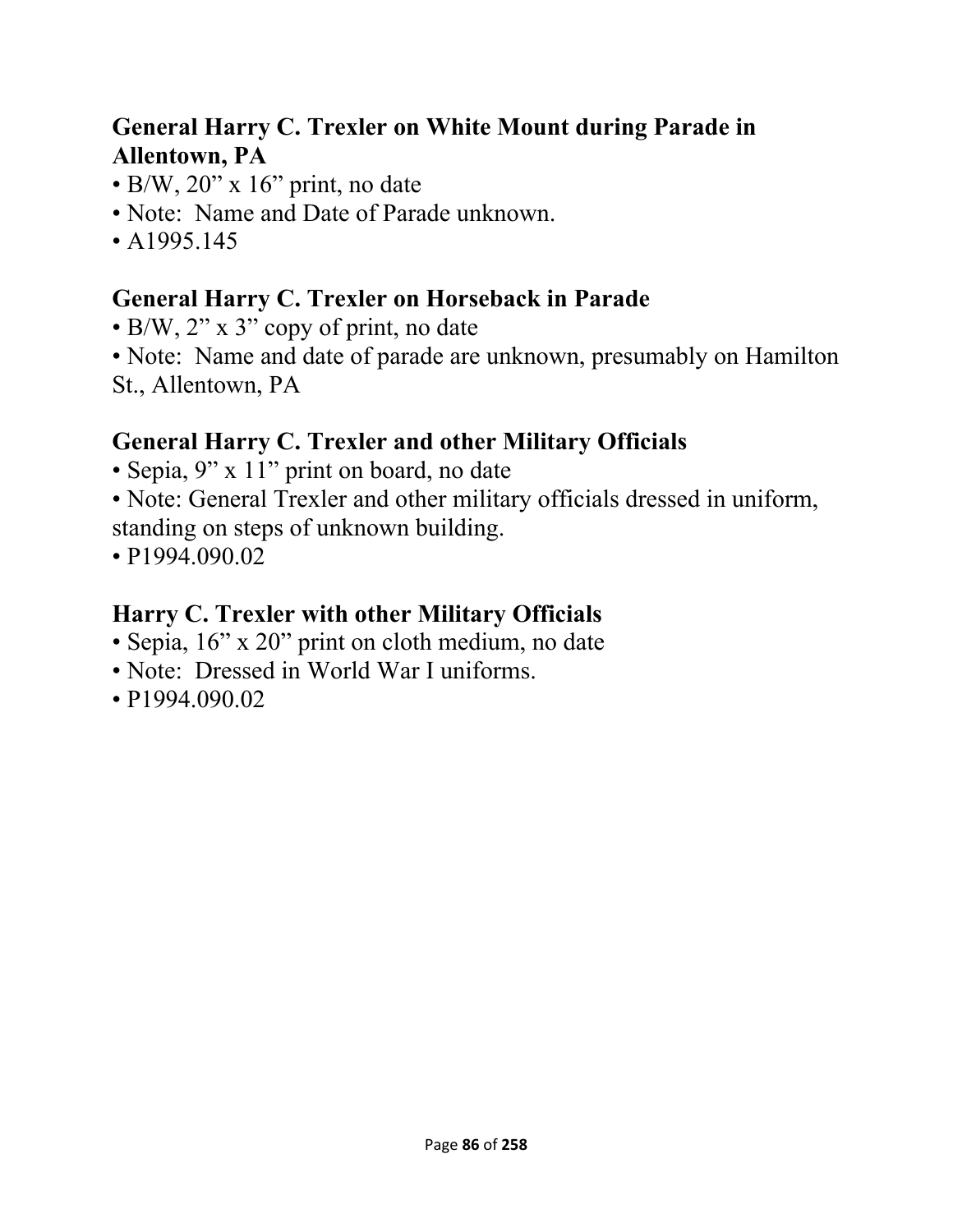## **Box 29: Life of General Harry C. Trexler**

### **General Harry C. Trexler Riding his Black Horse**

• B/W print mounted on board 8.5" x 10.5" with frame, no date

• Note: General Trexler is mounted on black horse in front of Judge Harney's Residence located at 4<sup>th</sup> and Chew Sts, Allentown, PA.

### **General Harry C. Trexler Riding his Black Horse**

• B/W, 8" x 10" print, no date

• Note: General Trexler is dressed in suit and hat mounted on black horse.

### **General Harry C. Trexler at Livingston Club**

• Sepia, 10" x 8" print (2 identical photographs), ca. 1933

• Note: General Trexler walking down steps of the Livingston Club on the occasion of his 79th birthday. General Harry C. Trexler was born in 1854 and died in 1933.

• A1999.145.023

## **General Harry C. Trexler at Livingston Club**

- B/W,  $10''$  x 8" print, ca. 1933
- Note: Identical photograph as above, only in B/W

## **General Harry C. Trexler at Livingston Club**

- B/W, 9" x 6" print (cut down image of above), circa 1933
- Sepia 9.25" x 4.5" print (cut down image of above)

## **General Harry C. Trexler at Livingston Club**

- B/W, 10" x 8" print mounted on board, circa 1933
- Note: identical images as above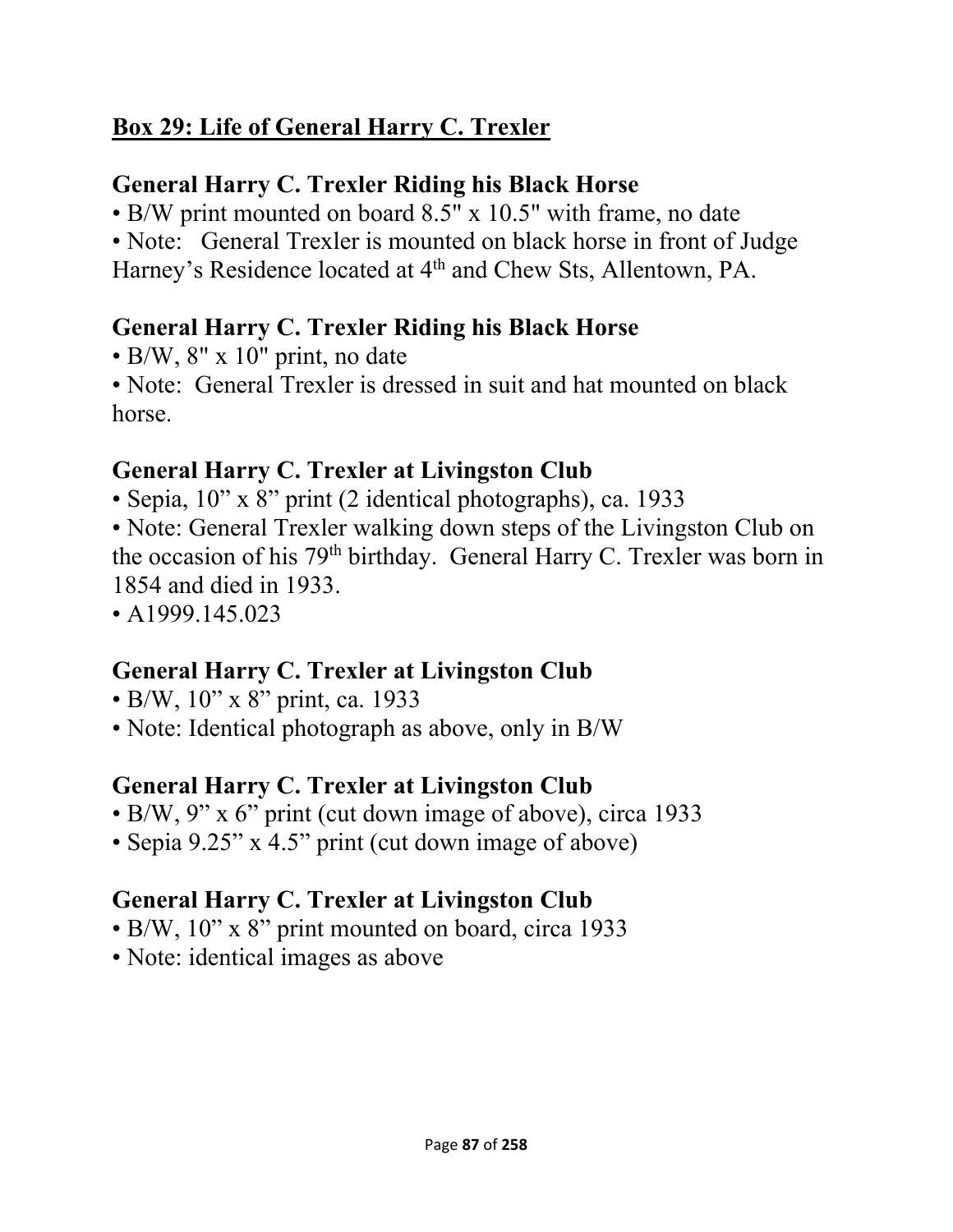#### **General Harry C. Trexler in his Orchards**

• B/W, 8" x 10" print, no date

• Note: General Harry C. Trexler stands next to a fruit tree in bloom in his orchard. He is wearing a suit and hat. Appears to be holding his cane in his left hand.

• P2015.102

### **General Harry C. Trexler, Mayor Gross, and Hopi Indians at Trexler Game Preserve**

• B/W, 8' x 9.75" print, no date

• Note: General Harry C. Trexler, Mayor Malcom Gross and Edith Sterling, interpreter, stand with five Hopi Indians.

### **General Harry C. Trexler, Mayor Gross, and Hopi Indians at Trexler Game Preserve**

• Sepia, 9" x 12.5" print, no date

• Note: General Harry C. Trexler, Mayor Malcom Gross and Edith Sterling, interpreter, stand with five Hopi Indians.

### **General Harry C. Trexler, Mayor Gross, and Hopi Indians at Trexler Game Preserve**

• Sepia, 15' x 17" print with mat frame, print on board, no date

• Note: General Harry C. Trexler, Mayor Malcom Gross and Edith Sterling, interpreter, stand with five Hopi Indians.

• Photograph by M. Frantz, *Morning Call* 

# **General Harry C. Trexler and Two Men**

• B/W, 11" x 13" print with mat frame, no date

• Note: General Trexler is in the middle. This photograph probably marks an occasion, each man wears a white carnation in lapel.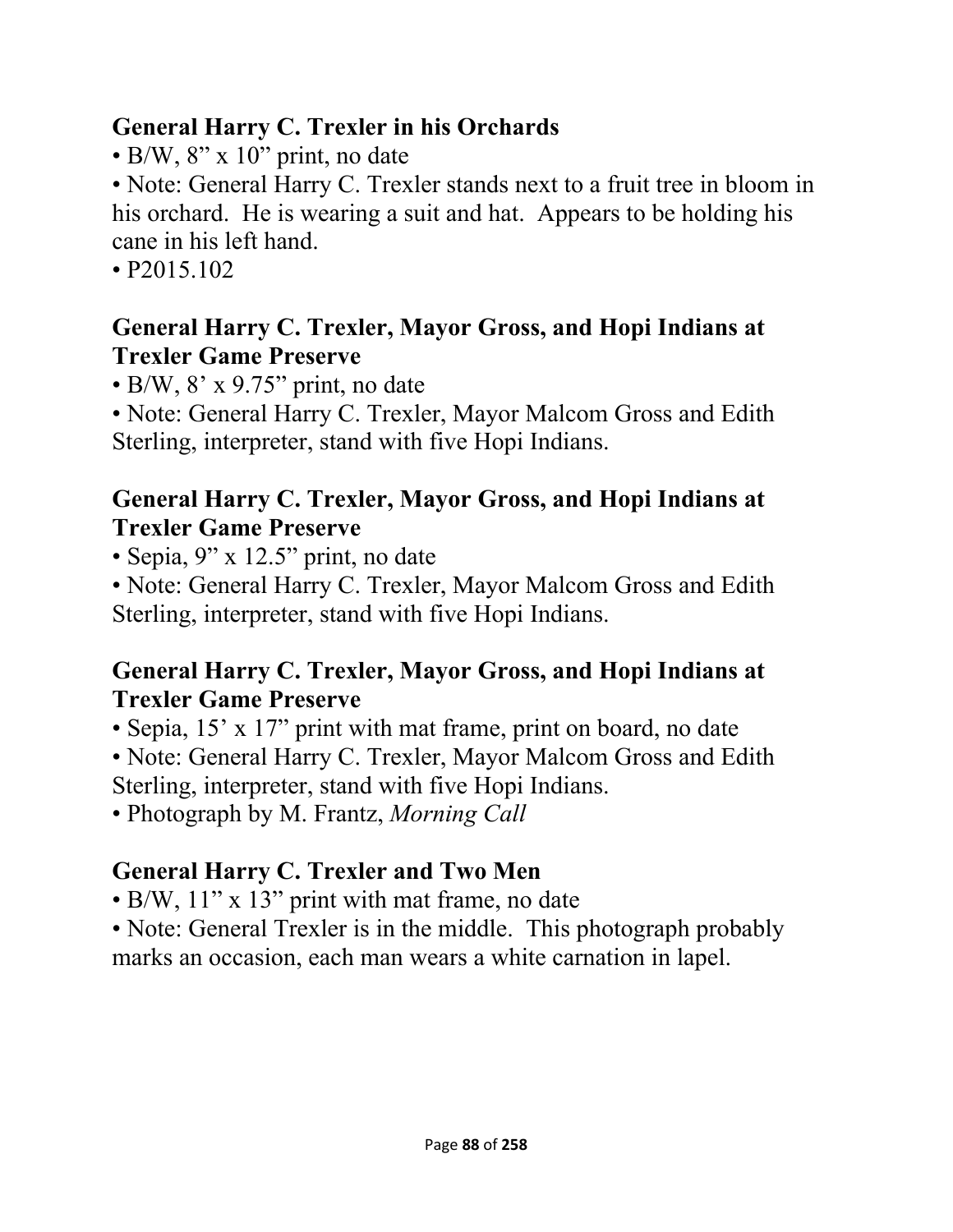### **General Harry C. Trexler with Large Group of Men**

- B/W, 11" x 13" print with mat frame, no date
- Note: Nolan Benner is in front row, third from the left; General Harry
- C. Trexler is in front row, fourth from the left.
- P2012.36.07

## **General Harry C. Trexler with Large Group of Men**

- $\bullet$  B/W, 6" x 9.5" print, no date
- Note: This photograph is cut down of the image above.

Nolan Benner is in front row, third from the left; General Harry C. Trexler is in front row, fourth from the left.

- Stamped on back: Property of *The Morning Call*
- P2012.36.07

# **Board of Trustees of Lehigh Consistory and Co-Ordinate Bodies**

- 2-Sided Page with B/W photographs on one side, no date
- General Harry C. Trexler is pictured at top.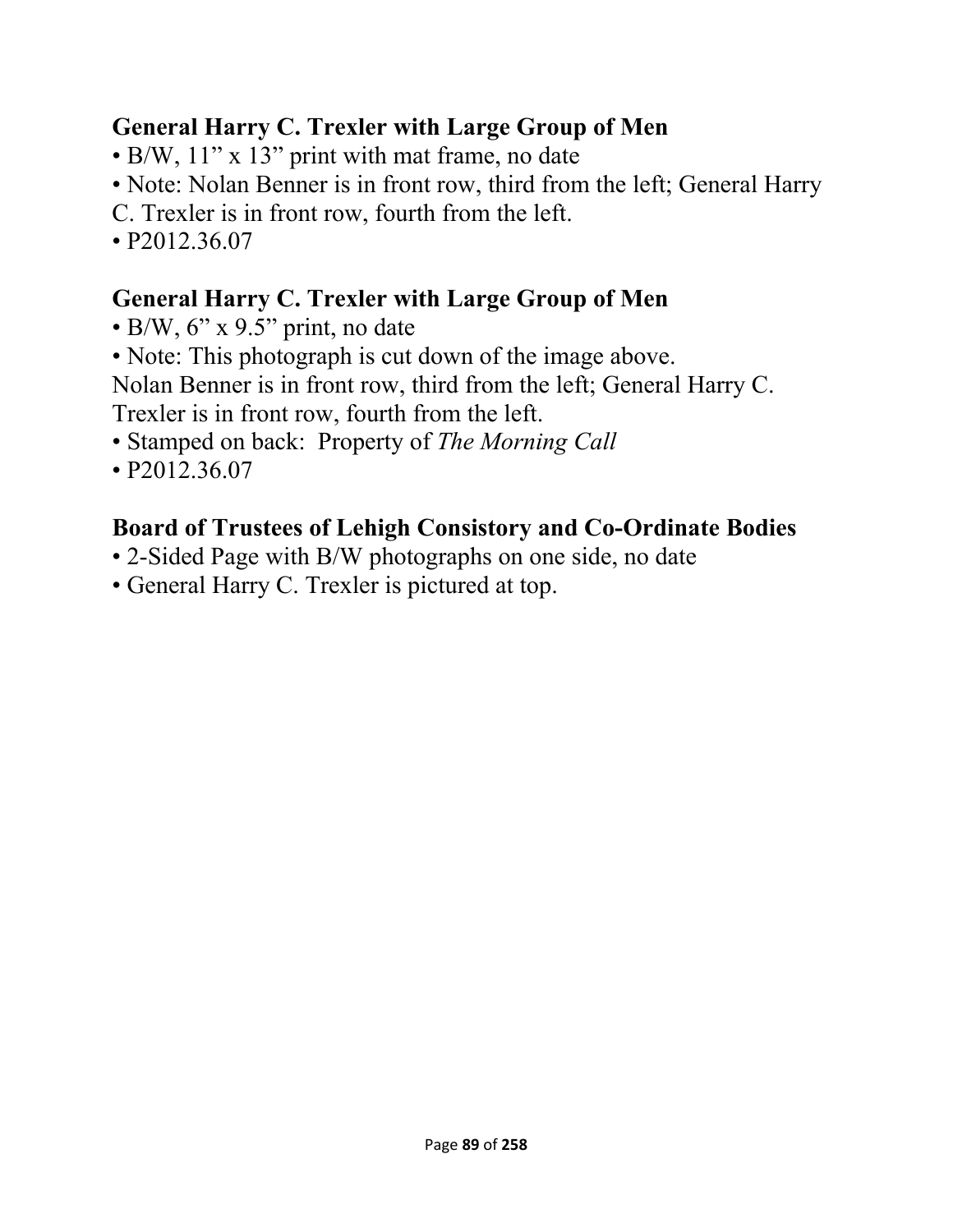## **Box 29: General Harry C. Trexler and Mary M. Mosser Trexler**

#### **General Harry C. Trexler and Mrs. Mary Trexler**

• B/W, 8" x 10" prints (3 identical photos), no date

• Note: General Trexler and Mary Trexler are seated next to each other.

General Trexler holds a straw hat in left hand.

 $\cdot$  A1999.145.023

#### **General Harry C. Trexler and Mrs. Mary Trexler**

• B/W, 5" x 6.75" print (image is identical to 3 above), no date

#### **General Harry C. Trexler and Mary M. Mosser**

• Sepia 10" x 8" print, no date

• Note: General Harry C. Trexler is standing by black car holding his cane. Mary Trexler stands at open back door of car holding a large bouquet of flowers. The photograph was probably taken at Romper Day. General Trexler and Mary Trexler attended Romper Day since its inception in 1914, missing the event only once.

#### **General Harry C. Trexler at Romper Day**

• Sepia, 11" x 7" print, 1927

• Note: General Trexler at Romper Day Exercises, 1927. General Trexler is holding cane in left hand and straw hat in right. This photograph appears to be trimmed from an existing photo of General Trexler and Mrs. Mary Trexler seated in the stands during Romper Day. See photo above.

### **Mrs. Mary M. Trexler at Romper Day**

• Sepia, 11" x 7" print, no date

• Note: Mrs. Trexler seated holding purse on lap and wearing black hat. Photograph appears to be cut and is the other half of General Trexler in the photograph listed above. See information listed above.

• A 1999.145.023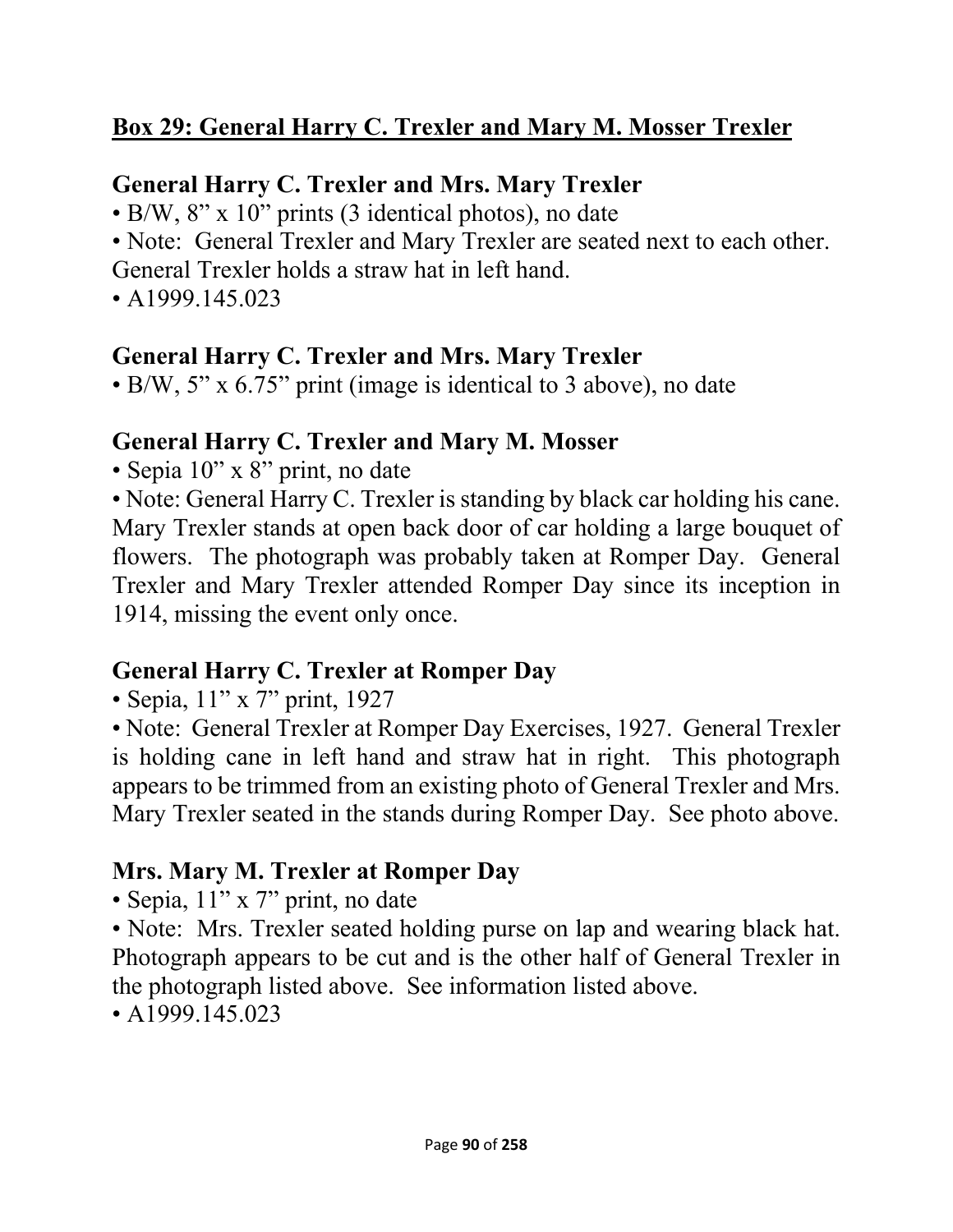### **Box 30: Aerial Photographs of Trexler Properties**

### **Aerial View of Cloverleaf Highway Interchange and Surrounding Property**

• B/W, 8" x 10" print, no date

• Note: Ink markings on front outline a portion of the property and identify it with the note: "Sold PP&L Co. 9/21/65"

• A1999.145.017

### **Aerial View of Cloverleaf Highway Interchange and Surrounding Property**

- $\cdot$  B/W, 8" x 10" print, no date
- Note: Handwritten on back: "Hausman Tract, S. Whitehall Twshp"
- A1999.145.017

#### **Aerial View of Highway and Surrounding Property Belonging to Trexler Estate (Wisser) and Parkland School District**

- $\cdot$  B/W, 8" x 10" print, no date
- Note: Handwritten on back: "Wisser #1 Farm Bldgs, S. Whitehall Twshp"
- A1999.145.017

#### **Aerial View of Rte. 22 and Surrounding Property Belonging to Trexler Estate and Parkland School District**

- B/W,  $8'' \times 10''$  print, no date
- Note: Handwritten on back: "Wisser No. 1 & Reinhard (looking) north)"
- A1999.145.017

### **Aerial View**

- B/W,  $8'' \times 10''$  print, no date
- A 1999, 145, 017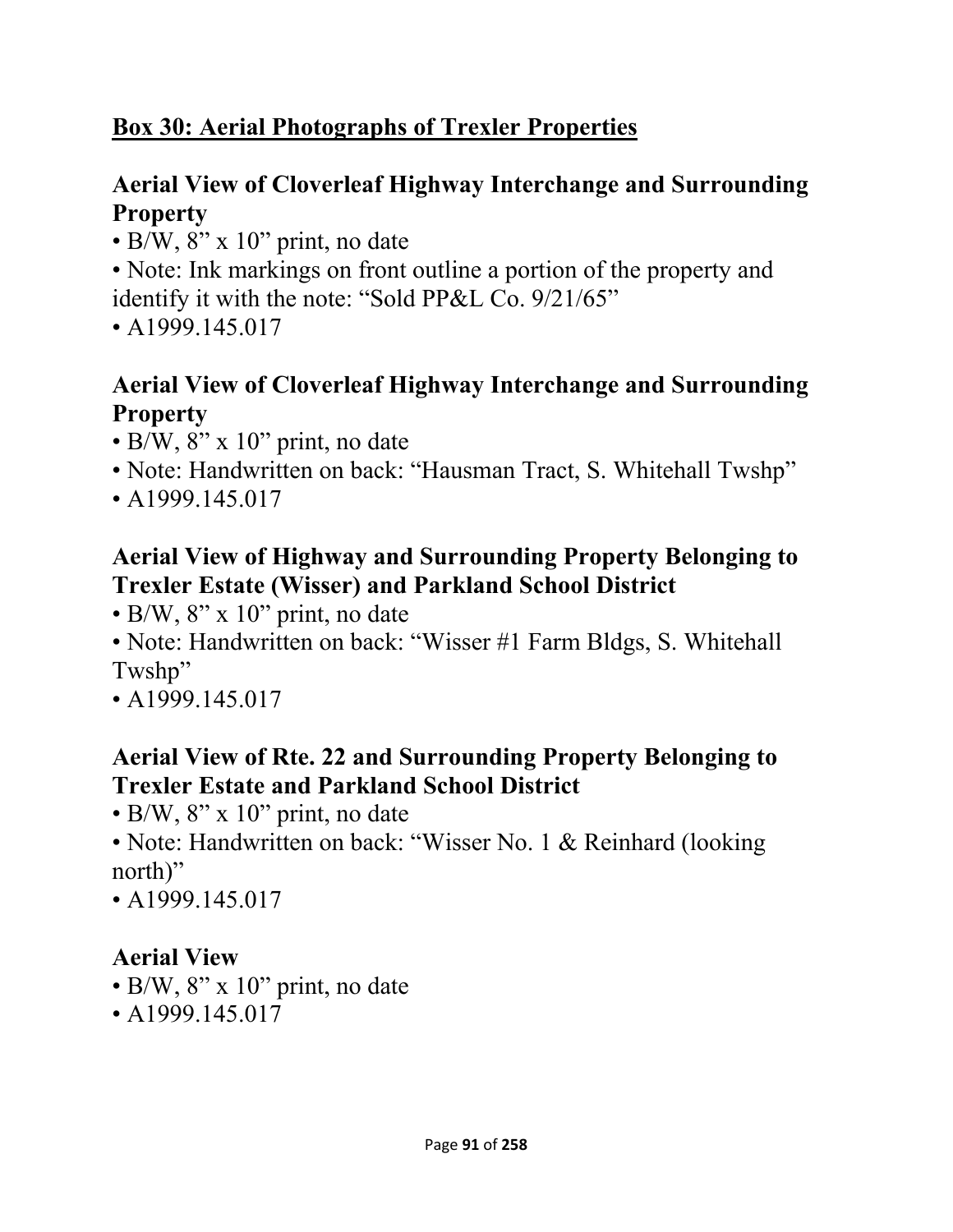### **Various Aerial Views of Trexler Estate Property**

- B/W, 11" x 14" prints (3 prints), 3/25/1965
- Photograph by Mario Frova
- $\cdot$  A1999.145.017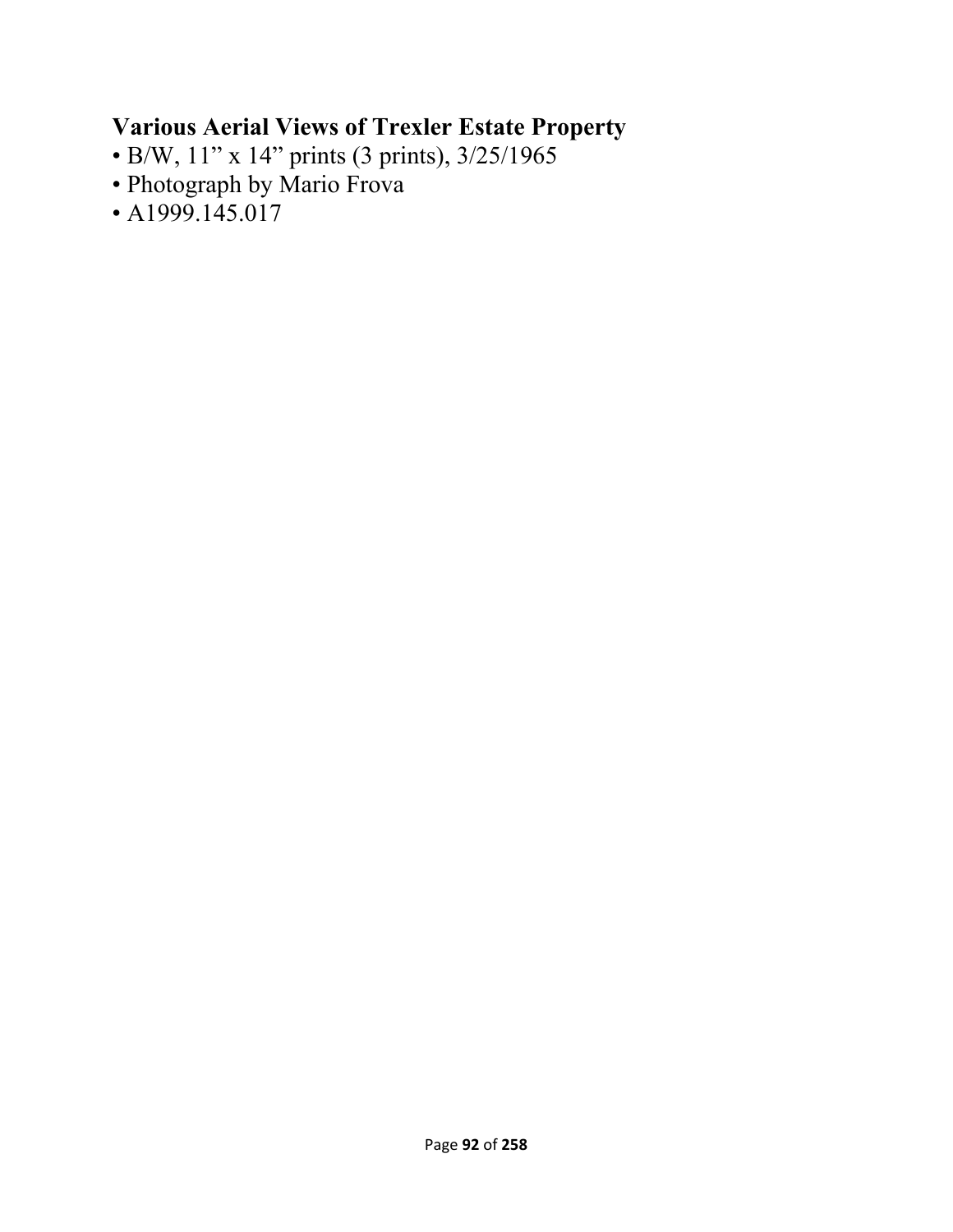### **Box 31: Miscellaneous Outdoor Scenes of Trexler Properties**

### **Outdoor Photographs Depicting Different Areas of Hickory Run**

- B/W, 3.25" x 4.25" prints (9 different views), no date
- Photos a d: photos of Stony Field
- Photo e: entrance at Stony Field
- Photo f: Stony Run
- Photos  $g h$ : Drakes Creek
- Photo i: Mud Run
- P2015.102

#### **Boys Swimming from Docks and Float on Lake**

 $\cdot$  B/W, 8" x 10" print, no date

• Note: Three boys are in lake; others stand on docks, many with long sticks. Another boy is in a rowboat.

• A 1999.145.033

#### **Old Tree at Bath, Pennsylvania,**

- B/W,  $8'' \times 10''$  print, no date
- Note: Tree stands on property of the Lehigh Portland Cement Company

### **Gristmill at Trexler Farms**

- $\cdot$  B/W, 8" x 10" print, no date
- Note: Mill was built in 1806 along the Jordan Creek.
- P2015.102

#### **Gristmill at Trexler Farms**

- B/W,  $8'' \times 10''$  print, no date
- Note: Mill was built in 1806 along the Jordan Creek.
- Photograph by David M. Knauss, Commercial Photographer
- P2014.36.09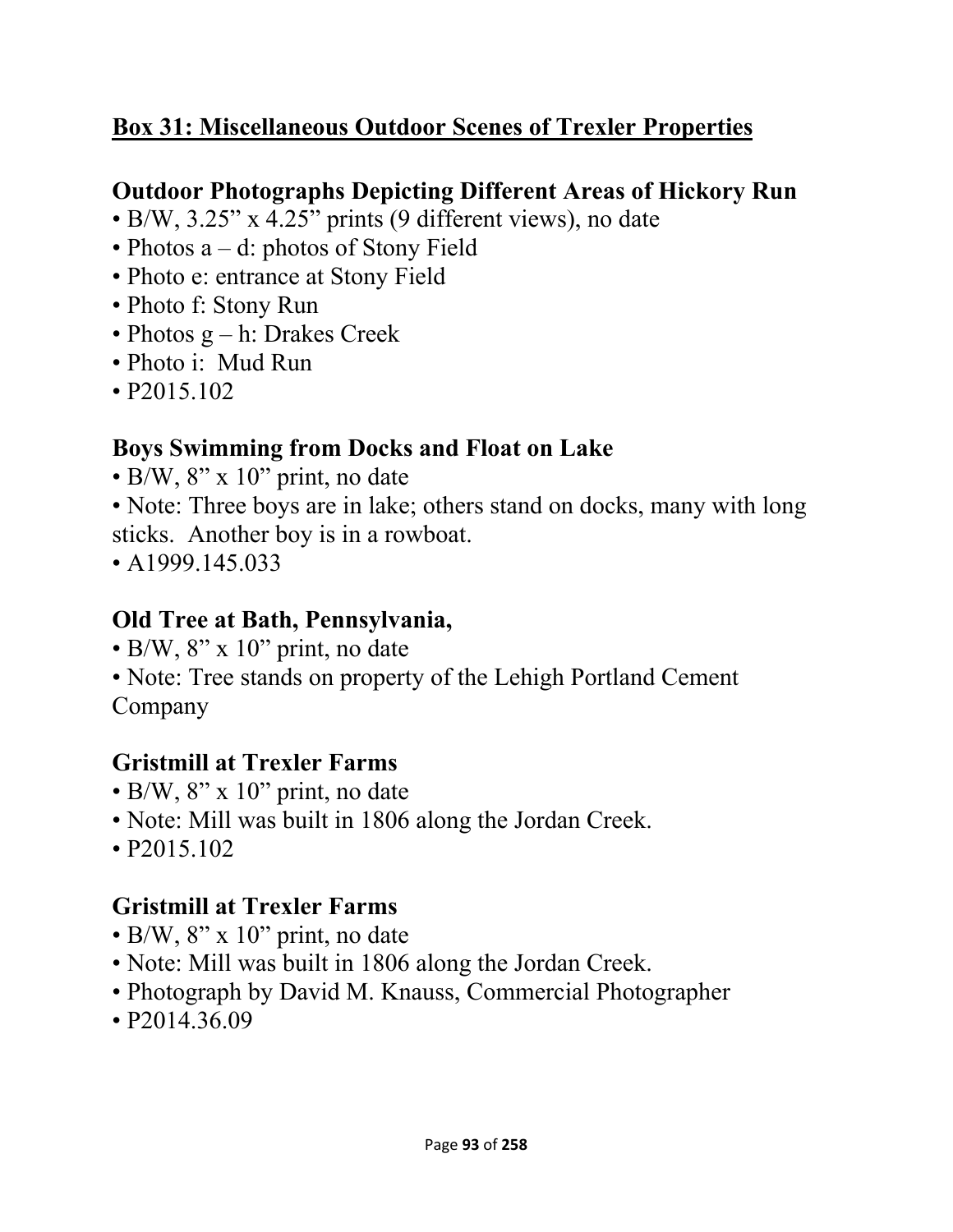#### **Trees at Sunset**

- B/W, 6.25" x 10" prints (2 identical prints), July 15, 1935
- Note: Sunset in the beautiful valley of the Lehigh. Roy Elwell Trexler,
- 5 West 634d St., NY, NY.
- A1999.145.033

#### **Woman in a Field Outside Building**

- B/W, 3.5" x 5" print, no date
- P2014.36.09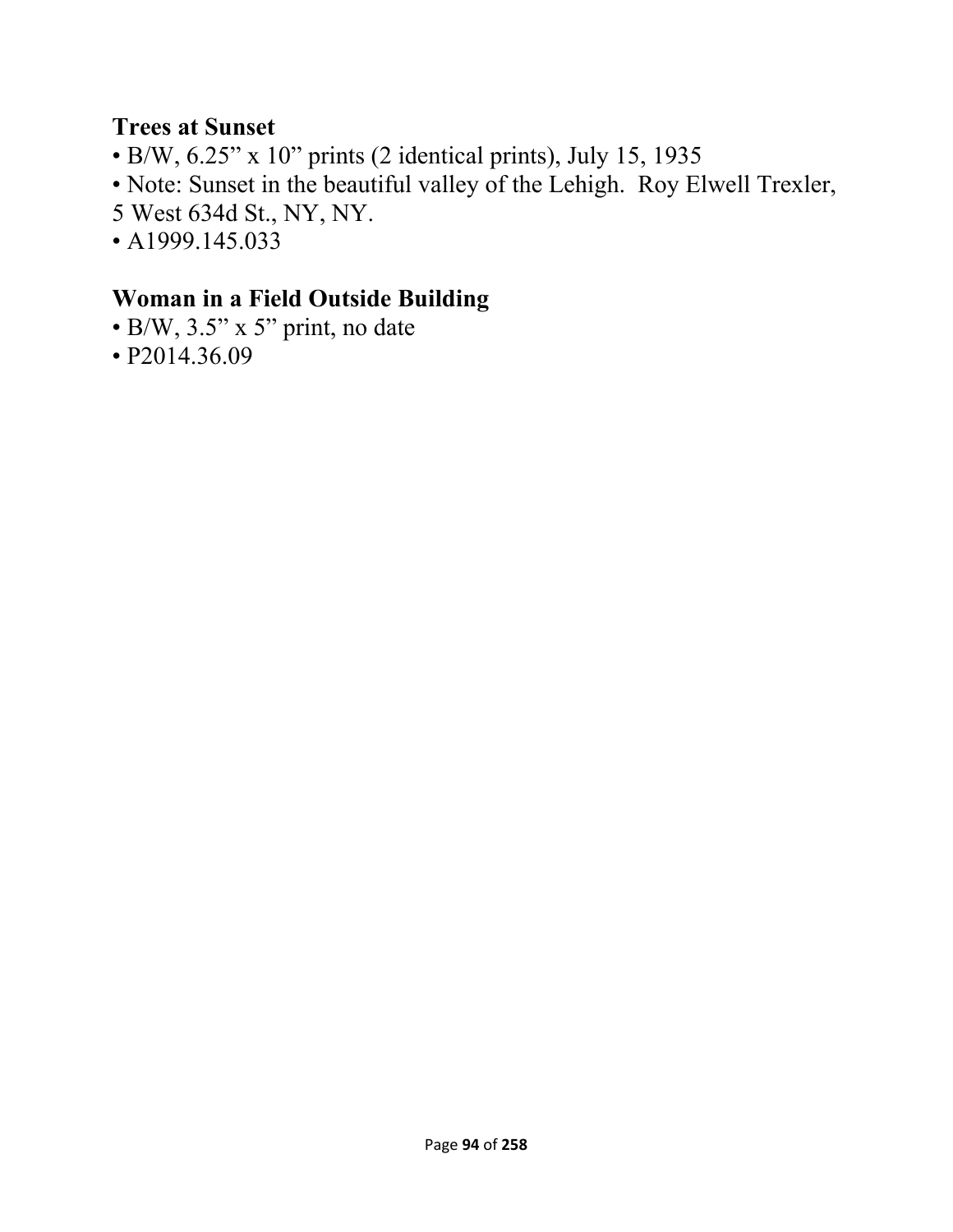### **Box 31: Trexler Game Preserve Landscape Scenes**

#### **Fishing in the Stream at the Trexler Game Preserve**

• Color, 6" x 4" print, with mat 7" x 9", no date

• Note: Two men in foreground with fishing rods in the stream. A man standing on the bridge looks on. Two additional people in stream in background.

• A1999.145.022

#### **Creek at Trexler Game Preserve**

- $\bullet$  B/W, 2.75" x 4.5" print, no date
- Note: Creek flowing through Trexler Game Preserve.
- P2014.36.02

### **Creek through Trexler Game Preserve**

- $\bullet$  B/W, 3.5" x 5.75" print, no date
- Note: Creek in Trexler Game Preserve, sheep on left on hillside.
- P2014.36.02

### **"High Point Overlooking Jordan"**

- $\bullet$  B/W, 8" x 10" print, no date
- Note: Scene looking through trees to field below, Jordan River on left.
- Photograph by John A. Kubil, Allentown Photographic Studio
- P2015.102

## **"A Fork in the Jordan"**

- B/W,  $8'' \times 10''$  print, no date
- Note: Scene of the Jordan River
- Photograph by John A. Kubil, Allentown Photographic Studio
- P2015.102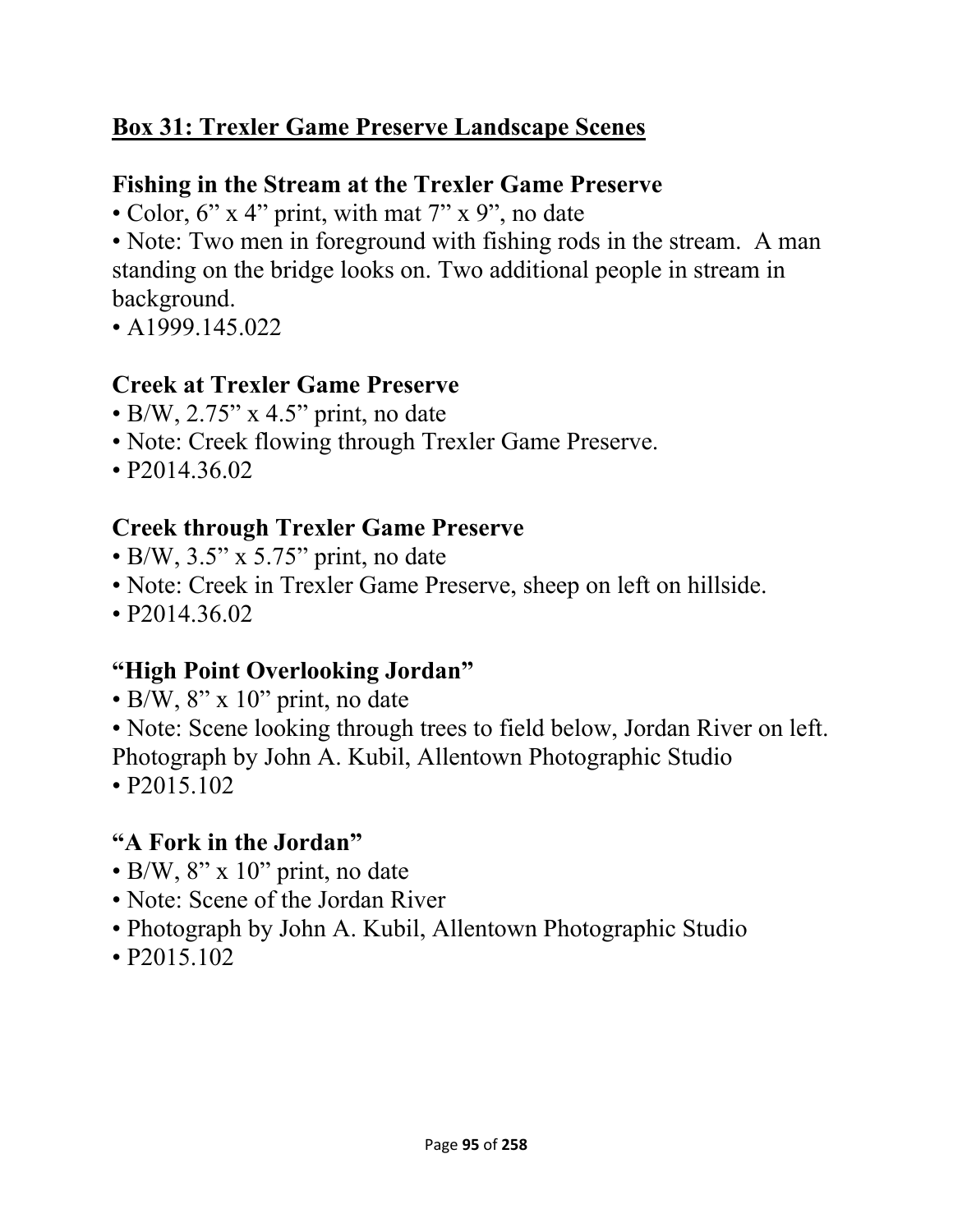#### **"High Point"**

- Sepia, 8" x 10" print, no date
- Note: View from Hillside overlooking valley. Jordan Creek on left.
- Photograph by L.B. Leeds
- P2015.102

### **"Along the Jordan"**

- Sepia, 8" x 10" print, no date
- Note: Path winding through the woods of the Trexler Game Preserve with Jordan Creek on left.
- Photograph by L.B. Leeds
- P2015.102

### **"Autumn Leaves"**

- Sepia, 8" x 10" print, no date
- Note: Path through woods, leaves on the ground. In the foreground on left is large rock outcropping.
- Photographer: L.B. Leeds
- P2015.102

### **"Covered Bridge at Entrance"**

- Sepia, 8" x 10" print, no date
- Note: Gravel road leading to covered bridge, creek to the left.
- P2015.102

## **Shale Rock with Ground and Water Landscape**

- B/W,  $10$ " x 8" print, no date
- Note: Close-up scene of rock sandwiched between ground above and water below. Rock has two holes.
- Photograph by Elaine H. Newhard
- P2015.102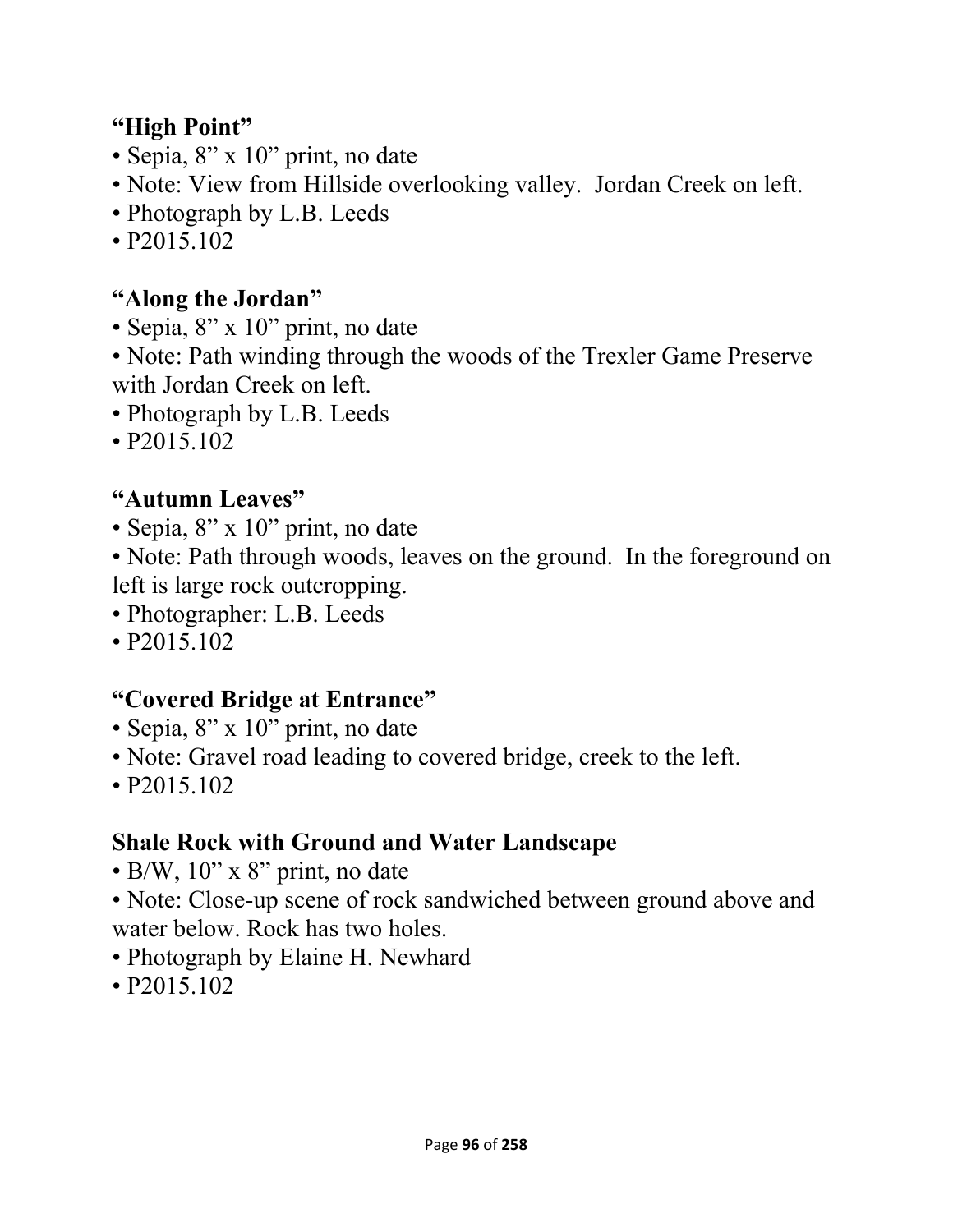## **"Grassy Slopes and the Buffalo Herd"**

- B/W, 10" x 8" print, no date
- Note: Creek on left; buffalo on hillside.
- Photograph by John A. Kubil
- P2015.102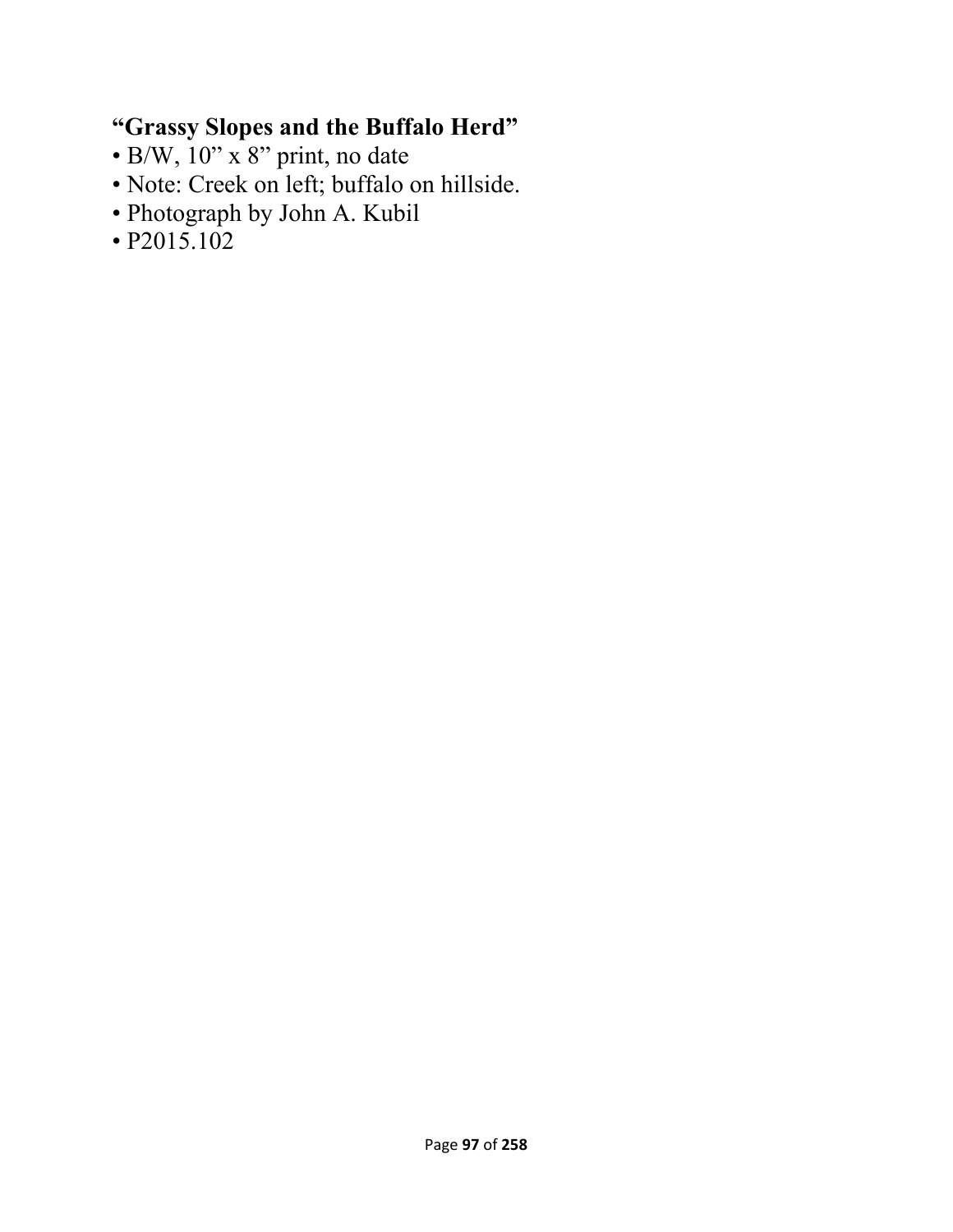### **Box 31: Trexler Game Preserve Animals**

#### **Sheep at Trexler Game Preserve**

• B/W, 3.5" x 5.5" prints (6 prints), 4/20/1930

• Note: Various scenes of sheep at Trexler Game Preserve, all taken on April 20, 1930. Two prints are identical P2015.107.11

#### **Trexler Game Preserve Animals**

• Color, 8" x 10" prints mounted on board (7 prints), no date

• Note: Four of the photographs show 7 different animal species at the Trexler Game Preserve.

### **Trexler Game Preserve Scenes**

• Color, 3.5" x 5" prints (14 prints), 1972

• Note: Photographs show animals, people, and landscape at the Preserve.

### **Trexler Game Preserve Animals**

- $\cdot$  B/W, 8" x 10" print, no date
- Note: Four bovines.
- Photograph by Elaine H. Newhart

## **White Foal**

• B/W, 7" x 9" prints (4 prints), no date

• Note: Two scenes of same white foal, people watching behind fence. Two different scenes of man with microphone and other men watching (possibly an auction).

## **Trexler Game Preserve**

- B/W, 3.5" x 4.5"prints (8 prints), no date
- Note: 8 prints of different areas of Trexler Game Preserve, including animals, barn, directional signs, and landscape.
- Photographs by Robt. B. Keck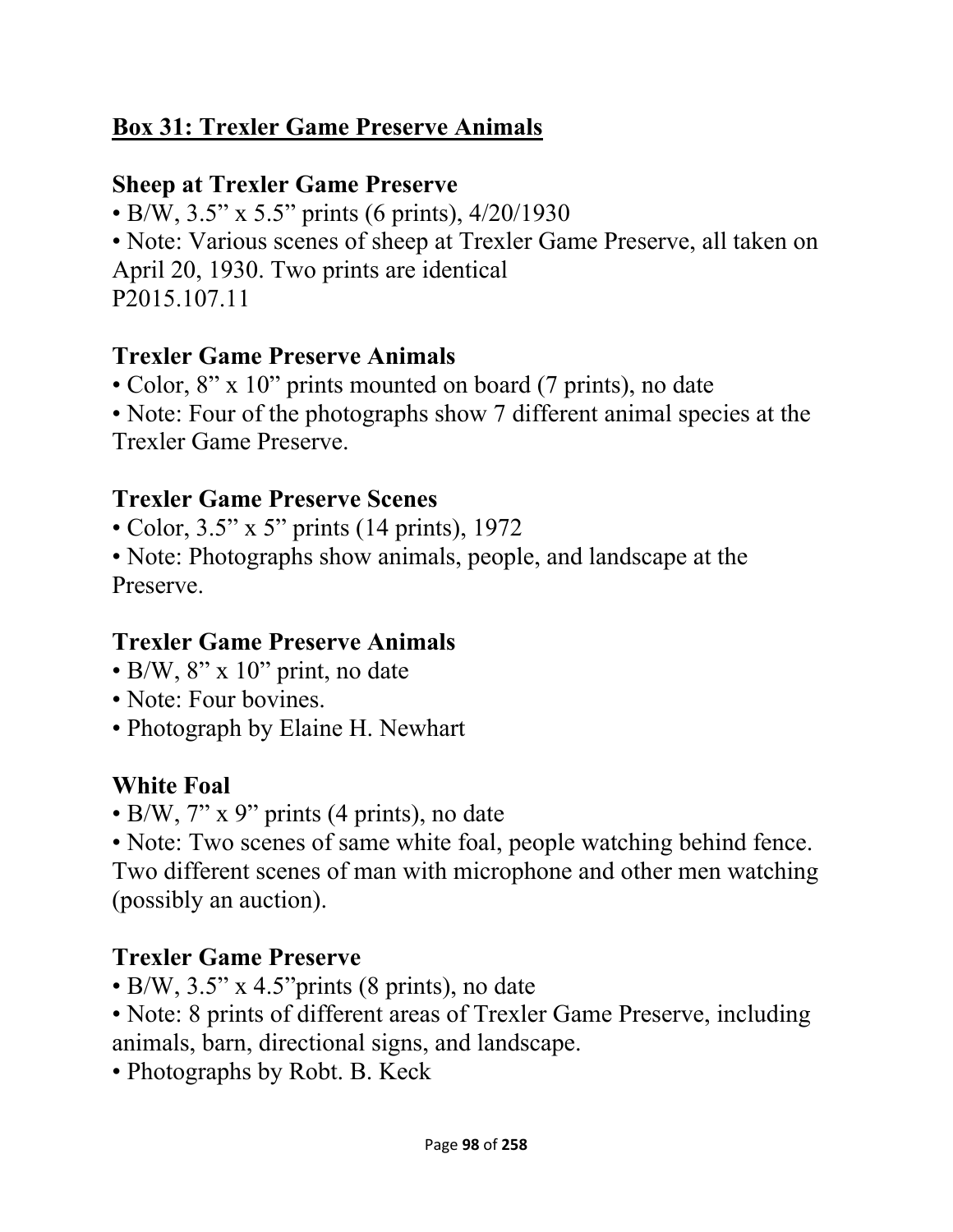#### **Trexler Game Preserve Animals**

- B/W,  $3''$  x 4.5" prints (4 prints), no date
- Note: Four photographs of Trexler Game Preserve, showing animals.

### **Animals and Visitors at the Trexler Game Preserve**

- B/W, 8" x 10" prints (2 prints), no date
- Note: Scenes of animals and visitors.
- P<sub>2014.36.02</sub>

#### **Trexler Game Preserve**

- B/W, 5.5" x 7.5" prints, (2 prints) no date
- Note: Two prints, one of small boy feedings deer while chickens look on, the other man feeding an elk.
- Copyright- Call Chronicle Newspapers Inc.

#### **Cows in Pasture**

- $\bullet$  B/W, 3.5" x 5.5" print, no date
- P1994.076.02

#### **Deer in Pen**

- B/W, 3" x 4.5" print, 1945
- Note: Mother and baby deer in pen next to donkey pen.
- P2016.26.04

#### **Ox-Yoke Acres Truck**

 $\bullet$  B/W, 8" x 10" print, no date

#### **Naval Officers at Tour Trexler Game Preserve**

- B/W, 8" x 10" prints (2 prints), no dates
- One photograph: Two navy officers walking in Trexler Game Preserve.
- Second Photograph: Four Naval officers line up with four officials on
- a hill overlooking Trexler Game Preserve.
- Officials in photographs are not identified.
- P2012.36.03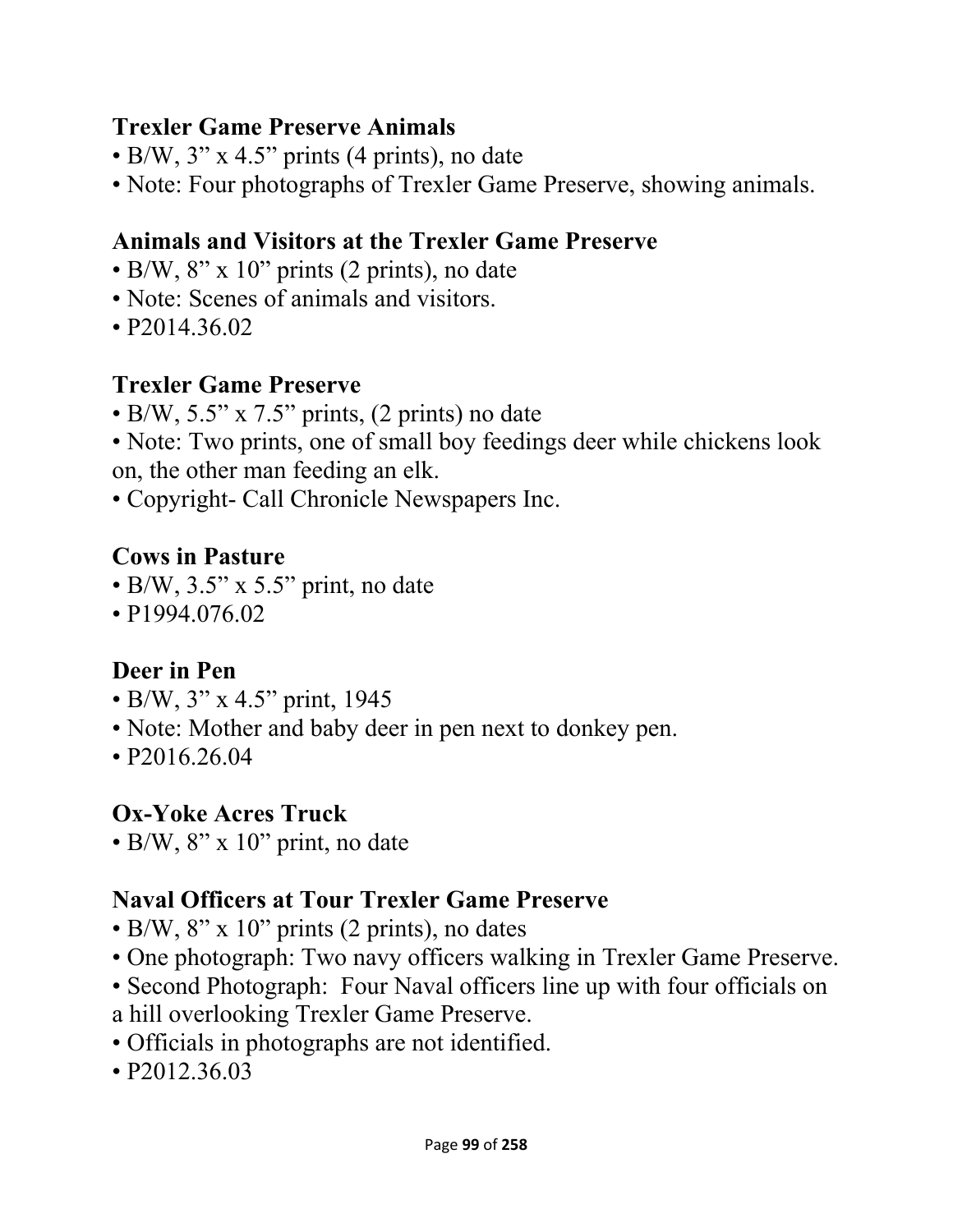#### **Official Ceremony at Trexler Game Preserve**

- B/W,  $8''$  x 10" prints (7 prints), no date
- Note: Appears to be an official ceremony at the Trexler Game

Preserve. People are not identified. The 7 photographs appear to be related.

• Photograph by Elaine H. Newhart

## **Aerial View of Trexler Game Preserve**

- B/W, 5.5" x 7" print, no date
- Note: Aerial View of Trexler Game Preserve
- Copyright-*Call-Chronicle Newspapers, Inc.*

### **Views taken in General Harry C. Trexler's Game Preserve**

- B/W, 9.5" x 5.5" paper print, no date
- Note: depicts a composite of different scenes from Trexler Game Preserve.

### **U. S. Topographical Map of the Lands of Trexler Estate**

- Paper, 10.25" x 12.25" paper, no date
- Note: Map shows Trexler Orchards, Trexler Sheep Ranch, Springwood
- Farms, Trexlertown Farms, and Trexler Trout Hatchery.
- P2015.102

### **Trexler Game Preserve Animals**

- B/W, 4" x 6" print, 1946
- Note: Taken on Labor Day, 1946.
- P2016.26.04

## **Trexler Game Preserve Animals**

- B/W, 9.5" x 13.5" print, 1946
- Note: Several animals, probably deer, at a distance along fence.
- P2012.36.02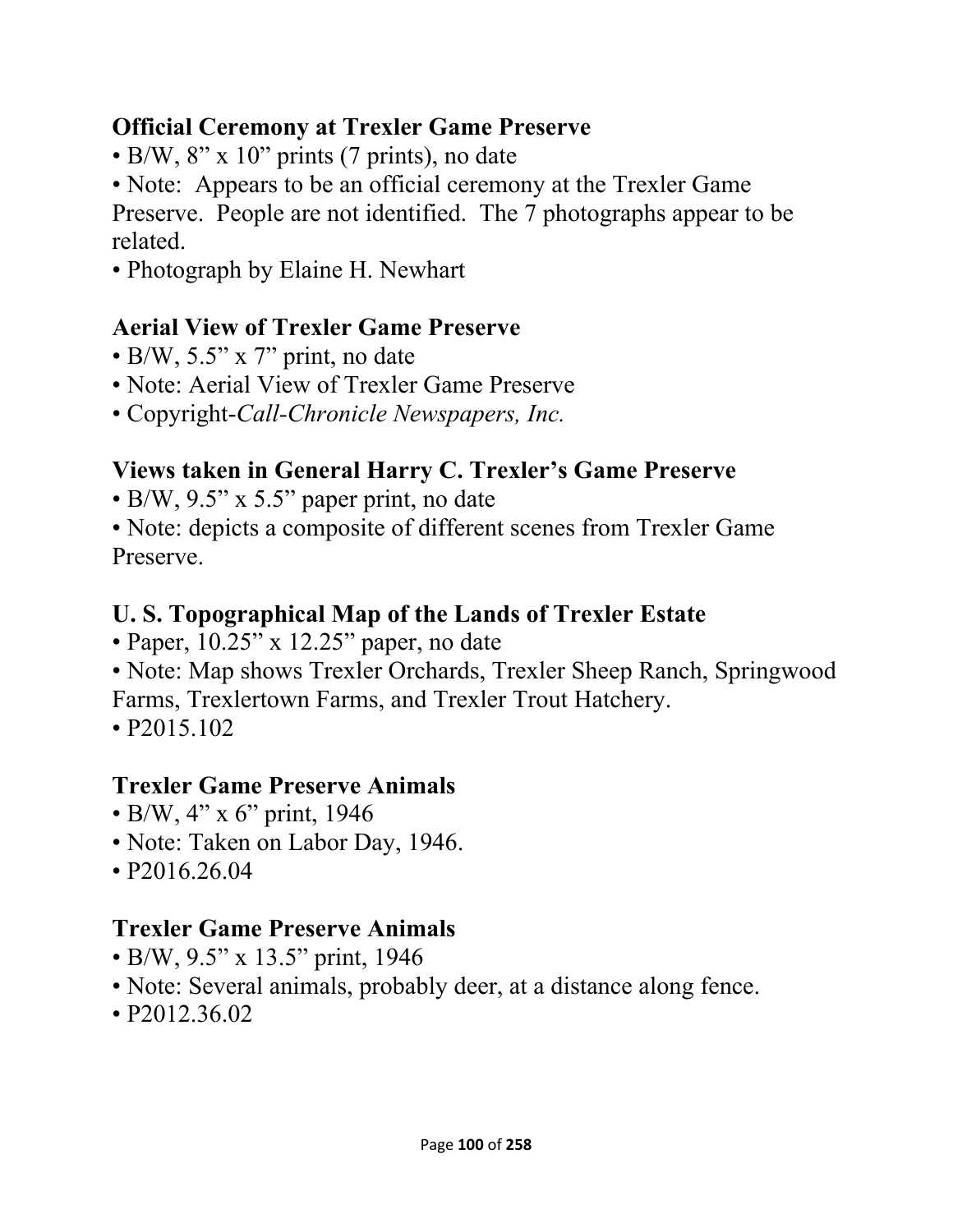#### **Horses in Corral**

• B/W, 7" x 9" print, 4/3/1978

• Note: Numerous horses in several corrals. Large crowd stands nearby. Received from Office of County Executive.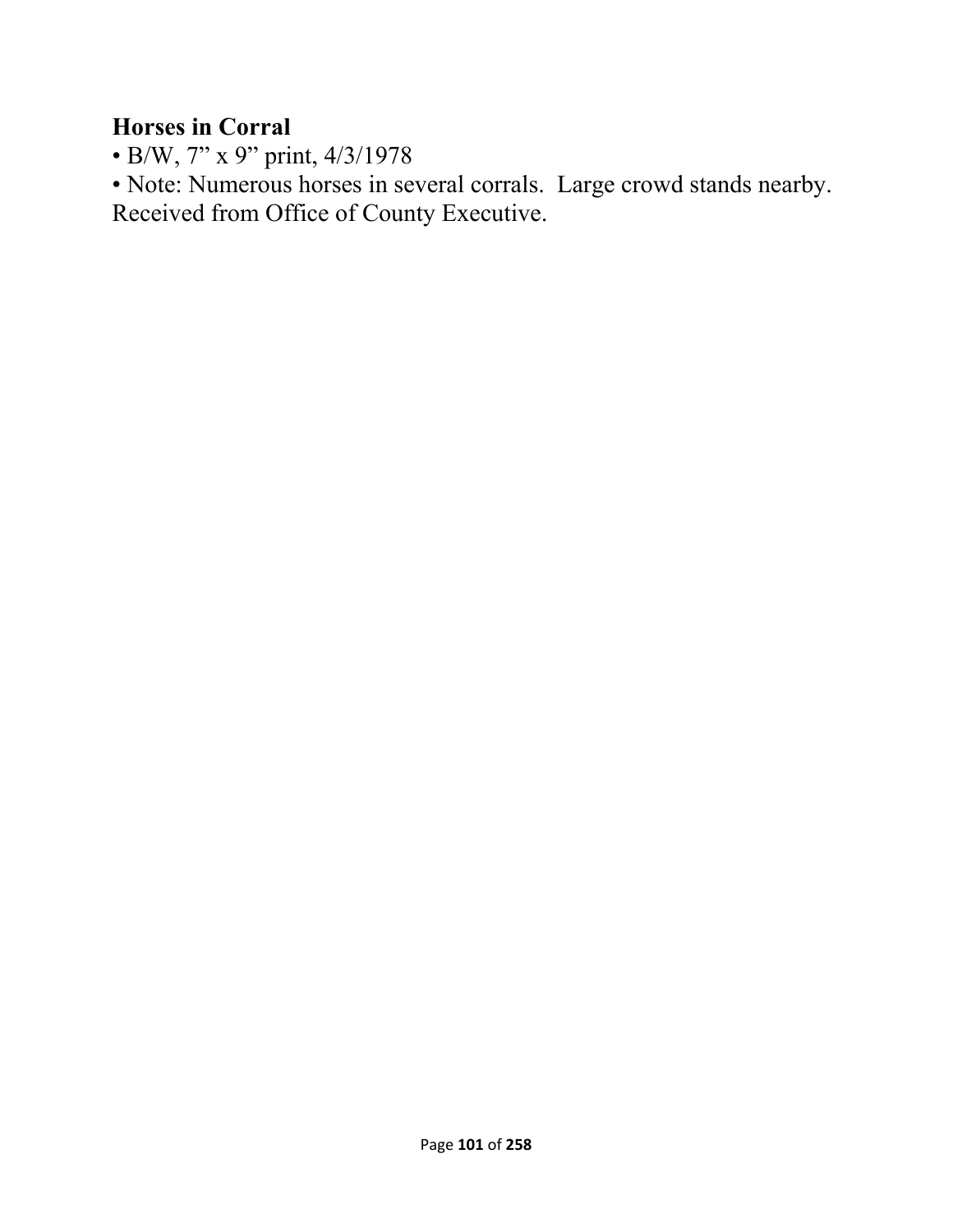### **Box 32: Trexler Game Preserve Elk**

### **Three Elk Crossing River**

- Color, 8" x 10" print on board, no date
- Note: Three Elk crossing river, appears to be later in the year.

## **Elk in Creek at Trexler Game Preserve**

- B/W, 7" x 8.75" print, 9/28/1960
- Note: Bull Elk in stream facing left. Dark border around image,

appears to have been taken from inside a structure. Red numbers etc. probably indicate image to be used in publication.

## **Bull Elk at Trexler Game Preserve**

- Sepia, 8" x 10" print, no date
- Note: Bull elk in field in foreground. Two other elk behind.
- Photograph by L.B. Leeds.
- 2015.102

## **Master of the Herd**

- Sepia, 8" x 10" print, no date
- Note: Bull elk in field, one elk stands behind him. Similar to above photo, except for one fewer elk.
- P2015.102, 13

## **Three Elk in Field by Creek**

- B/W, 7" x 9.5" print, no date
- Note: Three elk in foreground, two together, one alone. Road on right side of photograph winding up hillside.
- Photograph by M.L.C. Frantz, *Morning Call*
- P2014.36.02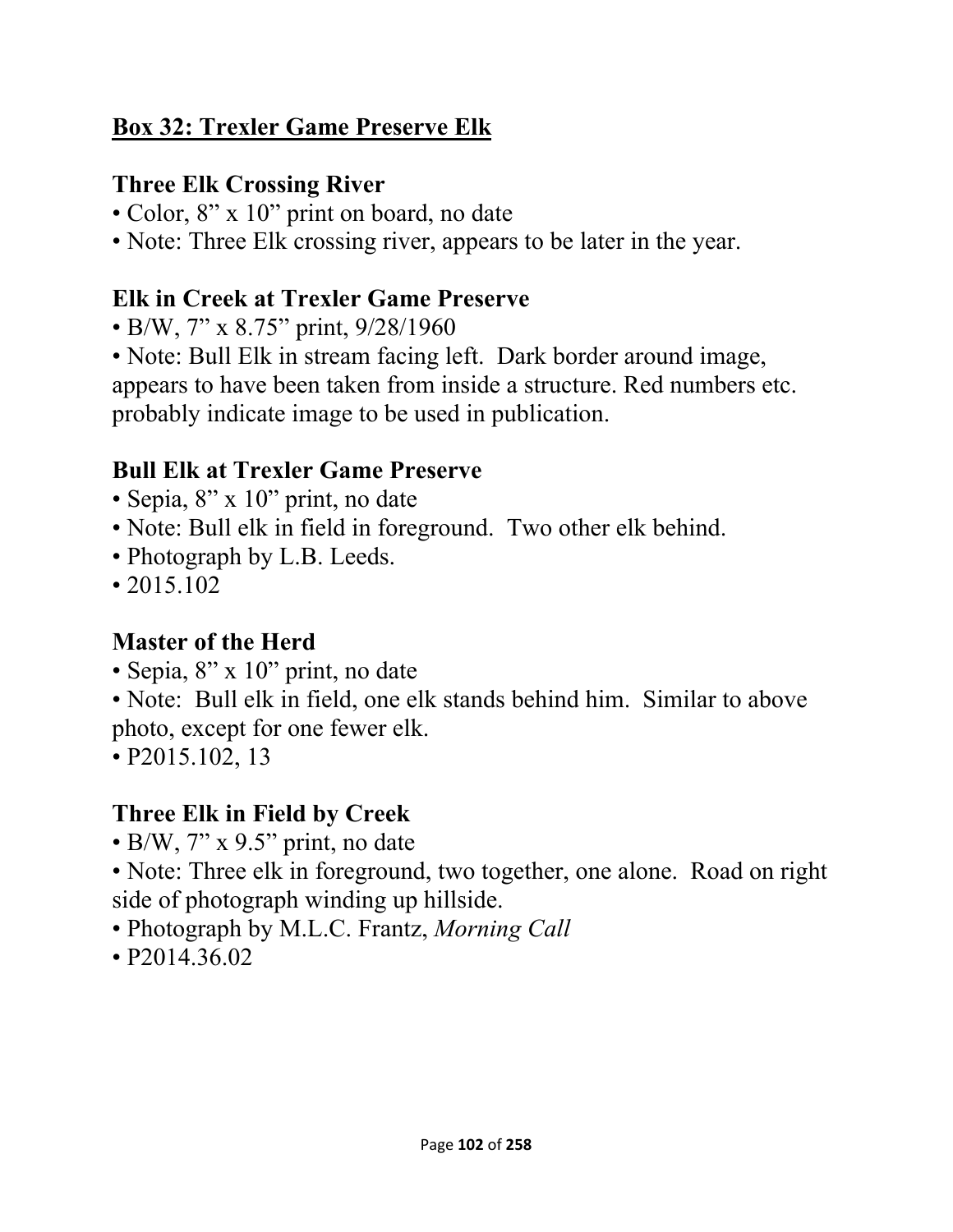### **Elk Family**

- Sepia, 8" x 10" print, no date
- Note: Three elk in field. Bull elk is standing to the right alone.
- Photograph by L.B. Leeds
- 2015.102

## **Herd of Elk**

- Sepia, 8" x 10" print, no date
- Note: Herd of elk, in field, walking away from viewer.
- Photograph by L.B. Leeds
- P2015.102

# **Herd of Elk**

- Sepia, 8" x 10" print, no date
- Note: Herd of elk with one elk standing in front of others.
- Photograph by L.B. Leeds
- P2015.102

## **Single Elk in Field**

- Sepia, 8" x 10" print, no date
- Note: Elk in field standing alone. Tree line in background.
- Photograph by L.B. Leeds
- P2015.102

## **Single Elk under Tree**

- Sepia, 8" x 10" print, no date
- Note: Single elk standing under tree. Elk is looking to the left
- Photograph by L.B. Leeds
- P2015.102

# **Elk on Hillside**

- $\bullet$  B/W, 8" x 10" print, no date
- Note: Herd of elk scattered across hillside.
- Photograph by John A. Kubil, Allentown Photographic Studio
- P2015.102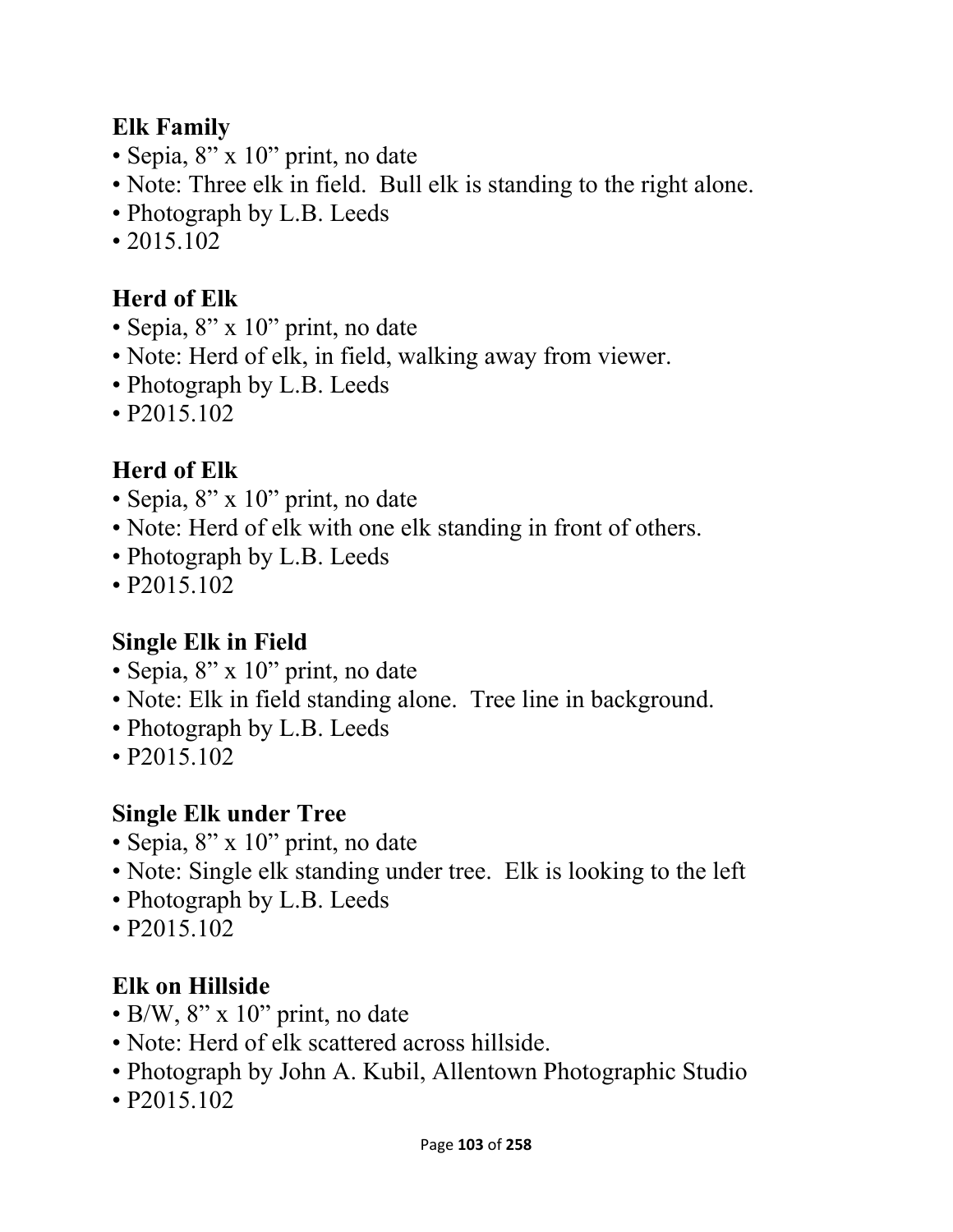### **"A Fine Group of Wapiti"**

- $\cdot$  B/W, 6.5" x 9.5" print, no date
- Note: Herd of elk with trees in background.
- Photograph by M.L.C. Frantz, *Morning Call*
- P2015.102, 12

# **Elk Herd**

- $\cdot$  B/W, 6.5" x 9.5" print, no date
- Note: Very similar to photograph above
- Photograph by M.L.C. Frantz, *Morning Call*
- P2015.102

## **Elk Herd on Hillside**

- B/W, 8" x 10" print, no date
- Note: Photograph taken from above. Elk herd is on hillside with one elk separate from herd.
- Photograph by John A. Kubil, Allentown Photographic Studio
- P2014.36.02

## **Elk Herd on Hillside**

- B/W, 8" x 10" print, no date
- Note: Photograph is taken from above. Similar to photograph above. View is closer, so elk are more distinct. Lone tree on right-side of photograph.
- Photograph by John A. Kubil, Allentown Photographic Studio
- P2014.36.02

## **"Wapiti Traversing Field"**

- B/W,  $8'' \times 10''$  print, no date
- Note: Herd of elk ascending hill. Tree on left side in foreground.
- P2015.102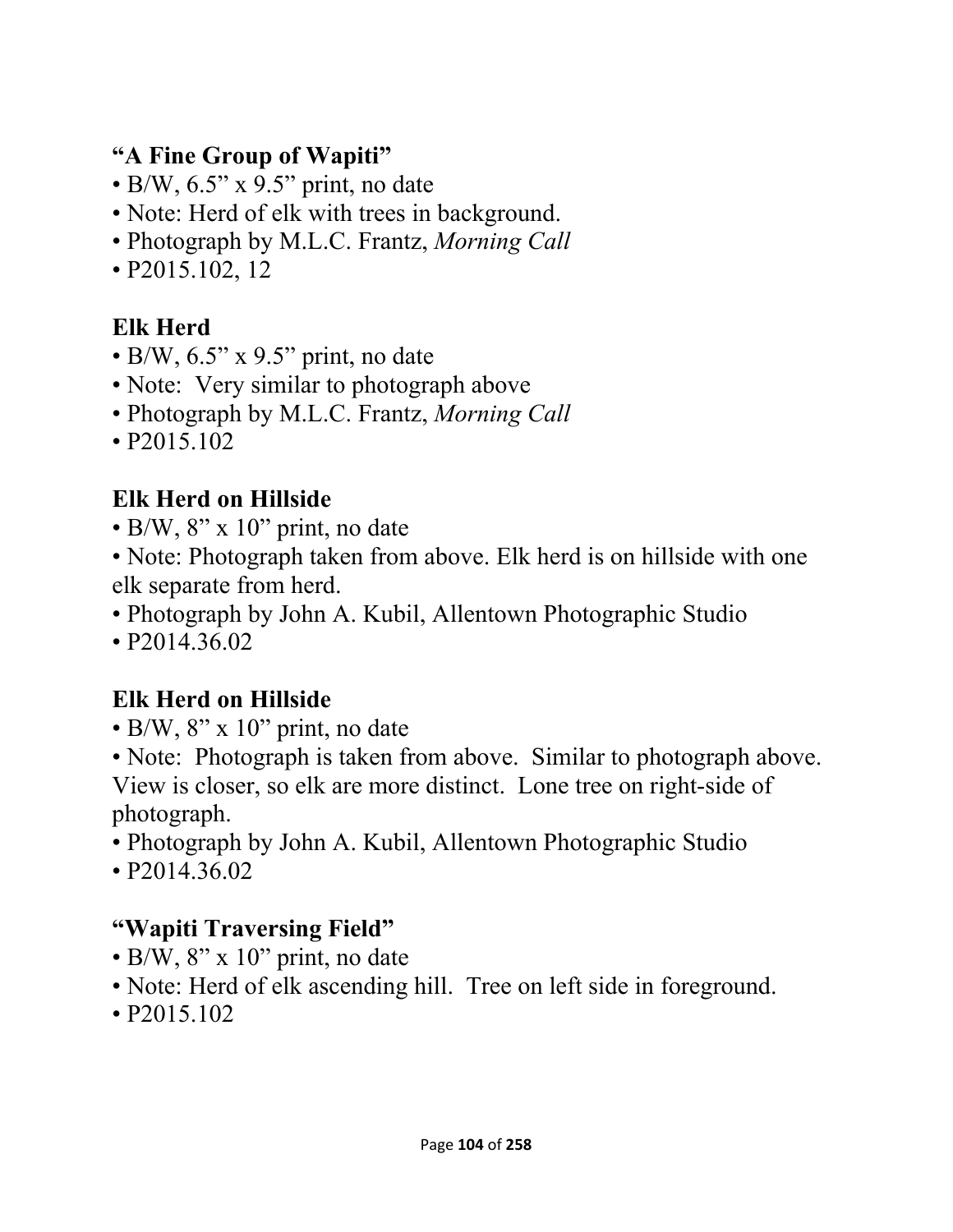### **"Wapiti and Buffalo in Field"**

- $\bullet$  B/W, 8" x 10" print, no date
- Note: Elk at top of hill, buffalo ascending hill on right.
- P2015.102

# **Elk Herd and Flock of Sheep in the Distance**

- B/W,  $8'' \times 10''$  print, no date
- Note: Elk herd in the foreground on hillside, sheep flock in the background on hillside.
- Photograph by John A. Kubil, Allentown Photographic Studio
- P2015.102

# **Elk in Field Alone**

- Sepia, 4.5" x 6.5" print, no date
- Note: Elk standing in field alone facing viewer.
- P<sub>2</sub>105.102

# **A Pet**

- $\cdot$  B/W, 9.5" x 7.5" print, no date
- Note: Elk standing on back legs taking food from a man.
- Photograph by L. B. Leeds
- P2015.102

## **The Gamekeeper and his Pet**

- Sepia, 8" x 10" print, no date
- Note: Gamekeeper is feeding elk.
- Photograph by L. B. Leeds
- P2015.102

# **Death of Elk**

- Sepia, 7.5" x 9.5" print, no date
- Note: Gamekeeper, with pistol in his hand, kneels next to dead elk.
- P2015.102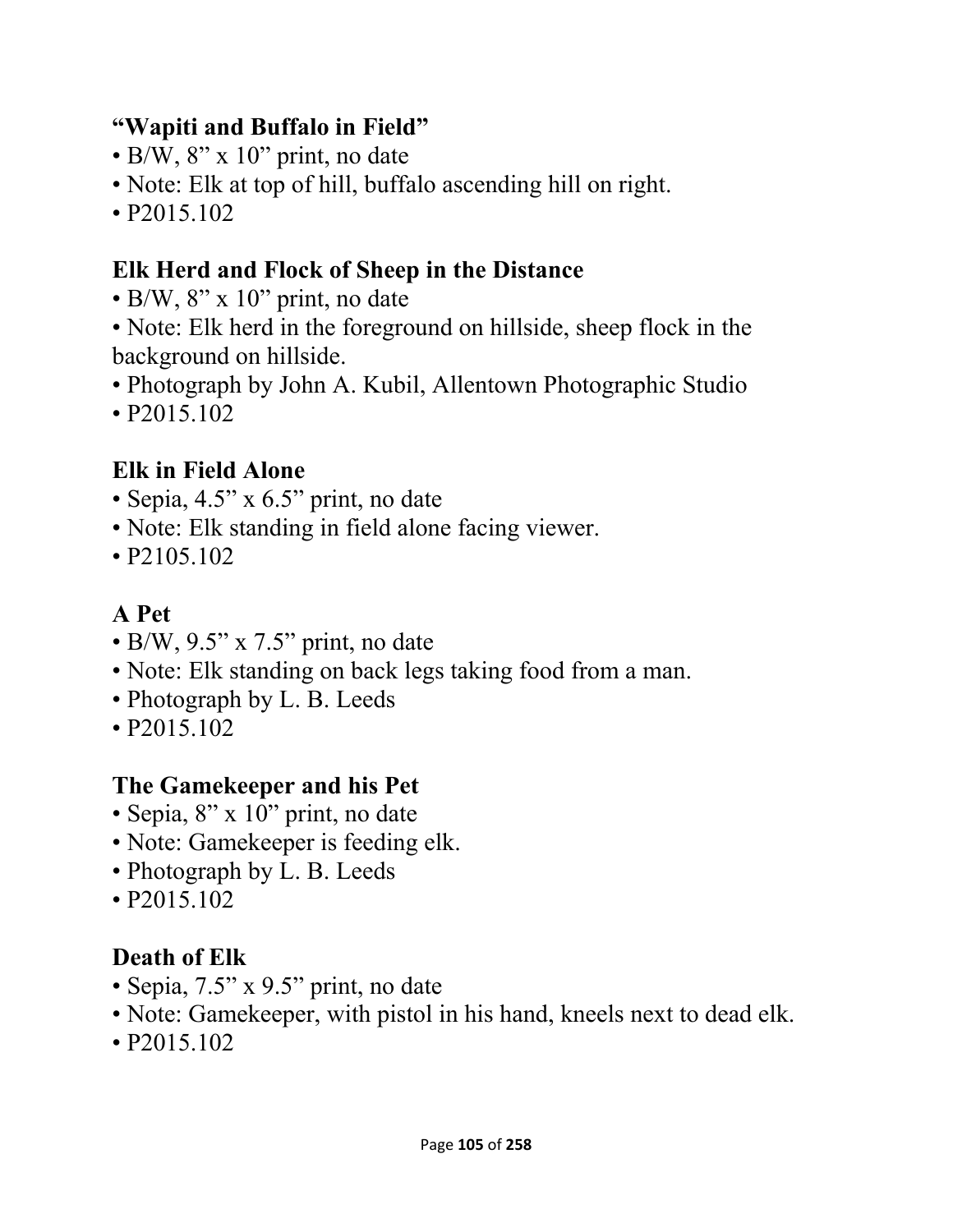#### **Scenes of Elk in Trexler Game Preserve**

- Sepia, 3" x 4" prints (12 prints), no dates
- Note: Several scenes of elk in fields, some with gamekeeper, and some with dead elk (similar to above).
- P2015.102

## **Lone Elk**

- B/W, 4" x 6" print, 1941
- Note: Lone elk with antlers, facing left and standing in front of tree.
- P2016.26.04

## **Two Elk**

• B/W, 4" x 6" print, 1941

• Note: Elk with antlers (same as in photograph above) with young elk. Standing in field.

• P2016.26.04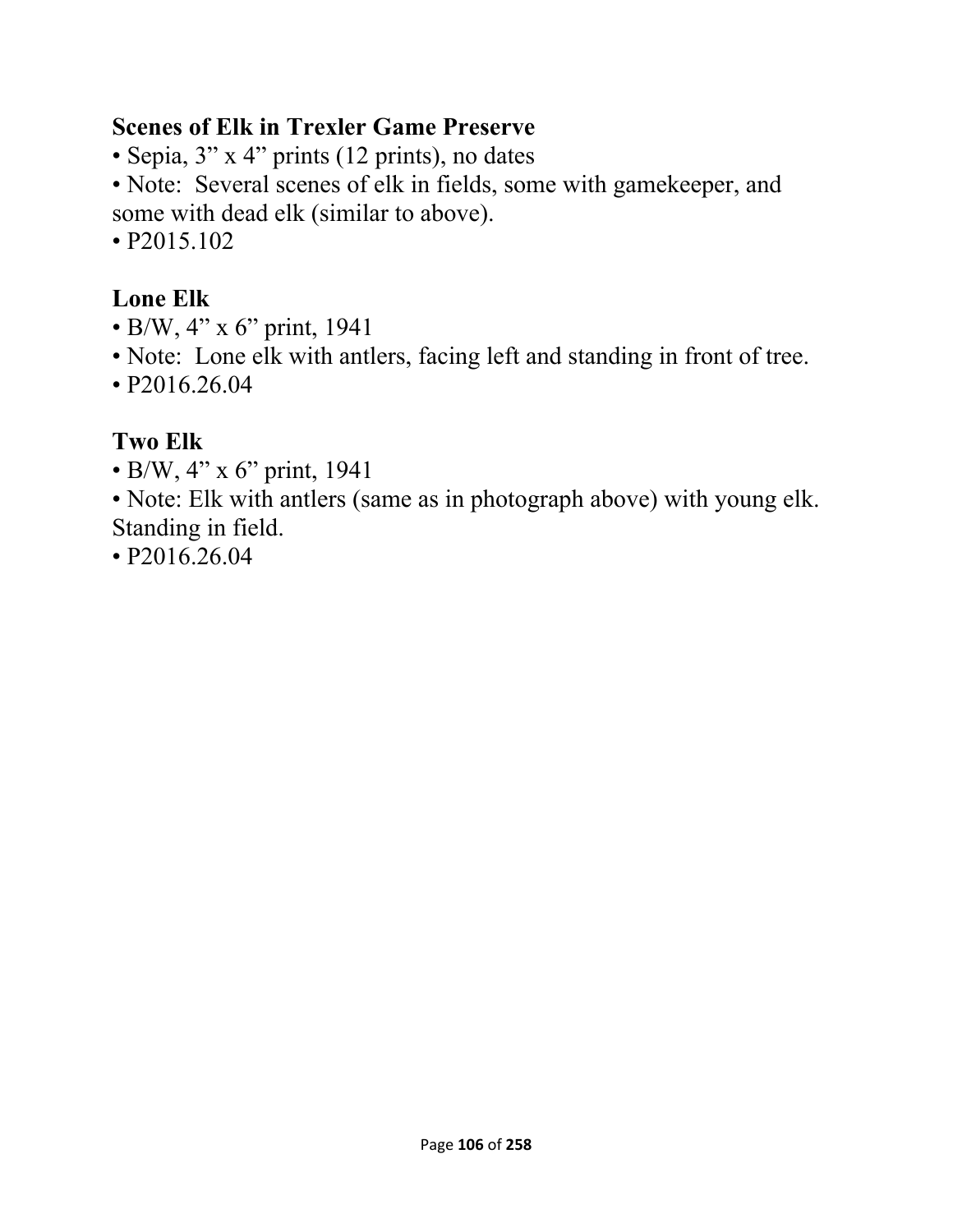### **Box 33: Trexler Game Preserve Buffalo**

### **Buffalo in Jordan Creek**

- Color, 4.5" x 6.5" print with mat 7" x 9", no date
- Note: Small herd of buffalo walking in creek, several other buffalo on
- land. Trees in blossom on the right.
- A  $1999.145.022$

### **Buffalo in Jordan Creek Heading Upstream**

- Color, 8" x 10" print, no date
- Note: Small herd of buffalo in Jordan Creek heading upstream (backs are to viewer). Shadow of tree is noticeable on right side of bank.

## **Buffalo in Jordan Creek Heading Upstream**

- Color, 8" x 10" print on board, no date
- Note: Small herd of buffalo in creek moving upstream with backs to viewer.

### **Buffalo in Jordan Creek Heading Upstream**

- Color, 8" x 10" print on board, no date
- Note: Herd of buffalo moving upstream viewed from left side. In the background are trees and a wooded hillside. In foreground a branch hangs over gravel bank and creek.

## **Buffalo Standing in Jordan Creek**

- Sepia, 7.25" x 9" print, 1938
- Note: Buffalo standing in scattered fashion in creek; some in background are moving upstream.

## **Lone Buffalo in Jordan Creek**

- Sepia, 8" x 10" print, no date
- Note: Lone buffalo moving from creek to right-hand bank. Right side is a wooded slope.
- Photograph by L.B. Leeds
- P2015.102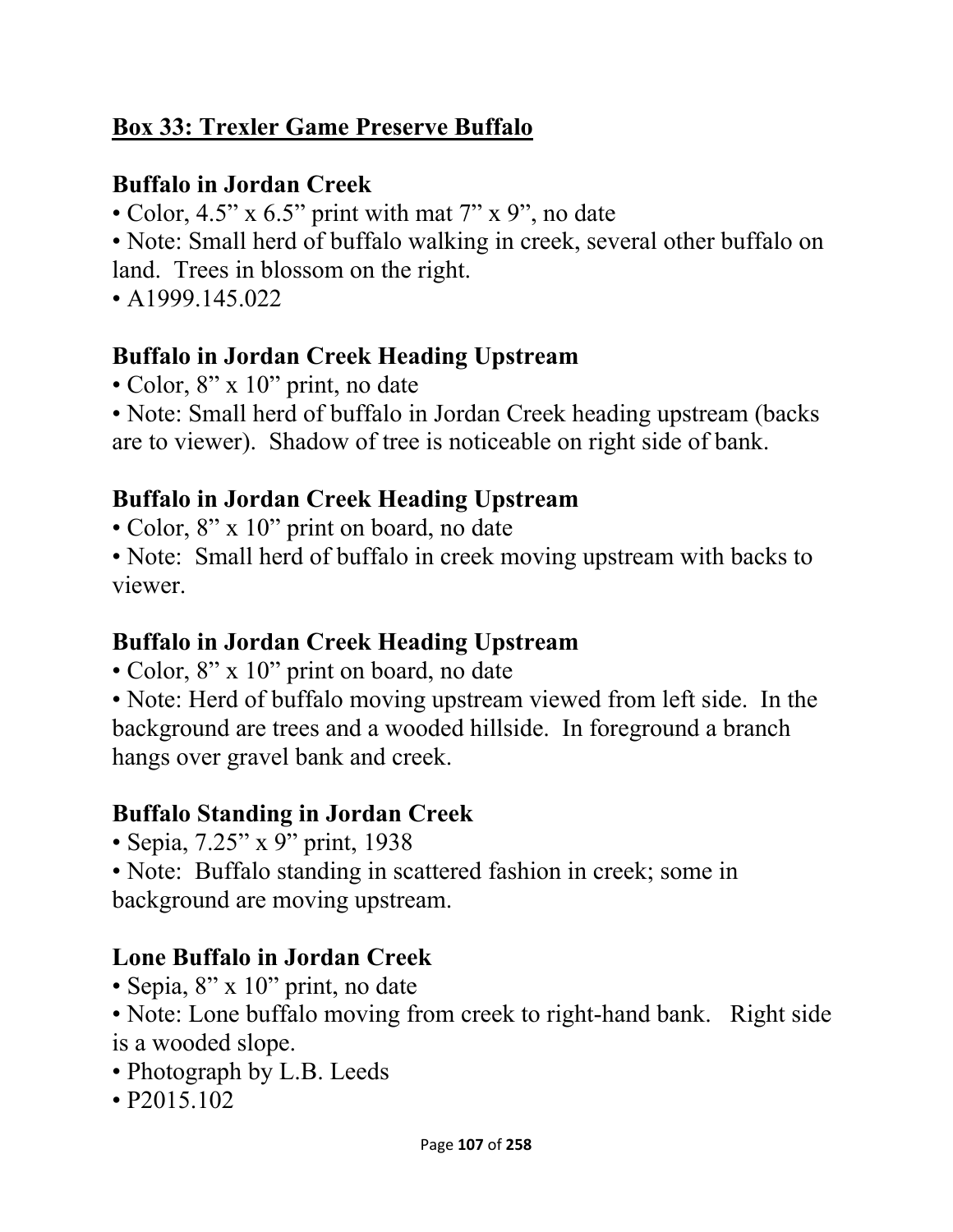## **Buffalo in Jordan Creek**

- $\bullet$  B/W, 5" x 6.5" print, no date
- Note: Buffalo are in Jordan Creek and on left and right side of bank.
- Copyright: *Call-Chronicle Newspapers, Inc.*

# **The Buffalo Herd**

- B/W, 8" x 10" print with border (3 prints with slight tonal difference, one has wider border), no date
- Note: Grazing herd of buffalo on hillside. Tree on left in foreground.
- Photograph by John A. Kubil, Allentown Photographic Studio
- P2015.102, P2014.36.02

# **Buffalo at the Trexler Game Preserve**

- B/W, 8" x 10" print, no date
- Note: Buffalo grazing on hillside. Small line of trees in middle of photograph.
- P2015.102

# **Lights and Shadows**

- B/W,  $8'' \times 10''$  print, no date
- Note: Buffalo grazing on hillside, trees in foreground.
- Photograph by John A. Kubil Allentown Photographic Studio
- 2015.102 16

# **50 Tons of Prime Buffalo Meat**

- B/W,  $8''$  x 10" print (3 prints), no date
- Note: Buffalo grazing on hillside, trees frame buffalo on left and right side.
- Photograph by John A. Kubil Allentown Photographic Studio
- 2015.102, P2014.36.02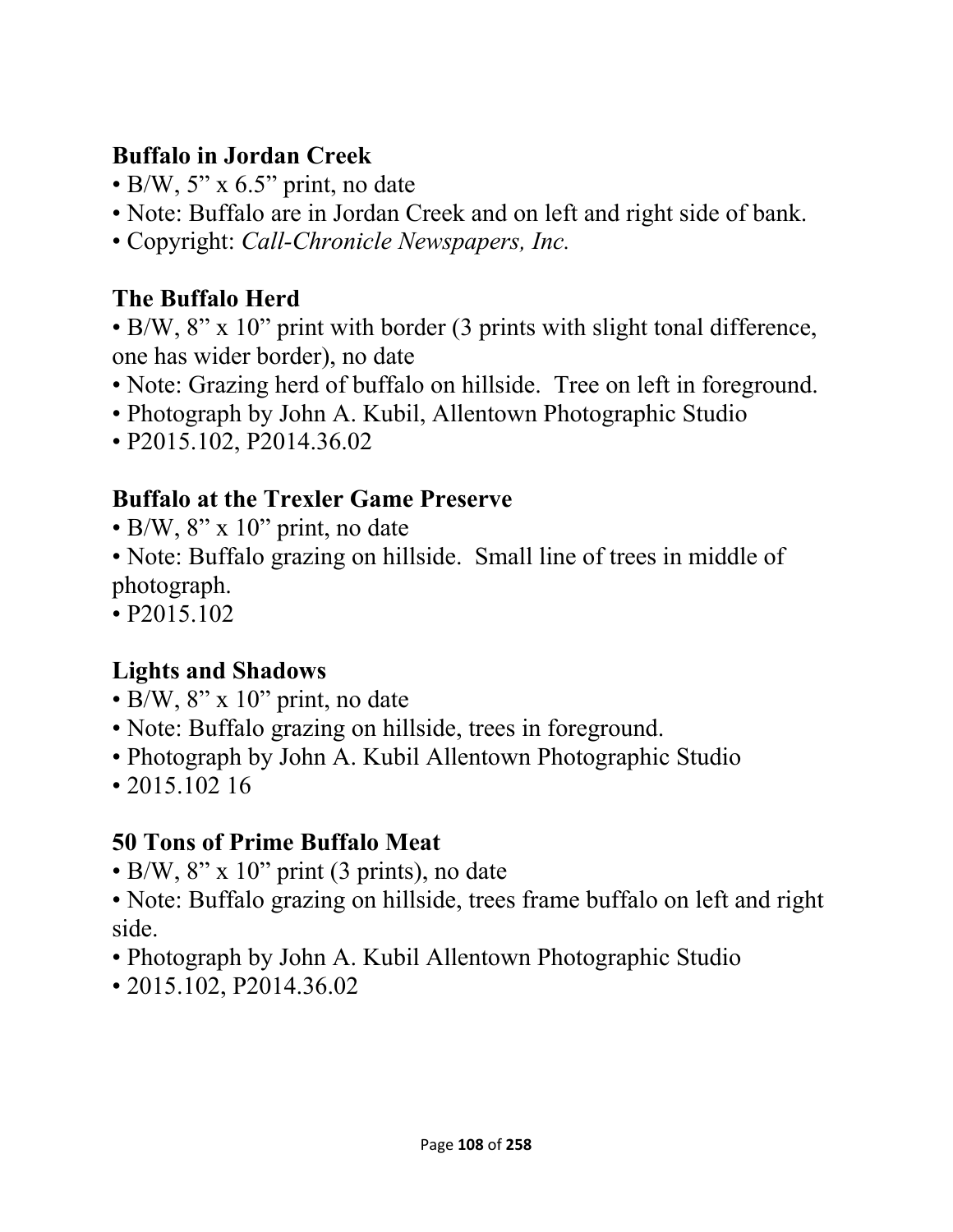## **50 Tons of Prime Buffalo Meat "Allentown Fair Program"**

- B/W, 11"x 7" print, 7/6/37
- Note: "Cut made by Berkmeyer Keck for Allentown Fair Program"
- P2014.36.02

# **Shedding Time**

- B/W,  $8'' \times 10''$  print, no date
- Herd of grazing buffalo coming toward viewer, sloping hill in background, woods in far background.
- P2015.102

## **Trexler Orchard-West Side-Trexler Game Preserve**

- B/W, 8" x 10" print (4 identical prints), no date
- Note: Buffalo on hillside, with one buffalo leading the herd. Trexler Orchards in background.
- Photograph by John A. Kubil Allentown Photographic Studio
- P2015.102, P2014.36.02

#### **Buffalo at the Trexler Game Preserve**

- Sepia, 7.5" x 9.5" print, no date
- Note: Six buffalo in field, facing left. In background are hills, some wooded.
- P2015.102

## **Buffalo near Creek Bed**

- B/W, 7" x 9" print, no date
- Note: Buffalo on both side of creek bed.
- P2014.36.02

## **Buffalo at the Trexler Game Preserve**

- B/W, 4" x 6" print, 7/4/1945
- Note: Buffalo are lying down in a field at the Preserve.
- P2016.26.04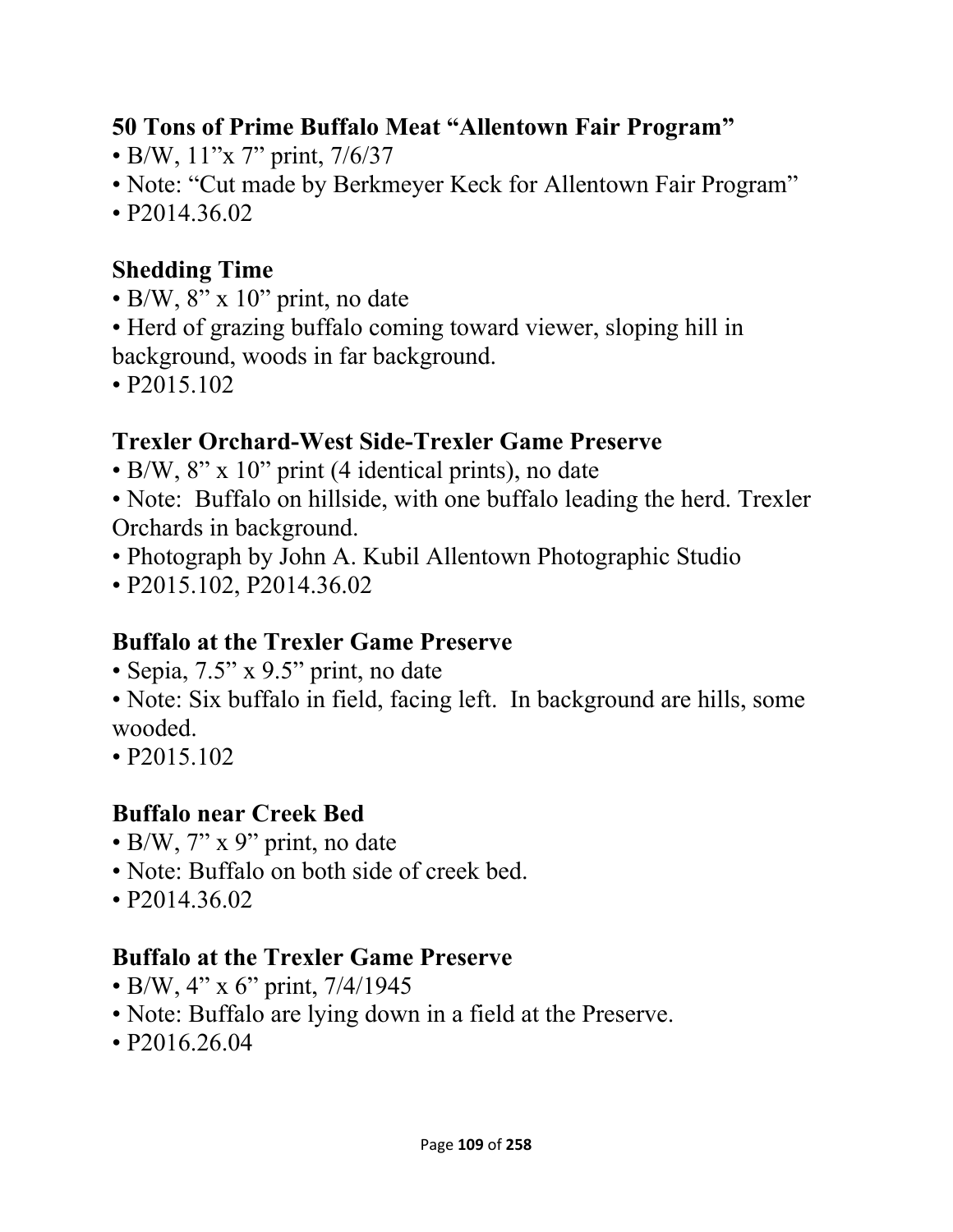#### **Buffalo at Trexler Game Preserve**

- B/W, 3.5" x 5.5" matted prints (5 different views), no date
- Note: five different scenes of buffalo in Trexler Game Preserve fields.
- P2014.36.02

#### **Buffalo at Trexler Game Preserve**

- B/W, 3" x 5" matted prints, no date
- Note: Two different scenes: small buffalo herd near building; they appear to be in a fenced-in area.
- P2014.36.02

#### **Buffalo at Trexler Game Preserve**

- B/W, 2.5" x 4" matted prints (4 different views), no date
- P2014.36.02

#### **Buffalo along Jordan Creek**

- $\bullet$  B/W, 7.5' x 13.75" print, no date
- Note: Buffalo by Jordan River grazing. One buffalo is laying down. Tree in full bloom in right side corner of photograph. Creek in

background.

• P2012.36.02

#### **Buffalo Walking on Hill**

- Sepia, 10.75" x 13.5" print, no date
- Note: Nine buffalo on hill walking towards viewer. In background are hills with some trees.
- A1999.145.022

#### **Buffalo on Hill**

- Sepia, 10.75" x 13.5" print, no date
- Note: Buffalo on hill, most turned sideways. In the foreground is a field.
- $\cdot$  A1999.145.022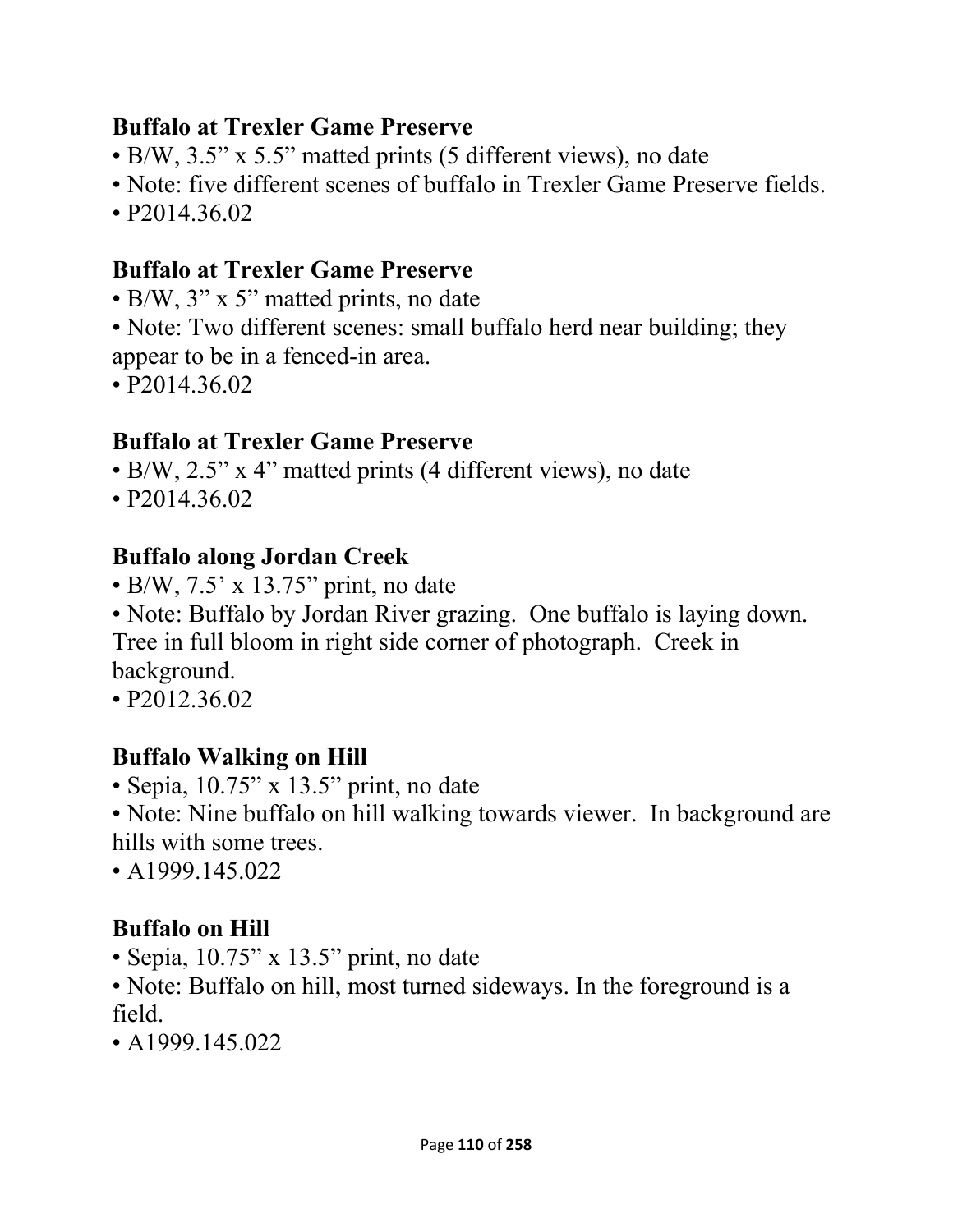#### **Buffalo on Hillside at Trexler Game Preserve**

• Sepia, 12" x 13" print, no date

• Note: Buffalo walking across hill. Note tractor/car tracks on right side of photograph.

• A 1999.145.022

# **Buffalo in Field**

• B/W, 10.75" x 8" print (2 identical prints), no date

• Note: Vertical image of buffalo in field walking toward viewer. Print appears to be from a magazine or newspaper, not a photographic print.

# **Scenes of Buffalo in Field**

- Sepia, 3" x 4" prints, no date
- Note: Four scenes of buffalo in fields:
	- Lone buffalo in a field
	- Lone buffalo in field
	- Several buffalo in field
	- Approx. 8 buffalo in field, road in background
- P2015.102

## **Scenes of Buffalo in Trexler Game Preserve**

- B/W, 3" x 4" prints, no date
- Note: Four scenes of buffalo at Preserve, 3 in fields, one in enclosure:
	- Herd of buffalo in field, horses in background
	- Buffalo lying down, others standing up, horses in background
	- Two buffalo lying down in enclosure
	- Herd of buffalo lying down in field, horses in background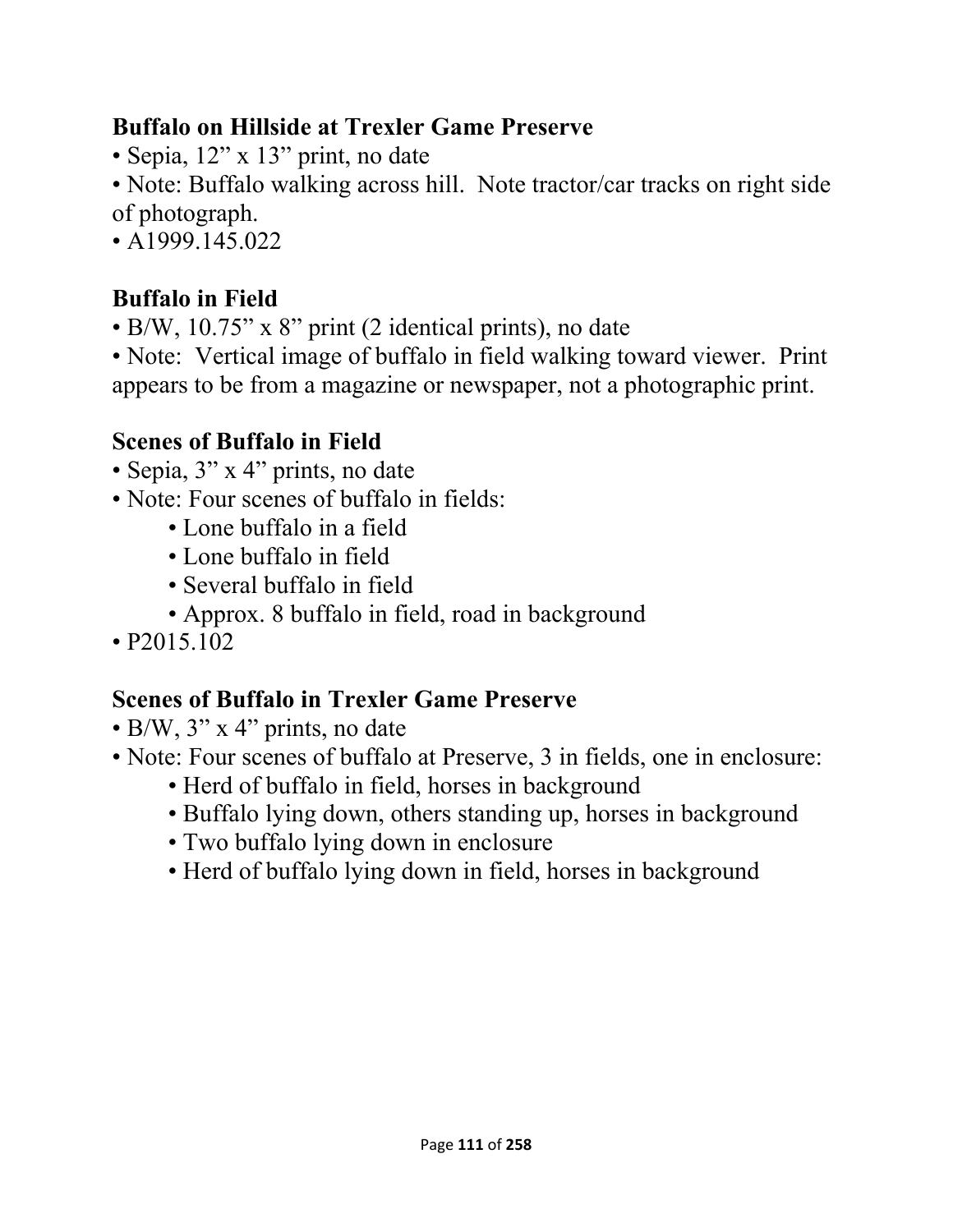#### **Scenes of Buffalo**

• B/W, 3.75" x 5.5" prints (31 total, multiple duplicates of all the scenes), no date

• Note: Various scenes of buffalo herds in fields or buffalo in woods or in creek. Scenes include:

- Lone buffalo in creek (4)
- Lone buffalo in field (4)
- Lone buffalo on path in woods (4)
- 2 buffalo on path in woods (3)
- Small herd of buffalo in field (4)
- Small buffalo herd in field (4)
- Buffalo herd grazing on hillside, tracks circling hillside (4)
- Two buffalo by creek (4)
- Photographs by Dr. D. Geo Kuelht

#### **Scenes of Buffalo on Hill**

• B/W, 3.75" x 5.75" prints, no date

• Note: Two different scenes of buffalo on hillsides with trees in background.

## **Buffalo in Woods**

- $\bullet$  B/W, 4" x 6" print, no date
- P2016.26.04

#### **Buffalo in Corral**

- B/W,  $7''$  x 9" print, no date
- Note: Buffalo in long narrow coral; several men look into corral.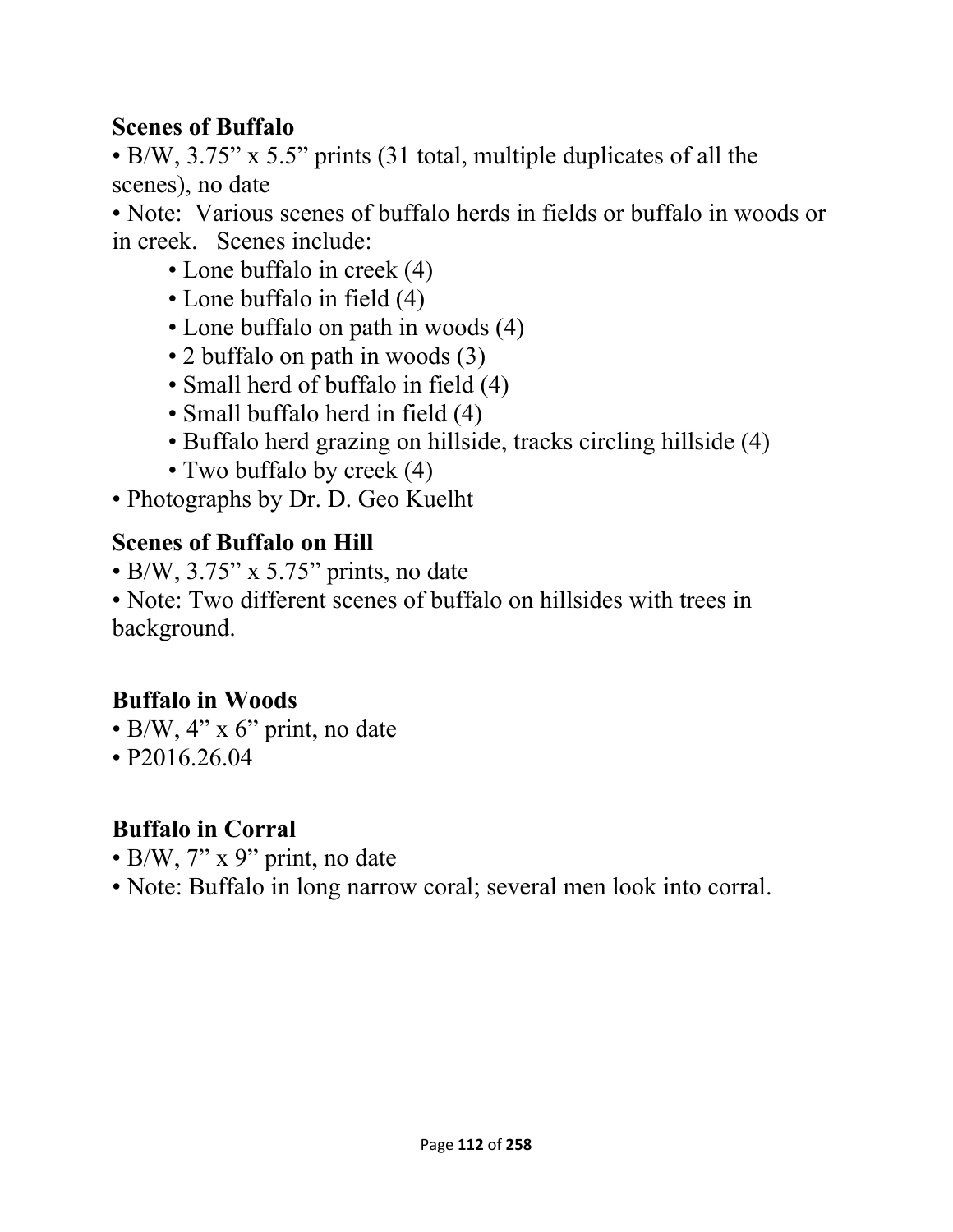## **Box 34: Trexler Sheep Ranch**

## **Trexler Sheep Ranch- Haas Bldgs. in Foreground, Looking North**

- $\cdot$  B/W, 8" x 10" print, no date
- Note: Aerial view of Trexler Sheep Ranch.
- Aerial Photograph No. 4769.
- Credit line "Aero-Graphic Corp. Photo" when published or
- reproduced.
- P2015.102

## **Trexler Sheep Ranch-Schuler Sheep Shed in Foreground, Looking Northeast**

- B/W, 8" x 10" print, no date
- Note: Aerial view of Trexler Sheep Ranch.
- Aerial Photograph No. 4771.
- Credit line "Aero-Graphic Corp. Photo" when published or reproduced.

P2015.102

## **Sheep at Sundown-Trexler Sheep Ranch**

- B/W, 8" x 10" prints (2 prints), no date
- Note: Two photographs of group of sheep being herded at sundown. Man stands in dirt road in background. Both images are similar, with minor variations.
- Photographs by John A. Kubil, Allentown Photographic Studio

• P2015.102

## **Sheep Homeward Bound at Sundown**

- $\cdot$  B/W, 8" x 10" print, no date
- Note: Sheep being herded home at sundown. Note man in background behind sheep herd.

Photograph by John A. Kubil, Allentown Photographic Studio

• P<sub>2014</sub>.36.04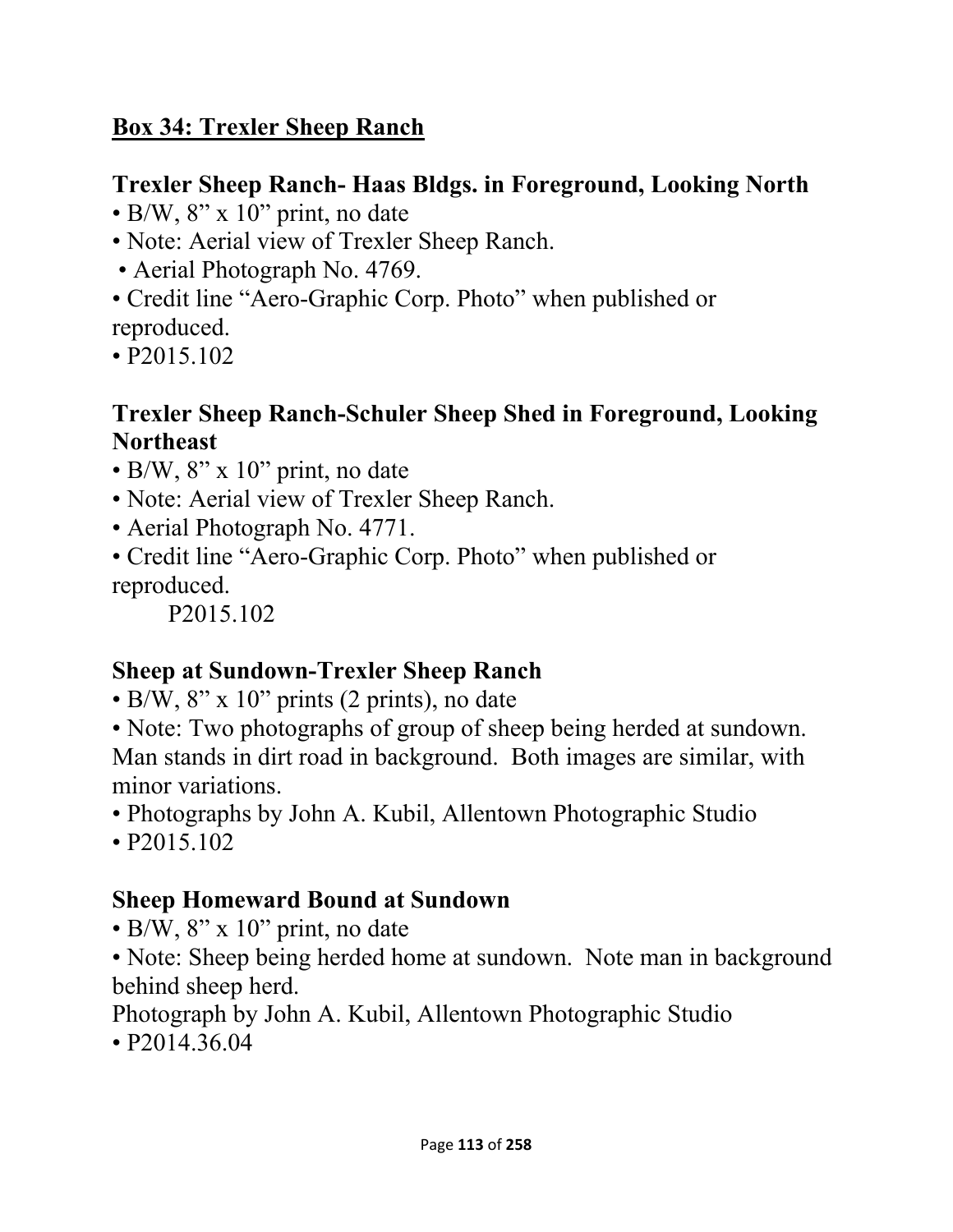## **Sheep Herd at Trexler Ranch**

- $\bullet$  B/W, 7.5" x 10" print, no date
- Note: Sheep being herded, moving away from viewer and heading along path. Trees/bushes along path.
- Photograph by M.L.C. Frantz, *Morning Call*, Allentown, PA
- P2014.36.04

# **Sheep Knee Deep in Pasture at Trexler Sheep Ranch**

- B/W,  $8'' \times 10''$  print, no date
- Note: Sheep close together in pasture in foreground and background hillside. Fence marking off pasture.
- Photograph by M.L.C. Frantz, *Morning Call*, Allentown, PA
- P2015.102

# **Sheep in Pasture at Trexler Sheep Ranch**

- B/W,  $8'' \times 10''$  print, no date
- Note: Sheep in pasture in foreground. Note on back: "Part of 4000" head of sheep in a new pasture."
- Photograph by M.L.C. Frantz, *Morning Call*, Allentown, PA
- P2014.36.04

# **Spring Lambs-Trexler Sheep Ranch**

- B/W,  $8$ " x 10", no date
- Note: Spring lambs in foreground, sheep on hill in background.
- Photograph by John A. Kubil, Allentown Photographic Studio
- P2015.102

# **Sheep Herd-Trexler Ranch**

- B/W,  $8'' \times 10''$  print, no date
- Note: Flock of sheep along dirt road moving away from viewer moving away from viewer. Sheep are walking along a dirt path.
- Photograph by M.L.C. Frantz, *Morning Call*, Allentown, PA
- Featured in *The Morning Call*, Friday, October 18, 1929.
- P2015.102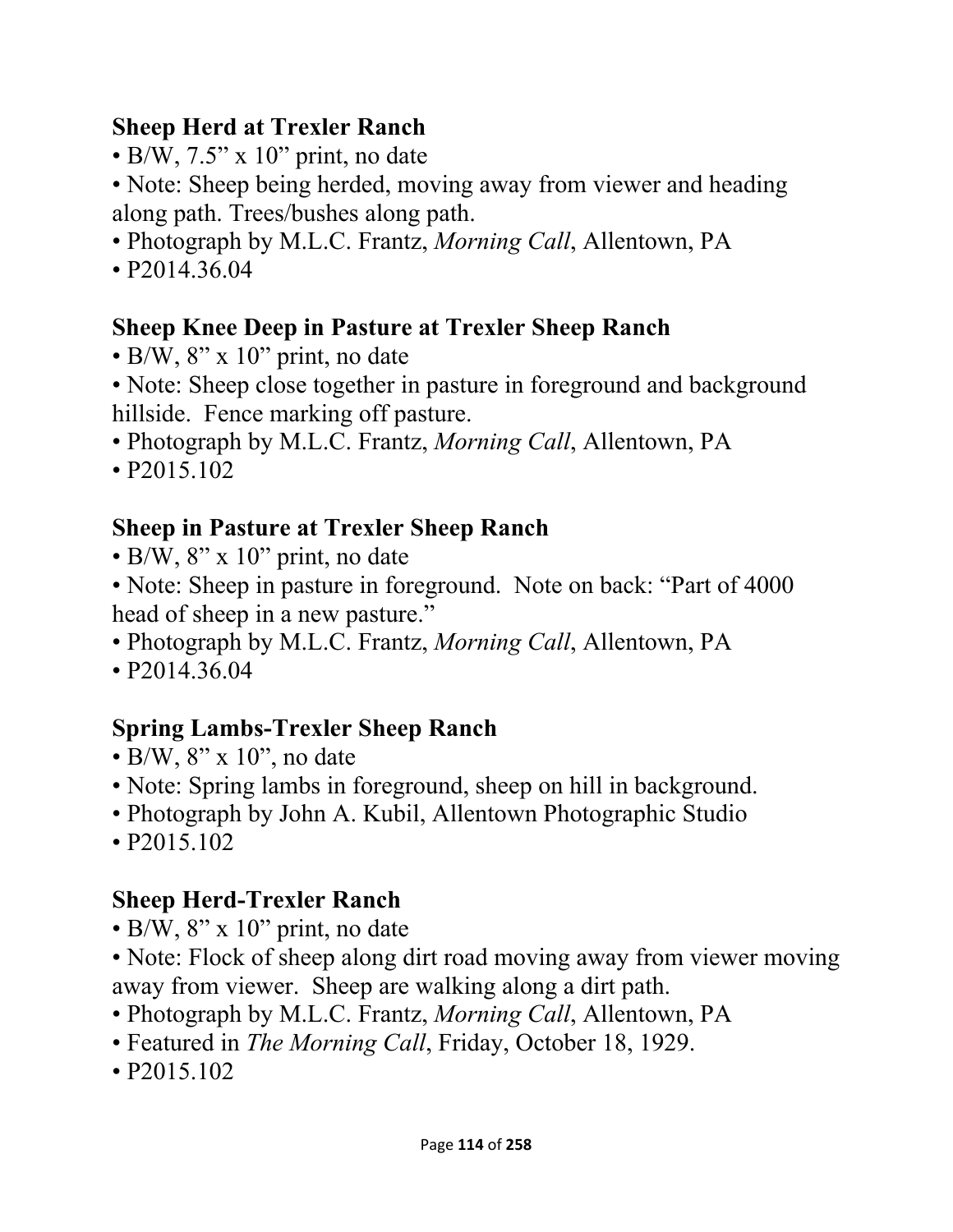## **Flock Crossing Lyon Creek-Trexler Sheep Ranch**

- B/W, 8" x 10" print, no date
- Note: Sheep crossing creek in line of 2 sheep wide. Man in background on far side of creek bank.
- Photograph by John A. Kubil, Allentown Photographic Studio
- P2015.102

# **Sheep on Hillside**

- B/W, 8" x 10" print, no date
- Note: Flock of sheep in foreground. Other sheep spread out on hillside. Man on hill to the right side above sheep.
- Photograph by John A. Kubil, Allentown Photographic Studio
- P2014.36.04

# **Lambs in Pasture**

- $\cdot$  B/W, 8" x 10" print, no date
- Note: Small group of lambs in pasture in foreground. Several looking towards the viewer.
- Photograph by John A. Kubil, Allentown Photographic Studio
- P2014.36.04

# **Sheep on Path**

- B/W, 7.5" x 9.75" print, no border, no date
- Note: Sheep are moving in herd along dirt path moving away from viewer. Fence on right side. Appears to be a figure of man (out of focus) in background on path.
- Photograph by M.L.C. Frantz, *Morning Call*, Allentown, PA
- P2014.36.04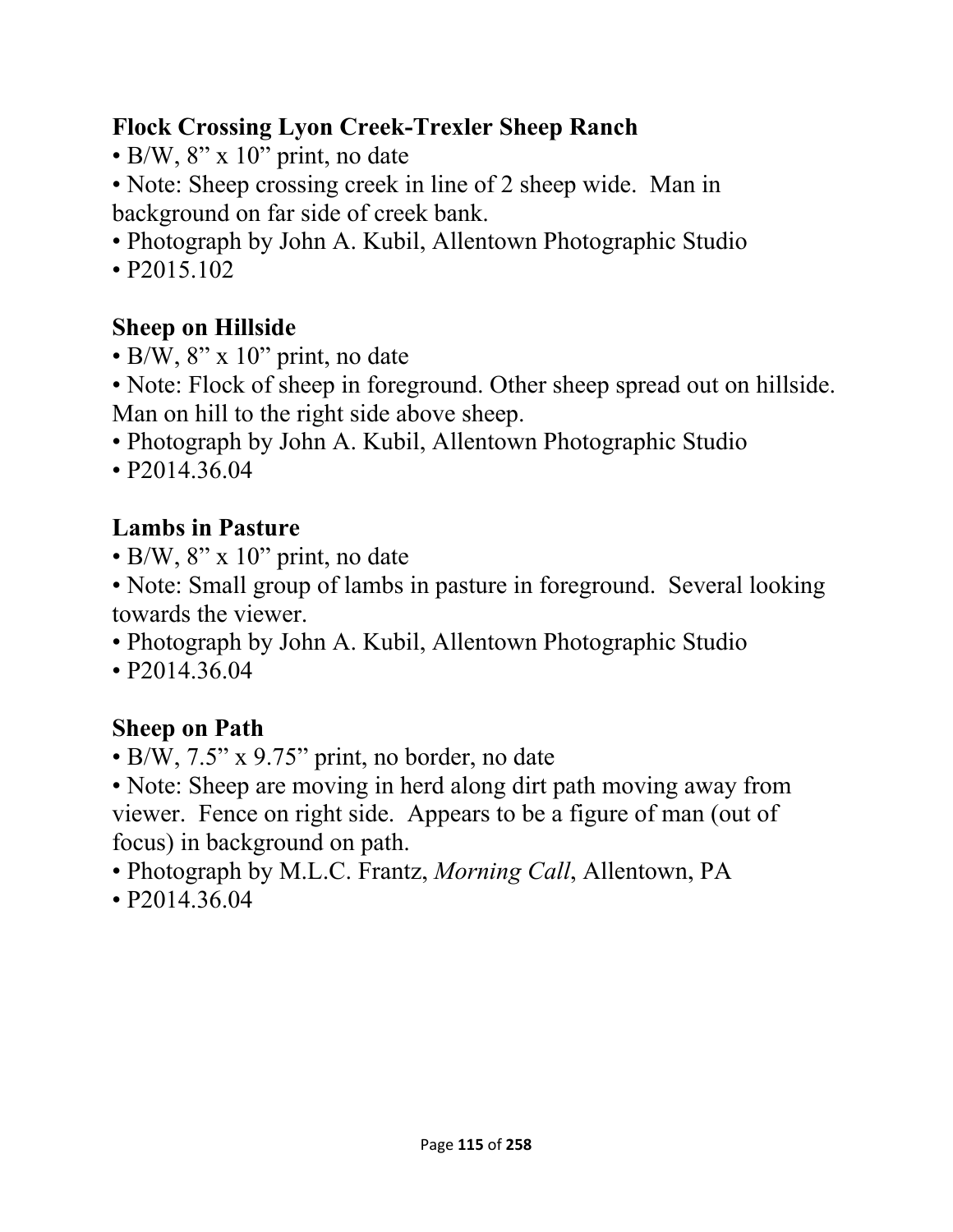## **Sheep and Lambs in Small Group**

• B/W, 8" x 10" print, no date

• Note: Small group of sheep and lambs, several looking at viewer are standing on or next to a black tarp. Center focus is on middle lamb which is looking straight ahead.

- Photograph by John A. Kubil, Allentown Photographic Studio
- P2014.36.04

# **Sheep and Lambs in Pasture**

 $\cdot$  B/W, 6" x 9.75 print, no date

• Note: Group of sheep and lambs in pasture, several lambs laying on the ground. Most of sheep are facing away from viewer. In the background are trees on a hill.

• P2014.36.04

# **Sheep and Baby Lambs Heading Left**

- B/W, 8" x 10" prints (3 identical prints), no date
- Note: Sheep and three lambs are in center of photograph walking along a dirt path.
- P2014.36.04

# **Two Men and Sheepdog "Porky"**

- $\cdot$  B/W, 7.5" x 8.5" print, no date
- Note: Two men sitting in field with dog. Both men are wearing jackets and hats. The men are Allen Lessig and John Laksu with dog, "Porky."
- P2014.36.04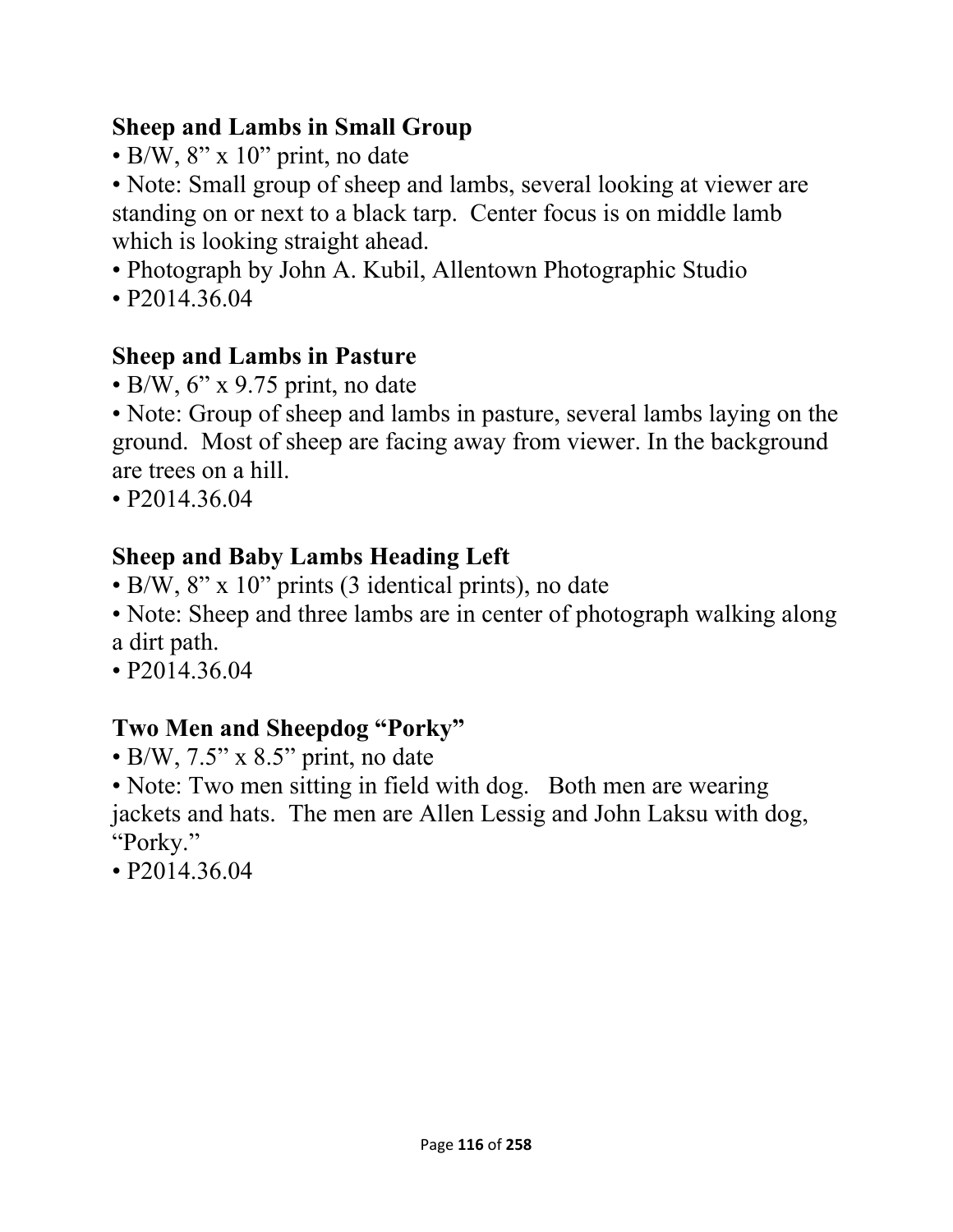## **Trexler Sheep Ranch**

- B/W, 3.5" x 5.5" prints (8 different prints), no dates
- Photo 18 a: Note on back says: "Ewes and their lambs in early spring"
- Photo 18 b: Note on back says: "Part of flock containing 3,000 ewes"
- Photos 18 c 18 e: Sheep crossing the creek (3 different views)
- Photo 18 f: Note on back says: "Sheep Ranch Jordan River on right." Sheep on hillside, the creek in the foreground
- Photo 18 g: Sheep in pasture near road on left.
- Photo 18 h: Sheep in pasture along creek on left.
- P2014.36.04

## **The Creek at Trexler Sheep Ranch**

- $\bullet$  B/W, 2.75" x 4.5" print, no date
- Note: View of the creek.
- P2014.36.04

## **Two Lambs on top of Black Tarp**

- $\cdot$  B/W, 4.5" x 6.6" print, no date
- Note: Two lambs on tarp, one standing and one laying down. Two other lambs are behind them.
- P2014.36.04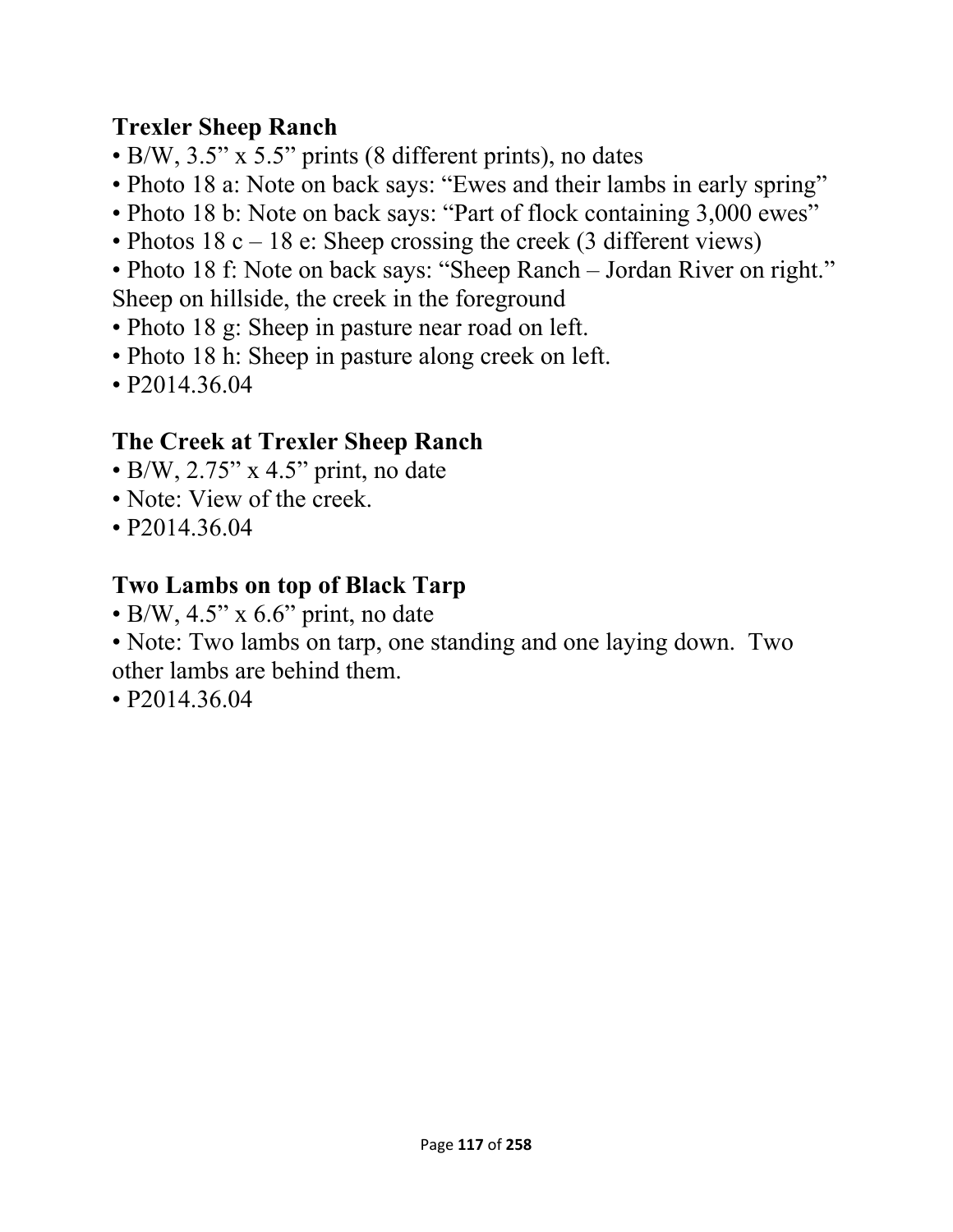#### **Box 34: Trexler Poultry Farm**

#### **Jordan Poultry Farm**

- B/W, 8" x 9.75" print on board, 1940
- Note: Chicken sheds in background, flowers in foreground.
- P<sub>2</sub>104.36.03

# **Poultry Sheds in Field**

• B/W, 8" x 9.75" print, 9/2/1941

Note: Two poultry sheds in foreground. More sheds in background fields.

- Photograph by David M. Knauss, Commercial Photographer
- P2014.36.03

# **Close-up of Poultry Sheds**

- B/W, 8" x 9.75" print, 9/2/1941
- Note: Close up of poultry sheds in previous photograph.
- Photograph by David M. Knauss, Commercial Photographer
- P2014.36.03

# **Four Baby Chicks in a Row**

- $\cdot$  B/W, 8" x 10" print, no date
- Note: Four chicks in a row on pole.
- Photograph by J.W. McManigal Agricultural Photographs
- P2014.36.03

# **White Rooster**

- $\cdot$  B/W, 8" x 10" print, no date
- Note: White rooster in barnyard.
- Photograph by J.W. McManigal Agricultural Photographs
- P2014.36.03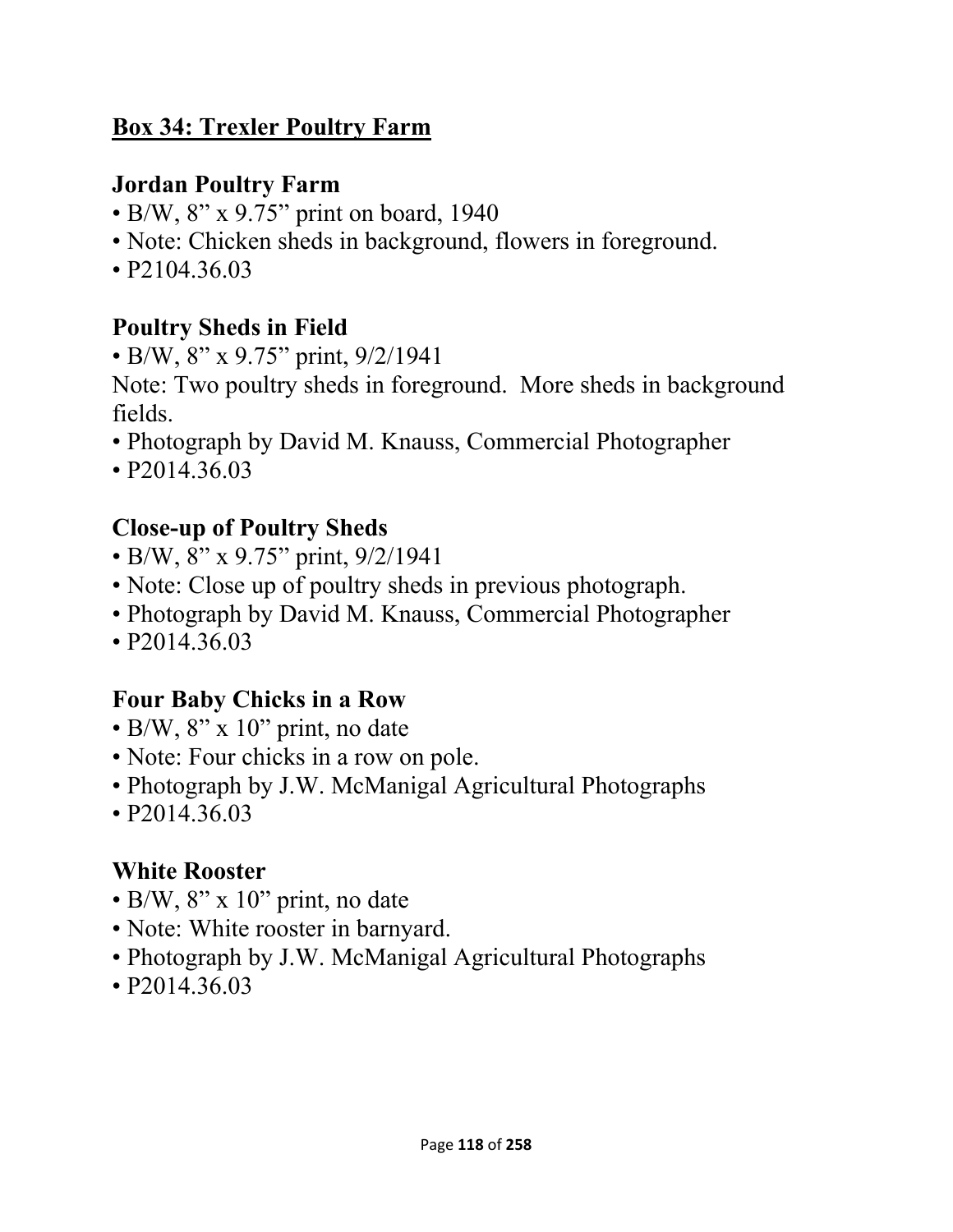#### **White Rooster/Hen, Various Poses**

- B/W & Sepia Tones, 8" x 10" prints (5 different prints), no dates
- Note: Five different photographs of a white rooster(s) or hen(s) in five different poses in barnyard.
- P2014.36.03

## **Poultry in the Barn Yard**

- $\cdot$  B/W, 7.5" x 9" print, no date
- Note: White poultry in front of chicken coops.
- P2014.36.03

#### **White Chickens and Poultry Sheds**

- $\cdot$  B/W, 8" x 10" print, no date
- Note: White chicken in fields with three white chicken coops in row in background.
- P2014.36.03

#### **Inside of Chicken Coop**

- B/W,  $8'' \times 10''$  print, no date
- Note: White chickens inside of chicken coop.
- P2014.36.03

## **White Chickens with Coops in Field**

- B/W, approx. 8" x 10" prints (5 prints), no dates
- Note: Five different scenes of white chickens and chicken coops.
- P2014.36.03

## **Young Turkeys at Springwood Farms**

- Sepia, 8" x 10" print, no date
- Note: Young Turkeys in field. Note on back reads: Young turkeys being fattened at the Springwood Farms.
- P2014.36.03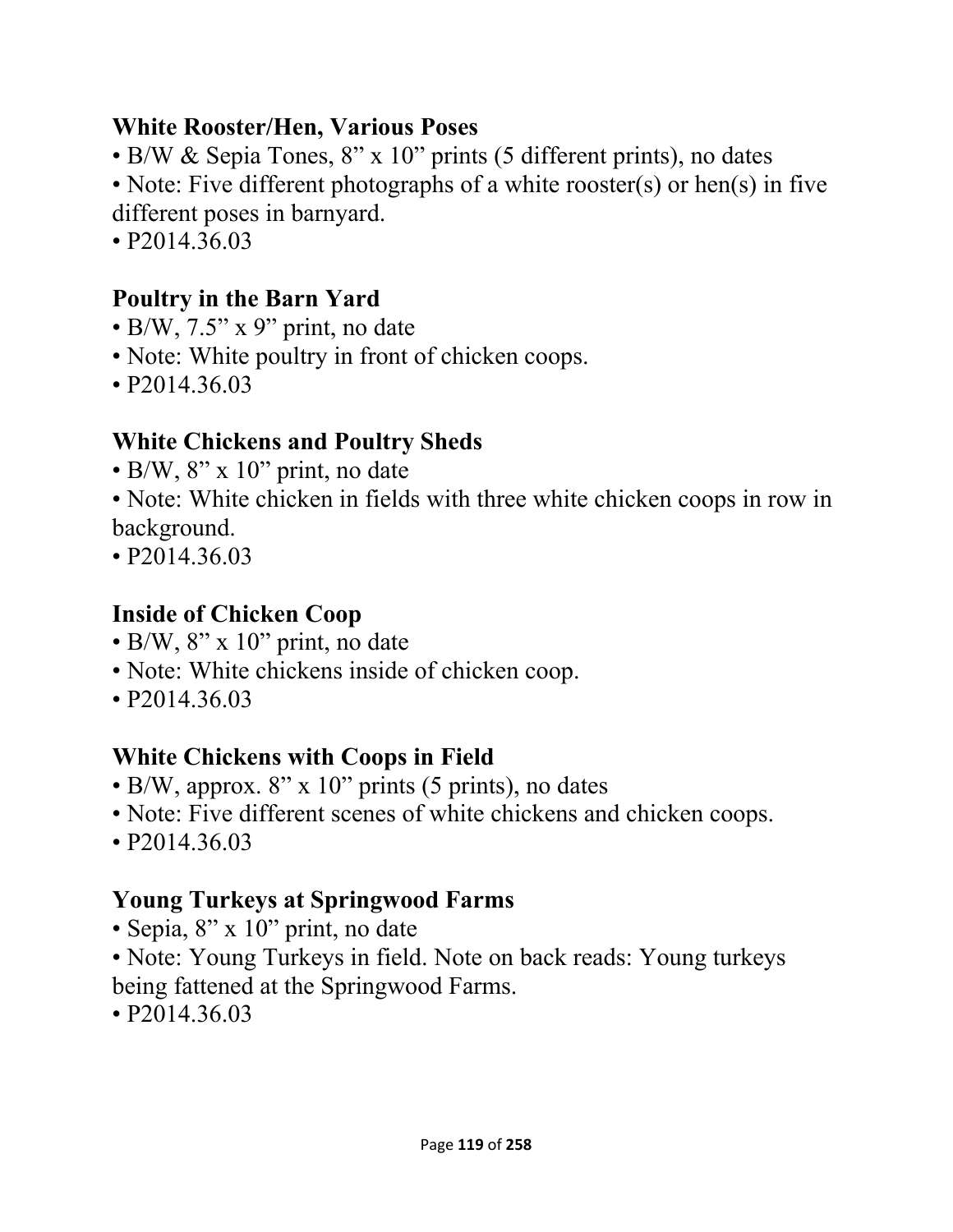#### **Box 34: Trexler Farms Potatoes**

#### **Trexler Farms Potatoes and Cabbage Warehouse**

• B/W,  $8'' \times 10''$  print, no date

• Note: Trexler Farms Potatoes and Cabbage Warehouse. Three flatbed trucks filled with produce in front of warehouse. Note the potato slide on front of building and flatbed underneath to catch potatoes.

• P 2015.102

## **Digging Potatoes on Trexlertown Farms**

 $\cdot$  B/W, 8" x 10" print, no date

• Note: Tractor pulling potato digger in potato field as woman in white dress and bonnet (on right) and man in suit (on left) standing by. On right hand side are a row of crates and woman in white dresses walking away from viewer.

• P2015.102

# **Digging Potatoes on Trexlertown Farms**

• B/W,  $8'' \times 10''$  print, no date

• Note: Woman in foreground in white dress and bonnet digs potatoes by hand, while a man in white shirt, tie, and hats looks on. Another woman does the same in background, while another woman on right side of photo is bending over a line of crates filled with potatoes.

• P2014.36.07

# **Potato Field Yielding Over 400 Bushels to the Acre-Trexlertown Farms**

 $\cdot$  B/W, 8" x 10" print, no date

• Note: Potato Field: Row of potato crates lined up in field. Women in white dress on right side of photo, one woman sitting on crate, others walking towards crates. Farm is in background

• P2015.102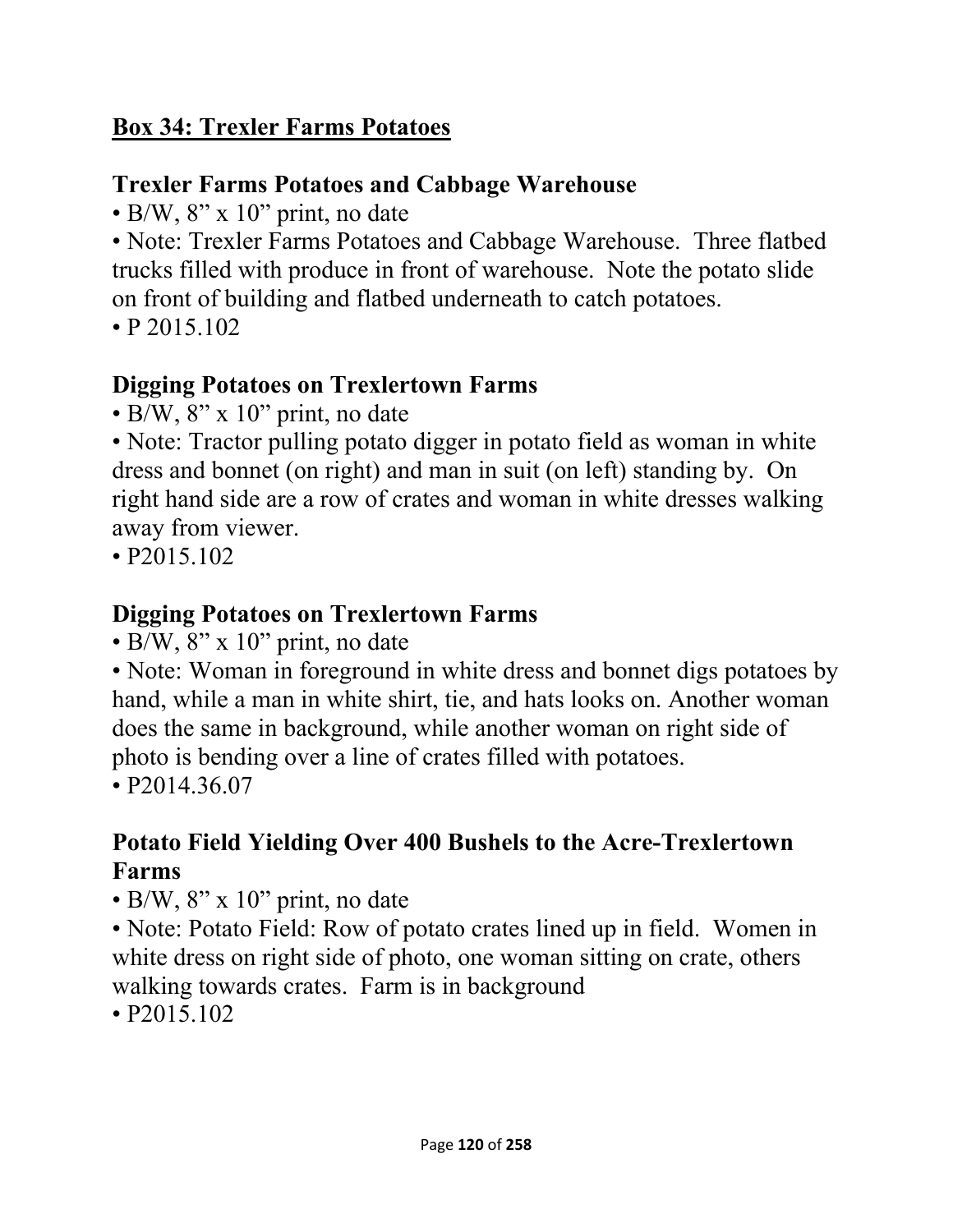## **Box 35: Trexler Trout Hatchery**

## **Bridle Path-Trexler Trout Hatchery**

- Sepia, 8" x 10" print, no date
- Note: Dirt road through wooded area.
- Photograph by L.B. Leeds
- P2015.102, 41

#### **Trexler Estate Trexler Trout Hatchery**

- Sepia, 8" x 10" print, no date
- Note: Mansion at the Trexler Trout Hatchery, showing side view of home.
- A2014.36.01

# **Mansion at Trexler Trout Hatchery**

- $\cdot$  B/W, 8" x 10" print, no date
- Note: Side view of mansion at Trexler Trout Hatchery.
- P2015.102

## **Mansion at Trexler Trout Hatchery**

- Sepia, 8" x 10" print, no date
- Note: Front view of mansion at Trexler Trout Hatchery.
- A2014.36.01

# **Mansion at Trexler Trout Hatchery**

- Sepia, 8" x 10" print, no date
- Note: Close up of mansion porch.
- Photograph by L.B. Leeds
- P2015.102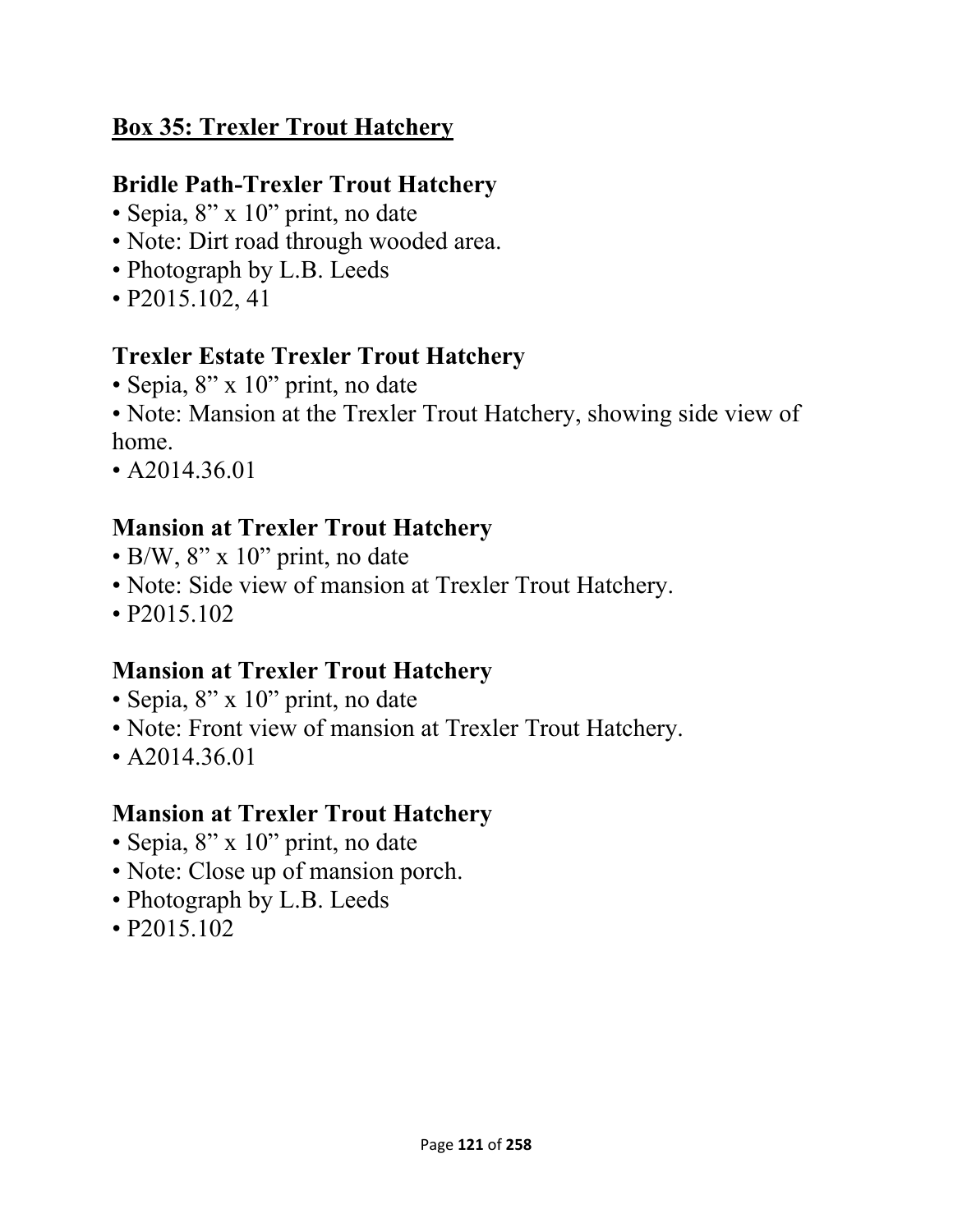#### **Hatch House and Trout Ponds**

• Sepia, 8" x 10" print

• Note: Building in the background, ponds in front; two people walking toward Trexler Trout Hatchery on left side of ponds.

- Photograph by M.L. C. Frantz, *Morning Call*, Allentown, PA
- P2015.102

# **Trexler Trout Hatchery and Ponds**

- Sepia, 2.5" x 4.5" print, no date
- Note: Trexler Trout Hatchery and covered ponds.
- A2014.2014.36.01

# **Entrance to Trexler Trout Hatchery**

- B/W, 4.75" x  $6.75$ " print, no date
- Note: Back of photo: No 11-Driveway and entrance to the Trout Hatchery.
- A2014.36.01

# **View of Trexler Trout Hatchery**

- $\bullet$  B/W, 4.75" x 6.75" print, no date
- Note: Trexler Trout Hatchery grounds seen from hillside. Two trees framing the hatchery.
- A2014.2014.36.01

# **View of Trexler Trout Hatchery**

• B/W, 4.75" x 6.75" print (identical print to above photo), no date

• Note: Trexler Trout Hatchery grounds seen from hillside. Two trees framing the hatchery.

• A2014.2014.36.01

# **Water Wheel at Trexler Trout Hatchery**

- $\bullet$  B/W, 4.75" x 6.75" print, no date
- Note: Water Wheel and building.
- A2014.36.01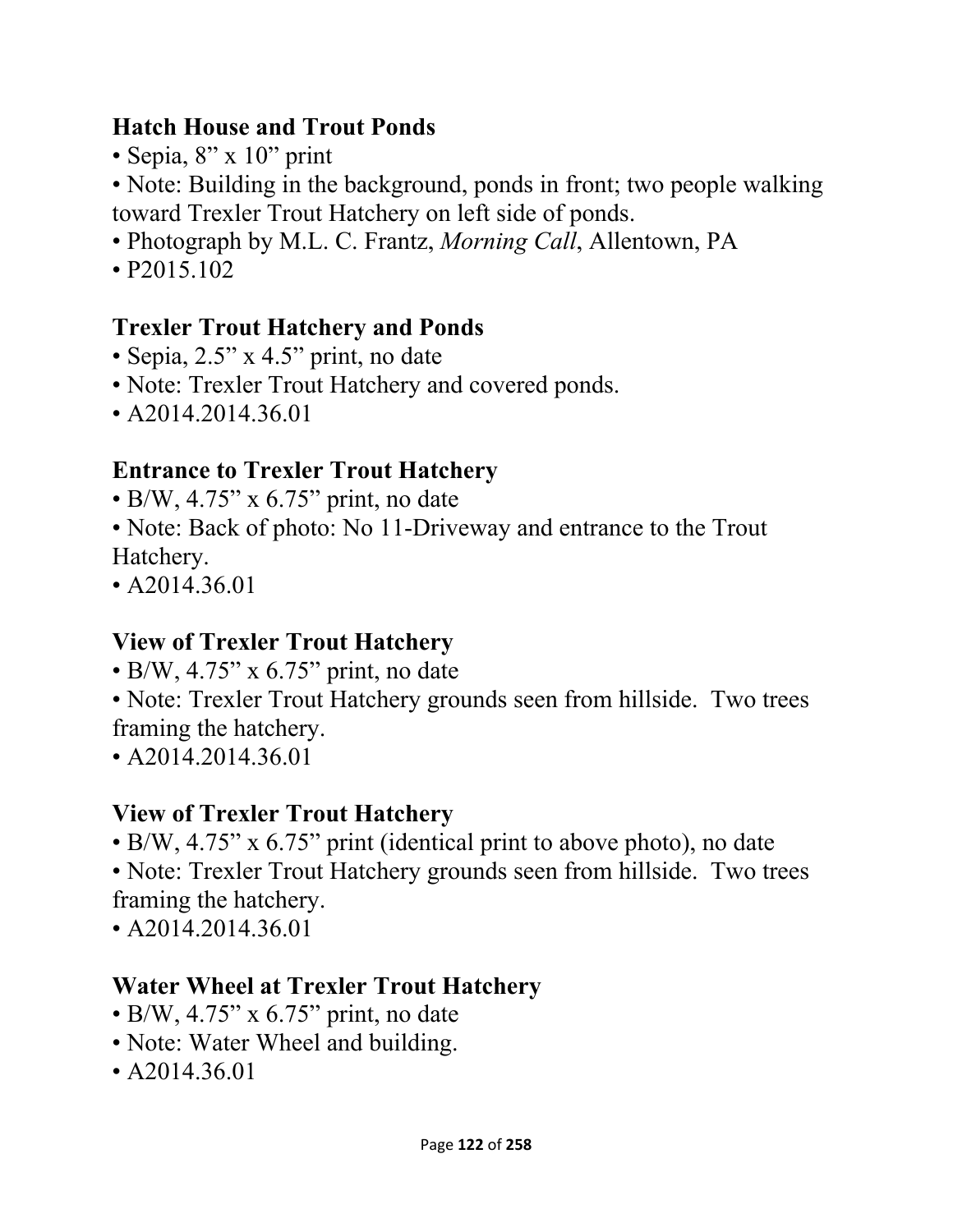## **Trexler Trout Hatchery Building**

- $\bullet$  B/W, 4.75" x 6.75" print, no date
- Note: Close up of Trexler Trout Hatchery building.
- A2014.36.01

## **Trexler Trout Hatchery and Ponds**

- $\bullet$  B/W, 4.75" x 6.75" print, no date
- Note: Trexler Trout Hatchery buildings and pond.
- A2014.36.01

## **General Trexler's Trout Hatchery**

- Sepia, 6.75" x 4.5" print, no date
- Note: Worker catching trout with long poled net at one of the ponds.

Trexler Trout Hatchery in background.

P2015.102

#### **Aerial View of Trexler Trout Hatchery**

- $\bullet$  B/W, 7.5" x 10" print, no date
- Note: Aerial view showing grounds, mansion, hatchery, and ponds.
- A2014.36.01

# **Aerial View of Trexler Trout Hatchery**

- B/W, 10" x 12.75" print, 1948
- Note: Aerial view of Trexler Trout Hatchery, 1948.
- Photograph by William R. Zwikl, Allentown, PA

# **Trexler Trout Hatchery**

- Sepia, 14' x 11" print, no date
- Note: View of Trexler Trout Hatchery from hillside. Large tree on left in foreground.
- P1997.062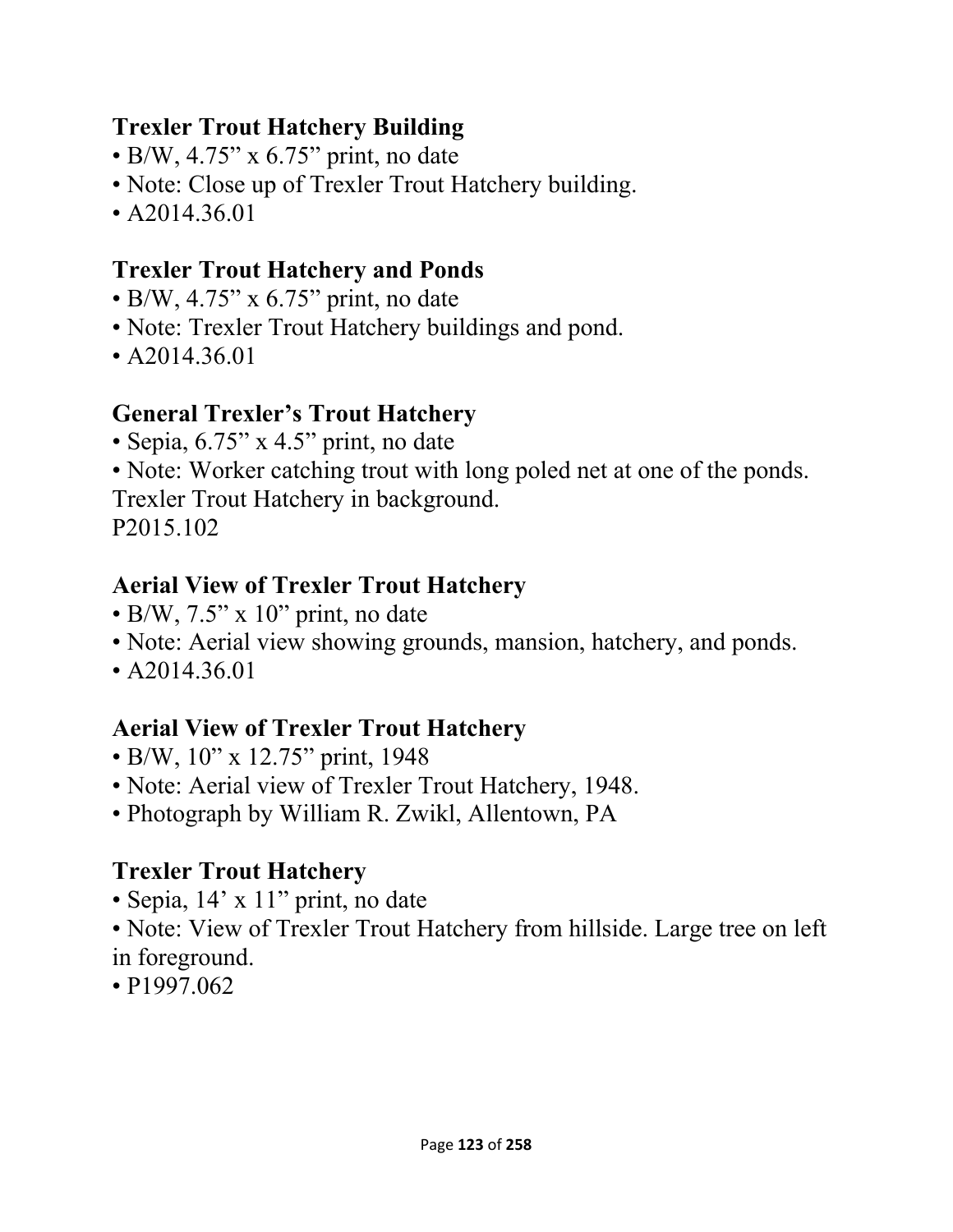## **Road to Trexler Trout Hatchery**

- 11" x 14" print, no date
- Note: Road through the woods to Trexler Trout Hatchery.
- P1997.062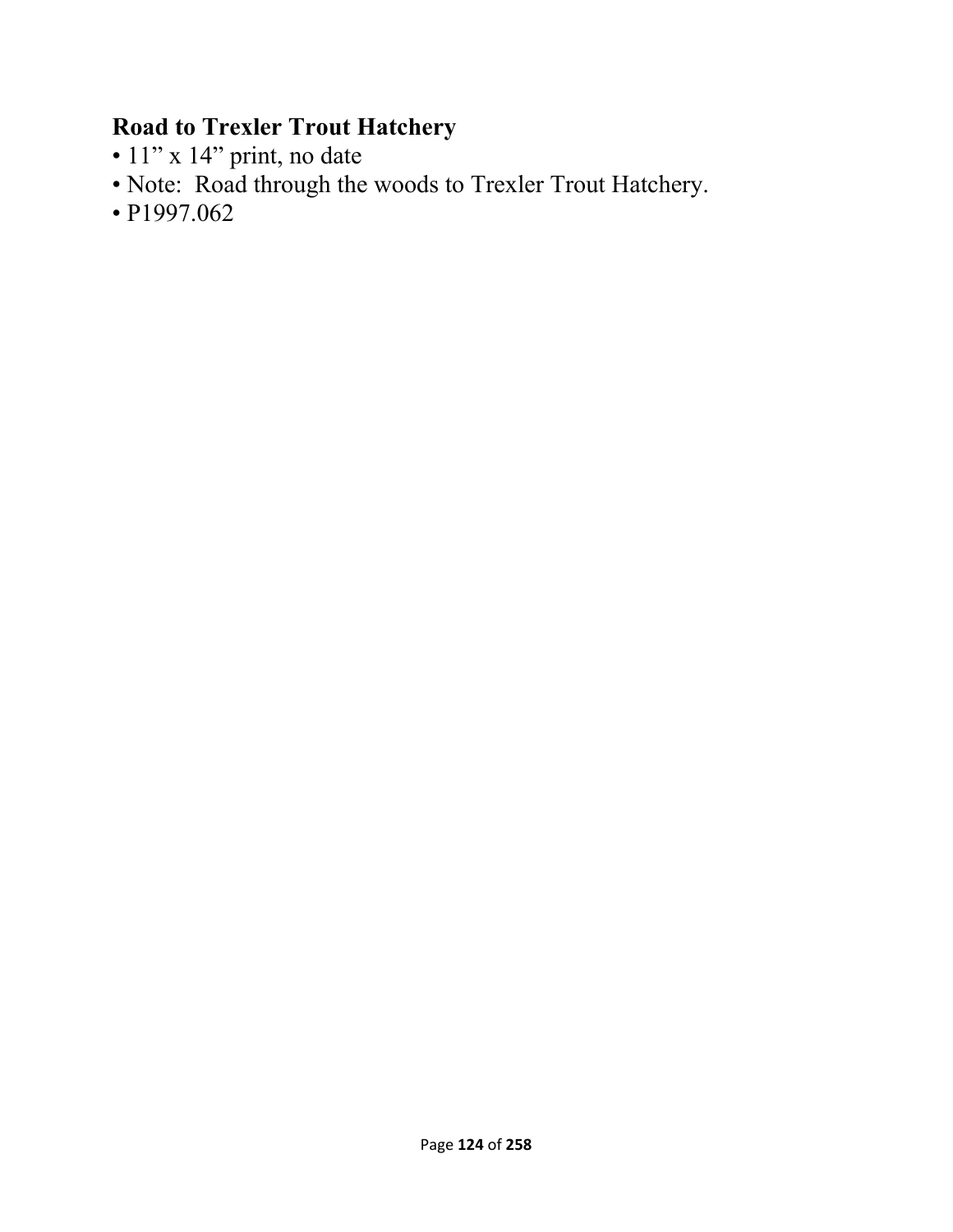# **Trexler Orchards**

# **Box 36: Trexler Orchards Apple and Peach Orchards**

## **Young Apple and Peach Orchards**

- B/W, 8" x 10" print, 5/3/1937
- Note: Scene from above Trexler Apple and Peach Orchards. Buildings in background.
- Photograph by John A. Kubil, Allentown Photographic Studio
- P2015.102

## **Peach Blooms-Trexler Orchards**

- B/W, 8" x 10" print, 5/3/1937
- Photograph by John A. Kubil, Allentown Photographic Studio.
- P2015.102

# **Trees in Blossom**

- B/W, 8" x 10" print, 5/3/1937
- Note: Trees in Blossom.
- Photograph by John A. Kubil, Allentown Photographic Studio
- P<sub>2014</sub>.36.05

## **Apple Blossom Time-Trexler Orchards**

- B/W, 8" x 10" print, 5/12/1937
- Note: Rows of trees in blossom, in the distance is a white building.
- Photograph by John A. Kubil, Allentown Photographic Studio • P2015.102

# **Close up of Tree in Blossom with other Tree in Background**

- B/W, 8" x 10" print, 5/12/1937
- Photograph by John A. Kubil, Allentown Photographic Studio
- P<sub>2014</sub>.36.05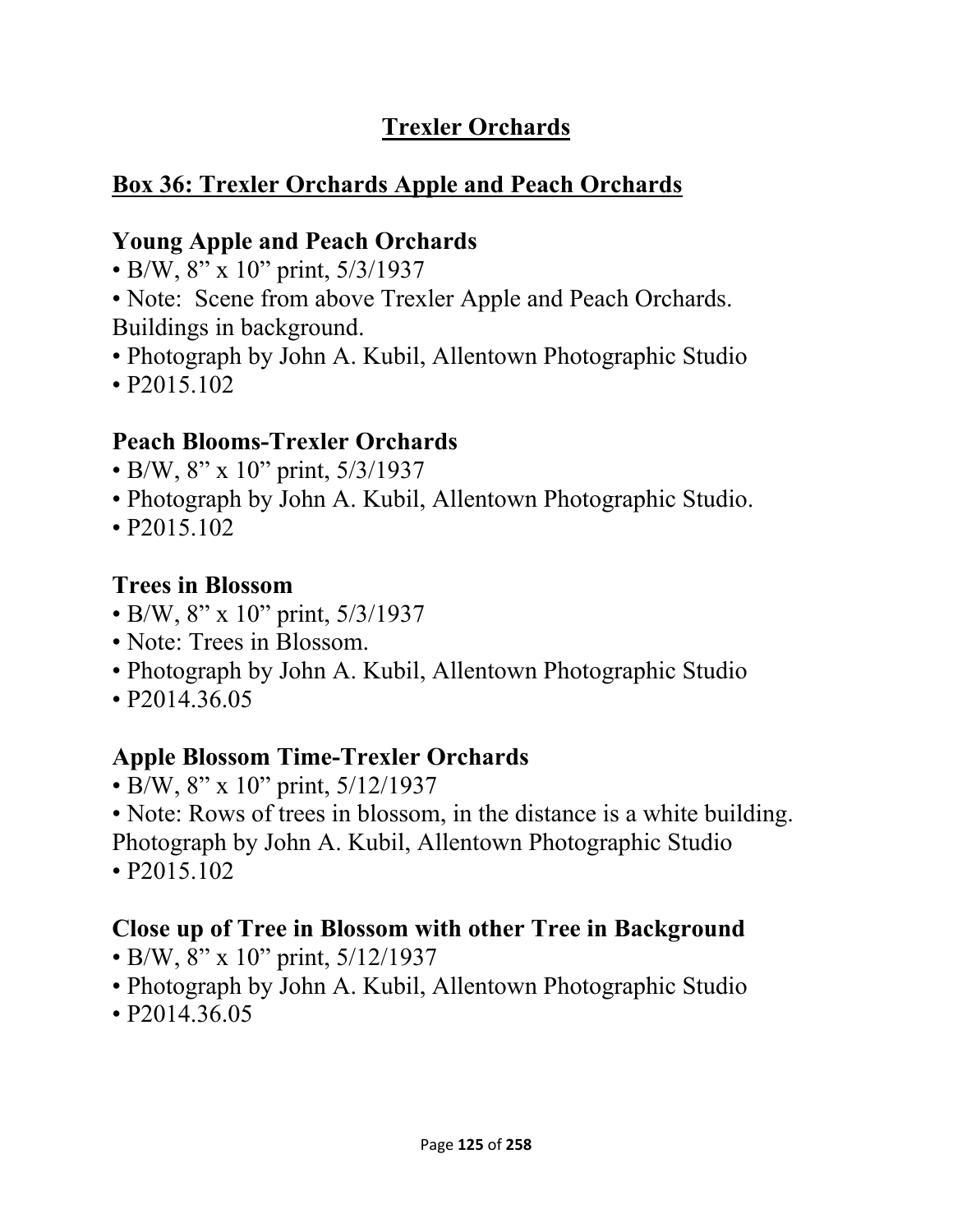#### **Trexler Orchards-Full Bloom**

- B/W, 8" x 10" print, 5/12/1937
- Photograph by John A. Kubil, Allentown Photographic Studio
- P2015.102

#### **Large Tree Limb on Ground**

- B/W, 8" x 10" print, 9/9/1937
- Photograph by John A. Kubil, Allentown Photographic Studio
- P2014.36.05

#### **Scenes of Trexler Orchard**

• B/W, 8" x 10" prints (3 different views), no date Note: Three different scenes of Trexler Orchards. Photograph by John A. Kubil, Allentown Photographic Studio • P<sub>2014</sub>.36.05

#### **Row of Fruit Trees in Trexler Orchard**

- B/W, 8" x 10" print, 8/26/1959
- Note: Row of Trees bearing fruit in Trexler Orchard. Grassy path in front of trees.
- P2014.36.05

#### **Scenes of Fruit Trees in Trexler Orchard**

- B/W, 6" x 9.75" matted prints (4 different views), no dates
- Note: Different scenes of orchard trees, one tree appears damaged.
- P2014.36.05

## **Trexler Orchard Scene from Top of Hill**

- B/W, 5" x 7" matted prints, 5/2/1941
- Note: Scene of the Trexler Orchard with trees in foreground, road winding through fields.
- P2014.36.05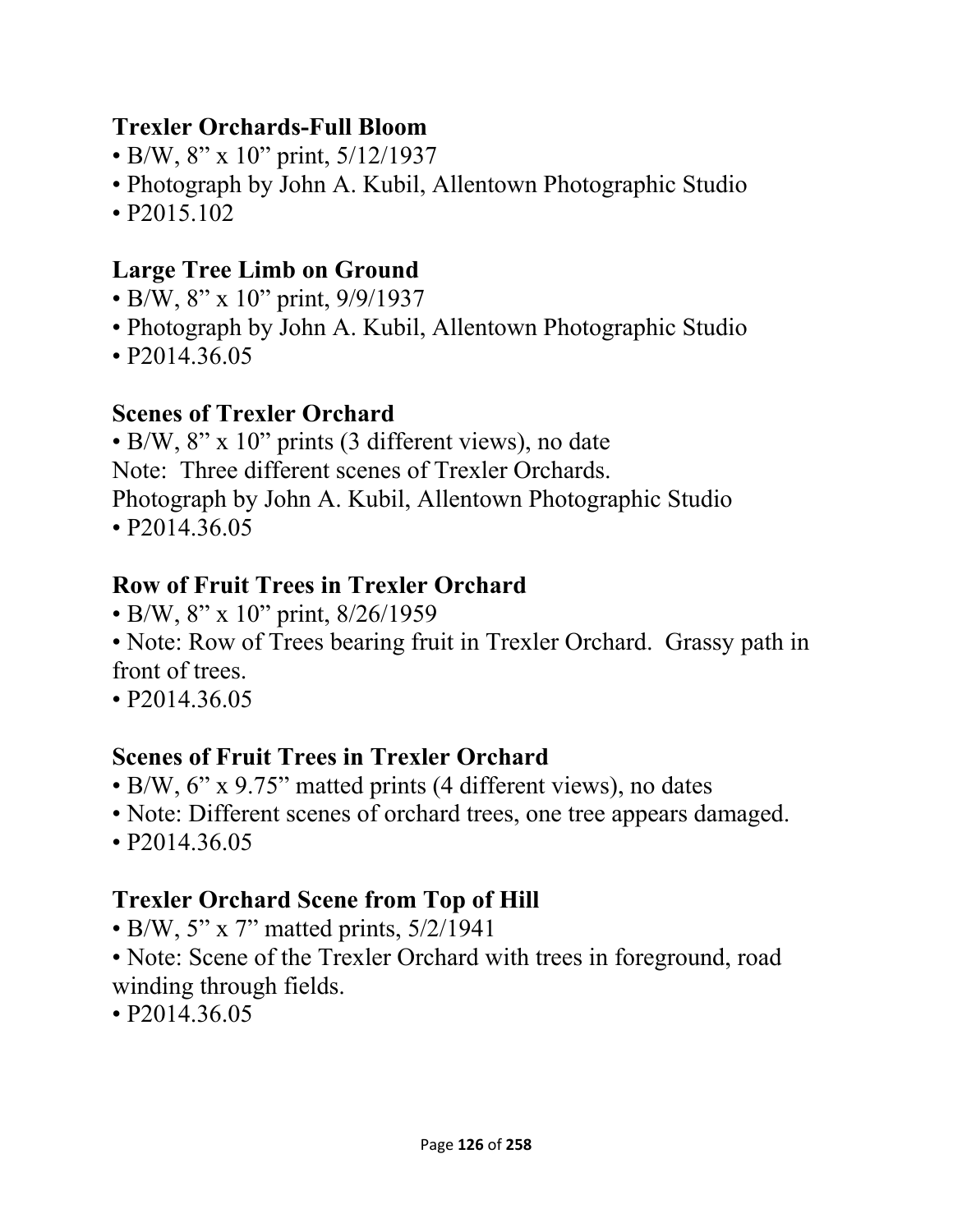#### **View of Trexler Orchard from Top of Hill**

- B/W, 8" x 10" print, 8/26/1959
- Note: View of Trexler Orchard from hillside, buildings in background on left.
- P2014.36.05

# **View of Trexler Orchard in Background**

- B/W, 4" x 4.5" print, no date
- Note: Building in foreground, orchard in background.
- P2014.36.05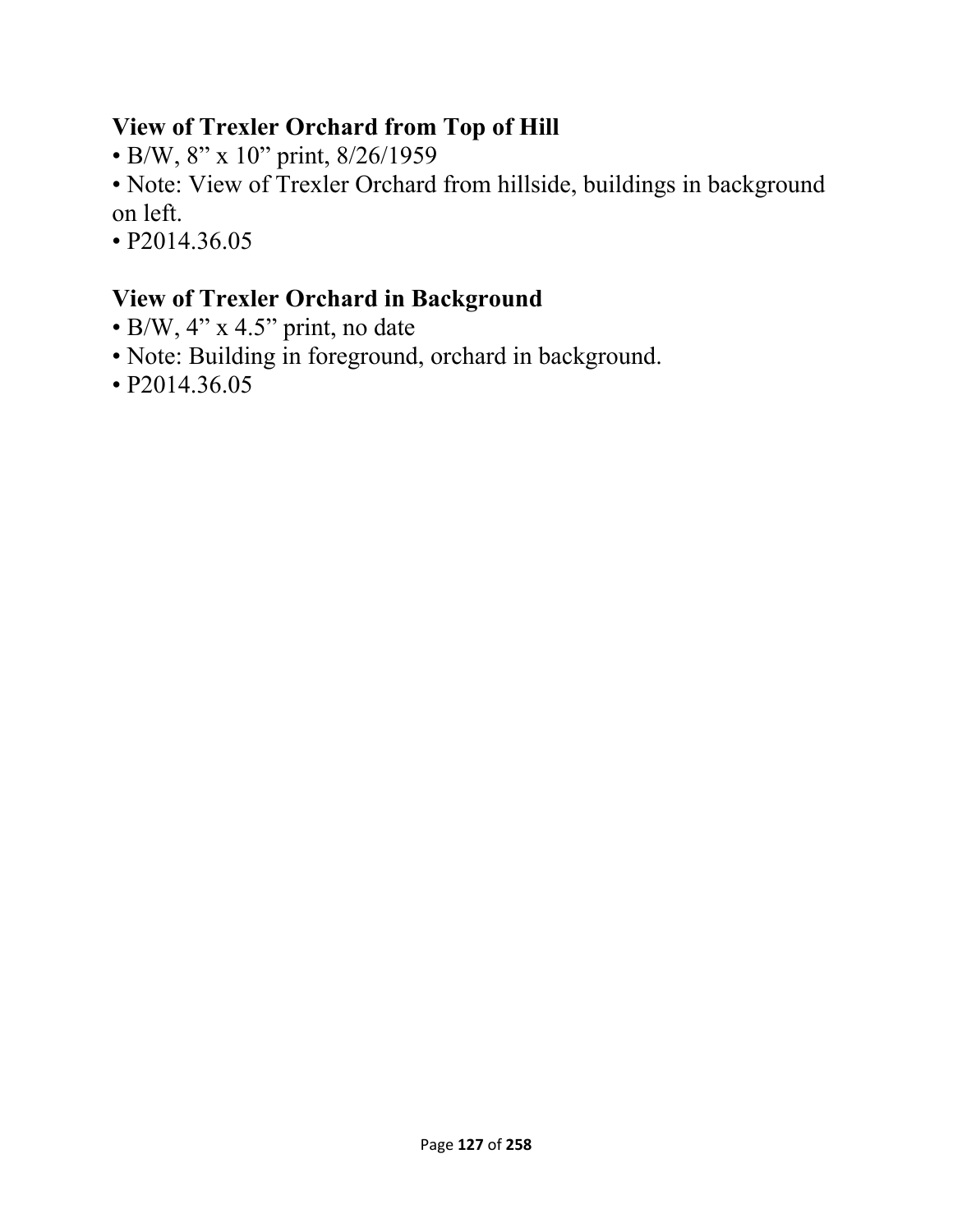## **Box 36: Aerial Views of Trexler Orchards**

## **Trexler Orchards-Packhouse-Left Center-Looking North**

- B/W, 8" x 10" print, no date
- Note: Aerial Photograph No. 4764.
- Credit line "Aero-Graphic Corp. Photo" when published or reproduced.
- P2015.102

## **Trexler Orchards-Packhouse Left Center-Looking Northwest**

- B/W,  $8$ " x 10" print, no date
- Note: Aerial Photograph No. 4763.
- Credit line "Aero-Graphic Corp. Photo" when published or reproduced.
- P2014.36.05

#### **Trexler Orchard-Packhouse in Center-Looking Northeast**

- B/W,  $8'' \times 10''$  print, no date
- Note: Aerial Photograph No. 4765.
- Credit line "Aero-Graphic Corp. Photo" when published or reproduced.
- P<sub>2014.36.05</sub>

#### **Trexler Orchards-Extreme S.E. Corner-Looking Northwest**

- B/W,  $8'' \times 10''$  print, no date
- Note: Aerial Photograph No. 4762.
- Credit line "Aero-Graphic Corp. Photo" when published or reproduced.
- P<sub>2014.36.05</sub>

## **Trexler Orchards-F. Miller Buildings Foreground-Looking North**

- $\cdot$  B/W, 8" x 10" print, no date
- Note: Aerial Photograph No. 4766.
- Credit line "Aero-Graphic Corp. Photo" when published or reproduced.
- P2014.36.05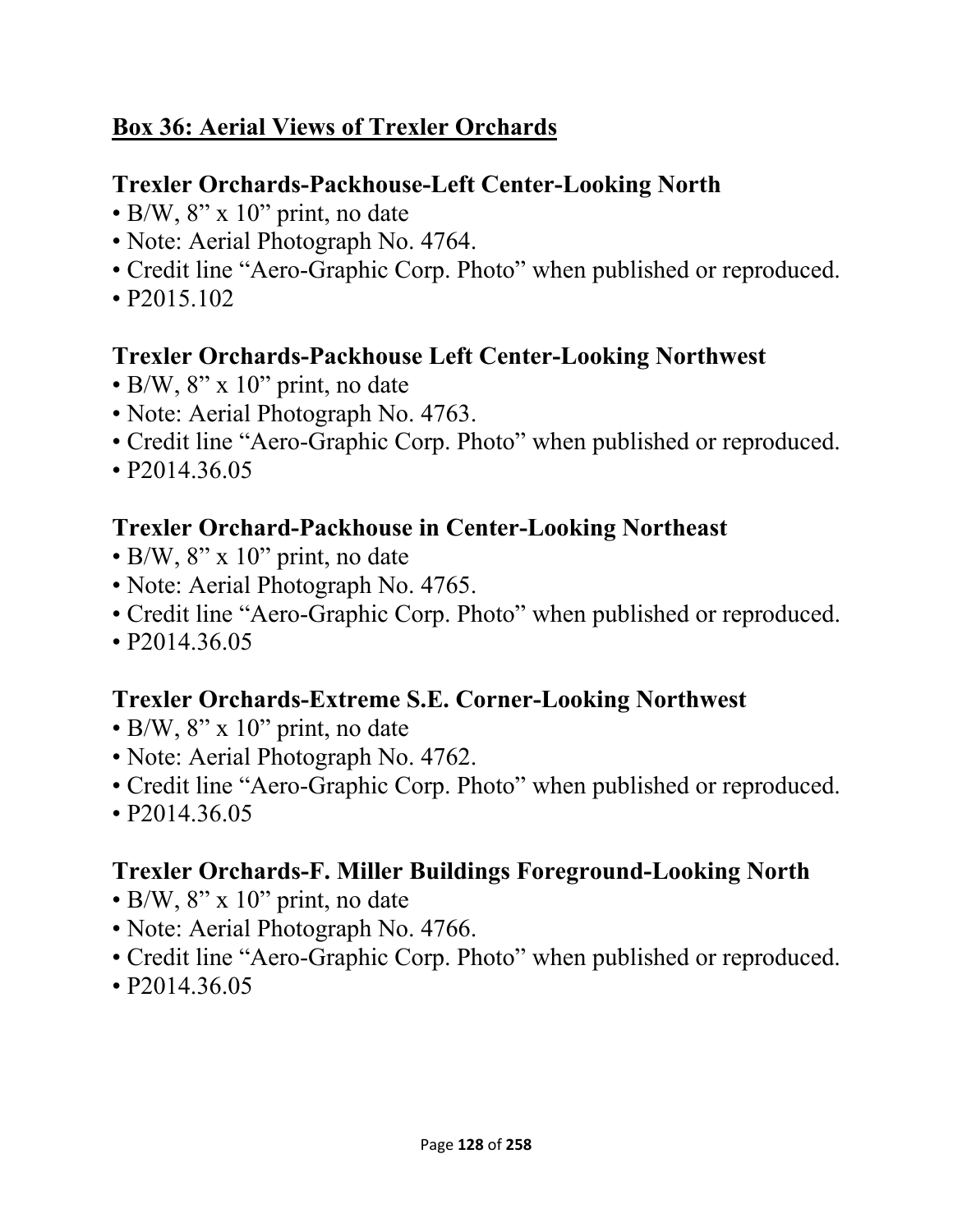#### **Trexler Orchards in Background-Taken From Tamaqua Road Showing Extreme Northern Boundary**

- $\cdot$  B/W,  $8$ " x 10" print, no date
- Note: Aerial Photograph No. 4776.
- Credit line "Aero-Graphic Corp. Photo" when published or reproduced.
- P2014.36.05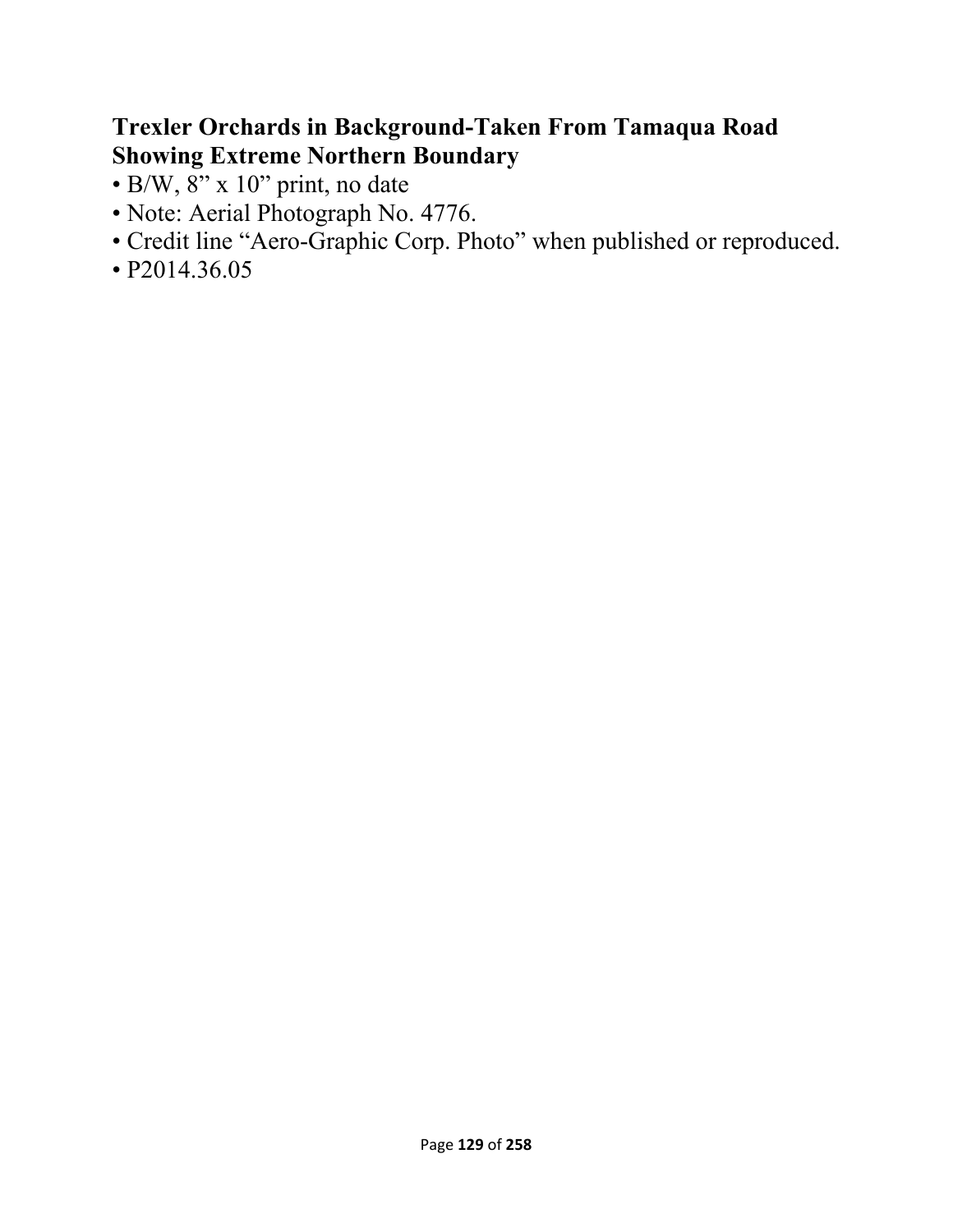## **Box 36: Trexler Orchards during Harvest Season**

#### **Man on Ladder, Baskets Below**

- B/W,  $8''$  x 10" print (2 identical prints),  $8/26/1959$
- P2014.36.05

#### **Man on Ladder, with strap around neck to hold basket**

- $\bullet$  B/W, 8" x 10" print (2 identical prints), 8/26/1959
- P2014.36.05

#### **Young Male Worker on Ladder Picking Fruit**

- B/W, 8" x 10" print (4 identical prints), 8/26/1959
- P2014.36.05

#### **Young Male Worker on Ladder Reaching for Fruit**

• B/W,  $10''$  x 8" print,  $9/21/1959$ 

#### **Young Male Worker on Ladder Putting Fruit in Basket**

- B/W,  $8''$  x 10" print (3 identical prints),  $8/26/1959$
- P2014.36.05

#### **Close up of two Male Workers Reaching for Fruit**

- B/W, 8.5" x 7" print, no date
- P2014.36.05

## **Male Worker Placing filled Baskets on Flatbed in Trexler Orchard**

- B/W,  $8''$  x 10" prints (2 identical prints),  $8/26/1959$
- P2014.36.05

## **Males Workers Harvesting Fruit**

- $\cdot$  B/W, 8" x 10" print, no date
- Note: Two workers on ladders putting fruit into buckets, two men on ground next to crates of fruit.
- Photograph by Yastrop Studio, 514 N.  $7<sup>th</sup>$  St. Allentown, PA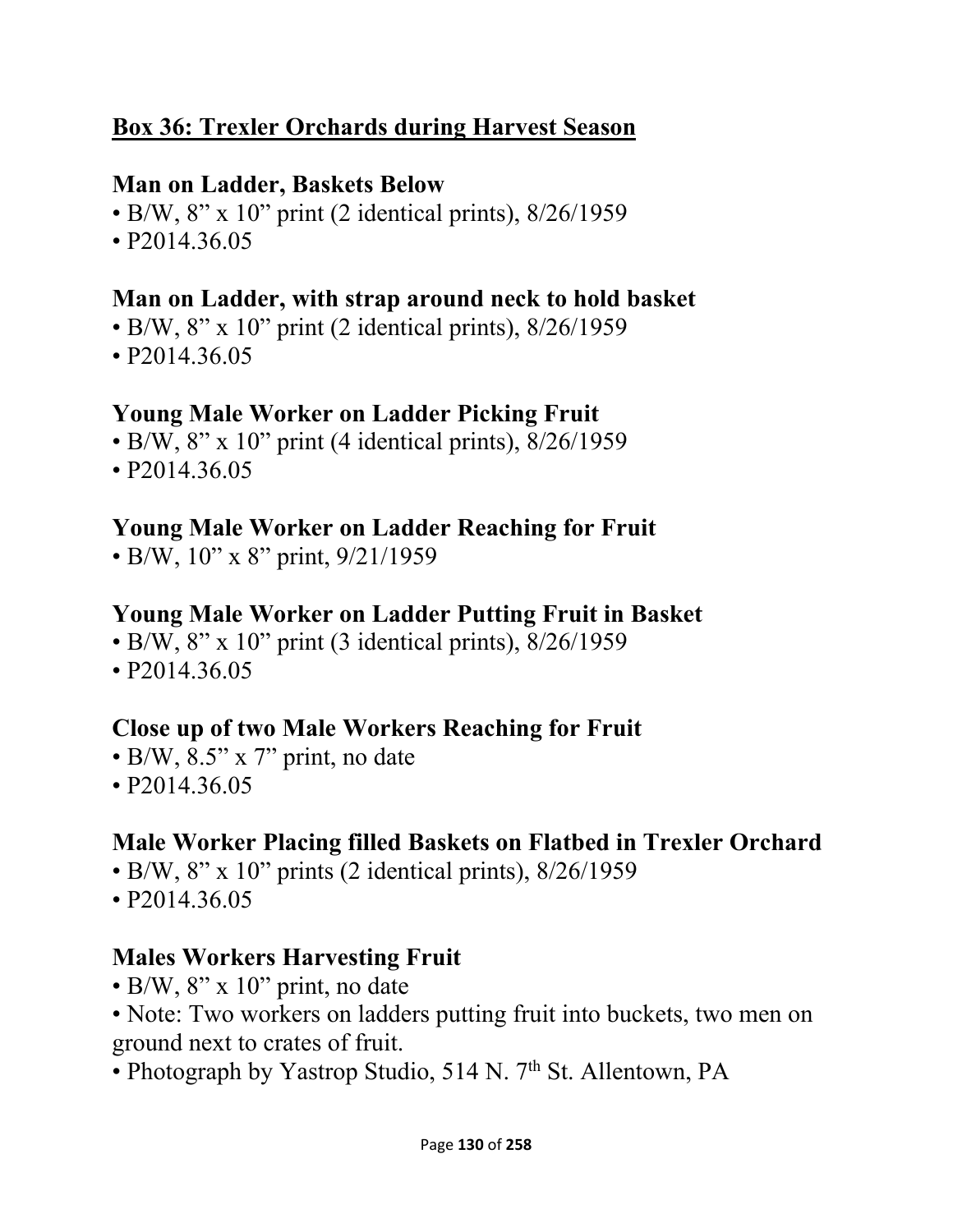## **Box 36: Trexler Orchards Fruit Market**

# **Trexler Orchards Market**

• B/W,  $8'' \times 10''$  print, no date

• Note: Image of white Trexler Orchards roadside store. Produce lined up in rows on the outside porch. Railroad tracks in foreground. Location is unknown.

• Photograph by David M. Knauss, Allentown, stamped on bottom right of photograph.

# **Trexler Orchards Market with Autumn Display**

• B/W,  $8$ " x 10" print, reprint date of  $1/12/1948$ 

• Note: The store is adorned with pumpkins and corn stalks, but the date on back of photo is Jan. On the porch are baskets of produce and other items.

- Photograph by Allentown Photographic Studio.
- P<sub>2014</sub>.36.05

# **Trexler Orchards Packhouse and Roadside Market Building**

- Sepia, 8" x 10" print, no date
- Note: Packhouse and Roadside Market.
- Photograph by John A. Kubil, Allentown Photographic Studio
- P2015.102

# **Trexler Orchards Packing and Cold Storage Building**

- B/W, 8" x 10" prints (2 identical prints), no date
- Note: It appears that produce was also sold at the packing and cold storage site- note the baskets of produce on porch front and the sign, apples, pears, cider and honey.
- P<sub>2014.36.05</sub>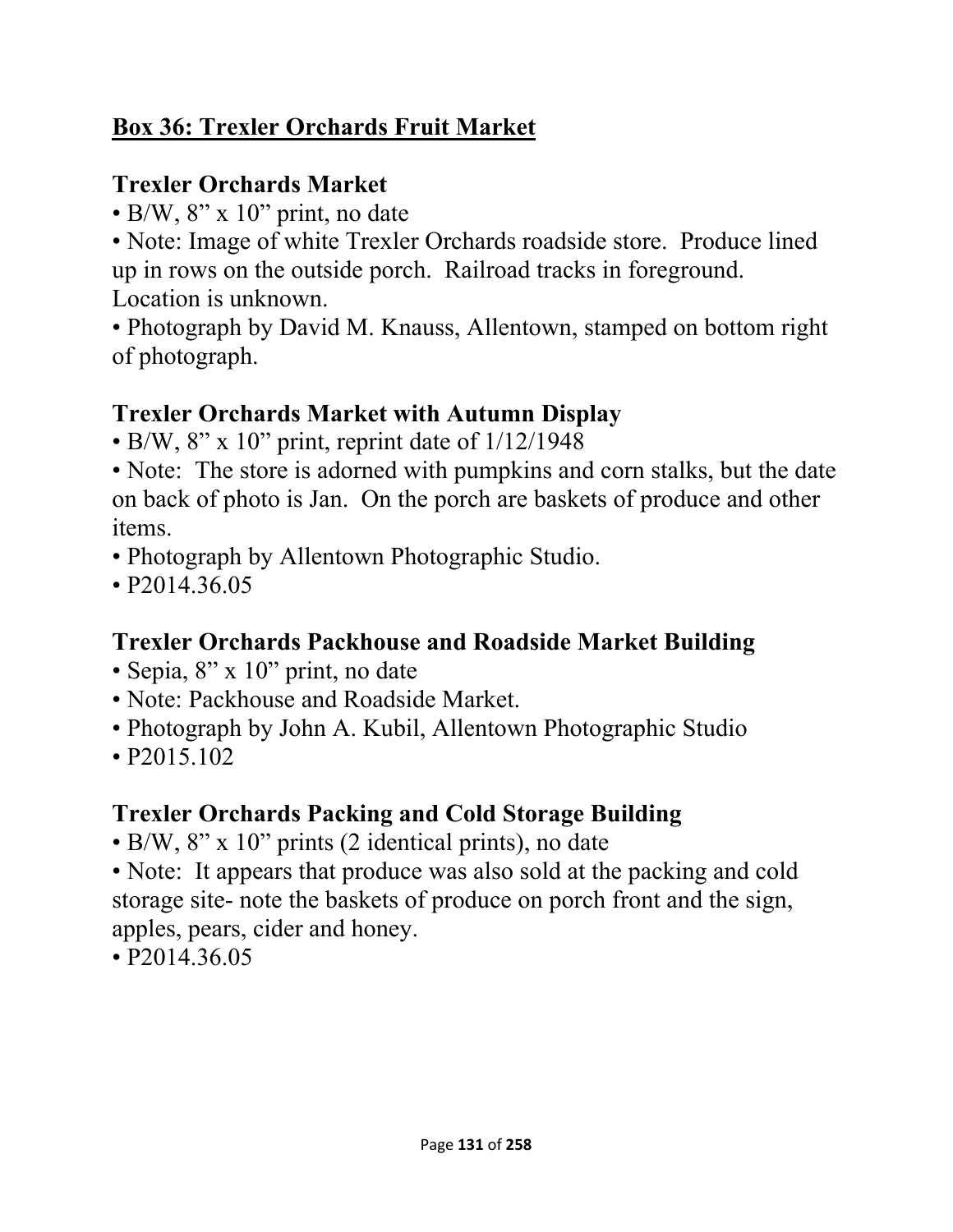#### **Packhouse and Roadside Market, Trexler Orchards**

• B/W, 3.25" x 5.5" reprint, no date

• Note: Trexler Orchard Market with car and man in front. Baskets of produce on the porch and sides of porch. Appears to be taken around the same time as photo below.

• P<sub>2014.36.05</sub>

# **Packhouse and Roadside Market, Trexler Orchards**

 $\cdot$  B/W, 3.5" x 5.5" print, no date

• Note: Remarks on back of photo: in foreground is Route 309 midway between Siegersville and Schnecksville. Orchard planted all around packhouse, about 87% of trees to rear and north of building, other 11% opposite Public Road.

• P2014.36.05

# **Interior of Trexler Market**

• B/W, 8" x 10" print, 8/26/1959

• Note: Interior of Trexler Market showing baskets of fruit, jars of honey. Grape and Apple juice sign on wall indicate both fresh juices were sold.

• P<sub>2014</sub>.36.05

# **First Photo of Fancy Pack Box of Apples**

• B/W, 8" x 10" print, 1/25/1939

• Note: Remarks on back of photo: "First photos of Fancy Pack Box (48) apples) for 3 by Allentown Photographic Studio, John A Kubil phone 22820, 1022 Hamilton St City. Unsatisfactory-to be reposed in order to show depth of box at an angle."

• P2014.36.05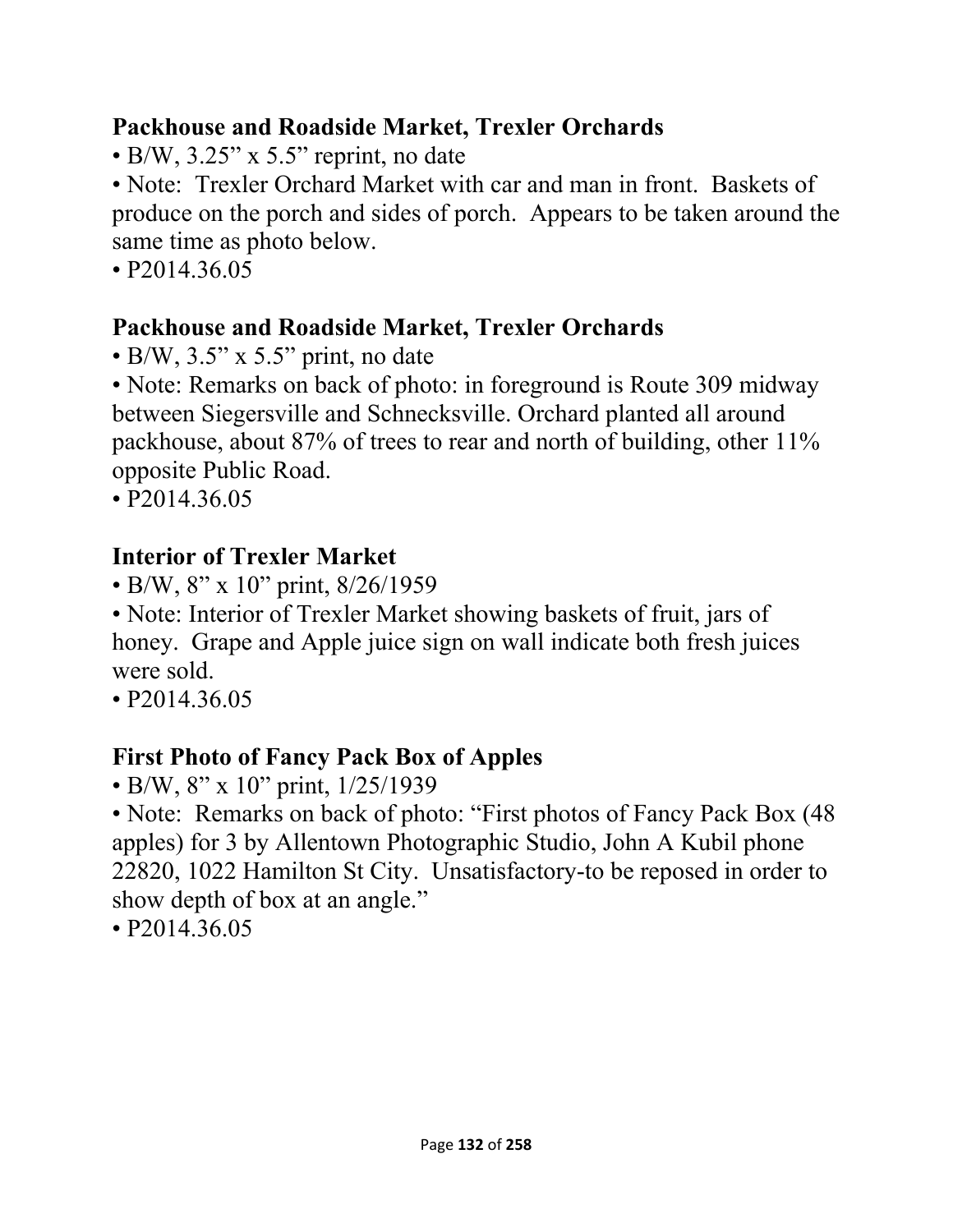## **Fancy Pack Box of 48 Apples**

 $\cdot$  B/W, 8" x 10" print, no date

• Note: Because of the white demarcation line, this image may have been used for advertising. See notes on above photo. Note side of box with famous label "Buffalo Brand" Trexler Farms.

• P<sub>2014.36.05</sub>

# **Two Boxes of Apples Photograph**

• B/W, 8" x 10" prints (including frame) (2 identical prints), no date • Note: Probably used for publicity, the packaged boxes of apples are staged open with bottle of jam and/or honey in the center. Note the famous "Buffalo Brand" Trexler Farms label inside each box. • P2014.36.05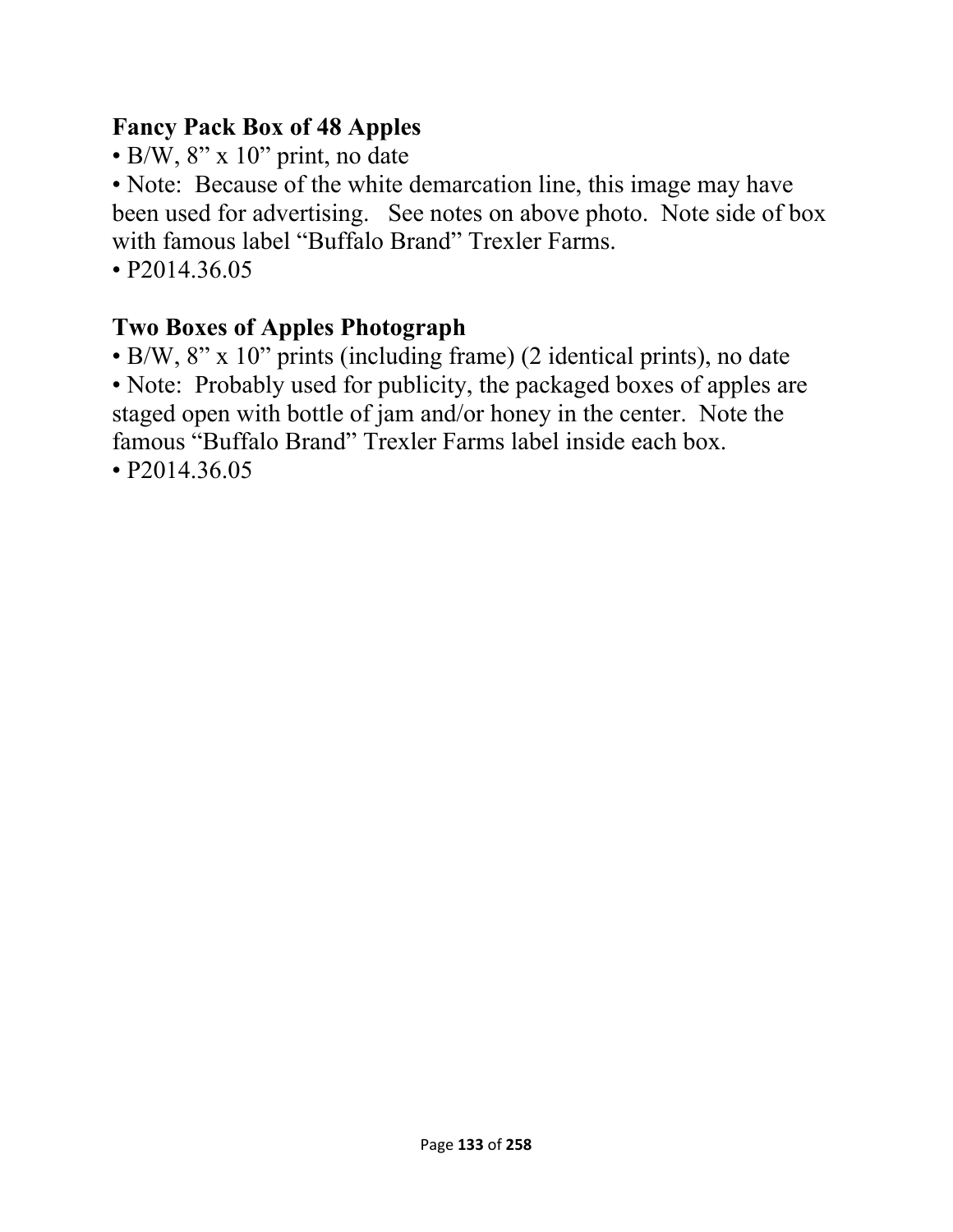## **Box 36: Picking, Grading, Packing and Shipping at Trexler Orchards**

#### **Women on Packing Line Packing Apples into Crates**

• B/W, 8" x 10" print, 9/25/1959

• Note: Women on line removing apples from conveyor belt and packing into crates. 4 images, including this one, were taken for a "Trexler article in Sept-Oct. '59 of Rohm & Haas "Reporter." See image back for more details.

• Photograph by Yastrop Studio,  $514$  7<sup>th</sup> St, Allentown, Pa.

• P2014.36.05

# **Women on Packing Line**

• B/W, 10" x 8" print, 8/26/1959

• Note: Four women on line observing peaches, perhaps for quality or for packing. No indication that this photograph is one of the four noted on above photograph.

• P2014.36.05

# **Packing Apples**

• B/W, 8" x 10" print, no date

• Note: Women appear to be packing apples in clear plastic bags. The apples are coming off a conveyor belt and dropping into plastic bags. Note the scales.

• Photograph by Yastrop Studio,  $514$  N.  $7<sup>th</sup>$  St. Allentown, PA. This photograph may be one of the four mentioned above for the article. • P<sub>2014.36.05</sub>

# **Grading and Packing Apples at Trexler Orchards**

• B/W,  $8'' \times 10''$  print, no date

• Note: Women and men workers on apple line, grading and packing apples.

- Photograph by John A. Kubil, Allentown Photographic Studio
- P2015.102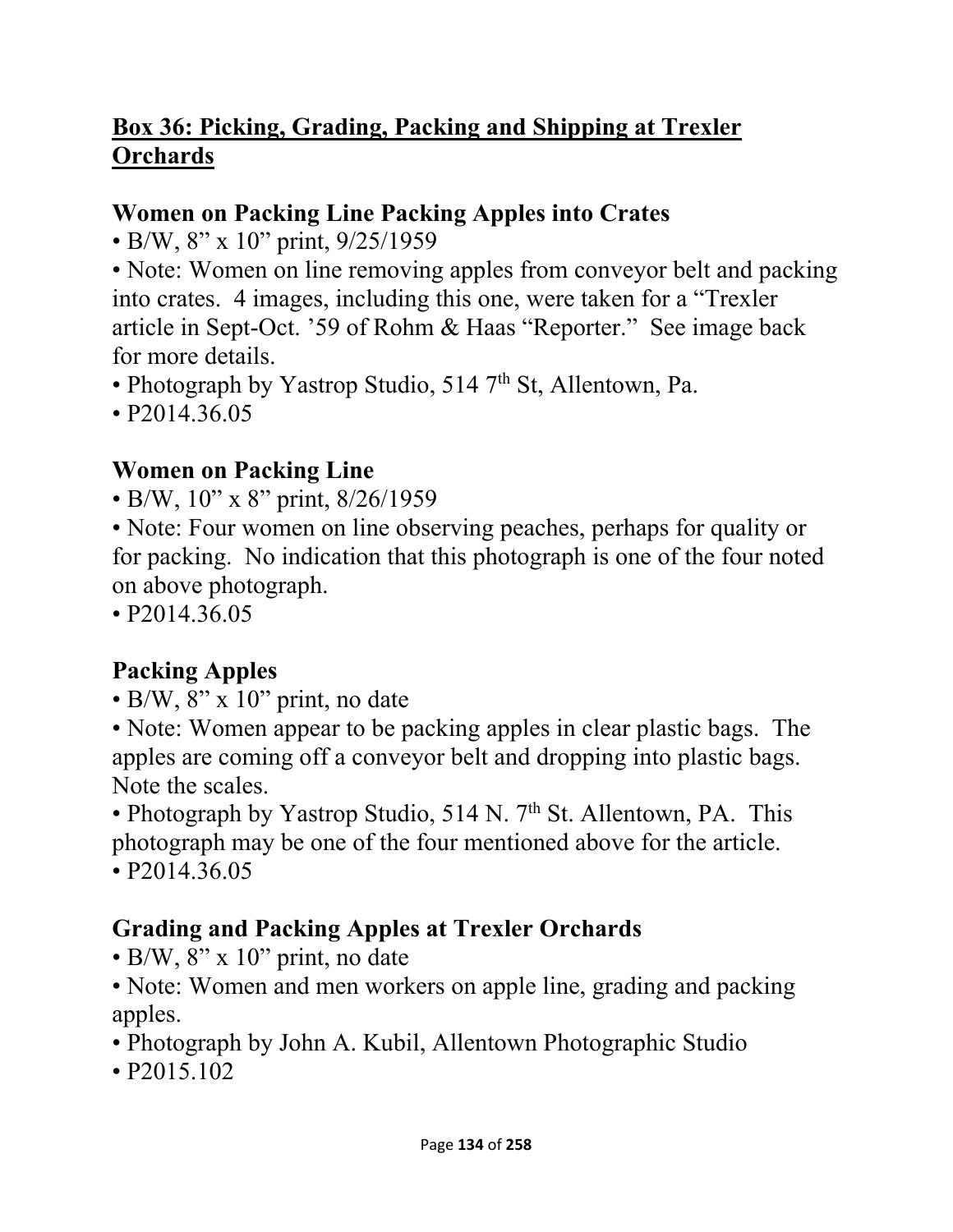#### **Peaches on Conveyor Belt**

- B/W, 8" x 10" print, 8/26/1959
- Note: Men loading baskets of fruit from conveyor belt to truck bed.
- P2014.36.05

#### **Baskets of Peaches Coming off of Conveyor Belt**

- B/W, 8" x 10" print, 8/26/1959
- Note: Worker is taking baskets of peaches from conveyor belt and stacking baskets in rows.
- P2014.36.05

#### **Worker with Baskets of Fruit on Truck with Conveyor Belt**

- B/W, 8" x 10" print, 8/26/1959
- P2014.36.05

#### **Workers alongside Conveyor Belt Removing Lids from Baskets of Fruit**

- B/W,  $10$ " x 8" prints (2 identical prints),  $8/26/1959$
- P<sub>2014.36.05</sub>

#### **Fruit Culture-Spraying Trexler Farms, Inc.**

• B/W, 8" x 10" print, 1951

• Note: Caterpillar Diesel D2 Tractor pulls John Bean speed sprayer in Trexler Orchard, Allentown, PA. Rear view of tractor and sprayer.

- Photograph by A.E. Gaynor 78143 in bottom right corner.
- P2014.36.05

#### **Fruit Culture-Spaying Trexler Farms, Inc.**

- B/W, 8" x 10" print, 1951
- Note: Caterpillar Diesel D2 Tractor pulls John Bean speed sprayer in Trexler Orchard, Allentown, PA. Front view of tractor and sprayer. 78142 in right lower corner.
- Photograph by A.E. Gaynor.
- P2014.36.05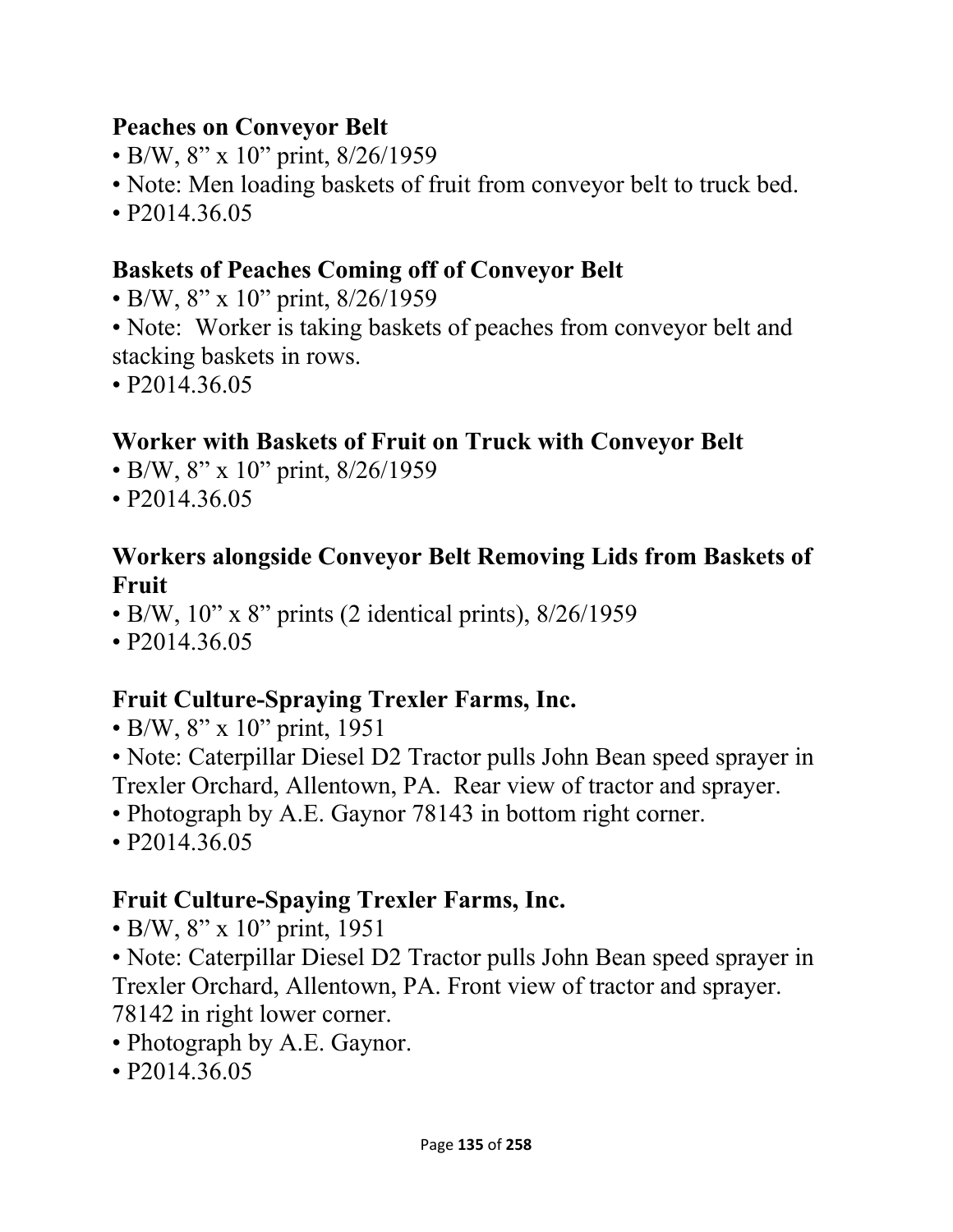#### **Worker on Tractor Pulling Cultivator in Trexler Orchard**

- B/W, 8" x 10" print, no date
- Note: Side view of worker on tractor pulling cultivator.
- Photograph by Lazarnick Studios, Commercial Photographers
- P2014.36.05

## **Worker on Tractor Pulling Cultivator in Trexler Orchard**

- B/W,  $6.5$ " x 4" print with frame  $10$ " x 8" no date
- Photograph by Lazarnick Studios Commercial Photographers
- P2014.36.05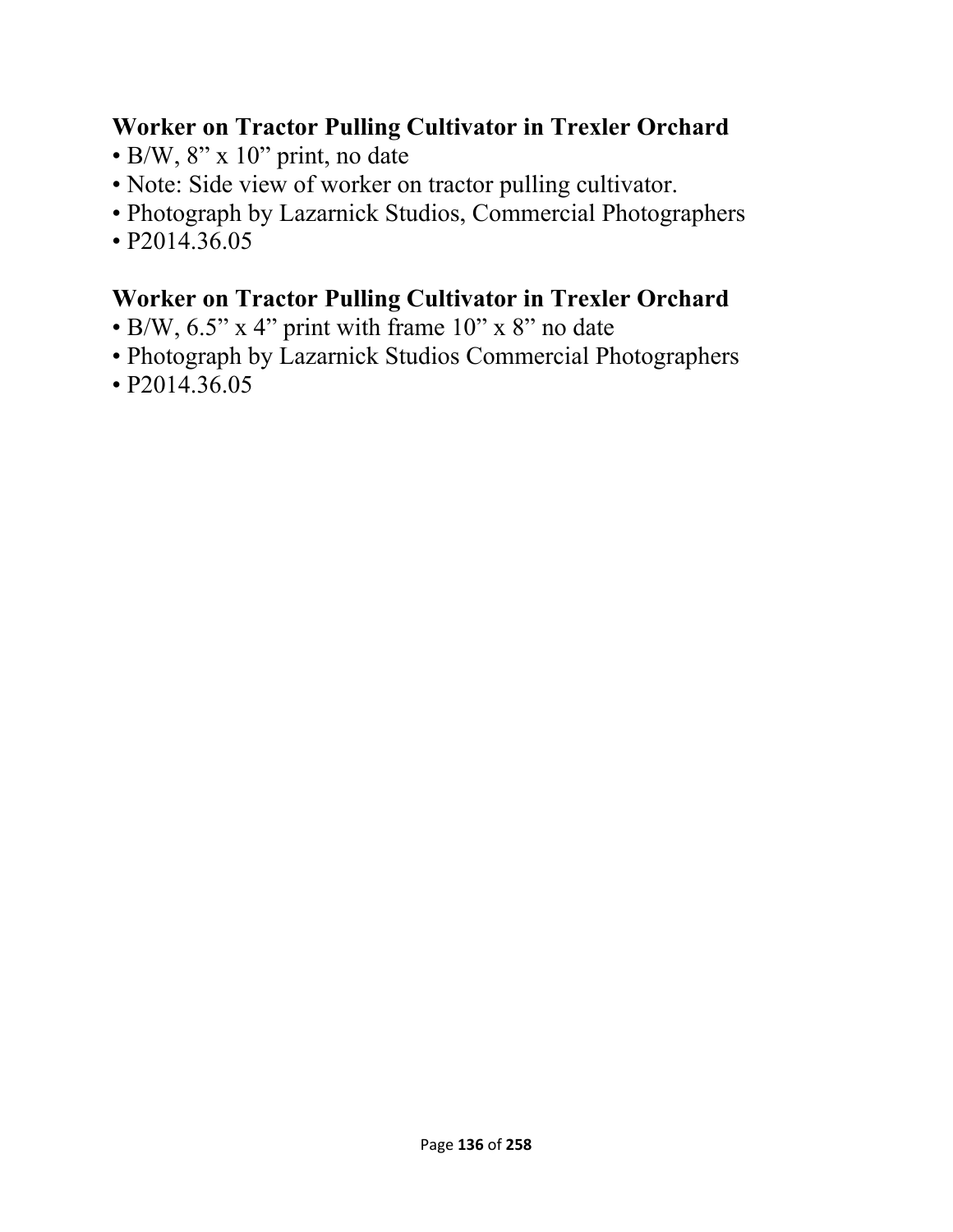## **Box 36: Formal Photographs of People in Trexler Orchards**

#### **Gentleman in Trexler Orchard**

• B/W, 10" x 7.5" matted print, no date

• Note: Man in front of fruit tree, wearing suit with hat, right arm in air pointing at fruit tree.

• P2014.36.05

#### **Scenes of Man in Trexler Orchard**

- $\bullet$  B/W, 8" x 10" prints (2 different views), 8/26/1959
- Photo A: Man in white shirt standing to right in front of fruit trees.
- Photo B: Man in white shirt in center of photo walking past fruit trees.
- P2014.36.05

# **Little Girl with Women in Trexler Orchard**

- B/W, 9" x 7" print, no date
- Note: Little girl in dress sitting on a branch to pull fruit from tree, two women stand with her in photo.
- P2014.36.05

# **Young Girl in Trexler Orchard**

 $\cdot$  B/W, 8" x 10" print, no date

• Note: Young girl wearing a dress, bow in long hair, standing by fruit tree in blossom. Rows of fruit trees in the background and to her side.

• P<sub>2014.36.05</sub>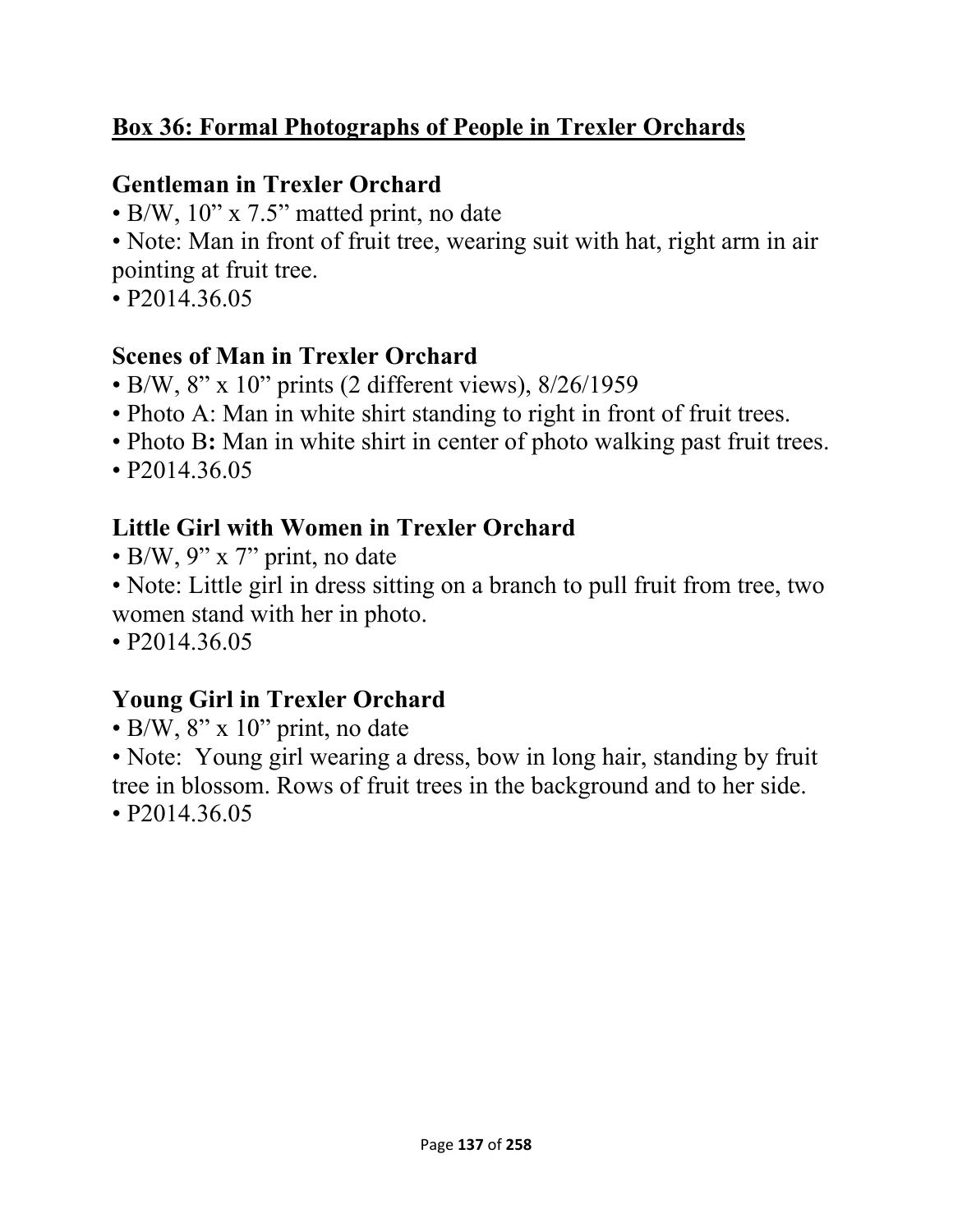#### **Box 37: Camp Trexler**

#### **Aerial View of Camp Trexler**

- B/W, 10" x 8" print, no date
- A 1999.145.016

## **Boys Washing at Camp Trexler**

- B/W, 8" x 10" print, no date
- Note: Four boys washing up at wooden trough, in woods.
- A1999.145.016

# **Harry C. Trexler Remembrance Plaque at Camp Trexler**

• B/W, 8" x 10" print, no date

• Note: Tablet was erected in 1955 in "loving remembrance of Harry C. Trexler for whom Camp Trexler was named." A Boy Scout stands to the left of the tablet.

• A1999.145.016

#### **Boy Scouts at Camp Trexler**

 $\cdot$  B/W, 8" x 10" print, no date

• **Note:** Three Boy Scouts stand outside (one near the building, two others on left side of photograph). Building in the background. Numerous pine trees.

• A1999.145.016

## **Camp Trexler**

- B/W,  $8$ " x 10" print, no date
- **Note:** Three Scouts stand on the ground in front of building with porch. Women in white dress is on the porch looking at Scouts.
- A  $1999.145.016$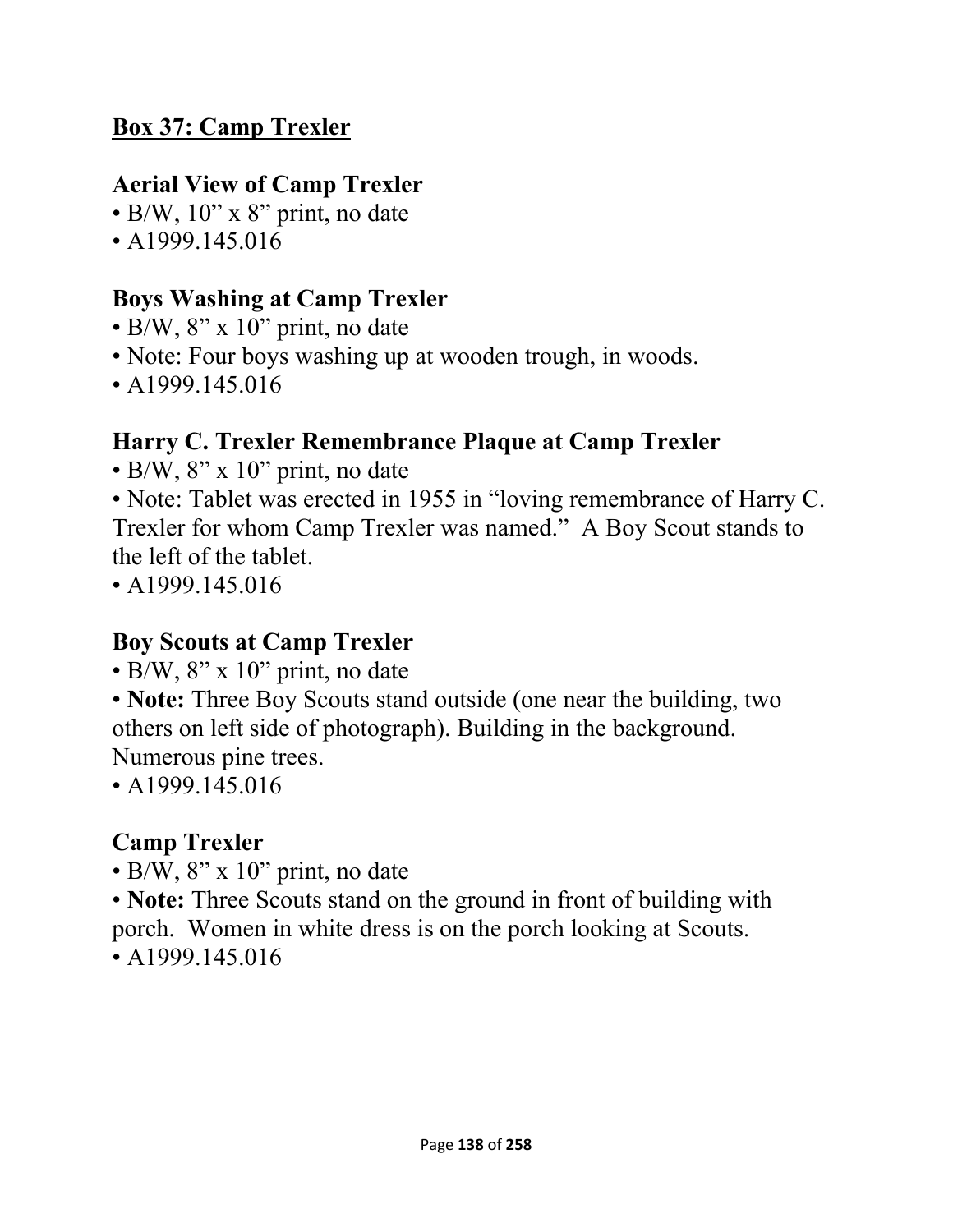## **Cooking in the Kitchen, Trexler Memorial Building**

- B/W, 4" x 5" print, no date
- Note: Two young ladies in uniform stand at the stove cooking.
- A100.145.016

# **Popping Corn at Evening Camp Fire, Trexler Memorial Building**

- B/W, 4" x 5" print, no date
- Note: Four young women sit on both sides of the fireplace in the Trexler Memorial Building. Young lady on left is holding pot over fire to pop corn.
- A1999.145.016

# **Young Women Pose on Steps in the Cold**

- $\bullet$  B/W, 4" x 5" print, no date
- Note: Ten young ladies pose on the steps of an unknown building, possibly the Trexler Memorial Building, for a picture. Snow is on the ground.
- $\cdot$  A1999.145.016

# **Ready for Some Winter Sports, Trexler Memorial Building**

- B/W, 4" x 5" print, no date
- Note: Ten young ladies in front of the Trexler Memorial Building. One holds a sled; two other, in front row, sit on sleds. All are wearing winter coats. Snow is on the ground.

• A1999.145.016

# **Sunday School during Winter Campaign**

- B/W, 4" x 5" print, no date
- Note: Young women wearing uniforms, sit in rows. Young woman stands in front holding book, perhaps offering instruction.

• A1999.145.016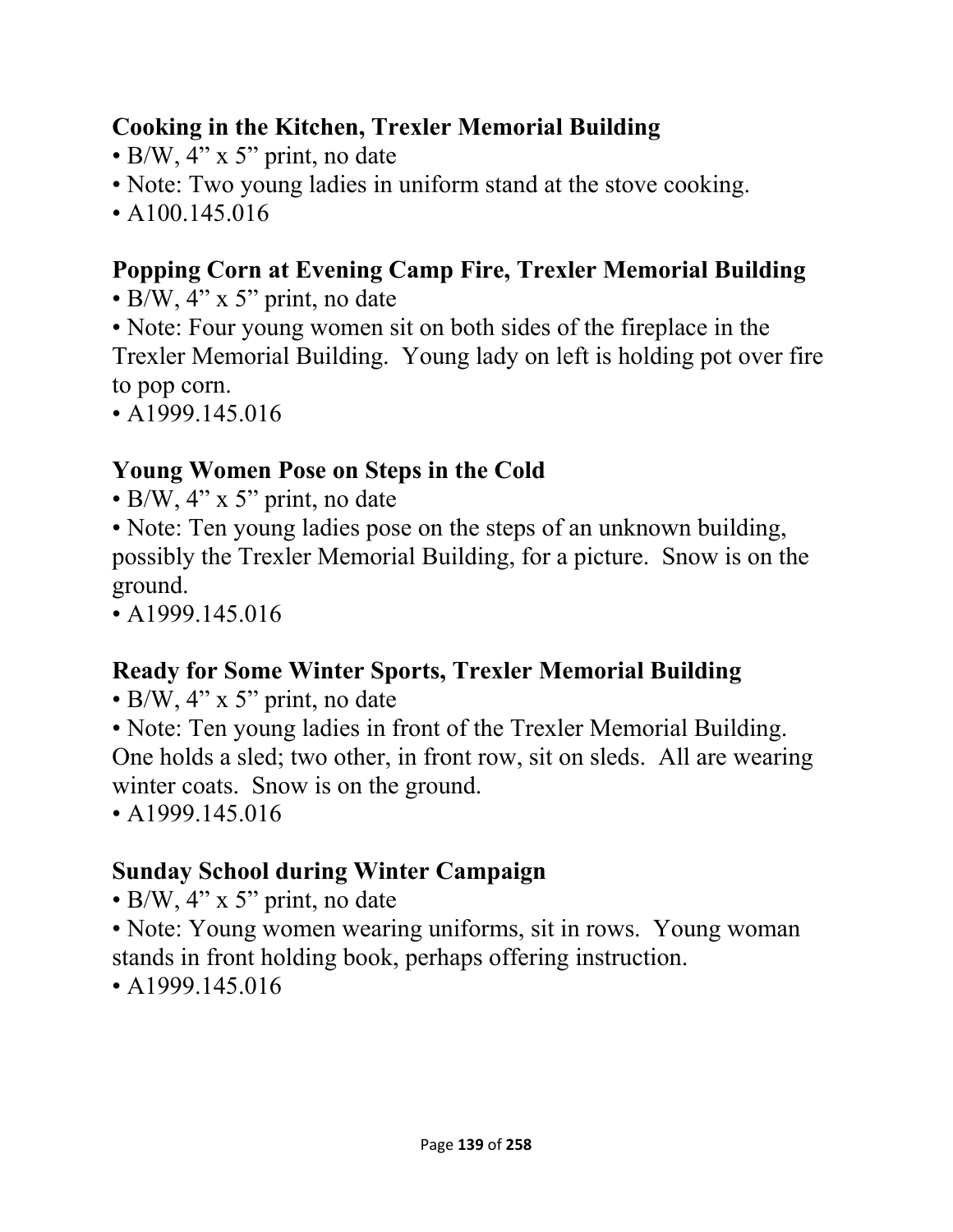#### **Young Women in Lounge Room**

• B/W, 4" x 5" print, no date

• Note: Six young women wearing uniforms sit in a semi-circle; some have books in their hands.

• A 1999.145.016

# **Young Women in Lounge Room**

• B/W, 5" x 7" print, no date

• Note: Six young women wearing uniforms sit in a semi-circle; some have books in their hands. This is a duplicate of photograph above, but in a larger size.

• A1999.145.016

# **Main Dining Room at Camp Trexler**

• B/W, 4" x 7" print, no date

• Note: Nine boys gather around dining room table; boy in middle is staff person. The main dining room accommodated up to 250 people at meal time. It was also a recreational room for evenings and days of inclement weather.

• A1999.145.016

# **Arts and Crafts at Camp Trexler**

• B/W, 5" x 7" print, no date

• Note: Six boys around table working on crafts. This basement room was used for arts and crafts, Indian lore, canteen, first aid, and storage.

• A1999.145.016

# **Boy Scouts of America, Camp Trexler**

• B/W,  $6$ " x 9" print, no date

• Note: Boy Scouts are lined up, presumably for inspection. Man in foreground inspecting Scouts is presumed to be Ralph Wyatt. Other men follow behind. Photograph taken at Camp Trexler, Snyders, PA

 $\cdot$  A1999.145.016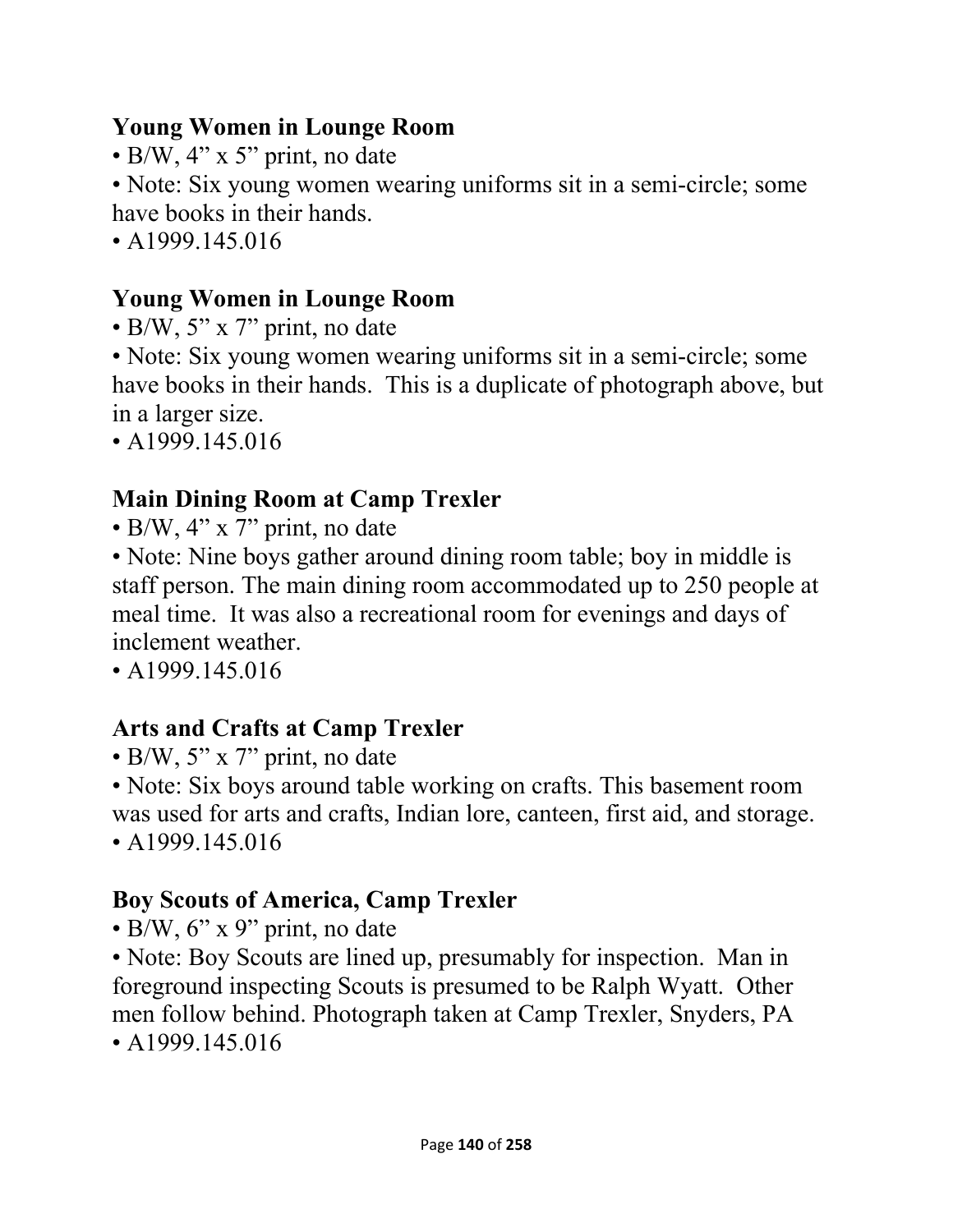# **Camp Trexler Group of Men**

• B/W, 8" x 10" print, 6/10/1947

• Note: Gentlemen assembled for an outdoor group photograph. Three rows of men, unknown.

- Photograph by Lowry
- A1999.145.016

# **Camp Trexler Group of Men on Covered Porch**

• B/W, 8" x 10" print, no date

• Note: Unknown men gather for a group photo on covered porch. Two sit on steps to the porch.

• A1999.145.016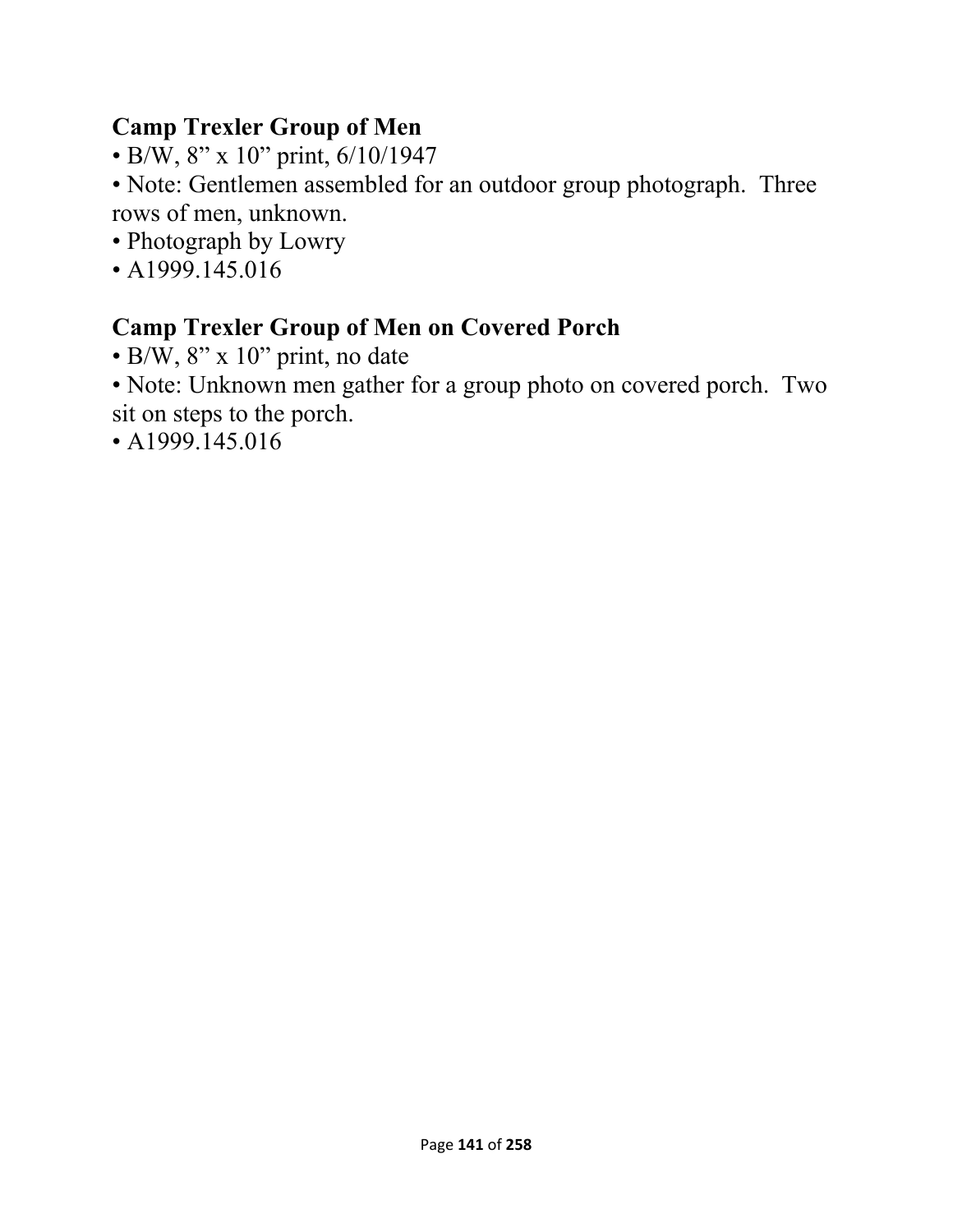## **Box 37: Romper Day**

#### **Girls Dancing at Fairgrounds**

- B/W, 7" x 8.75" print, ca. 1948
- Note: Girls in white uniform dancing at Romper Day Festivities at the Allentown Fairgrounds.
- Photograph by *Call-Chronicle*
- A1999.145.014.01

#### **Romper Day Baton Exercise**

• B/W, 7" x 8.75" print, no date

• Note: Children lined up on Fairground grounds with batons held above head.

• A  $1999.145.014.02$ 

## **Children Dancing in Costume**

- B/W, 7" x 8.75" print, 8/15/1956
- Note: Costumed children dancing during Romper Day. Crowd in stands looks on.
- Photograph by *Call-Chronicle*
- A1999.145.014.03

## **Hop Scotch Tap**

- B/W, 7" x 8.75" print, 8/22/1952
- Note: Costumed young ladies tap dancing during Romper Day.
- Photograph by *Call-Chronicle*
- A1999.145.014.04

## **Flag Drill**

- B/W, 7" x 8.75" print, 1947
- Note: Flag drill during Romper Day Exercise. Children in white shorts and t-shirts hold flags in both hands, arms extended upward.
- $\cdot$  A1999.145.014.05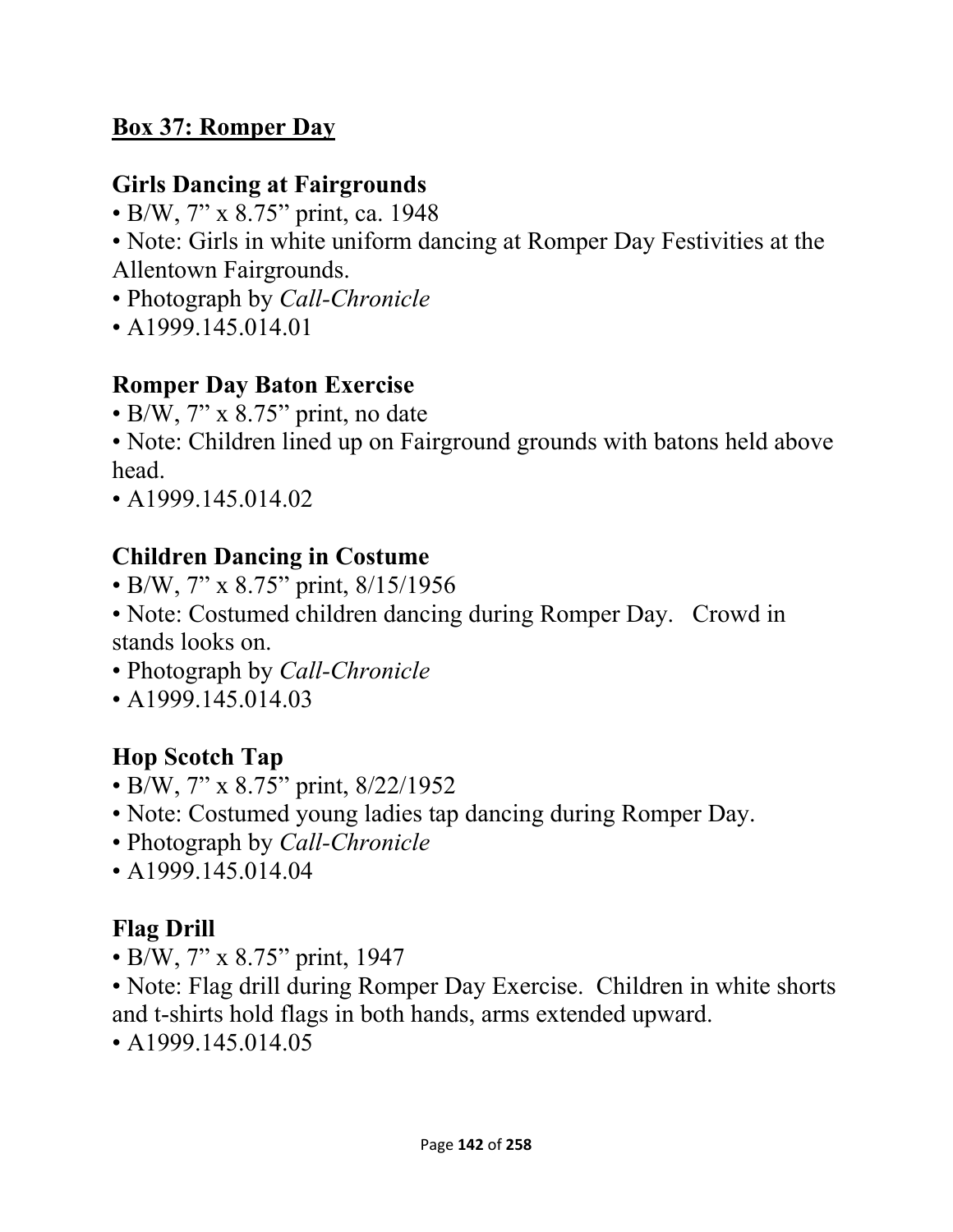## **Children Dancing around May Pole**

• B/W, 7" x 7.25" print, 1949

• Note: Children dressed in white shorts and t-shirts dancing around May Poles at Allentown Fairgrounds during Romper Day.

- Photograph by *Call-Chronicle*
- P<sub>2009.10</sub>

# **Dancing around the May Pole**

- B/W, 8" x 10" print, 1963
- Note: Children dance around May Pole in 1963.
- P<sub>2009.10</sub>

# **One Hundred Yard Dash Boys**

- B/W, 7" x 9" print, 1962
- Note: Boys race toward the finish line during Romper Day.
- $P2009.10$

## **Boys Playing a Game**

- B/W, 5" x 7" print, no date
- Note: Boys in a circle while others in center of circle look at boy throwing ball during Romper Day.
- P<sub>2009.10</sub>

# **Road to the Isles Dance**

• B/W, 7" x 8.75" print, 1957

• Note: Young girls in tartan plaid costumes perform dance called "Road to the Isles", a Scottish Number at the Southside Playground during Romper Day. Judy Milkavitz is in (center, forefront) dancing.

• P<sub>2009.10</sub>

# **Girls Performing for Romper Day**

- B/W, 8" x 10" print, 1963
- Note: Girls in black bloomers and white t-shirts, black stockings and kerchiefs perform a dance during Romper Day.
- P<sub>2009.10</sub>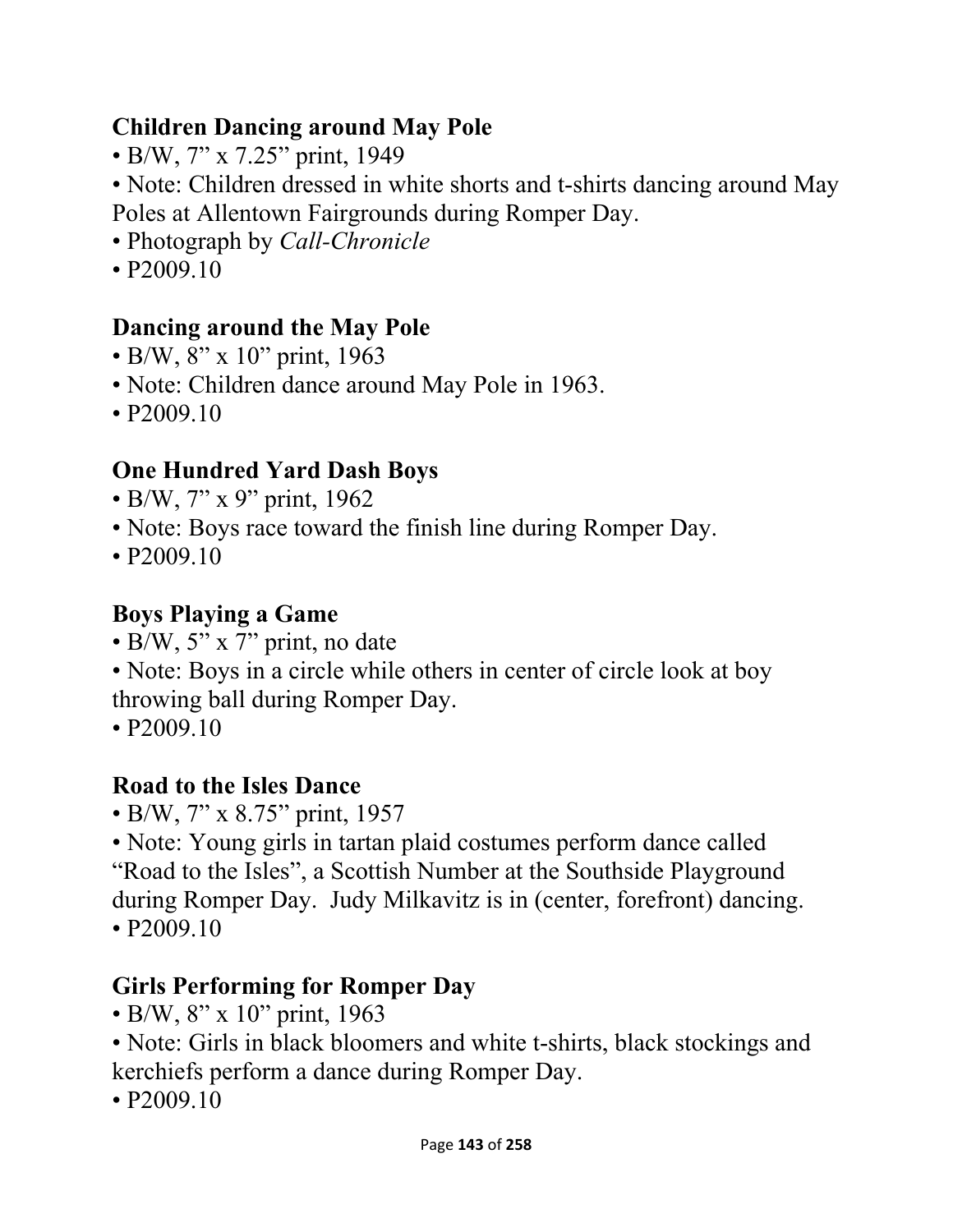### **Boys and Girls Dancing**

- B/W, 7" x 8.75" print, 1959
- Note: Boys and girls in couples dressed in colonial garb.
- Photograph by *Call-Chronicle*
- $P2009.10$

## **Crowd in the Stands**

- B/W, 8.75" x 7" print, no date
- Note: Crowds in the stands watching Romper Day. In front row behind two ladies, a flag is draped on the first two seats. A black ribbon is pinned to it.
- Photograph by *Call-Chronicle*
- P<sub>2009.10</sub>

## **Crowd in Grandstand**

- B/W, 7" x 8.75" print, no date
- Note: Crowd watching Romper Day festivities.
- P<sub>2009.10</sub>

## **Romper Day at Fairgrounds Track**

- B/W, 8" x 9.75", no date
- Note: Fairgrounds track filled with children for Romper Day.
- Photograph by Gerry Snyder
- P<sub>2009.10</sub>

## **Romper Day Hot Dogs**

- $\cdot$  B/W, 8.5" x 6.5" print, no date
- Note: Location is Hamilton Park at Romper Day Festivities. Lisa–age
- 10, 2242 South St, Allentown, PA, ate 5 hot dogs.
- Photograph by *Call-Chronicle*
- P<sub>2009.10</sub>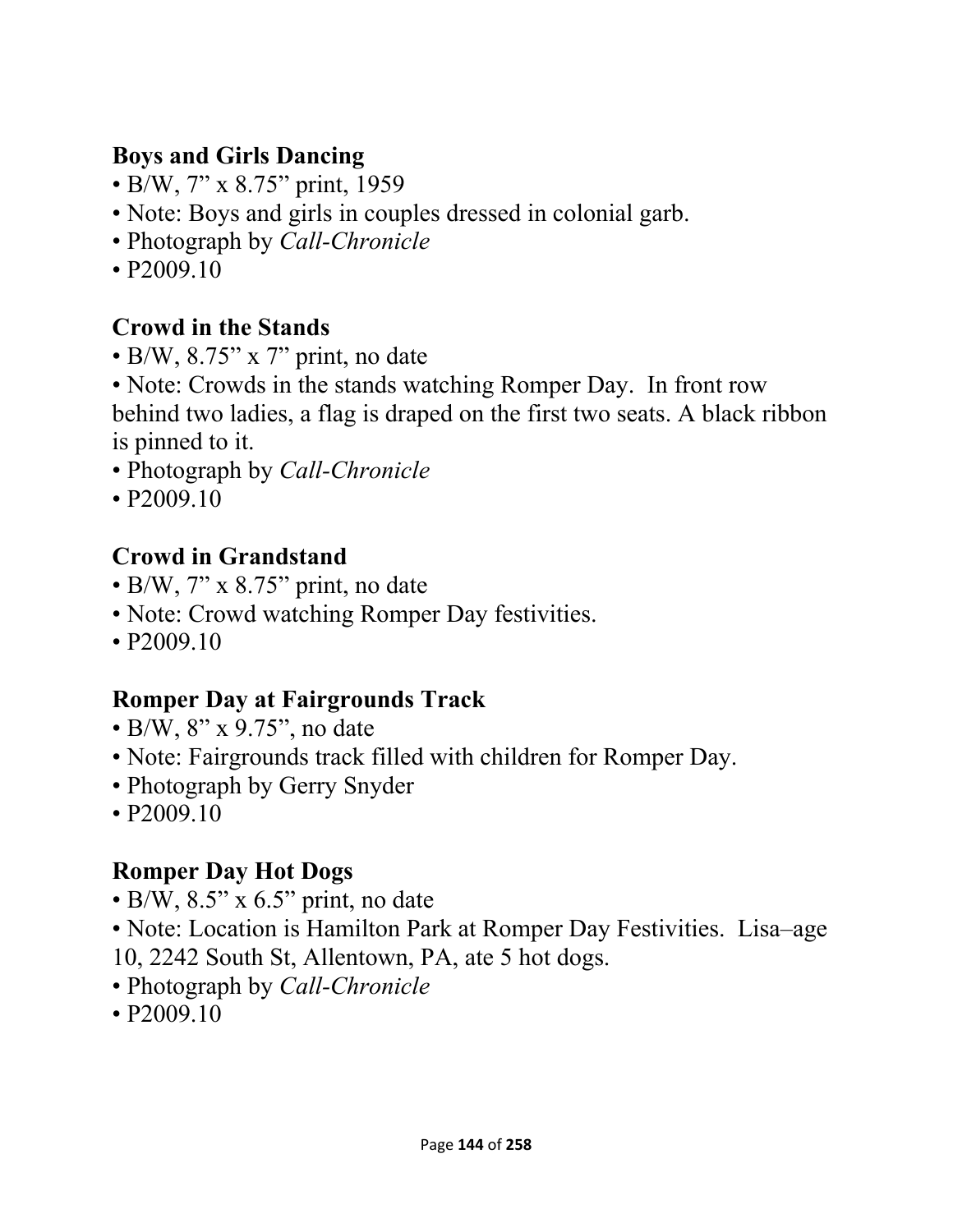### **Box 38: Memorials**

### **Trexler Equestrian Statue**

• Color, 4" x 5" print, no date

• Note: Photo taken looking up at the statue with Trexler looking forward and the horse facing left.

## **Trexler Equestrian Statue**

 $\bullet$  B/W, 4.5" x 7" print, no date

• Note: Vertical photo taken with Trexler looking to his left with his hat in his right hand and the horse looking forward.

### **Trexler Equestrian Statue**

• B/W, 5" x 7" print, no date

• Note: Horizontal photo taken from right side of horse with Trexler looking to his left and hat is in right hand. Trees in background seem to be flowering in spring.

#### **Plaque at Foot of Trexler Equestrian Statue**

• B/W, 8" x 10" print (3 identical prints), no date

• Note: Photo is a close up of the plaque mounted on cement slab in front of the statue.

#### **Trexler Equestrian Statue**

• B/W, 6.25" x 8.75" print, with border 8" x 10" no date

• Note: Photo taken looking up to statue from the terrace showing stone base of statue and bushes around the base. Trexler is looking forward and the horse is looking to left side of the photograph.

## **Trexler Equestrian Statue (panoramic view of left side)**

 $\cdot$  B/W, 8" x 10" print, no date

• Note: Photo looking up from the hill below at the statue from the Trexler's left side, showing the statue on its base, as well as the stone terrace wall on the hill.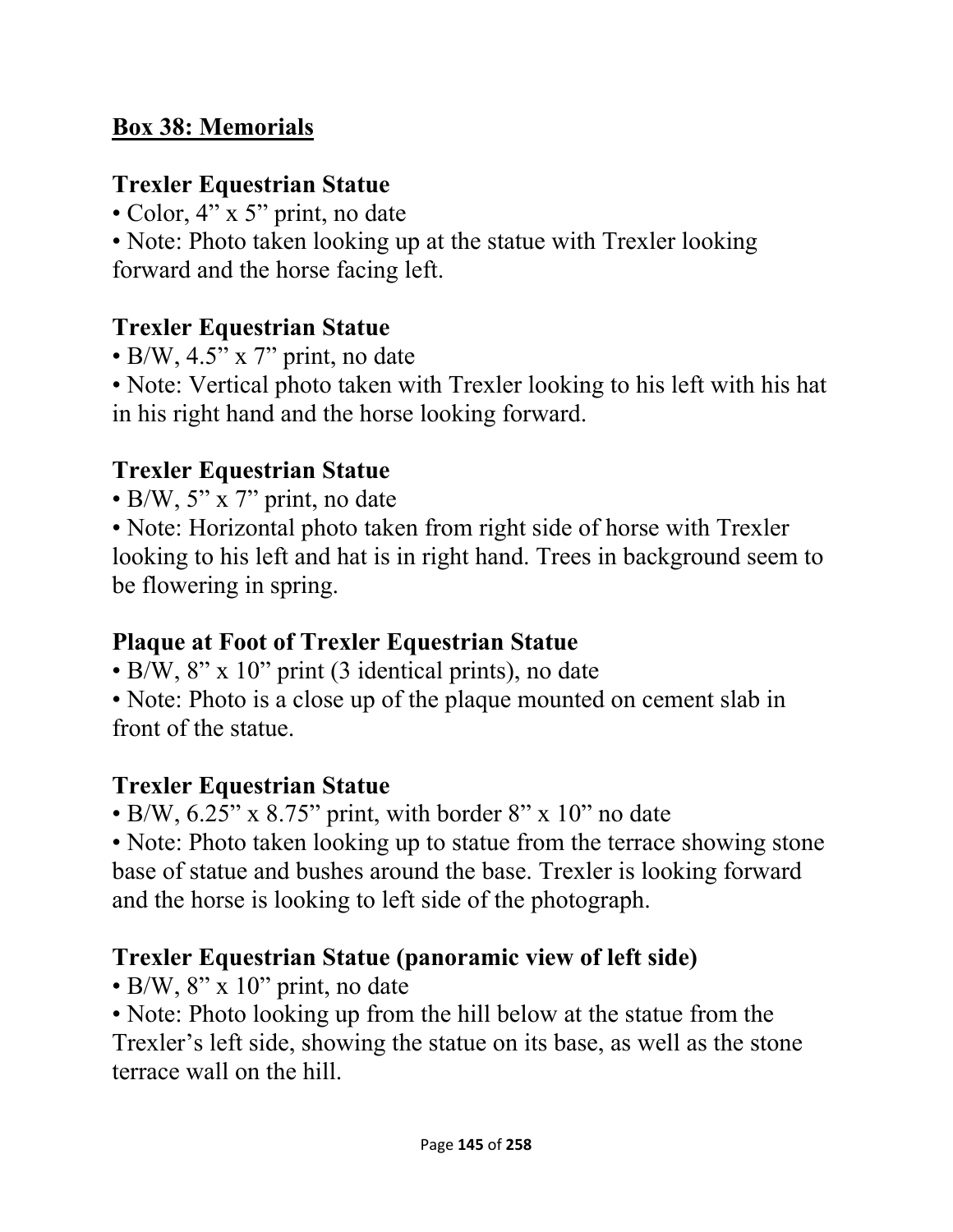### **Trexler Equestrian Statue (panoramic view of backside and terrace)**

• B/W,  $6.25$ " x  $9.25$ " print, with border to  $8$ " x  $10$ " no date

• Note: Photo showing a view of the terrace with the statue and its base with a plaque affixed in the wall, from the backside overlooking Trexler Park. A young woman is studying on the terrace wall at the left of the photograph.

### **Trexler Equestrian Statue**

• Color, 8" x 10" print, no date

• Note: Photo taken looking up at the statue from the stone terrace with Trexler looking to the left and the horse facing left. Photo in low light.

## **Trexler Equestrian Statue on a Sunny Day**

- Color, 8" x 10" print, no date
- Note: Photo taken looking up at the statue from the stone terrace with Trexler looking to the left and the horse facing left. The statue gleams in the sunlight.

#### **Trexler Equestrian Statue**

- Color, 14" x 11" print, no date (3 identical prints)
- Note: Trexler facing, right, mount facing forward with neck curved.

Note: For photographs of Harry C. Trexler and Mary M. Mosser Memorial Monument at Fairview Cemetery, see box 52.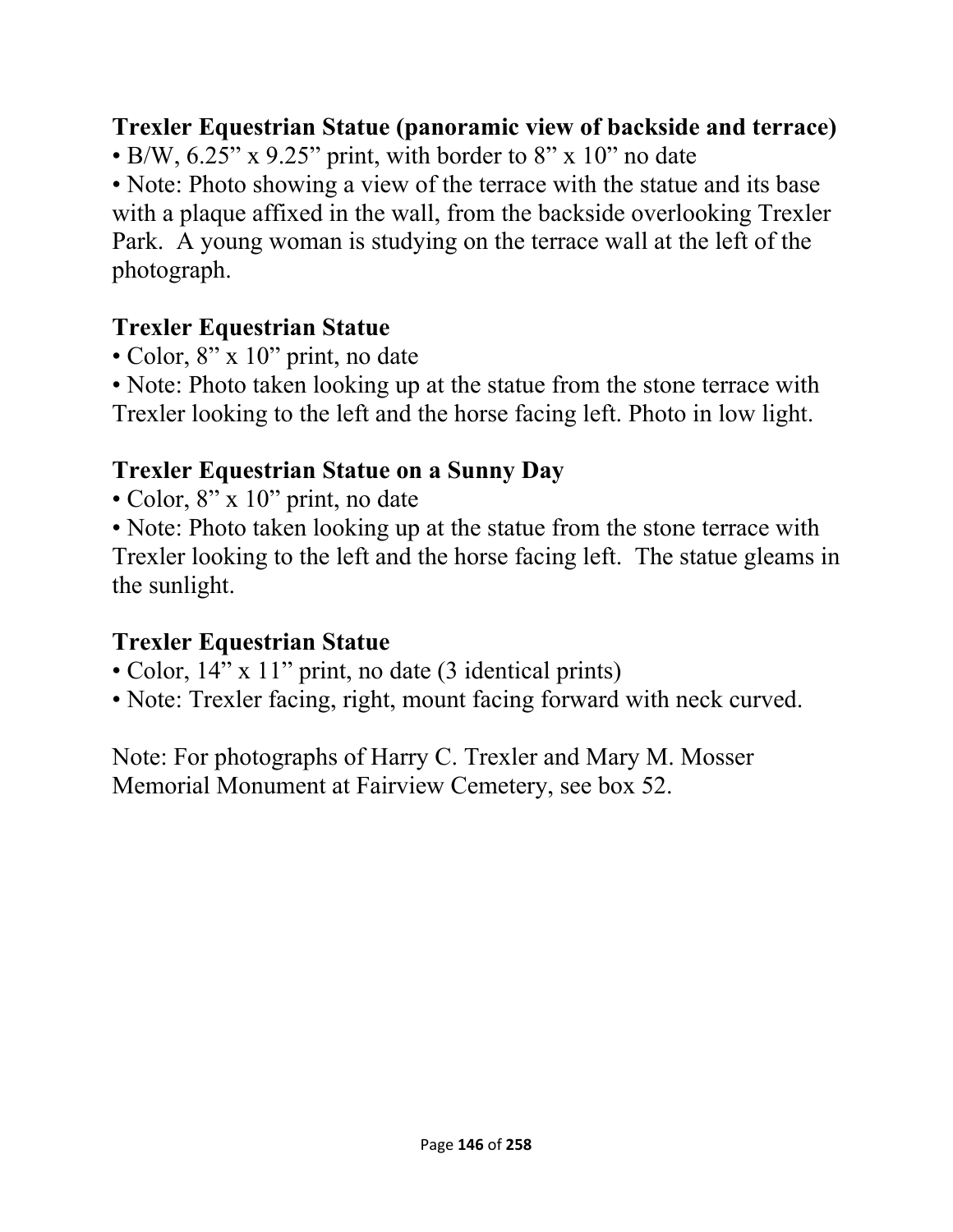## **Box 39: Trexler Lumber Company**

## **Various Scenes of Trexler Lumber Company Storm Damage**

• B/W, 3" x 4.5" prints (14 different views), 2/15/1936

• Note: Fourteen Photographs of Trexler Lumber Sheds. Photographs show damage done by gale winds presumably in Feb. of 1936 when back of photo is dated. Sheds shown are #7, #8, #9, and #10.

## **Trexler Lumber Fire**

- Color, 5" x 6.75" print, 1973
- Note: Conflagration that started at Trexler Lumber Company in Allentown, PA on the evening of 3/31/1973.
- Photograph by Gerhard Steikel, Jr., 1536 W. Liberty St. Allentown, PA
- P1999.039.003

## **Trexler Lumber Company Delivery Wagon**

- Sepia, 4.5" x 6.5" original print with mat, no date
- 8" x 10" copy prints (5 prints) in sleeve with original
- P2003.34

## **Various Scenes of Snowstorm Damage at Trexler Lumber**

- B/W, 2.75" x 4.5" prints (6 different views), no date
- P<sub>1994.051</sub>

## **Various Scenes of Snowstorm Damage at Trexler Lumber**

- B/W, 3.5" x 5.75" prints (9 different views), no date
- P<sub>1994.051</sub>

## **Sheds at Trexler Lumber**

- B/W, oval 3" x 4" print, no date
- P<sub>1994.051</sub>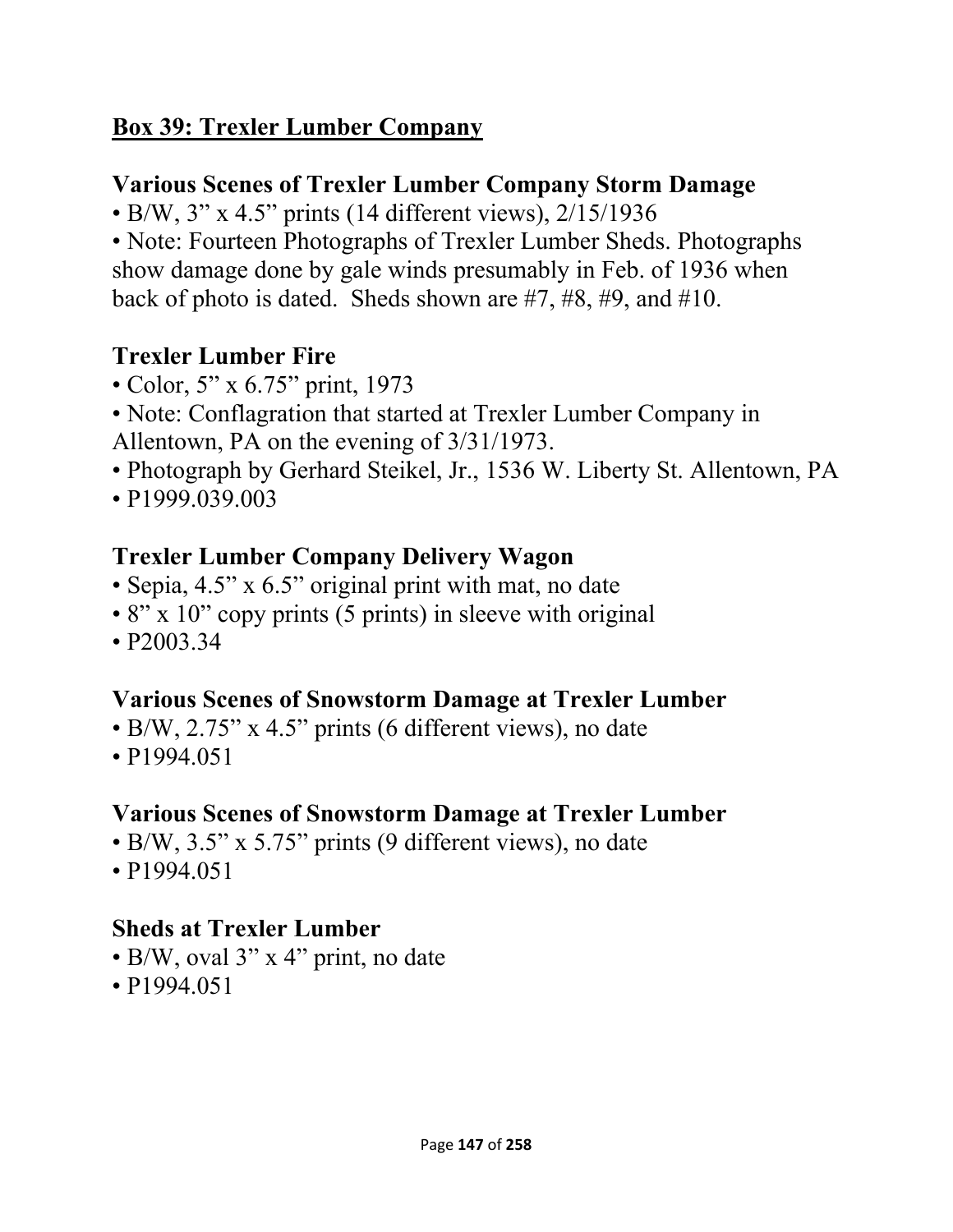#### **Trexler Lumber Company Storefront**

- $\bullet$  B/W, 3.5" x 4.5" print, no date
- P1994.051

#### **Sheds at Trexler Lumber**

- B/W, 3.5" x 4.5" prints (3 different views), no date
- P<sub>1994.051</sub>

#### **Shed at Trexler Lumber**

- $\bullet$  B/W, 2.5" x 4.5" print, no date
- P1994.051

#### **67th Annual Convention Middle Atlantic Lumbermen's Association, Chalfont, Atlantic City, NJ**

- B/W, 7" x 9" print, 1959
- Note: Harry C. Bogh and Elsie Bogh at left
- Photograph by Central Studios, 625 Atlantic Ave., Atlantic City, NJ

#### **Various Interior Scenes at Trexler Lumber**

- B/W, 8" x 10" prints (3 different views), no date
- P1994.051

#### **Exterior of Trexler Lumber**

- $\bullet$  B/W, 8" x 10" print, no date
- Photograph by De Christopher Studio, Hamilton Street, Allentown, PA
- P1994.051

#### **Workers at Counter at Trexler Lumber**

- Color, 3.5" x 4.5" Polaroid print, 12/5/1969
- P1994.051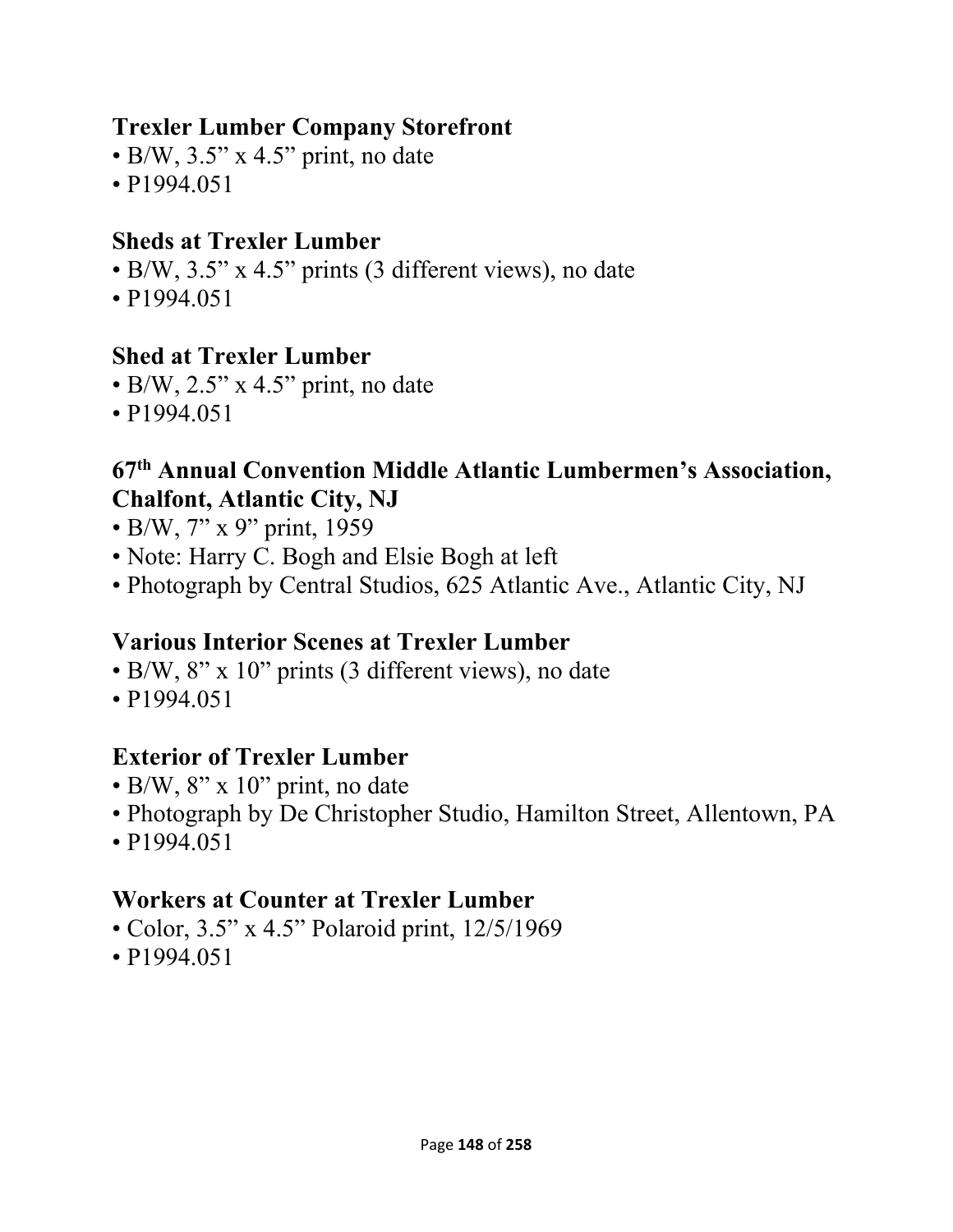#### **Trucks in Front of Shed at Trexler Lumber**

- Color, 3.5" x 4.5" Polaroid print, 1973
- Note: Selling Forklift, Carrier for Forklift, Delivery Trucks
- P<sub>1994.051</sub>

### **Workers at Counter at Trexler Lumber**

- Color, 3.5" x 4.5" Polaroid print, 12/5/1969
- P1994.051

#### **Miss Pennsylvania with Trexler Lumber Employees**

- B/W, 3" x 4" print, 12/5/1969
- Note: Harry Bogh Jr. (left) Miss Pennsylvania (center), William Kuebler (right)
- P1994.051

## **Harry Bogh Jr. on Front Steps of Lumber Company**

- B/W, 3.5" x 4.5" print, no date
- P1994.051

## **People on Front Steps at Trexler Lumber**

- $\bullet$  B/W, 3.5" x 4.5" print, no date
- Note: Harry Bogh, William Kuebler, Donald Marks
- P<sub>1994.051</sub>

## **2 Sheds at Trexler Lumber**

- B/W, 3" x 5" print, no date
- P1994.051

#### **People inside Trexler Lumber**

- B/W,  $4$ " x 5" print, no date
- P1994.051

## **Scenes of Kitchen Showroom at Trexler Lumber**

- Color, 3.5" x 6" prints (2 different views), no date
- P1994.051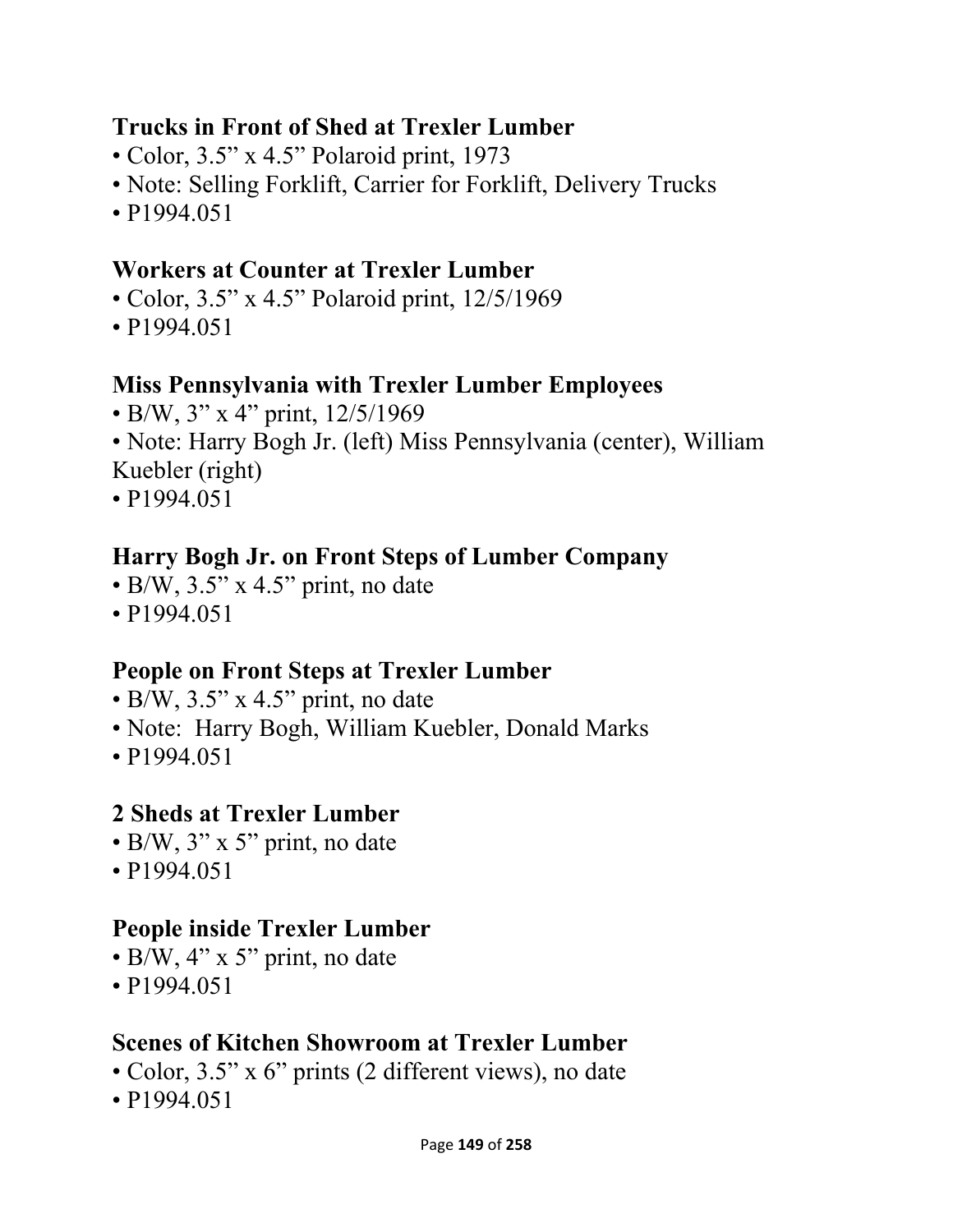### **People in Front of Lumber Company**

- Sepia, 4" x 5.5" print mounted, no date
- Note: Henry Smith, Fred Sterner, Thomas Sherer, Herbert Bachman, Berkinger
- P<sub>1994.051</sub>

## **Interior of Shed at Trexler Lumber**

- B/W, 12" x 14" prints with mat (2 identical prints), no date
- P<sub>1994.051</sub>

## **Exterior of Sheds at Trexler Lumber**

- B/W, 12" x 14" print with mat, no date
- P1994.051

# **Railyards, Sheds, and Stacked Lumber at Trexler Lumber**

- B/W, 12" x 14" print with mat, no date
- P<sub>1994.051</sub>

## **Exterior of Sheds at Trexler Lumber**

- B/W, 11" x 14" print with mat, no date
- Note: Pointing East
- P1999.145.026

# **Workers in Front of Trexler Lumber**

• Sepia, 5.5" x 7.25" print, ca. 1913-1914

• Note: Handwritten on back: Ladies on steps to left: First row-first to the left: Miss Bertha Ruth Nagle later married to Melvin E. Young. Picture taken when an employee of Trexler Lumber Co. about 1913 or 1914.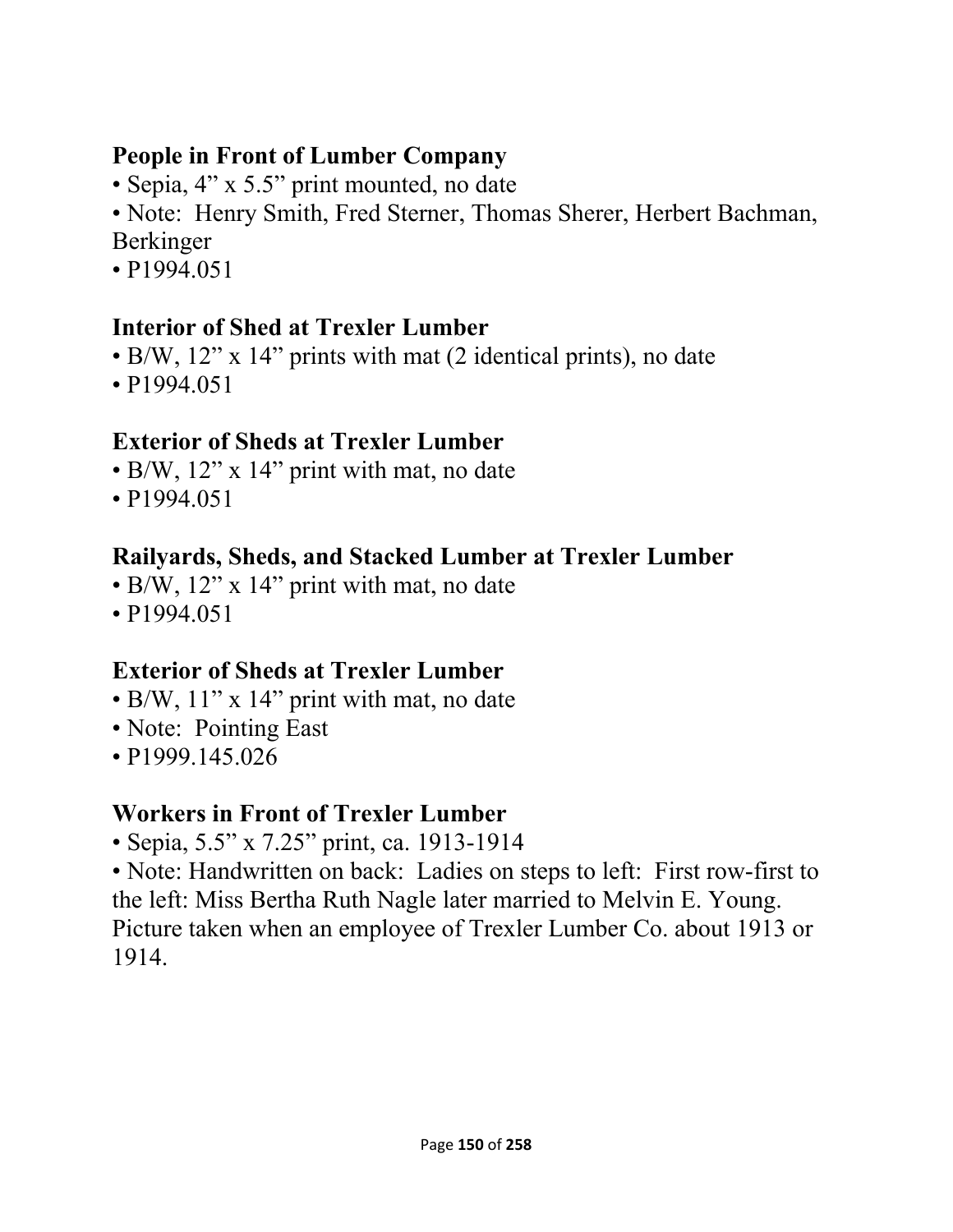## **Springwood/Trexler Memorial Park**

## **Box 40: Springwood**

### **Springwood**

- B/W, 8" x 10" prints (2 identical prints), 1984,
- Note: In 1908 Harry C. Trexler acquired what is now Trexler

Memorial Park, calling it Springwood. Entrance to log and stone cabin is shown in this photograph.

## **Springwood, Log Cabin, Trexler Park**

- B/W, 8" x 10" print, 1983
- Note: In 1908 Harry C. Trexler acquired what is now Trexler

Memorial Park, calling it Springwood. Photograph shows front of log and stone cabin.

• Photograph by William R. Zwikl, Allentown, PA

## **Springwood**

- B/W, 10" x 8" print, 1984
- Note: Close up view of entrance to Springwood. In 1908 General Harry C. Trexler acquired what is now Trexler Memorial Park, calling it Springwood. Shows entrance to log and stone cabin.

## **Springwood with Plaque**

• B/W, 8" x 10" print, 4/18/1954

• Note: Springwood showing entrance of cabin with boulder plaque on left side. Dedication of plaque took place on April 18, 1954, see next photograph.

## **Trexler Park Log Cabin**

- B/W, 7" x 8.75" print, no date
- Note: Springwood showing boulder plaque on left side.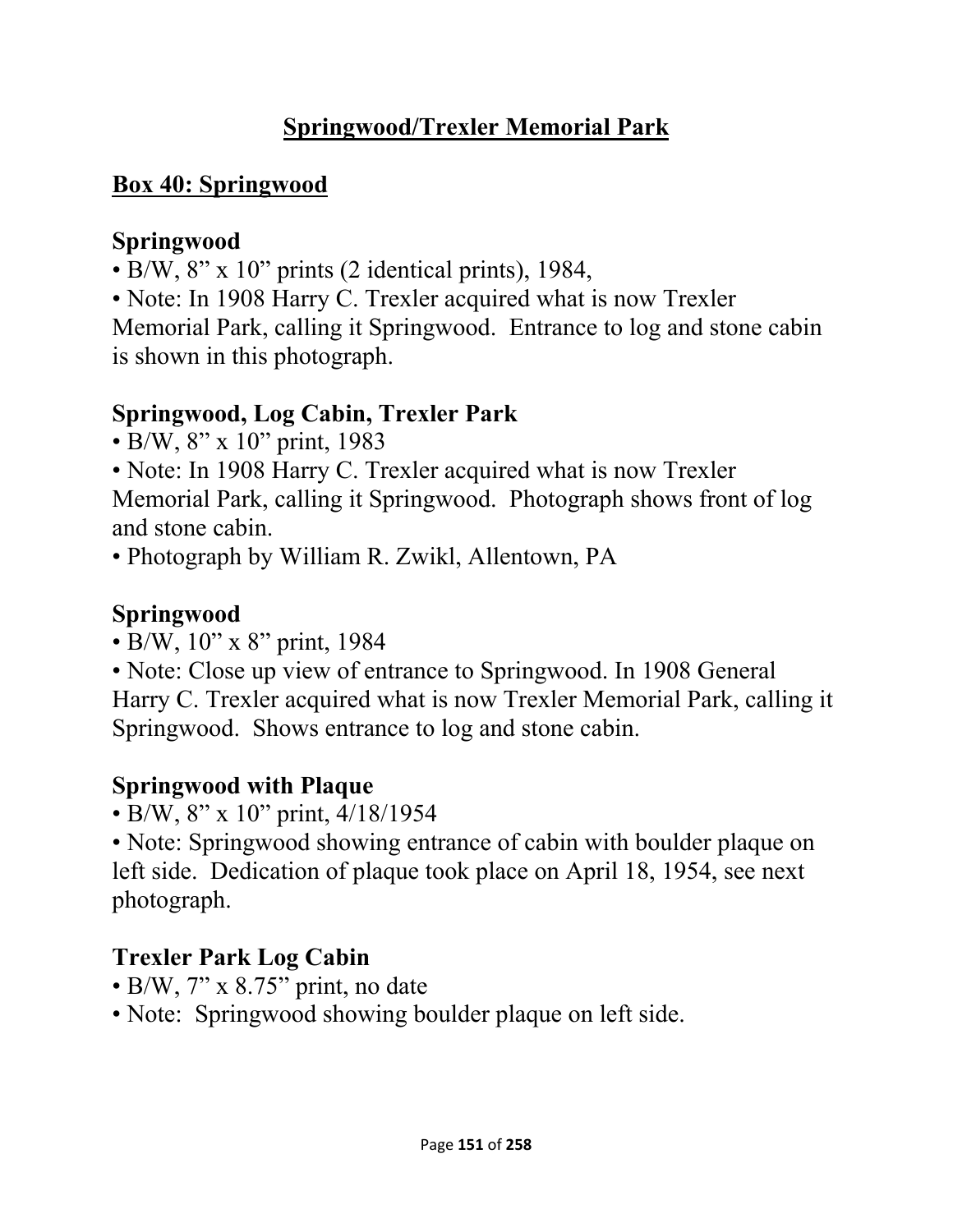### **Trexler Park Log Cabin**

• Sepia, 7" x 8" print, April 18, 1954

• Note: Five men gather by boulder with memorial plaque to Harry C. Trexler on the 100<sup>th</sup> anniversary of his birth. The men are: Maj. J. C. Slumberger, Capt. Nolan Benner, Joseph S. Young, Wm. B. Butz and Victor E. Fritz.

• Photograph by *Call-Chronicle*

## **Springwood**

- B/W, 5" x 6.75" print, March 1971
- Note: Log cabin, Trexler Memorial Park. Photograph by Brenda Egolf.

## **Springwood**

- $\bullet$  B/W, 5.75" x 3.5" print, no date
- Note: Entrance of Springwood close up view.

## **Springwood**

• B/W, 3.5" x 5.75," no date

• Note: Back view of Springwood. Flag on left side of home. Tree in foreground on left.

## **Springwood Cabin**

- B/W, 4.25 x 3" prints (2 prints), May 1949
- Note: Log Cabin in Trexler Park, May 1949.
- P2013.10.04

## **Springwood Plaque**

• B/W, 3.5" x 5.75", no date

• Note: Plaque on boulder commemorating the 100th anniversary of General Harry C. Trexler's birth. The plaque was erected on April 17, 1954.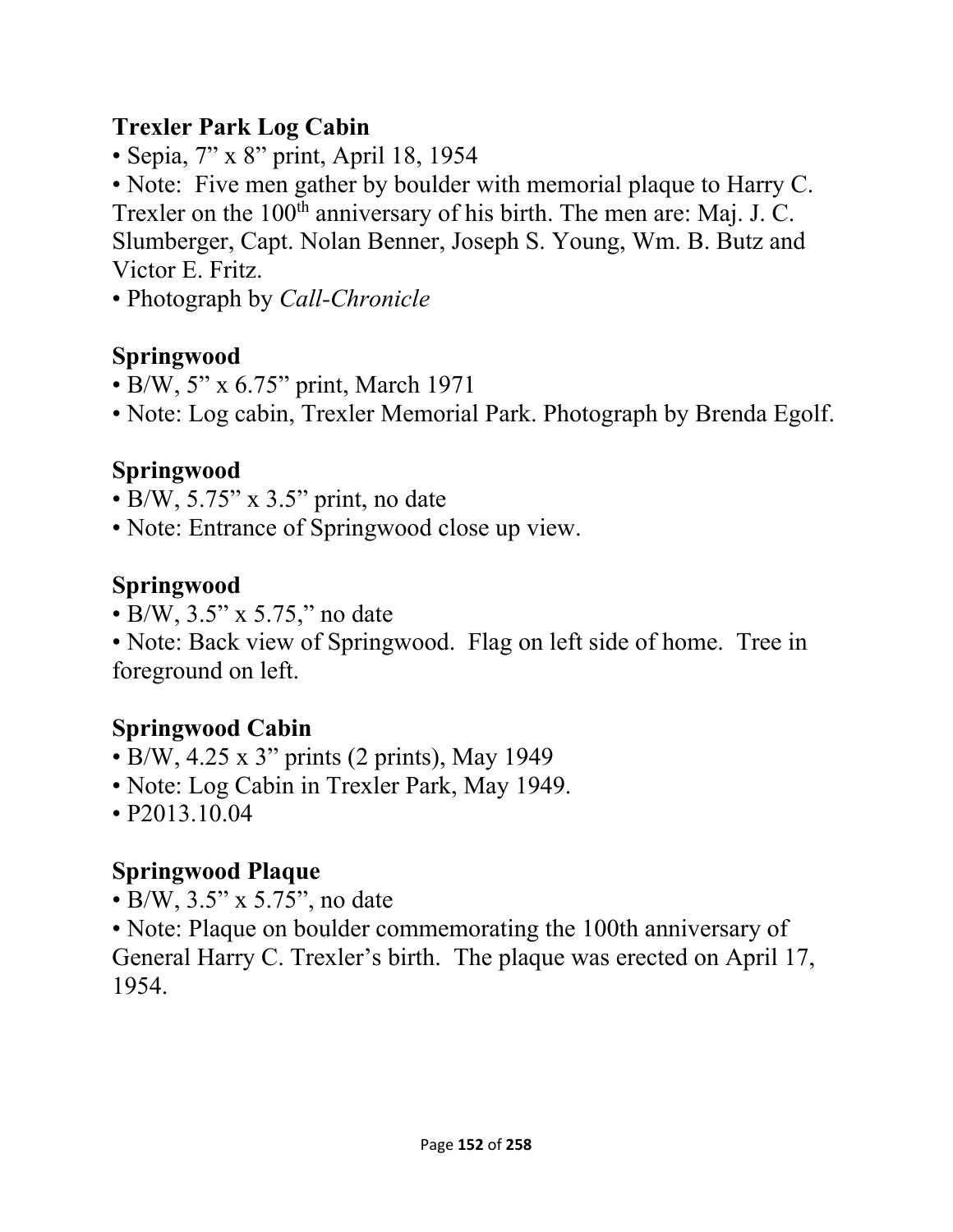## **Opening and Dedication of Springwood Cabin**

• B/W, 3.5" x 4.75" print, April 1954

• Note: Melville J. Boyer, secretary of Lehigh County Historical Society addresses the gathering at the opening and dedication of Springwood Cabin, Trexler Memorial Park on April, 1954.

• P2002.05.77

# **Young Adults at Springwood**

• Color, 5" x 7.25" print, no date

• Note: Group of young adults outside of Springwood cabin.

## **Guests at Springwood**

• B/W, 11" x 14" print (2 identical prints, one mounted on board), no date

• Note: President and three senior vice presidents of the Girard Trust Co. visit Springwood. See article on back of photograph.

• P2012.36.05

# **Plaque with Five Men**

- $\bullet$  B/W,  $11$ " x  $14$ " print, no date
- Note: Five unidentified men in suits on both sides of boulder plaque. Possibly dedication of plaque in 1954 (see other photos).

# **Room inside Cabin**

• Color, 10" x 8" print, no date

Note: Interior room is designed as cabin, with deer head, snowshoes, and mounted fish on wall. Table is in center with variety of items on it. Chair sits in front of table, spinning wheel to the right.

## **Pasture on Springwood Farms**

- $\cdot$  B/W, 8" x 10" print, no date
- Note: Shows Dairy barn and pasture at the Springwood Farms. Line of trees frames road on right side and leads to barn in background.
- P2015.102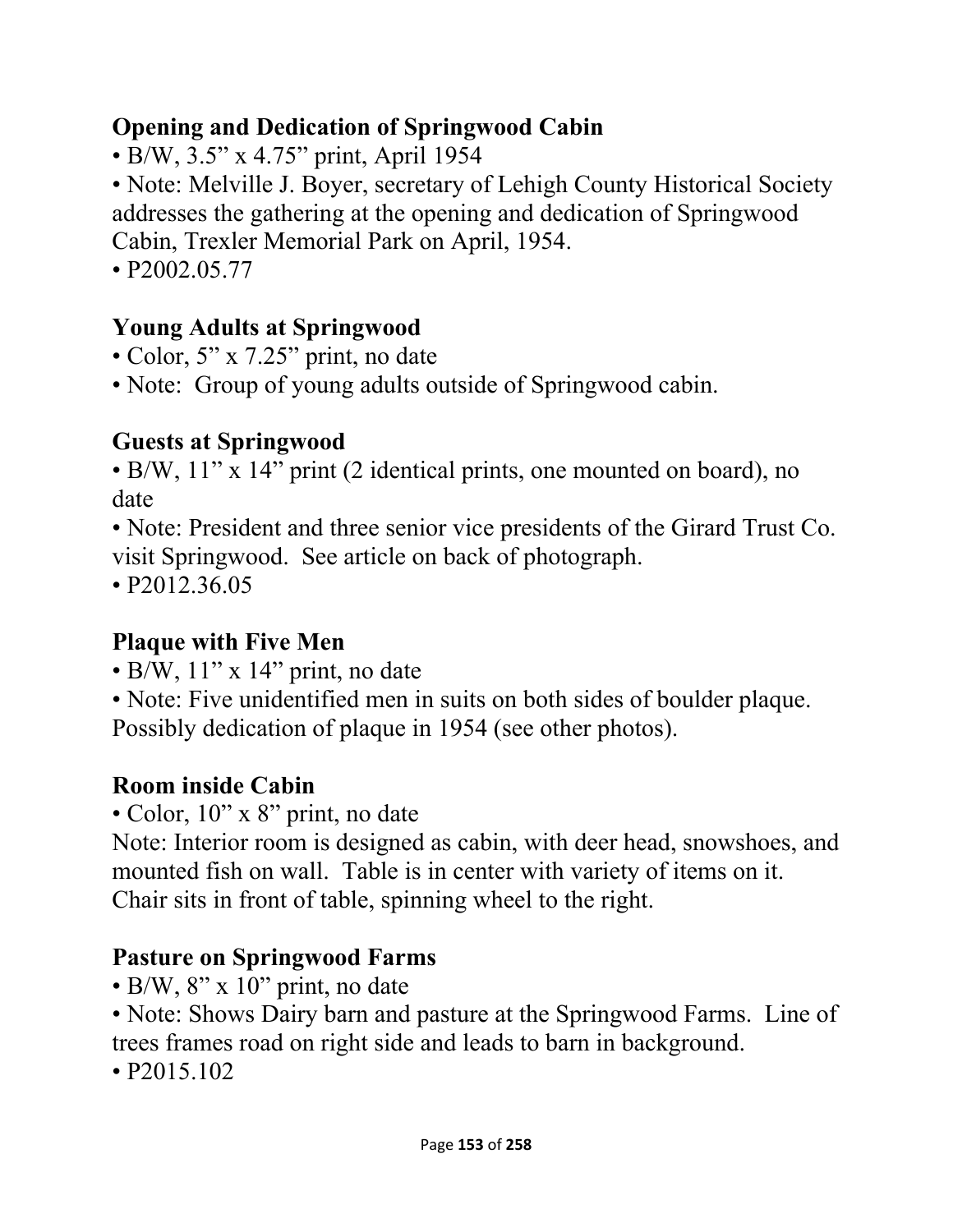### **Prints of Springwood in Winter**

• B/W, 4.75" x 4", copies of print on paper (2 identical), no date

• Note: Two identical copies on paper of photographs depicting a winter scene at Springwood. Two young boys are outside of house, one on skis, the other sitting. Snow on the ground. Note on back: Trexler Memorial Park Hunter's Cabin.

# **General Trexler at Springwood**

• Color, 14" x 16," paper copy of print, no date

• Note: Group around fireplace in living room. From left, Mrs. Trexler, General Trexler, General M.W. Clement, commanding General of 28th Division Pennsylvania National Guard, General Frank D. Beary, Adjutant General of Pennsylvania.

# **General Trexler at Springwood**

• B/W, 11" x 13.5" print on board, no date

• Note: Group around fireplace in living room. From left, Mrs. Trexler, General Trexler, General M.W. Clement, commanding General of 28th Division Pennsylvania National Guard, General Frank D. Beary, Adjutant General of Pennsylvania.

# **Articles on Springwood**

• 11/4/1942 (3 copies)

• Note: Two different articles on the restoration of Springwood cabin. Two copies of "Restoring an 'Old Master" and one copy (on photo paper) of "Trexler Park 'Hidden Cabin' Restored."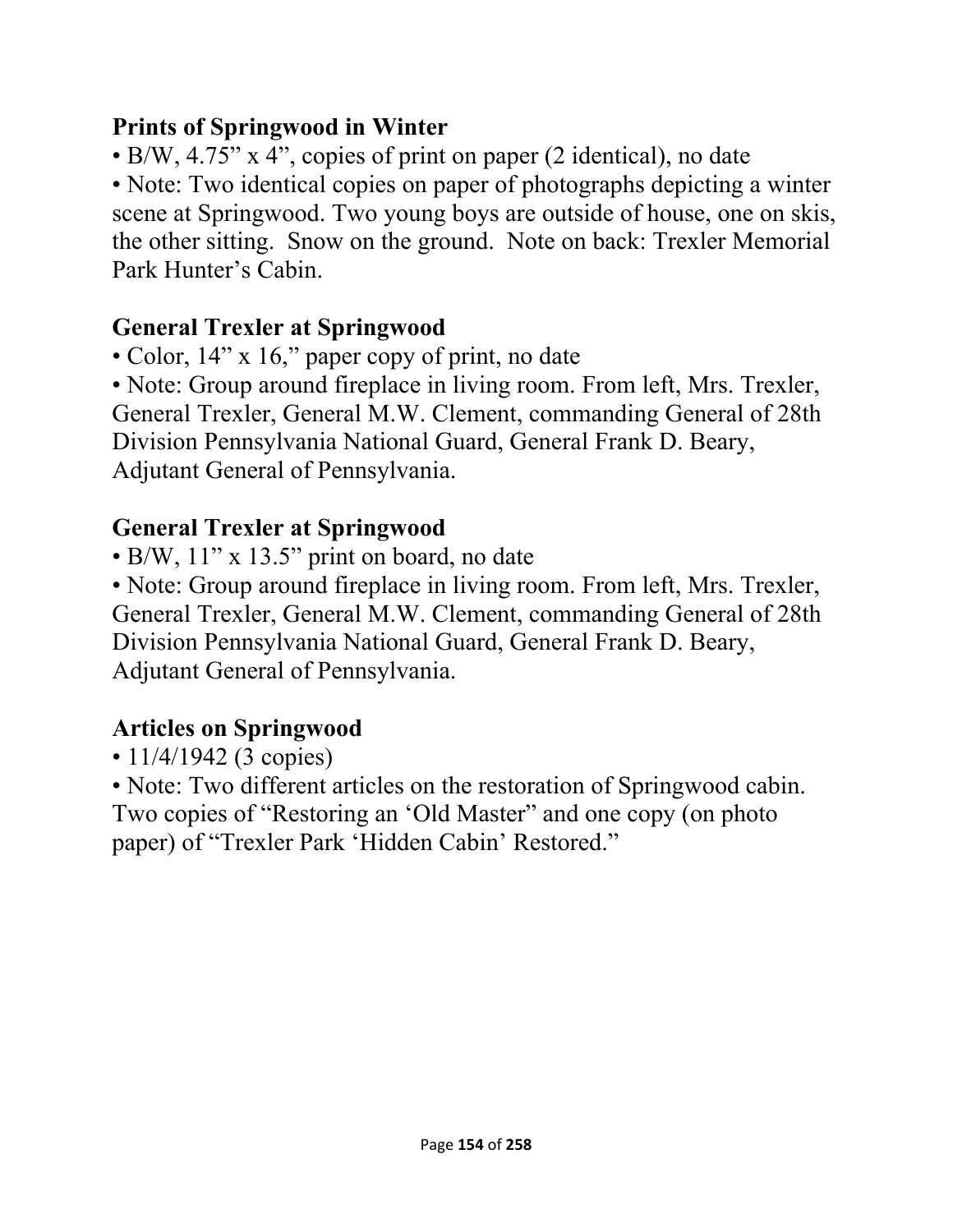## **Box 40: Trexler Memorial Park**

### **Scenes of Trexler Memorial Park**

• B/W, 7' x 9" prints (4 views), no date

• A1999.145.029

### **Ducks on the Grass**

• B/W, 7" x 9" print, no date

• Note: Ducks gathered in a group while it appears man in the middle of a group of three feed them. A group of four young men to the right on the road. Cars line the road.

• P2014.36.08

### **Scene around General Harry C. Trexler's Summer Home**

 $\cdot$  B/W, 10" x 6.5" print, no date

• Note: Scene around General Trexler's summer home, 30th and Linden Sts. looking east.

• Photograph by Roy Elwell Trexler, 5 West 63rd St. New York City.

• A  $1999.145.023$ 

## **In Springwood Park**

• B/W, 7.25" x 8.5" copy of prints on board (2 identical prints), no date

• Note: Scene of Trexler Park. Portion of Springwood shows to right side of image. Large tree in blossom to the left. Trees in bloom surround portion of pond showing. Bridge to pond.

• Photography by Edgar T. Clewell

## **Trexler Park**

- B/W, 3" x 4.5" prints (3 views), 5/1949
- P2013.10.04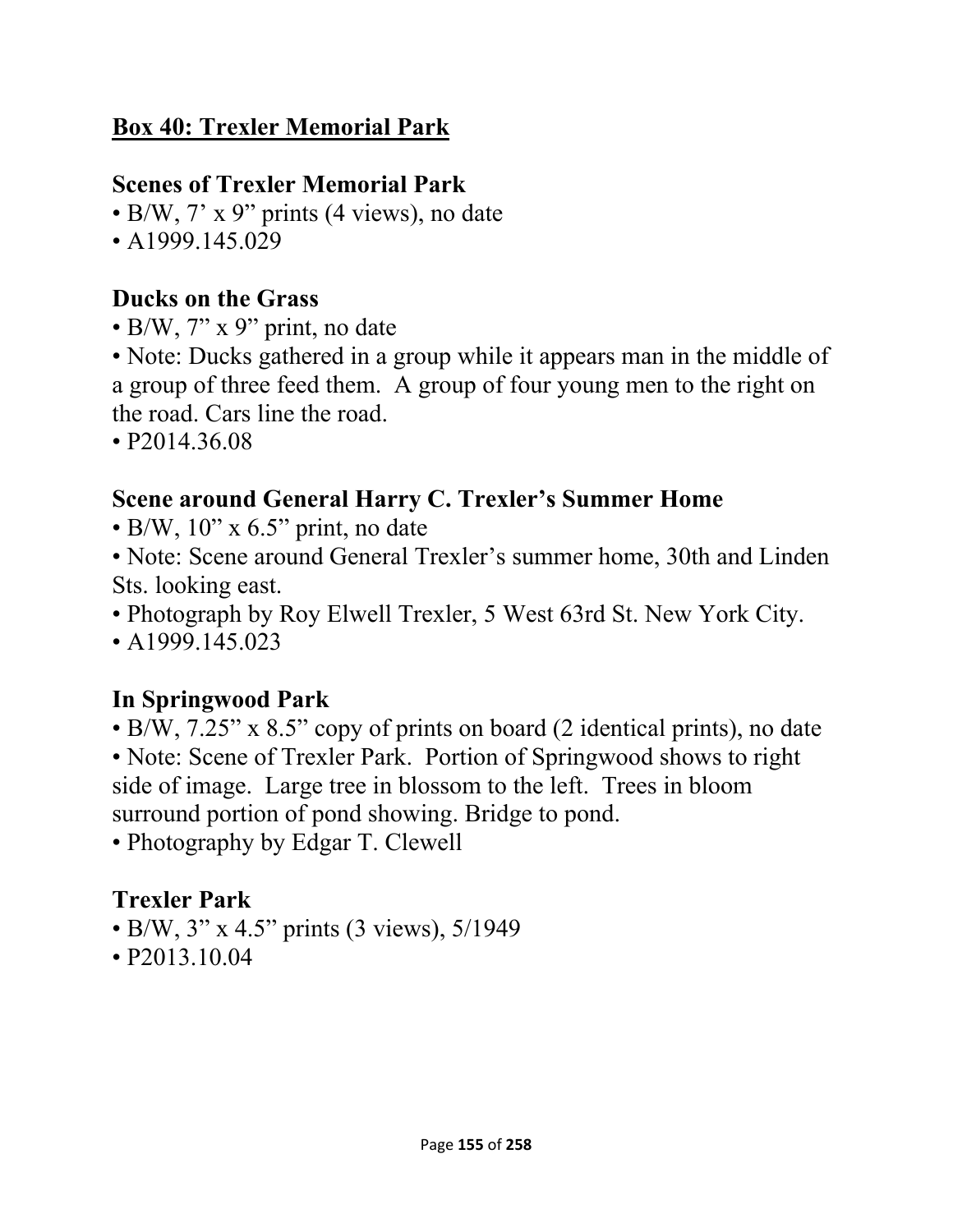#### **Man Feeding Ducks**

• B/W, 6" x 4" print, 3/8/1942

• Note: Men reaches out arm to feed ducks. Four ducks visible. Creek in background, large tree dominates center background.

• P2016.26.03

# **Ducks on Pond**

- B/W, 6" x 4" prints (2 views), 6/21/1942
- P2016.26.03

# **Pond at Trexler Park**

• B/W, 6" x 4" print, no date

• Note: Water moving downstream. In background, two park benches are visible. Behind benches is a line of trees.

• P2016.26.03

# **Three Swans**

- B/W, 6" x 4" print, 7/11/1948
- Note: Three swans approach young man on shore.
- P2016.26.03

# **Approaching Ducks and Swan**

- B/W,  $6$ " x 4" print, no date
- Note: Ducks and one swan approach shore as a young woman and young man watch.
- P2016.26.03

# **Trexler Memorial Park in Warm Weather**

- B/W, 5" x 7" print, no date
- Note: man and woman stand next to duck pond, others sit in benches, baby in a stroller next to bench.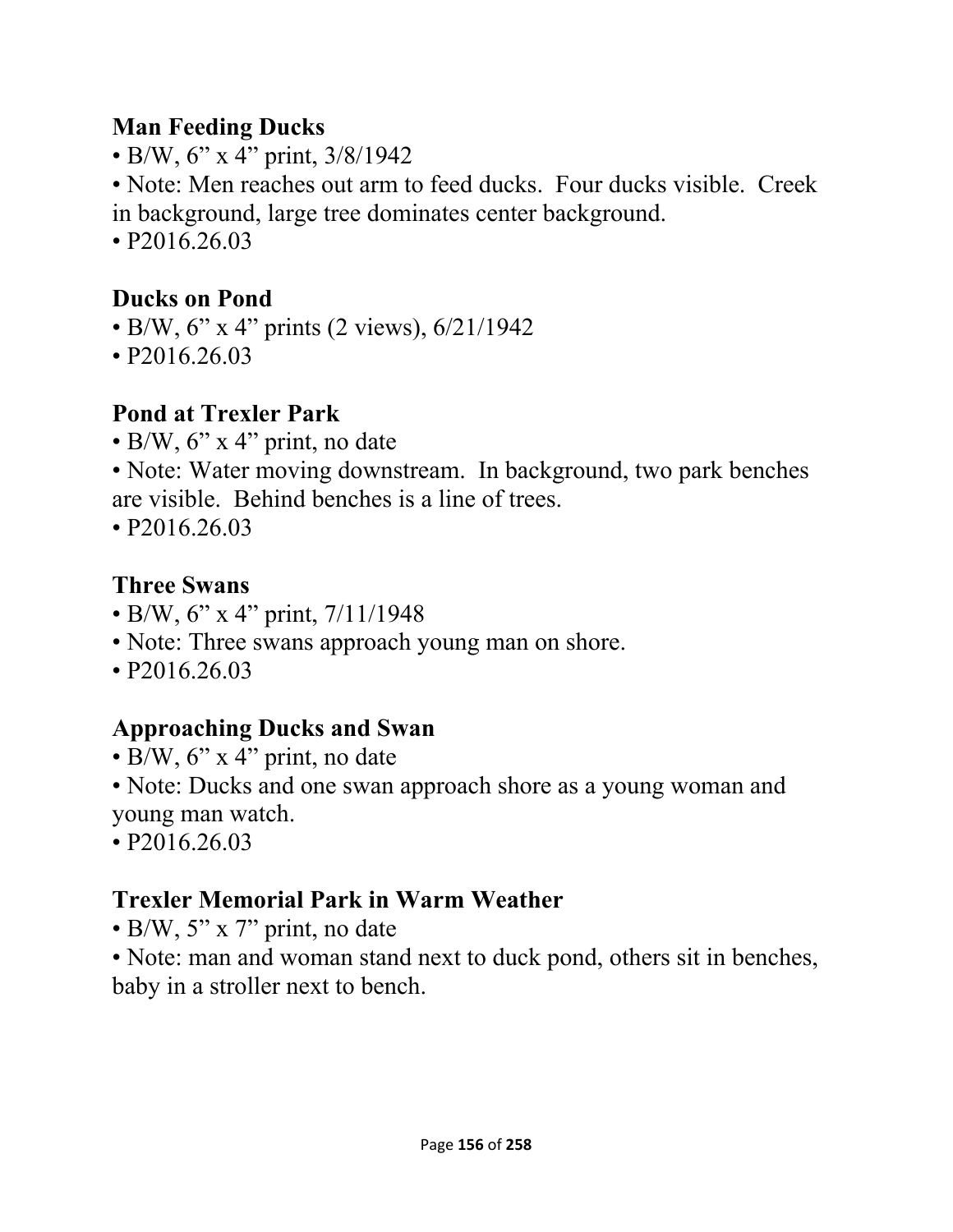### **Winter Scene at Trexler Memorial Park**

• B/W,  $5''$  x  $7''$  print, no date

• Note: Snow on the ground, two fir trees in foreground. Creek in background.

• Copyright: *Call-Chronicle Newspapers, Inc.* 

## **Trexler Memorial Park, Greenhouse**

- B/W, 7" x 5" print, no date
- Note: Man in greenhouse holding plant.
- Copyright: *Call-Chronicle Newspapers, Inc.*

## **Trexler Memorial Park**

• B/W,  $8'' \times 10''$  print, no date

• Note: Wooden bridge spanning creek in foreground with two trees on both sides of bridge. Creek curves in back of image and continues around a bend.

• Photograph by Bryant E. Baker

## **Spring Creek, Trexler Memorial Park**

- $\bullet$  B/W, 8" x 10" print, no date
- Note: Creek in center of photograph, trees line bank of creek, some branches overhang creek.

## **Young Woman with Chrysanthemums**

- B/W, 7" x 9" print, no date
- A1999.145.014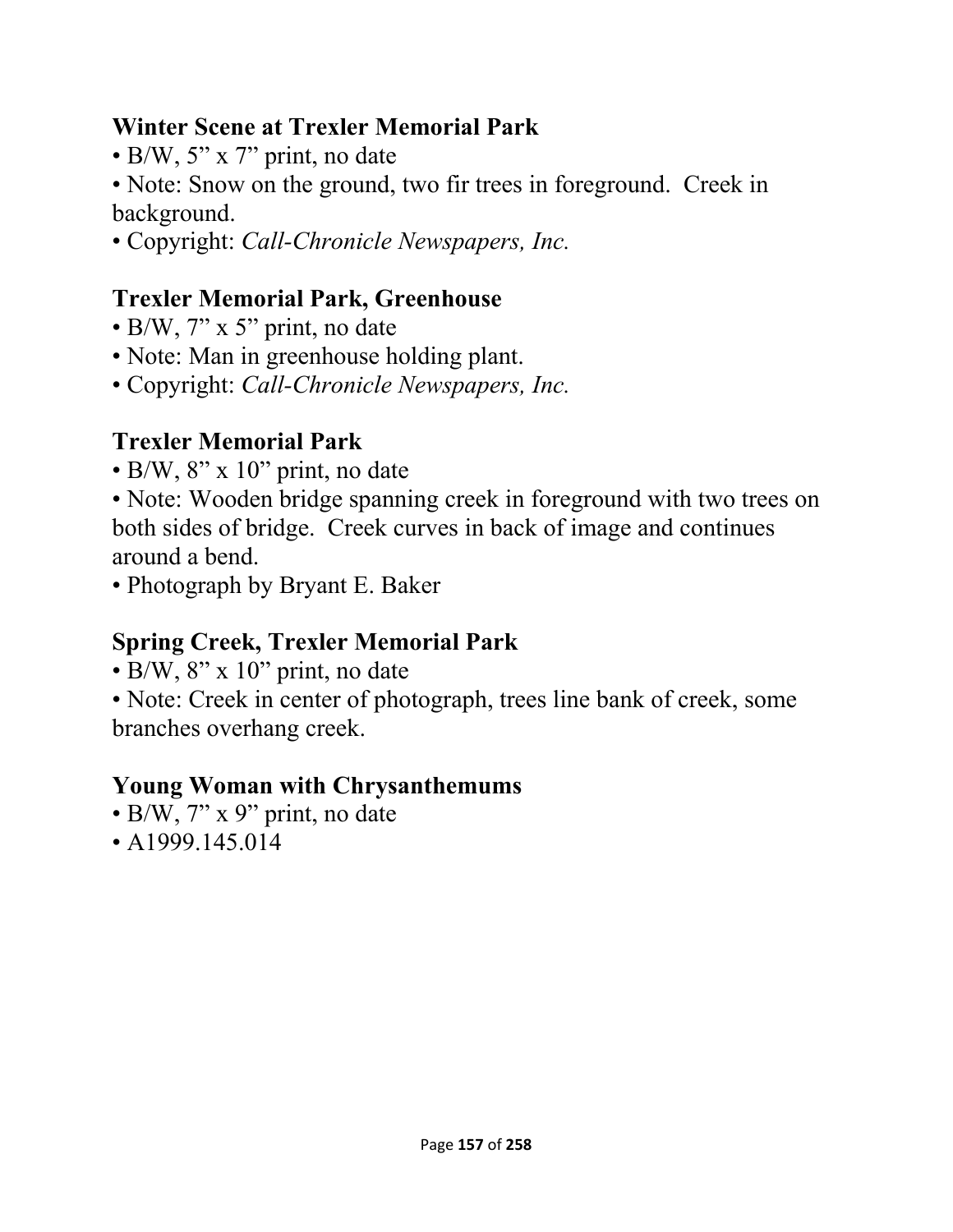### **Box 41: Postcards of Trexler Game Preserve**

#### **Four Scenes in Trexler Game Preserve**

- Color, 3.5" x 5.5" (2 identical postcards), no date
- Note: Four scenes of Trexler Game Preserve:
	- Trexler Game Preserve
	- Buffalo in Trexler Game Preserve
	- Deer in Trexler Game Preserve
	- Scene along Jordan Creek, near Trexler Game Preserve. In
	- Middle: Gen. H.C. Trexler's Game Preserve near Allentown, PA
- P2015.37
- P2001.03.348

## **Buffalo Herd at Trexler Game Preserve**

- Color, 3.5" x 5.5", no date
- Note: Buffalo, standing and laying down. Trees in background.
- P<sub>2001.03.349</sub>

#### **Buffalo Herd at Trexler Game Preserve**

- Color, 3.5" x 5.5", no date
- Note: Close up of buffalo, four buffalo in foreground.
- P<sub>2001.03.350</sub>

## **Col. Trexler Game Preserve, Schnecksville PA**

• Color, 3.5" x 5.5", no date

• Note: Four buffalo on hillside. In the background is a white building, fields, and woods.

• P2014.28.25

#### **The Trexler-Lehigh Game Preserve**

- Color, 3.5" x 5.5", no date
- Note: Two Cars "fording the creek" as they leave the grounds.
- P2014.28.25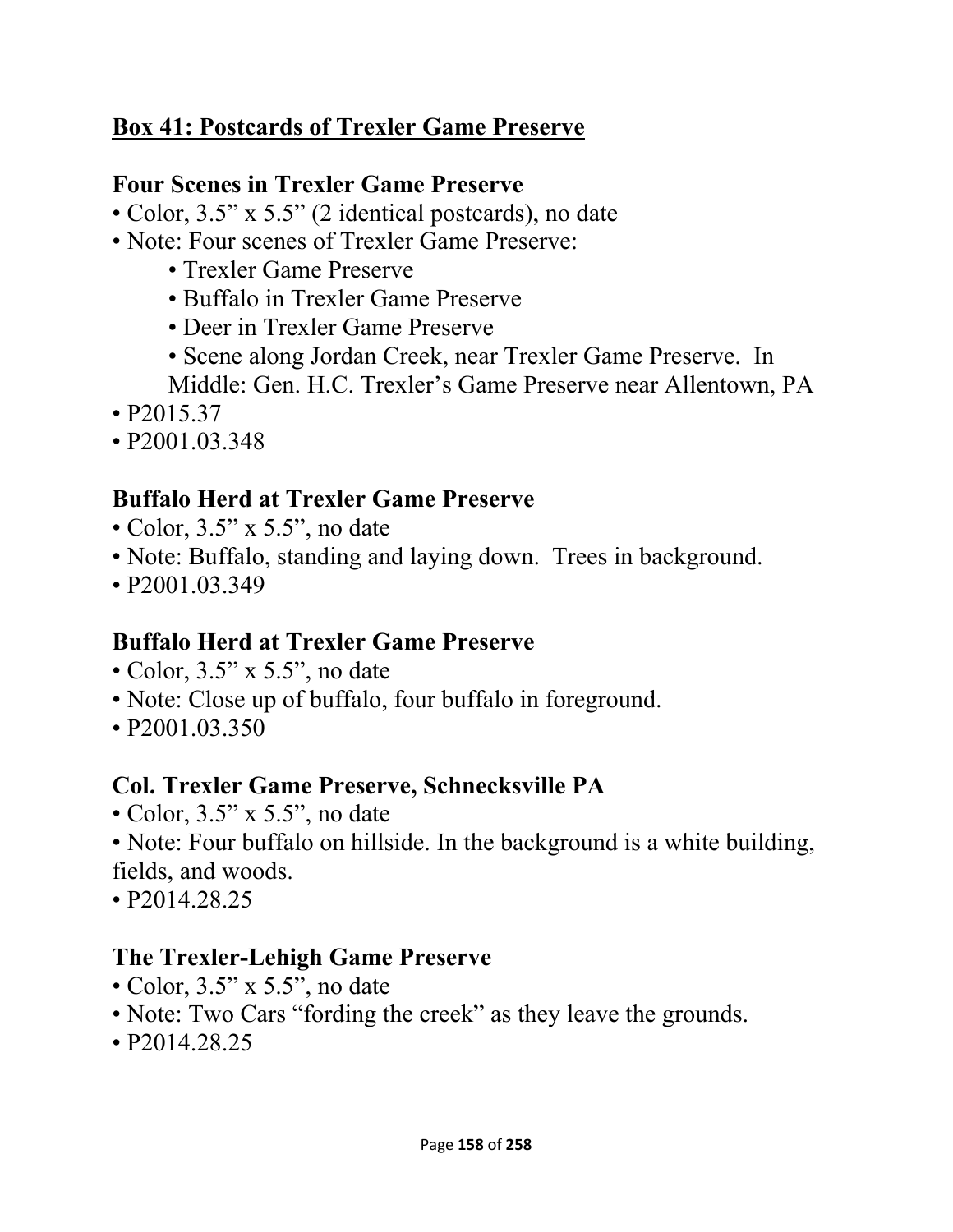#### **Elk at Trexler Game Preserve**

- Color, 3.5" x 5.5", no date
- Elk with antlers faces left in field. Bottom left: Trexler-Lehigh County Game Preserve Schnecksville, Pennsylvania.
- P2014.28.25

### **Camel at Trexler Game Preserve**

- Color, 3.5" x 5.5", no date
- Note: Camel faces right, right front leg in air. Bottom right:
- Trexler Lehigh County Game Preserve, Schnecksville, Pennsylvania.
- P2014.28.25

### **Monkey at the Trexler Game Preserve**

- Color, 3.5" x 5.5", no date
- Note: Monkey sits on rope ladder. Left top: Trexler Lehigh County Game Preserve Schnecksville, Pennsylvania.
- P2014.28.25

#### **Panoramic View of Trexler Game Preserve**

- Color, 3.5" x 5.5", no date
- Note: Panoramic color view of Trexler Game Preserve.
- P2014.28.25

#### **Llamas at Trexler Game Preserve**

Color, 5.5" x 3.5", no date

• Note: Image of three llamas, one white llama laying down, two brown behind. Bottom: Trexler-Lehigh County Game Preserve.

• P2014.28.25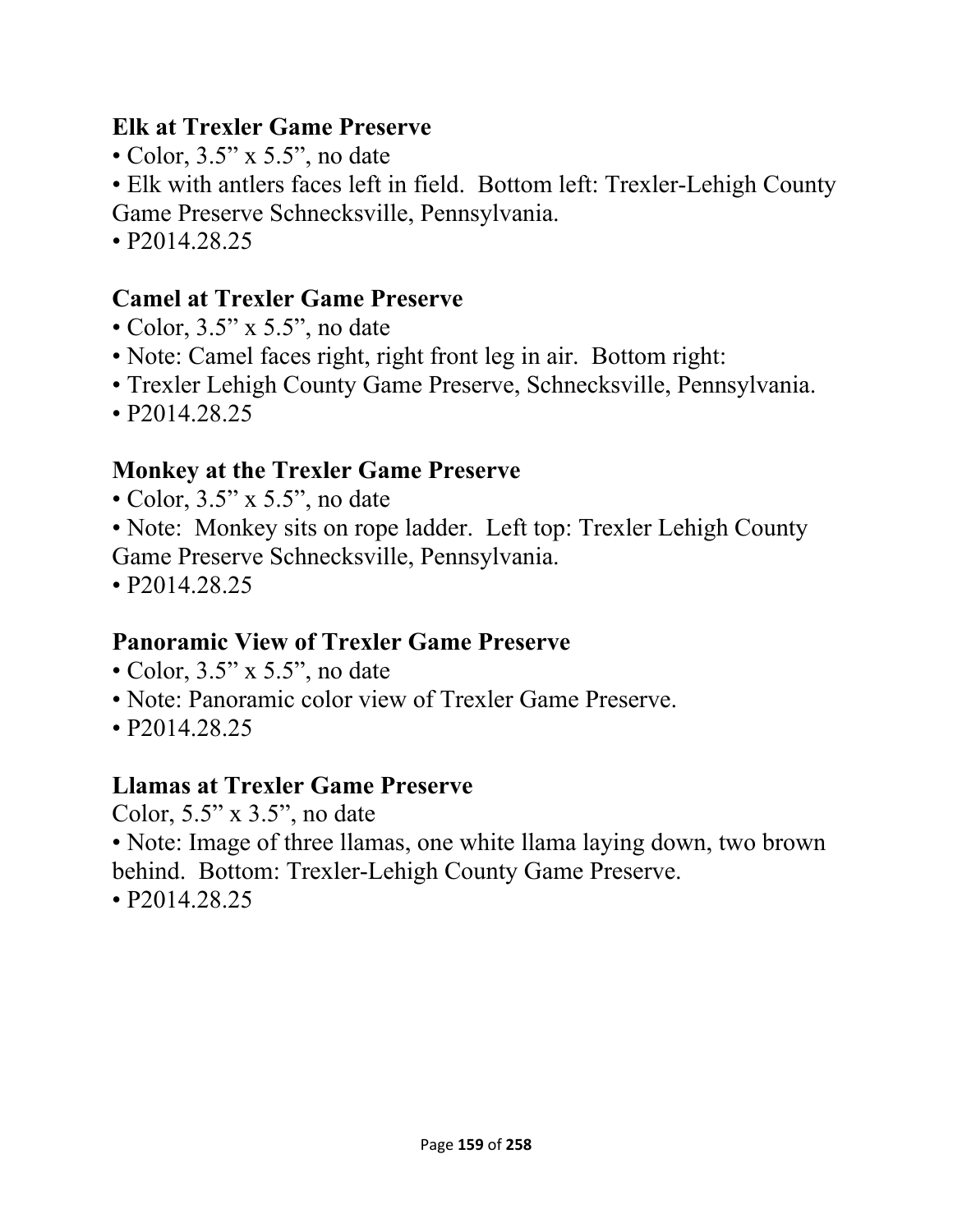#### **Four Scenes of Trexler Game Preserve**

• Color, 3.5" x 5.5", no date

• Note: Four scenes: Stag Elk and Doe, Road to Preserve, Road leading from Preserve along Jordan Creek, Deer in Preserve. Center box: Col. H.C. Trexler's Game Preserve, near Allentown, PA.

• P2015.121

### **Four Scenes of Trexler Game Preserve**

• Color, 3.5" x 5.5", no date

• Note: Four scenes: Deer crossing stream in preserve, Doe elk, Game keeper's house at entrance of Preserve, Highest Point in the Preserve. Center box: Col. H.C. Trexler's Game Preserve, near Allentown, PA

## **Trexler-Lehigh County Game Preserve**

• Color, 3.5" x 5.5", no date

• Note: Buffalo grazing in field. Large buffalo in foreground, others behind. Bottom border: Trexler-Lehigh County Game Preserve. • P2014.28.25

## **Trexler Farms Orchards**

- Color, 3.5" x 5.5", no date
- Note: "Home of Buffalo" brand fruits. See back of postcard.

Trexler Farms Orchards Stand. Building with porch holding Trexler Farms produce and cider for sale.

• P2013.11

## **Four Scenes of Lehigh County**

- Color 3.5" x 5.5", no date
- Buffalo at Preserve
- Cedarbrook Home
- ABE Airport,
- Bicentennial Park
- P2013.21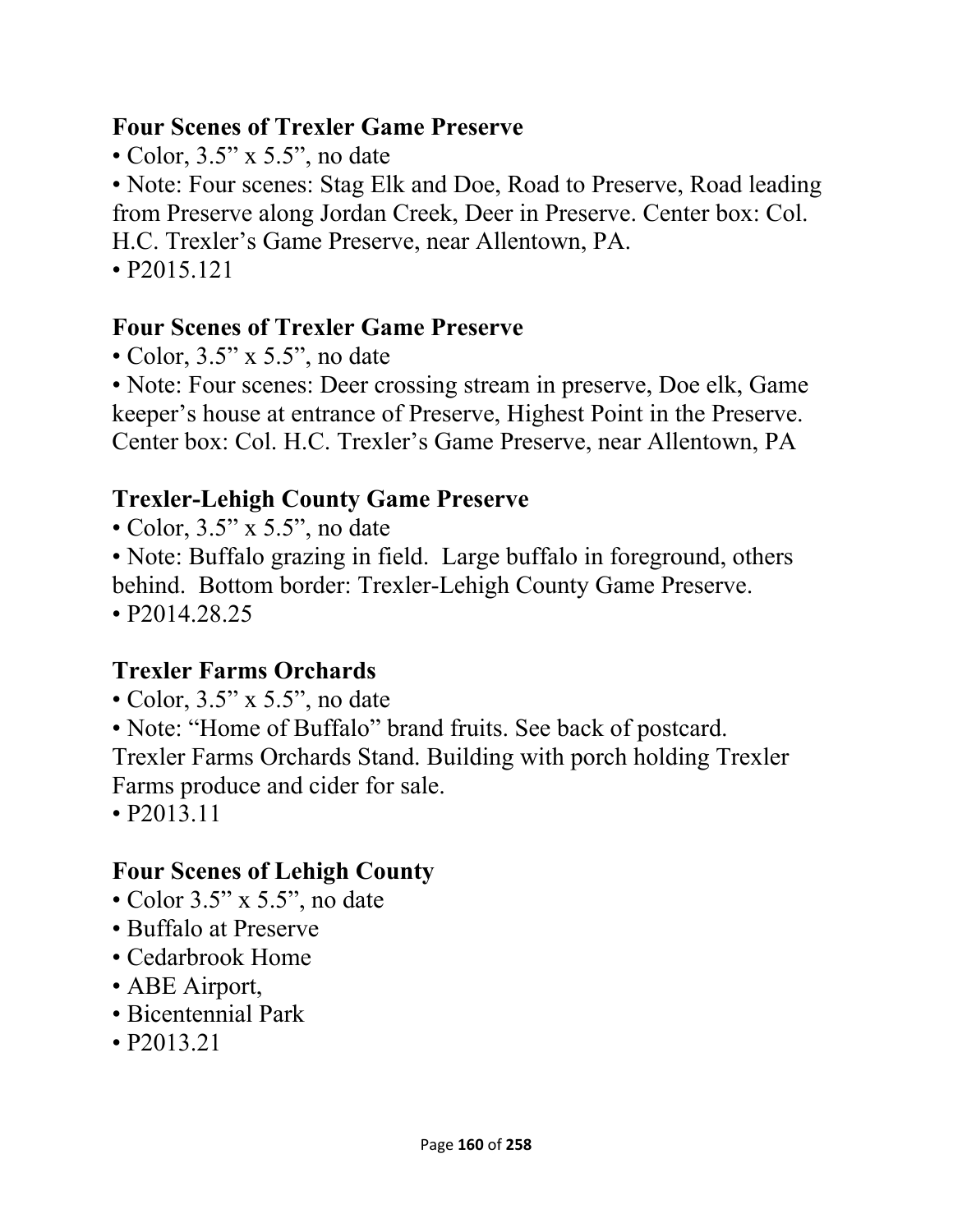#### **Elk at Trexler Game Preserve**

- Color, 3.5" x 5.5", no date
- Note: Three elk in field, trees and hills in background. Top left: Col.
- Trexler Game Preserve, Schnecksville, PA.
- P2014.36.02

## **Buffalo at Trexler Game Preserve**

• Color, 3.5" x 5.5", no date • Note: Line of Buffalo moving away from viewer. Top left: Col. Trexler Game Preserve, Schnecksville, PA. P2014.36.02

## **Deer at Trexler Game Preserve**

- Color, 3.5" x 5.5", no date
- Note: Deer with head turned to front in field. Bottom right: Col.
- Trexler Game Preserve, Schnecksville, PA.
- P2014.36.02

## **Deer at Trexler Game Preserve**

- Color, 3.5" x 5.5", no date
- Note: Deer facing right in field. Bottom right: Col. Trexler Game Preserve, Schnecksville, PA.
- P2014.36.02

# **Herd of Deer at Trexler Game Preserve**

- Color, 3.5" x 5.5", no date
- Note: Herd of deer, one in front of group. Top right: Col. Trexler Game Preserve, Schnecksville, PA.
- P2014.36.02

## **Deer at Trexler Game Preserve**

• B/W, 3.5" x 5.5", no date

• Note: Deer facing right in field. Bottom: Col. Trexler Game Preserve, Schnecksville, PA.

• P2015.102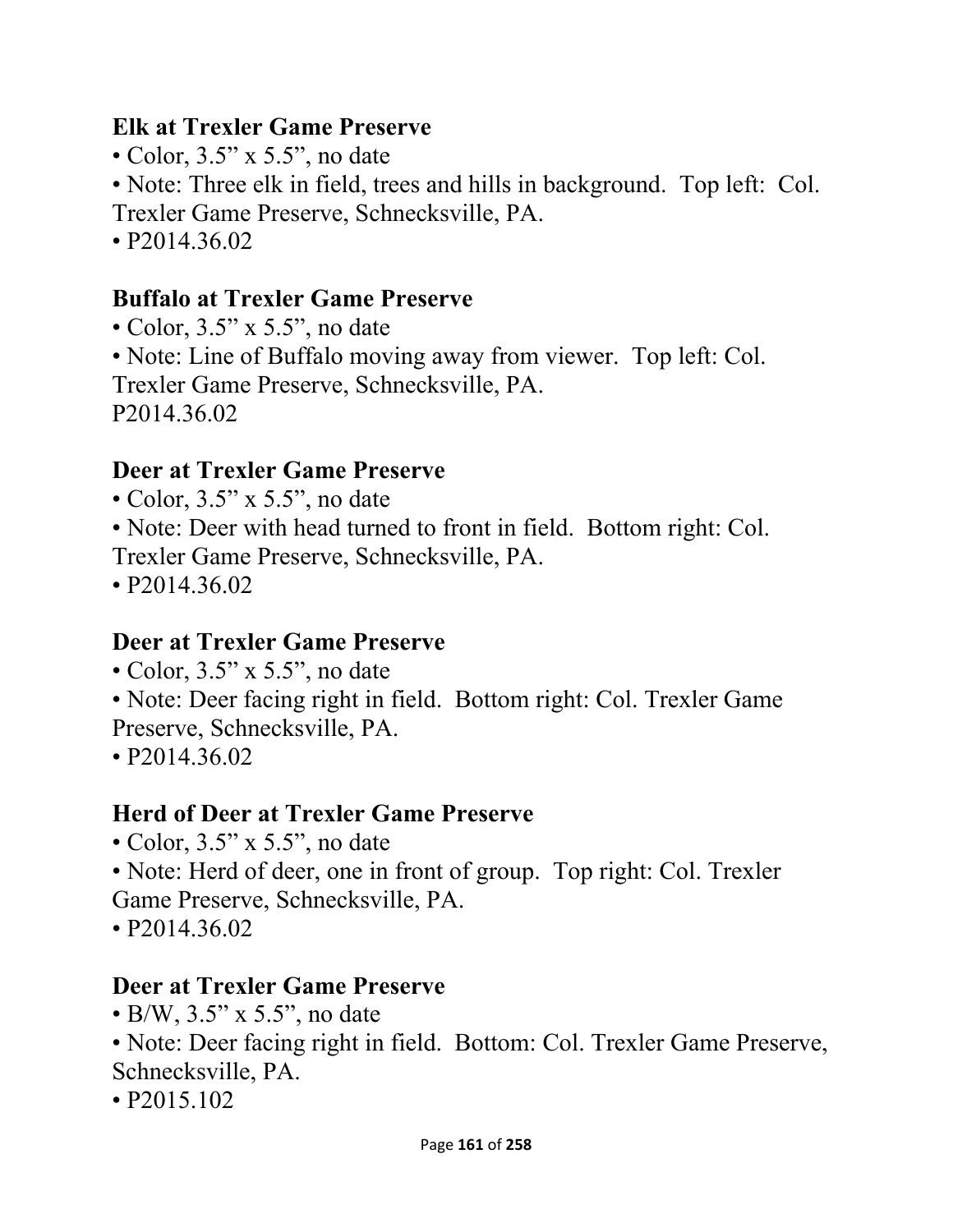### **Elk in Field at Trexler Game Preserve**

• B/W, 3.5" x 5.5", no date

• Note: Three elk in field (middle elk with antlers), trees and hills in background. Bottom: 2. Col. Trexler Game Preserve, Schnecksville, PA

• P2014.36.02

## **Herd of Buffalo in Field at Trexler Game Preserve**

- B/W, 3.5" x 5.5", no date
- Note: Herd of buffalo in field, hills and woods in background.
- Bottom: 6-Col. Trexler Game Preserve, Schnecksville, PA.
- P2014.36.02

## **Herd of Buffalo in Field at Trexler Game Preserve**

- B/W, 3.5" x 5.5", no date
- Note: Herd of Buffalo in field, hill in background, large bush to right.
- P2014.36.02

## **Trexler-Lehigh County Game Preserve**

- Color, 3.5" x 5.5"
- Note: "Mute Swan" raising its wings while swimming in lake with fountain.
- Bottom: Trexler-Lehigh County Game Preserve
- P2014.28.25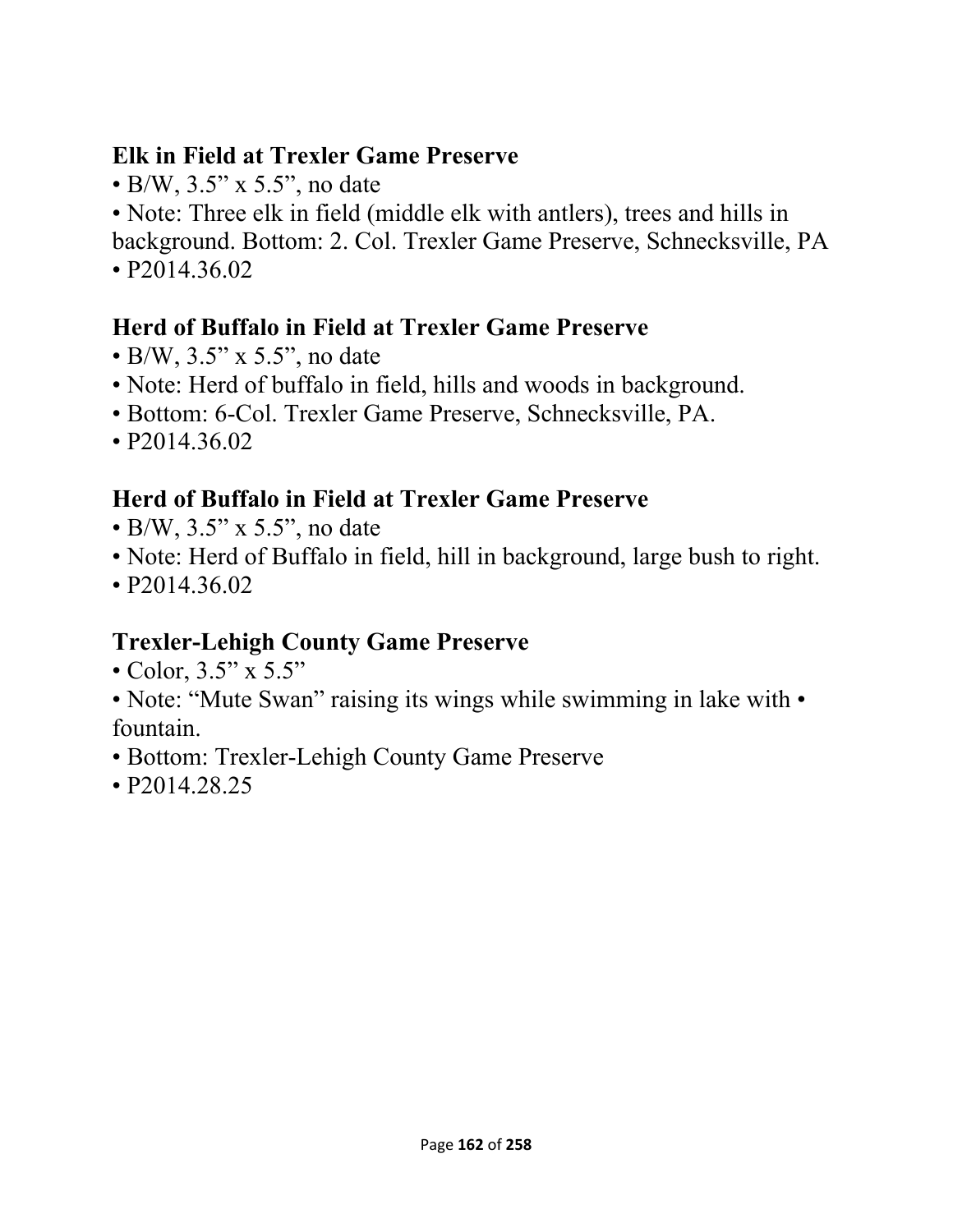## **Box 42: Photographs Taken while Filming "Yours Truly, Harry C. Trexler"**

"Yours Truly Harry C. Trexler" is a short dramatic documentary by Filmmaker Robin Miller. Made possible by a grant from the Harry C. Trexler Trust and sponsored by the Lehigh County Historical Society, it premiered in 1986.

#### **Film Scene: Man with Rifle**

- Color, 3.5" x 5" prints (2 prints), no date
- Note: Man and actor Troy Yoder, portraying Trexler as a boy, sitting in old car; man is holding a rifle.
- P1996.092.21

## **Film Scene: Buffalo at Trexler Park**

- Color, 3.5" x 5" print, no date
- Note: Four buffalo running in field.
- P1996.092.21

## **Cast Poses for Picture**

• Color, 3.5" x 5" prints (4 prints), no date

• Note: Actor William Falkenstein, portraying General Trexler, standing with actor Troy Yoder, portraying Trexler as a boy, posing for the pictures.

• P1996.092.21

## **Filming a Driving Scene**

• Color, 3.5" x 5" prints (11 prints), no date

• Note: Old cars on dirt road. Camera crew in front in brown and white truck.

• P1996.092.21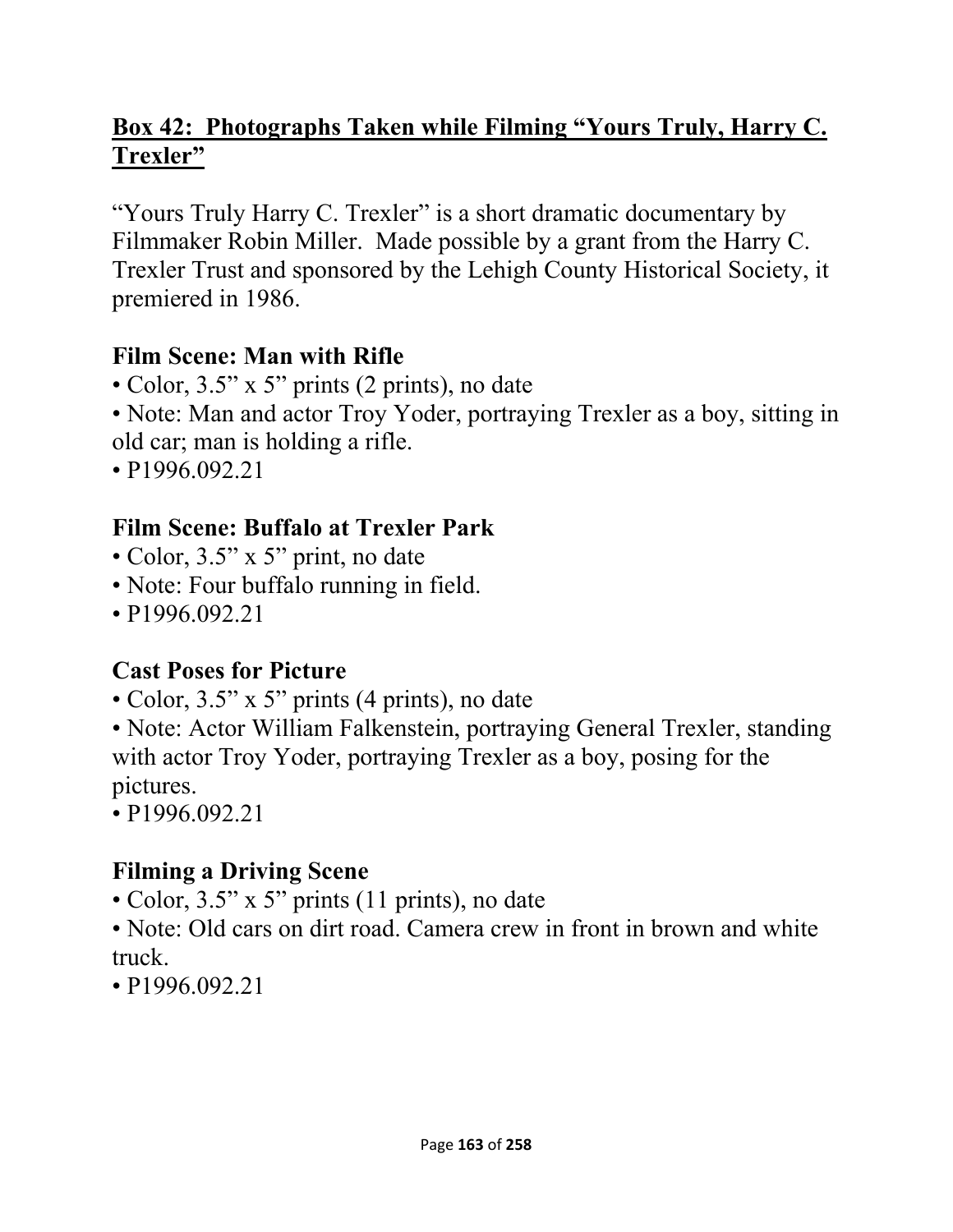#### **Film Scene: Old Car with Men**

• Color, 4" x 6" prints (2 identical prints), no date

• Note: Three men in car with actor Troy Yoder, portraying Trexler as a boy, driving; Actor William Falkenstein, portraying General Trexler, standing on side of car.

## **Film Scene: Actor Portrays Trexler on Canoe**

• Color, 4" x 6" print, no date

• Note: Actor William Falkenstein, portraying General Trexler, sitting on canoe end; house in background. On back: Richard Weaver 2442 S 4th St. Allentown PA 18103

## **Film crew**

• B/W, 8" x 10" print, no date

• Note: Film crew on and around GMC van; 2 officers on either side. On back: "10/86- Trexler Film on Hamilton Street" Robin Miller, Filmmaker 606 West Broad St. Bethlehem, PA. 18018 691-0900.

**Screenplay** for "Yours Truly, Harry C. Trexler' a film screenplay by Robin Miller"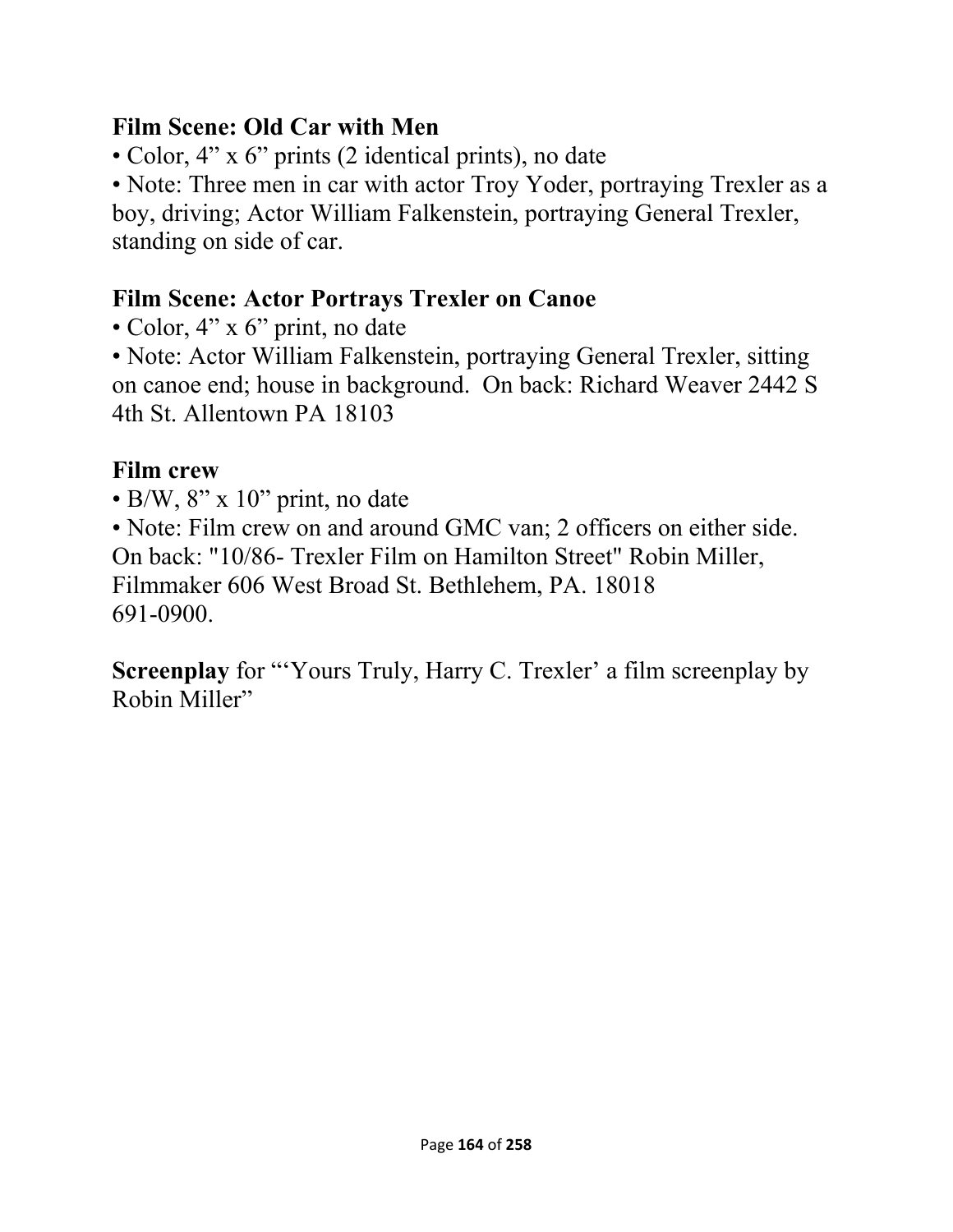### **Box 43: "Yours Truly, Harry C. Trexler" Film**

 **"Yours Truly, Harry C. Trexler"**  Color film (2 identical prints)

## **Typescript Introducing Film**

On Lehigh County Historical Society letterhead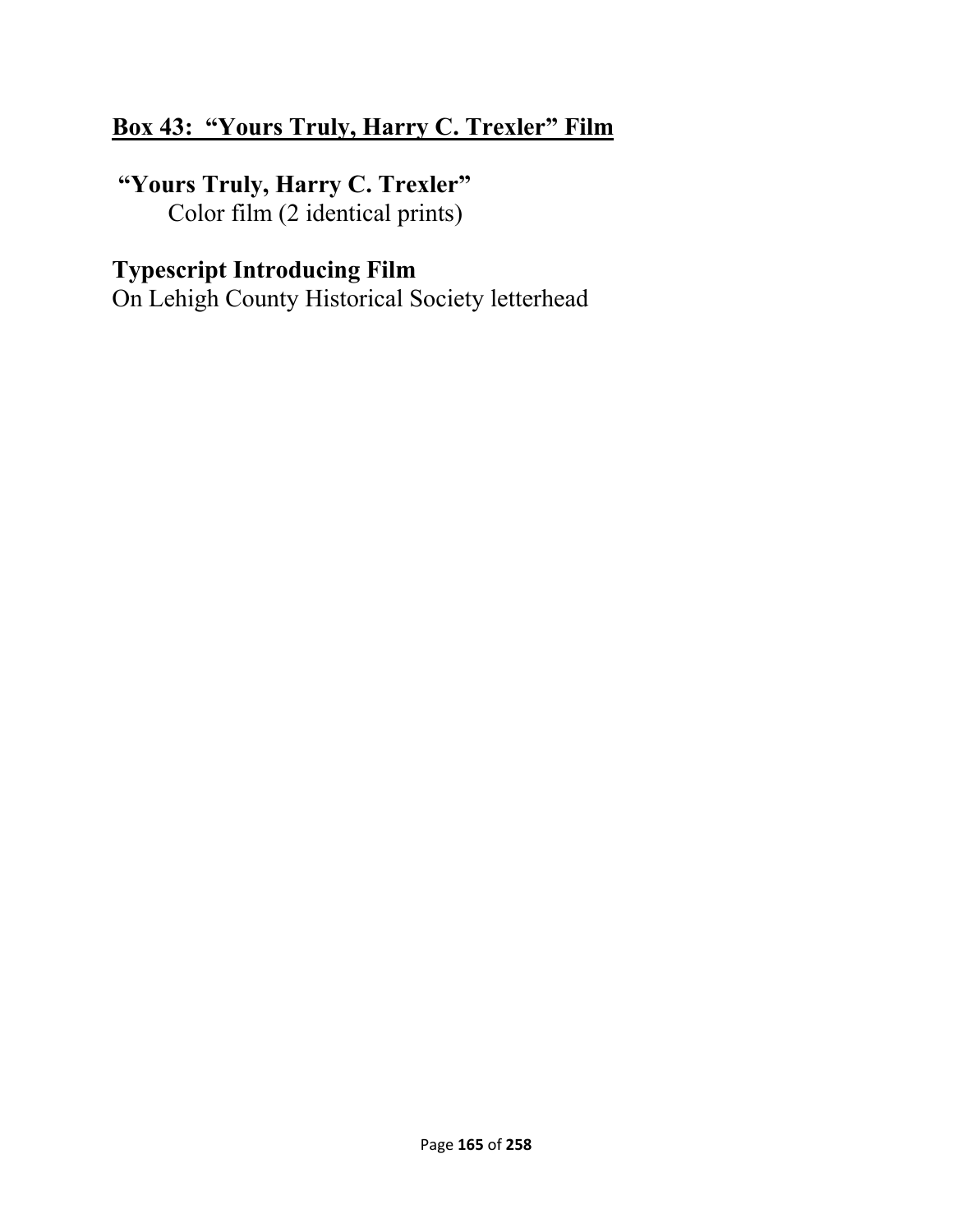## **Box 44: "Yours Truly, Harry C. Trexler" Film**

## **"Yours Truly, Harry C. Trexler"**  Color film (2 identical prints)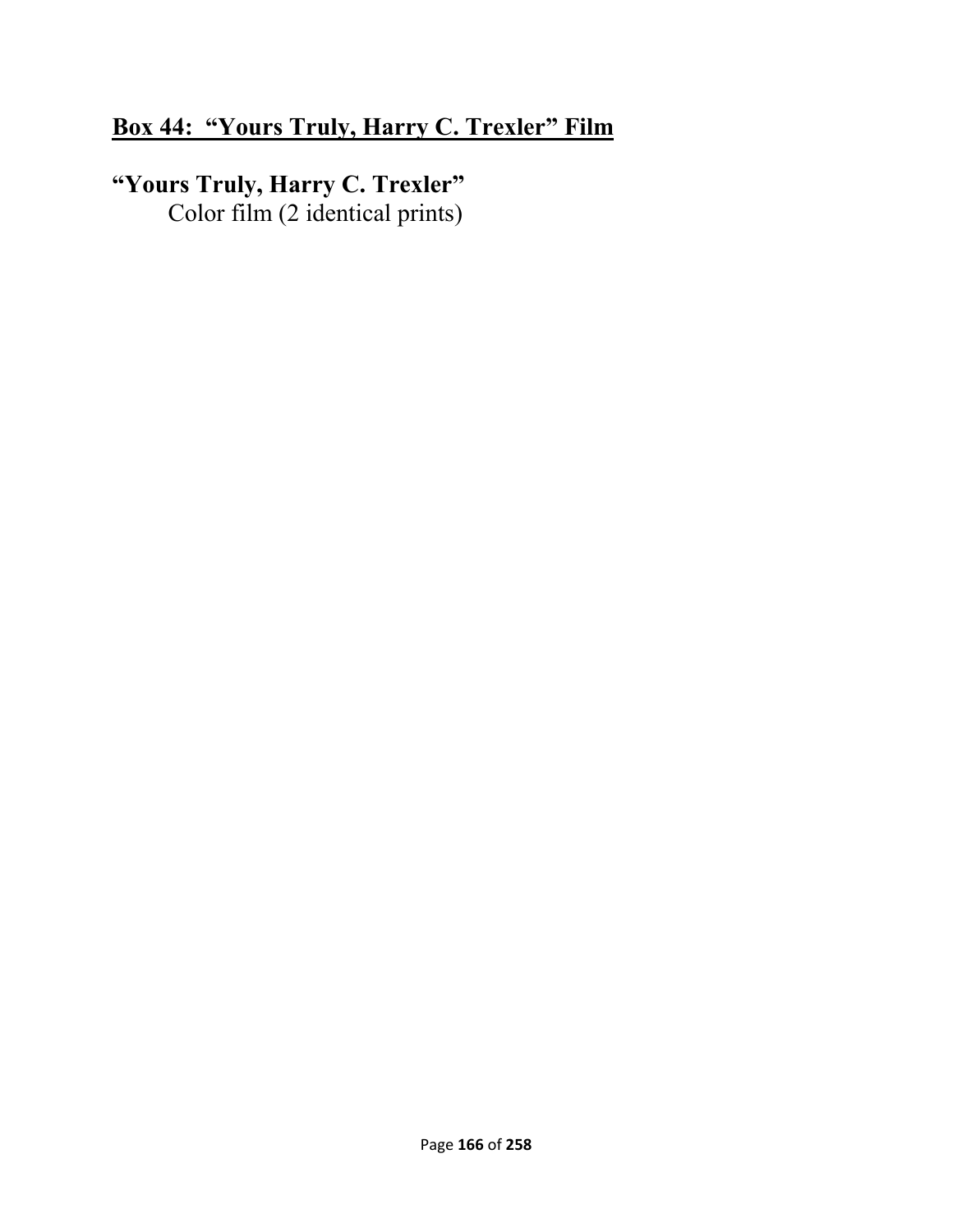## **MANUSCRIPTS AND EPHEMERA**

# **Box 45: Harry C. Trexler Estate**

**List of Flowers and Messages of Sympathy,** dated November 17-21, 1933

Lists flowers and messages of sympathy sent upon the death of General Harry C. Trexler.

### **General Harry C. Trexler Last Will and Testament,** 10/10/1930 2 copies

### **Copy of Order to Executors of the General Harry C. Trexler Last Will and Testament,** 11/23/1933

Names Executors and requires them to inventory estate of the deceased.

#### **Copy of Order to Executors of the General Harry C. Trexler Last Will and Testament with Attachment,** 12/15/1938

• First page is a copy of the order that names Executors and requires them to inventory estate of the deceased dated 1933.

• Attachment dated 1938 and recorded 1/7/1939 states that Harry C. Trexler's Will and Testament is still in full force and effect as concerns the surviving executors. Note: H.C. Trexler's wife Mary Mosser Trexler, was one of the executors of her late husband's death. Mrs. Trexler died on Dec. 20, 1934.

**Last Will and Testament of General Harry C. Trexler**, deceased, admitted to Probate 11/23/1933

## **Copy of Last Will and Testament of General Harry C. Trexler**

#### **Certificate Validating Executors of General H.C. Trexler Estate,**  7/19/1962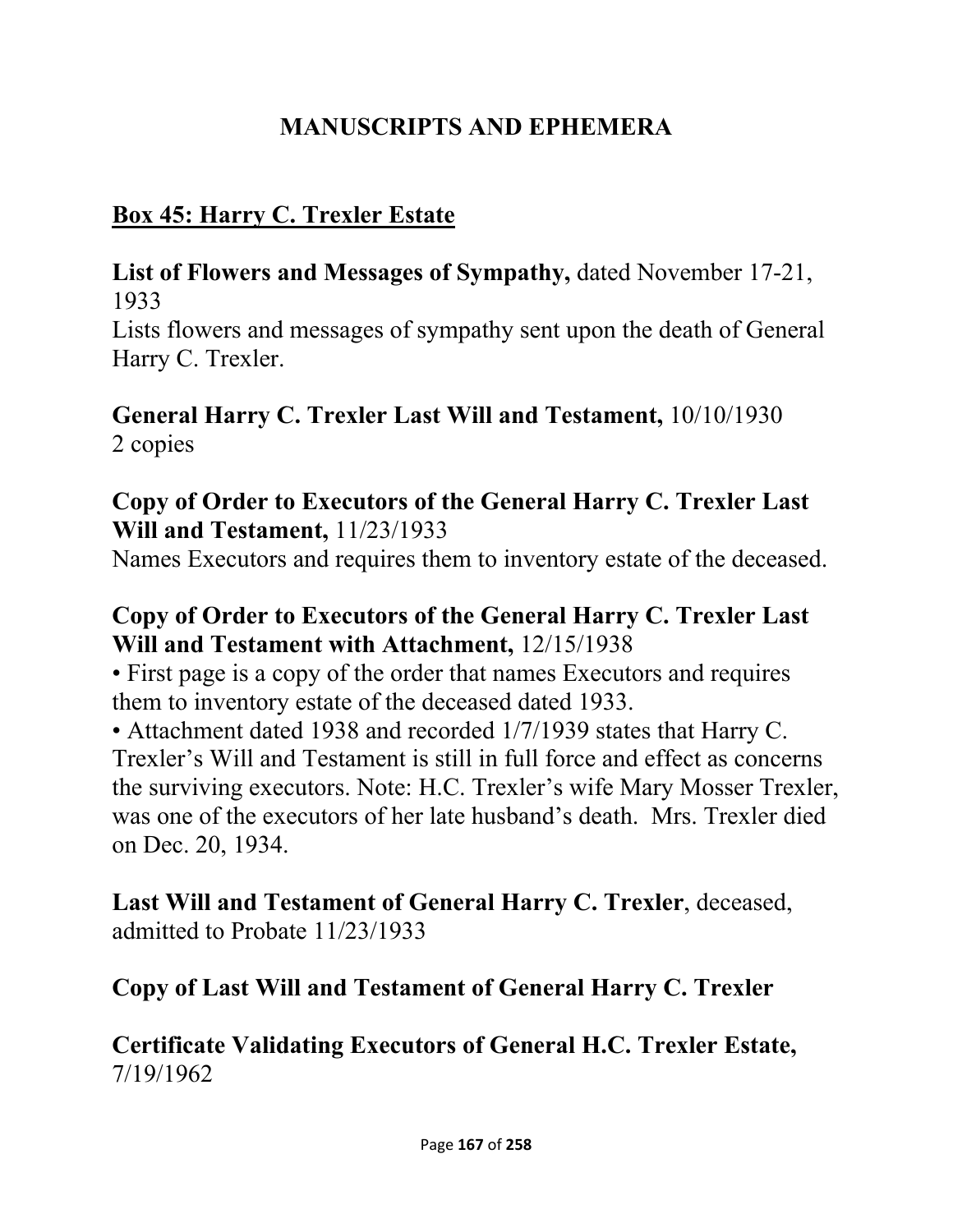#### **Appraisement of the Estate of Harry C. Trexler,** deceased, by Mr. George P. Psotta, Local Appraiser, 11/17/1933.

#### **Appraisement of Inventory as of November 17, 1933,** 390 pages

• Prepared by William H. Anewalt, Raymond Brown, and Preston Bastian

• Appraised and recorded March 1934 (2 copies)

**Letter from Stan v. Henkels, Jr** Literary & Art Auctioneer addressed to Nolan P. Benner, 4/26/1935 Regarding a price catalogue of the sale of General Harry C. Trexler's Library and Autographs sold on April 10, 1935

**Collection of Autograph and Books** compiled by Stan V. Henkels, Jr, Literary and Art Auctioneer See Letter above Compiled for Harry C. Trexler and Mary M. Trexler Estate Sale

#### **Catalogue: European and American Oil Paintings**

From the estates of the late General Harry C. Trexler and Mary M. Trexler

## **Catalogue of American, English and French Furniture etc**. by

Auctioneers, Samuel T. Freeman, First Session, April 24, 1935 First Session, April 24, 1935 Prices listed

# **Catalogue of American English and French Furniture and Others**

2 copies Some prices entered in pencil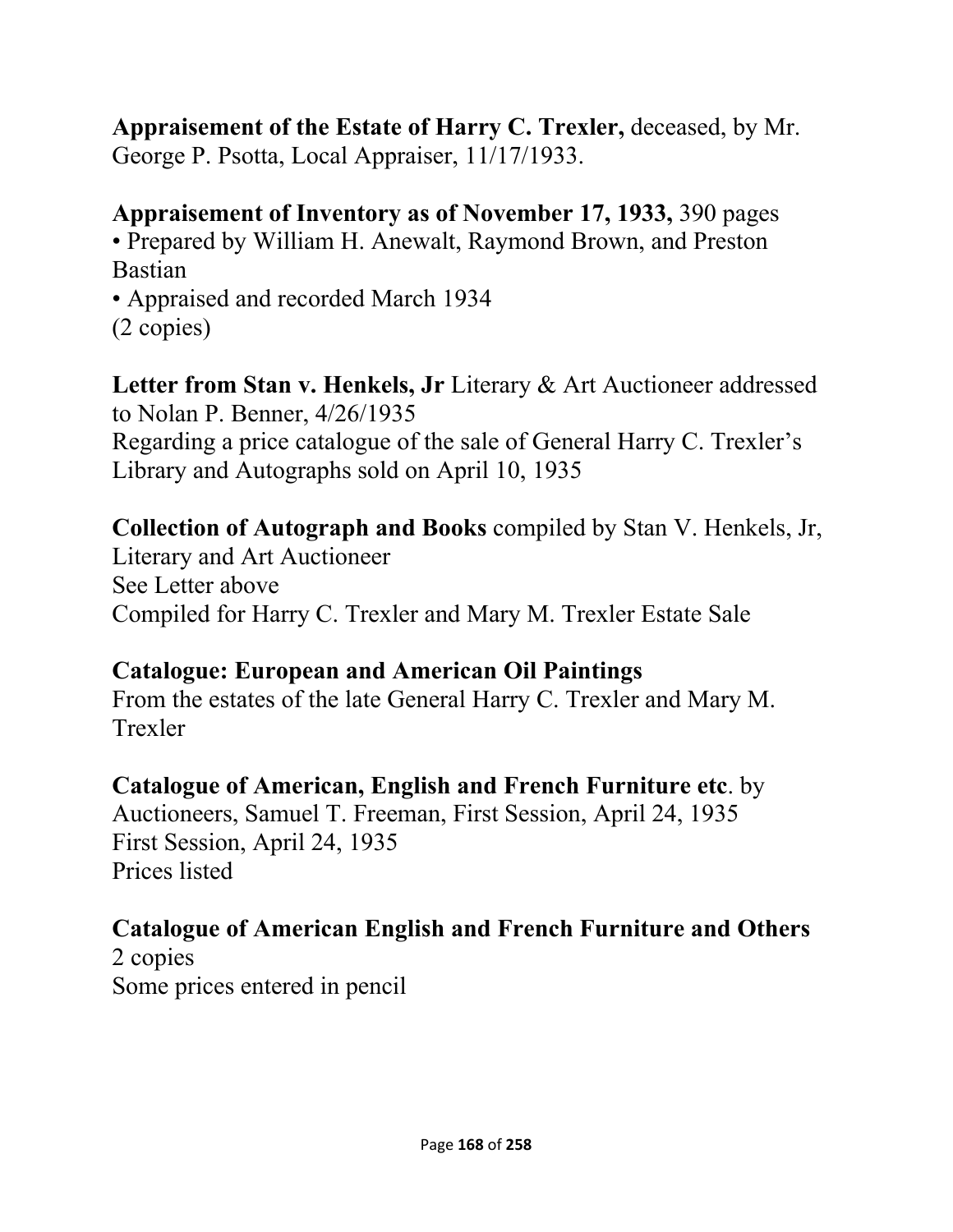# **Catalogue: The Library and Collection of Autographs of the late General Harry C. Trexler**

2 copies: penciled in prices on one copy. Auctioneer: Stan V. Henkels, Jr.

#### **Catalogue of Furniture, House Furnishings, Chinaware, Glassware, Rag Carpets, Rugs, Books, etc.**

**IN RE: Trexler Estate**  Trusts, Guideline in Future Distributions pps. 451-457 From portion of *Lehigh Law Journal*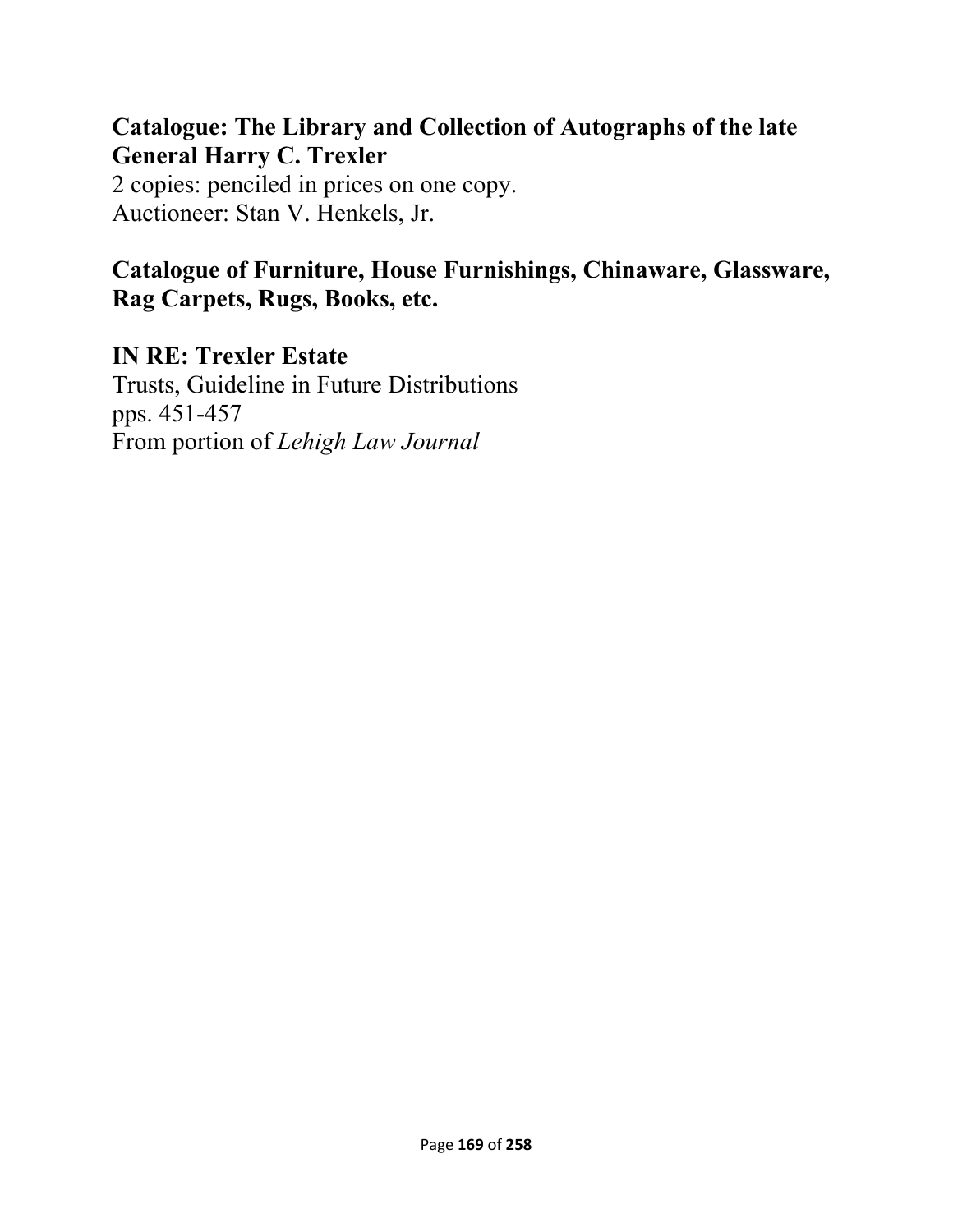#### **Box 46: Trexler Lumber Company**

## **Trexler Lumber Company Receipt**, 1911

Received \$12.40 from Thomas A. Nolf Signed by G.L. Faust

#### **Trexler Lumber Company Invoice,** 1919 A1993.406

**W.R. Trexler & Bro. Invoice,** 1873 A1993.406

**Trexler Lumber Company Catalog,** 1949 A1993.406

## **Trexler Lumber Company Business Card**

Card of Harry C. Bogh, Jr., President A2014.61

## **Trexler Lumber Company Advertising Wallet**

## **Correspondence from E.W. Trexler**, 3/5/1888

On E.W. Trexler & Son Letterhead TO: Jacob Bachman RE: Possible business deal.

#### **Correspondence to Edwin Trexler,** 4/4/1910

FR: John C. Cook of L.A. Walbert, Dealer in Grain, Coal, Lumber, Flour, Feed, Fertilizers…etc. RE: 2% Discount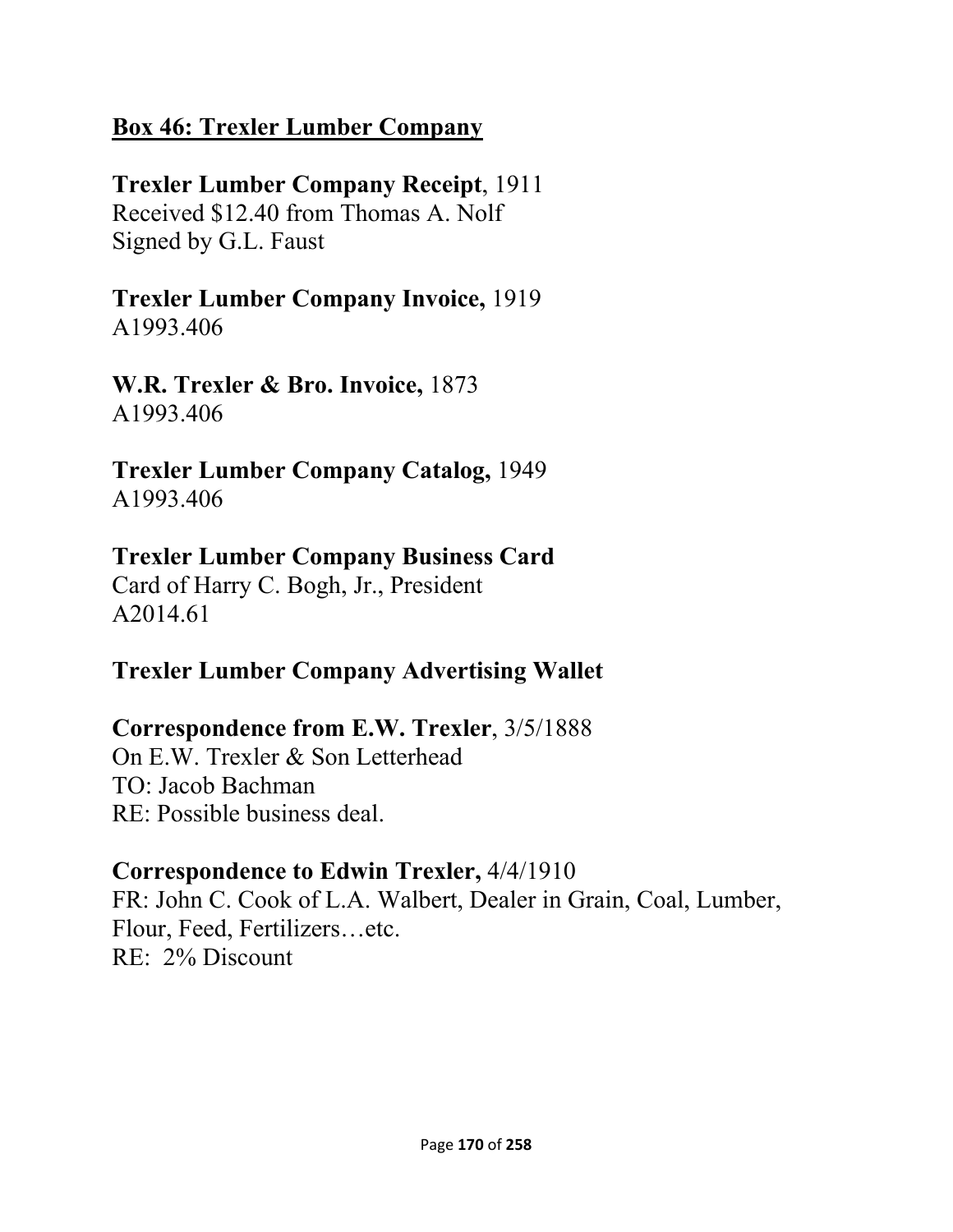#### **Box 47: Trexler Farms**

#### **Color Crate Label for Peaches**

### **Brochure**

"Welcome to Trexler Farms" A1999.145

#### **Yellow Cuprocide Advertisement**

Advertises Fungicide Spray

**Typescript,** 1/5/1948 "Amount of Seed Potatoes to Plant an Acre"

#### **Memoranda**

2 Memoranda

#### **Carbon Copy of Letter,** 5/26/1943

To: Mr. Lett From: T.H. Garrison Re: Testing of Spraycop Fungicide against Copper Sulphate Fungicide and Cuprocide Fungicide

#### **Purchase Orders,** 7/22/1943

Orders on Trexler Farms Purchase Orders (2 Orders) Purchase orders for Copper Sulphate Fungicide and Cuprocide Fungicide for testing on 20 rows of potatoes each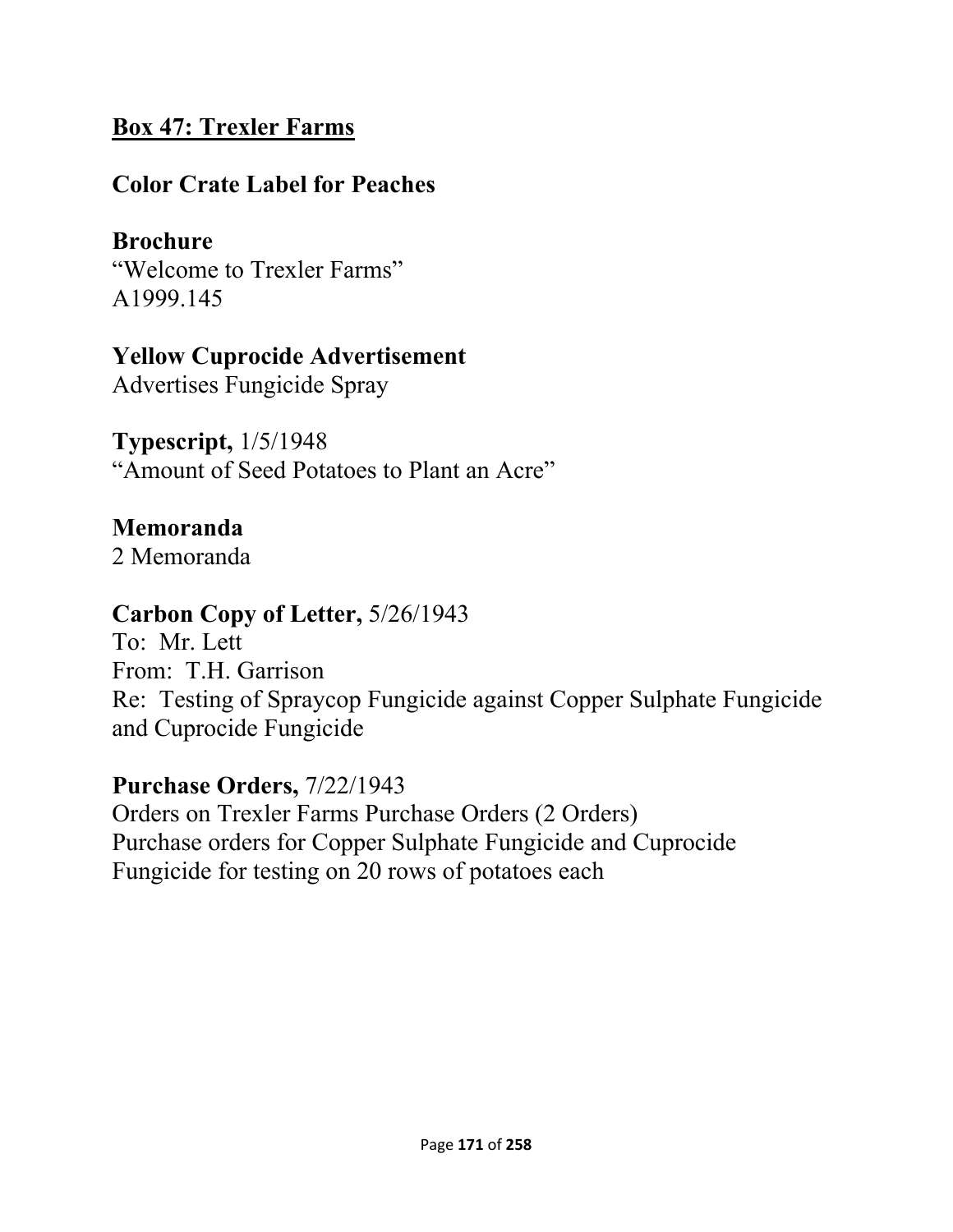### **Box 47: Trexler Game Preserve, Trexler Sheep Ranch, Trexler Trout Hatchery**

#### **Photograph of Buffalo**

Inscribed: "To H.C. Trexler … from Pawnee Bill" A1999.145.003

#### **Propagating Certificates,** 1914-1917, 1921

Allow owner of Game Preserve to kill game raised in captivity there. A1999.145.003

#### **Booklet: "A Pennsylvania Bison Hunt" compiled by Henry W. Shoemaker,** 1915

Inscribed: To the Great Friend of the American Bison, Colonel Harry C. Trexler, with the sincere regards of Henry W. Shoemaker" A1994.1020

#### **Photocopy of article: "Big Game on an Eastern Estate" by C.T. Ramsey in** *Field and Stream, December,* 1928

Article describes Trexler's Game Preserve. A1994.1020

#### **Estate of Harry C. Trexler, Dec'd Inventory of the Game Preserve,**  1935

A1999.145.003

#### **Materials related to Lehigh County's acceptance of the Game Preserve,** 1935

Correspondence with Trexler Estate & Minutes of Meeting of the Lehigh County Commissioners and Judges of the Courts to organize as a board and elect officers to accept and maintain the Game Preserve. A1999.145.003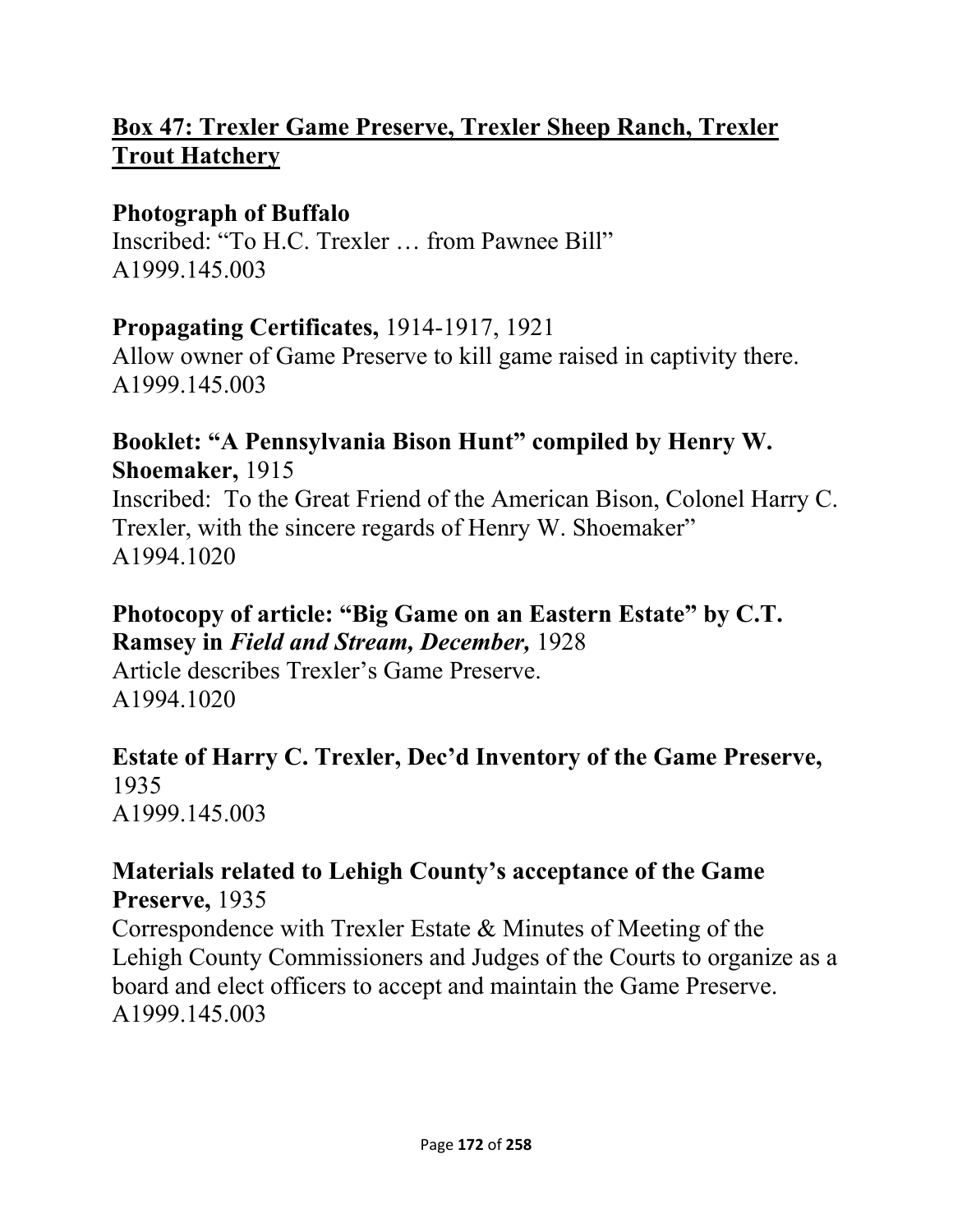#### **Materials related to Lehigh County's acceptance of the Trexler Game Preserve,** 1936

Carbon of Lehigh County Court House Minutes dated 1/25/1936 Documenting meeting between County Commissioners, Judges and Trustees of the Trexler Estate regarding county's acceptance of the Trexler Game Preserve. A1994.1020

#### **Valuation of Trexler Sheep Ranch,** 1940

Handwritten notes and 4 carbon copies of typed valuations. A1999.145.003

#### **Carbon copies of correspondence regarding Sale of Trexler Sheep Ranch Adjacent to Trexler Game Preserve:**

#### **From Trexler Estate**

To George B. Woodring, 1940 To Lehigh County Commissioners, 1941 To Hon. Richard W. Iobst, 1941 To Hon. Ethan A. Gearhart, Board member of the Trexler-Lehigh County Game Preserve Park, 1941 To Hon. James F. Henninger, Board member of the Trexler-Lehigh County Game Preserve Park, 1941

#### **To Trexler Estate**

From Trexler-Lehigh County Game Commission declining to buy ranch, 1941. A1999.145.003

#### **5 Brochures about the Game Preserve**

A1994.1020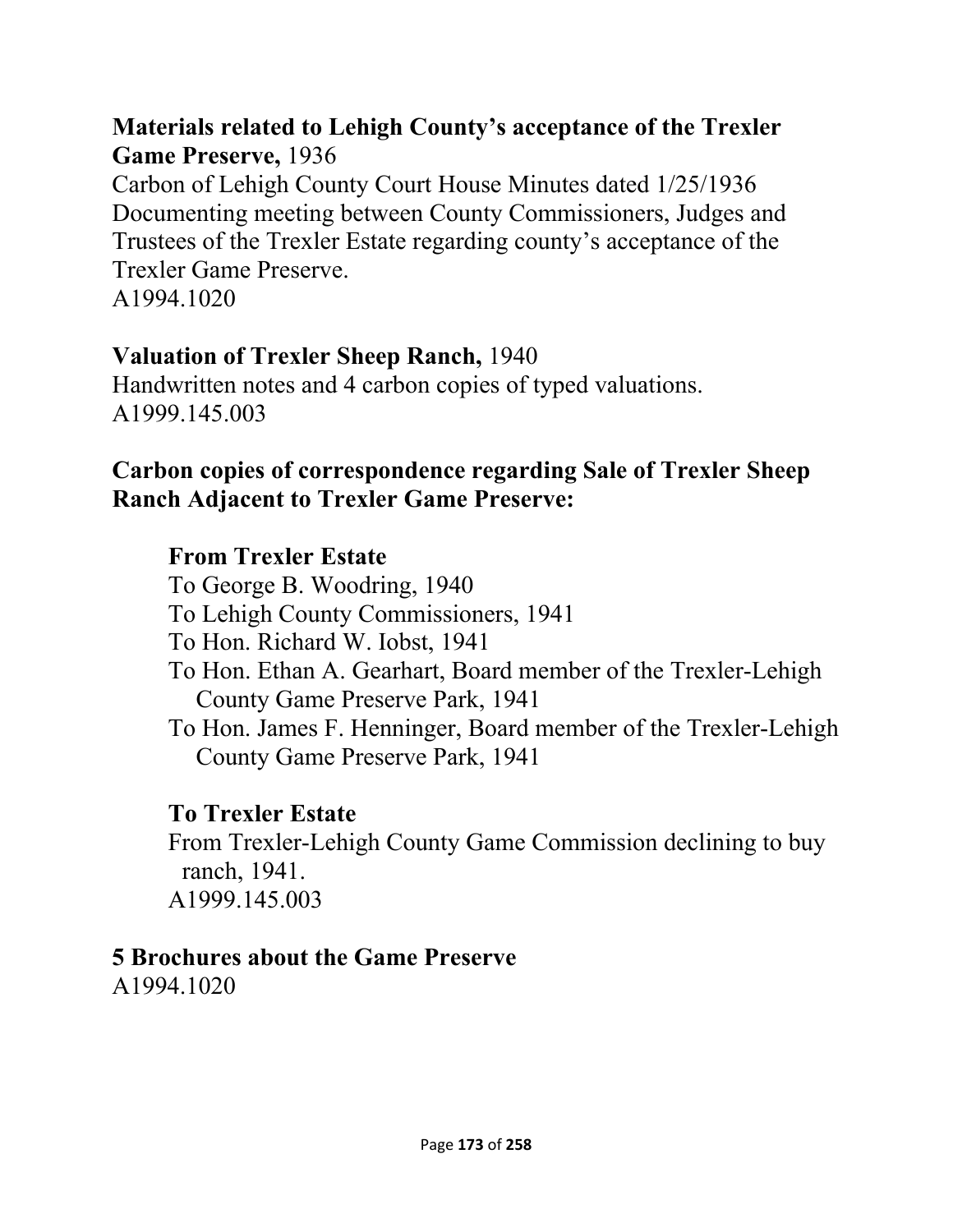## **Box 48: Binder: Correspondence of General Harry C. Trexler & Mary Mosser Trexler**

## **Correspondence to General Harry C. Trexler:**

| November 30, 1899   | FR: Ned Arden Flood<br>RE: Birth of daughter Josephine                                                              |
|---------------------|---------------------------------------------------------------------------------------------------------------------|
| July 31, 1901       | FR: Indistinguishable Signature<br>RE: Letter of Introduction                                                       |
| October 17, 1901    | FR: John W. Schale, Norristown, PA<br>RE: Lunch                                                                     |
| No Date             | FR: Harriette Gowen<br>RE: Request for a pony                                                                       |
| October 30, no year | FR: Mary Herriman Gerwig<br>RE: Thank you for silver dish                                                           |
| May 11, 1902        | FR: Harriette Gowen<br>RE: Thanking Colonel Trexler for pony                                                        |
| November 30, 1911   | FR: Commonwealth of Pennsylvania, The<br>Adjutant General's Office Tho J. Stewart<br>RE: Trip to Allentown to visit |
| June 9, 1914        | FR: Thomas A. Edison<br>RE: Invitation to Edison's Laboratory<br>Orange, N.J.<br>(Copy of original)                 |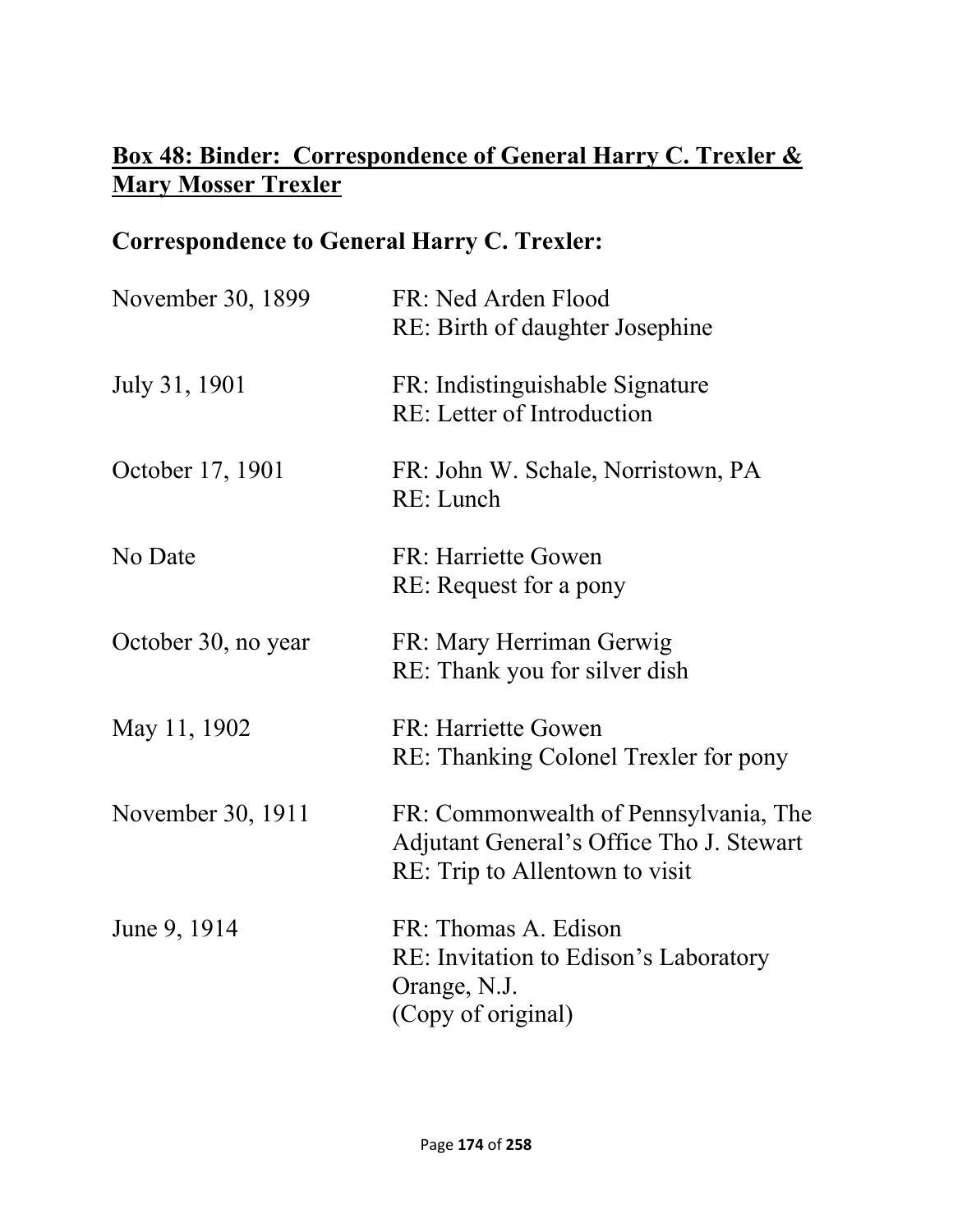| December 14, 1914  | FR: Thomas A. Edison<br>RE: Appreciation for sympathy in regard<br>To recent fire at plant<br>(Copy of original)                                |
|--------------------|-------------------------------------------------------------------------------------------------------------------------------------------------|
| May 26, 1923       | FR: Capt. Baird Halberstadt<br>RE: Thank you for hospitality                                                                                    |
| June 7, 1923       | FR: Capt. Baird Halberstadt<br>RE: Thank you and signed report et al is<br>mailed                                                               |
| July 11, 1927      | FR: John S. Wise<br>Re: Trip to Hickory Run                                                                                                     |
| April 16, 1929     | FR: Bromley Wharton<br>RE: Thank you for gift of trout                                                                                          |
| October 18, 1929   | FR: Leo Fink<br>RE: Recent work/beneficence for Sacred<br>Heart Hospital                                                                        |
| November 22, 1929  | FR: Harry C. Trexler, General Chairman, on<br>behalf of Sacred Heart Hospital<br>RE: Thank you to General Harry C. Trexler<br>for generous gift |
| September 12, 1932 | FR: Edward E. Loomis<br>RE: Acknowledgement of receipt and thank<br>you for package and basket of peaches                                       |
| July 17, 1933      | FR: Archibald Johnston, sending article to<br><b>General Trexler</b>                                                                            |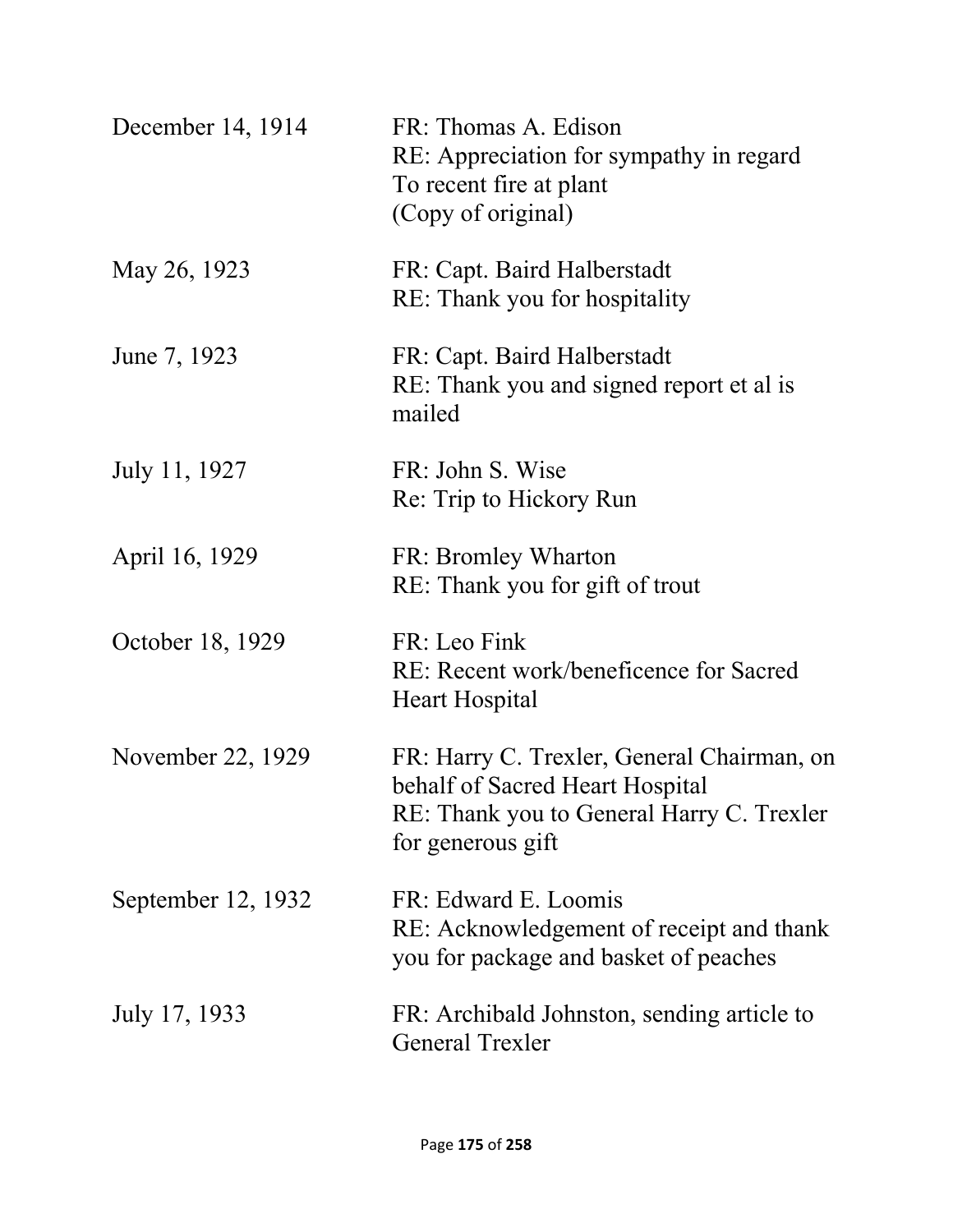## **Correspondence from General Harry C. Trexler:**

| December 10, 1914 | TO: Thomas A. Edison, Orange N.J.<br>RE: Fire at Edison Plant<br>Note: 4 copies. Original is fragile                                                  |
|-------------------|-------------------------------------------------------------------------------------------------------------------------------------------------------|
| June 5, 1923      | TO: Capt. Baird Halberstadt<br>RE: received your letter of the $26th$ and<br>Geological Map of Carbon County.<br>Also returning report for signature. |

## **Correspondence to Mrs. Harry C. Trexler:**

| November 9, 1892    | FR: Aggie Fenstermaker<br>RE: Enclosed is the bean I spoke of                                               |
|---------------------|-------------------------------------------------------------------------------------------------------------|
| October 21, 1899    | FR: Albert P. Shaw/Grand Army of the<br>Republic<br>RE: Enclosing pamphlets et al.                          |
| January 3, 1913     | FR: Mrs. Amos A. Bachman<br>RE: Thanking for helping giving<br>clothing to needy relatives at<br>Christmas. |
| January 27, no year | FR: Jennie R. Nashings<br>RE: Enclosing invitation to a reception                                           |

## **Correspondence to General and Mrs. Harry C. Trexler:**

| December 5, 1901 | FR: Mrs. Thos J. Stewart |
|------------------|--------------------------|
|                  | RE: Thank you for gift   |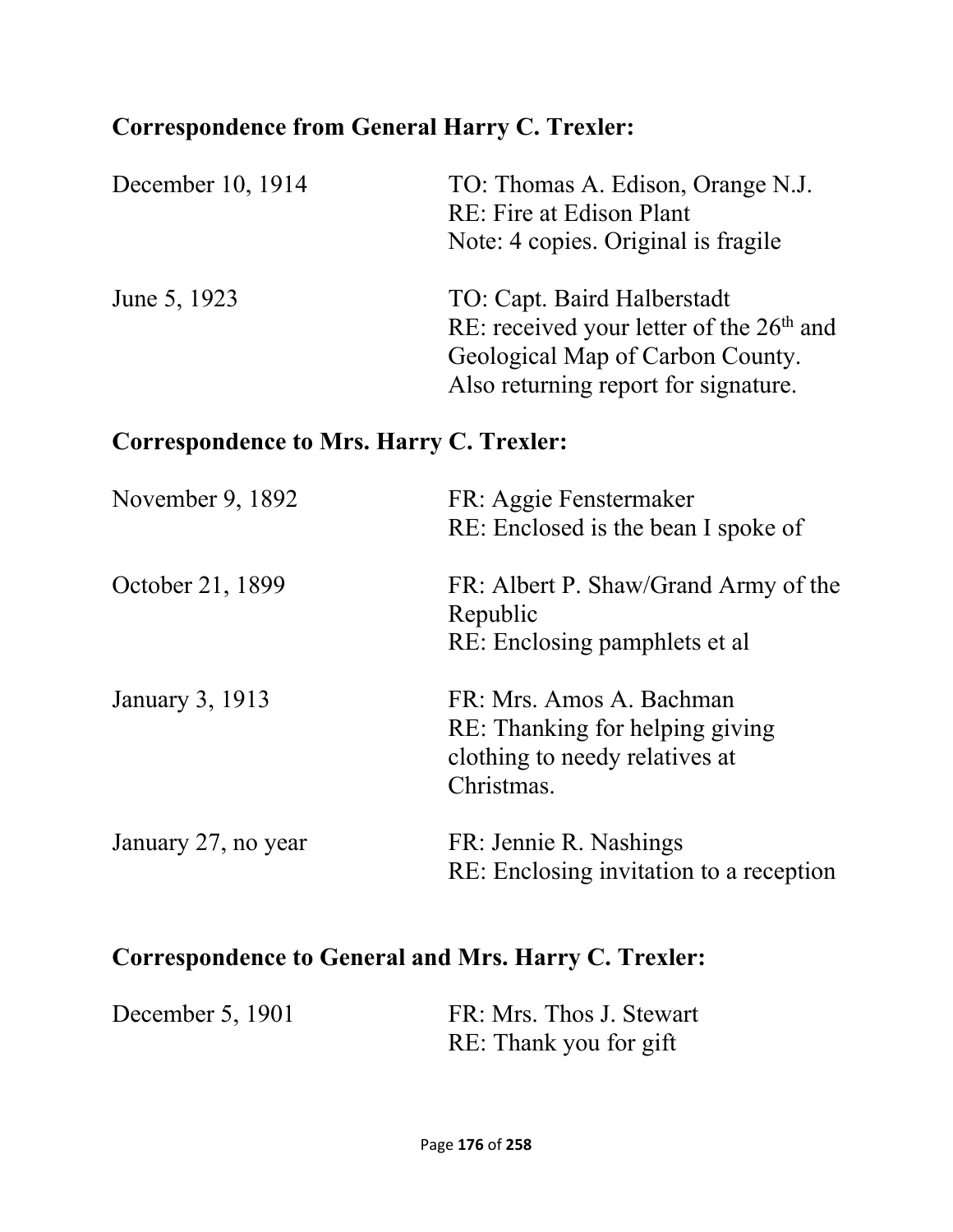## **Miscellaneous Items:**

| November 7, 1927  | FR: Harry C. Trexler<br>RE: Received from Mary M. Trexler<br>Lehigh Portland Cement Company<br>stock for purposes of sale                                    |
|-------------------|--------------------------------------------------------------------------------------------------------------------------------------------------------------|
| No Date           | FR: Mr. and Mrs. Harry C. Trexler<br>RE: Christmas card: "Season's<br>Greetings" includes image of<br>Springwood                                             |
| 1932              | List of Guests 1932, Romper Day                                                                                                                              |
| December 18, 1928 | FR: Asa K. McIlhaney<br>RE: To Mr. Daniel E. Ritter,<br>Allentown, PA, history of General<br>Brown's homes and area (2 pages)                                |
| January 29, 1932  | Resolution by the City of Allentown,<br>Pennsylvania, naming members of the<br>City Planning Commission. Harry C.<br>Trexler listed as a member for 4 years. |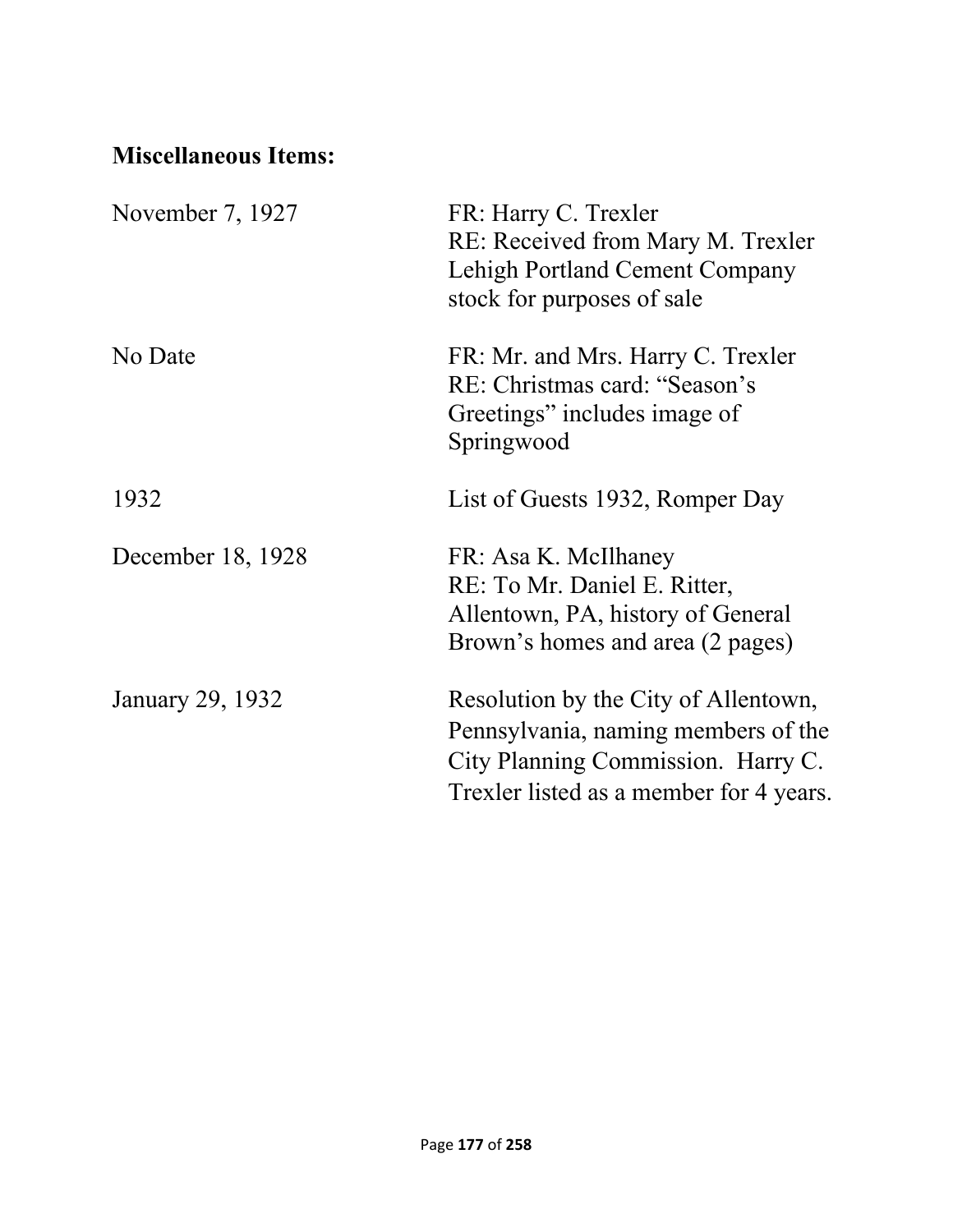## **Box 48: Binder: Trexler Family, General**

- Scott Andrew Trexler
- The Trexler Family First Reunion Proceedings, 8/28/1907 (3 copies)
- Trexler Family Property Maps
- *Chronicle and News,* "Peter Trexler Early Settler," undated story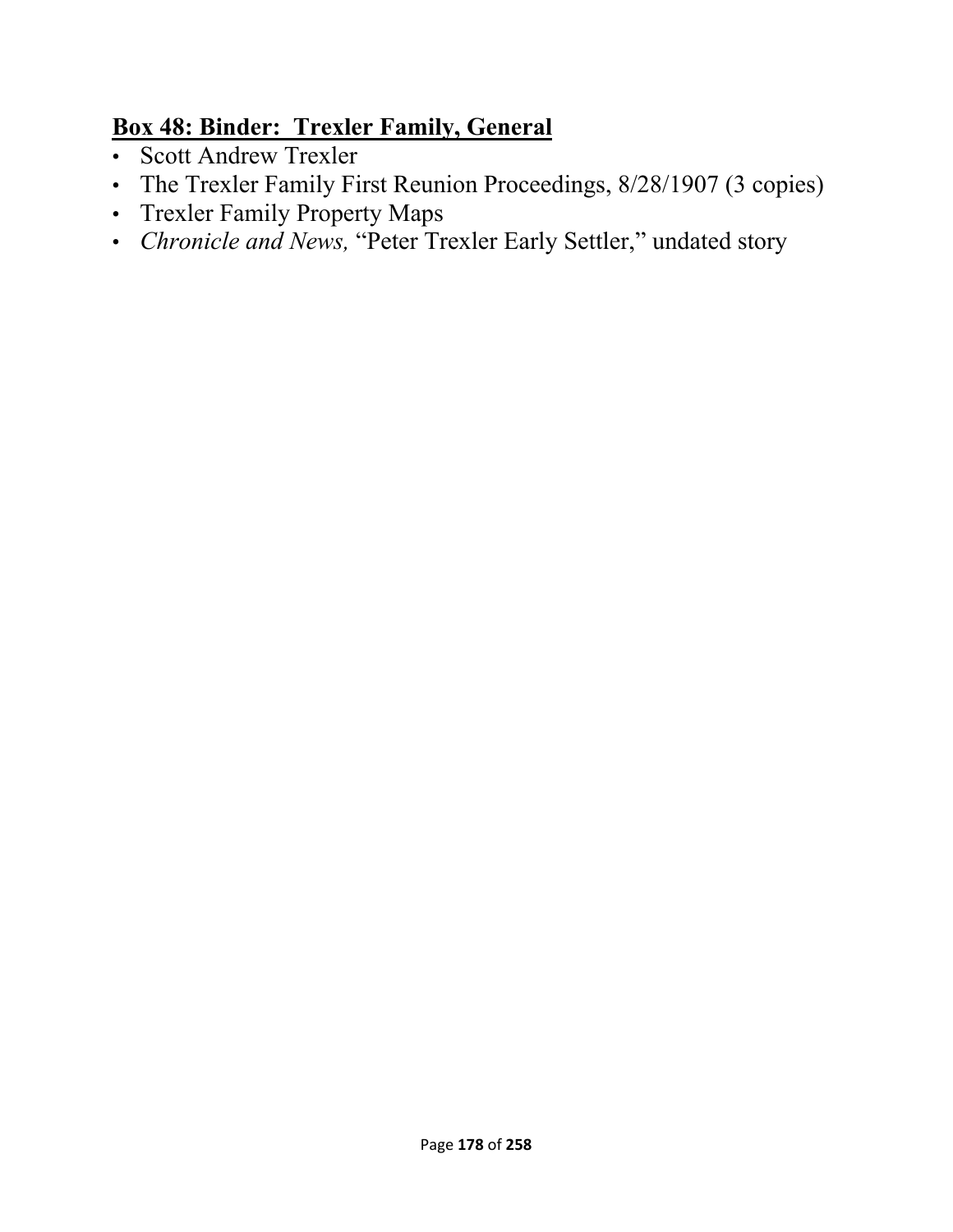#### **Box 48: Folder: Moser/Mosser Family Genealogy**

• Various materials related to the family genealogy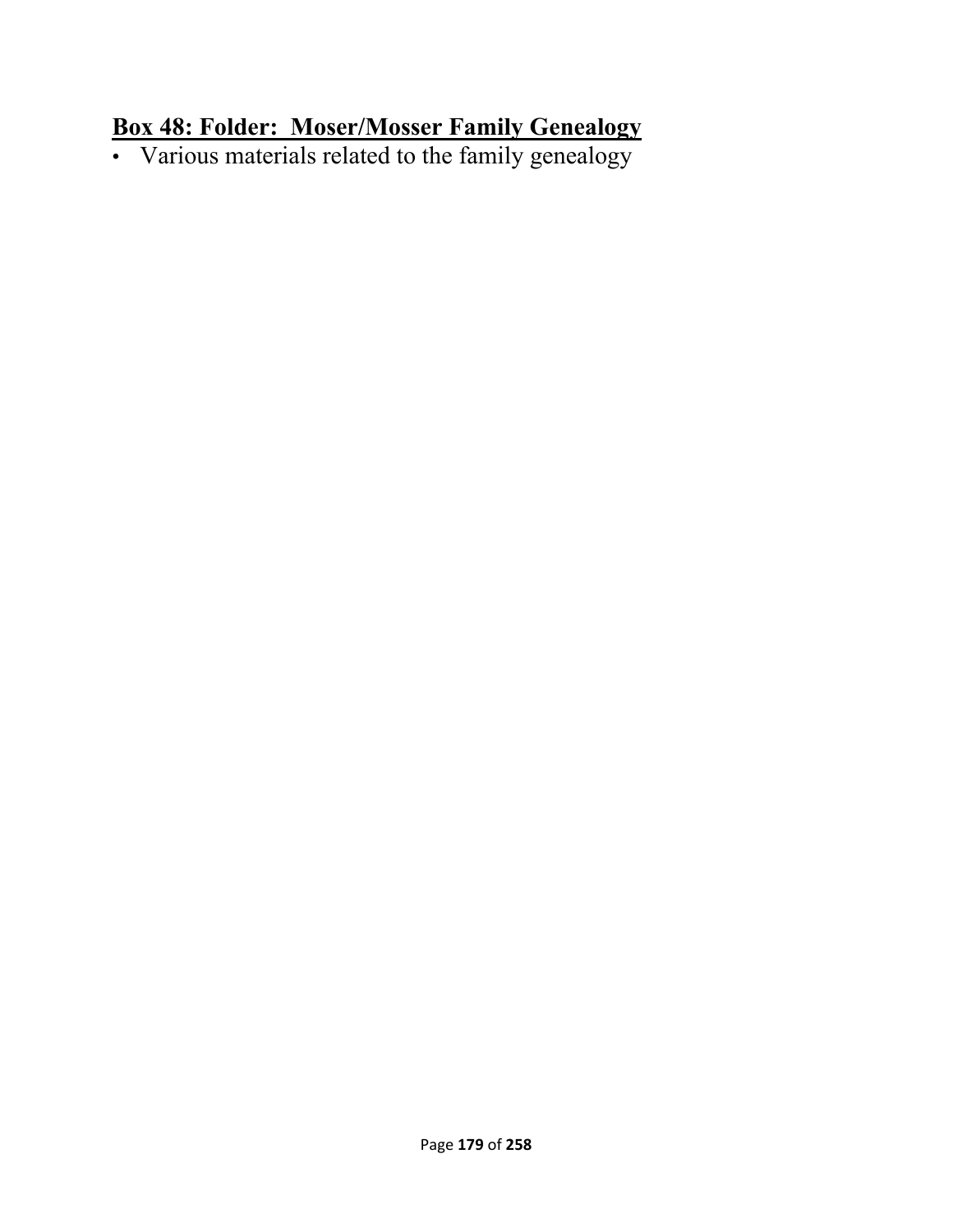### **Box 49: Binder: Correspondence Related to Trexler Memorial Monument in Fairview Cemetery, Allentown, PA**

For photographs concerning building of the memorial monument in Fairview Cemetery see Box 52.

### **Letters:**

### **Harrison Granite Company to Estate of Harry C. Trexler Attn: Nolan P. Benner**

Confirming estimates for Harry C. Trexler Memorial Monument 3/31/1934

### **Thomas Delahunty to Mrs. Henry (sic) C. Trexler**

Submitting design and estimate of cost for consideration 9/21/1934

### **Thomas Delahunty to Mrs. Henry (sic) C. Trexler**

Submitting two monument designs for consideration 8/16/1934

# **Keystone Memorial Company to Trexler Estate**

Attn: Capt. N.P. Benner, Exec. Confirming price for design and erection of monument 10/12/1934

### **Form of Agreement between Presbrey-Leland Studios, Inc. and the Estate of Harry C. Trexler,** decd.

Signed by George F. Seiberling, J. Thomas Schantz, and Nolan Benner, executors. 11/2/1934

### **Letters to and from Regarding the Building of the Harry C. Trexler Memorial Monument between Presbrey-Leland Studios, Inc. and the Estate of Harry C. Trexler**

Correspondence from August 17, 1934 to May 13, 1941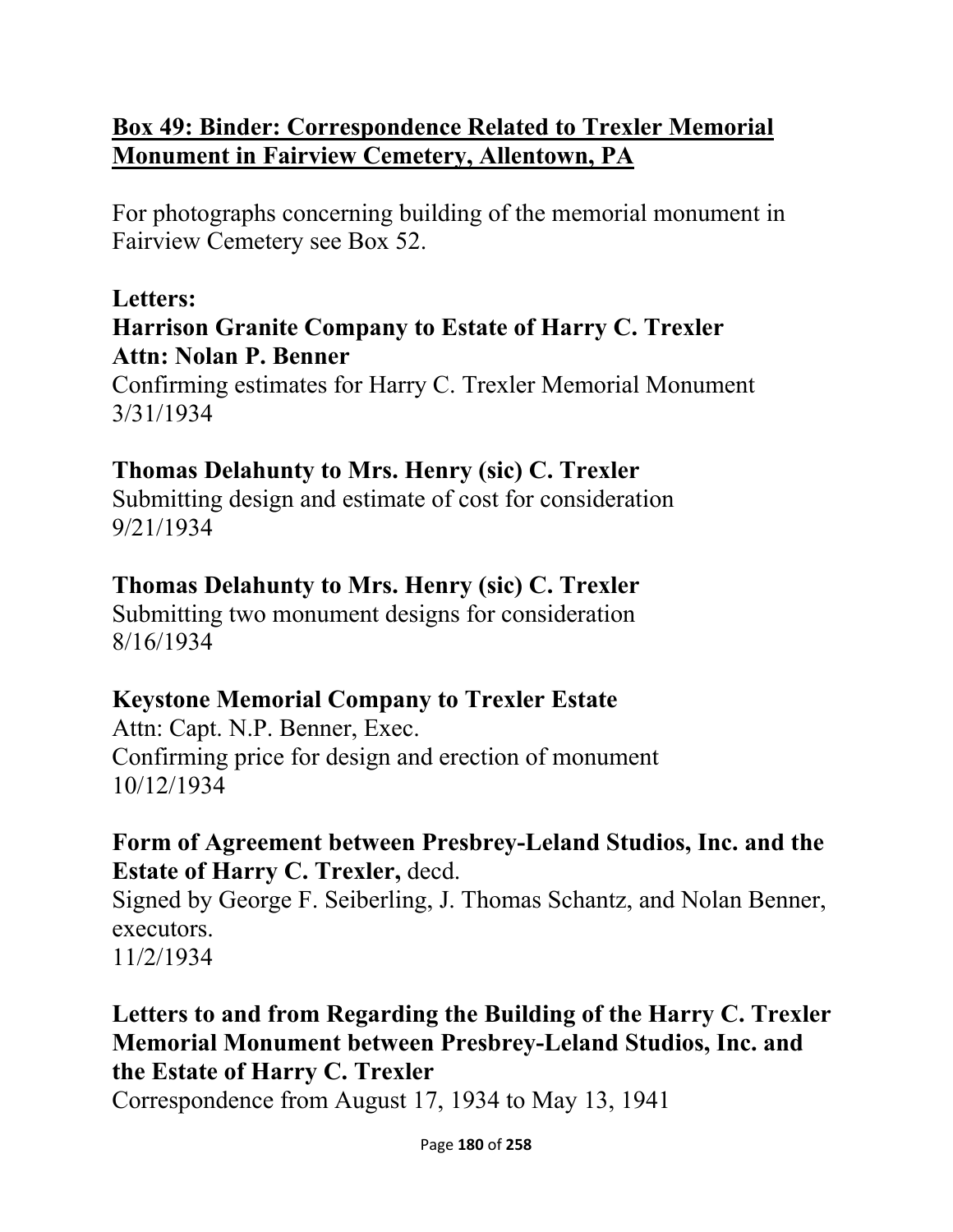# **Box 50: Memoriam: General Harry C. Trexler**

### **Folder: Memorials to General Harry C. Trexler**

Consists of memorials to General Trexler immediately after death and on the 100<sup>th</sup> Anniversary of General Trexler's death in 1954.

- Lehigh Consistory 32°, Allentown, Pennsylvania
- Bethlehem Chapter of Rose Croix, 18°
- Trexler Masonic Library: Hundredth Anniversary of the Birth of Harry Clay Trexler (2 copies), A1995.258
- Trexler Masonic Library Envelope, A1995.258
- Unveiling and dedication of Memorial Tablet and formal opening of Springwood Cabin, Occasion of 100th Anniversary of General Trexler's birth, A1995.258
- Unveiling of Portrait of General Harry Clay Trexler and the dedication of the General Trexler Room in the Americus Hotel, February 13, 1945
- One page document related to the bronze tablet commemorating the 100<sup>th</sup> anniversary of General Trexler's birth.
- Newspaper Article, *The Morning Call*, April 1, 1954: Shrine to be dedicated on April 17 to Memory of General Harry Trexler, A1995.258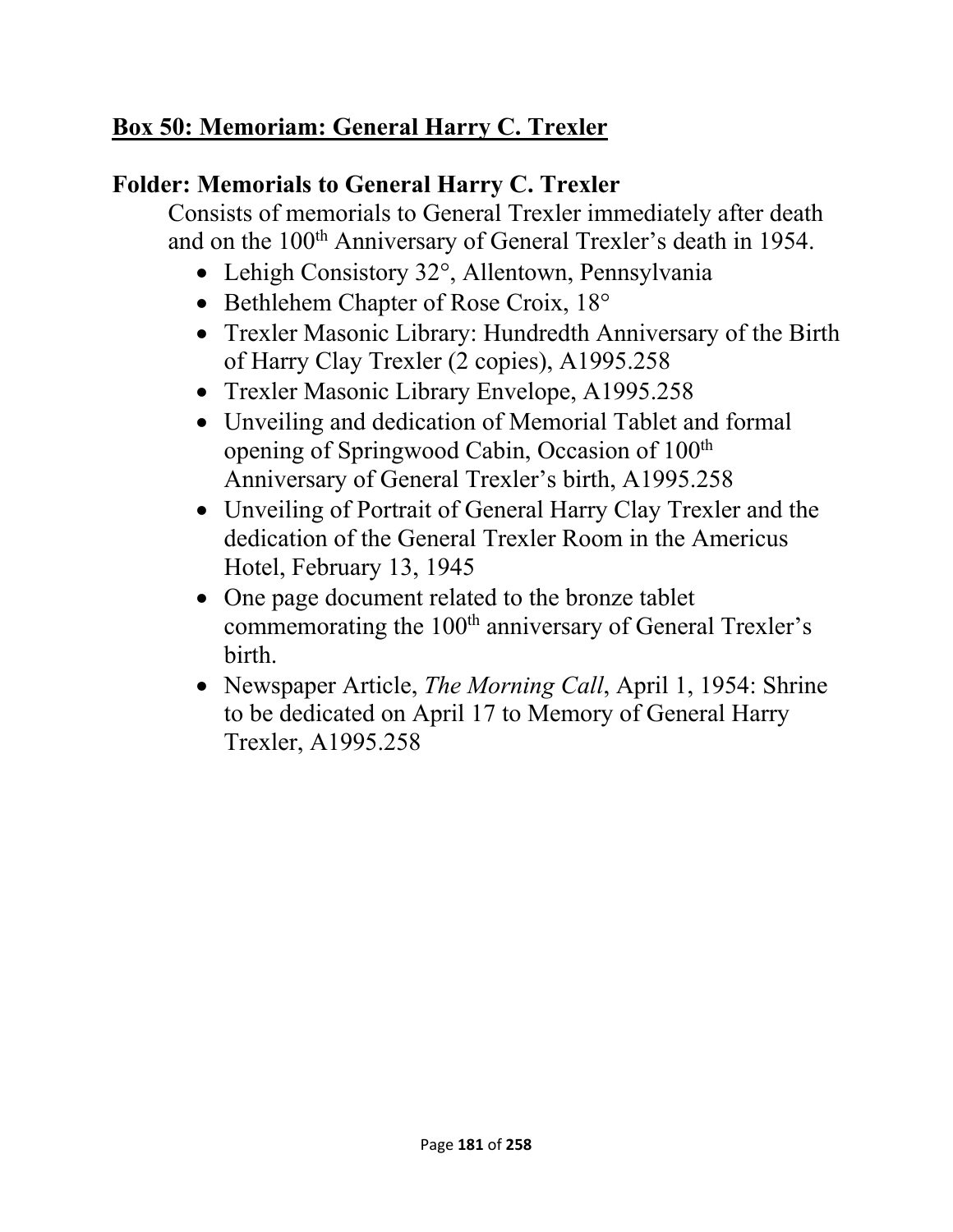### **Scrapbook Pages of Trexler Memorial Park**

Scrapbook was intended to be a record of Trexler Memorial Park and was dedicated to Mrs. Harry Trexler and to memory of General Trexler. Consists of 8 pages:

- Cover page
- Diagram of Trexler Memorial Park
- Introduction by J Franklin Meehan, dated 12/7/1934
- 5 photographs of Trexler Memorial Park
- General Description of the Liberty Street Entrance to Trexler Memorial Park (2 pages)
- Key to Trexler Memorial Park (2 pages)

**Folder:** Blueprint Maps of General Harry C. Trexler's Funeral Route

- Map Route from  $14<sup>th</sup>$  Street to Cemetery (Fairview)
- Map showing staging areas for participants in funeral

The Scenario of General Trexler's Statue

• Consists of 15 typed pages reporting on the creation of a statue memorializing General Trexler, from its inception to the choice of a sculptor to sculptor receiving commission to proceed with the statue.

# **Commemorative Print, "The General's Legacy"**

Color Print by Edith M. Roeder commemorating General Harry C. Trexler's legacy on the occasion of the Sesquicentennial Celebration of his birth, 1854-2004.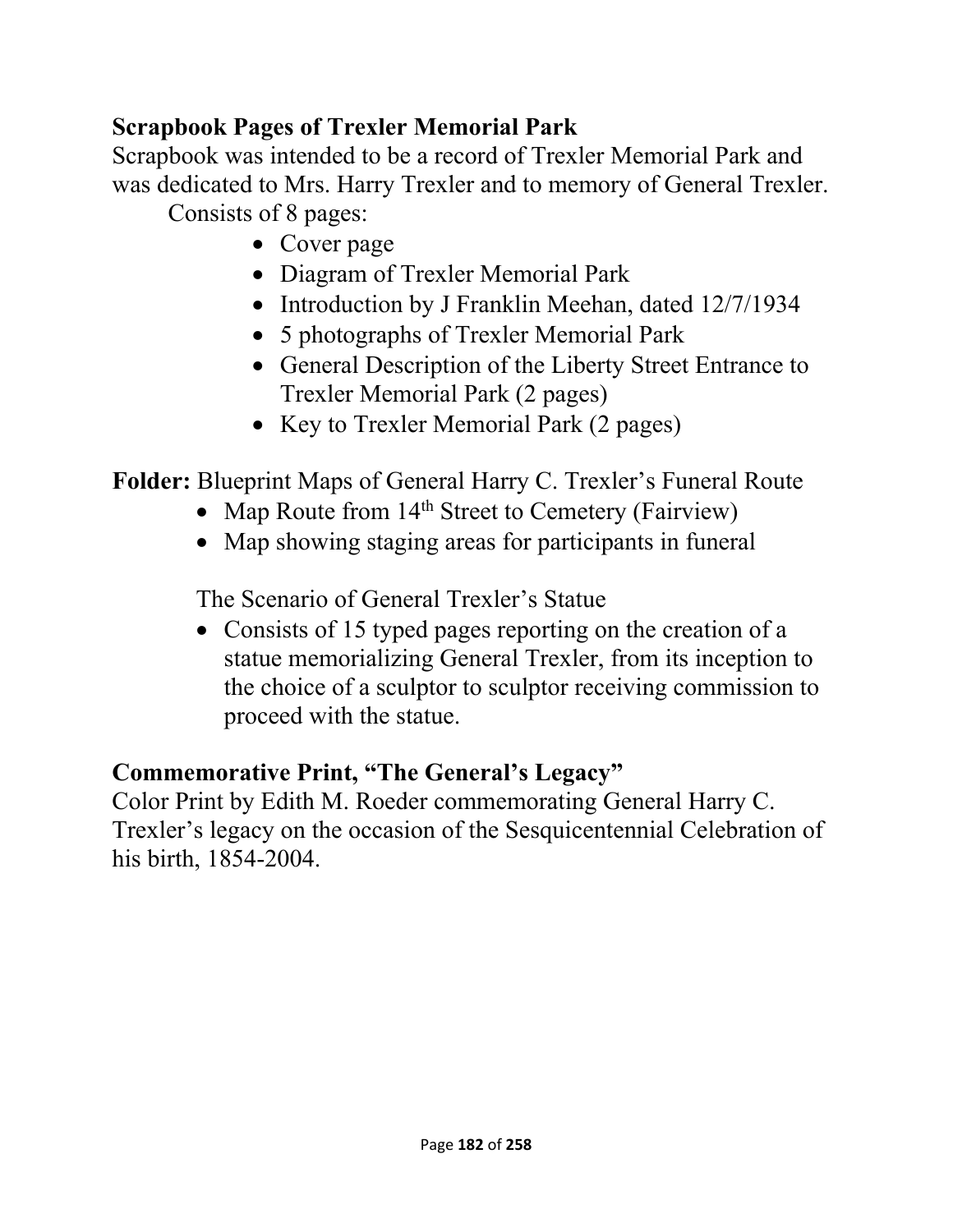# **Box 51: Memorial Resolutions: General Harry C. Trexler**

**Philadelphia Chapter No. 16, National Sojourners,** 1/10/1934 Resolutions of respect to General Harry C. Trexler upon his death

**Executive Committee of the Allentown Chamber of Commerce,**  11/20/1933 On the death of its former president General Harry Clay Trexler

# **Board of Directors of the Lehigh Valley Railroad Company,**

12/6/1933 Expressions of profound sorrow and sincere regret in death of General Trexler entered in board of directors' minutes.

### **Lehigh Power Securities Corporation,** 12/21/1933

Expressions of grief and sorrow upon death of General Trexler entered in board of directors' minutes.

# **National Power & Light Company,** 12/21/1933

Expression of grief and sorrow upon death of General Trexler entered in board of directors' minutes.

### **Portland Cement Association (2 copies)**

Resolution in death of General Harry C. Trexler entered in board of directors' minutes.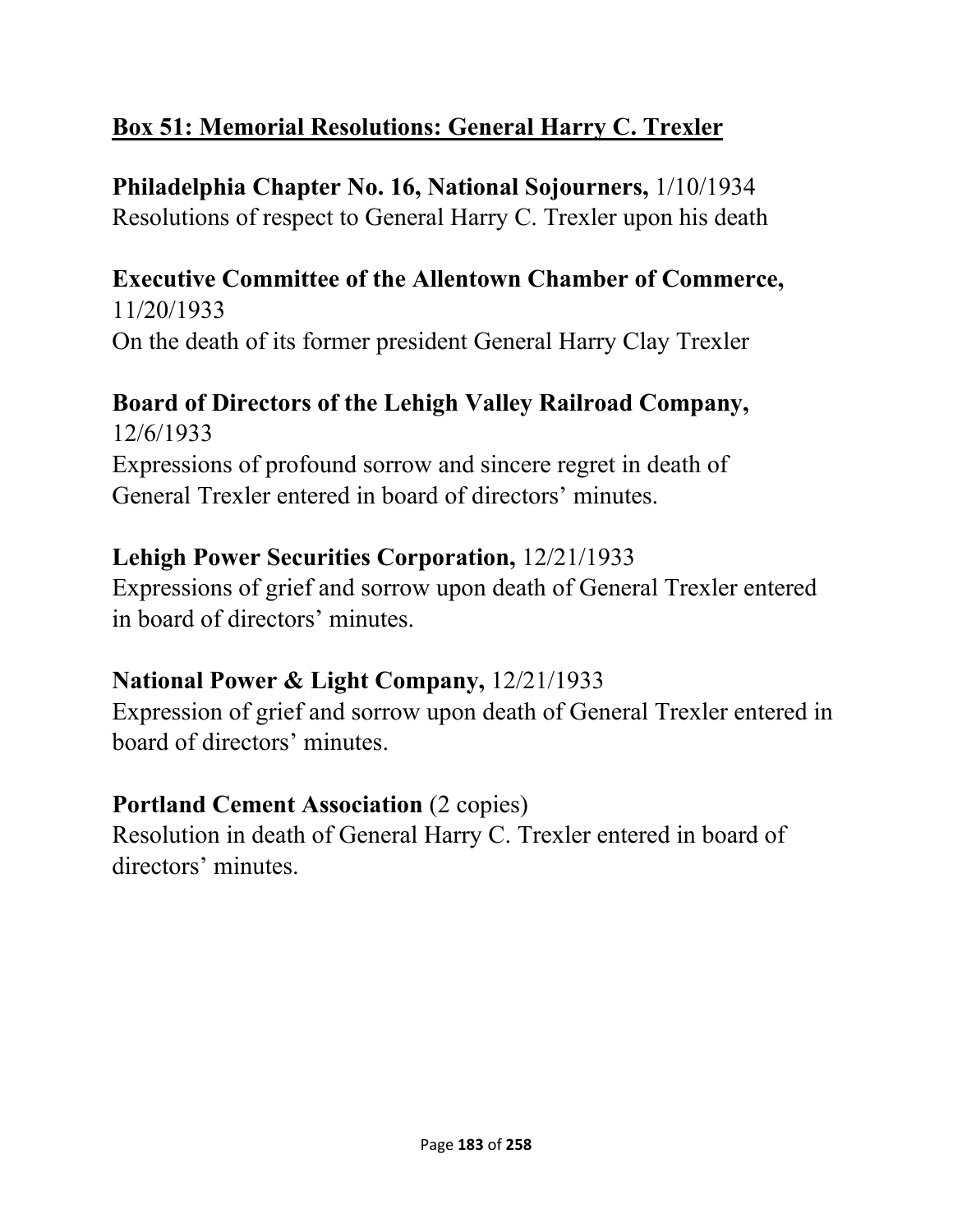### **Letters pertaining to resolutions**

TO: Joseph S. Young, President, Lehigh Portland Cement Co RE: Two remaining copies of the Trexler Memorial Resolution

TO: Dr. George F. Seiberling, Chairman, Board of Trustees, Estate of Harry C. Trexler RE: enclosed are the two remaining copies of the Trexler Memorial Resolution prepared in 1933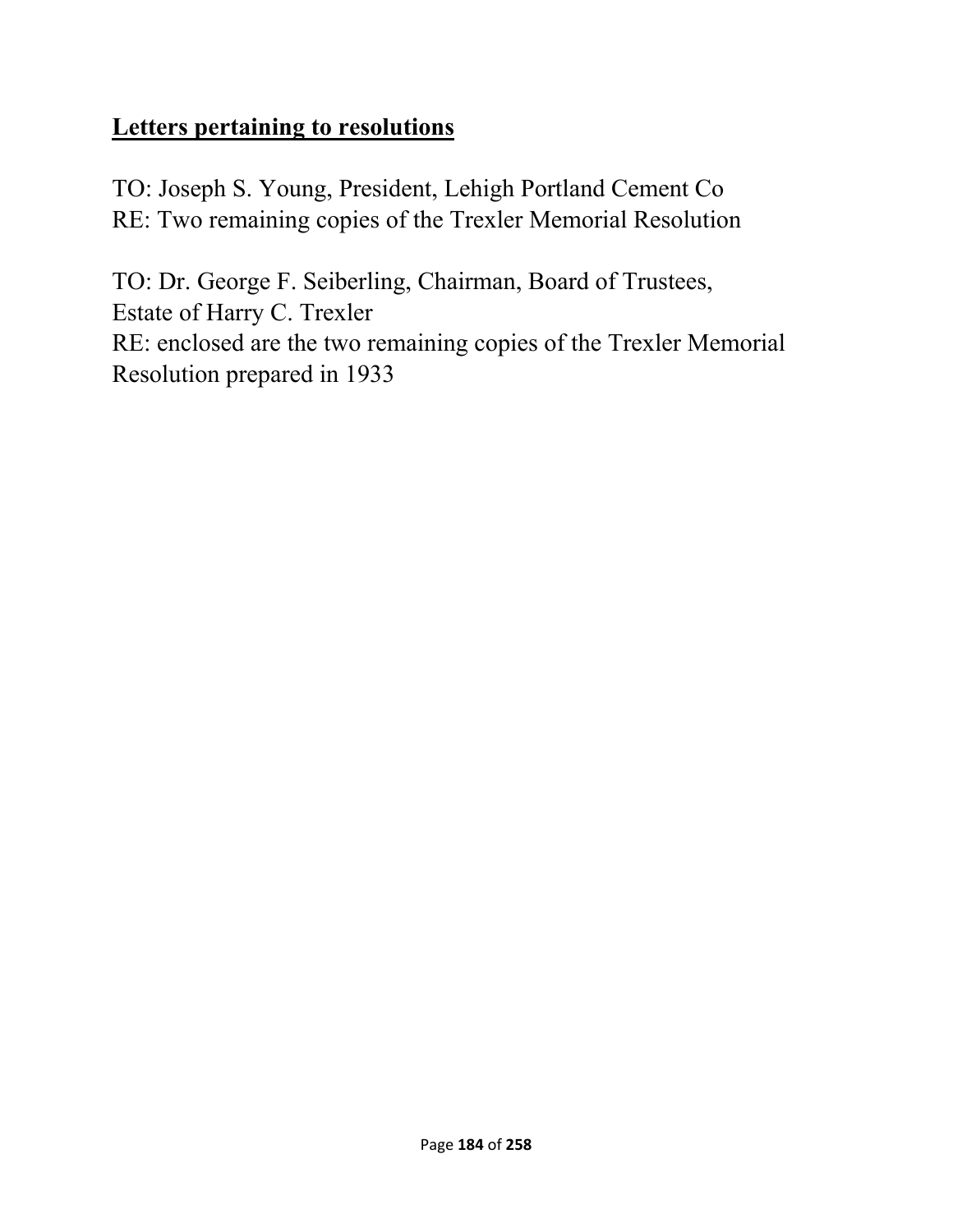# **Box 52: Memorial Monument in Fairview Cemetery**

For correspondence between The Presbrey-Leland Studio Inc. concerning building of the monument in Fairview Cemetery see Box 49.

# **Pencil Drawing of Memorial, Showing Revised Elevation and Proposed Location of Inscription,** 10/16/1934

By The Presbrey-Leland Studios, Inc.

### **Blueprints of Trexler Memorial by The Presbrey-Leland Studios**, 1934 6 in total showing different views of memorial

# **Studio Image of Harry C. Trexler Memorial Monument before Inscription,** no date

By The Presbrey Leland Studio, 681 Fifth Ave. New York

# **Harry Clay Trexler and Mary M. Mosser Memorial**

B/W, 10" x 8" print, 1963 (4 prints), 12" x 10" with border (1 print) Notes: Larger photograph by Conrad Studio

# **Children Placing Flowers at Memorial**

B/W, 9" x 7" 7/19/1952, 7" x 9" print &" 9" x 5" print, 1975, 7.5" x 5.5," no date Notes: 7.5" x 5.5" photograph: Copyright, Call-Chronicle Newspaper, Inc.

# **Trexler Memorial Reverse View**

B/W,  $12$ " x  $10$ " with border,  $9.75$ " x  $8$ " Larger photograph by Conrad Studio

# **Scouts Pay Tribute at Trexler Memorial Monument**

B/W, 7" x 9" print, 14" x 11" print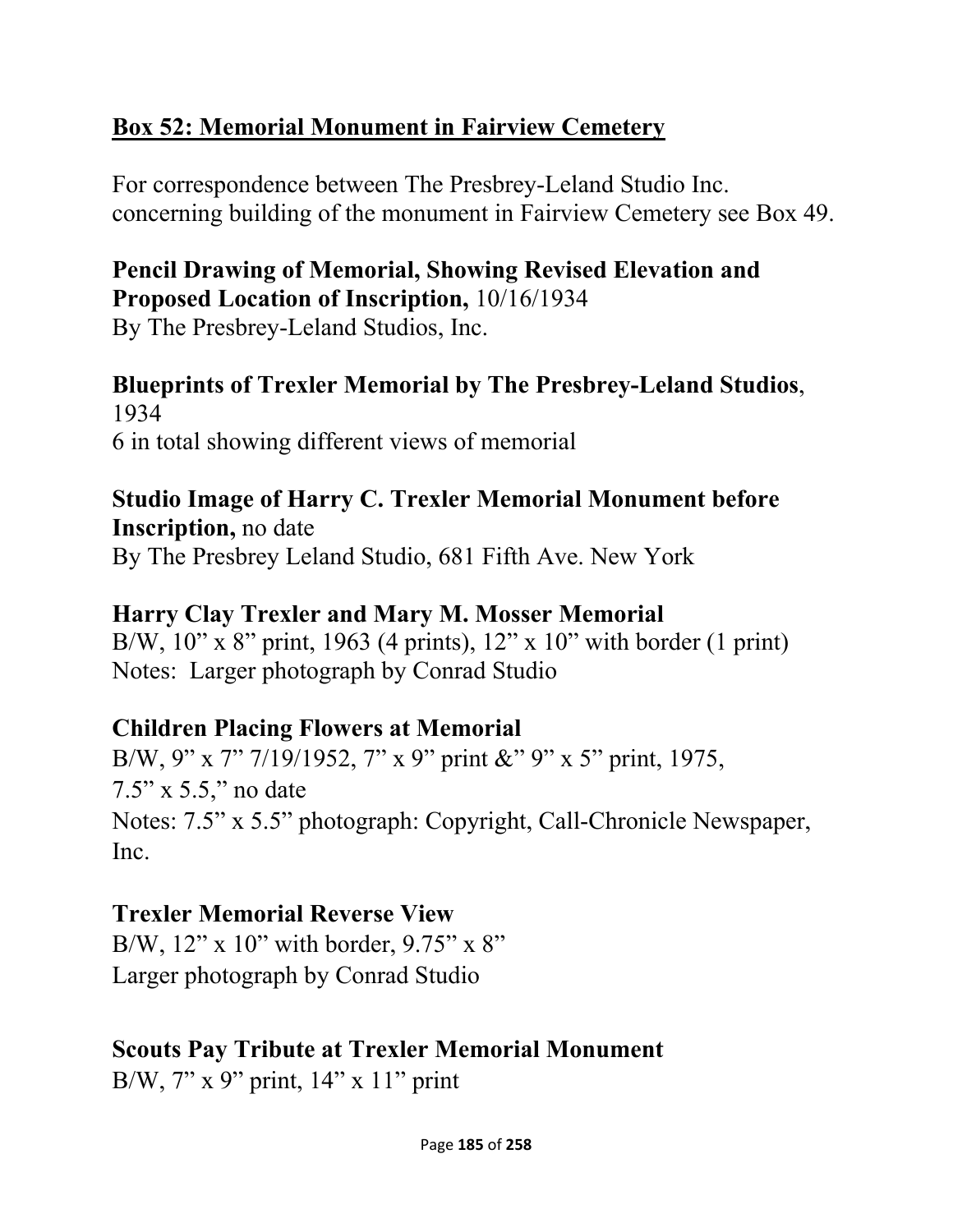# **Box 53: Bound Tributes to General Harry C. Trexler**

### **2 Identical Copies of** *In Memoriam General Harry Clay Trexler, 1854-1933*

Details his funeral service and numerous tributes by various individuals.

### **Minute Adopted by the Pennsylvania Power & Light Company,**  1933

Pays tribute to General Trexler's life. Expresses shock at his death and sympathy towards his widow.

### **Minute Adopted by the Lehigh Valley Transit Company,** 1933

Pays tribute to General Trexler's life. Expresses shock at his death and sympathy towards his widow.

### **Resolution by the Lehigh Portland Cement Company,** 1933

Pays tribute to General Trexler's life. Resolves to express the company's sense of loss upon his death and the company's appreciation for General Trexler's contributions and inspirational character.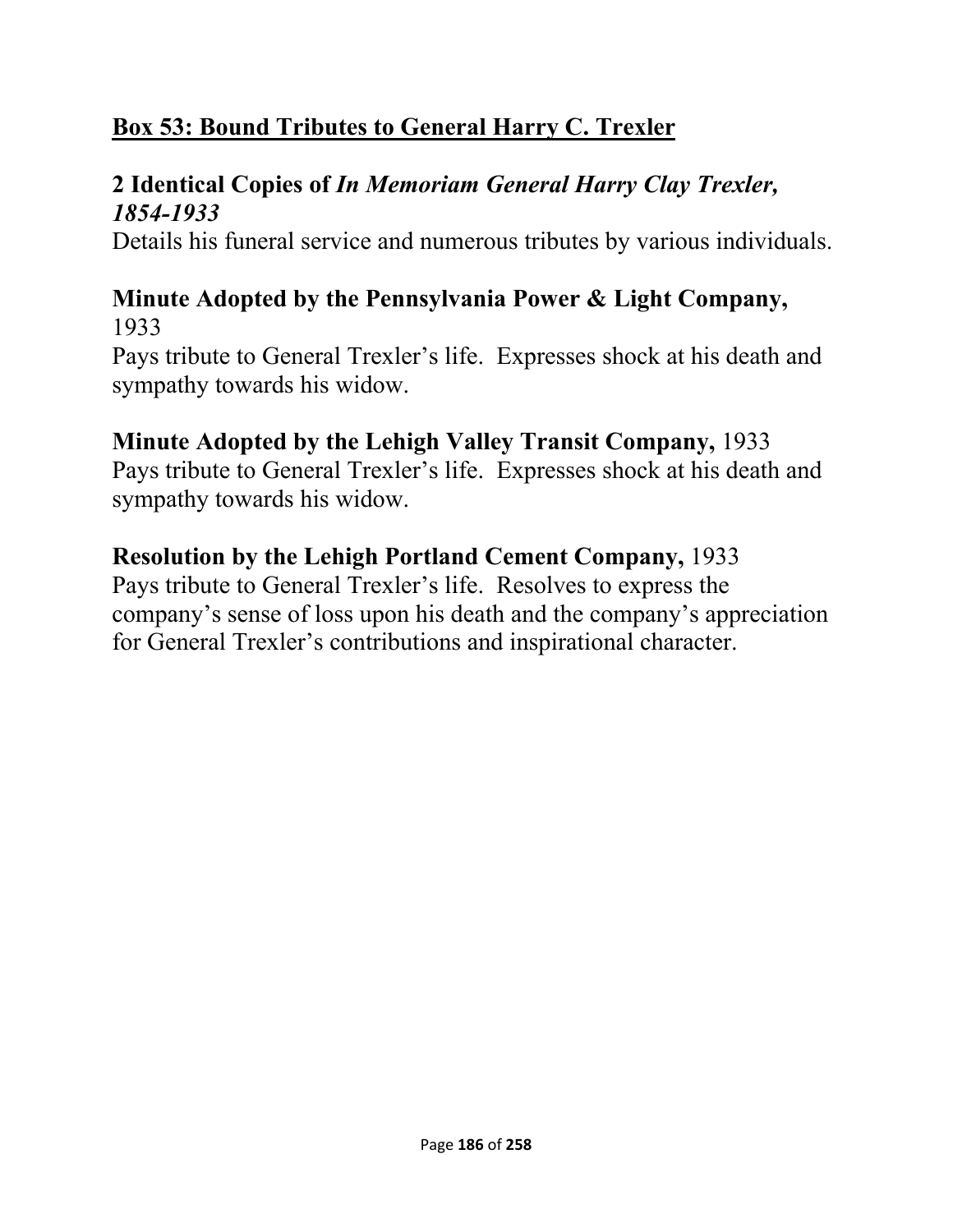# **Box 54: Binders: General Harry C. Trexler Misc. Collection of Funeral & Memorial Items**

### **Book No. 1 of 2**

- Western Union Telegrams to Mrs. Trexler
- Lists of "Friends Receiving Notice of General Trexler's Death"
- Misc. Correspondence related to General Trexler's Death
- Several Eulogies Delivered at Funeral
- List of Firms Sent Telegrams Announcing the General's Death
- Lists of Boards of Directors of which General Trexler Was a Member
- List of Relatives and Friends to Attend (Funeral) Services
- List of Honorary Pallbearers

This collection conveys a sense of the extreme feeling of loss in the community, in the city of Allentown, and to all of those associated with General Trexler

This compilation originally prepared by Captain Nolan P. Benner.

### **Book No. 2 of 2**

Miscellaneous Collection of Sympathy Letters Addressed to Mrs. Harry Trexler and Capt. Nolan Benner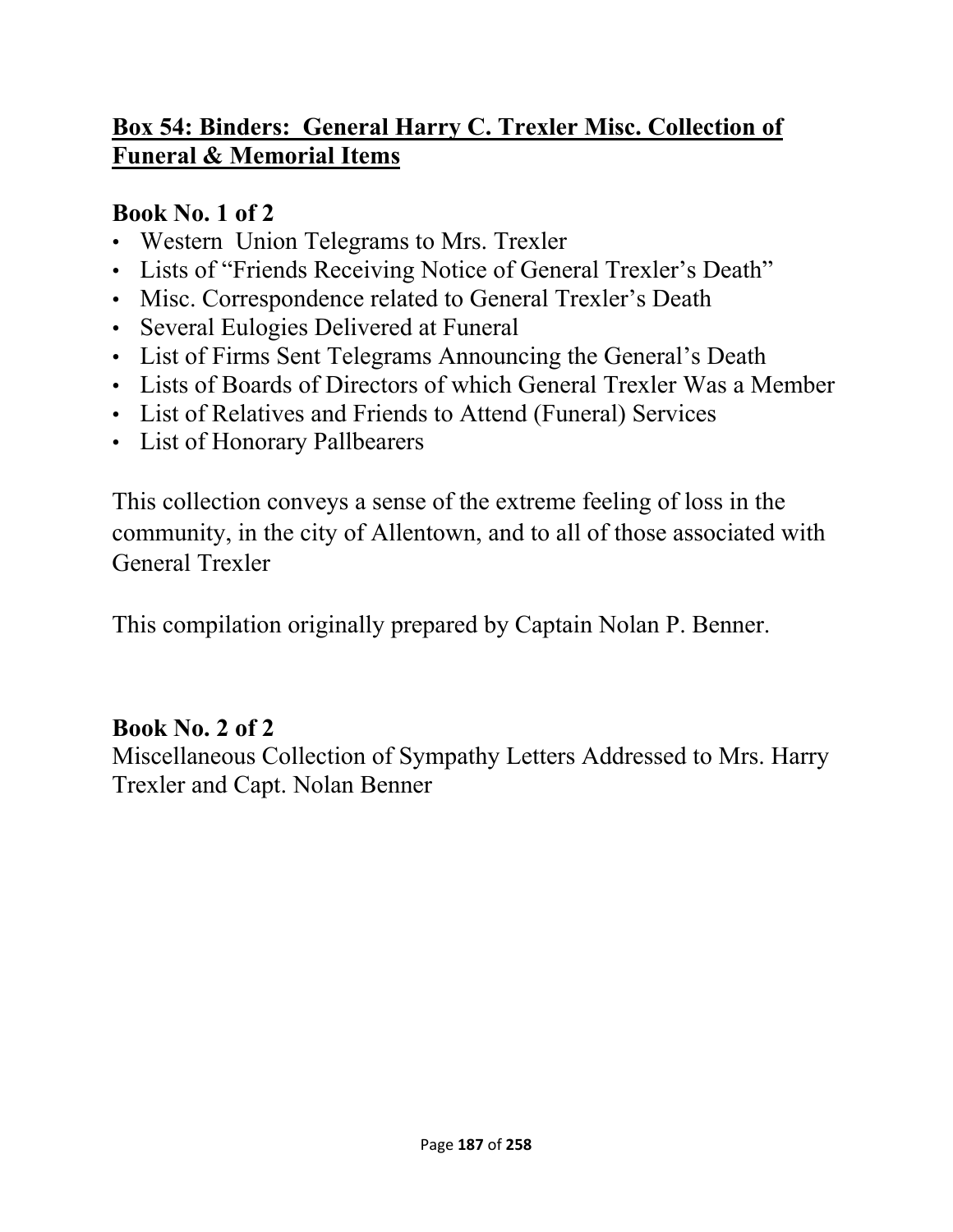### **Box 55: Allentown Newspapers Related to the Death of General Harry C. Trexler**

- Allentown *Chronicle and News,* 11/17/1933
- Allentown *Chronicle and News,* 11/18/1933
- *Allentown Morning Call,* 11/18/1933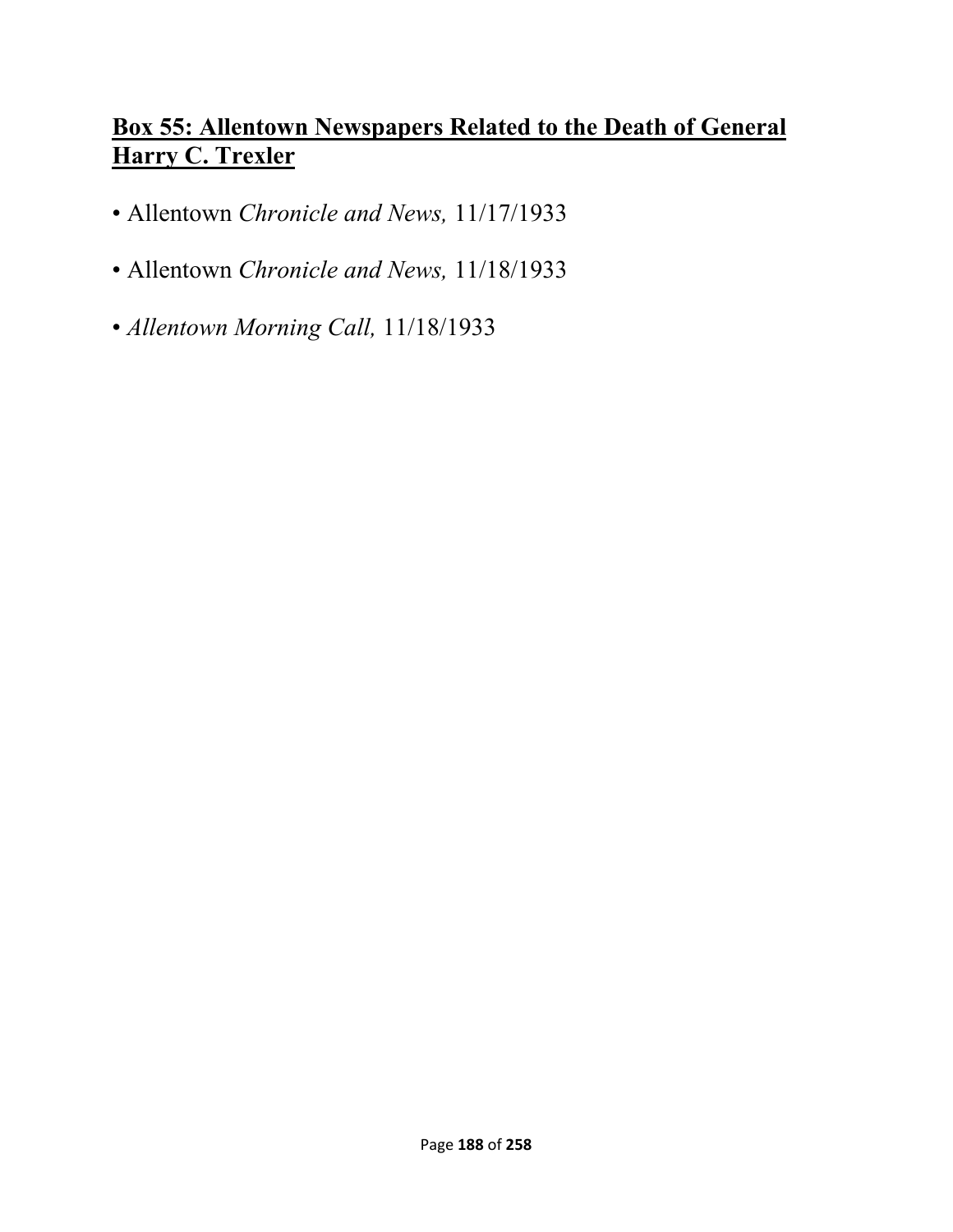# **Box 56: General Harry C. Trexler (Miscellaneous Clippings)**

• Scrapbook group of clippings about shad dinner for Treemount (sic) Seminary reunion and General Harry C. Trexler's adoption by an Indian tribe

• Scrapbook group of clippings primarily about Romper Day with some agricultural clippings attached

- Article: "General H.C. Trexler Captain of Industry"
- Scrapbook group of clippings about Sacred Heart Hospital Campaign
- Article about Pennsylvania Troops Preparing for WWI
- Portion of article about formation of Lehigh Valley Traction Company
- Articles related to Trexler's appointment as a Colonel, 1895
- Articles related to Trexler's appointment as Quartermaster General

• Articles about Trexler's efforts to erect a monument to the First Defenders in West Park

• 3 copies of Article: "His 75th Birthday To-Day—Some Scenes—Out of an Active Life" about General Harry C. Trexler

• Article: "Trexler, Lehigh Transit's Chief," 1905

• Magazine: *Pennsylvania Manufacturers' Journal.* July, 1930. Includes articles on:

- "The Trexler Farms"
- "Trexler Game Preserve"
- "Pennsylvania Power and Light Company"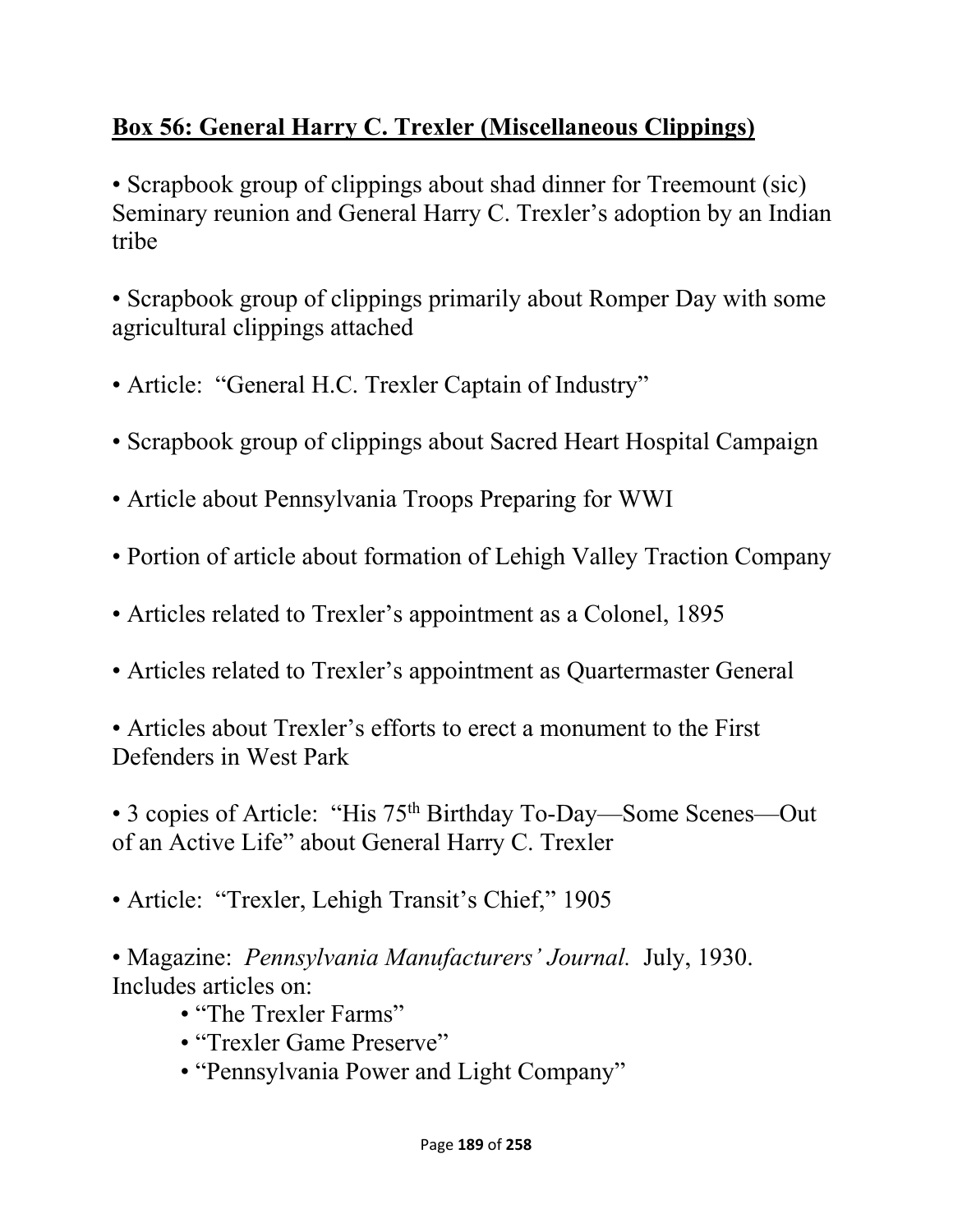# **Box 56: Agricultural Enterprises & Parks & Recreation Clippings**

• Clippings about Trexler Memorial Park including Chrysanthemum Show

• Clippings about Trexler Fish Hatchery including "Trexler Trout Hatchery One of County's Show Places," dated 1929

• Clippings about Trexler Game Preserve including portion of large illustrated article

- Scrapbook group of clippings about Percherons
- Clippings about Hickory Run including Cabin Camps

• Clippings about Trexler Orchards, including article about fruit picking at Trexler Orchards, 1915

• Clippings related to Trexler's exhibits at the Fair, including a scrapbook group of clippings

- Scrapbook group of clippings about Trexler hens
- Clippings related to Romper Day

• Clippings related to Allentown Playground Program Children including

- Romper Day
- Ceremony honoring the Trexlers at their grave
- Recipients of the General Harry C. Trexler Award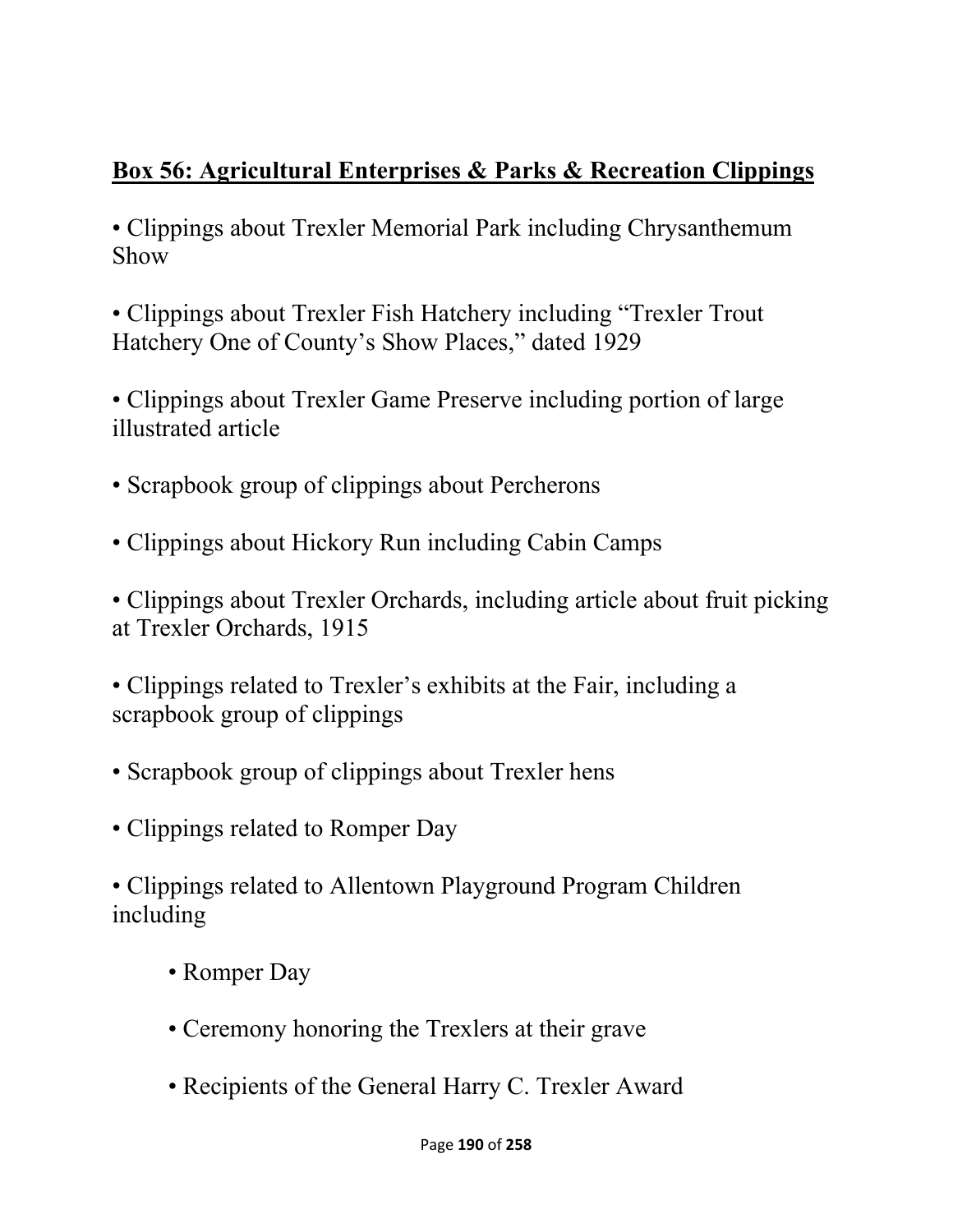• Clippings related to death and funeral of Percival S. Fenstermacher, General Manager of Trexler Farms, 1941

• Miscellaneous relevant materials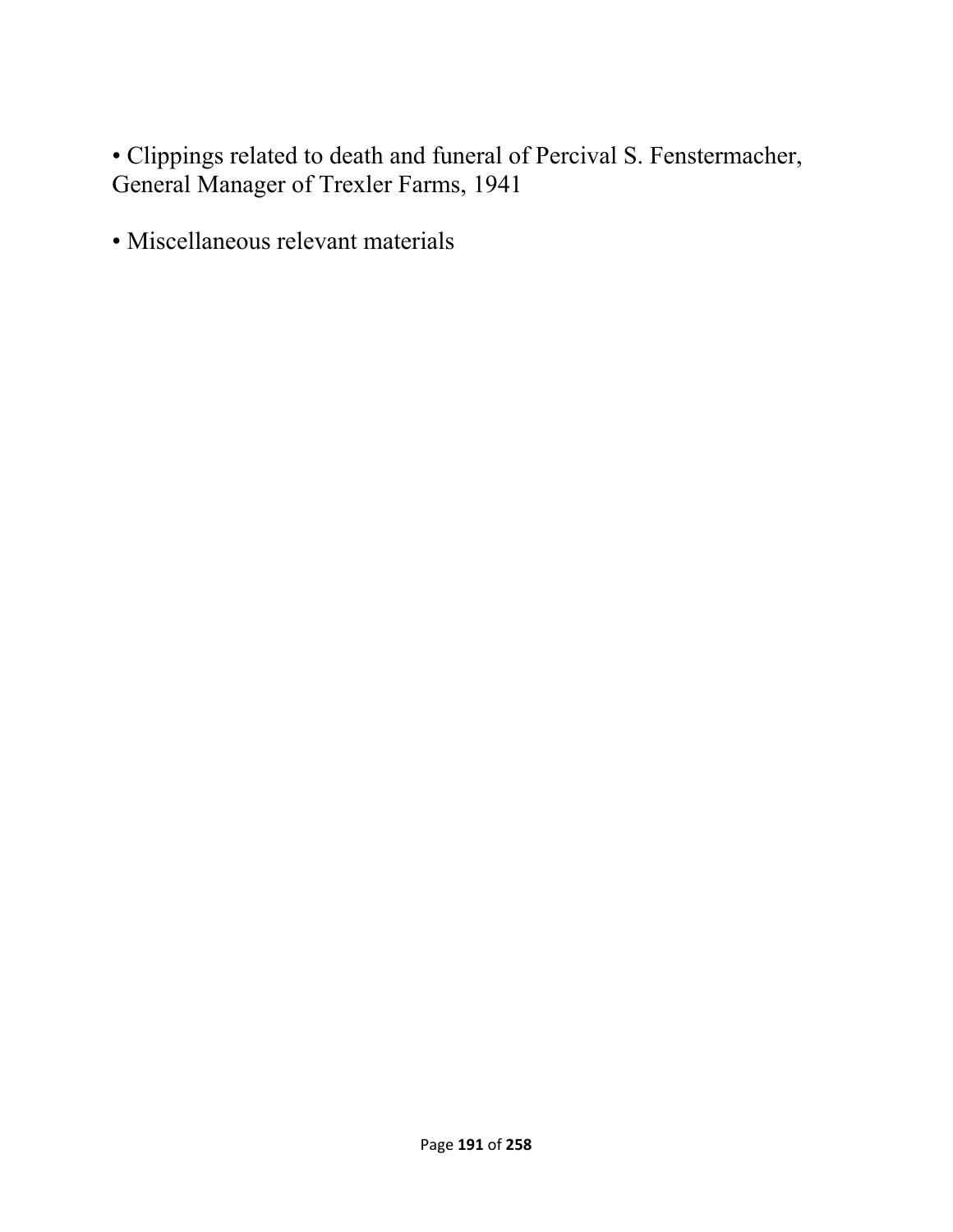### **Box 56: Trexler Lumber Company Clippings**

• **Photocopy of Article,** 5/13/1936

"Gale Demolishes Two Sheds at Trexler Lumber Yard" A1999.145.012

• **7 Newspaper Clippings** related to purchase of Trexler Lumber by William L. Kuebler and Harry Bogh, Jr.

# • **1 Clipping**

Probably from a Program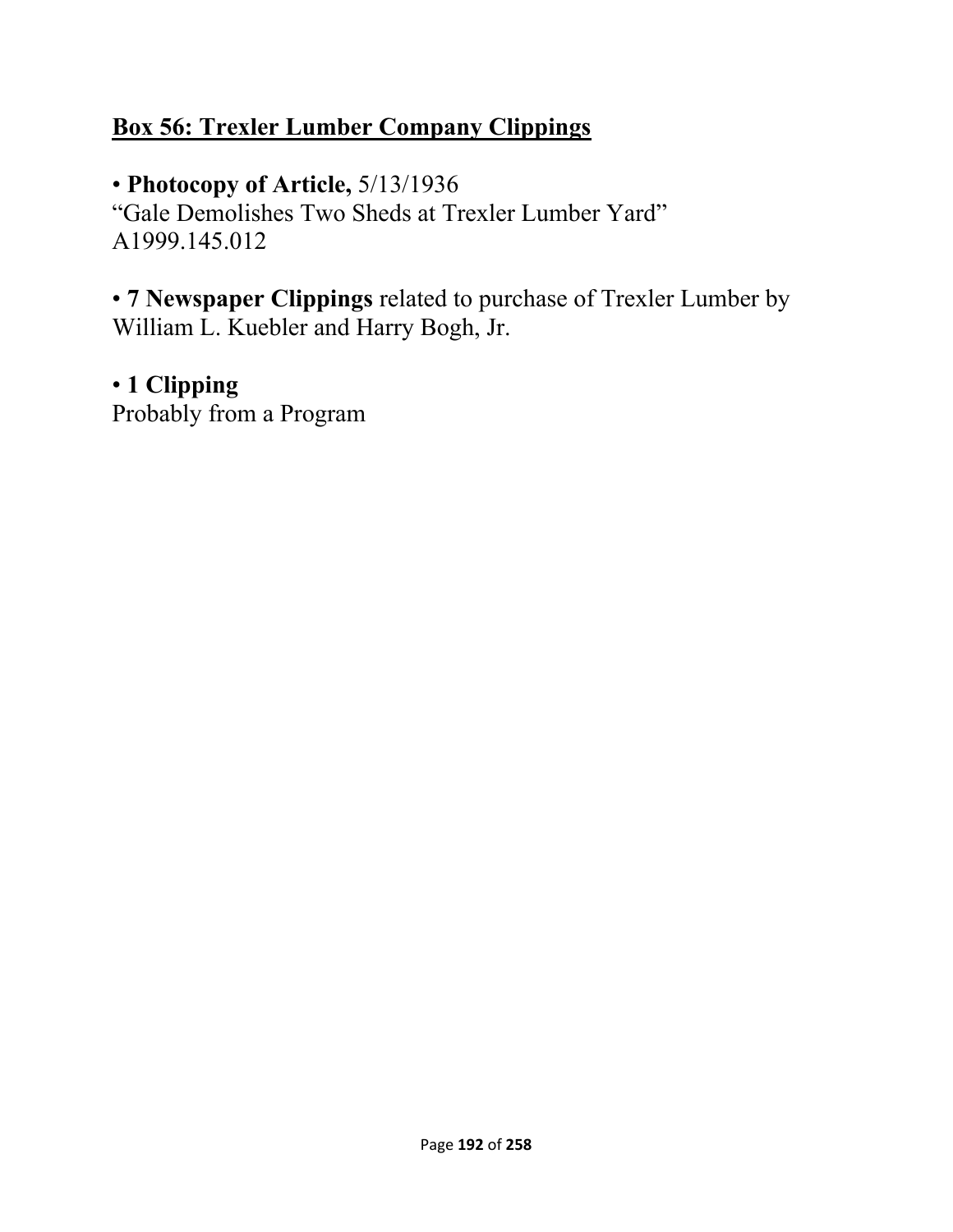# **Box 56: Boy Scouts Clippings**

• Scrapbook group of miscellaneous clippings including materials on General Harry C. Trexler's support of Boy Scouts during his lifetime

• Various clippings related to Boy Scouts honoring General Harry C. Trexler for his support in the years since his death

• Miscellaneous relevant materials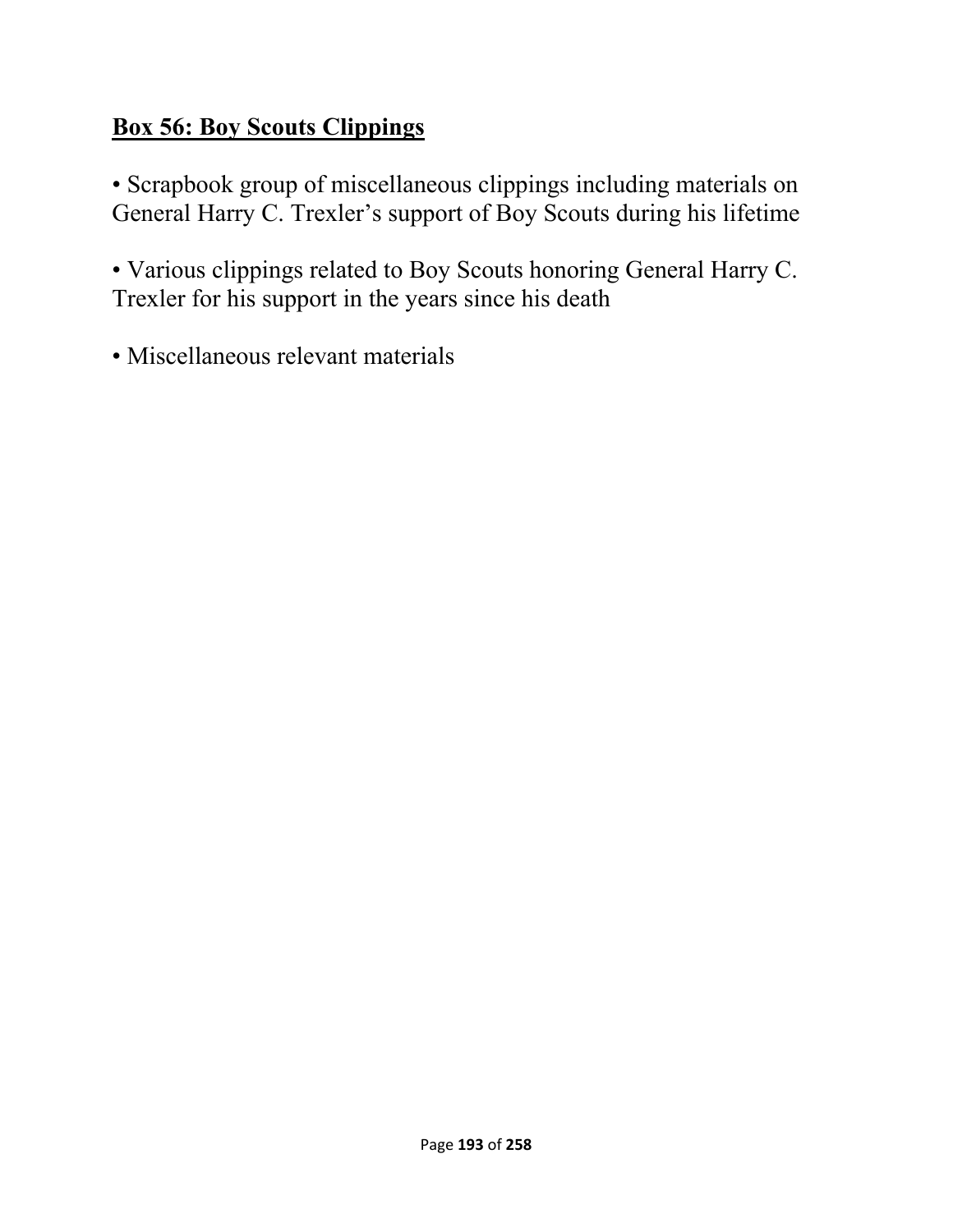# **Box 57: Trexler Trust Clippings**

- Projects supported
- Litigation related to the Trust
- Honors Awarded to the Trust
- Miscellaneous relevant materials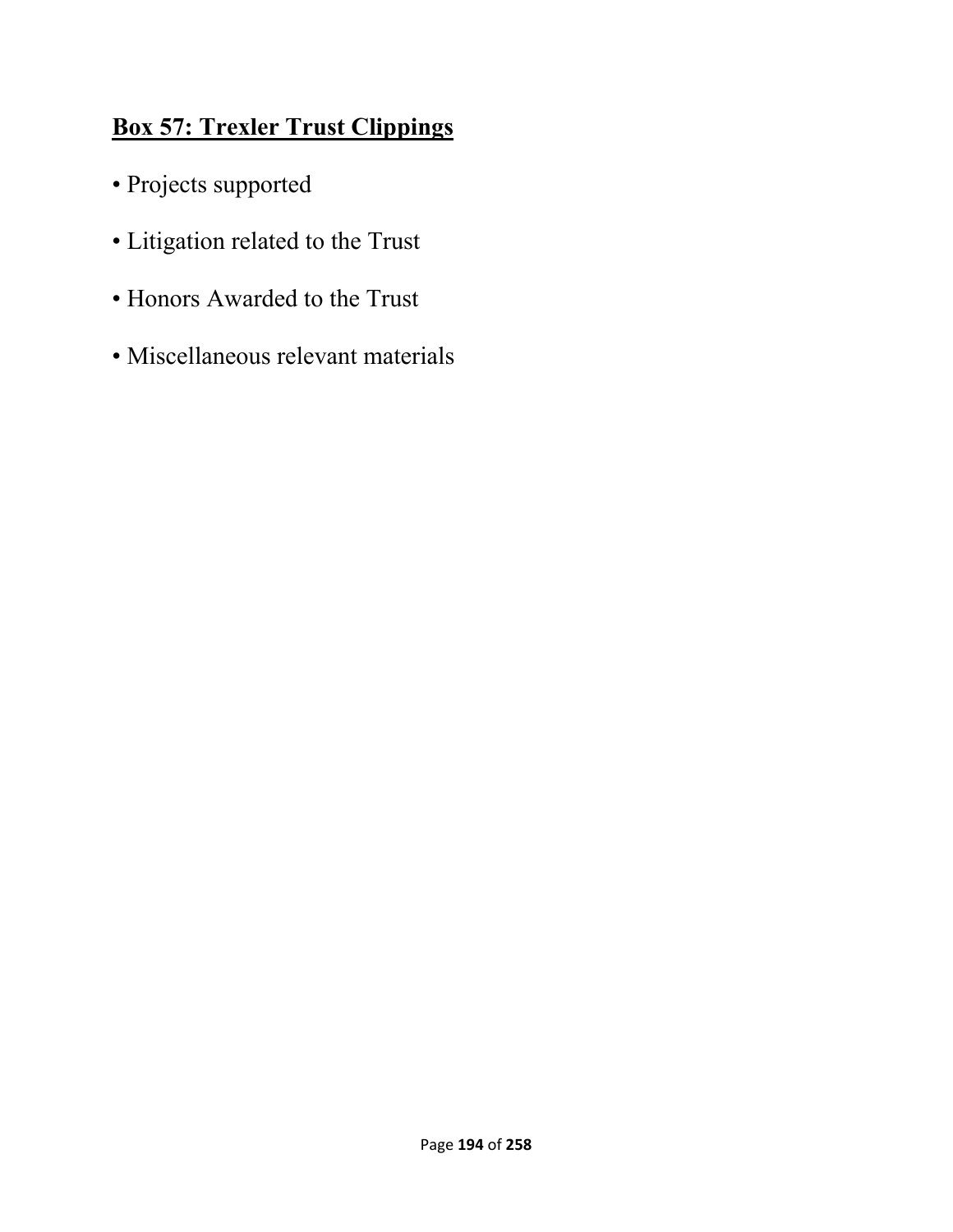# **Box 58: Photocopied Articles and Typescripts**

• Photocopies from City Directories related to the Trexler family

• Various articles related to General Harry C. Trexler's life and philanthropy

• Various articles related to Trexler agricultural enterprises

• "General Harry C. Trexler's Tracks, Tracts, and Trust: Five Heritage Tours of the Lehigh Valley" by William H. Wehr.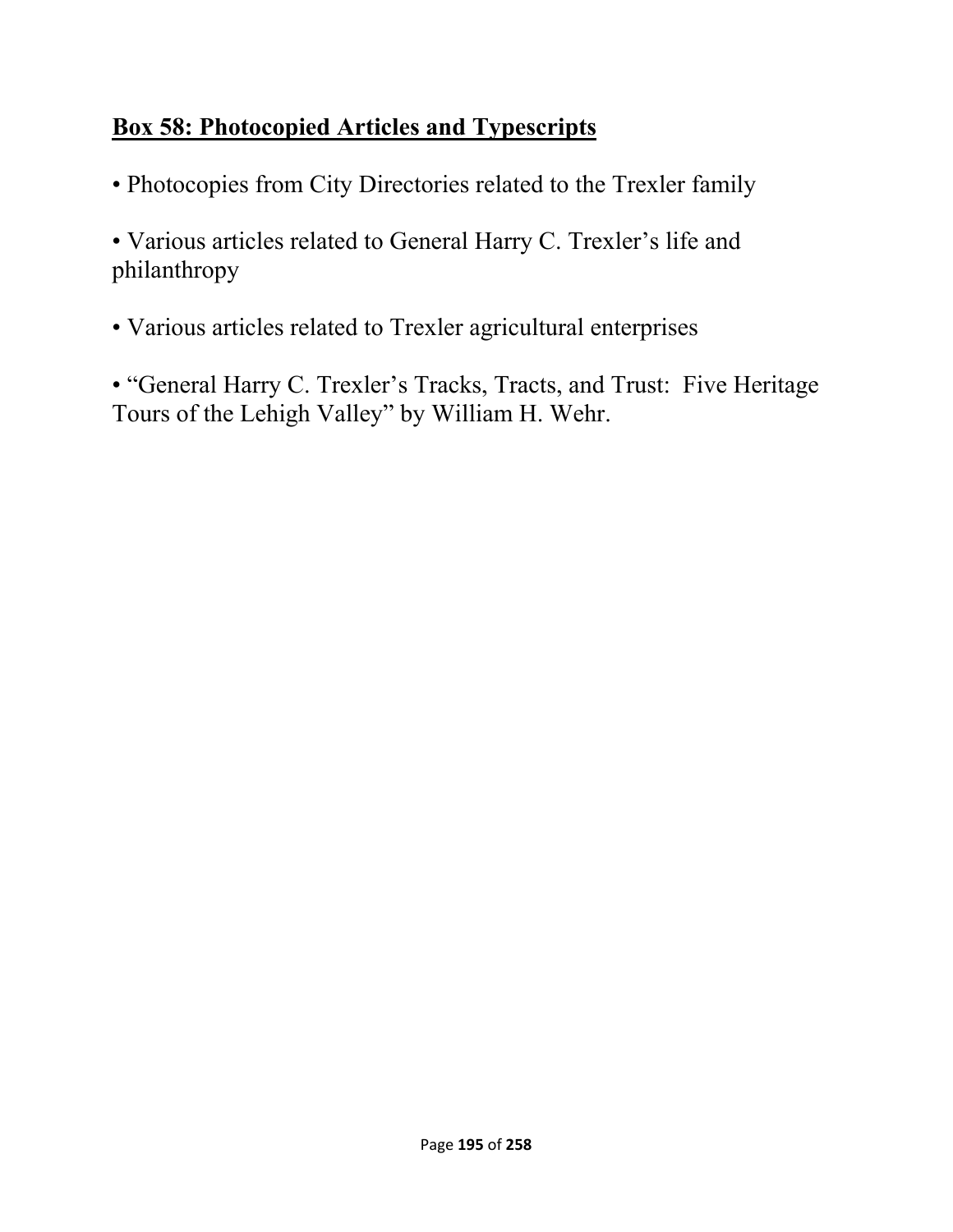# **Box 59: Trexler Trust Manuscripts**

**Envelope Addressed to Captain Nolan Benner,** postmarked 1933 From *The Morning Call* 

#### **Letter to Nancy Brown of Parkway Manor School,** 6/7/1974 Provides background information about General Harry C. Trexler and Trexler Memorial Park.

# **Letter to the Trust from Philip I. Berman, 8/17/1990**

Regarding community opposition to development of Trexler Farm into a mall by Crown American Corporation.

**Harry C. Trexler Trust Analysis of Grants for the Years 1935 through 1940,** 1986

**Documents related to Court of Common Pleas of Lehigh County Orphans Court Division In Re Harry C. Trexler Trust, File No. 25753,** 1991

**Quotation for Office Furniture,** 1986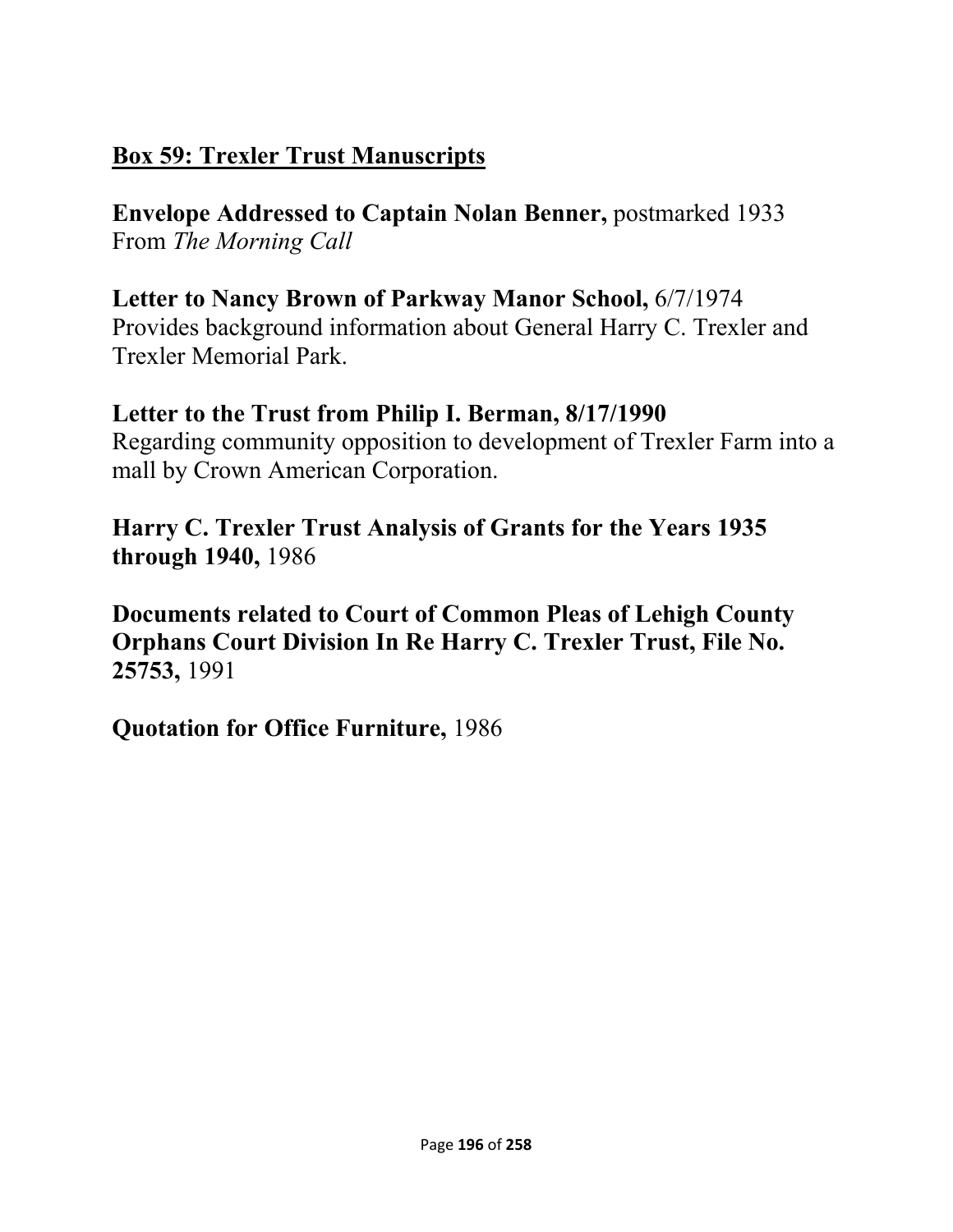# **Box 60: Trexler Trust Materials**

### *Leonardo, il Cavallo, Milano*

**Leonardo da Vinci's Horse, Inc. History Notebook** including clippings, photographs, and other ephemera.

**Baum School of Art misc. fliers,** 1989-1991

**Municipal Golf Course War Memorial** documents, land improvement proposals and misc. correspondences with the Estate of Harry C. Trexler, etc.

**2 Lehigh Valley Trust Company Letters** concerning the will of General Harry C. Trexler

**Springwood Manor Golf Course** blue prints, engineering plans, and land surveys, etc.

### **Photograph: Presentation of Benjamin Rush Award to Trexler Trust**

- B/W, 11 x 17 print,  $10/17/1950$
- Note: Award presented by the State Medical Association in Philadelphia.
- P2012.36.06

### **Photograph: Nolan Benner Presents Grant from Trexler Trust to the City of Allentown**

• B/W, 7 x 9 print, 6/20/1974

• Note: Nolan P. Benner, Executive Director and Trustee for the Trexler Trust, presents the City's largest grant in 40 years to Mayor Joseph S. Daddona, for the City of Allentown.

- Photograph by Charles H. Hoch
- A1999.145.023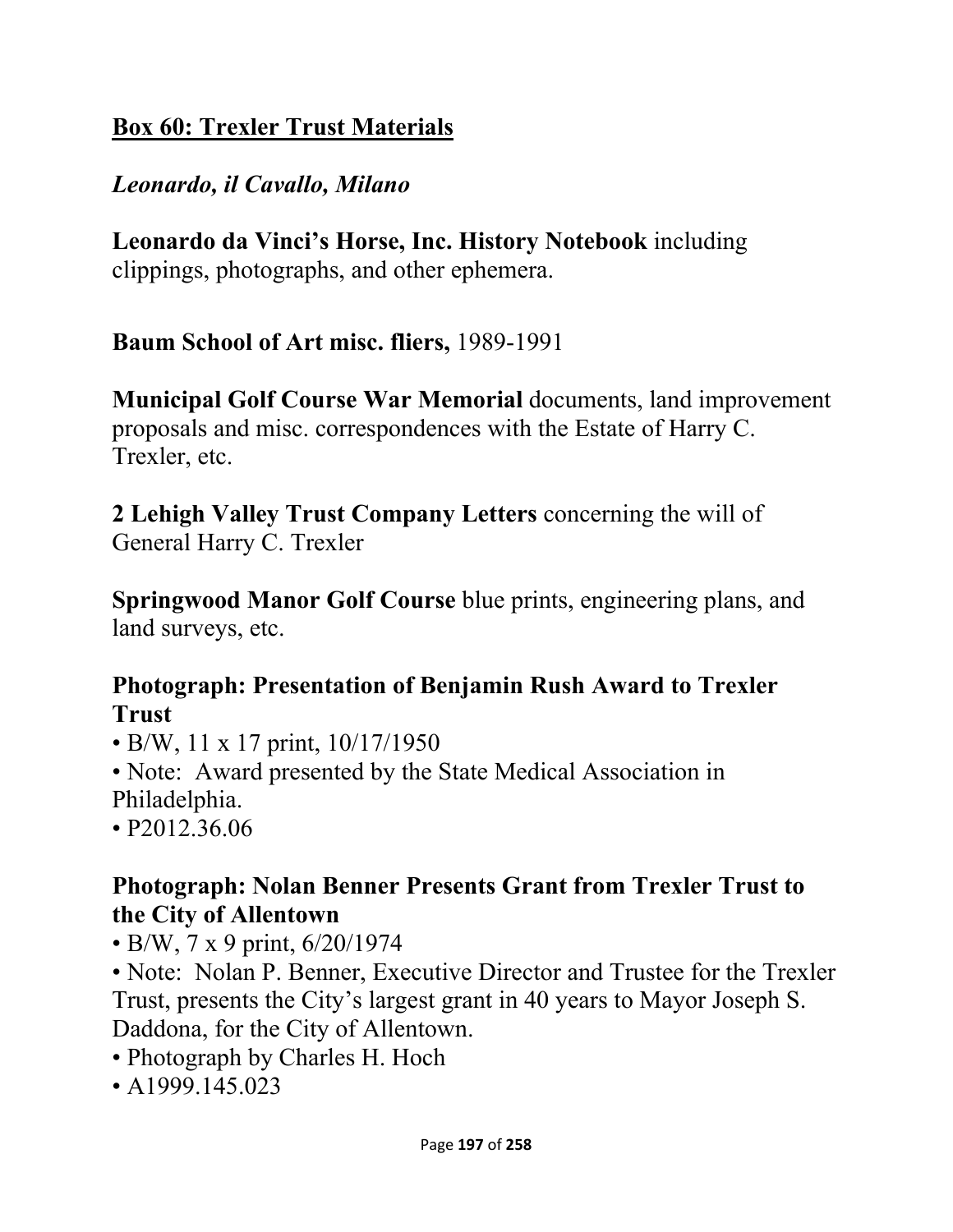**Annual Report** booklets of the Trexler Trust (listed below):

• The Harry C. and Mary M. Trexler Estates Review for the Period 11/18/1933 to 3/31/1945 (light blue)

- Trexler Foundation Ten Year Report, 1945-1955 (grey)
- The Harry C. and Mary M. Trexler Foundation booklet, "A Review of the First Quarter Century 1935-1960" (2 booklets; silver) A1996.748
- Trexler Foundation Five year report, 1961-1965 (2; red) A1996.748
- Trexler Foundation Five year report, 1966-1970 (2; brown) A1996.748
- Trexler Foundation Five year report 1971-1975 and 40 year review1935-1975 (tan)
- A1996.748

• The Harry C. Trexler Trust Annual Report of the Residuary Fund for the Year Ended 3/31/1983 (orange)

A1996.748

• The Harry C. Trexler Trust Report of the Residuary Fund for the Year Ended 3/31/1985 (white)

A1996.748

- Trexler Trust Annual Report, 1988 (2; grey)
- A1996.748
- Trexler Trust Annual Report for the Year Ended 3/31/1989
- Harry C. Trexler Trust Annual Report, 1992 (green)
- Harry C. Trexler Trust Annual Report, 1995 (black)

• Impact 2013 Annual Report (blue; water ripples) A1996.748

### **Letter to Mr. Nolan P. Benner, Executive Director,** 11/17/1959

FR: R. DiGiacomo, St. Luke's Hospital

RE: Enclosed are photographs.

See PHOB 65 St. Luke's Hospital 1-5 for photographs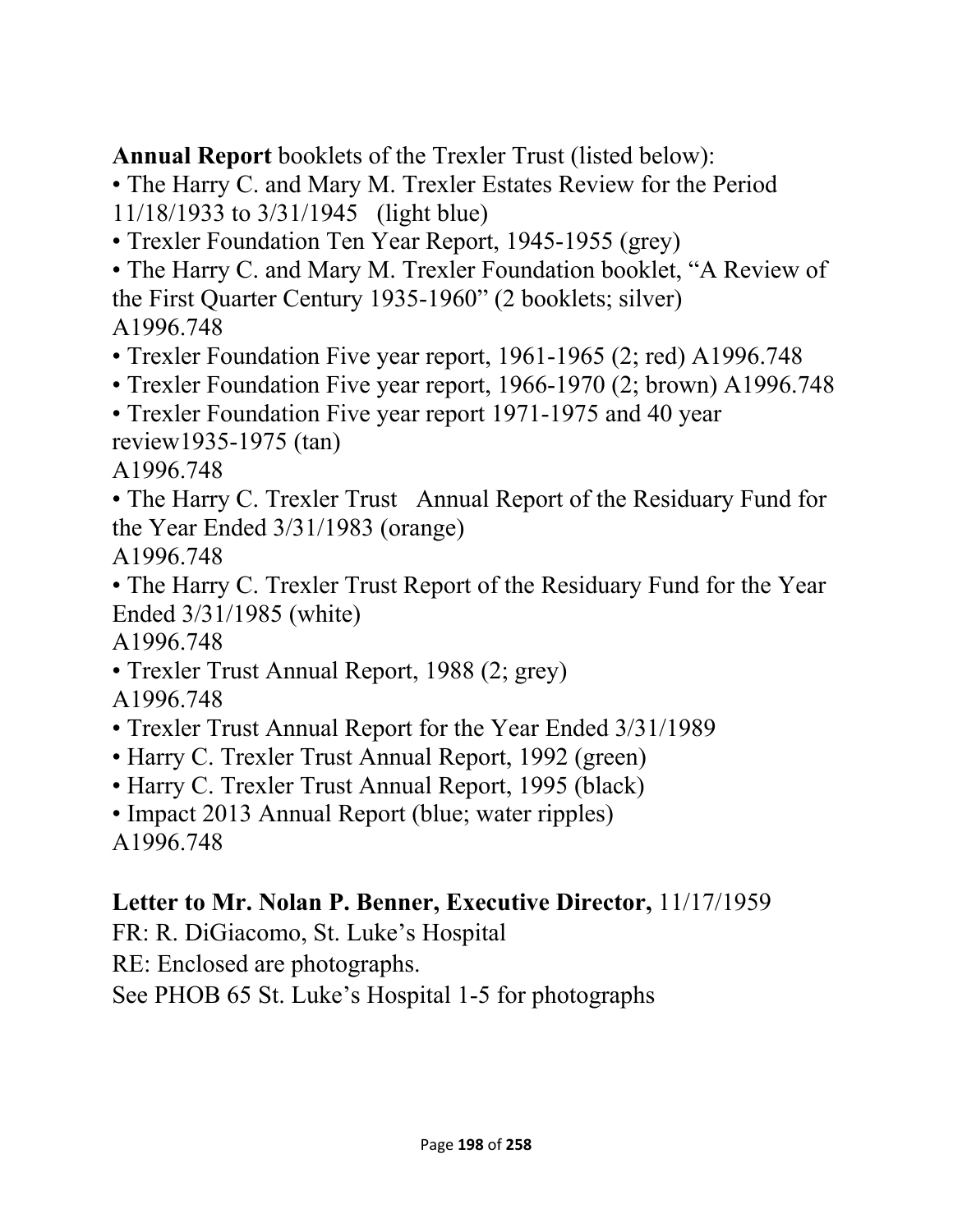# **Letter to Mr. R. DiGiacomo**, 11/20/1959 FR: Nolan P. Benner, Trexler Foundation RE: Thank you for photographs. See PHOB 65 St. Luke's Hospital 1-5 for photographs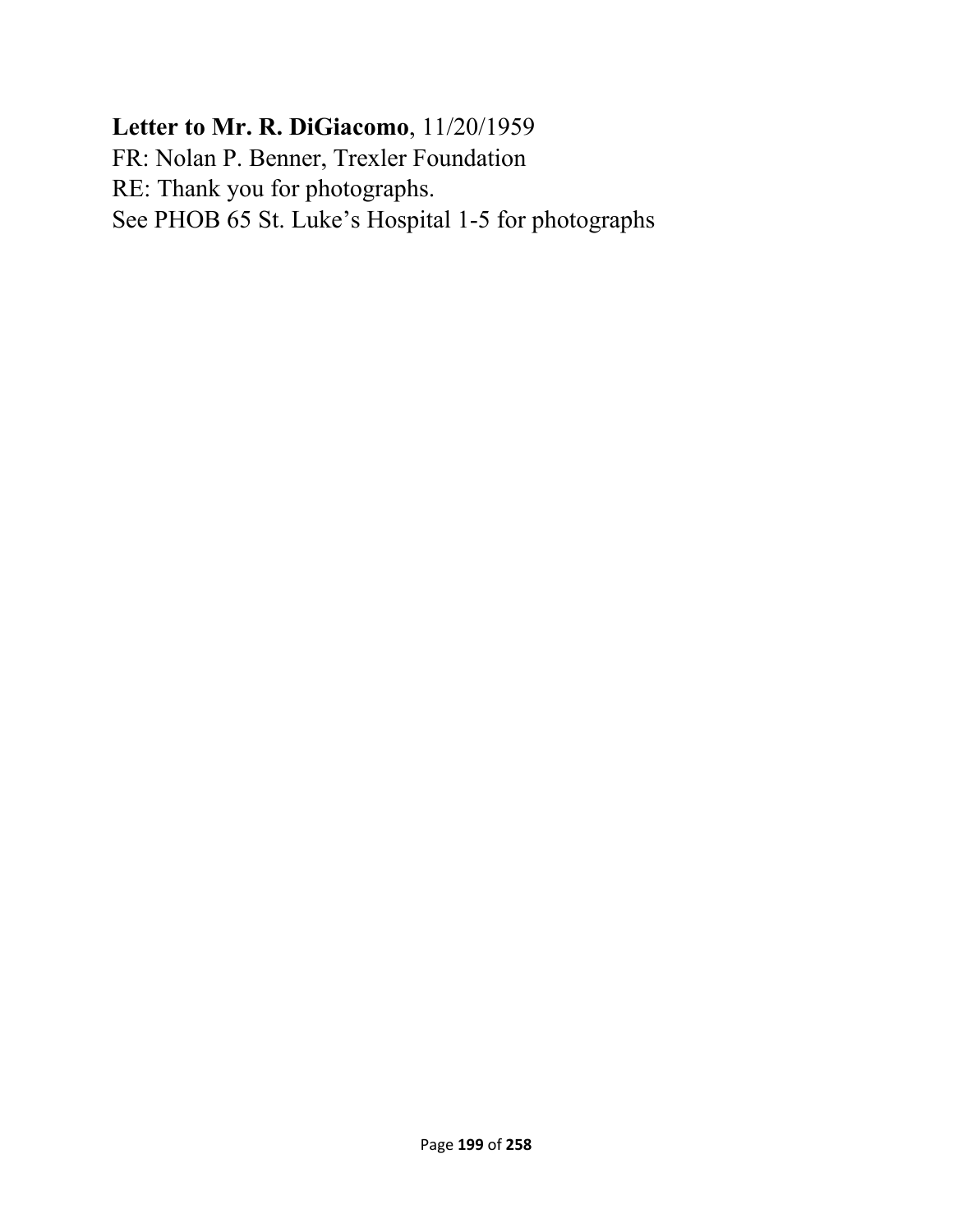# **Box 61: Documents Relating to Possible Industrial Park**

**2 folders related to Trexler Estate research and development for Industrial Park** in South Whitehall Township 1960-1979, includes history of Springwood lands, correspondences, proposals, etc.

### **4 folders related to court case about Ordinance Number 10761**  Approving Annexation to the City of Allentown of Certain Property Located in South Whitehall Township and Owned by the Estate of Harry C. Trexler, 1965-1966. Hearings took place 9/23/1965, 12/6/1965, and 1/7/1966. This case related to the South Whitehall Township lands intended for possible industrial park. Includes court documents, receipts, description of property, copies of Ordinance 10761, and miscellaneous relevant materials. Thomas E. Weaver Esq. Chairman of Board.

See also Document Drawer 4: Plans of South Whitehall Township Related to Court Case in Re Ordinance Number 10761 (T128, T129, T130).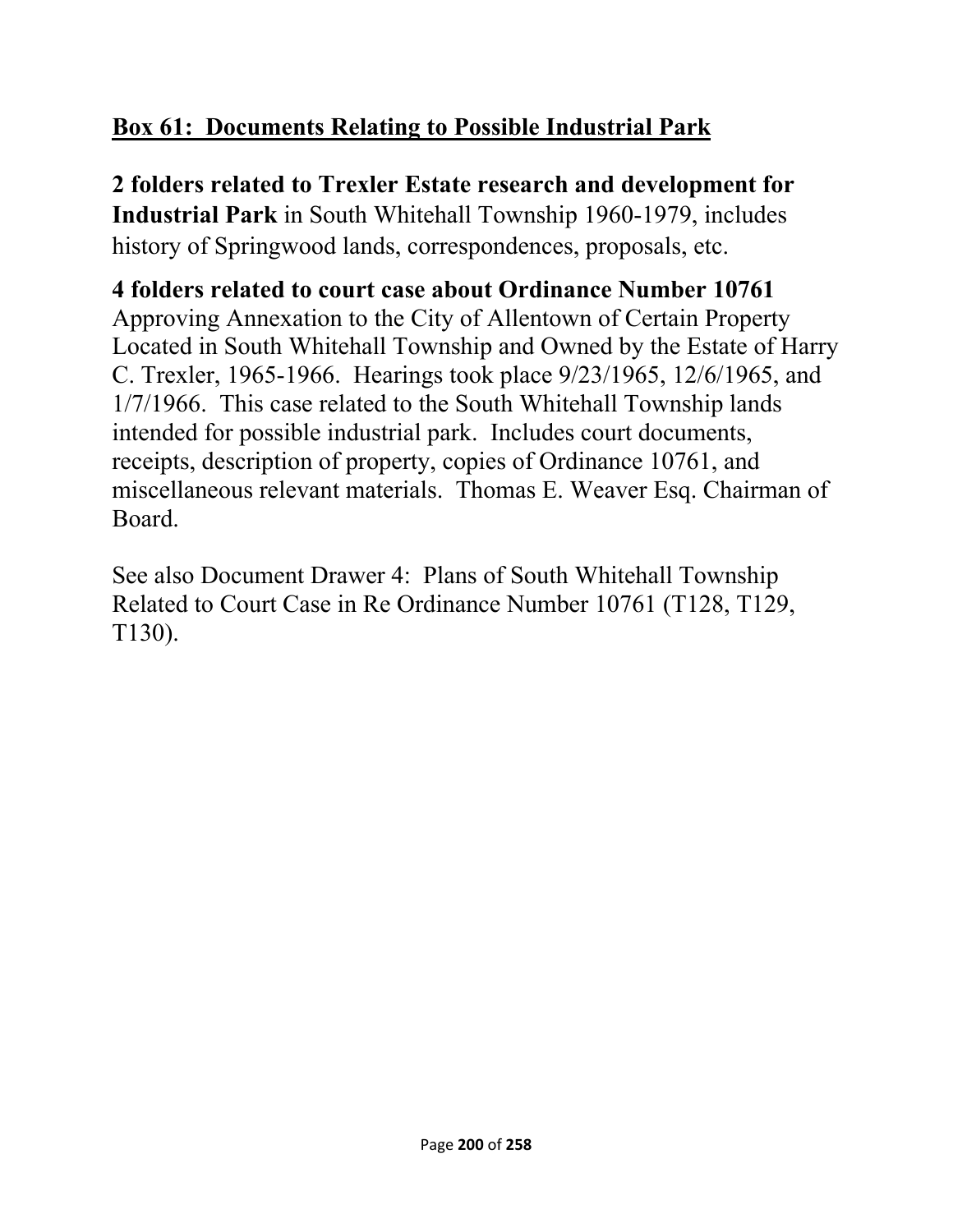# **Box 62: Trexler Trust Materials**

# **Cuban Lehigh Company Documents**

- Mine deeds
- Lists of Concessions
- Miscellaneous Documents

See also Box 9, Folder T13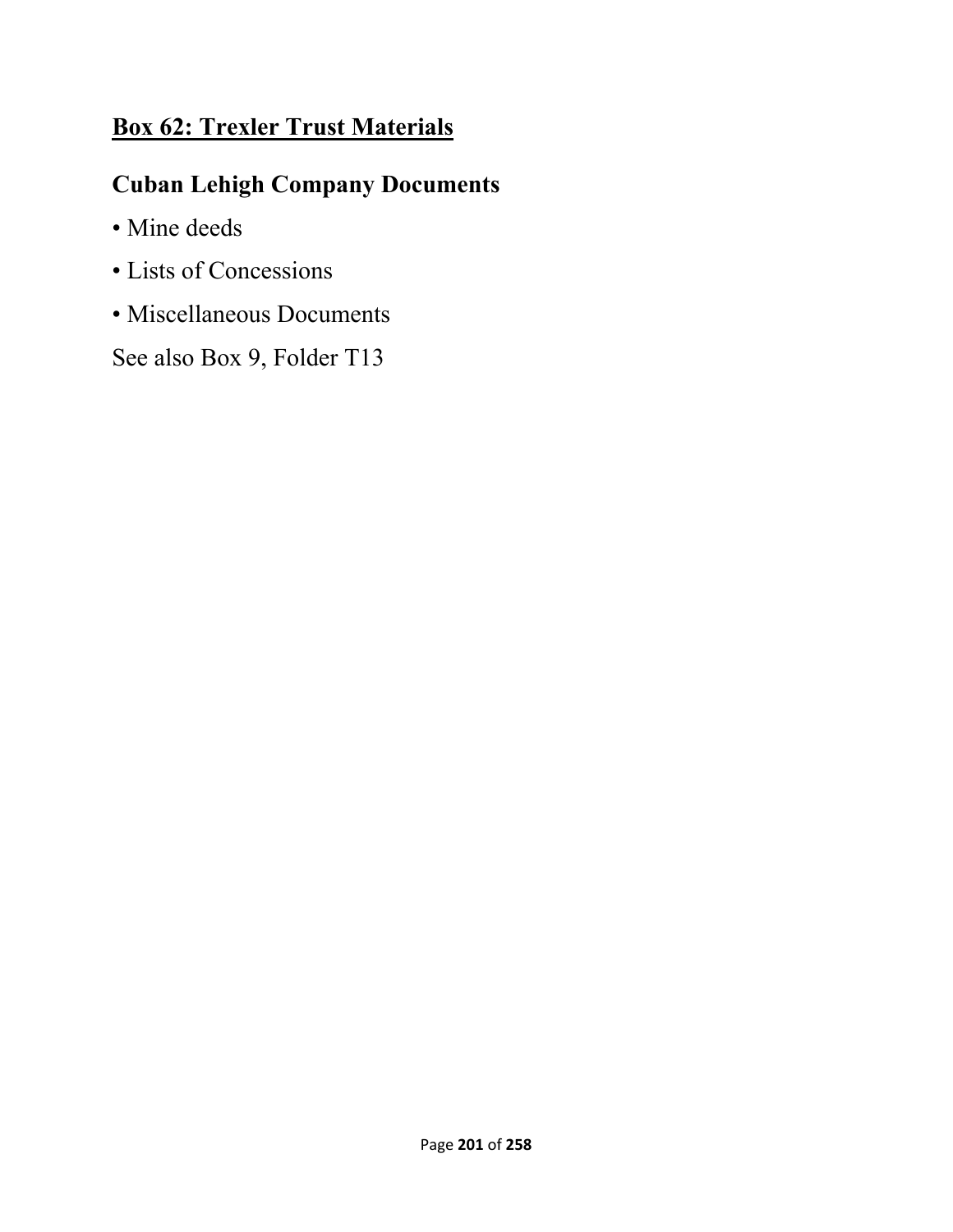# **Box 63: Certificates and Membership Cards**

*Collegium Franklinianum et Marshallianum* (Franklin and Marshall College) awards an honorary degree of *Legum Doctoris* (Doctor of the Law) to General Harry C. Trexler, 6/6/1921. A1994.1087.01

**Boy Scouts of America Silver Beaver Award** for Distinguished Service to Boyhood, 1/8/1932. A1994.1087.02

**Military Appointment** issued by the Commonwealth of Pennsylvania, appointing Harry C. Trexler as Colonel in the Quartermaster Corps, 6/17/1916. A1994.1087.03

**Department of Military Affairs Military Service Certification** issued by the Commonwealth of Pennsylvania, detailing the military service of General Harry C. Trexler, 10/27/1941. A1994.1087.04

**Diploma** awarded by the Lehigh County Agricultural Society to Harry C. Trexler for 3rd best corn for hogs, 9/19/1866. A1994.190

**Page Printed in Latin**, possibly beginning of the Gospel of John. A1994.1087.05

**Honorary Member** issued by the United States Army Ambulance Service Association.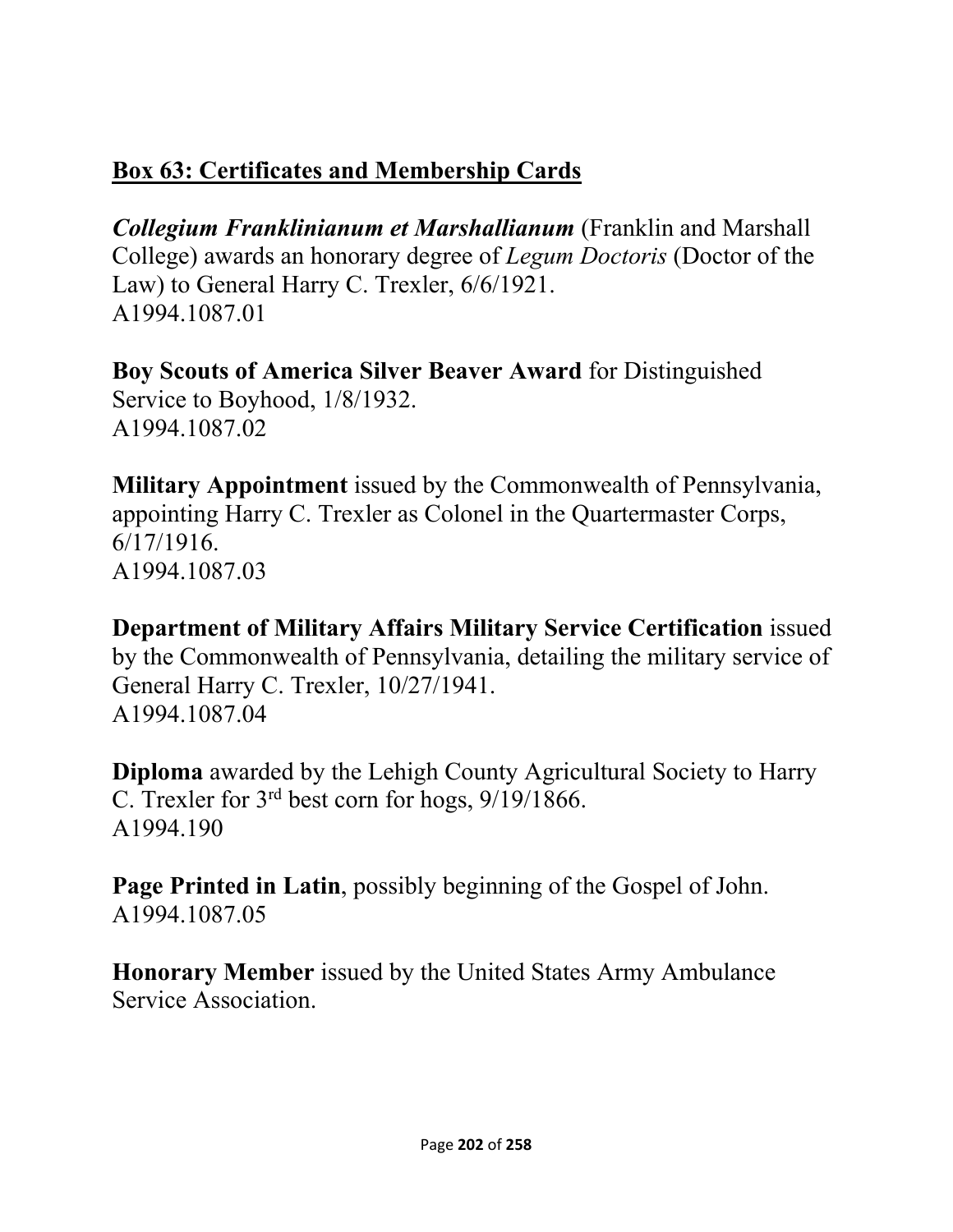**Membership Card** issued by the Northern Pacific Railway Dining Car Department certifying that Harry E. (sic.) Trexler is Member of the Great Big Baked Boosters' Club, 4/28/1917.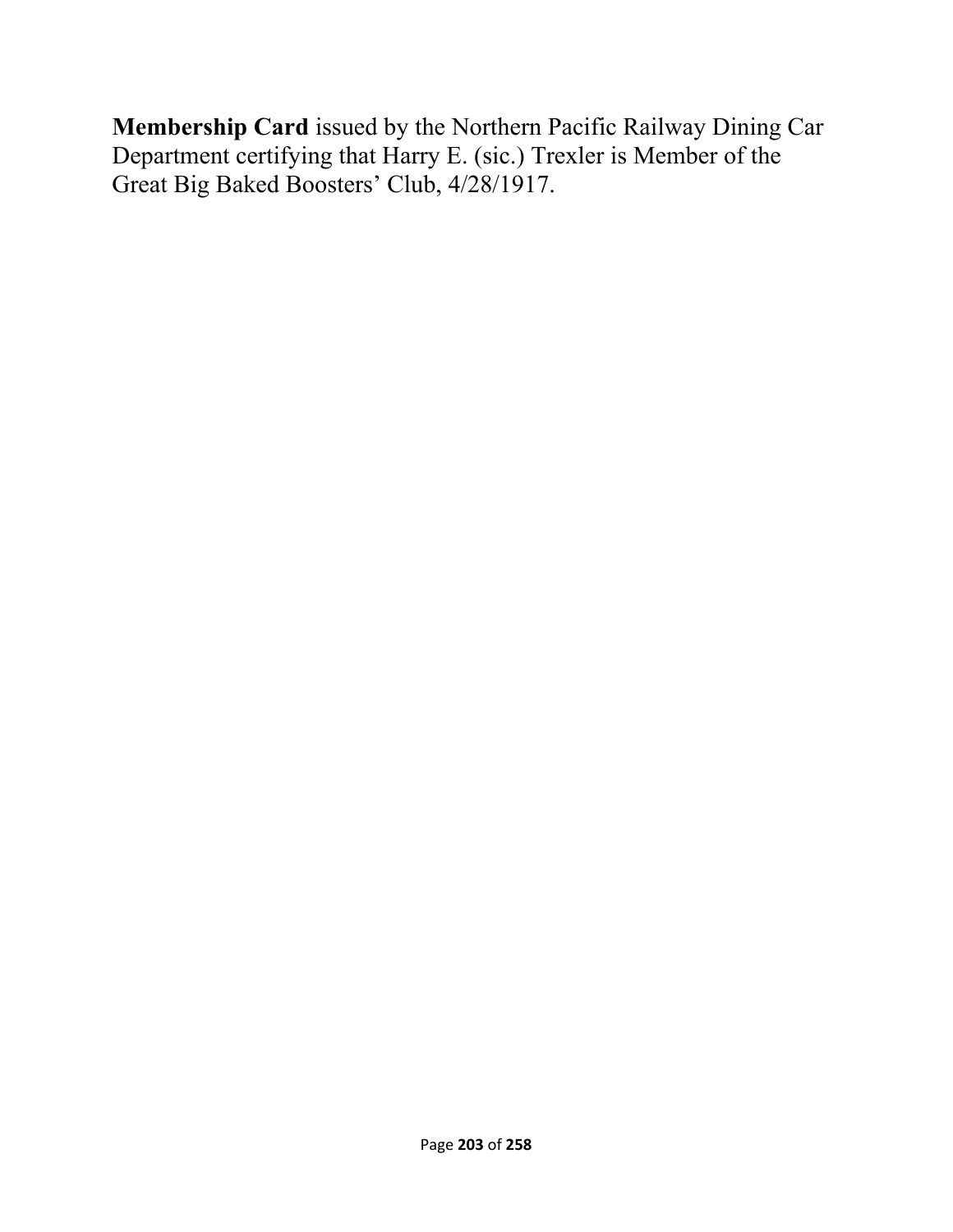**Box 64: Nolan Benner Materials** 

**2 Identical Copies of A Trek over Trexler Farms with Captain Nolan P. Benner** booklet in Trexler Farms letterhead envelope. A1996.749

**2 Identical Copies of A Trek over Trexler Farms with Captain Nolan P. Benner** booklet in Trexler Farms letterhead envelope. A1999.145.005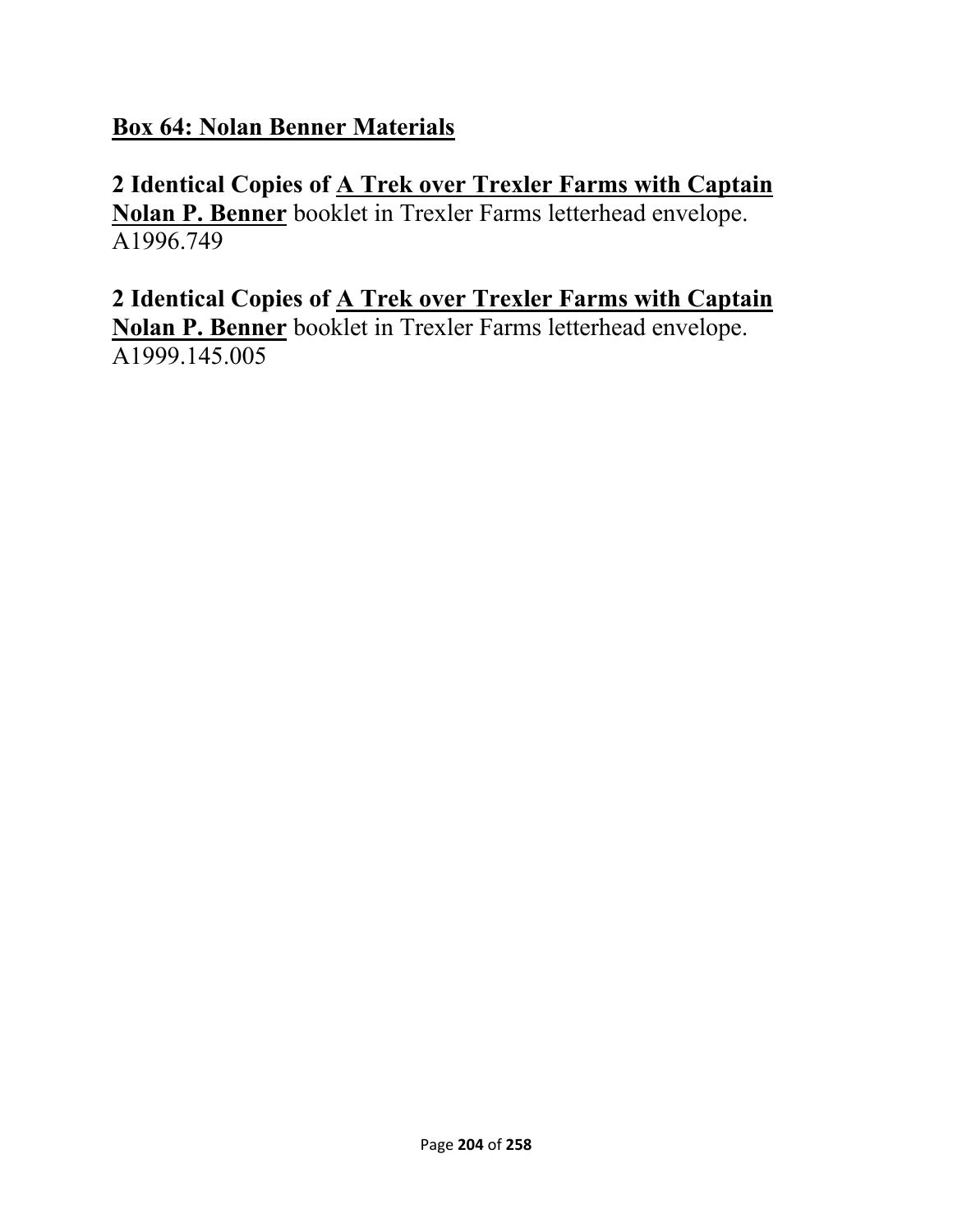# **Box 65: Certificates Presented to General Harry C. Trexler**

# **Commonwealth of Pennsylvania,** 6/8/1895

Aide-de-Camp with rank of Lieutenant Colonel, National Guard of Pennsylvania.

# **Commonwealth of Pennsylvania,** 6/8/1895

Aide-de-Camp with rank of Lieutenant Colonel, National Guard of Pennsylvania.

(Note different signature of Secretary of Commonwealth than certificate above).

# **Formation of the American Coat of Arms 1776,** no date

Noting the 13 original states and 13 original parts contained in the seal of the United States and noting that Harry C. Trexler's name contained 13 letters.

# **Trexler Coat of Arms**

• Document describes the Dressler and Traxler/Trexler Family Coats of Arms and explains the heraldic significance of the colors and imagery.

• 17 color copies of the Trexler Family Coat of Arms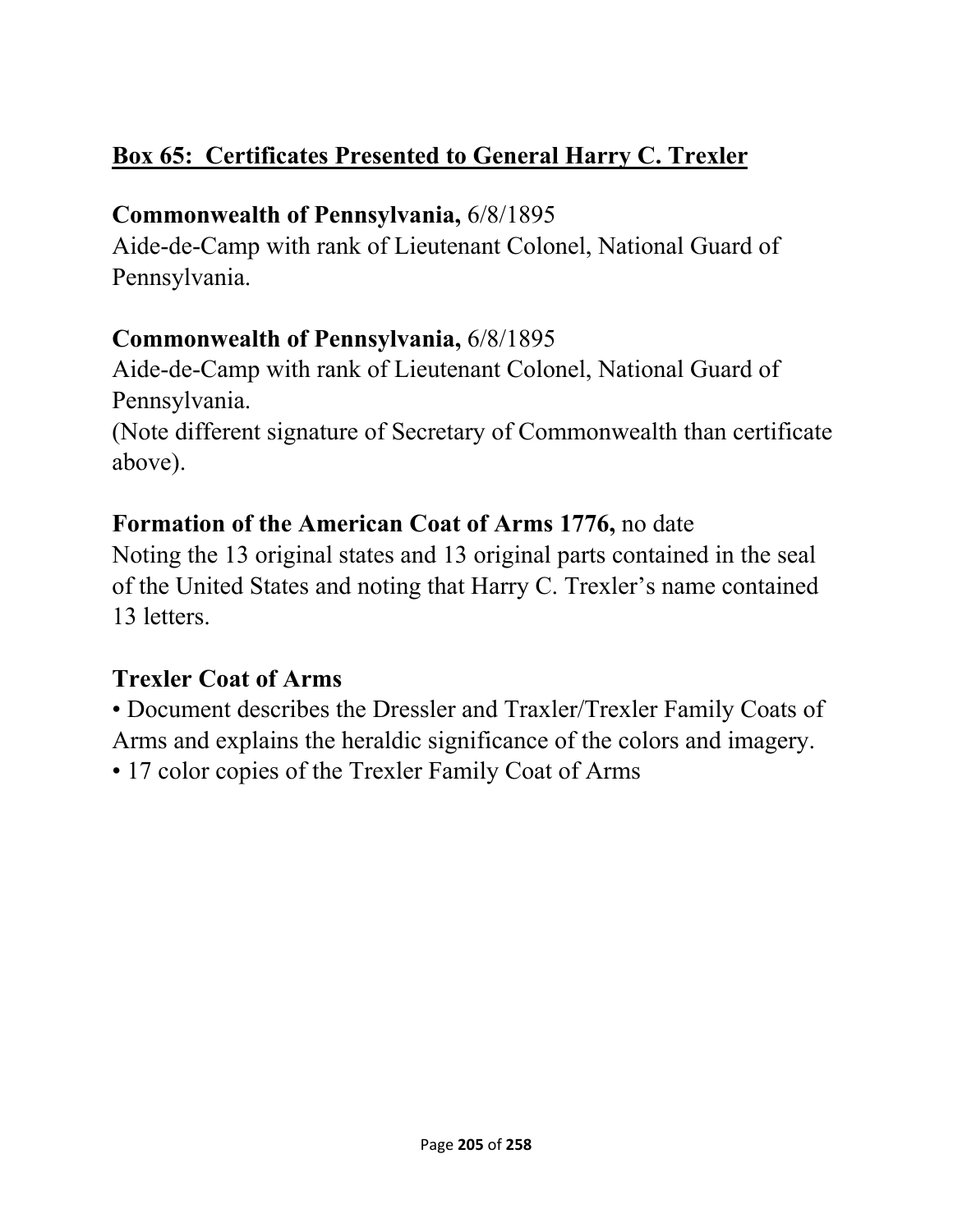# **Box 66: Certificates Presented to General Harry C. Trexler**

### **The Franklin Institute,** 12/9/1914

Col. Harry C. Trexler named resident member.

# **Homeopathic State Hospital of the Insane,** 5/10/1911

Appointed a Member of the Commission.

### **Homeopathic State Hospital of the Insane,** 1/27/1913 Appointment as Trustee.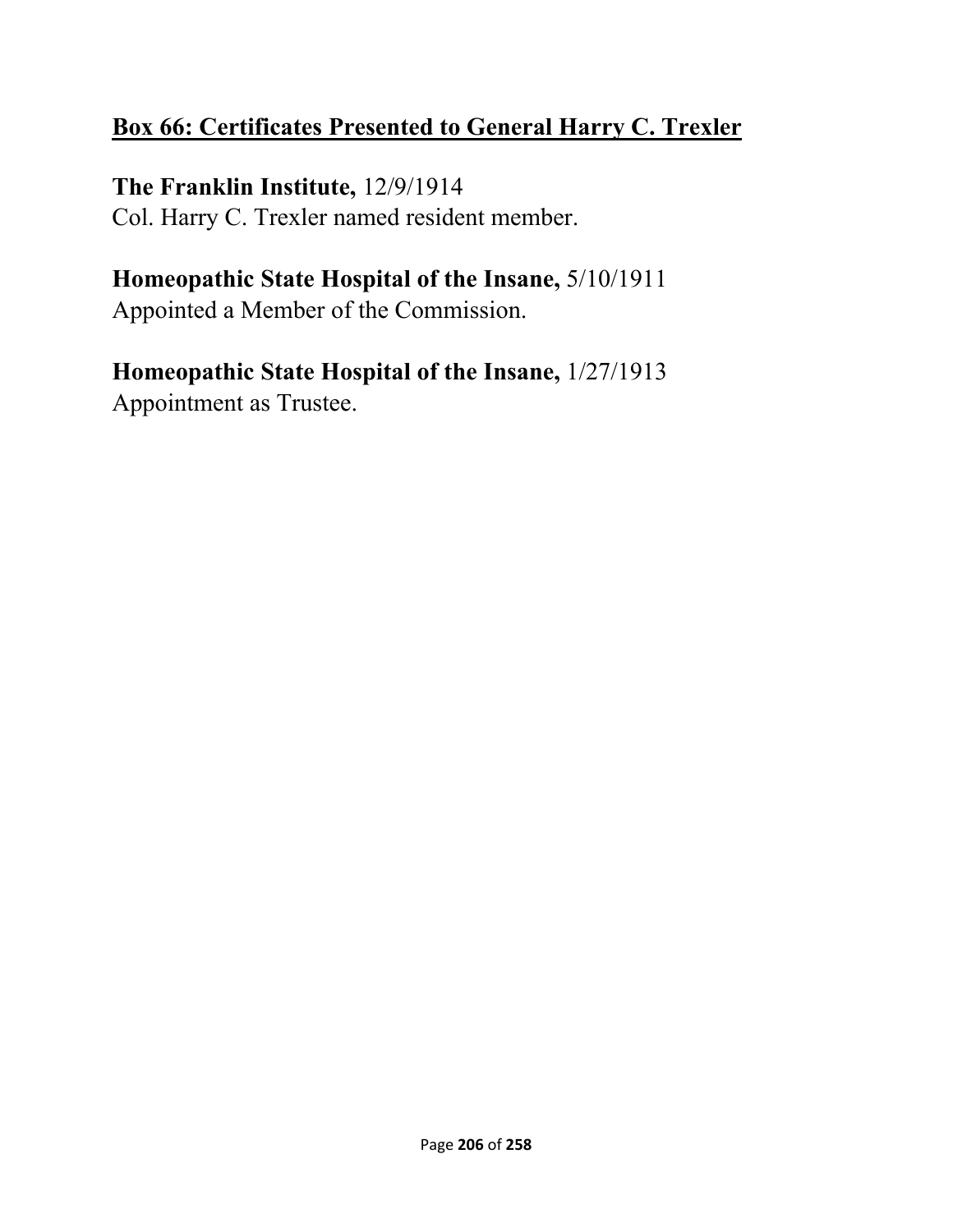### **PUBLICATIONS ABOUT GENERAL HARRY C. TREXLER**

### **Box 67: Publications about General Harry C. Trexler**

**Bell, Melissa W.** *The Life of Harry Clay Trexler.* Published by Christmas City Printing Co., Inc. for the Allentown School District, 2004. (5 copies)

Designed by Suzanne Burke Images from the Collection of the Lehigh County Historical Society, Allentown, PA

### **Bell, Melissa W.** *The Legacy of General Harry Clay Trexler.*

Published by Rodale Inc. for The Baum Art School, no date. Designed by Patricia Field Photographs by Christopher Scappaticci Illustrated by The Baum School of Art Students

**Whelan, Frank A.** *Harry C. Trexler; His Life and Legacy.*Published by Lehigh County Historical Society, 2004. (5 copies)

### **Calendar of Events,** 2004 (2 copies)

Calendar of events celebrating the Sesquicentennial of General Harry C. Trexler's birth.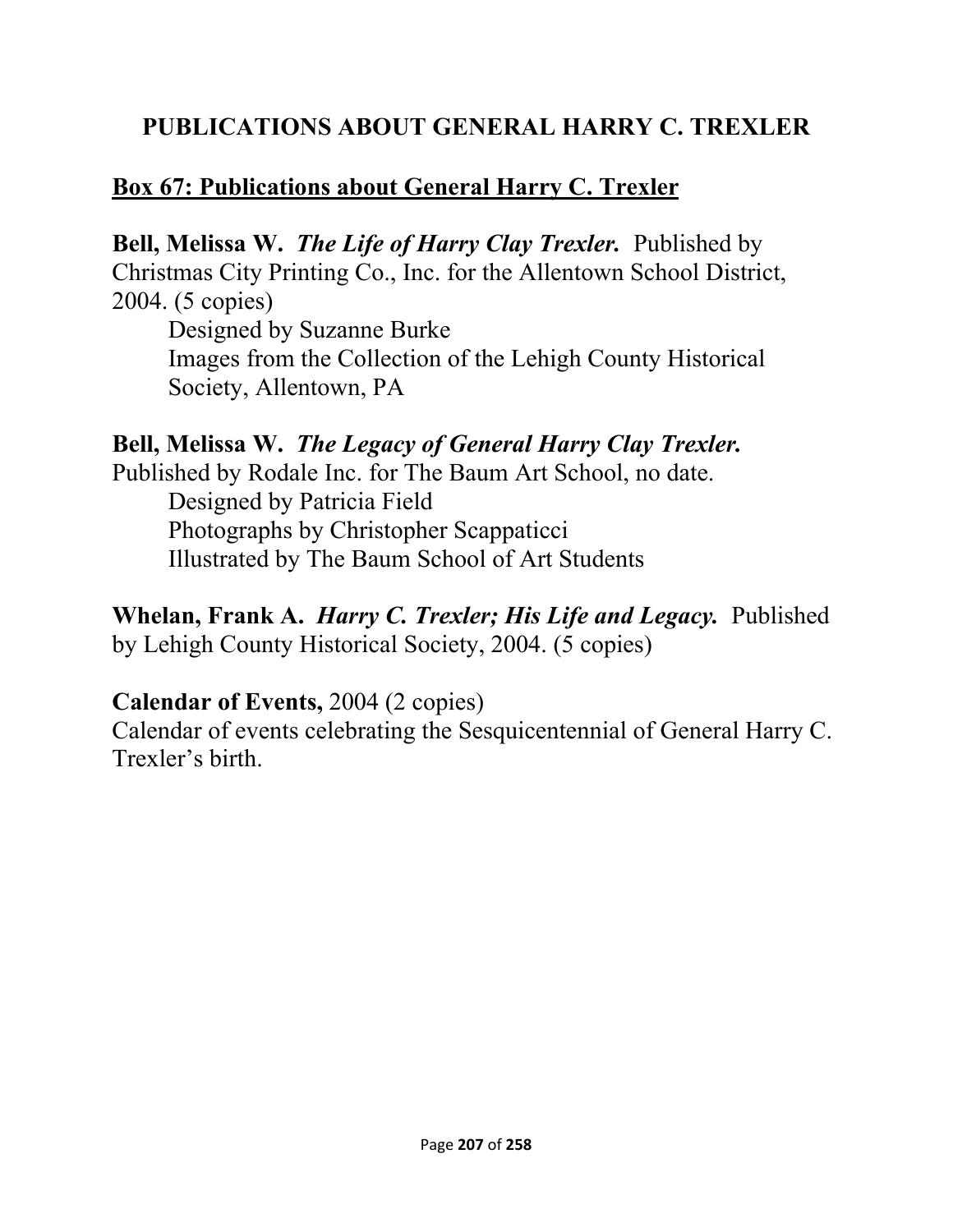# **JUDGE FRANK M. TREXLER AND EDWIN TREXLER COLLECTION**

# **Box 68: Judge Frank M. Trexler and Edwin Trexler Collection**

### **Judge Frank M. Trexler Manuscripts and Ephemera**

**Letter to Judge Frank M. Trexler with Enclosure,** 7/16/1934 FR: Alfred Clare RE: Forwarding a copy of a letter received from Rev. Merriman commending Mr. Clare's article about General Harry C. Trexler in which Clare suggested the erection of a monument to General Trexler. 2 pp.

# **Letter from Frank M. Trexle**r, City Solicitor

TO: W. D. (indistinguishable), 9/14/1893

# **Letter from Frank M. Trexler,** 10/1/1914

Probably used for a mass campaign mailing.

RE: Thanks unknown recipient for signing petition to nominate Frank M. Trexler for Judge of the Superior Court and requests recipient's support in upcoming election.

# **Letter from Frank M. Trexler,** no date but probably 1914

Probably used for a mass campaign mailing.

RE: Lists lawyers supporting Frank M. Trexler's candidacy for Judge of the Superior Court and solicits unknown recipient's support in the upcoming election.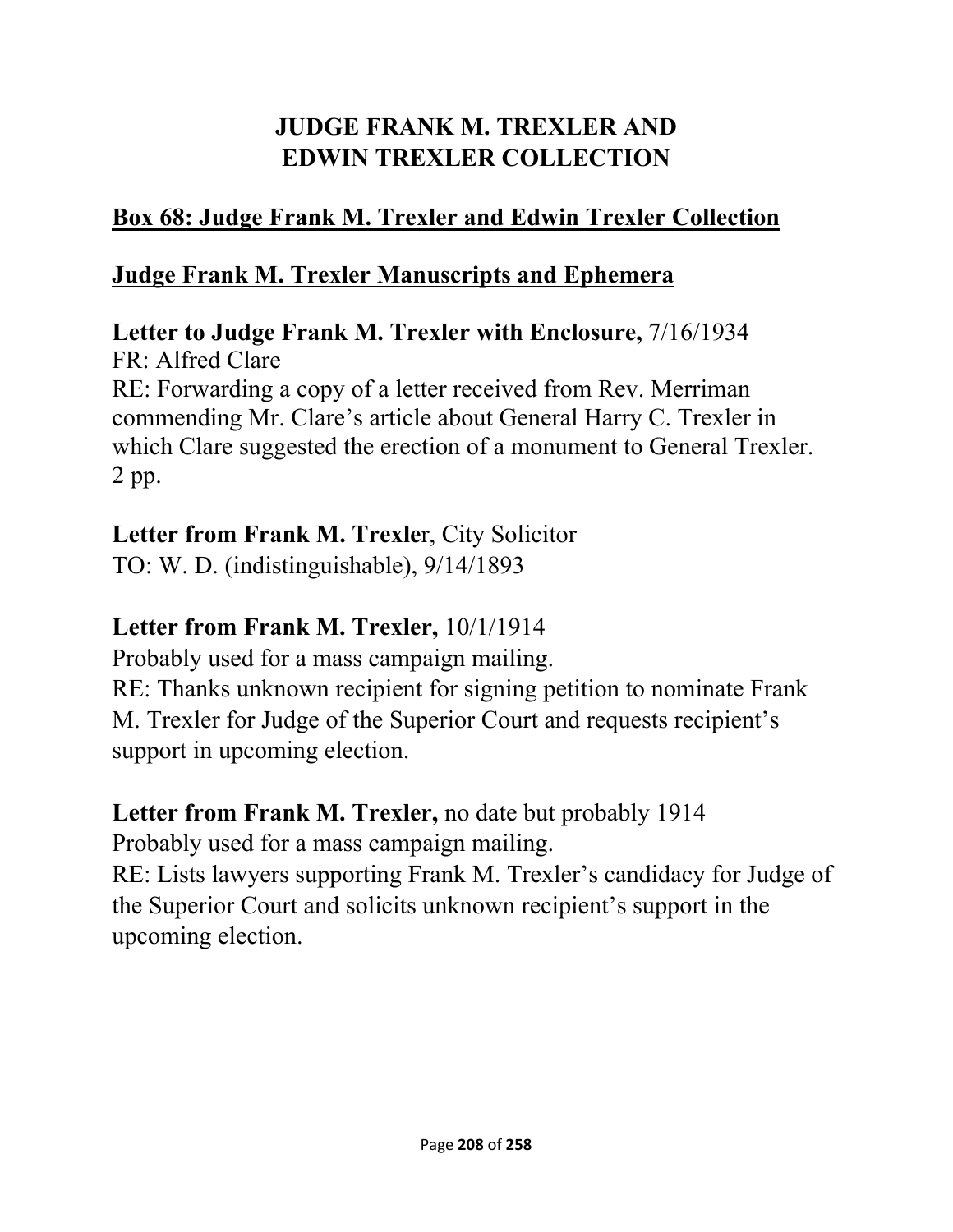# **Letter from H.W. Schantz, Chairman of Republican Committee of Lehigh County**, 10/15/1914

Probably used for a campaign mailing to Republican Party officials in other parts of the state.

RE: Frank M. Trexler's candidacy for Judge of the Superior Court.

# **"President Judge Frank M. Trexler of the Courts of Lehigh County, Candidate for Re-election, Sketch of His Life,"** 1913

A 1996.750

### **"The Open Door to Progress" Cedar Crest College 80th Anniversary Building Program Publication**

Judge Frank M. Trexler is listed on the final page as a member of the 80th Anniversary Committee.

#### **Bar Association Memorial Service for Judge Frank M. Trexler,**  3/3/1947

# **2 Copies of Resolution from the Chamber of Commerce, Allentown,**

**PA,** 4/19/1914 Resolutions support election of Judge Frank M. Trexler. A1993.1007

### **National Christian Temperance Pledge Card**

Dated 5/3/1877 on the back A1993.531

### **Menu for Dinner to Honor the Honorable Frank M. Trexler,**

12/16/1903 A1993.531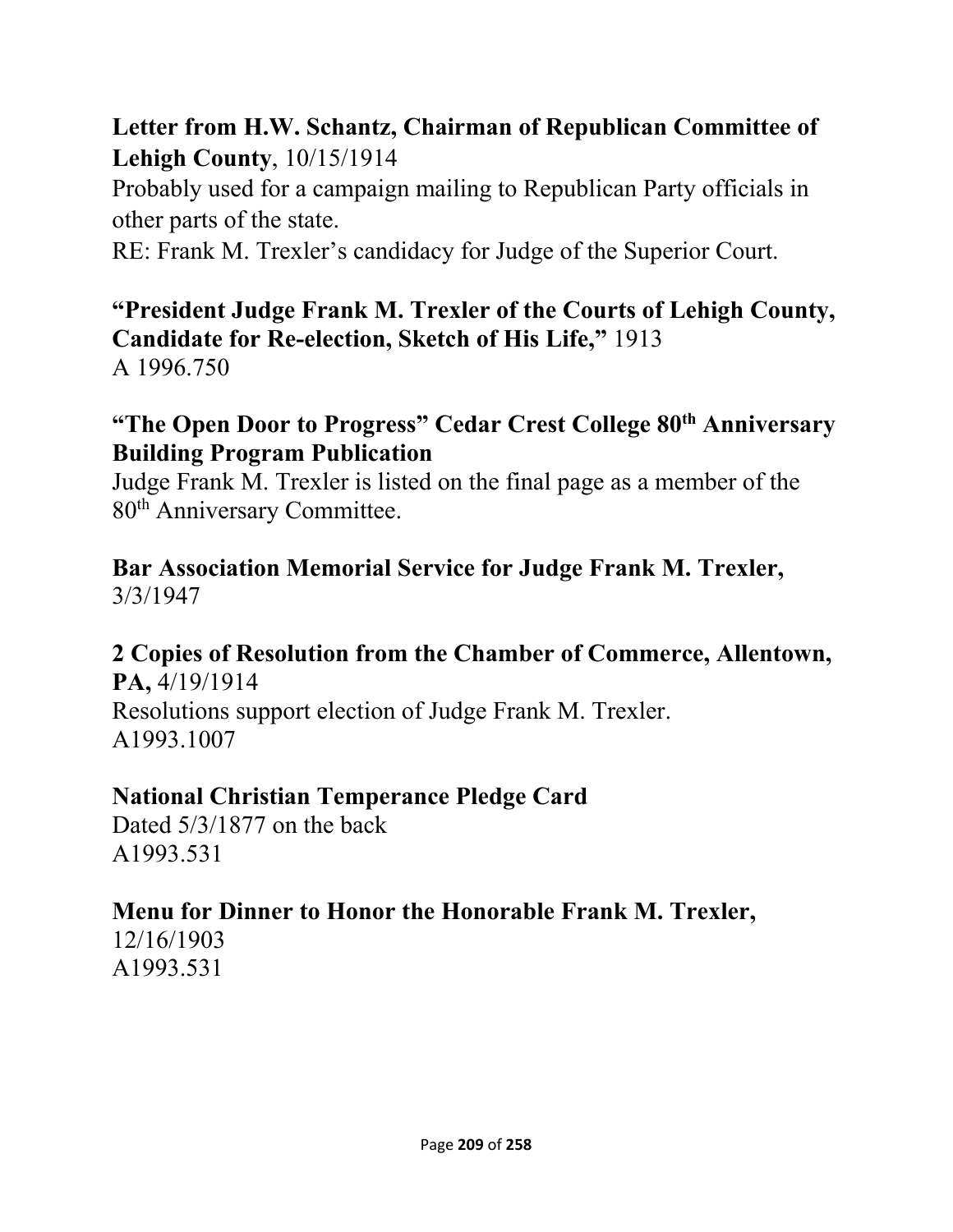**Invitation to Attend Ceremonies Unveiling a Monument Commemorating the Opening of the Old Portage Rail Road sent to Judge Frank M. Trexler,** 1929 A1993.531

### **Programs for Testimonial Dinners held at the Y.M.C.A. in Honor of Judge Frank M. Trexler**

• 1931 (1 copy) • 1939 (2 copies) A1993.531

# **Program for Testimonial Dinner held by the Lehigh County Bar Association in Honor of Judge Frank M. Trexler,** 1931

A1993.531

### **Small Poster "For Superior Court Judge Frank M. Trexler Lehigh County"**

Inscribed: "Yours very truly Frank M. Trexler" A1993.531

# **2 Photocopied Pages: Photograph and Biography of Judge Frank M. Trexler**

A1993.531

# **Card with Envelope Addressed to Judge Frank M. Trexler**

Handwritten on Envelope: "Presentation of Chair on Retirement from Office" A1993.531

# **2 Copies of "Frank M. Trexler Family Tree"**

Note: Also includes Edwin G. Trexler, Harry C. Trexler, and their direct ancestors back to John Peter Trexler and Catherine Breinig. A1994.441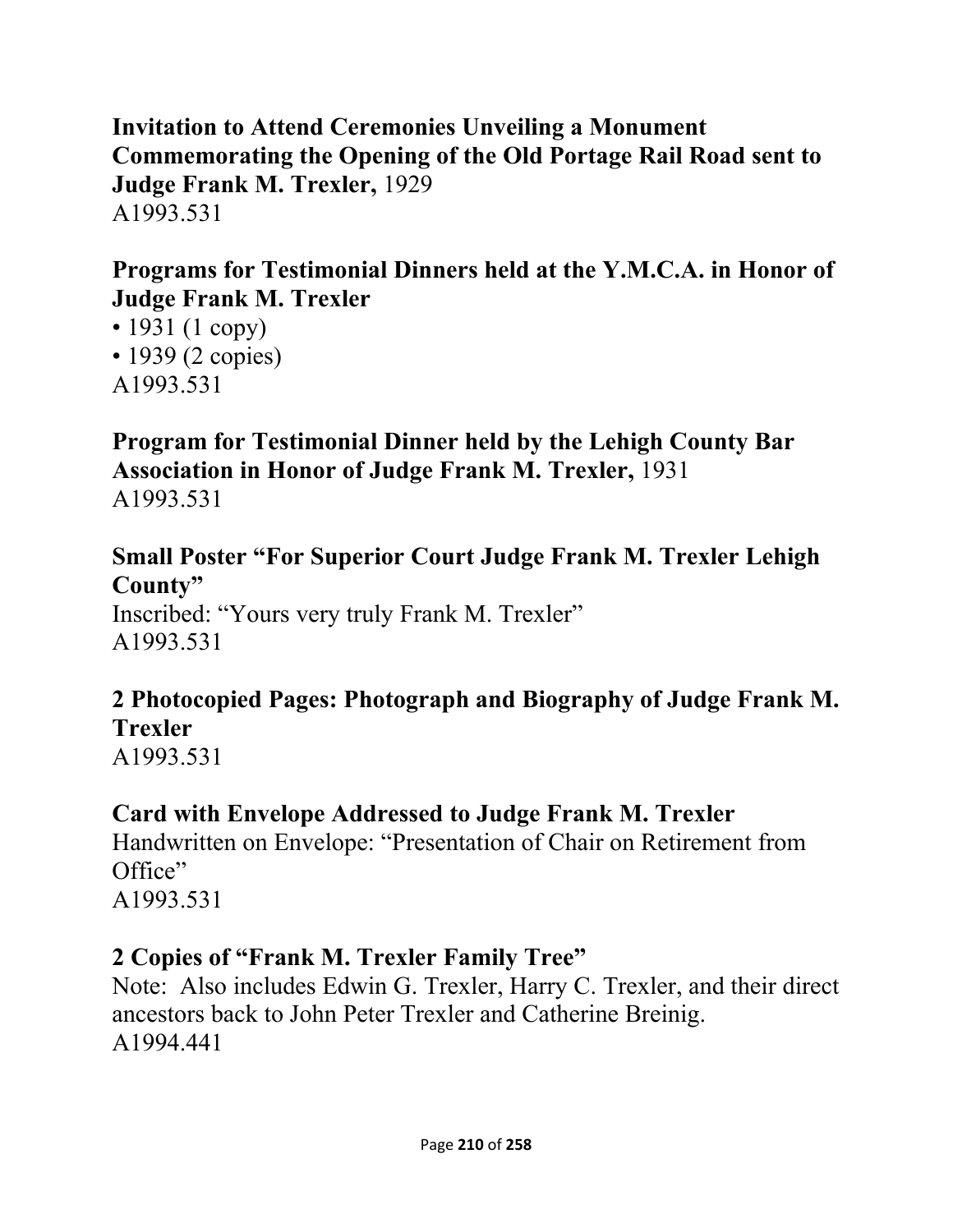### **Map of "Frank M. Trexler's Allentown"**  A1994.441

### **Judge Frank M. Trexler and First Presbyterian Church, Allentown Manuscripts and Ephemera**

Note: Judge Frank M. Trexler played an active role as leader of the men's Bible Class of First Presbyterian Church, Allentown. The class was renamed in 1944 as the "Judge Frank M. Trexler Bible Class."

#### **Christmas card from the Membership Committee of the Frank M. Trexler Bible Class**  A1993.910.02

# **"Men's Bible Class Bulletin,"** August, 1918

A1993.910.02

# **Programs of the Annual Banquet of the Men's Bible Class,** 1928,

1929, 1931, 1932 (2 copies), 1946, 1948, 1952 Note: Class renamed in 1944 as "Judge Frank M. Trexler Bible Class" A1993.910.02

### **Photocopy of Photograph of Men's Bible Class**

Judge Frank M. Trexler is at back left.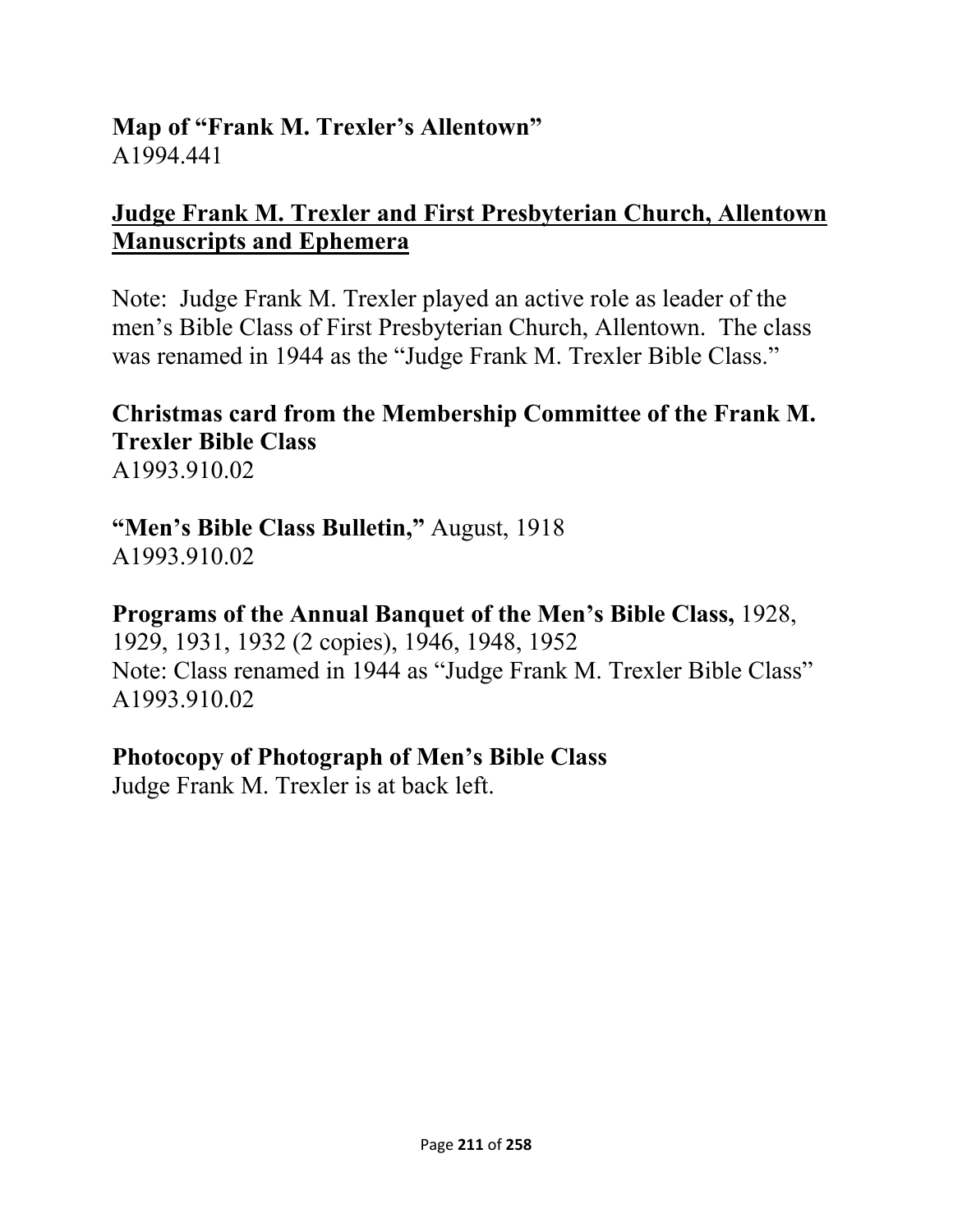### **Photographs of Judge Frank M. Trexler and Edwin Trexler**

### **Edwin G. Trexler**

- $\cdot$  B/W, 8" x 10" print, no date
- P1995.056

### **Judge Frank M. Trexler Wearing Judicial Robes**

- $\cdot$  B/W, 6.75" x 9" print, no date
- P2015.50

### **Frank M. Trexler as a Young Man**

- B/W, 4.25" x 6.25" mounted print, no date
- P2014.19

### **Judge Frank M. Trexler**

- $\bullet$  B/W, 4" x 6.75" print, no date
- Inscribed: "To Ernst from Uncle Frank"
- P2014.19

### **Judge Frank M. Trexler, his daughters and grandchildren on a seashore boardwalk**

- B/W,  $4.75$ " x 7" print, no date
- P2014.19

# **Mrs. Jennie R. Shelling Trexler (wife of Judge Frank M. Trexler)**

- $\bullet$  B/W, 7" x 9" print, no date
- P2014.19

# **Judge Frank M. Trexler and Family**

• B/W, variously sized prints (29 prints on 4 pages from a Photograph Album), no dates

• P2015.16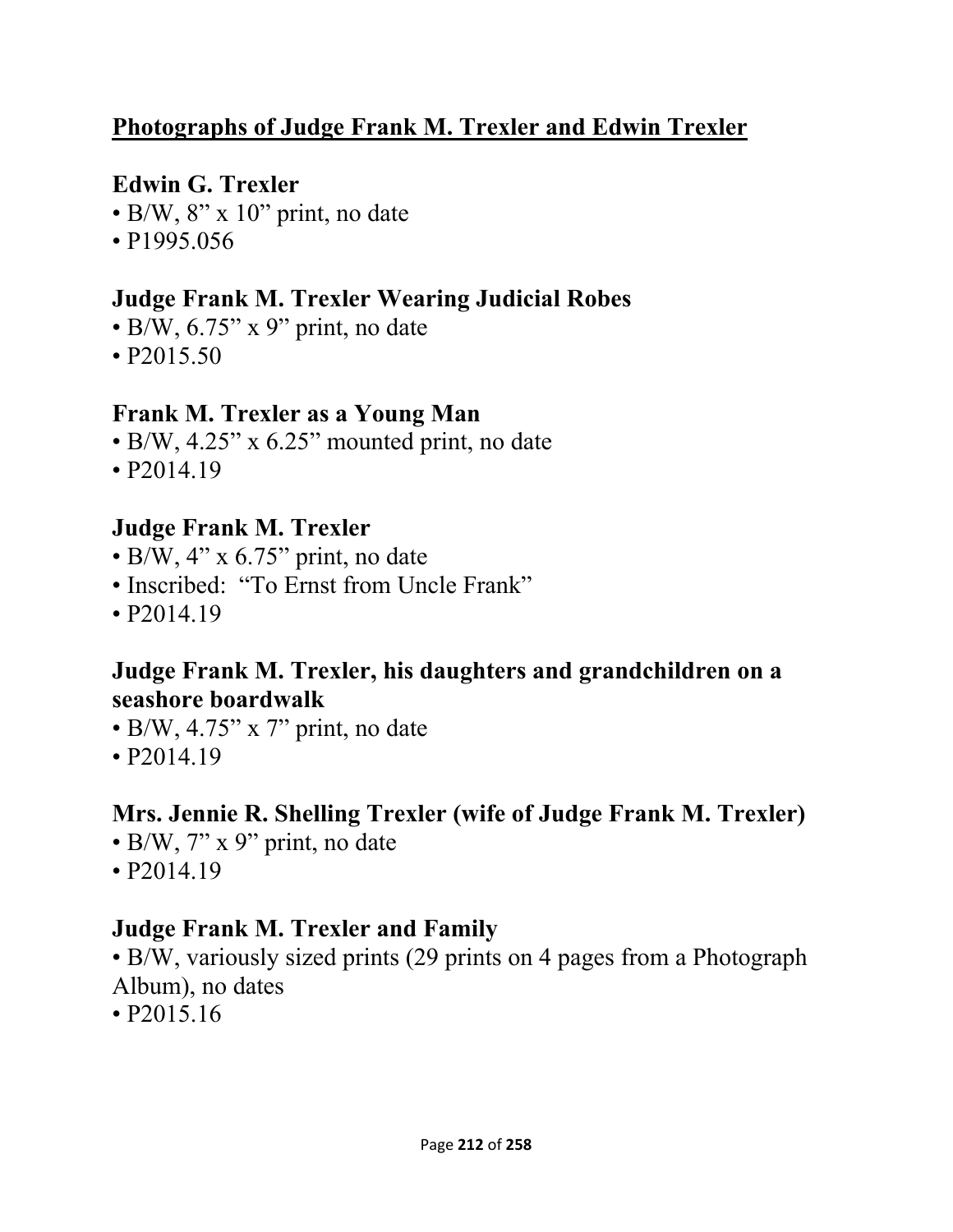### **2-Sided Page with Photograph of Judges of the Superior Court and Judges of the Supreme Court**

• Note: Judge Frank M. Trexler is #2 on the side showing Judges of the Superior Court.

# **2-Sided Page with Photograph of Hon. Frank M. Trexler on one side and a Brief Biography of him on the other**

# **Livingston Club, Allentown, PA**

- B/W, 8.5" x 11.5" print on board, 1/26/1907
- Note: Group of men at banquet table in room of Livingston Club. Judge Frank Trexler is standing behind seated men on the left side. Occasion is unknown. Name of men on back of photo.
- P1994.032

# **Officers of the Lehigh County Historical Society, Allentown, Pennsylvania**

- B/W, 7.5" x 11.5" print, ca. 1923
- Note: Edwin Trexler, Treasurer, is 3<sup>rd</sup> from left; Judge Frank M.
- Trexler is at far right.
- P1996.011

# **Lehigh County Historical Society Banquet**

- B/W & Sepia, 10" x 18.5" print, 11/19/1927 (3 prints)
- Note: Lehigh County Historical Society banquet held at the Hotel Americus, Allentown, PA. Judge Frank Trexler is standing along back wall, left side of photograph
- Photo by Penn State Photo Studio, Allentown, PA
- Note damage to  $3<sup>rd</sup>$  print: tears on all four corners.
- P1996.009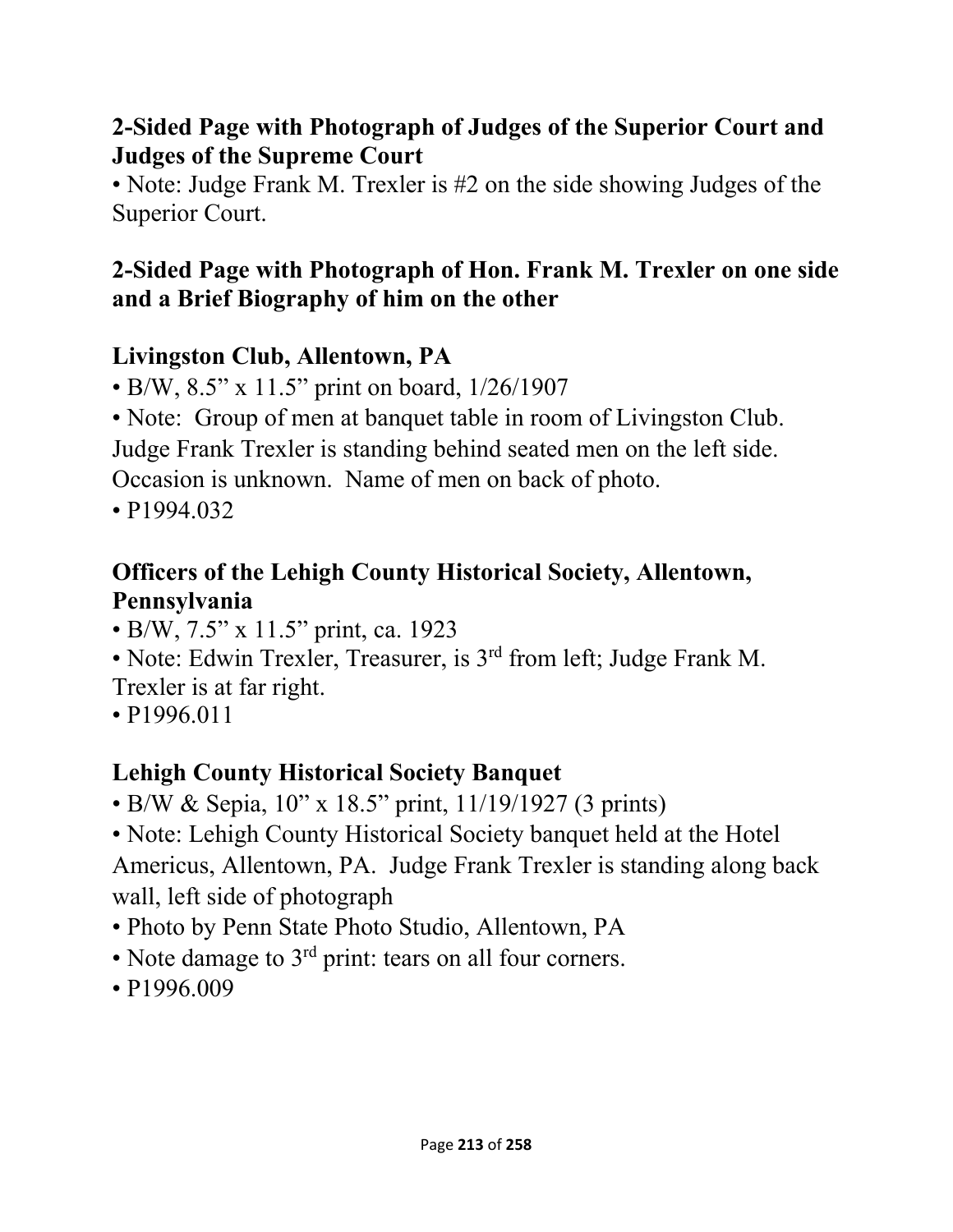# **Lehigh County Historical Society, 25th Annual Dinner**

• B/W & Sepia, 8.75" x 16.5" print, 2/3/1929 (2 prints)

• Note: 25<sup>th</sup> Annual Dinner of the Lehigh County Historical Society,

Hotel Allen, Allentown, PA, held on Feb. 3, 1929. Judge Frank Trexler is seated at long table on left side of photograph.

- Photograph by Penn State Photo Studios, Allentown, PA.
- Note damage to top right side of photograph.
- P1996.009

# **Lehigh County Historical Society Dinner Meeting**

- Sepia, 8" x 18" print, no date
- Note: Judge Frank Trexler is seated at the long table to the left of the photograph.
- P1996.009

### **Judge Frank M. Trexler Wearing Judicial Robes**

- Sepia, 10" x 13" mounted print, no date
- Inscribed: "To A.C. Graham with best wishes Frank M. Trexler"

### **Six Men Wearing Mason Aprons Celebrating 50 Years as Masons**

- B/W, 6.5" x 8.5" print, 1946
- Note: Frank Trexler is seated at far right
- P<sub>2014</sub>.41.03

### **Judge Frank M. Trexler Testimonial Dinner**

- B/W, 8.5" x 19" print, 1931
- P<sub>1996.017</sub>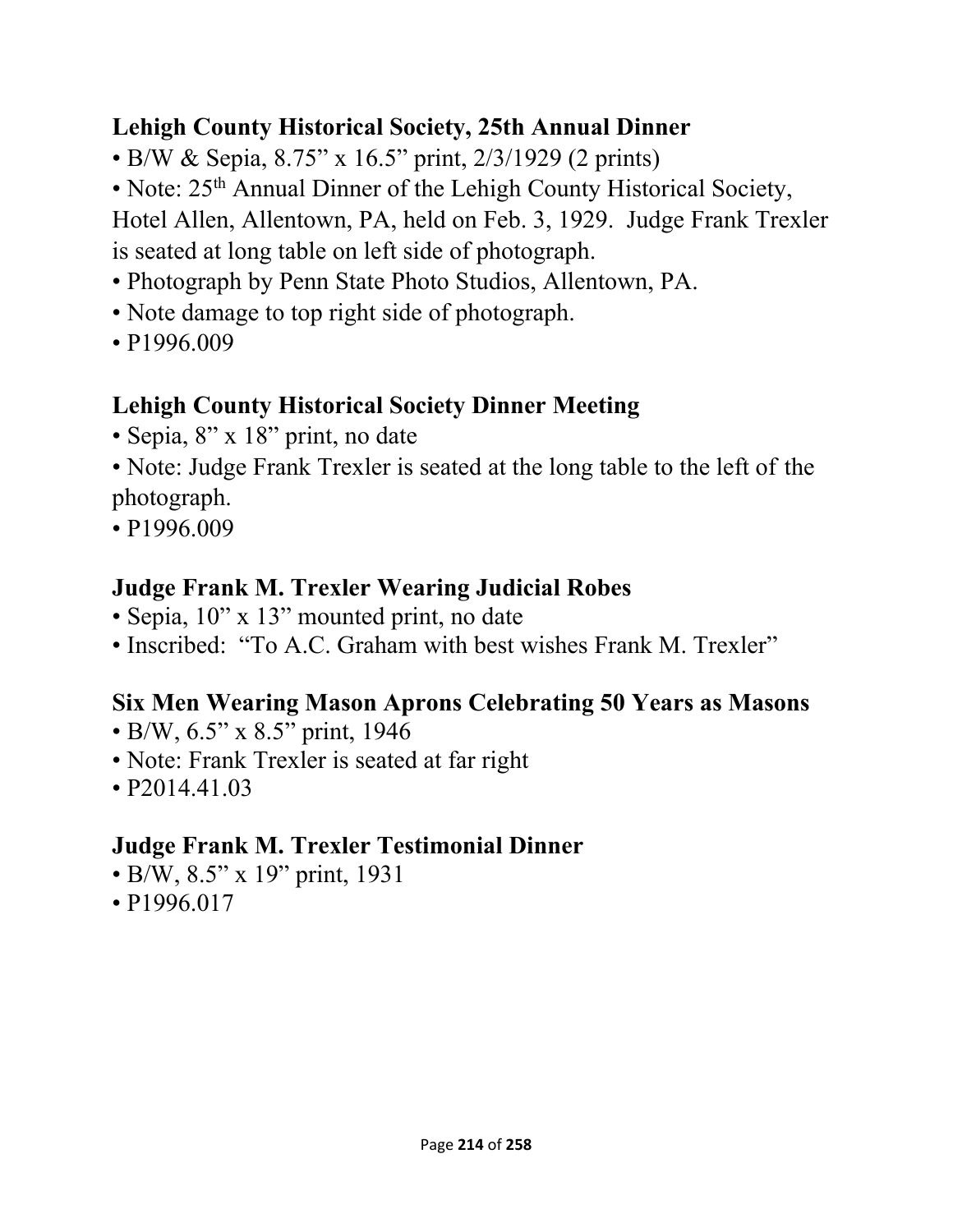### **TREXLER DOCUMENT DRAWERS (OVERSIZE MATERIALS)**

### **PLANS AND MAPS OF TREXLER PROPERTIES**

### **Document Drawer 1: Plans of Allentown Properties**

**T60: Plan of S. 5th St. Lots,** 12/10/1958

**T61: Plan for H.C. Trexler Estate, 12th Ward, Allentown,** 12/5/1946 Identical to T65

**T62: Plan for Harry C. Trexler Estate,** 2/1928, Revised 11/20/1946

**T63: Plan of S. 5th St. Lots,** 2/1923 Identical to T64, T66, T67, T68, & T69

**T64: Plan of S. 5th St. Lots,** 2/1923 Identical to T63, T66, T67, T68, & T69

**T65: Plan for H.C. Trexler Estate, 12th Ward, Allentown,** 12/5/1946 Identical to T61

**T66: Plan of S. 5th St. Lots,** 2/1923 Identical to T63, T64, T67, T68, & T69

**T67: Plan of S. 5th St. Lots,** 2/1923 Identical to T63, T64, T66, T68, & T69

**T68: Plan of S. 5th St. Lots,** 2/1923 Identical to T63, T64, T66, T67, & T69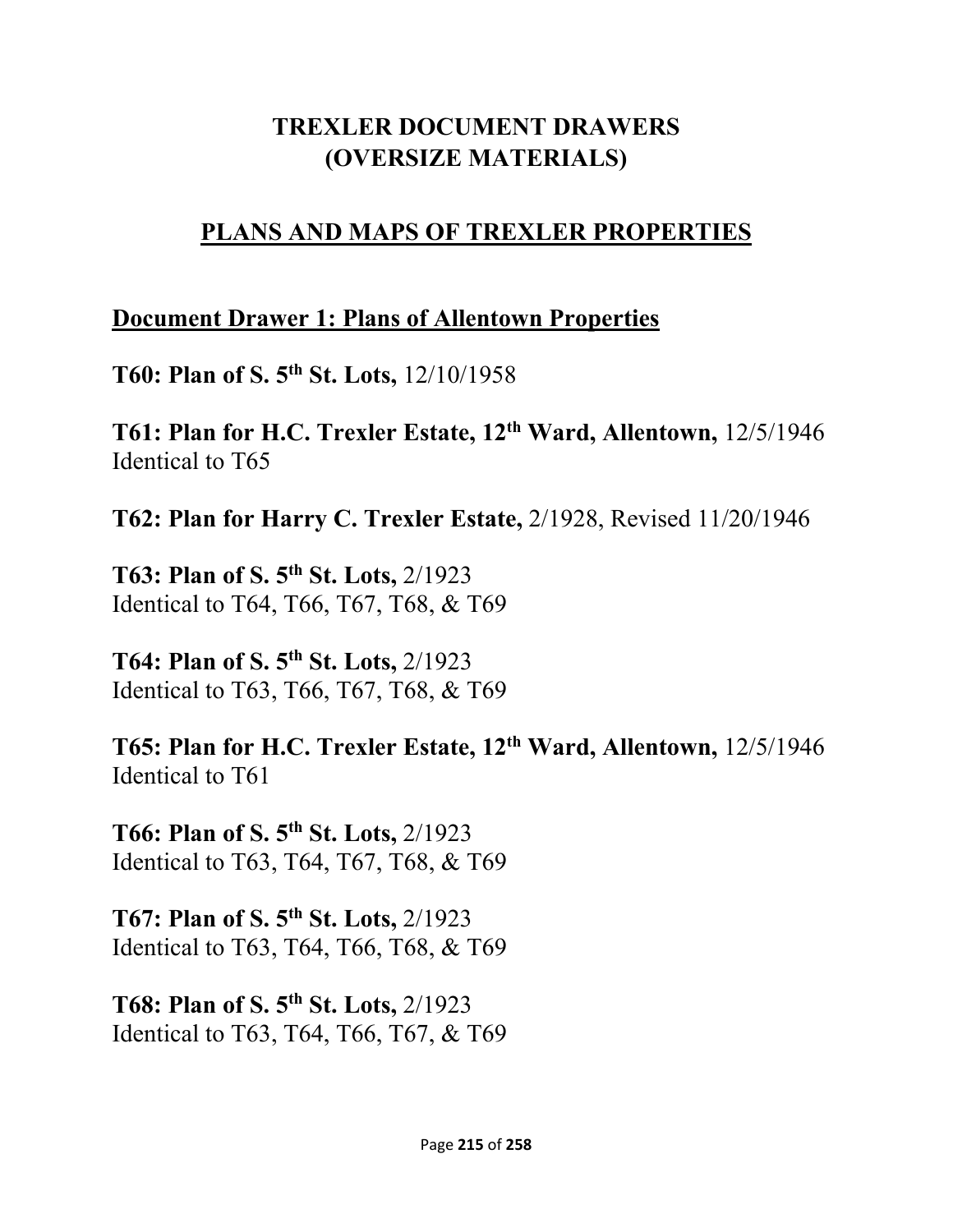**T69: Plan of S. 5th St. Lots,** 2/1923 Identical to T63, T64, T66, T67, & T68

**T70: Plan of S. 5th St. Lots,** 5/1/1912

**T71: Plan of land acquired of Edwin Trexler,** no date

**T72: Plan of land acquired of Edwin Trexler** 

**T73: Plan for Lehigh Brick Co., Allentown, PA (Meng's Farm) Trexler & Mosser Estates** 

**T87: Plan of South Allentown Land Co. (South Allentown Lots),**  5/18/1904

**T88: 2 Identical Plans of Lehigh Valley Transit Co. Holdings in South Allentown, & Carbon of Letter regarding Lots (South Allentown Lots),** 6/8/1926

**T89: Plan showing Lehigh Valley Transit Co. Right-of-Way (South Allentown Lots),** 7/18/1925

**T90: Plan of S. 8th Street Widening Plan** 

**T92: Plan of Properties Near Fairview Cemetery (South Allentown Lots),** 12/1906

**T93: Plan of South Allentown Land & Improvement Co. (South Allentown Lots)** 

**T94: 2 Identical Plans of South Allentown Land & Improvement Co. (South Allentown Lots)** 

**T95: Plan of South Allentown Land & Improvement Co. (South Allentown Lots)**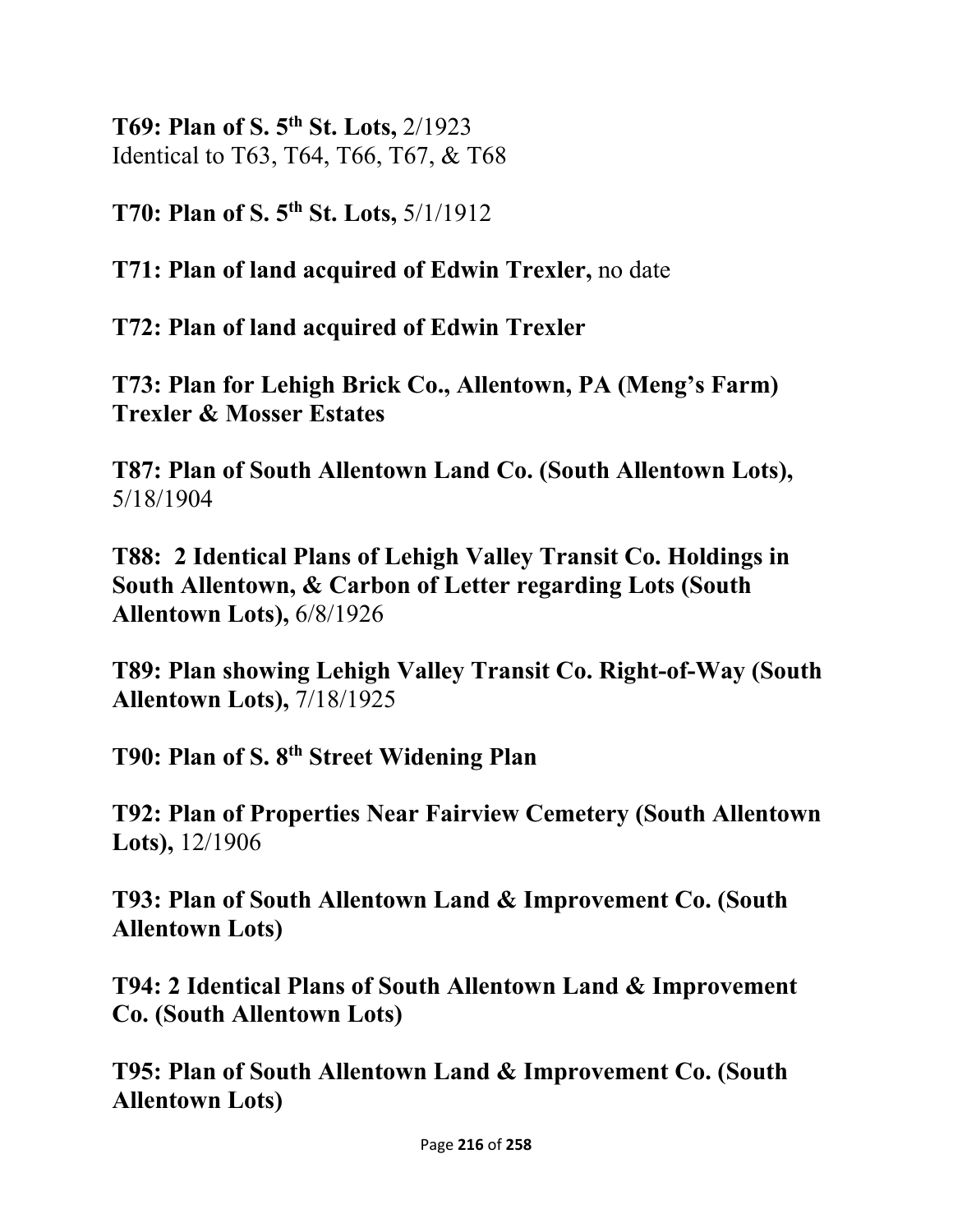**T107: Plan of Cedar Bluff**  A2006.15.04

**T108: Plan of Alton Park**  A2006.15.01

**T118: Plan of East Allentown Land Improvement Company,** no date

**T119: Plan of East Allentown Land Improvement Company,** no date Same Property but different plan from T118 Miscellaneous paper attached.

**T120: Plan for Trexler Lumber Company, 14th Ward, Allentown,**  2/1927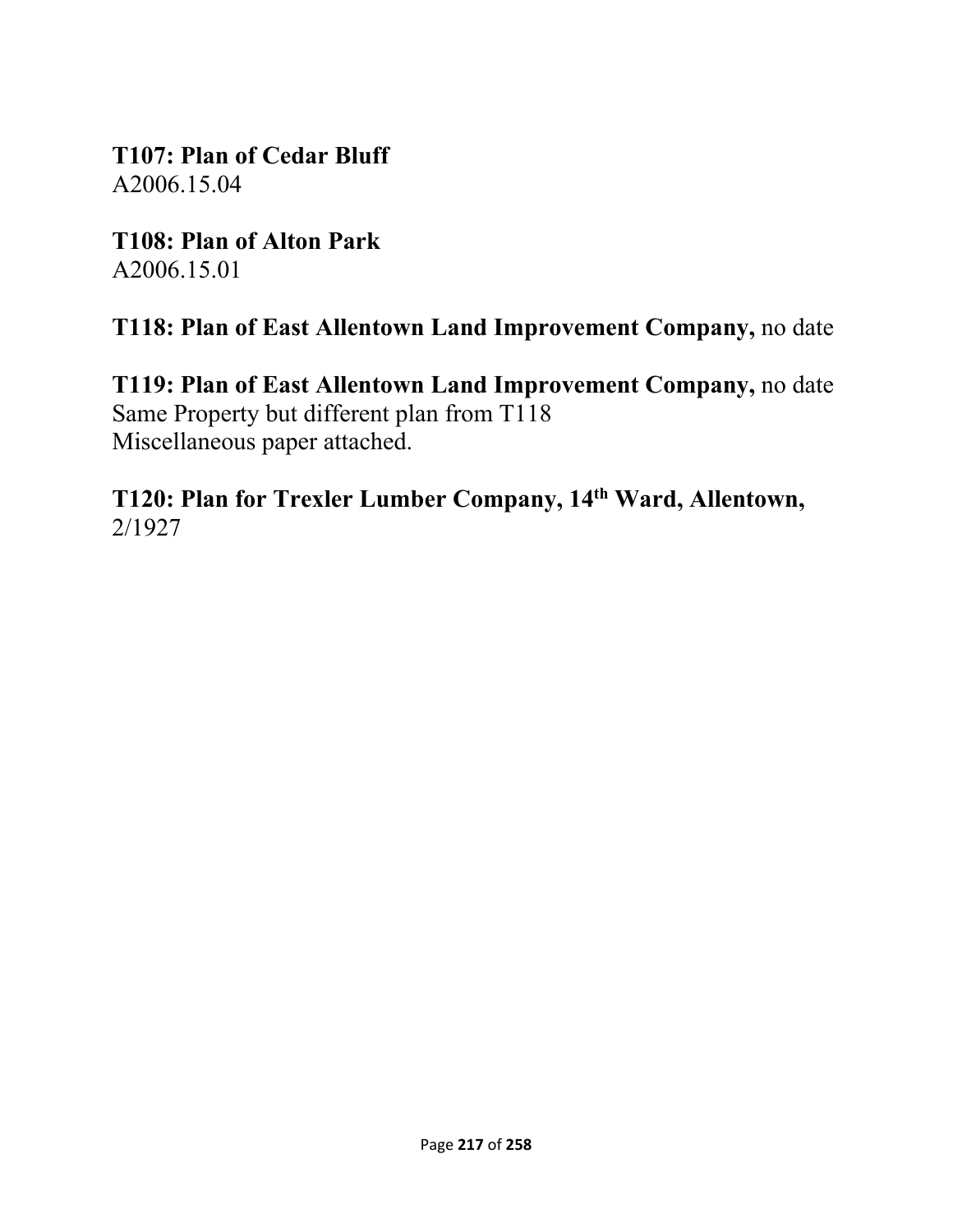# **Plans of Game Preserve, Little Lehigh Park, AND North Whitehall, Lowhill, & Heidelberg Townships**

## **Document Drawer 2: Plans of Trexler Game Preserve**

**T19: Plan of Lowhill & North Whitehall Twp. Properties (Trexler Game Preserve),** 3/1911

**T22: Plan of Lowhill & North Whitehall Twp. Properties (Trexler Game Preserve),** 3/19/1911

**T25: Plan for Harry C. Trexler Estate, Lowhill & North Whitehall Twp. Properties (Trexler Game Preserve),** 7/1942

**T26: Plan of Annex to East Park for Col. Harry C. Trexler in Lowhill Twp. (Trexler Game Preserve),** 12/9/1916

**T37: Plan of Trexler-Lehigh County Game Preserve,** 3/1935

**T38: Plan of Public Road to be Vacated through Property of George Helfrich** *et al* **in Lowhill and North Whitehall Townships (Trexler Game Preserve),** 7/1917

**T39: Plan of Public Road to be Vacated through Property of George Helfrich** *et al* **in Lowhill and North Whitehall Townships (Trexler Game Preserve),** 7/1917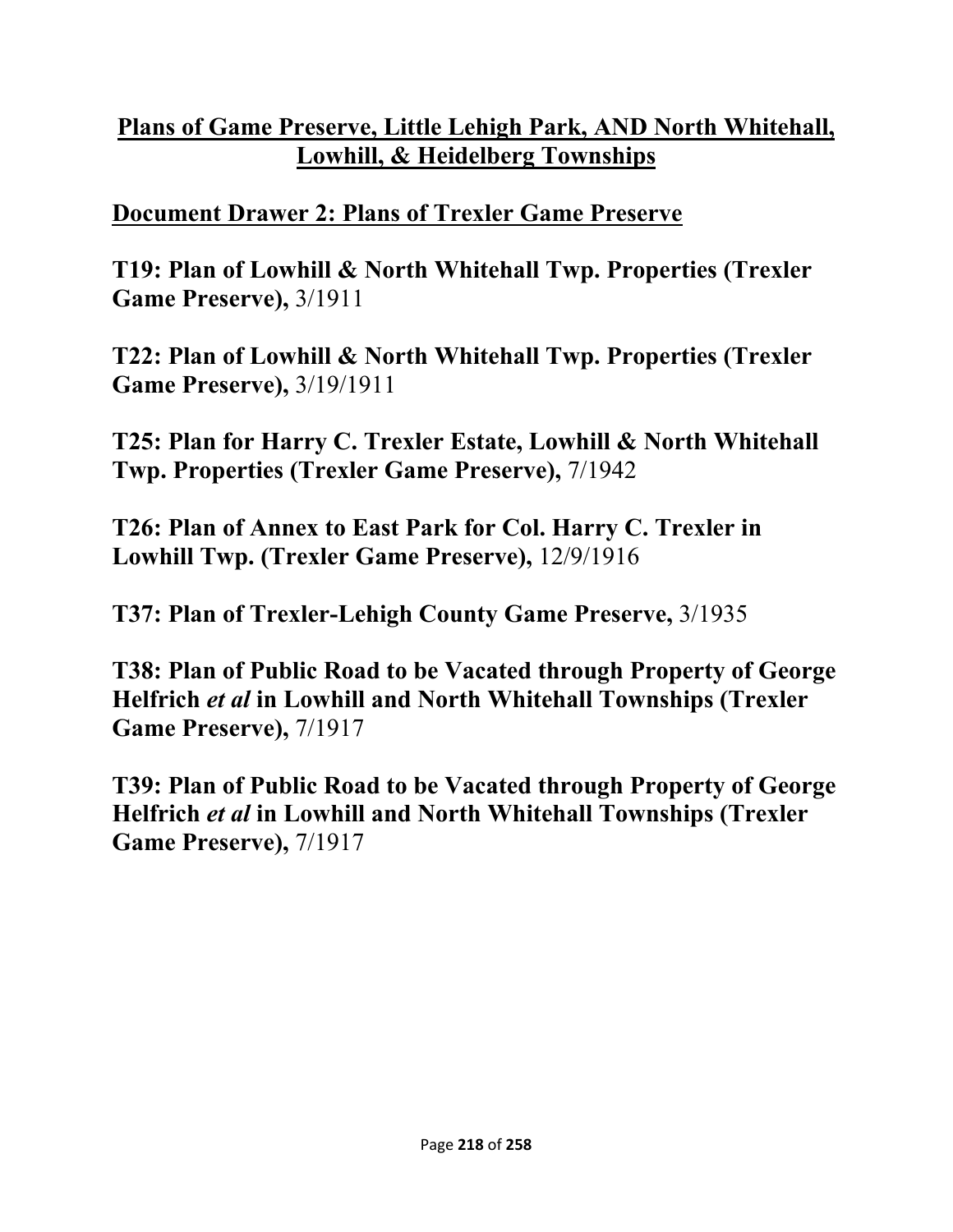## **Document Drawer 2: Plans of Clemmer Farm (Schnecksville, North Whitehall Township)**

**T55: Plan of Clemmer Farm in the village of Schnecksville, North Whitehall Township,** 8/14/1929 A2006.15.02

**T56: Plan of property to be acquired by N. Whitehall Twp. School District from Gen. Trexler in Schnecksville (Clemmer Farm),**  8/1/1929 A2006.15.02

**T109: Plan of Clemmer Farm,** no date A2006.15.02

**T111: 2 Plans of Clemmer Farm in the village of Schnecksville, North Whitehall Township,** 8/14/1929 A2006.15.02

**T112: Plan of Clemmer Farm in the village of Schnecksville, North Whitehall Township,** no date A2006.15.02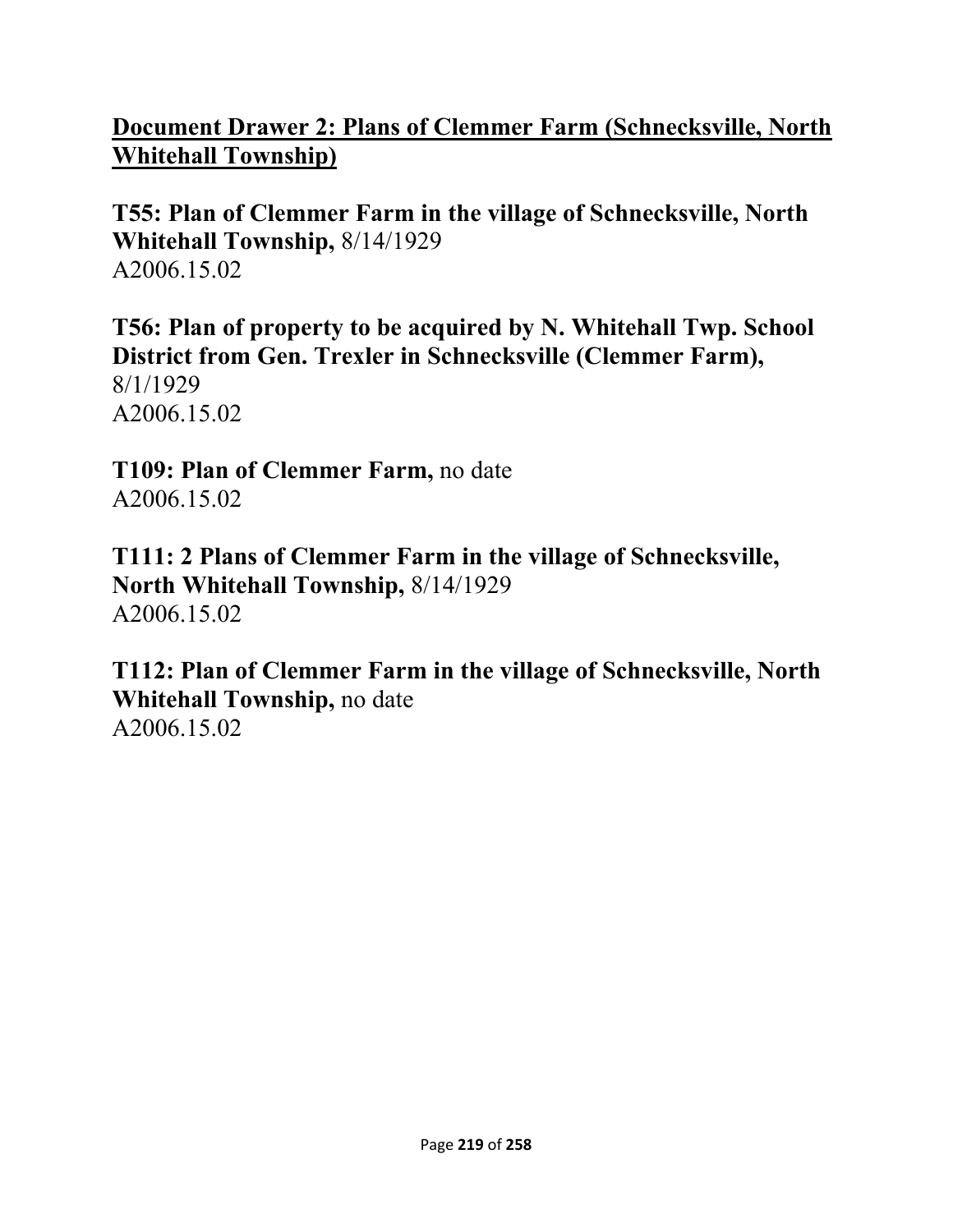**Document Drawer 2: Other Plans of North Whitehall, Lowhill, & Heidelberg Townships** 

**T122: Plan of Lots Sold from Plan of Winning Farm Terrace, North Whitehall Township,** 5/1919

**T123: Plan of H.C. Trexler Estate Sheep Ranch, Lowhill & Heidelberg Townships,** 6/1/1938

**T126: Plan of Road in Lowhill Township,** no date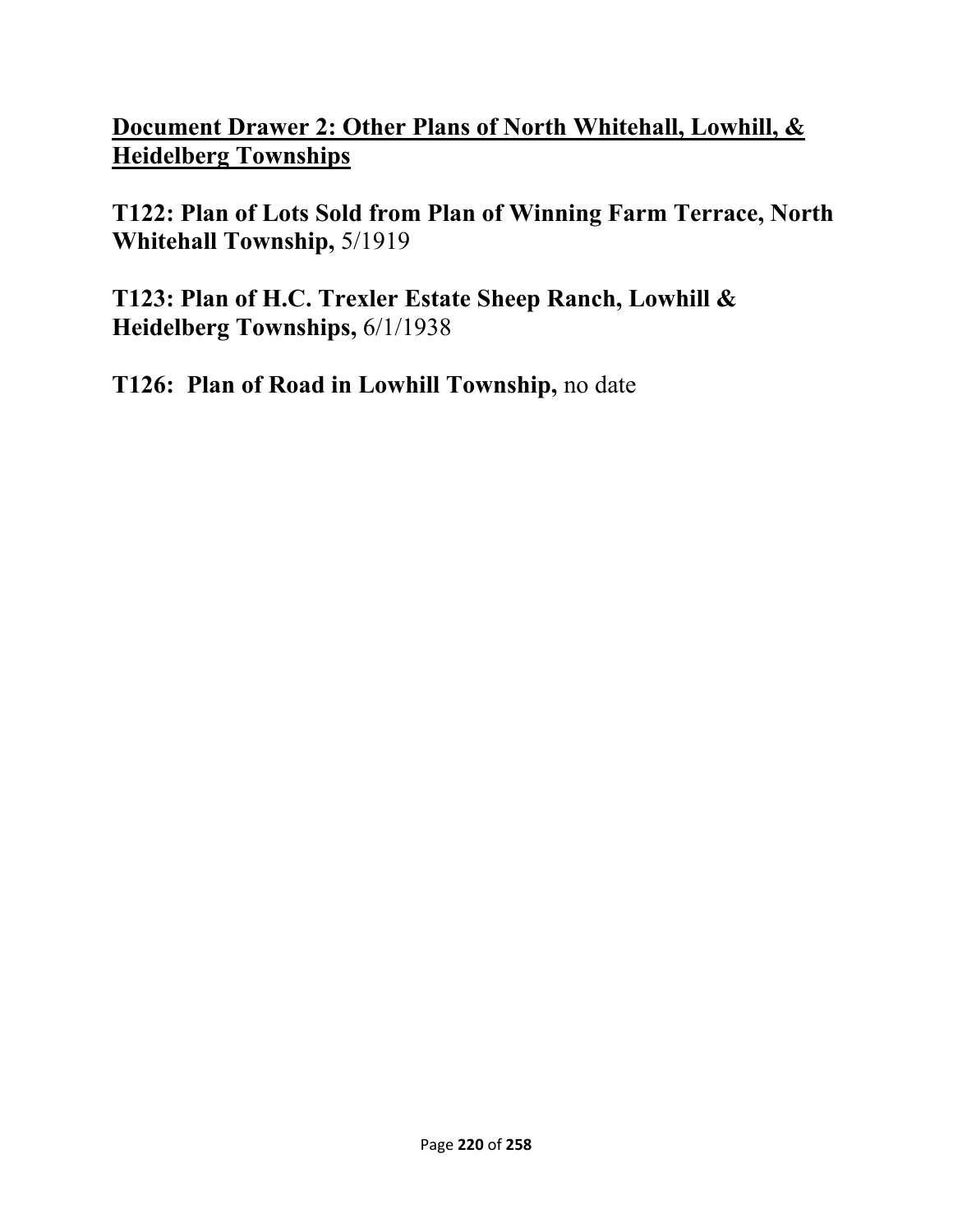## **Document Drawer 2: Little Lehigh Park**

### **T31: Plan for Trout Run Park, Allentown,** 8/1925

**T32: Plan of Property Acquisition, Gift of H. C. Trexler to the City of Allentown, (Little Lehigh Park),** 8/15/1921 Identical to T40

**T33: Plan of Property of H.C. Trexler (Little Lehigh Park),** no date

**T40: Plan of Property Acquisition, Gift of H. C. Trexler to the City of Allentown, (Little Lehigh Park),** 8/15/1921 Identical to T32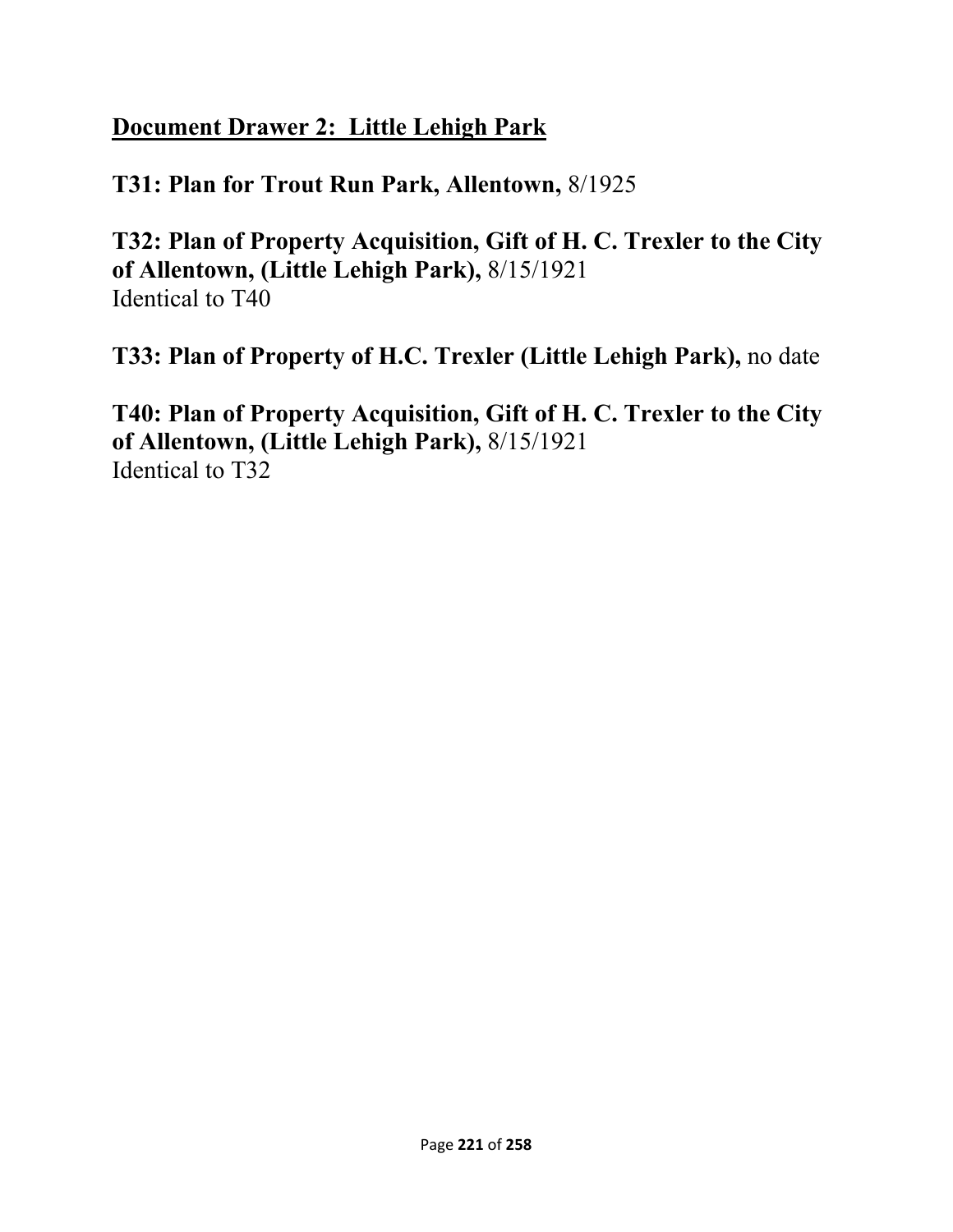### **Misc. Lehigh County Plans**

#### **Document Drawer 3: Plans of Rittersville**

**T78: Plan of Keystone Square (Plans of Park Place-Rittersville-J.I. Krum Property)** 

**T79: Plan of Park Place-Rittersville-J.I. Krum Property,** 1910

**T80: Plan of Park Place-Rittersville-J.I. Krum Property,** 6/1910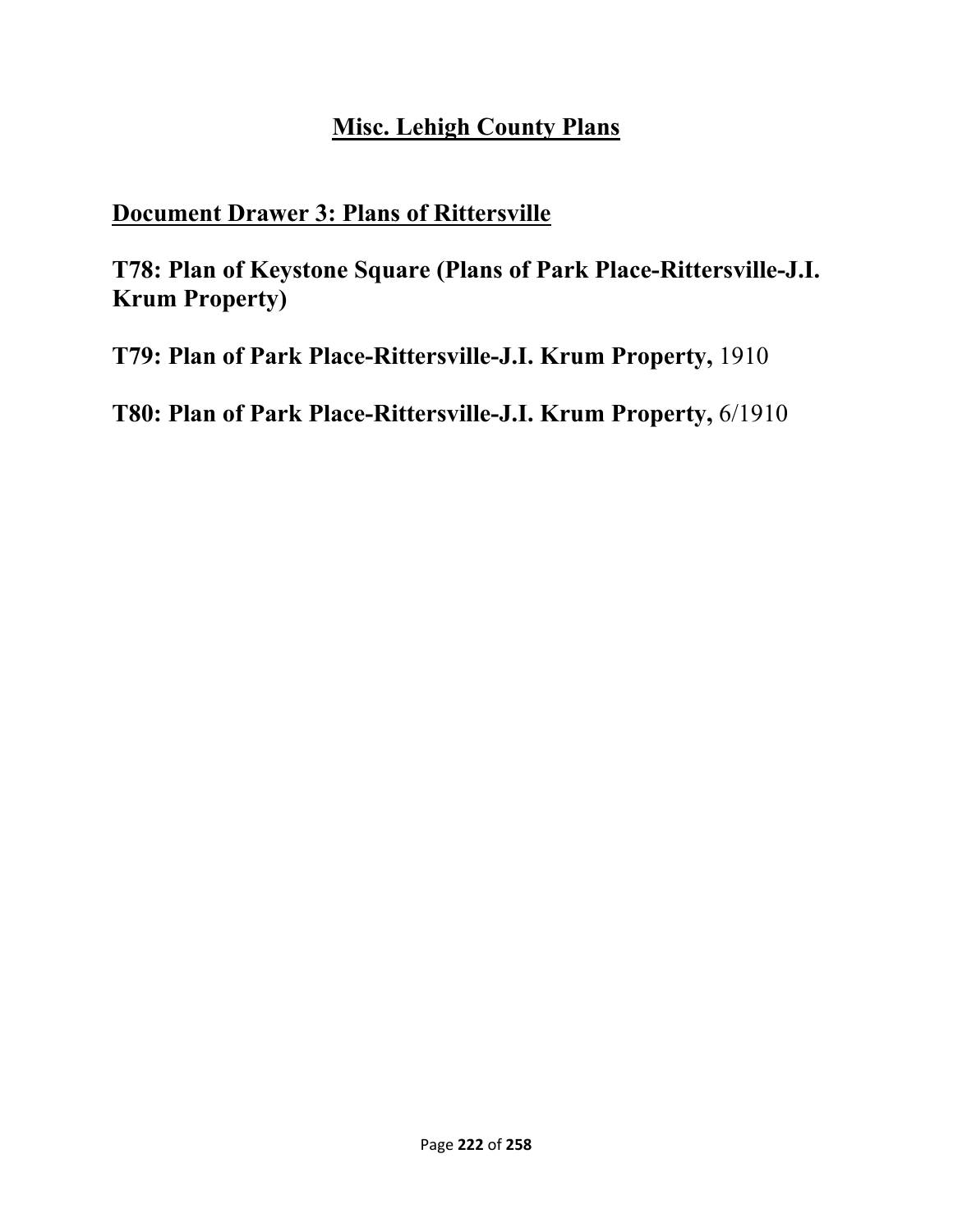# **Document Drawer 3: Salisbury Township Plans**

**T30: Plan for Estate of Harry Trexler, Salisbury Twp.,** 11/29/1937 Identical to Plan T41

**T41: Plan for Estate of Harry C. Trexler, Salisbury Twp.,**  11/29/1937 Identical to Plan T30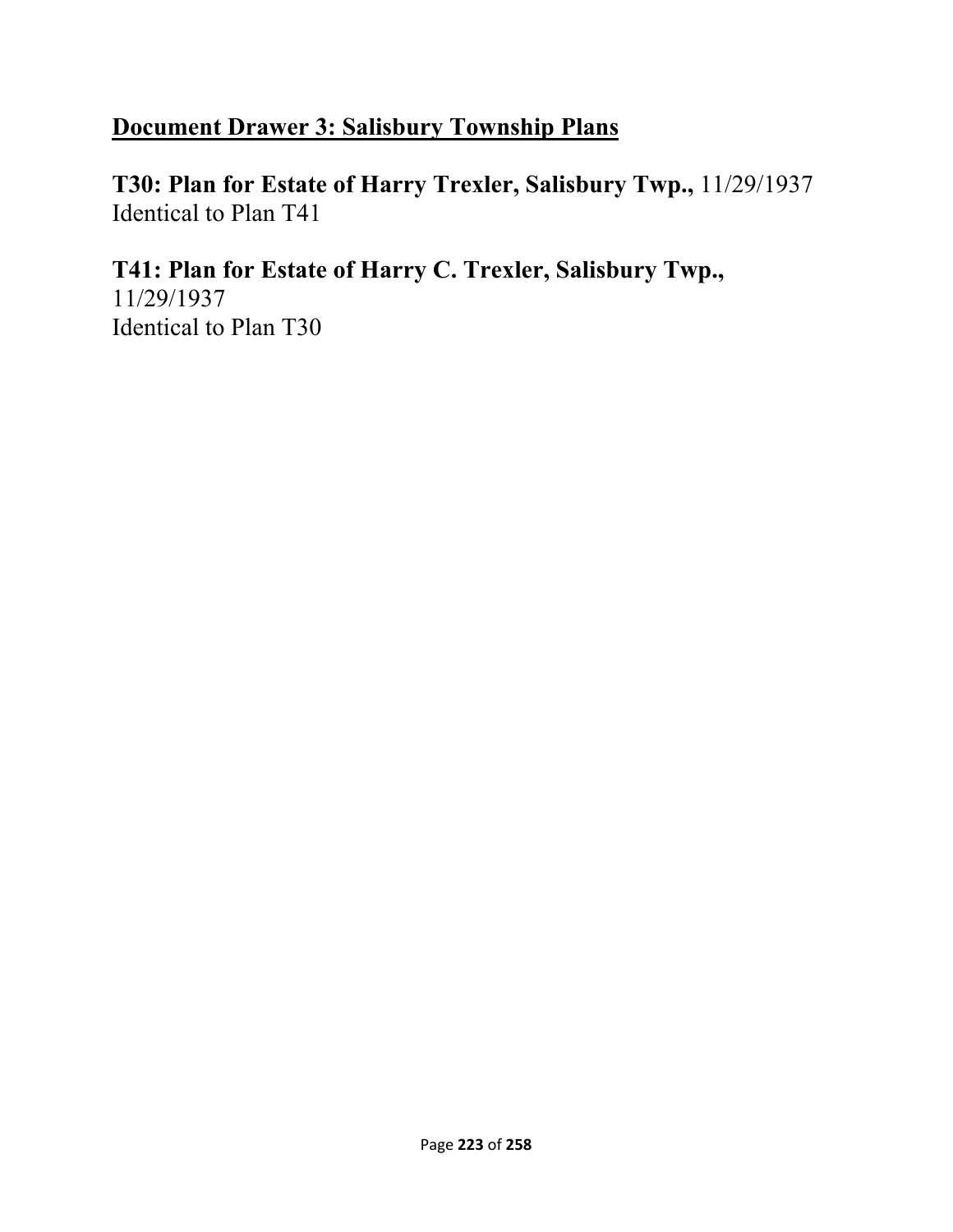# **Document Drawer 3: Plans of Lehigh Portland Cement Company**

**T97: Plan of Lehigh Portland Cement Co.,** 1/1928

**T121: 2-page Plan of Lehigh Portland Cement Company, Fogelsville, Pennsylvania,** 11/1927, Revised 3/4/1938, 5/15/1939, 8/12/1943, 12/28/1954, 12/28/1955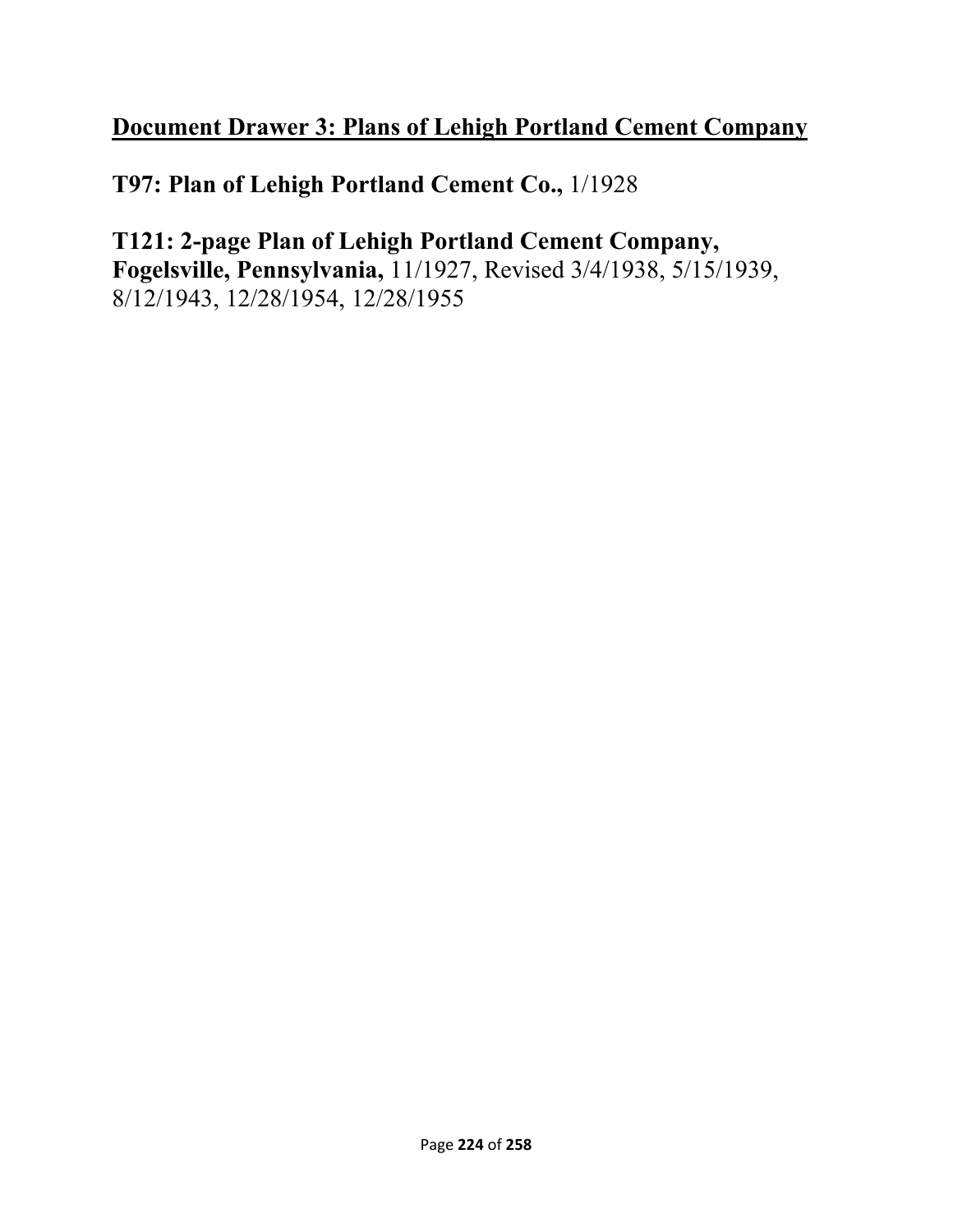# **Document Drawer 3: Misc. Lehigh County Plans (Upper Saucon, Whitehall, etc.)**

**T27: Plan of Trexler Farms, Trexlertown,** no date

**T29: Map of Land Sold to George Albright,** 11/1901

**T74: Plan of Lanark Manor, A.S. Weibel, Upper Saucon Twp.,**  4/1920

**T75: Plan of Mickley Terrace, A.J.D. Koenig, Whitehall Twp.,**  2/1924

**T77: Plan of Mitchell Tracts near Emmaus,** 1/1928

**T125: 2 Identical Plans of Borough of Emmaus,** 8/10/1965

**T82: Plan for Property of Gen. Harry Trexler,** no date Has typed note attached from General Harry Trexler titled "Directions Regarding Dam"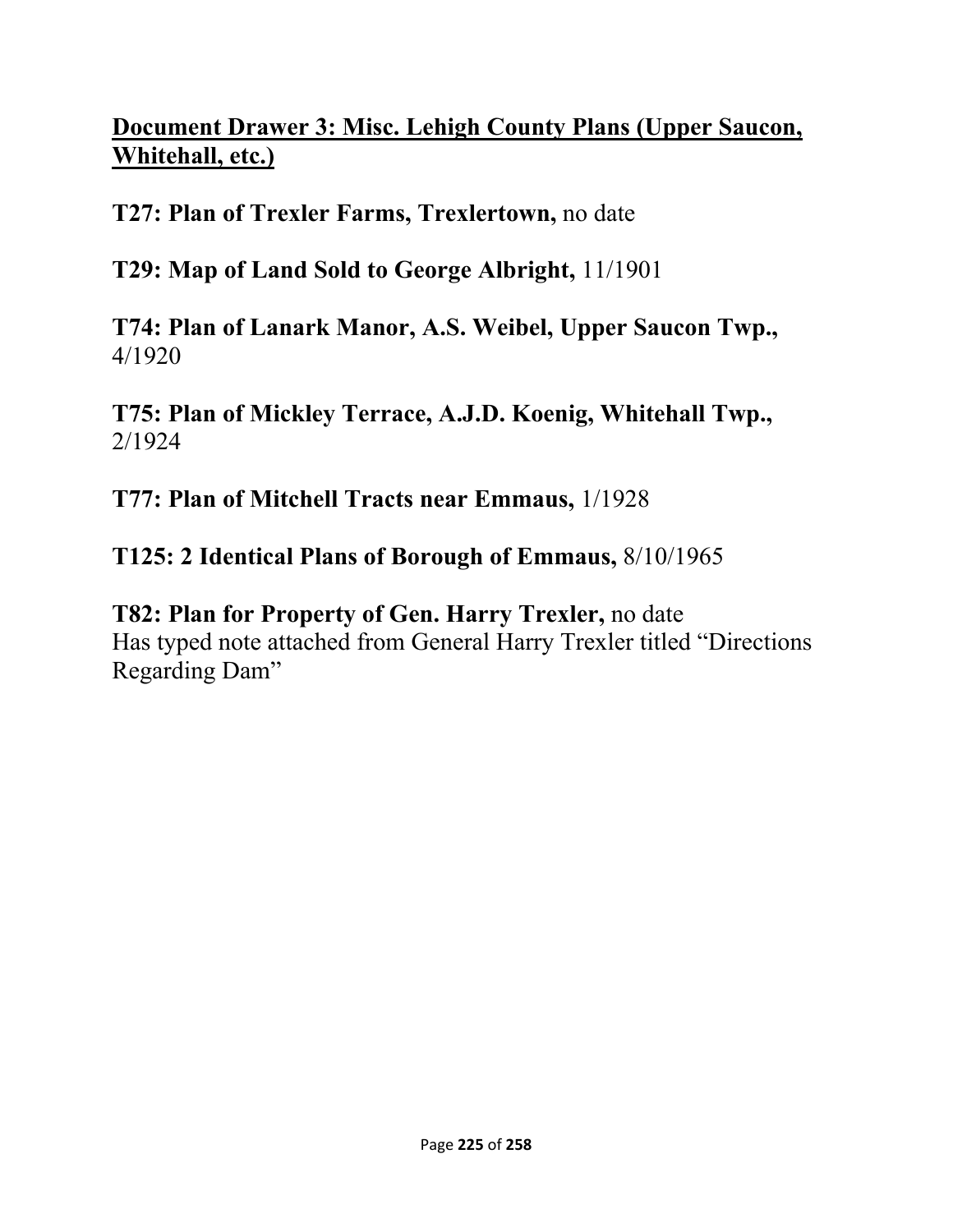## **Plans of Springwood and South Whitehall Township**

### **Document Drawer 4: Plans of Springwood**

**T17: Plan of Trexler Farm (Springwood Farm/Trexler Park),** no date

**T18: Aerial Photo Area around Trexler Park (Springwood Farm),**  no date

**T20: Title Map Springwood Farm (Trexler Park)** 

**T21: Plan of Trexler Estate near Trexler Park (Springwood Farm),**  9/29/1945

**T23: Plan of Land at Cetronia (Springwood Farm),** 5/1934

**T24: Plan of Trexler Estate near Trexler Park (Springwood Farm),**  1/20/1938

**T83: Title Map Springwood Farms (Trexler Park),** 1925 Identical to T84 & T96

**T84: Title Map Springwood Farms (Trexler Park),** 1925 Identical to T83 & T96

**T85: Trexler Farm near Cetronia,** no date

**T96: Title Map Springwood (Trexler Park),** 1925 Identical to T84 & T85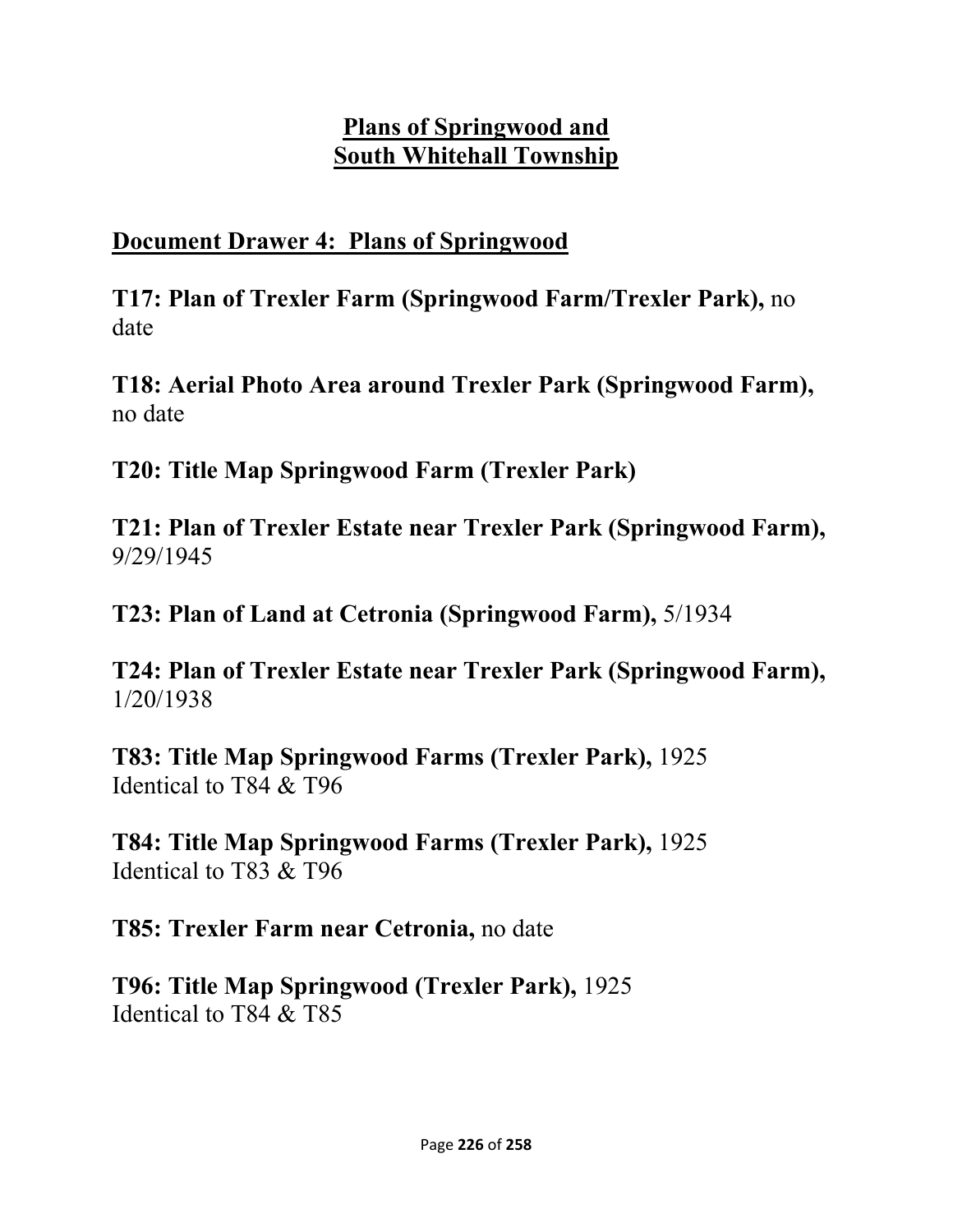**T113: 2 Identical Copies of Title Map Springwood (Trexler Park),**  1925 Identical to T84, T85, & T96

**T114: 2 Identical Plans of Survey for Trexler Estate, Springwood Manor North & South, 17th Ward, City of Allentown,** 1/4/1989

**T115: 3 Identical Topographical Plans of Springwood Farms, Harry C. Trexler Estate, South Whitehall Township,** 2/21/1946

**T117: General Development Plan, Section I, Springwood Farms,**  7/1947

**T124: 2 Identical Maps of Springwood Farms**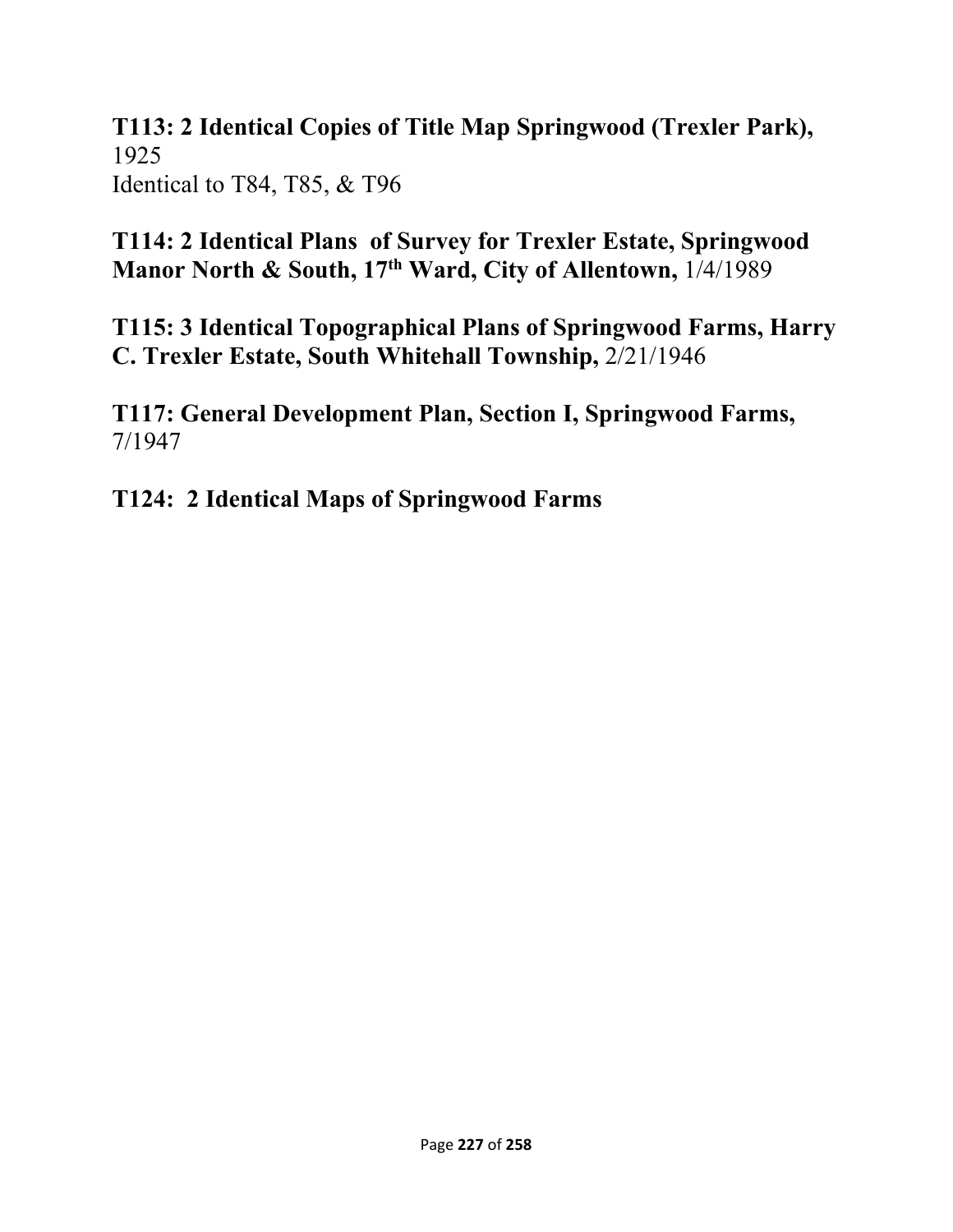# **Document Drawer 4: Plans of Cetronia**

#### **T28: Plan of a Tract of Land in Cetronia Owned by Trexler Estate,**  5/1934 Identical to T86 & T110

**T86: Plan of a Tract of Land in Cetronia Owned by Trexler Estate,**  5/1934 Identical to T28 & T110

**T110: 3 Identical Plans of a Tract of Land in Cetronia Owned by Trexler Estate,** 5/1934 Identical to T28 & T86 A2006.15.03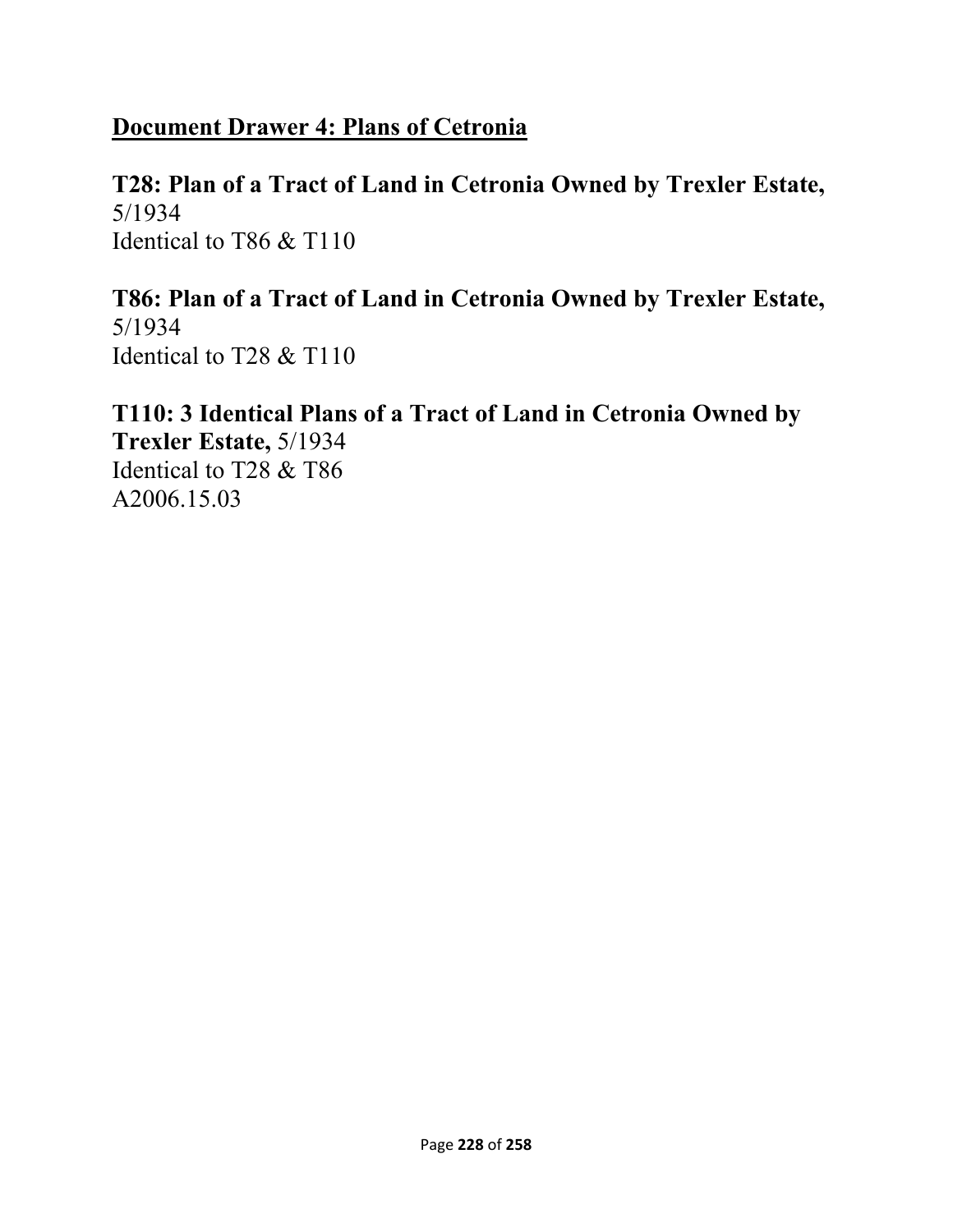### **Document Drawer 4: Plans of Muse Property**

**T34: Plan of Muse Property,** 4/23/1902 Identical to T35 & T36

**T35: Plan of Muse Property,** 4/23/1902 Identical to T34 & T36

**T36: Plan of Muse Property,** 4/23/1902 Identical to T34 & T35

**T81: Plan of Exchange of Land between H.C. Trexler & Edwin Muse,** 5/31/1916 From folder on S. 8<sup>th</sup> St. Street Widening Plan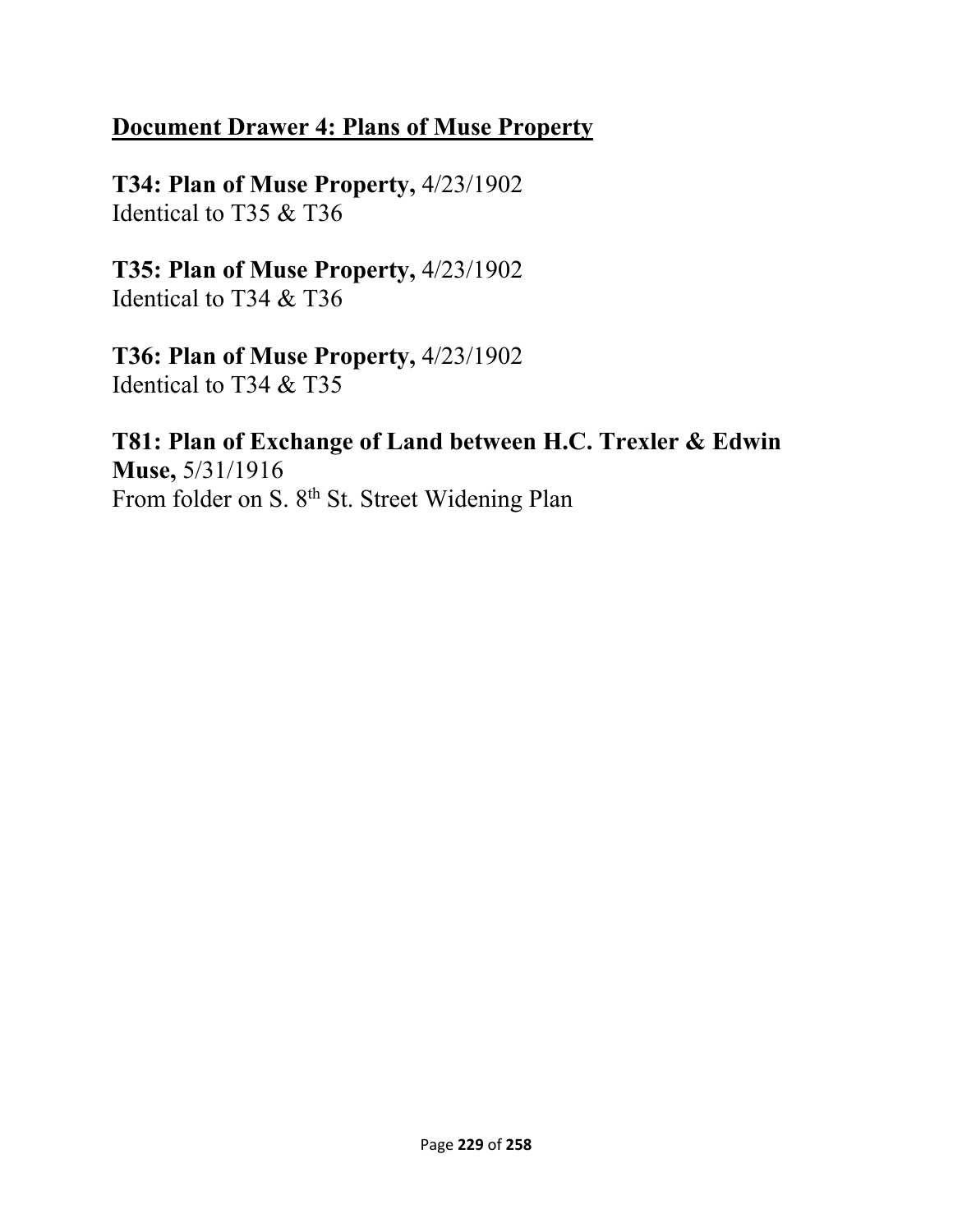### **Document Drawer 4: Plans of South Whitehall Township Related to Court Case in Re Ordinance Number 10761**

Note: See also Box 60: Documents relating to Court Case In Re Ordinance Number 10761

**T128: Plan of Harry C. Trexler Estate, Henninger & Helfrich Farms, South Whitehall Township,** 12/1965 Marked "City Ex #12"

**T129: Plan of Harry C. Trexler Estate, Henninger & Helfrich Farms, South Whitehall Township,** 12/1965 Marked "City Ex #15"

**T128: Plan of Harry C. Trexler Estate, Henninger & Helfrich Farms, South Whitehall Township,** 12/1965 Marked "City Ex #4"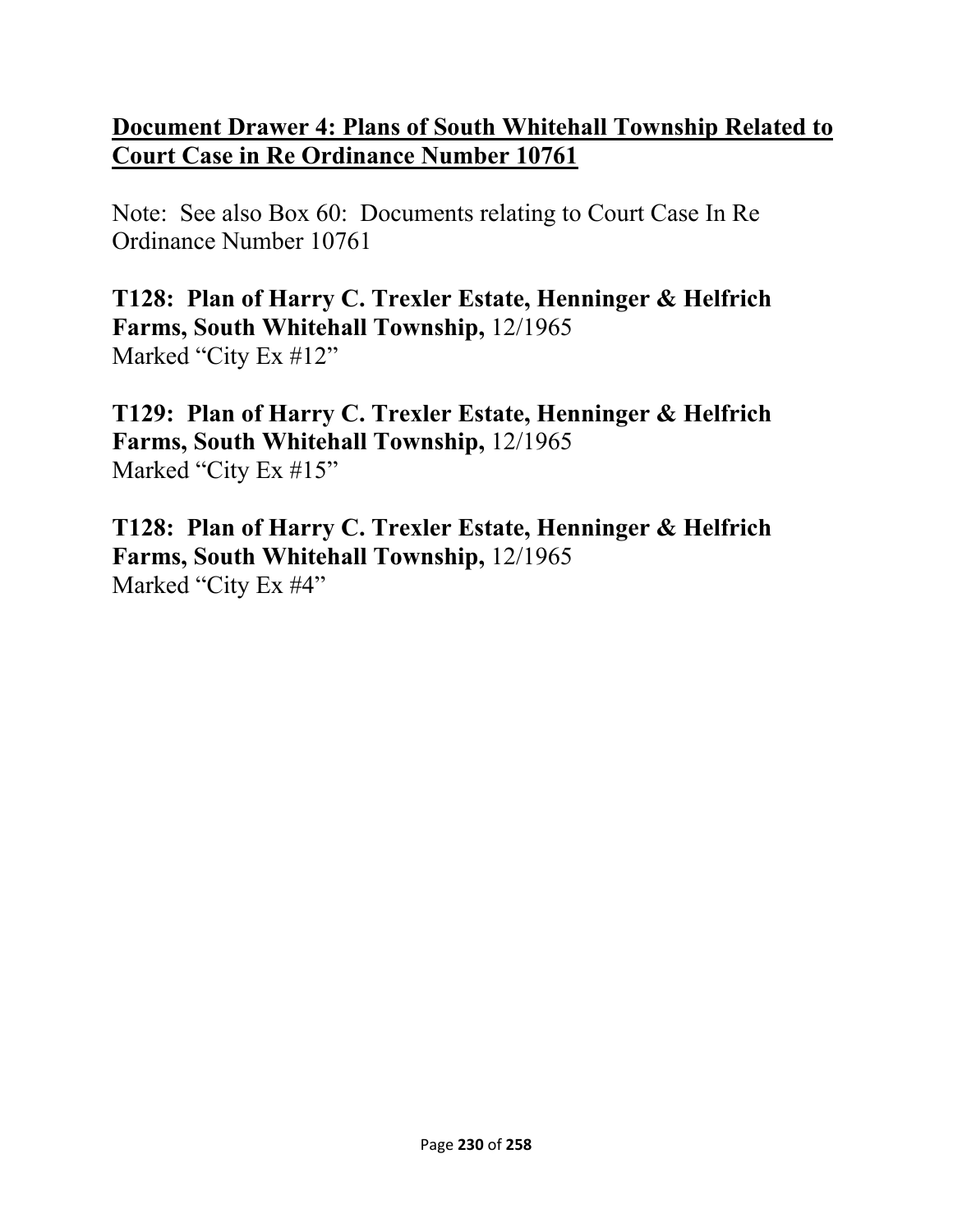# **Document Drawer 5: Plans of Trexler's Properties outside the Lehigh Valley**

**T42: Plan of Lands in Virginia purchased by Harry C. Trexler,** no date

**T43:2 Identical Plans of Trexler Lumber Company, Norfolk County, Virginia,** 1/15/1920

**T44: Plan of Portsmouth Lands in Virginia,** no date

**T45: Plan of Portsmouth Lands in Virginia,** 6/4/1919

**T46: Plan of Trexler Lumber Company, Norfolk County, Virginia,**  6/1/1914 Identical to T58

**T47: Plan of Belt Line Industrial Land Company, Norfolk County, Virginia,** 3/2/1905 Land appears to adjacent to that of Trexler Lumber Company

**T48: Plan of Trexler Lumber Company Land,** no date

**T49: Plan of Lands purchased by Harry C. Trexler in Virginia,** no date

**T50: Plan of Portsmouth Lands in Virginia,** no date

**T51: Map of Virginia Seashore,** no date May have been a placemat map

**T116: Plan of Belt Line Industrial Land Company, Norfolk County, Virginia,** 8/3/1917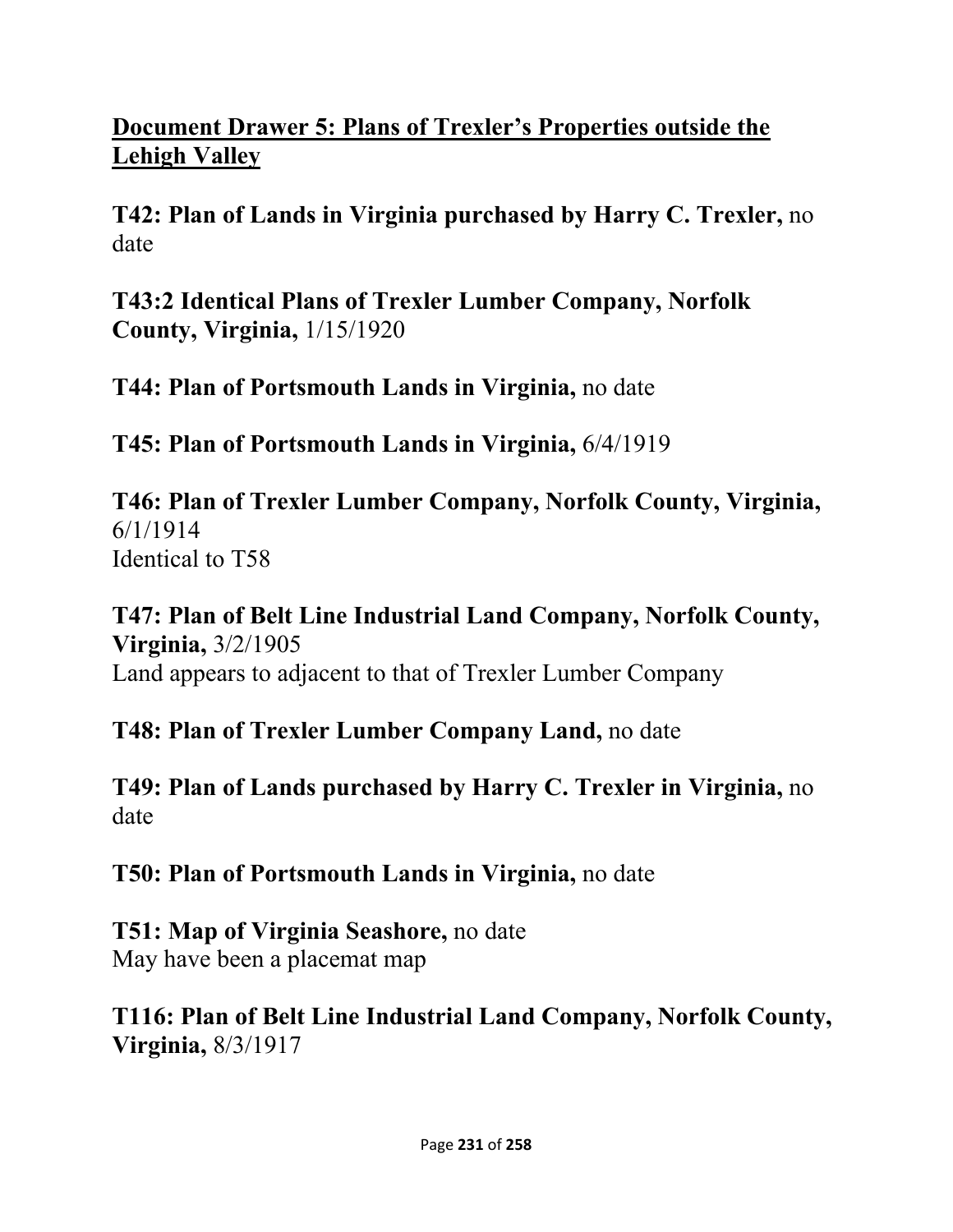**T52: Map of Norfolk & Portsmouth Belt Line R.R.,** 9/15/1927 Identical to T53 & T54

**T53: Map of Norfolk & Portsmouth Belt Line R.R.,** 9/15/1927 Identical to T52 & T54

**T54: Map of Norfolk & Portsmouth Belt Line R.R.,** 9/15/1927 Identical to T52 & T53

**T57: Plan of National Housing Authority, Federal Public Housing Authority, City of Portsmouth, Virginia,** 3/12/1943

**T58: Plan of Trexler Lumber Company, Norfolk County, Virginia,**  6/1/1914 Identical to T46

**T59: Plan of Property of Harry C. Trexler, Norfolk County, Virginia,** 12/31/1930

**T76: Plan of Tilghman Dorney Property, Kidder Twp., Carbon County Pennsylvania,** 7/1909

**T91: 2 Identical Plans of Lands of Union Tan Company, Davidson Twp., Sullivan County, Pennsylvania,** no date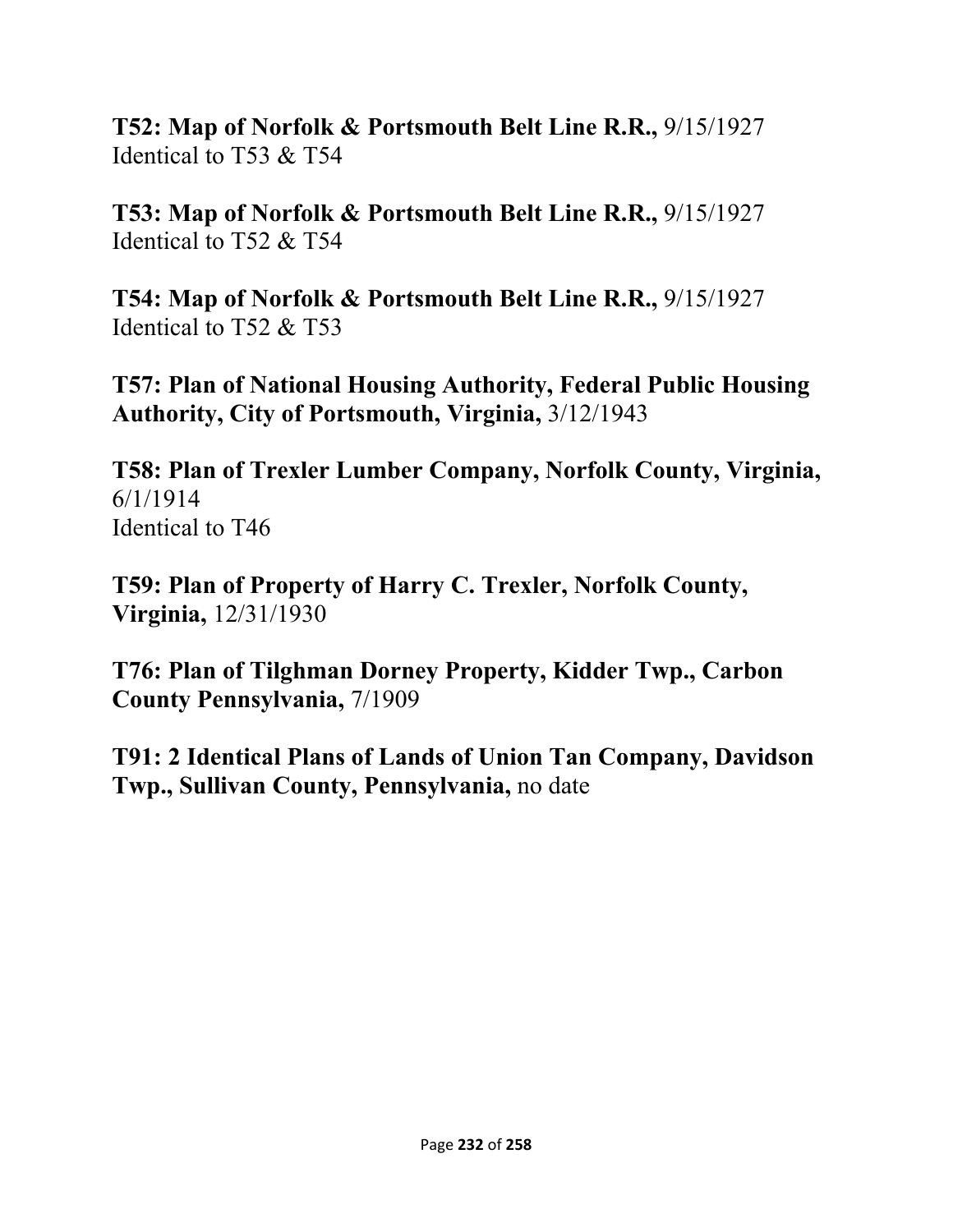# **Document Drawer 6: Lowhill Township Oversize Land Records**

**Lowhill Township,** Exemplification of the Proceedings in the Orphans Court Respecting the Real Estate of Michael Mosser, Jr. dec'd, 1815. Relates to partitioning of the deceased's land.

• Handwritten Note: #27(4) Henry D. Schmick Farm

**Lowhill Township,** Deed transferring land from Stophel Eilert and wife Magdelena to Christian Smith on 4/23/1789.

• Deed appears to reference Frey Farm, Lowhill Township property.

**Lowhill Township,** Deed transferring land from Adam George and wife Maria Elizabeth to John Smith on 1/20/1790.

• Deed appears to reference Frey Farm, Lowhill Township property.

**Lowhill Township,** Deed transferring land from John Smith to John Alspach on 10/9/1790.

• Deed appears to reference Frey Farm, Lowhill Township property.

**Lowhill Township,** Deed transferring land from John Alspach and wife Anna Margaret to Henry Haupt on 11/3/1792.

• Deed appears to reference Frey Farm, Lowhill Township property.

**Lowhill Township,** Exemplification of the Proceedings in the Orphans Court Respecting the Real Estate of Henry Haupt dec'd, 1805. • Relates to partitioning of the deceased's land.

**Lowhill Township,** Deed transferring land from John Xander and wife Anna Maria to John Frey on 2/20/1840.

• Handwritten Note: #29(10) Frank Semmel Farm

**Lowhill Township,** Deed transferring land from John Seibert and wife Elisabeth to William Semmel on 3/31/1853.

• Handwritten Note: #29(4) Frank Semmel Farm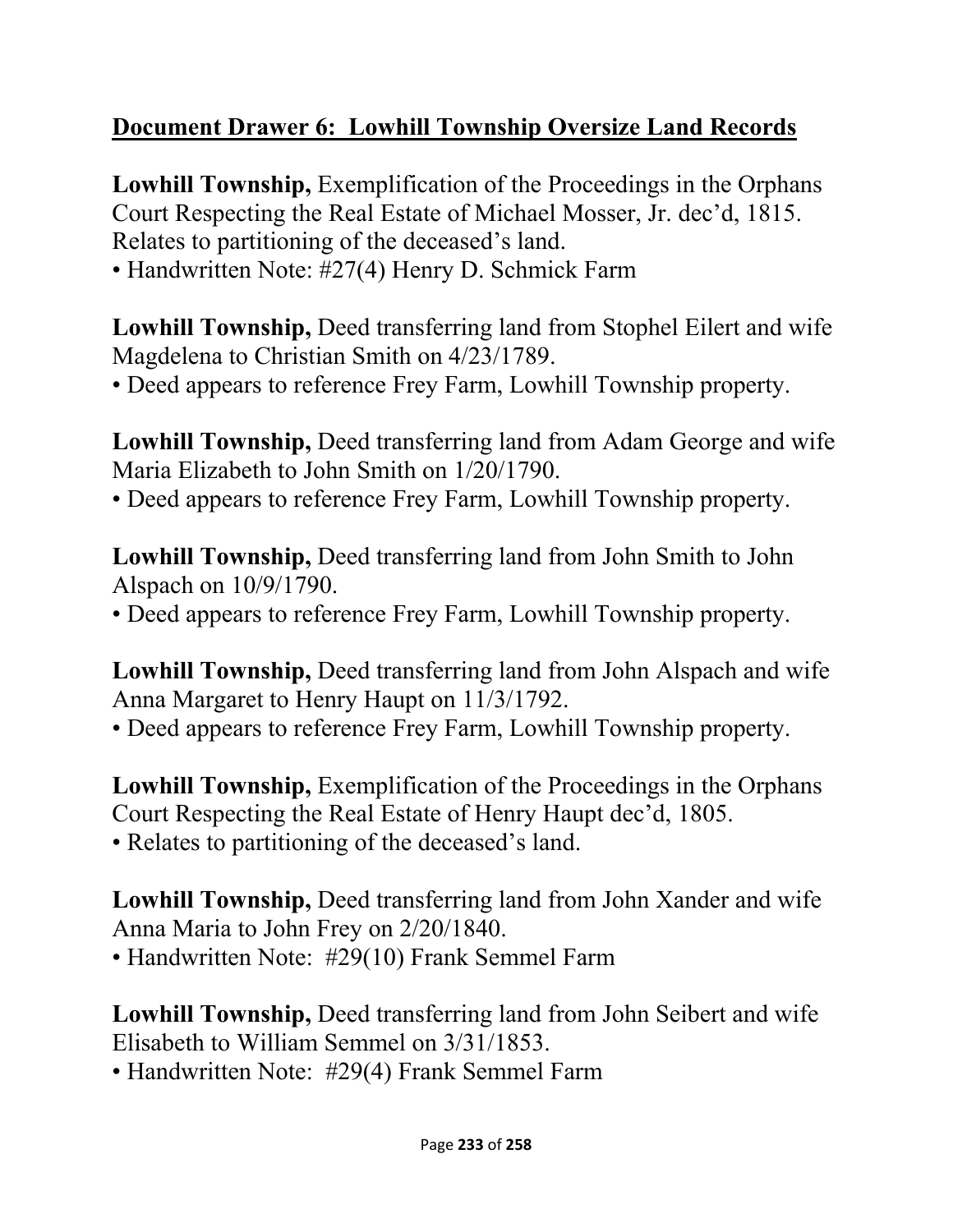**Lowhill Township,** Deed transferring land from Levi Buchman and wife Julia to Peter Buchman on 3/21/1861.

• Levi Buchman's wife Julia appears to be the same person listed at Julien in deed of Levi Buchman to Peter Buchman, 1845.

• Appears related to the following Deeds:

- Levi Buchman to Peter Buchman, 1845
- Nathan Buchman to Levi Buchman
- Andrew Buchman to Peter Buchman

**Lowhill Township,** Deed transferring land from John DeLong and Peter DeLong Administrators of Jonathan DeLong dec'd to John Seibert on 4/1/48.

• Handwritten Note: Frank Semmel Farm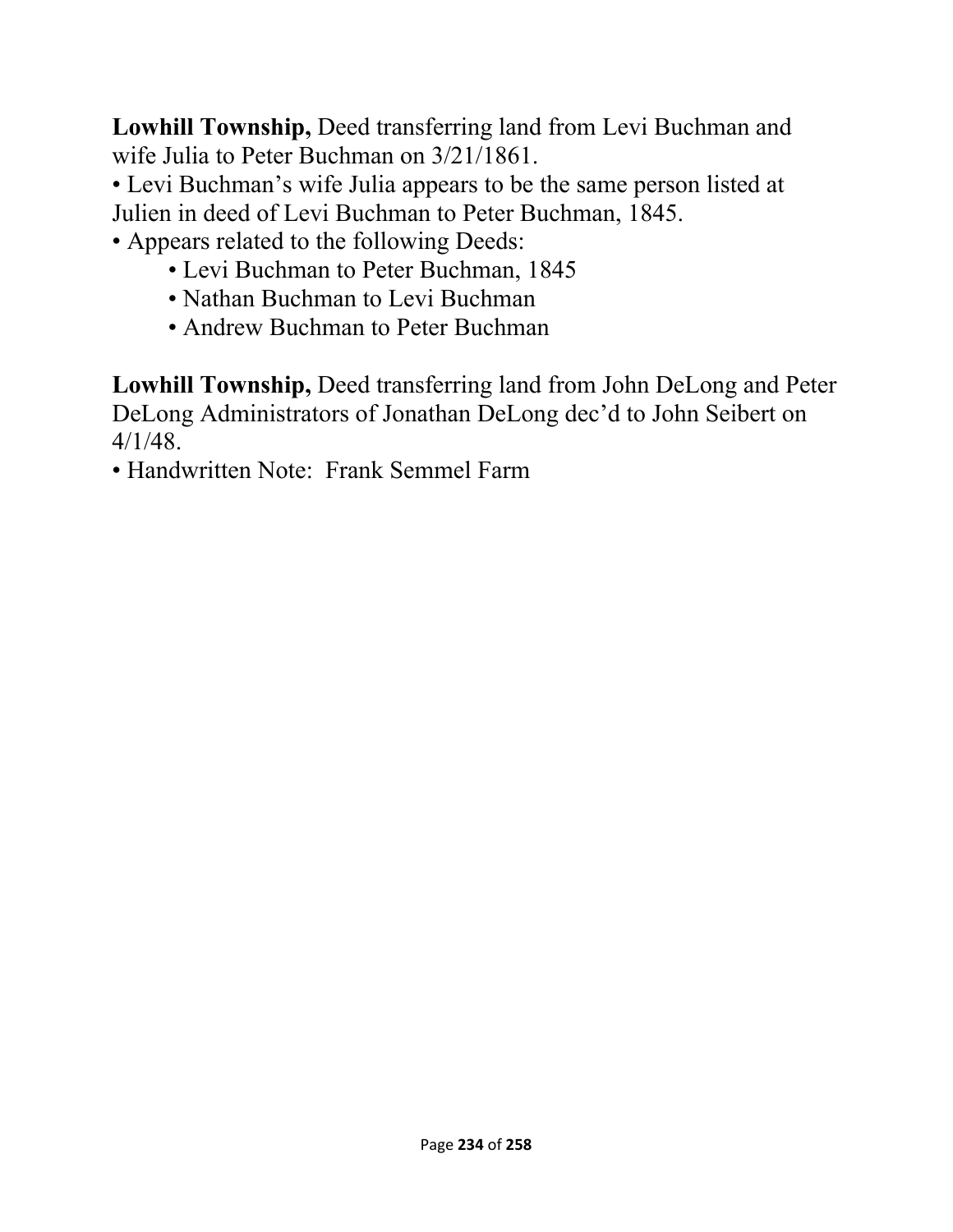### **Document Drawer 7: Edwin W. Trexler & Judge Frank M. Trexler Oversize Certificates**

**One Stock Share for the Centennial International Exposition Issued to Edwin W. Trexler,** 5/14/1875

**Certificate Naming Frank M. Trexler as President Judge,**  12/20/1902 A2014.42

**High School Diploma Awarded to Frank M. Trexler from the School District of the City of Allentown,** 6/26/1876 A1994.194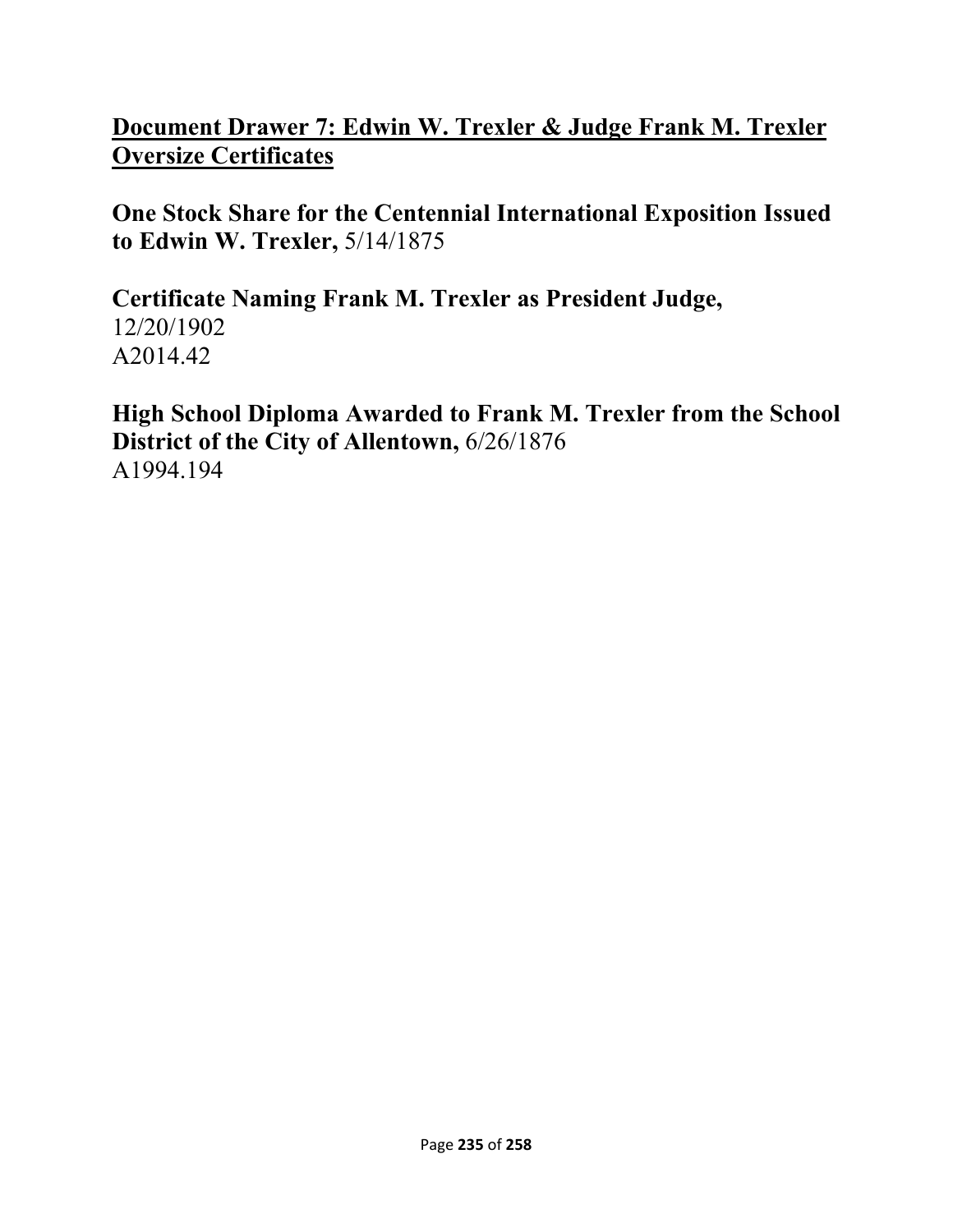## **APPENDIX: ALLIED COLLECTIONS**

The materials contained in this Appendix to the Finding Aid represent additional information relative to the life and history of General Harry C. Trexler. For the most part they are not specific to the Trexler story. Yet they could be of assistance to those searching to enlarge or better understand the historical life of General Trexler in the context of his business interest, career, and civic interests.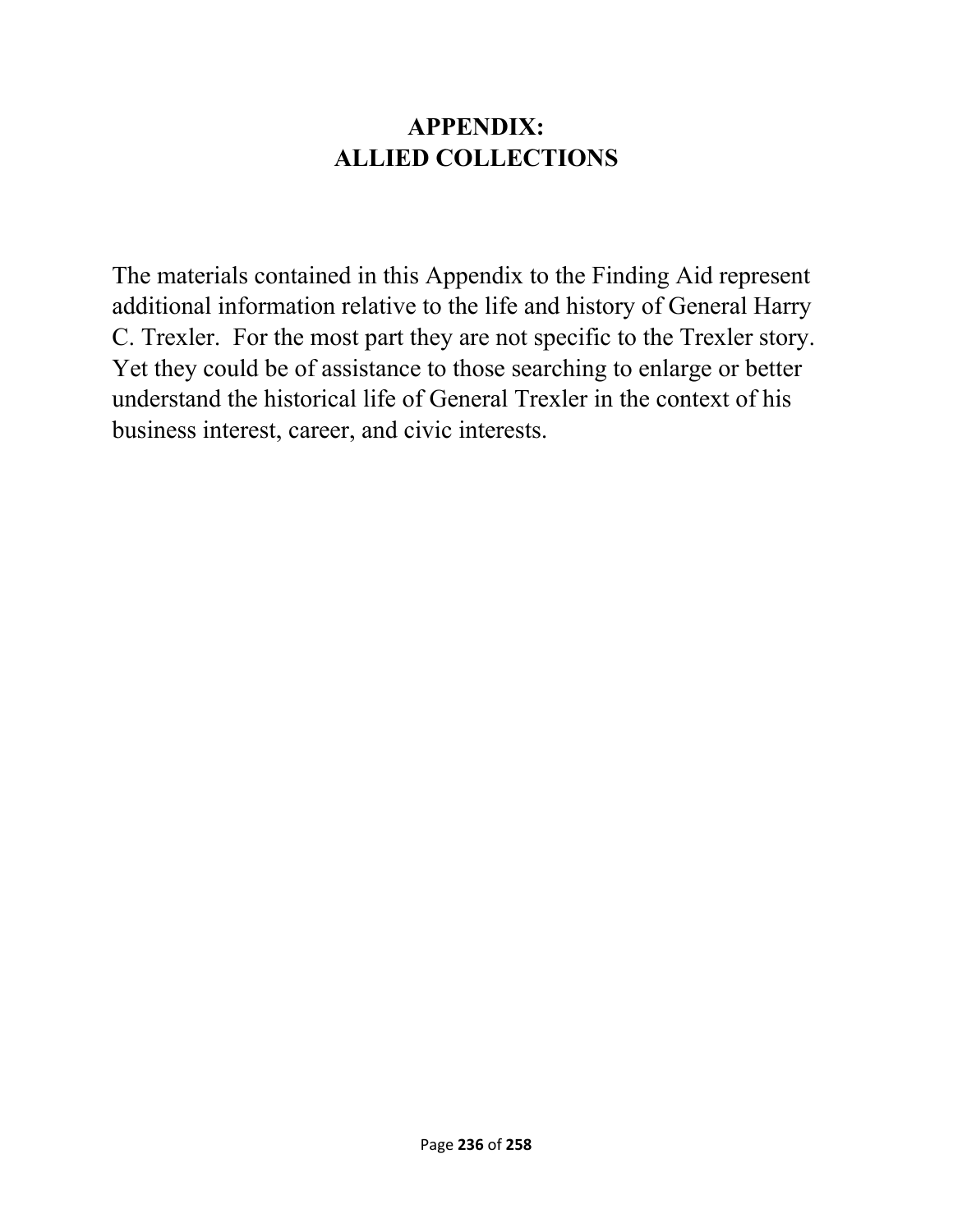# **Materials Related to Lehigh Portland Cement Company**

### **Postcards & Photographs**

- PST LC IND 1-2: Cement Plant
- PHOTO BASEB 5; Neg. 21-68: Company Baseball Team
- PHOTO HOCH c18-21: Quarries & Cave-Ins
- PHOB 72 FRANTZ 3-5: Bill Frantz, (timekeeper) became paymaster of Lehigh Portland Cement"
- PHOB 38-37 and 38-38: Safety Trophies, newspaper clipping on death of Chas. J. Phifer, Chief Chemist of Lehigh Portland Cement Co. for 42 years; May 28, 1940
- PHOB 29-17: "1<sup>st</sup> fire engine at (Fogelsville) Lehigh Portland Cement Plant c. 1918
- PHOB 97: Lehigh Portland Cement Company Properties in Fogelsville, West Coplay, Ormrod

## **Manuscripts and Ephemera: MSS PF 756**

**"Pennsylvania: Titan of Industry"** by Sylvester K. Stevens, Ph.D. Folder 37

**"The Cement Industry- Its Origin and Growth"** by Joseph S. Young. 2 copies of book

Folder 38

# **Publications**

- **"A Brief Outline of the History of Cement" (**2 copies of book)
- **"Some Sidelines on the Cement Industry"**

**• Copy of "Fifty Years of Progress, 1897-1947,"** Lehigh Portland Cement Company

Folder 39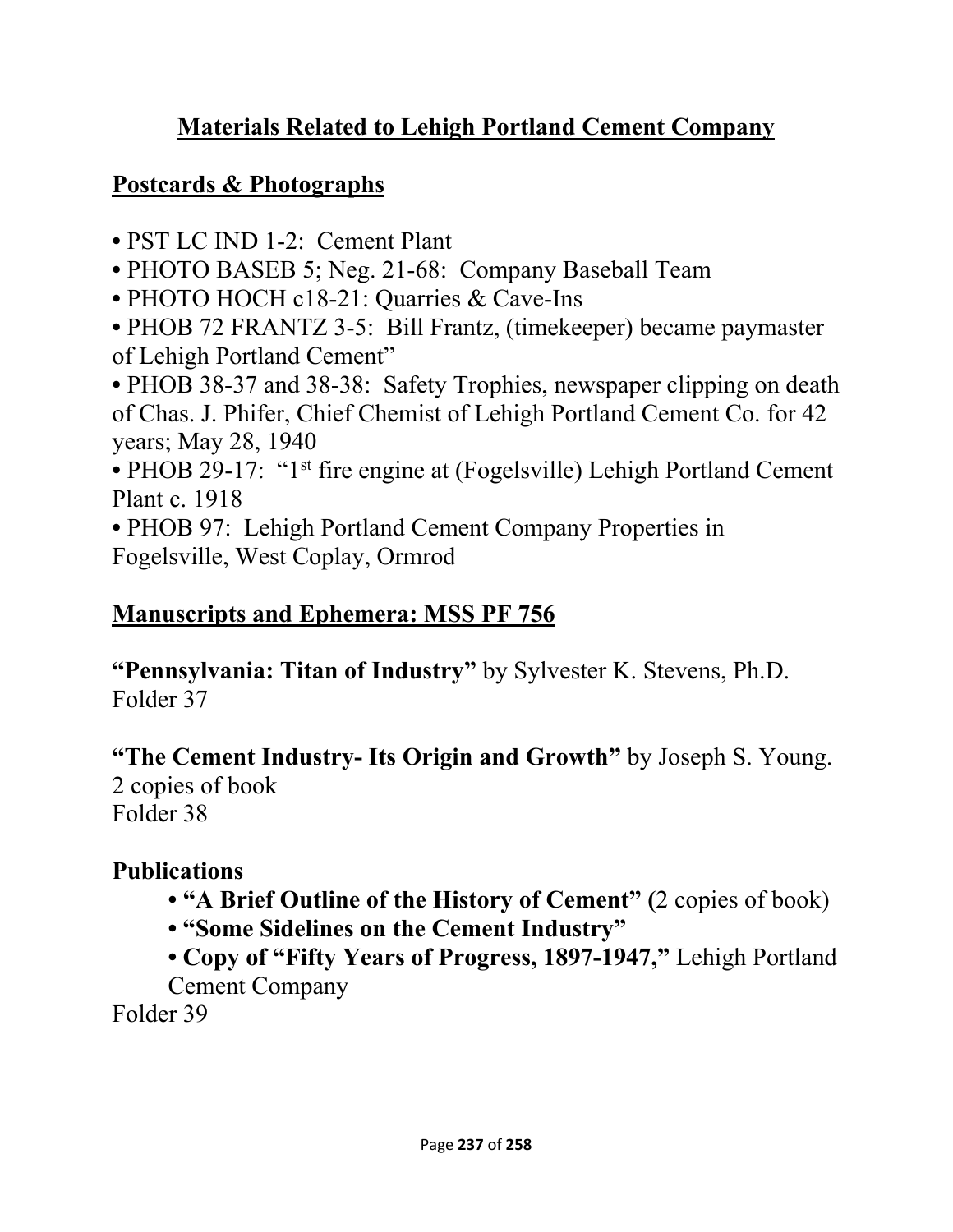**Lehigh Portland Cement Company Clippings,** 1970-1986

**• The Lehigh Farm Book of Structographs** – **Lehigh Cement** 

**• Concrete Suggestions for the Farm** – Fall and Winter 1924-

Lehigh Cement

Folder 43

**Publications**, 1918-1930 Folder 75

#### **Young, Joseph S. - Publications**

• "**Some Financial Aspects of the Growth of Lehigh Portland Cement Company"** pamphlet

**• "Twenty-Five Years of Postwar Growth for Cement Industry"** pamphlet

- **"A Brief Perspective of the Cement Industry"** pamphlet
- **Current Problems of the Cement and Industry…"** pamphlet

**• Letter to Mr. B. L. Pake from P.A. Groll**, October 19, 1954 giving him a copy of "History and Growth of Lehigh Portland Cement Company" by Joseph S.

**• "Cement in the Seventies"** pamphlet

• "**An Overview of the U.S. Cement Industry 1977-78"** Folder 80

### **Young, William J.**

Folder 81

**Publications** 

- **"Learning about Cement"** children's coloring book
- **"Lehigh Today"** booklets
- **"Update Lehigh"** pamphlet
- **"Concrete-a Series of Process"** booklet
- "**Reminders for cold weather concreting"** sign

Folder 82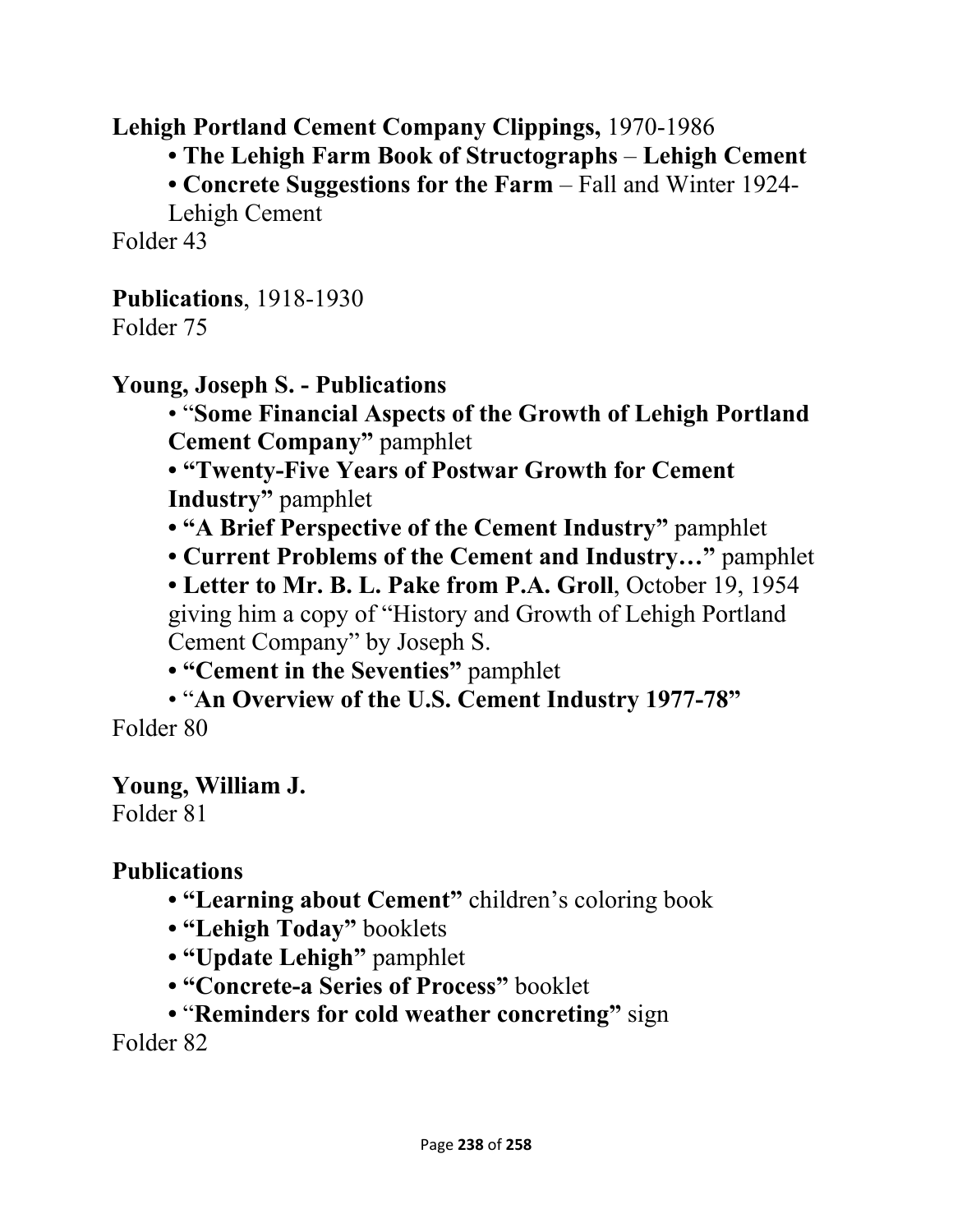# **Manuscripts and Ephemera: PF 169 PORT**

**"Lehigh Conveyor"** Newsletter, Autumn 2003

**"Daylight Ahead"** Pamphlet

**Lehigh Portland Cement Company: Quarter Reports**: 9/30/1965; 6/30/1966; 6/30/1968; 3/31/1970; 9/30/1970; 6/30/1972; 9/30/1972; 6/30/1974

## **Lehigh Portland Cement Company 1964 Annual Report**

**Copy of Newspaper Article,** 12/30/1996

**Lehigh News Conveyor,** 10/1964

**American Airport Designs** 

### **Manuscripts and Ephemera: MPF 896**

**Annual Reports,** 1928-1976 Folder 1

# **Brochures**

Folder 2

**Company Calendars**, 1987-2008 Folder 3

**Directories,** 1986-2007 Folder 4

**Newsletter**-*Lehigh Conveyor,* 1986-2007 Folder 5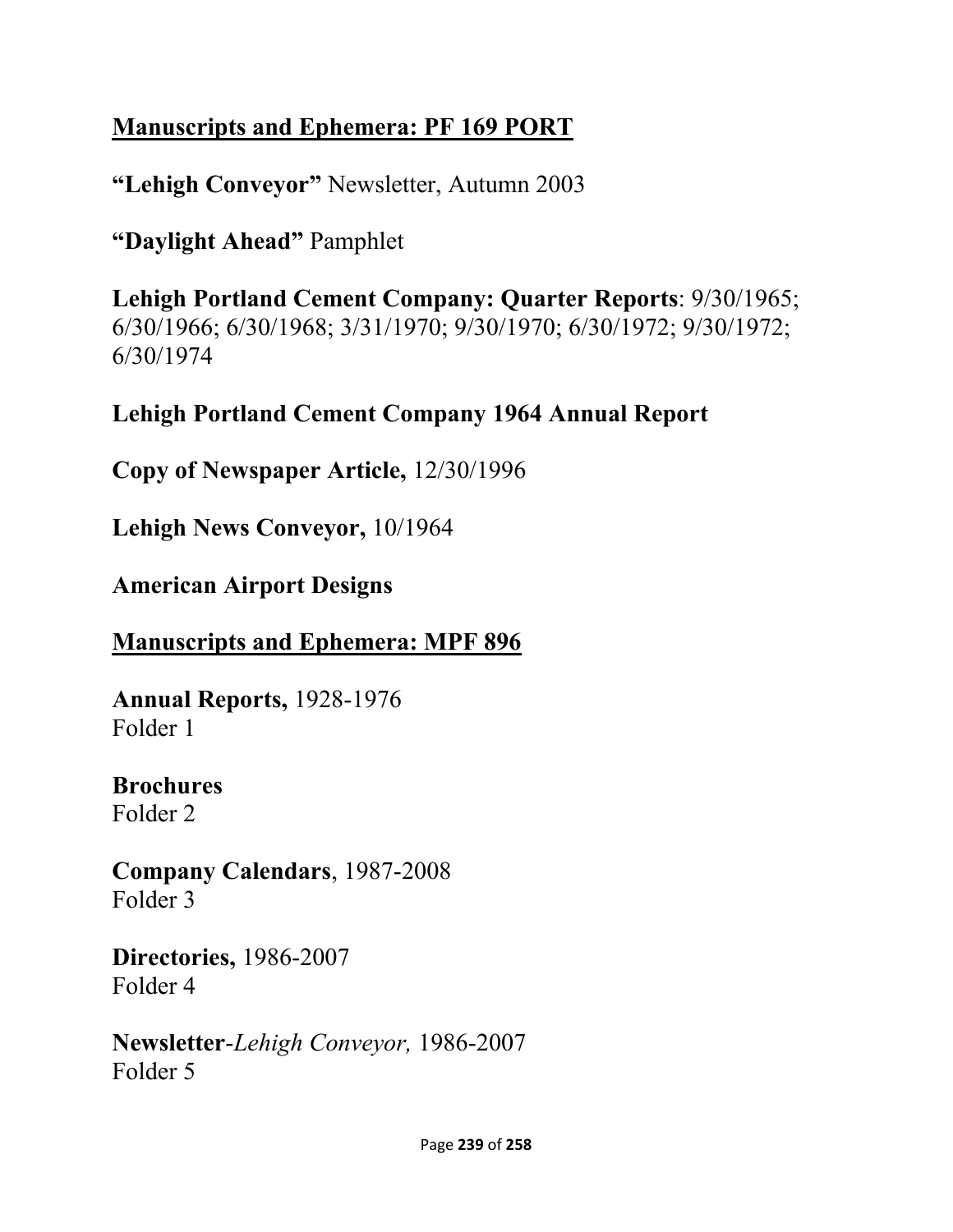# **Manuscripts and Ephemera: MPF 841**

**"Lehigh Triumphant March,**" composed by John G. Evans published by Lehigh Portland Cement Co.

# **Related Articles & Publications**

Salmon, William A. "Lehigh Portland Cement Company: 100 Years in the Lehigh Valley." *Proceedings of the Lehigh County Historical Society,* volume 42: pp. 118-134. 906 LV Vol 42

Young, Joseph S. "The Lehigh Story 1897-1955." A 666.9 L1

Young, Joseph S. "Fifty Years of Progress 1897-1947." A 666.9 LF

# **Cassette tape**

# **Fred Hausman Cement Industry Oral History**

Fred Hausman "Started in 1922 as laborer with Lehigh Portland Cement Plant Fogelsville. Also worked as diamond drill operator and first class mechanic in machine shop. 66 years in cement industry." TAPE 69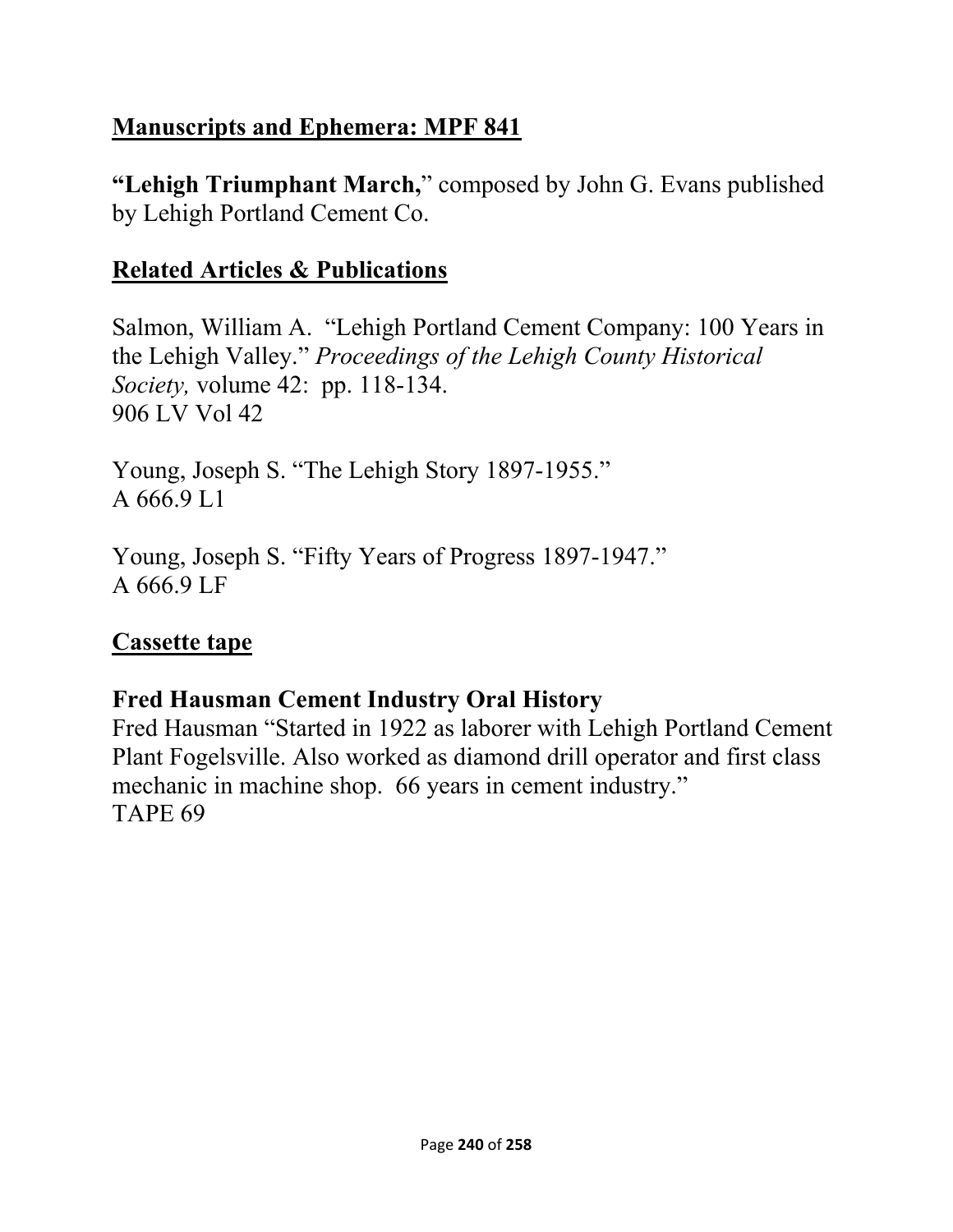# **Materials Related to the Lehigh Valley Traction Company/ Lehigh Valley Transit Company**

### **Postcards & Photographs**

Depict Trolleys, Buses, Trucks, Generating Plant, Fairview Car Barn, Bridges, Employees

- PST ALL STR6
- PST ALL IND8
- PST LVT
- PHOTO LVTC
- PHOTO TC
- PHOTO BRAL
- PHOTO DAVIS
- PHOTO LIBERTY
- PHOTO THOMP

# **Maps**

- MPF 735(1) MAPS
- MPD 13-22

# **Manuscripts**

# **Records of Lehigh Valley Transit Company**

Includes equipment leases, tariffs, agreements and ordinances, charters, annual reports for 1910-20, 1924-1925, newspaper clippings, history, tickets, transfers, routes, schedules, correspondence, misc. MPF 735

# **Lehigh Valley Transit Company Claim Letter**

Response for request for damages caused by a trolley accident. MPF 846 LVTC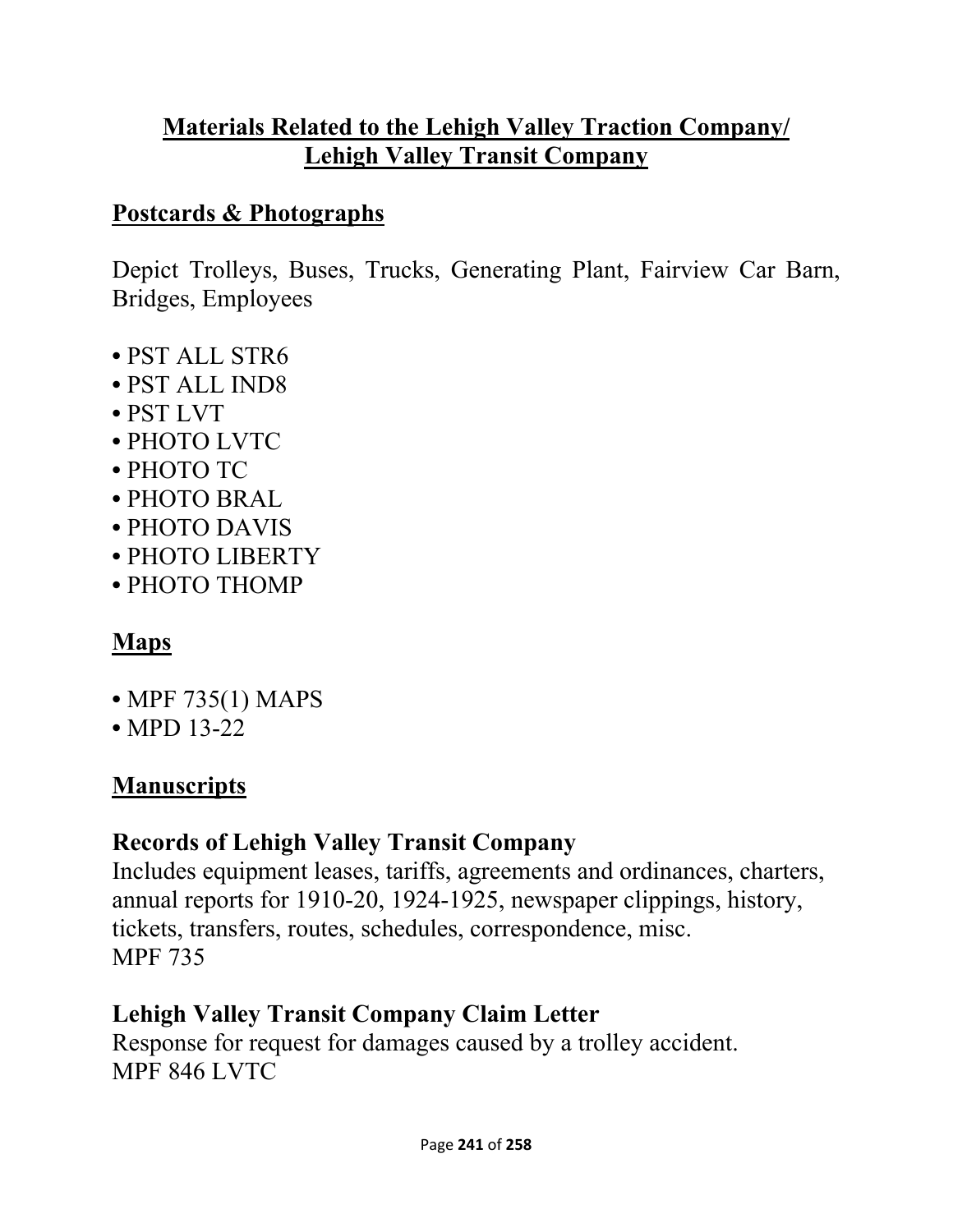### **Allentown and Lehigh Valley Traction Company**

Includes a stock certificate and route map. MPF 767-13

## **Lehigh Valley Transit Company, etc. Stock Certificates**

Includes stock certificates for the Lehigh Valley Transit Company and others. MPF 716, Folder 1

# **Miscellaneous Documents including Stock Certificates**

MPF 716 Folder 2

# **Plan of Reorganization & Deposit Agreement for Lehigh Valley**

**Traction Company,** 7/20/1904 MPF 716 Folder 2A

#### **Records of the Lehigh Valley Trust Company**

Includes records of Allentown businesses for which the Trust held mortgages, including the Lehigh Valley Traction Company MPF751 LVT

## **Papers of Frances V. Thompson, Longtime Executive Secretary of Lehigh Valley Transit Company**

Correspondence, employee passes, miscellaneous

#### **Lehigh Valley Transit Company token encased in cardboard, ca. 1950**  MPF 635(1) TOKEN

**Calendars**  DOCD 19-17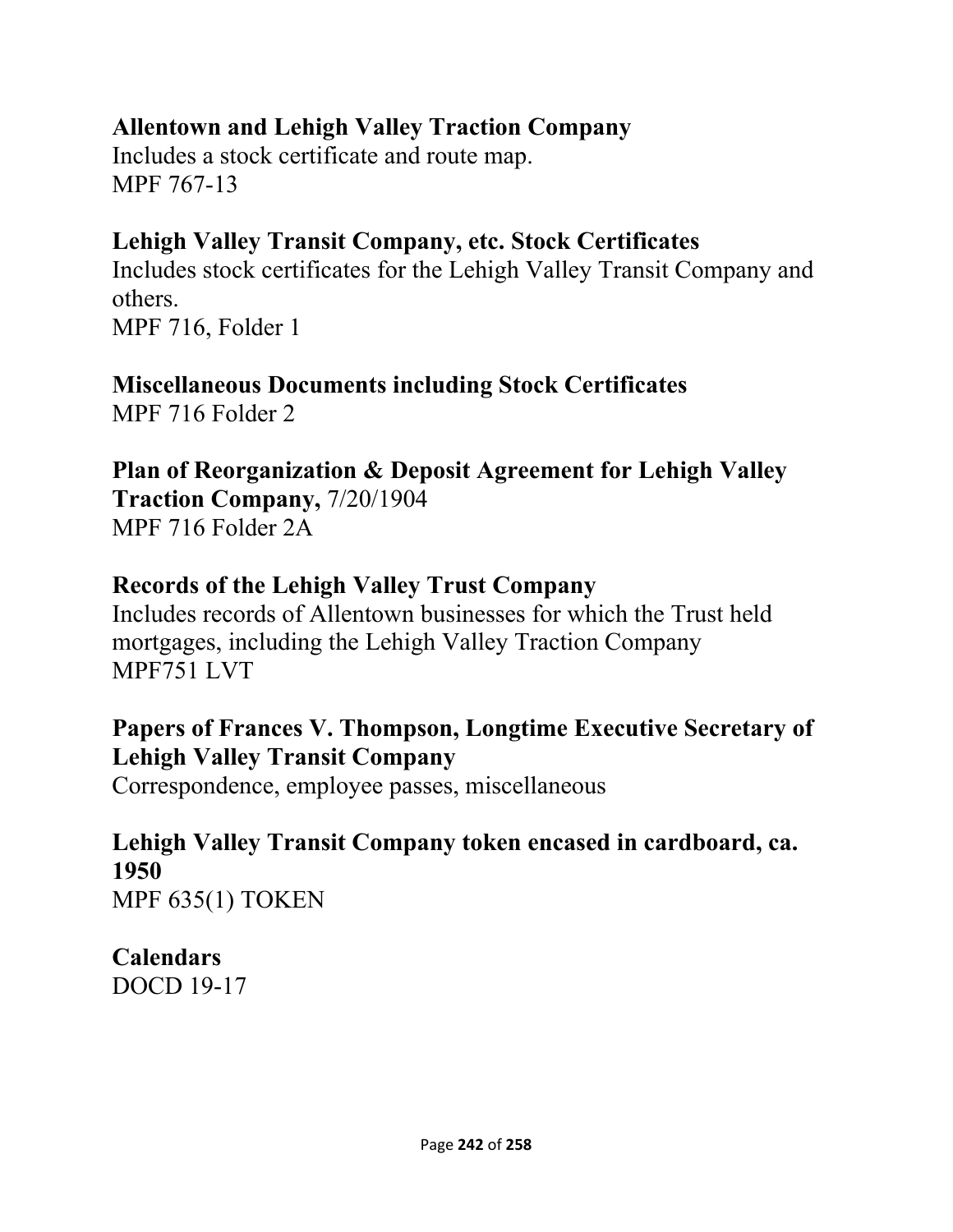### **Miscellaneous Items**

- PF 70 LBR
- PF 70 TROL 7

#### **Related Articles & Publications**

Blossom, Edward H. "Liberty Bell Route," *Trains,* January, 1951. PF 70 LBR2

Burkhardt, F. "Transportation Footprints in Lehigh Valley," *Proceedings of the Lehigh County Historical Society,* volume 11: pp. 31-36. 906 LV Vol 11

"History of Lehigh Valley Transit Company: Railway Operations." 388.4 LVT

"Imagination Rebuilds a Transit System." Reprint from *Transit Journal,* May, 1939. PF 70 TROL3

Kulp, Randolph L. "Allentown Once Planned as Hub of Great Trolley Empire." *Sunday Call-Chronicle,* 1962. PF 70 TROL 1

*The Liberty Bell Route's Heavy Interurban Cars: History and Roster.*  388.4 LVT L5 1969

McKelvey, William J., Jr. *Lehigh Valley Transit Company's Liberty Bell Route.* 388.4 M2 L3 1989

Peters, Douglas E. *Lehigh Valley Transit in Color.*  388.4 P4 2011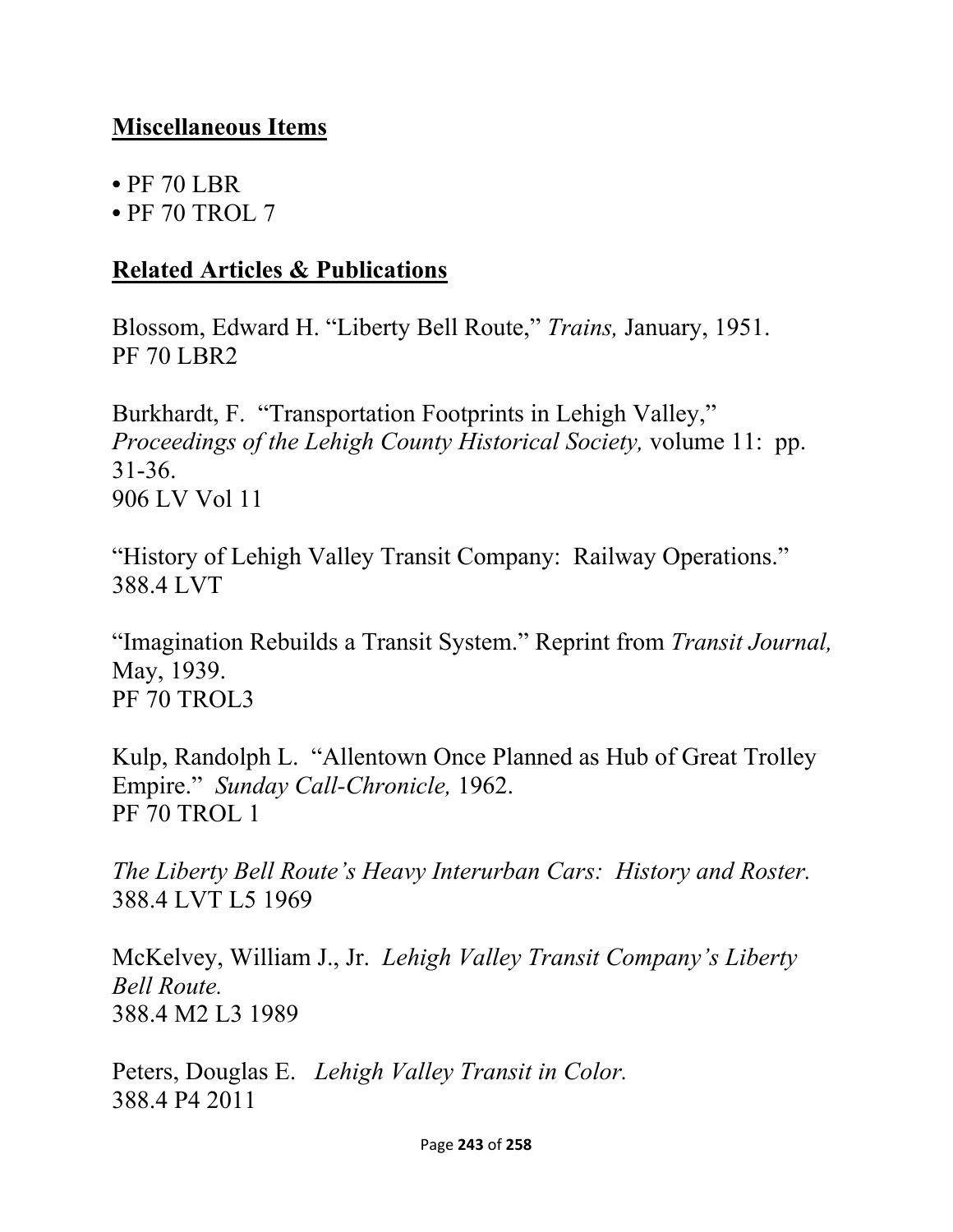Rohrbeck, Benson W. *Pennsylvania's Street Railways.*  388.4 R6 P4 1997

Ruddell, Ron. *Riding the Bell: Lehigh Valley Transit's Liberty Bell Route.*  388.4 48 2015

### **VHS Tapes**

- CVC26
- CVC41
- CVC42
- CVC43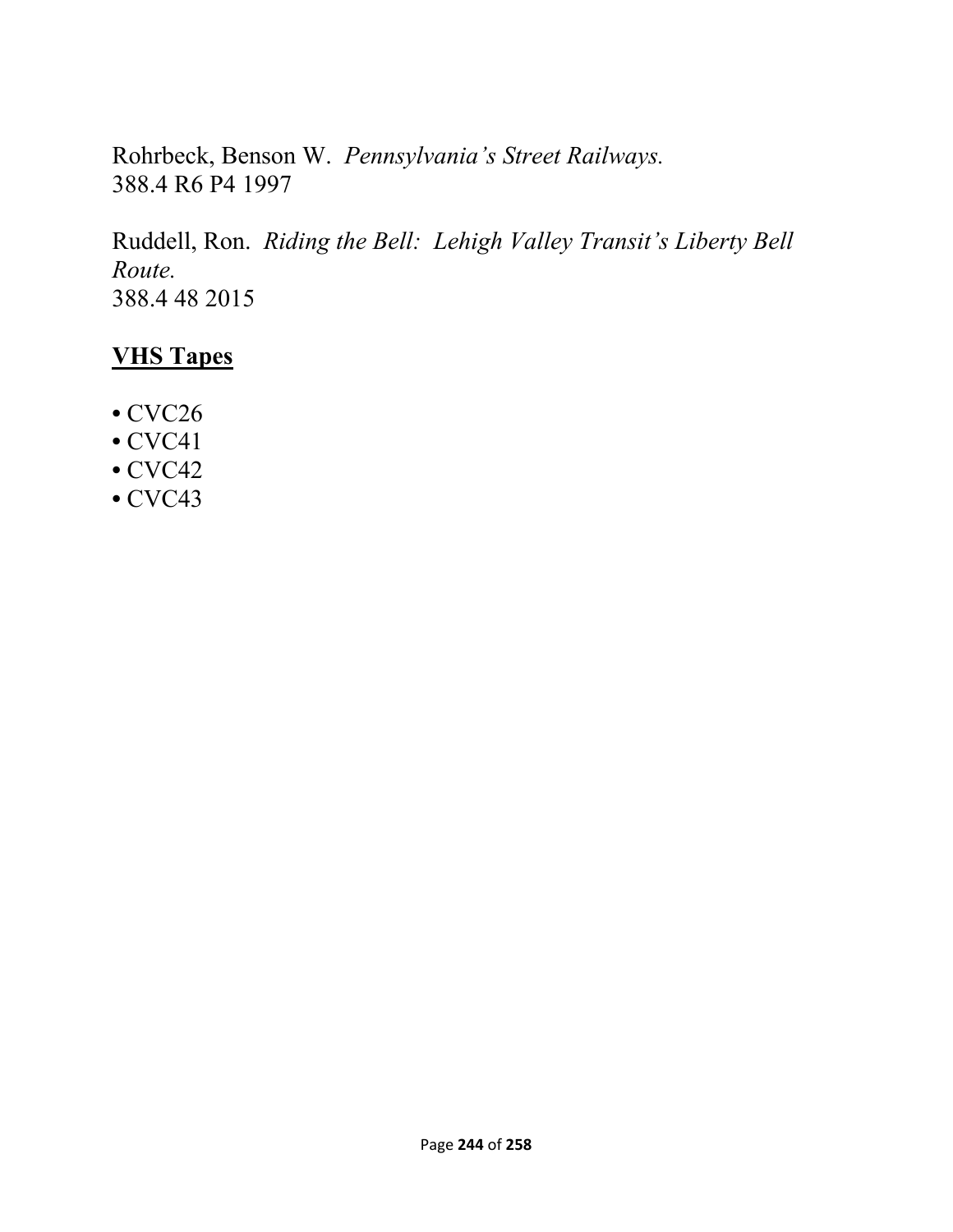# **Materials Related to Pennsylvania Power and Light Company (PP&L)**

### **Postcards, Photographs & Negatives**

### **Miscellaneous Photographs & Postcards including PP&L Buildings Exteriors & Interiors, Workers, Etc.**

- PST ALL BU
- PST ALL CSM 34-35
- PST ALL HS 44
- PST ALL LIGHT 4, 5
- PHOB 24: Park & Shop Photographs, Including Aerial Views of
- PP&L Building
- PHOB 65 PP&L 1-5
- PHOB 81 8-36
- PHOTO AAER4
- PHOTO BUI 6, 26 & 27
- PHOTO HS69
- PHOTO PPLC
- PHOTO MAP DRAWER 32-3

**Construction Photographs of Hoch Contracting Company Including Photos of PP&L Construction**  PHOTO HOCH

# **Miscellaneous Negatives Including PP&L Vehicles, Exteriors of Buildings**

- PHOTO PPLC 39-45
- NEG 2-35
- NEG 5-25

## **Collection of Photographs Relating to Wallace L. Davis, General Auditor and Executive Assistant for PP&L**  PHOTO DAVIS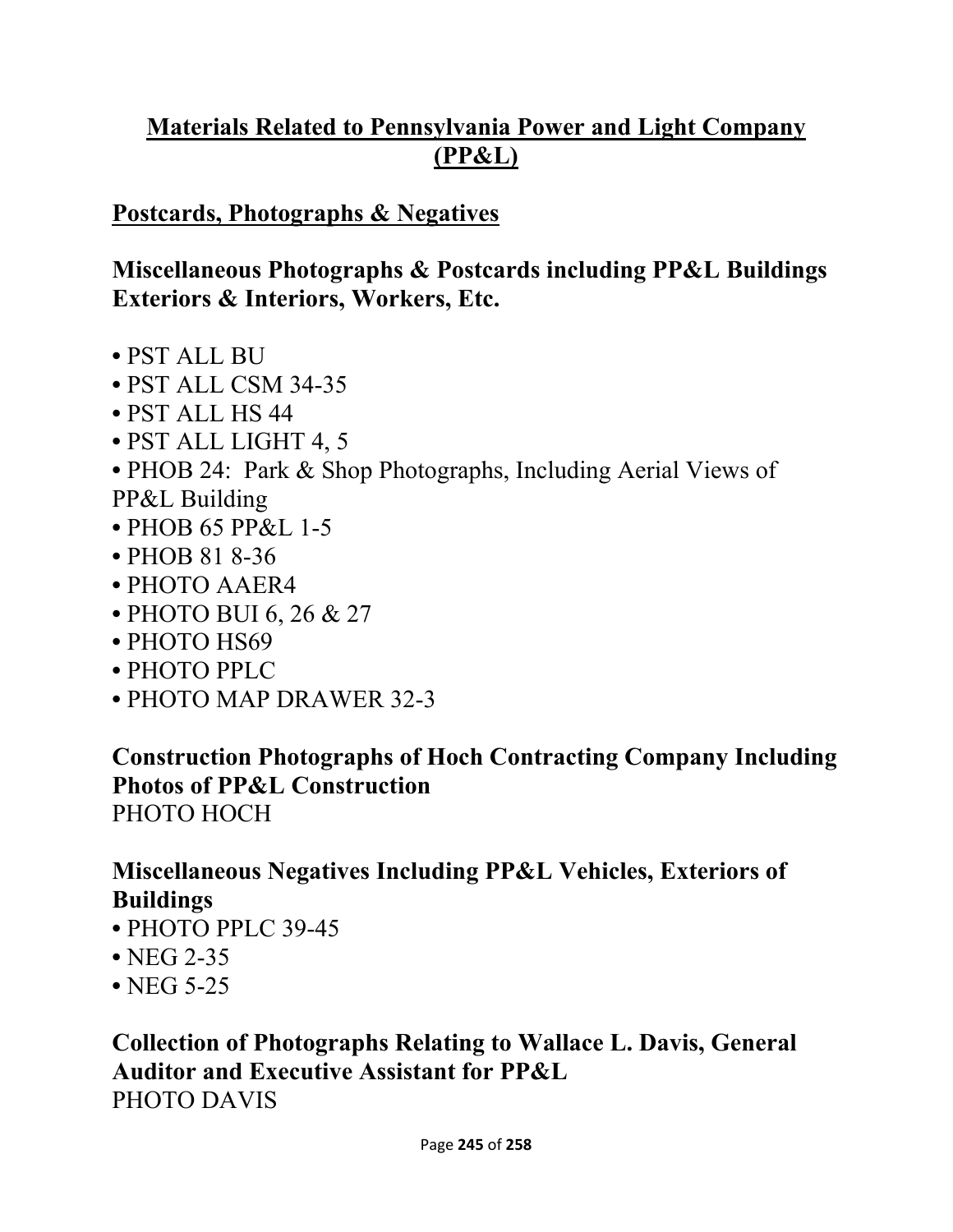# **Manuscripts**

**Newspaper Clippings**  Clipping File

### **Miscellaneous Materials about PPL Including Brief Histories, Newsletters, Statistical Reviews, Etc.**

- $\cdot$  PF 120
- PF120 PP&L
- PF 120 MISC
- PF 118 ACPC ANAT
- MPF 741
- MPF 766 37

**Collection of Memorabilia, Writings of Wallace L. Davis, General Auditor and Executive Assistant for PP&L**  MPF 783

**43rd Annual Meeting of PP&L Shareholders Packet, 1962**  PF 120 PP&L SHARE

#### **Maps**

**Electric Charter Territory of Pennsylvania Power & Light Company upon Formation in 1920 & Acquisitions through 1951**  MAP DRAWER 29-11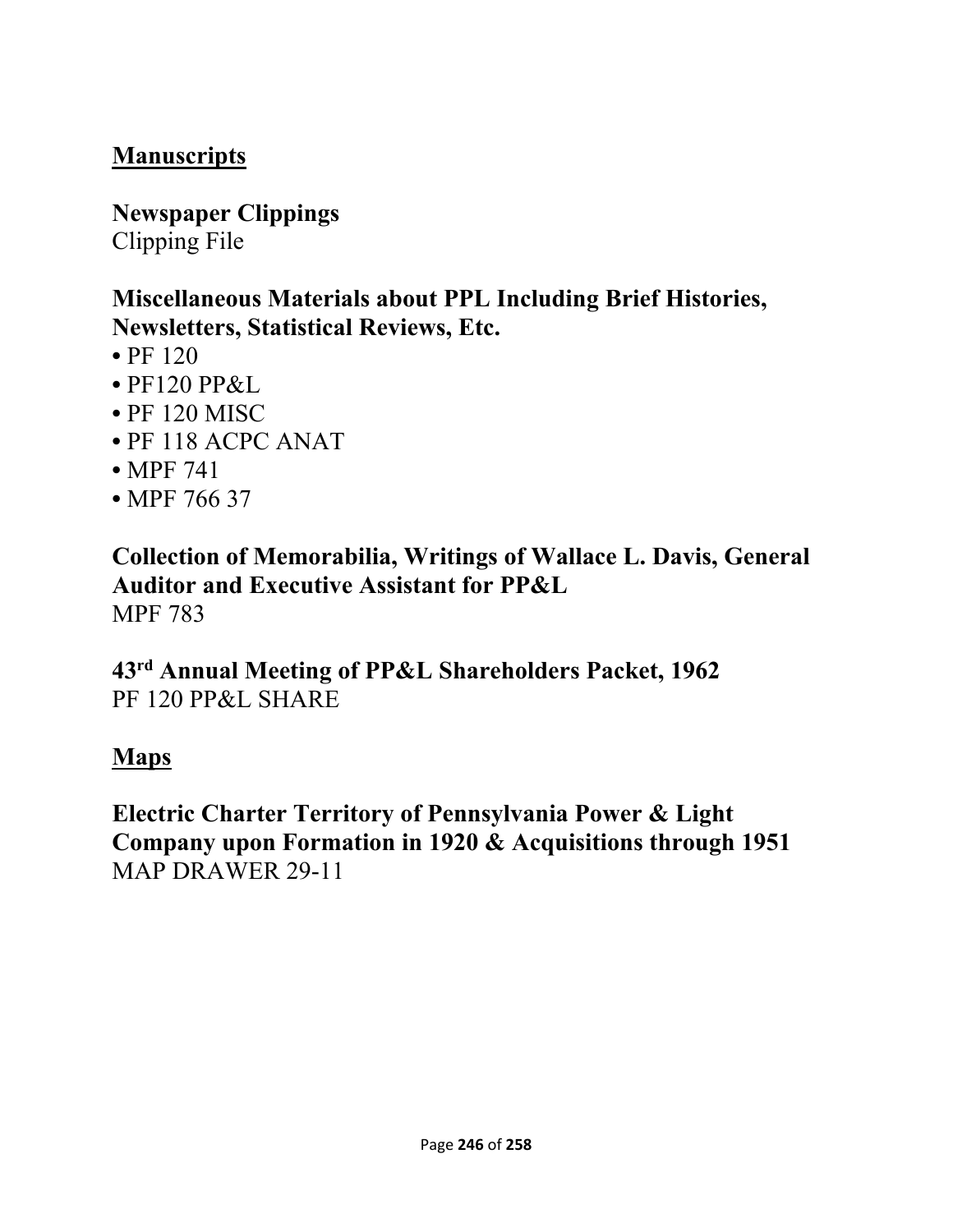**Miscellaneous Plans including Service Area, Common Property, Gas Property, Steam Heating Properties, Allentown & Suburbs, Bethlehem, Emmaus, Macungie, Northampton, Slatington & Walnutport, Whitehall, Palmerton, Township, Alburtis, Lower Macungie, Rail Yards, Poles, Etc.** 

- Map Drawer 29
- Tube 39
- Tube 40

### **Plans of College Heights Area of Allentown**

- Tube 39-2
- Tube 40-1

# **Plan of Highland Park and City View Heights**

**•** Tube 39-8

#### **Plan of West Park, Allentown**

**•** Tube 45-1

# **Related Articles & Publications**

Beck, Bill. *PP&L: 75 Years of Powering the Future.*  621.31 B35 1995.

Nah, Michael. *Pennsylvania Power and Light Company: A Guide to the Records.*  621.31 NAS

Pennsylvania Power and Light Company. *A Profile of Allentown, Pennsylvania.* 974.827 Al p

Wise, John S. Jr. "Testimonial to Eli N. Kline," *Proceedings of the Lehigh County Historical Society,* volume 43: pp. 100-101.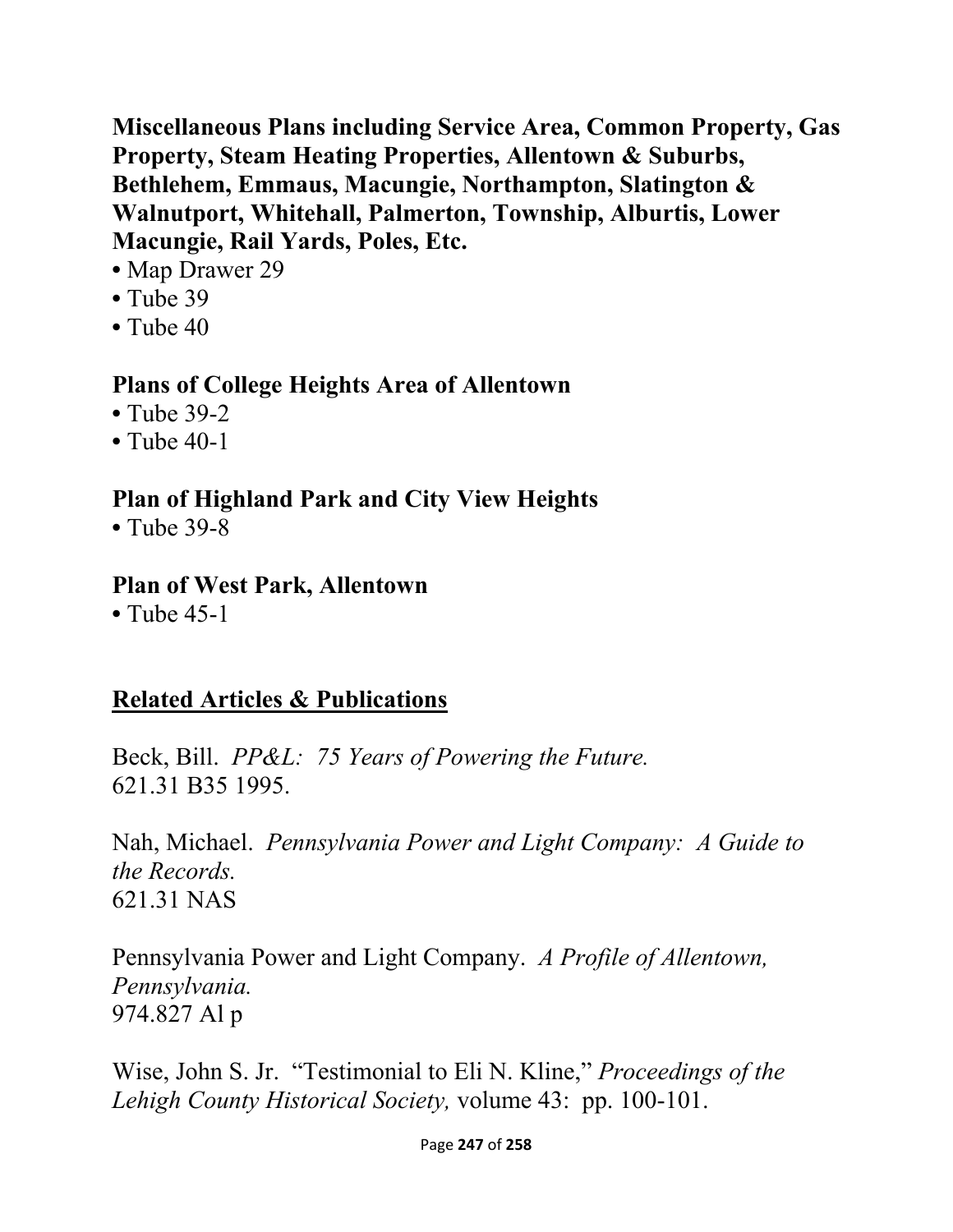# **Materials Related to Sacred Heart Hospital**

### **Postcards, Photographs & Negatives**

**Photograph of Architect Drawing and Advertisement for New Addition,** 1929 PHOTO SHH 8 & 9

**Photographs of Opening of General Harry Clay Trexler Memorial Building, Sacred Heart Hospital,** 1947 PHOB 65 HOSPITAL 1-13

**Miscellaneous Postcards, Photographs of Sacred Heart Hospital, Including Buildings, Ambulance, Advertising, Nurses, Etc**., ca. 1912- 1965

- PST ALL HOS 35-41
- PST HOS 15
- PHOB 11-18
- PHOB 65 NURSES 1-6
- PHOTO SHH
- NEG BOOK 1-26c Rows 4-7

# **Manuscripts**

**Invitation from Harry C. Trexler to Samuel W. Traylor to a Dinner to Discuss Advancing Services at Sacred Heart Hospital**  Trexler Correspondence Collection

**"Architecture and Design, This Issue Presents a Selection of Work Designed in the Offices of J.F. Everett & Associates"**  Includes Sacred Heart Hospital PF OVSZ2 EVER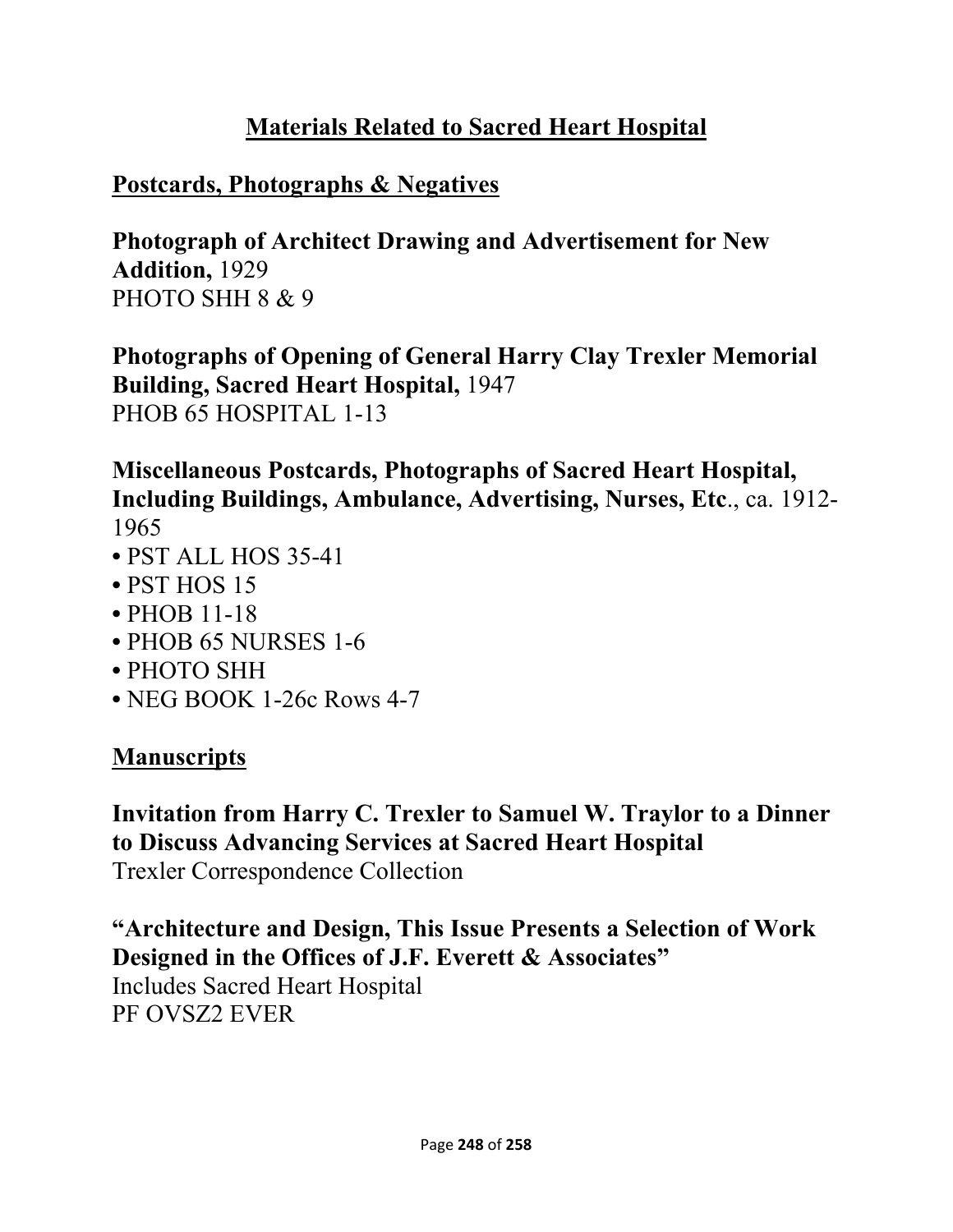### **Miscellaneous Materials about Sacred Heart Including Brochures, Newsletters, Brief Histories, Etc.**

PF 67 JOS 3 PF 168 SH

### **"Right Reverend Monsignor Leo Gregory Fink: A Tribute" by M. Dacia**

Fink was Executive Director of Sacred Heart Hospital PF 162 FINK 9

#### **School of Nursing Yearbooks**

Yearbook Collection

#### **Related Articles & Publications**

Fink, Leo Gregory. *Golden Years of Sacred Heart Hospital: 1915-1965.* Author was Executive Director of Sacred Heart Hospital. A 362 SH f

Gordon, L.C. *Allentown 1916: Souvenir of Allentown Issued for the Purpose of Raising Funds and Advertising the Sacred Heart Hospital.* 974.827 A5 G6 1916 PF 168 SH 8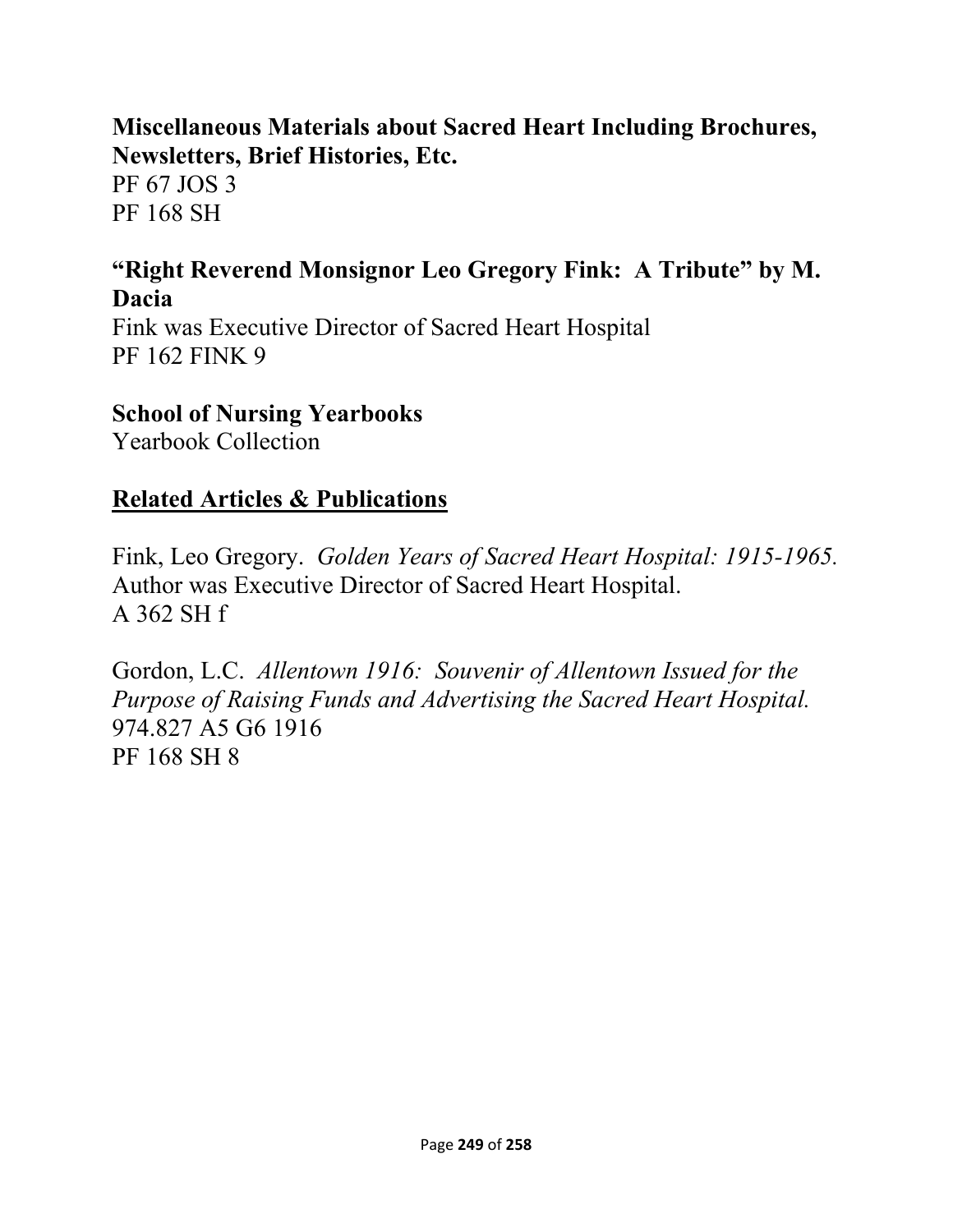# **Materials Related to Saint Luke's Hospital**

# **Postcards, Photographs & Negatives**

# **5 Photographs of Trexler Nurses Residence, St. Luke's Hospital,** 1959

Depict two nurses looking at portrait of General Harry C. Trexler PHOB 65 STL HOSPITAL 1-5

### **Miscellaneous Postcards & Photographs of Buildings Exterior, Interior, Etc.**

- PST LC HOSP 1-3
- PHOB 65 ST LUKES HOSPITAL 2-3
- PHOTO NEG BOX LG2 11-29
- PHOTO NEG BOX LG2 57-155

# **Manuscripts**

**"Dr. William L. Estes, the First Superintendent, Director and Chief Surgeon of St. Luke's Hospital: An Autobiography"**  PF 145 LUKE 3

**Miscellaneous Materials Including Annual Report for 1874 (reprint), Pamphlets, Brief Histories of Hospital and School of Nursing, Etc.**  PF 145 LUKE 4

**Nursing School Yearbook**  Yearbook Collection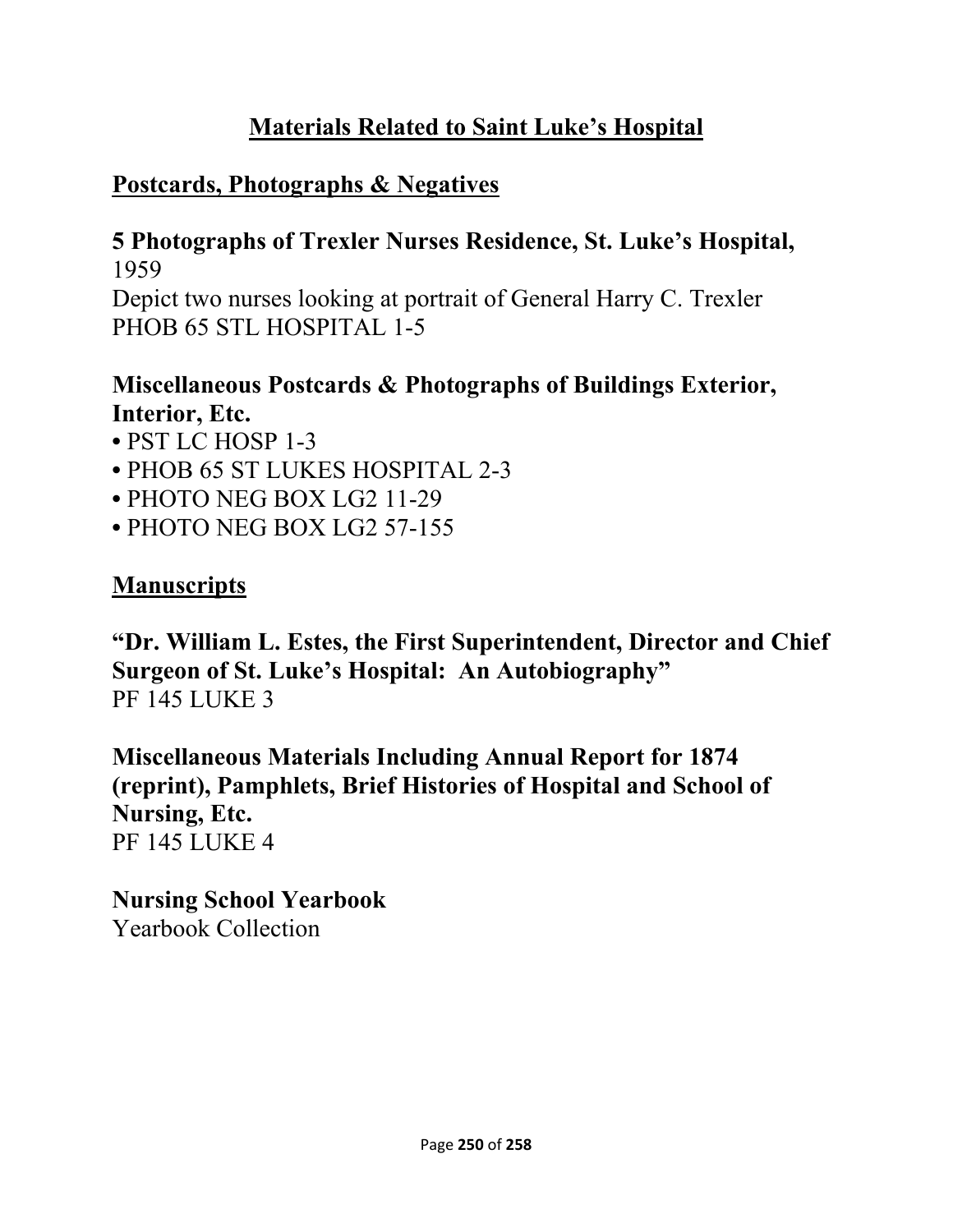# **Materials Related to Muhlenberg College**

### **Postcards and Photographs**

### **Photographs of Library**

PST ALL COL 21, 22: Muhlenberg College Library

## **Photographs of Various College Buildings WWII Navy V-5 Training Program, Students, Class Reunions, Etc.**

- PST ALL COL
- PST AS3
- PHOB 24: Park & Shop Photographs, Including Aerial Views of Muhlenberg College Area
- PHOB 46-42 through 46-69: Aerial Views of Allentown, Including Muhlenberg College Area
- PHOB 65 COLLEGE 1-2
- PHOB 70, Folder 1 Military Band Performing in the Gym; Folder 7 Dinner at Waldorf Astoria
- PHOTO LAT 1-6 through 1-11
- PHOTO MUHC

# **Negatives**

- PHOTO NEG 15-64
- PHOTO NEG 8-13

# **Manuscripts**

### **Harry C. Trexler Library Items**

Groundbreaking Invitation, Dedication Announcement, Program, Brochure, Milestones 1987-1988 PF 105 MUHL 1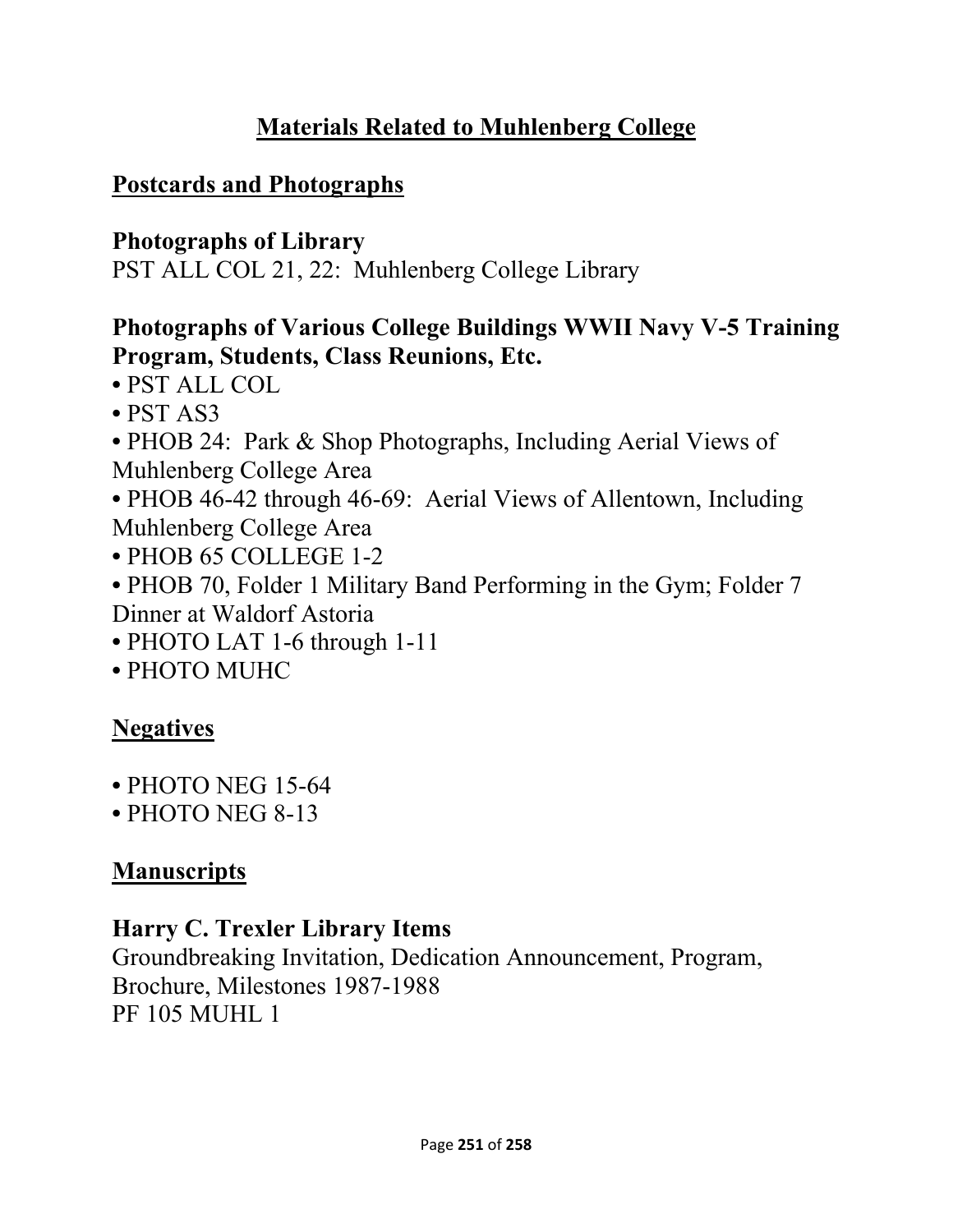#### **Records of the Lehigh Valley Trust Company**

Includes records of Allentown businesses for which the Trust held mortgages, including Muhlenberg College MPF751 LVT

**Miscellaneous Materials including 150th Anniversary Celebration Material; Addresses Delivered at Laying of Cornerstone, 1867; Annual Reports 1997-1998; Brochures; Programs; History of the College, 1979; Materials Related to Inauguration of Presidents, Alumni Materials, Presidents' Reports 1984-1988, etc.**  PF 105 MUHL

**Miscellaneous Materials including Photocopy of Time Line of Events in Muhlenberg, College History, Newspaper Clippings, Commencement Invitations & Programs, Long Range Strategic Plan 1990-1995, etc.**  PF 105 MC

# **Catalogs**

PF 107 MUHL

## **Yearbooks**

Yearbook Collection

**Newspaper Clippings**  Clipping File

**"Muhlenberg College & Trout Hall"**  MPF 766-25

**Materials Relating to WWII Navy V-5 Training Program**  MPF 740 F3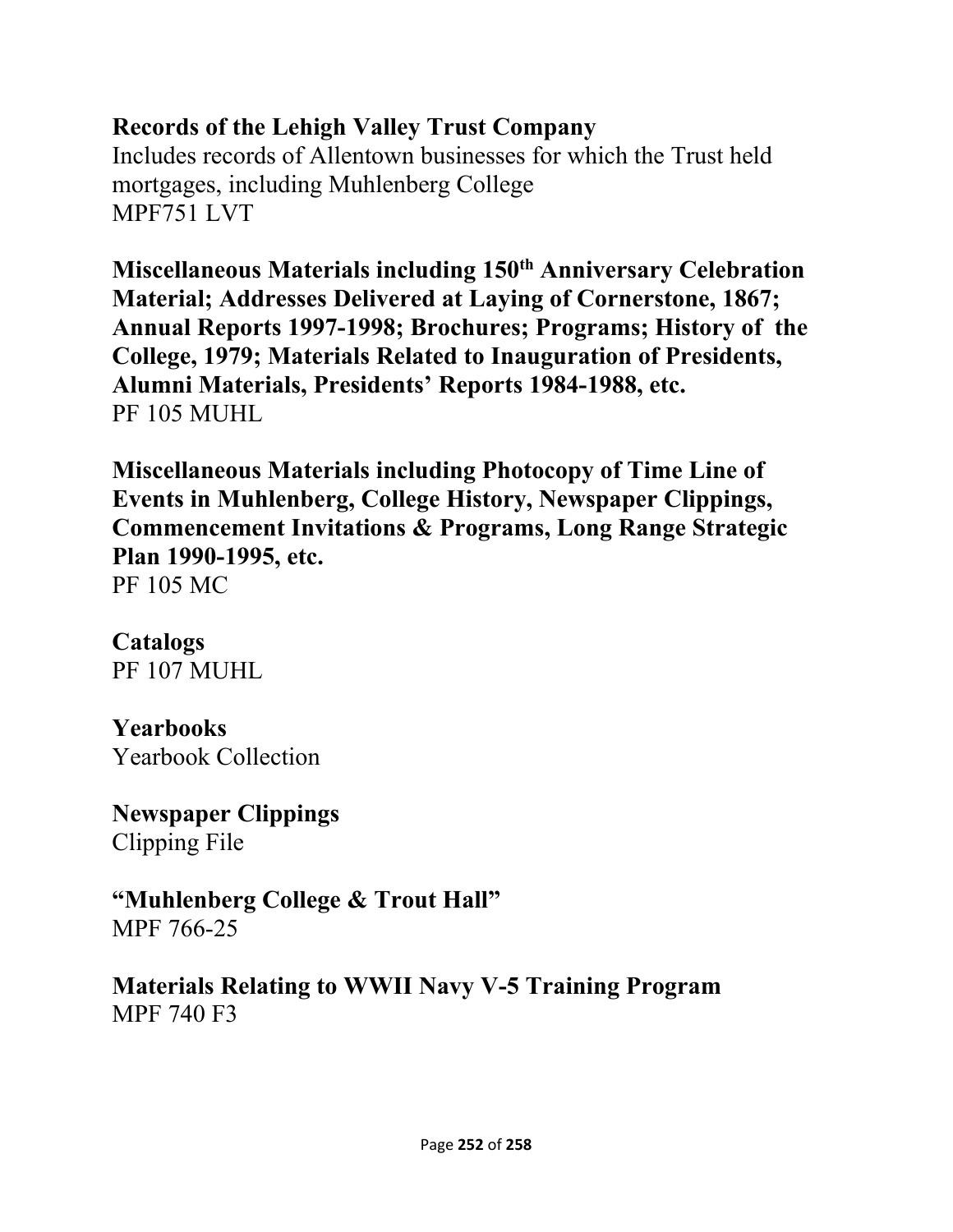#### **Memorabilia of the Mosser Family**

Includes Muhlenberg College Material MPF 545

#### **Related Articles & Publications**

Chatfield, Minotte M. "Chaplin Episode at Muhlenberg College," *Proceedings of the Lehigh County Historical Society,* volume 43: pp. 23-28. 906 LV Vol 43

Ochsenford, S.E. *Muhlenberg College: A Quarter-Centennial Memorial Volume.*  A 378.7 MUH 1892

"The Scholar and the State" Address to Alumni & Students, 1908. 974.8 T Pam vol. 1

Secor, Philip B. *Muhlenberg Story: History of an American College.* 378.7 S4 2011

Smart, G.N. Russel. "Reflections on Muhlenberg College, 1947-1987," *Proceedings of the Lehigh County Historical Society,* volume 39: pp. 130-145. 906 LV Vol 39

Swain, James E. *A History of Muhlenberg College, 1848-1967.*  378.7 S9 M9 1967

Van Eerde, Katherine S., Ed. *Muhlenberg Essays in Honor of the college Centennial.* 378.7 M8 1968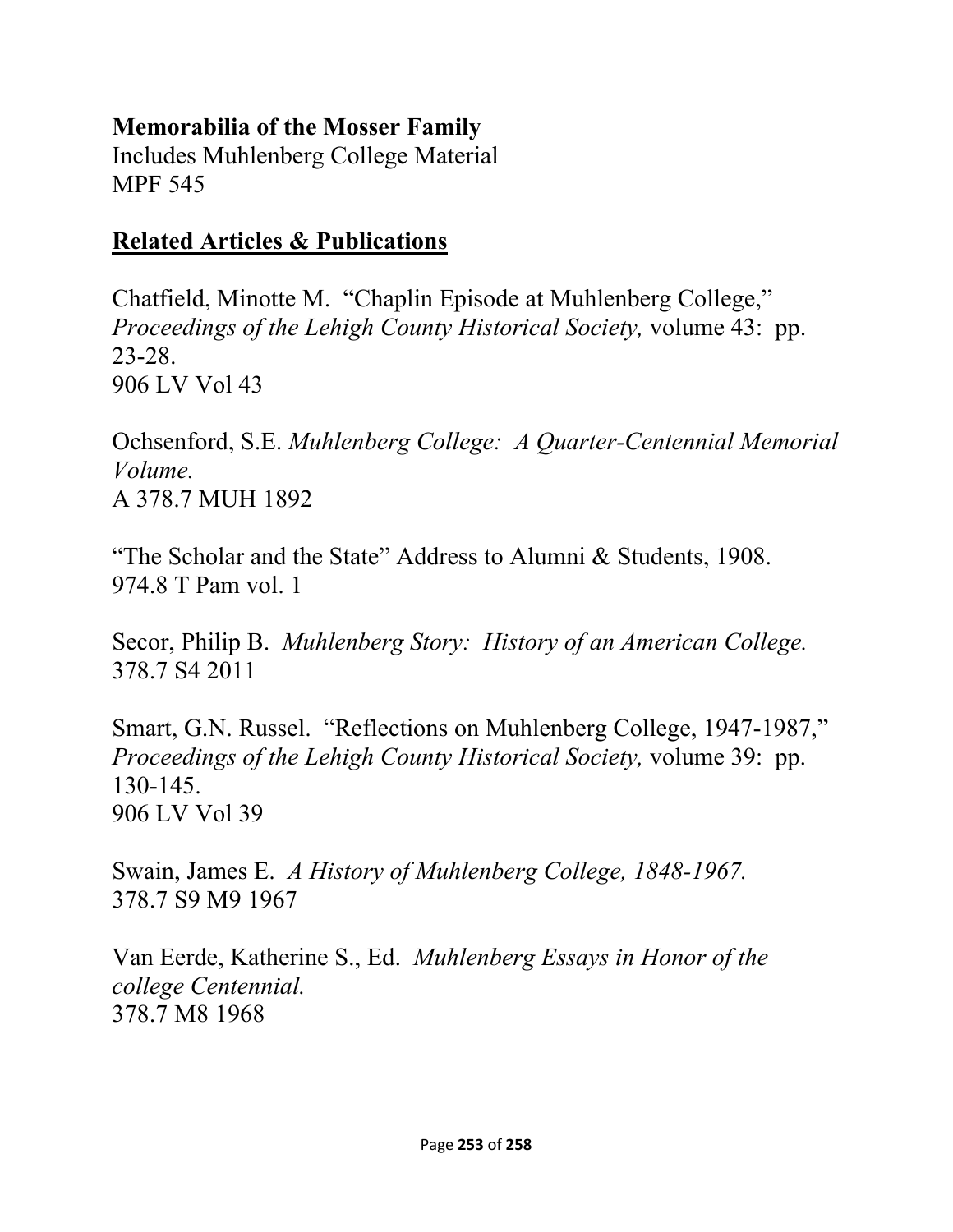### **Materials Related to Joseph S. Young**

#### **Photographs**

**Photographs and Clippings Related to Joseph S. Young, General Harry C. Trexler and the Boy Scouts**  Trexler Photograph Collection

**Miscellaneous Photographs Including Photographs of Mr. and Mrs. Joseph S. Young, Princeton University Reunions, Lawrenceville School Residents, Boards in Which Joseph S. Young Sat**  PHOB 12 MAP DRAWER 16-24 PHOTO YOUNG 1 PHOB 7 TREX 7(3)

#### **Certificates & Diplomas**

**Various Certificates Includes BA Degree from Princeton University, 1919; Bachelor of Laws from Columbia University, 1923; Princeton Fundraising Certificate, Boy Scouts Distinguished Service Certificate; Honorable Discharge from U.S. Army; Honorary Doctor of Laws from Muhlenberg College; Testimonial Certificate from Pennsylvania Power and Light Company**  DOCD 29-7

**Certificate: Joseph S. Young Lehigh Portland Cement Company Scholarship Fund at Princeton University**  DOCD 29-7D

**Certificate Naming Joseph S. Young Honorary member of the Portland Cement Association**  DOCD 29-7E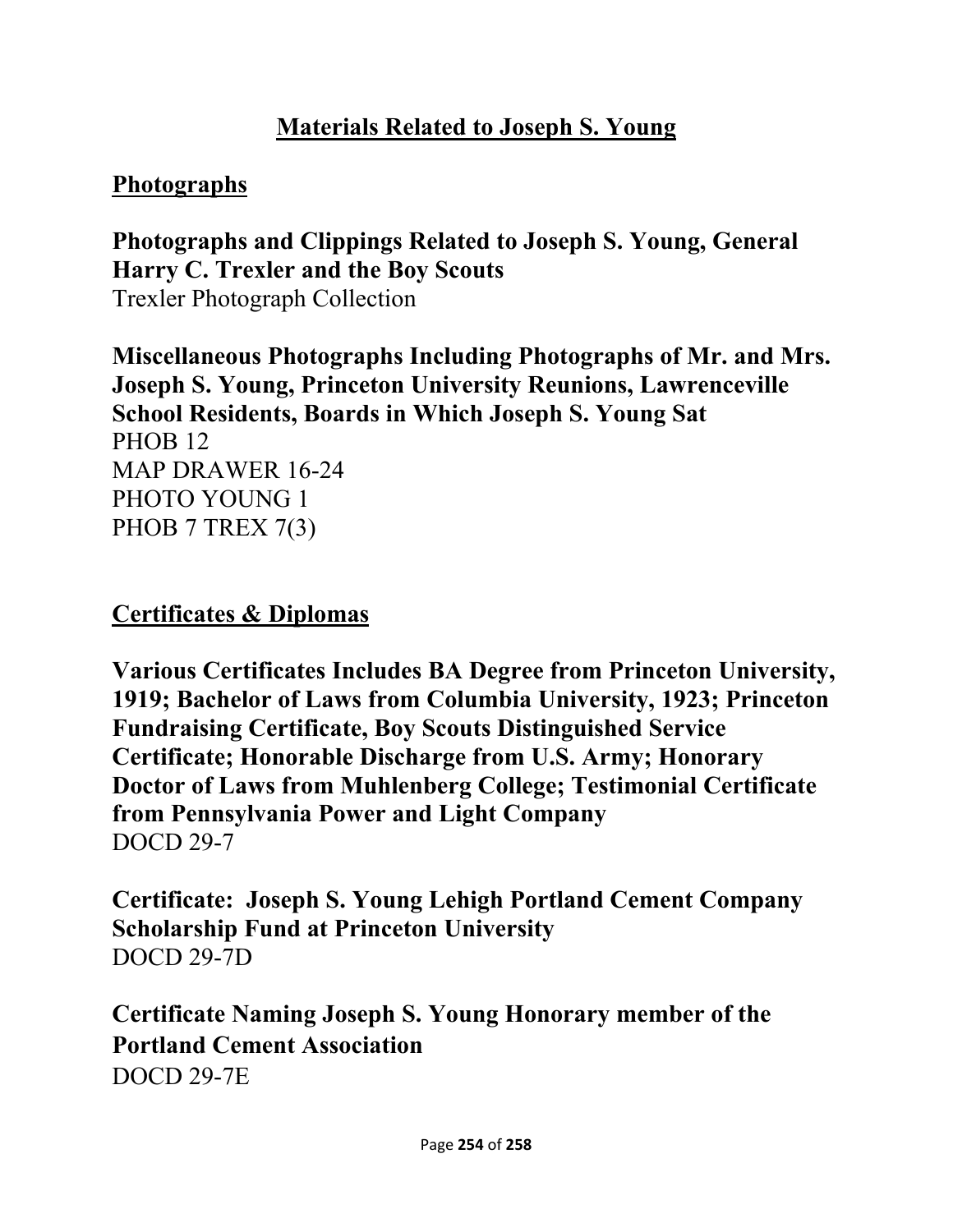### **Manuscripts**

#### **Papers given by Joseph S. Young relating to Lehigh Portland Cement**

Includes: "Some Financial Aspects of the Growth of Lehigh Portland Cement," 1954; "Twenty-five Years of Postwar Growth for Cement Industry," 1955; "Brief Perspective of the Cement Industry," 1955; "Current Problems of the Cement Industry," 1961; "History and Growth of Lehigh Portland Cement Company," 1954 MPT 756 80

## **"Brief Outline of the History of Cement" by Joseph S. Young, ca. 1955**

MPF 756 39A

**"The Cement Industry: Its Origin and Growth" by Joseph S. Young, ca. 1939**  MPF 756-38

#### **"Some Sidelights on the Cement Industry" by Joseph S. Young, 1951**  MPF 756 39C

**"There will always be a Christmas" by Joseph Young**  DOCD 29-7J

### **Drawings of House at 25 S. Fulton Street, Allentown, Owned by Joseph S. Young**  MAP DRAWER 2-15 through 2-17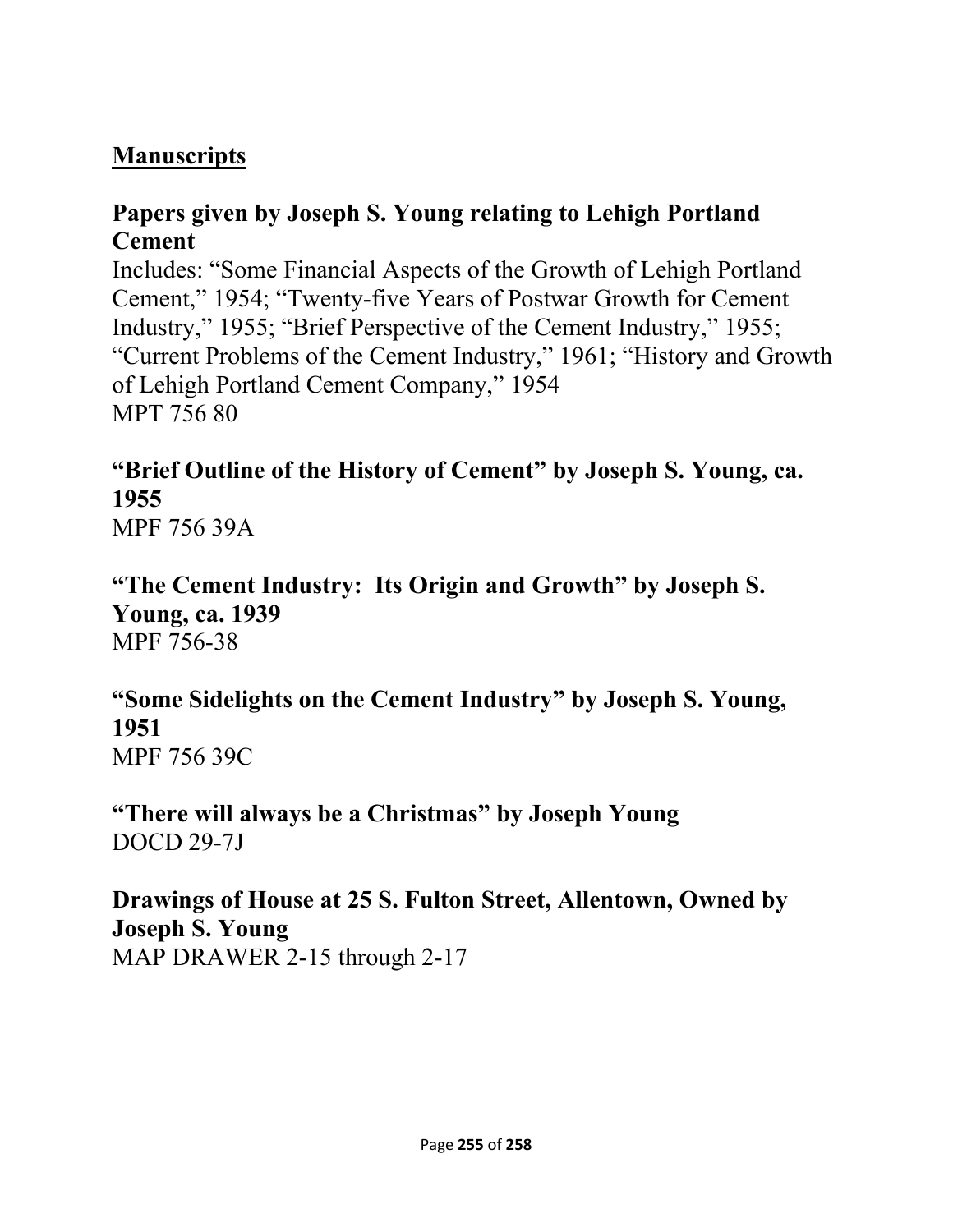### **Related Articles & Publications**

Young, Joseph S. *The Lehigh Story 1897-1955.*  Relates to Lehigh Portland Cement Company A 666.9 L 1

Young, Joseph S. *Fifty Years of Progress 1897-1947.*  Relates to Portland cement industry A 666.9 L f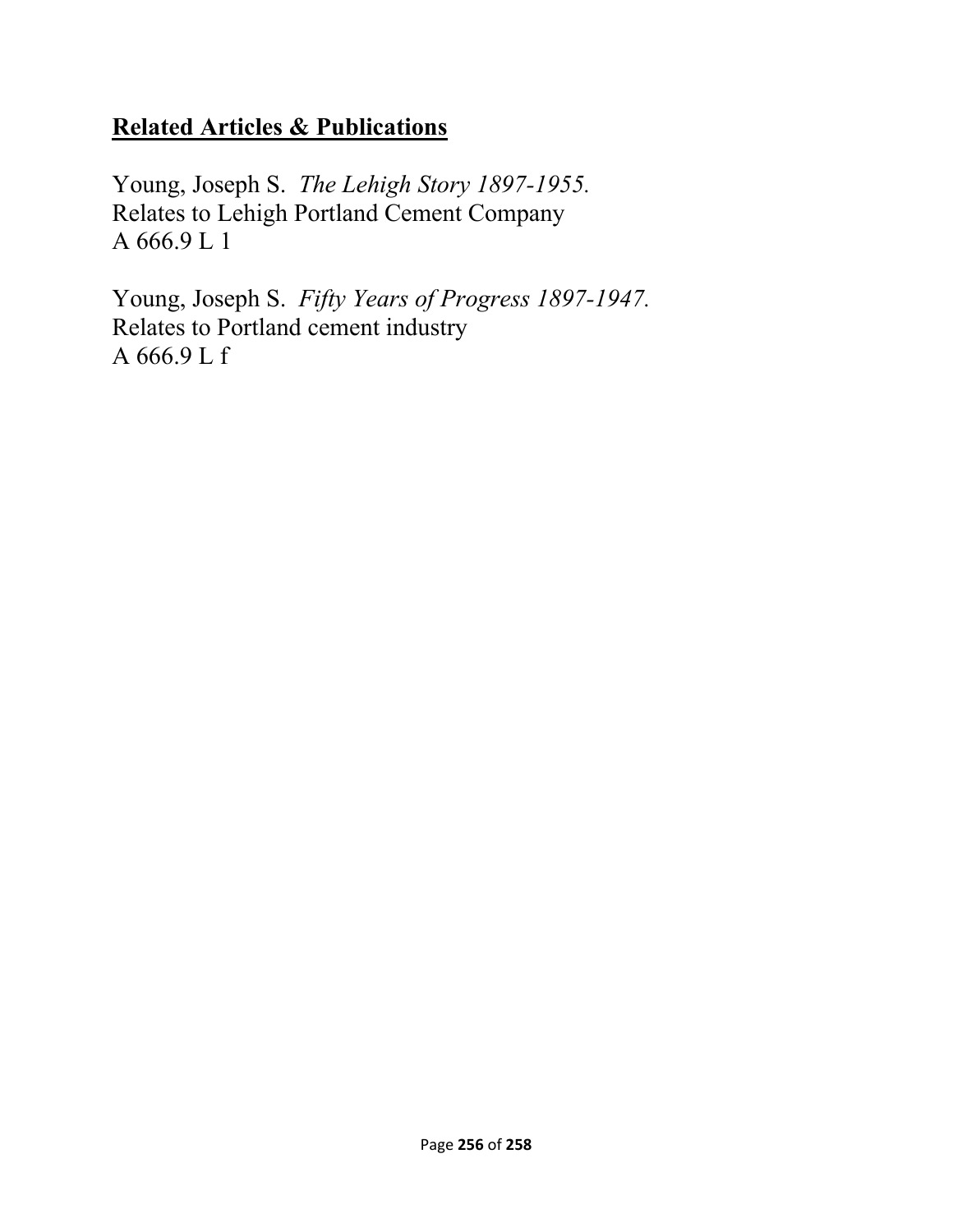### **Trexler Lumber: Additional Materials in Bound Sources**

Latshaw, David. "Lehigh Valley Railroad Company's West End Branch." *Proceedings of the Lehigh County Historical Society,* volume 40: pp. 255-314. Section on Trexler Lumber is on pp. 300-304. 906 LV Vol 40